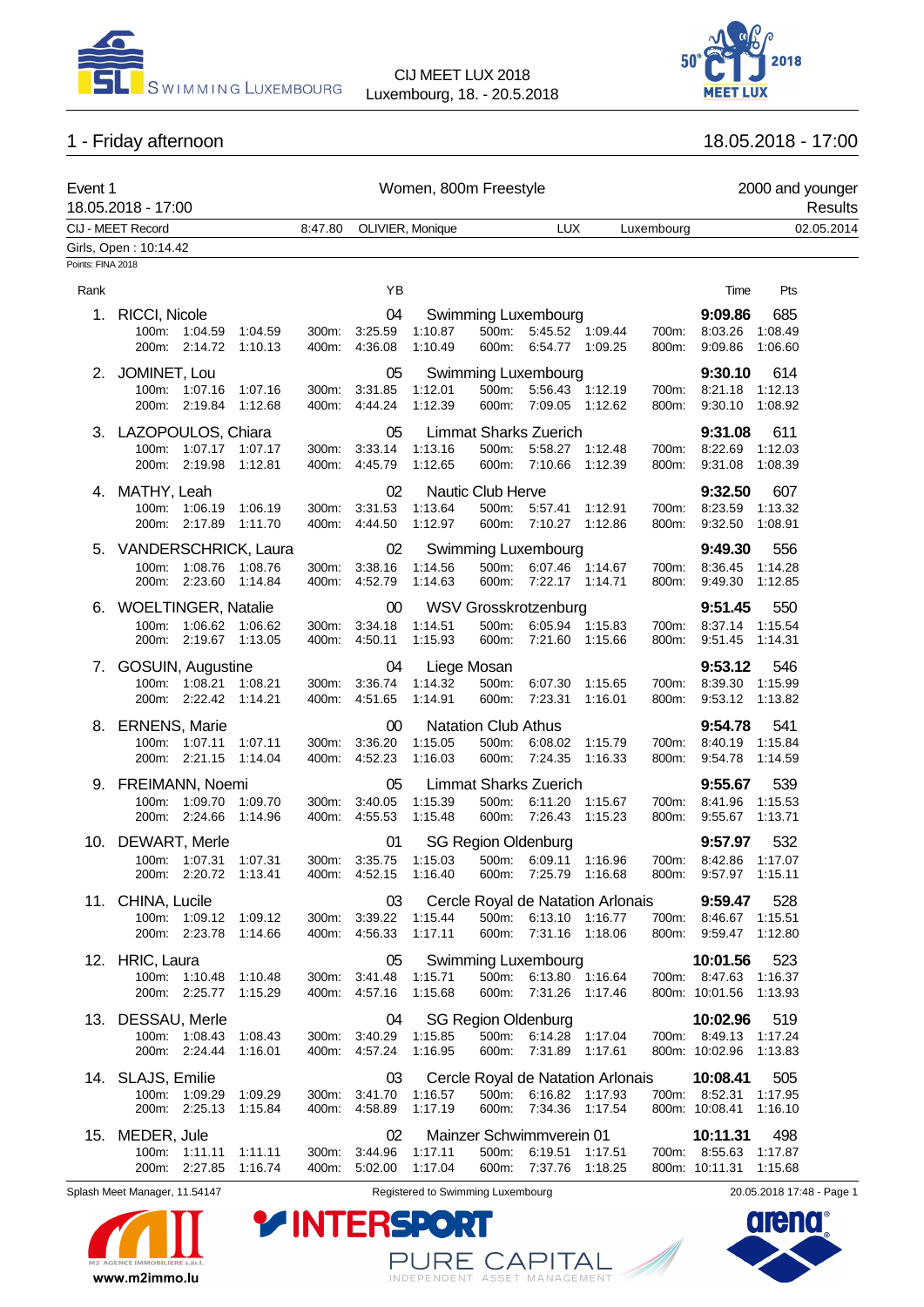



# Event 1, Women, 800m Freestyle, 2000 and younger

| Rank |                                            |                          |                                                      |                | YB                       |                    |                                        |                                                  |                                                                  |       | Time                                         | Pts                           |  |
|------|--------------------------------------------|--------------------------|------------------------------------------------------|----------------|--------------------------|--------------------|----------------------------------------|--------------------------------------------------|------------------------------------------------------------------|-------|----------------------------------------------|-------------------------------|--|
| 16.  | $100m$ :<br>200m:                          | 1:12.92<br>2:32.19       | HUCHTKEMPER, Constanze 04<br>1:12.92<br>1:19.27      | 300m:<br>400m: | 3:50.42<br>5:08.73       | 1:18.23<br>1:18.31 | $500m$ :<br>600m:                      | <b>SG Region Oldenburg</b><br>6:26.90<br>7:45.17 | 1:18.17<br>1:18.27                                               | 700m: | 10:18.62<br>9:03.81<br>800m: 10:18.62        | 481<br>1:18.64<br>1:14.81     |  |
|      | 200m:                                      | 100m: 1:09.78<br>2:26.45 | 17. MASKORT, Charlotte<br>1:09.78<br>1:16.67         | 300m.<br>400m: | 03<br>3:44.74<br>5:03.31 | 1:18.29<br>1:18.57 | SC Wiesbaden 1911<br>$500m$ :<br>600m: | 6:23.10<br>7:42.90                               | 1:19.79<br>1:19.80                                               | 700m: | 10:20.47<br>9:03.08<br>800m: 10:20.47        | 476<br>1:20.18<br>1:17.39     |  |
| 18.  | KROMBACH, Mara<br>200m:                    | 100m: 1:11.98<br>2:30.31 | 1:11.98<br>1:18.33                                   | 300m:<br>400m: | 05<br>3:49.00<br>5:07.84 | 1:18.69<br>1:18.84 | 500m:<br>600m:                         | 6:26.88<br>7:45.58                               | Swimming Luxembourg<br>1:19.04<br>1:18.70                        | 700m: | 10:21.04<br>9:04.35<br>800m: 10:21.04        | 475<br>1:18.77<br>1:16.69     |  |
| 19.  | $100m$ :<br>200m:                          | 1:11.93<br>2:31.21       | <b>GRAEFIN VON BRUEHL, Eva</b><br>1:11.93<br>1:19.28 | 300m:<br>400m: | 07<br>3:50.93<br>5:11.18 | 1:19.72<br>1:20.25 | 1. LSK Heindl<br>500m:<br>600m:        | 6:31.72<br>7:53.26                               | 1:20.54<br>1:21.54                                               | 700m: | 10:28.42<br>9:12.84<br>800m: 10:28.42        | 459<br>1:19.58<br>1:15.58     |  |
| 20.  | <b>BINI, Lena Olivia</b><br>100m:<br>200m: | 1:12.08<br>2:32.79       | 1:12.08<br>1:20.71                                   | 300m:<br>400m: | 04<br>3:56.17<br>5:20.10 | 1:23.38<br>1:23.93 | 500m:<br>600m:                         | 6:45.68<br>8:11.24                               | Schwimmgemeinschaft Liechtenstein 10:57.59<br>1:25.58<br>1:25.56 | 700m: | 9:36.32<br>800m: 10:57.59                    | 400<br>1:25.08<br>1:21.27     |  |
|      | 21. BOUTET, Line<br>$100m$ :<br>200m:      | 1:16.06<br>2:39.92       | 1:16.06<br>1:23.86                                   | 300m.<br>400m: | 05<br>4:04.01<br>5.29.53 | 1:24.09<br>1:25.52 | Nautic Club Herve<br>500m:<br>600m:    | 6:54.73<br>8:19.71                               | 1:25.20<br>1:24.98                                               | 700m: | 11:02.86<br>9:42.63<br>800m: 11:02.86        | $391$ *<br>1:22.92<br>1:20.23 |  |
|      | 22. CALMES, Lara<br>$100m$ :<br>$200m$ :   | 1:17.41<br>2:41.93       | 1:17.41<br>1:24.52                                   | 300m:<br>400m: | 04<br>4:09.03<br>5:37.43 | 1:27.10<br>1:28.40 | 500m:<br>600m:                         | Schwammclub Monnerech<br>7:04.80<br>8:33.66      | 1:27.37<br>1:28.86                                               |       | 11:27.77<br>700m: 10:00.49<br>800m: 11:27.77 | 350 *<br>1:26.83<br>1:27.28   |  |

| Event 2<br>18.05.2018 - 17:35 | Men, 1500m Freestyle    |     | 1998 and younger<br>Results              |
|-------------------------------|-------------------------|-----|------------------------------------------|
| CIJ - MEET Record             | 15:46.18 PIIRONEN, Eetu | FIN | Centre Aquatique de la Coque l26.04.2013 |
| Boys, Open : 18:10.87         |                         |     |                                          |
| Points: FINA 2018             |                         |     |                                          |

| Rank |                         |         |                        |          | YB      |         |             |                                   |         |        | Time            | Pts     |
|------|-------------------------|---------|------------------------|----------|---------|---------|-------------|-----------------------------------|---------|--------|-----------------|---------|
| 1.   |                         |         | VANDERSCHRICK, Stephan |          | $00\,$  |         |             | Swimming Luxembourg               |         |        | 17:08.25        | 607     |
|      | 100m:                   | 1:01.37 | 1:01.37                | 500m:    | 5:28.71 | 1:08.17 |             | 900m: 10:08.91                    | 1:10.33 | 1300m: | 14:47.90        | 1:12.42 |
|      | 200m:                   | 2:07.02 | 1:05.65                | 600m:    | 6:37.50 | 1:08.79 |             | 1000m: 11:15.56                   | 1:06.65 |        | 1400m: 15:57.41 | 1:09.51 |
|      | 300m:                   | 3:13.63 | 1:06.61                | 700m:    | 7:47.34 | 1:09.84 |             | 1100m: 12:24.61                   | 1:09.05 |        | 1500m: 17:08.25 | 1:10.84 |
|      | 400m:                   | 4:20.54 | 1:06.91                | 800m:    | 8:58.58 | 1:11.24 |             | 1200m: 13:35.48                   | 1:10.87 |        |                 |         |
| 2.   | DANTHINE, Zacharie      |         |                        |          | 04      |         |             | Cercle Royal de Natation Arlonais |         |        | 17:27.44        | 575     |
|      | 100m:                   | 1:05.63 | 1:05.63                | 500m:    | 5:45.13 | 1:10.27 |             | 900m: 10:28.98                    | 1:11.29 | 1300m: | 15:10.08        | 1:09.39 |
|      | 200m:                   | 2:14.60 | 1:08.97                | 600m:    | 6:55.20 | 1:10.07 |             | 1000m: 11:40.34                   | 1:11.36 |        | 1400m: 16:19.86 | 1:09.78 |
|      | 300m:                   | 3:24.29 | 1:09.69                | 700m:    | 8:06.78 | 1:11.58 |             | 1100m: 12:50.28                   | 1:09.94 |        | 1500m: 17:27.44 | 1:07.58 |
|      | 400m:                   | 4:34.86 | 1:10.57                | 800m:    | 9:17.69 | 1:10.91 |             | 1200m: 14:00.69                   | 1:10.41 |        |                 |         |
| 3.   | DENGIS, Bastien         |         |                        |          | 02      |         | Liege Mosan |                                   |         |        | 17:48.44        | 541     |
|      | 100m:                   | 1:06.12 | 1:06.12                | $500m$ : | 5:44.37 | 1:08.76 |             | 900m: 10:34.23                    | 1:13.11 |        | 1300m: 15:26.26 | 1:12.64 |
|      | 200m:                   | 2:15.42 | 1:09.30                | 600m:    | 6:55.57 | 1:11.20 |             | 1000m: 11:48.07                   | 1:13.84 |        | 1400m: 16:37.92 | 1:11.66 |
|      | 300m:                   | 3:25.23 | 1:09.81                | 700m:    | 8:08.02 | 1:12.45 |             | 1100m: 13:01.11                   | 1:13.04 |        | 1500m: 17:48.44 | 1:10.52 |
|      | 400m:                   | 4:35.61 | 1:10.38                | 800m:    | 9:21.12 | 1:13.10 |             | 1200m: 14:13.62                   | 1:12.51 |        |                 |         |
| 4.   | <b>LANNERS, Nicolas</b> |         |                        |          | 04      |         |             | Swimming Luxembourg               |         |        | 17:55.65        | 530     |
|      | $100m$ :                | 1:05.44 | 1:05.44                | $500m$ : | 5:56.40 | 1:13.42 |             | 900m: 10:46.05                    | 1:11.93 |        | 1300m: 15:35.26 | 1:12.49 |
|      | 200m:                   | 2:16.34 | 1:10.90                | 600m:    | 7:09.28 | 1:12.88 |             | 1000m: 11:57.69                   | 1:11.64 |        | 1400m: 16:47.03 | 1:11.77 |
|      | 300m:                   | 3:29.22 | 1:12.88                | 700m:    | 8:22.98 | 1:13.70 |             | 1100m: 13:09.87                   | 1:12.18 |        | 1500m: 17:55.65 | 1:08.62 |
|      | 400m:                   | 4:42.98 | 1:13.76                | 800m:    | 9:34.12 | 1:11.14 |             | 1200m: 14:22.77                   | 1:12.90 |        |                 |         |



PURE CAPITAL

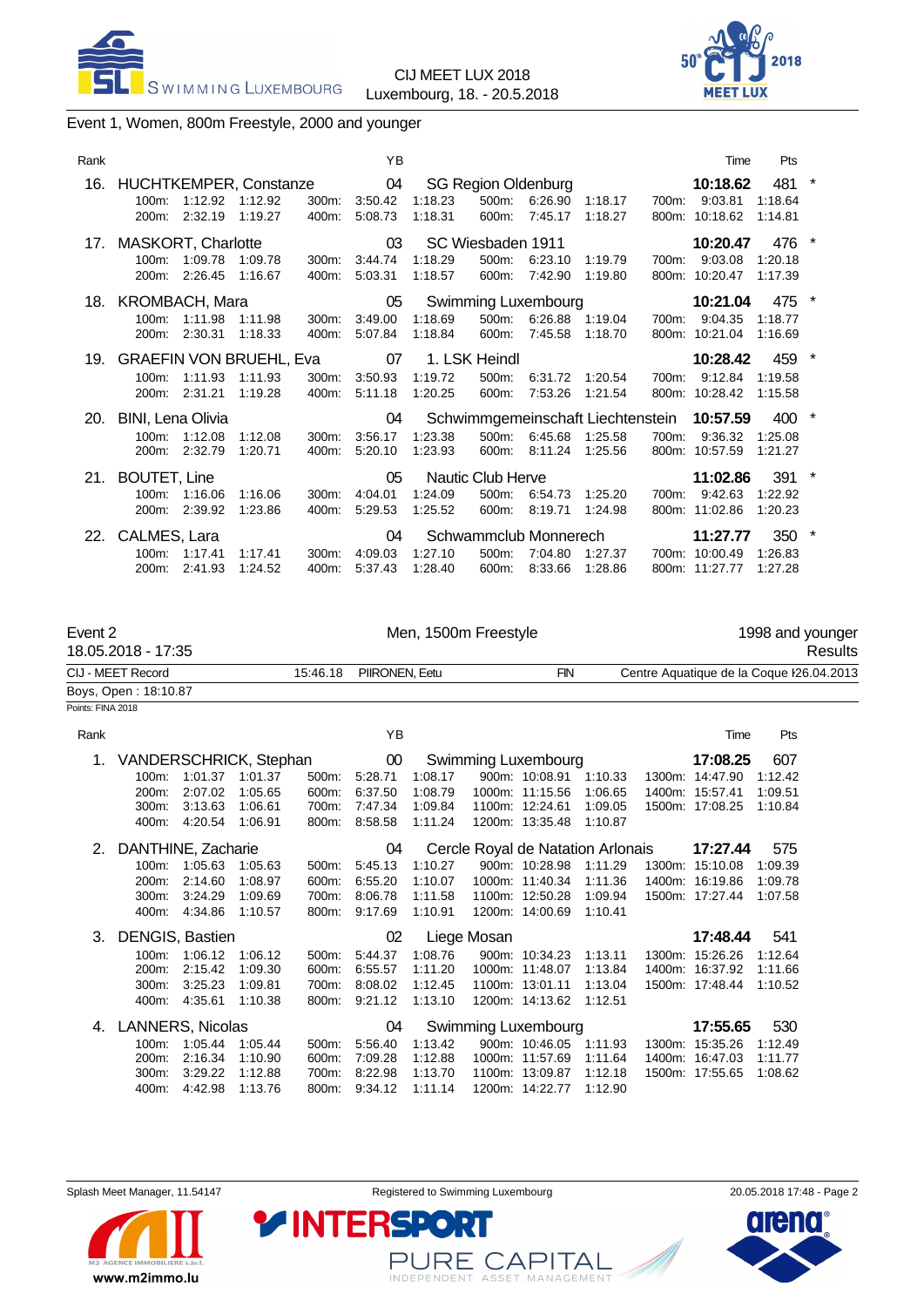SWIMMING LUXEMBOURG

CIJ MEET LUX 2018 Luxembourg, 18. - 20.5.2018



# Event 2, Men, 1500m Freestyle, 1998 and younger

| Rank |                                                                                                                                                    | YB                                                                                 |                                                                        |                                                                                                                                                                       | Time                                                              | Pts                                  |  |
|------|----------------------------------------------------------------------------------------------------------------------------------------------------|------------------------------------------------------------------------------------|------------------------------------------------------------------------|-----------------------------------------------------------------------------------------------------------------------------------------------------------------------|-------------------------------------------------------------------|--------------------------------------|--|
| 5.   | <b>CHEVALIER, Benoit</b><br>100m: 1:07.33<br>1:07.33<br>2:17.20<br>200m:<br>1:09.87<br>300m:<br>3:28.15<br>1:10.95<br>400m: 4:39.86<br>1:11.71     | 00<br>5:52.90<br>500m:<br>7:06.66<br>600m:<br>700m:<br>8:20.42<br>9:33.77<br>800m: | Perron<br>1:13.04<br>1:13.76<br>1:13.76<br>1:13.35                     | 900m: 10:46.92 1:13.15<br>1000m: 12:00.61<br>1:13.69<br>1100m: 13:14.16<br>1:13.55<br>1200m: 14:27.88<br>1:13.72                                                      | 18:05.23<br>1300m: 15:41.63<br>1400m: 16:55.23<br>1500m: 18:05.23 | 517<br>1:13.75<br>1:13.60<br>1:10.00 |  |
| 6.   | SOGOMONIAN, Eric<br>1:07.38<br>100m:<br>1:07.38<br>200m:<br>2:18.77<br>1:11.39<br>3:31.39<br>300m:<br>1:12.62<br>400m: 4:44.91<br>1:13.52          | 03<br>5:59.10<br>500m:<br>600m:<br>7:13.22<br>8:28.45<br>700m:<br>800m:<br>9:41.60 | Liege Mosan<br>1:14.19<br>1:14.12<br>1:15.23<br>1:13.15                | 900m: 10:56.46<br>1:14.86<br>1000m: 12:11.23<br>1:14.77<br>1100m: 13:26.12<br>1:14.89<br>1200m: 14:41.16<br>1:15.04                                                   | 18:20.56<br>1300m: 15:56.51<br>1400m: 17:08.98<br>1500m: 18:20.56 | 495<br>1:15.35<br>1:12.47<br>1:11.58 |  |
| 7.   | <b>FLOREAN, Darius</b><br>100m: 1:07.85<br>1:07.85<br>2:21.06<br>1:13.21<br>200m:<br>3:35.63<br>1:14.57<br>300m:<br>400m: 4:51.01<br>1:15.38       | 05<br>6:06.66<br>500m:<br>7:22.11<br>600m:<br>8:37.34<br>700m:<br>800m:<br>9:53.34 | Swimming Luxembourg<br>1:15.65<br>1:15.45<br>1:15.23<br>1:16.00        | 900m: 11:09.05 1:15.71<br>1000m: 12:24.60<br>1:15.55<br>1100m: 13:39.50<br>1:14.90<br>1200m: 14:54.72<br>1:15.22                                                      | 18:36.33<br>1300m: 16:09.89<br>1400m: 17:24.28<br>1500m: 18:36.33 | 475<br>1:15.17<br>1:14.39<br>1:12.05 |  |
|      | 8. KARKOUR, Rayan<br>1:08.92<br>1:08.92<br>100m:<br>2:23.36<br>200m:<br>1:14.44<br>3:38.13<br>1:14.77<br>300m.<br>400m: 4:54.66<br>1:16.53         | 02<br>6:11.29<br>500m:<br>7:28.41<br>600m:<br>700m:<br>8:44.53<br>800m: 10:01.75   | 1:16.63<br>1:17.12<br>1:16.12<br>1:17.22                               | Cercle Royal De Natation De Schaerbe(18:47.951<br>900m: 11:18.20<br>1:16.45<br>1000m: 12:34.90<br>1:16.70<br>1100m: 13:49.75<br>1:14.85<br>1200m: 15:05.35<br>1:15.60 | 1300m: 16:20.88<br>1400m: 17:36.29<br>1500m: 18:47.95             | 460<br>1:15.53<br>1:15.41<br>1:11.66 |  |
| 9.   | <b>BOENTGES, Kevin</b><br>100m:<br>1:10.10<br>1:10.10<br>2:25.55<br>200m:<br>1:15.45<br>300m:<br>3:40.47<br>1:14.92<br>4:56.26<br>400m:<br>1:15.79 | 03<br>6:12.61<br>500m:<br>600m:<br>7:29.91<br>700m:<br>8:48.62<br>800m: 10:06.32   | Cercle Nautique Petange<br>1:16.35<br>1:17.30<br>1:18.71<br>1:17.70    | 900m: 11:25.26 1:18.94<br>1000m: 12:44.36<br>1:19.10<br>1100m: 14:02.53<br>1:18.17<br>1200m: 15:21.67<br>1:19.14                                                      | 19:10.01<br>1300m: 16:41.60<br>1400m: 17:59.39<br>1500m: 19:10.01 | 434<br>1:19.93<br>1:17.79<br>1:10.62 |  |
| 10.  | FOSSA, Henrik<br>100m:<br>1:05.77<br>1:05.77<br>200m:<br>2:21.54<br>1:15.77<br>3:38.35<br>300m:<br>1:16.81<br>400m: 4:56.02<br>1:17.67             | 00<br>6:13.65<br>500m:<br>7:31.42<br>600m:<br>700m:<br>8:49.00<br>800m: 10:07.35   | <b>SG Region Oldenburg</b><br>1:17.63<br>1:17.77<br>1:17.58<br>1:18.35 | 900m: 11:25.66<br>1:18.31<br>1000m: 12:43.52<br>1:17.86<br>1:17.12<br>1100m: 14:00.64<br>1200m: 15:18.84<br>1:18.20                                                   | 19:11.87<br>1300m: 16:37.89<br>1400m: 17:56.51<br>1500m: 19:11.87 | 432<br>1:19.05<br>1:18.62<br>1:15.36 |  |
|      | 11. THILL, Nicolas<br>100m: 1:12.14<br>1:12.14<br>2:30.23<br>1:18.09<br>200m:<br>300m:<br>3:49.78<br>1:19.55<br>400m:<br>1:18.46<br>5:08.24        | 05<br>6:27.62<br>500m:<br>7:46.35<br>600m:<br>9:05.29<br>700m:<br>800m: 10:23.51   | Swimming Luxembourg<br>1:19.38<br>1:18.73<br>1:18.94<br>1:18.22        | 900m: 11:42.62 1:19.11<br>1000m: 13:02.94<br>1:20.32<br>1100m: 14:21.31<br>1:18.37<br>1200m: 15:38.49<br>1:17.18                                                      | 19:28.50<br>1300m: 16:55.96<br>1400m: 18:13.41<br>1500m: 19:28.50 | 414<br>1:17.47<br>1:17.45<br>1.15.09 |  |

| Event 3           | 18.05.2018 - 18:21         |         |       |         |                |       | Women, 400m Medley |                            |       |                  |         |            | 2000 and younger<br><b>Results Prelim</b> |
|-------------------|----------------------------|---------|-------|---------|----------------|-------|--------------------|----------------------------|-------|------------------|---------|------------|-------------------------------------------|
|                   | CIJ - MEET Record          |         |       | 4:57.41 | RIEDER, Celine |       |                    | <b>GER</b>                 |       | Luxembourg       |         |            | 08.05.2015                                |
|                   | Girls, Open: 5:43.54       |         |       |         |                |       |                    |                            |       |                  |         |            |                                           |
| Points: FINA 2018 |                            |         |       |         |                |       |                    |                            |       |                  |         |            |                                           |
| Rank              |                            |         |       |         | ΥB             |       |                    |                            |       |                  | Time    | <b>Pts</b> |                                           |
| 1.                | <b>KOEHLER, Maren</b>      |         |       |         | 01             |       |                    | <b>SG Region Oldenburg</b> |       |                  | 5:13.12 | 615 Q      |                                           |
|                   | 50 <sub>m</sub>            | 30.90   | 30.90 | 150m:   | 1:48.72        | 40.95 | 250m:              | 3:14.93                    | 45.74 | 350 <sub>m</sub> | 4:37.61 | 35.39      |                                           |
|                   | 100m:                      | 1:07.77 | 36.87 | 200m:   | 2:29.19        | 40.47 | 300m:              | 4:02.22                    | 47.29 | 400m:            | 5:13.12 | 35.51      |                                           |
| 2.                | <b>WOELTINGER, Natalie</b> |         |       |         | 00             |       |                    | WSV Grosskrotzenburg       |       |                  | 5:16.77 | 594 Q      |                                           |
|                   | 50 <sub>m</sub> :          | 33.56   | 33.56 | 150m:   | 1:54.94        | 42.24 | 250m:              | 3:20.68                    | 45.36 | 350m:            | 4:41.06 | 36.39      |                                           |
|                   | 100m:                      | 1:12.70 | 39.14 | 200m:   | 2:35.32        | 40.38 | 300m:              | 4:04.67                    | 43.99 | 400m:            | 5:16.77 | 35.71      |                                           |
| 3.                | <b>FRANQUINET, Ambre</b>   |         |       |         | 04             |       | Liege Mosan        |                            |       |                  | 5:16.93 | 593 Q      |                                           |
|                   | 50 <sub>m</sub>            | 34.60   | 34.60 | 150m:   | 1:57.02        | 42.59 | 250m:              | 3.20.37                    | 42.39 | 350m:            | 4:41.41 | 35.68      |                                           |
|                   | 100m:                      | 1:14.43 | 39.83 | 200m:   | 2:37.98        | 40.96 | 300m:              | 4:05.73                    | 45.36 | 400m:            | 5.16.93 | 35.52      |                                           |

Splash Meet Manager, 11.54147 **Registered to Swimming Luxembourg** 20.05.2018 17:48 - Page 3



PURE CAPITAL

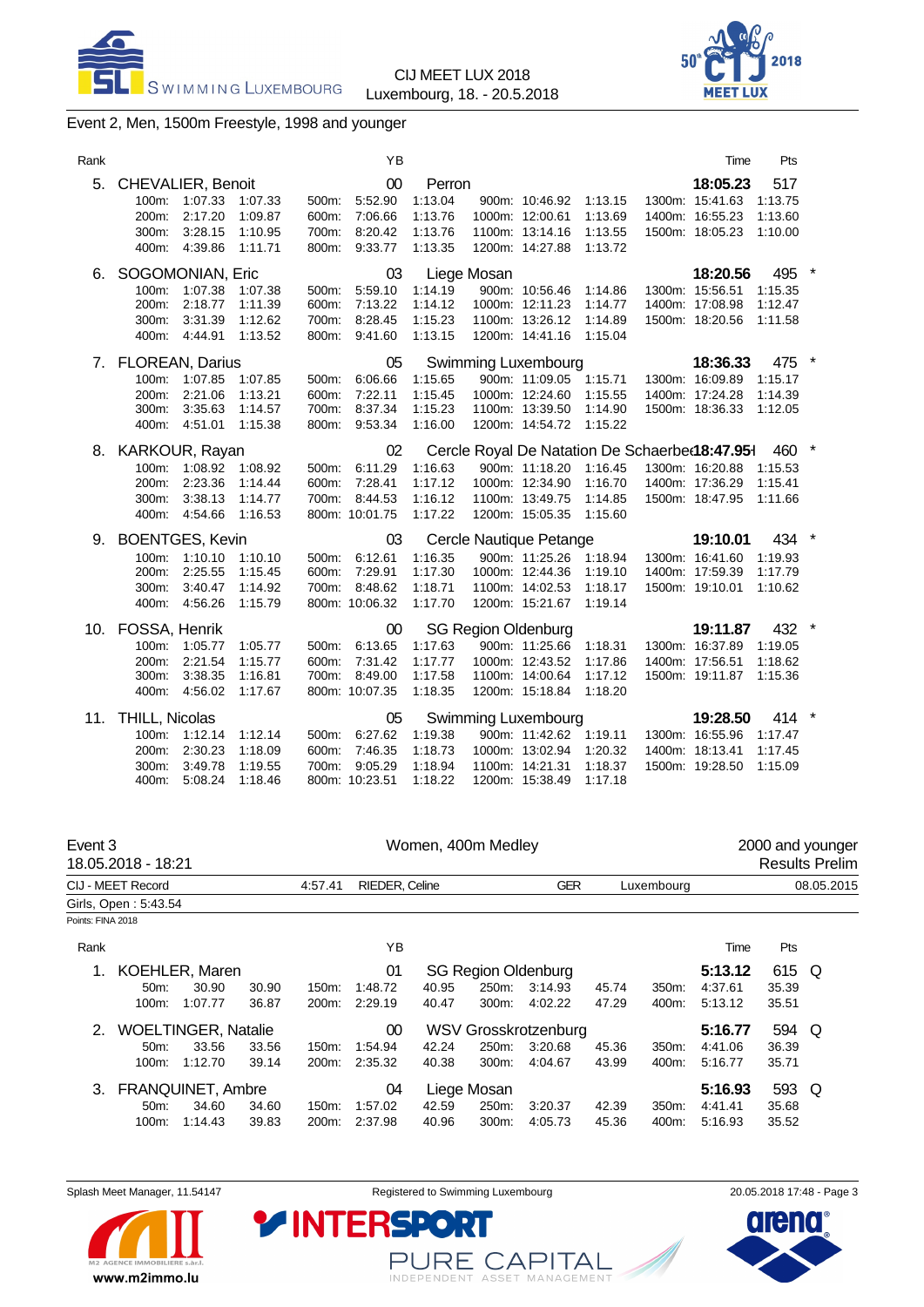SWIMMING LUXEMBOURG

CIJ MEET LUX 2018 Luxembourg, 18. - 20.5.2018



# Event 3, Women, 400m Medley, Prelim, 2000 and younger

| Rank |                                                             |                |                | ΥB                       |                               |                                         |                                                       |                |                | Time                          | Pts                     |         |
|------|-------------------------------------------------------------|----------------|----------------|--------------------------|-------------------------------|-----------------------------------------|-------------------------------------------------------|----------------|----------------|-------------------------------|-------------------------|---------|
| 4.   | HARRISON, Helena<br>31.73<br>50m:<br>1:09.31<br>100m:       | 31.73<br>37.58 | 150m:<br>200m: | 04<br>1:48.05<br>2:27.96 | 38.74<br>39.91                | 250m:<br>300m:                          | <b>Limmat Sharks Zuerich</b><br>3:14.79<br>4:02.29    | 46.83<br>47.50 | 350m:<br>400m: | 5:17.25<br>4:38.76<br>5:17.25 | 591<br>36.47<br>38.49   | Q       |
| 5.   | <b>MARION, Gladys</b><br>50m:<br>33.10<br>100m:<br>1:10.51  | 33.10<br>37.41 | 150m:<br>200m: | 01<br>1:51.48<br>2:31.29 | 40.97<br>39.81                | 250m:<br>300m:                          | Ecole Seraing Natation a.s.b.l.<br>3:18.90<br>4:08.36 | 47.61<br>49.46 | 350m:<br>400m: | 5:22.87<br>4:46.22<br>5:22.87 | 561<br>37.86<br>36.65   | Q       |
| 6.   | MIKSA, Stefania<br>50m:<br>33.43<br>1:14.18<br>100m:        | 33.43<br>40.75 | 150m:<br>200m: | 01<br>1:58.15<br>2.40.40 | 43.97<br>42.25                | 250m:<br>300m:                          | <b>Limmat Sharks Zuerich</b><br>3:26.85<br>4:13.11    | 46.45<br>46.26 | 350m:<br>400m: | 5:27.28<br>4:51.25<br>5:27.28 | 539<br>38.14<br>36.03   | Q       |
| 7.   | SCHUTZ, Alina<br>50m:<br>35.03<br>100m:<br>1:16.21          | 35.03<br>41.18 | 150m:<br>200m: | 02<br>1:59.62<br>2:41.74 | 43.41<br>42.12                | 250m:<br>300m:                          | Ecole Seraing Natation a.s.b.l.<br>3:28.88<br>4:16.92 | 47.14<br>48.04 | 350m:<br>400m: | 5:31.91<br>4:54.95<br>5:31.91 | 516 Q<br>38.03<br>36.96 |         |
| 8.   | LOEF, Livia<br>50m:<br>32.89<br>100m:<br>1:13.08            | 32.89<br>40.19 | 150m:<br>200m: | 05<br>1:57.47<br>2:39.57 | 44.39<br>42.10                | 250m:<br>300m:                          | <b>SG Region Oldenburg</b><br>3:27.30<br>4:16.53      | 47.73<br>49.23 | 350m:<br>400m: | 5:34.45<br>4:55.93<br>5:34.45 | 505<br>39.40<br>38.52   | Q       |
| 9.   | CUTILLO, Lena<br>50m:<br>34.12<br>100m:<br>1:13.97          | 34.12<br>39.85 | 150m:<br>200m: | 03<br>1:57.37<br>2:40.78 | Liege Mosan<br>43.40<br>43.41 | 250m:<br>300m:                          | 3:29.68<br>4:18.09                                    | 48.90<br>48.41 | 350m:<br>400m: | 5:36.28<br>4:57.52<br>5:36.28 | 496 R<br>39.43<br>38.76 |         |
| 10.  | LAERMANS, Emma<br>50m:<br>36.63<br>100m:<br>1:19.59         | 36.63<br>42.96 | 150m:<br>200m: | 04<br>2:04.38<br>2:46.88 | 44.79<br>42.50                | 250m:<br>300m:                          | Ecole Seraing Natation a.s.b.l.<br>3:33.45<br>4:20.26 | 46.57<br>46.81 | 350m:<br>400m: | 5:39.06<br>5:00.30<br>5:39.06 | 484 R<br>40.04<br>38.76 |         |
|      | 11. SCHNEIDER, Mara<br>50m:<br>35.38<br>100m:<br>1:17.51    | 35.38<br>42.13 | 150m:<br>200m: | 02<br>2:02.46<br>2:47.00 | 44.95<br>44.54                | <b>SG Rhein-Mosel</b><br>250m:<br>300m: | 3:34.01<br>4:22.96                                    | 47.01<br>48.95 | 350m:<br>400m: | 5:41.35<br>5:03.52<br>5:41.35 | 475 R<br>40.56<br>37.83 |         |
| 12.  | HAN, Mengjia<br>50m:<br>36.41<br>100m:<br>1:20.27           | 36.41<br>43.86 | 150m:<br>200m: | 07<br>2:06.25<br>2:50.77 | 45.98<br>44.52                | 250m:<br>300m:                          | Swimming Luxembourg<br>3:40.29<br>4:30.28             | 49.52<br>49.99 | 350m:<br>400m: | 5:47.32<br>5:09.65<br>5:47.32 | 451<br>39.37<br>37.67   |         |
| 13.  | HUCHTKEMPER, Constanze<br>38.33<br>50m:<br>1:26.56<br>100m: | 38.33<br>48.23 | 150m:<br>200m: | 04<br>2:10.52<br>2.53.44 | 43.96<br>42.92                | 250m:<br>300m:                          | <b>SG Region Oldenburg</b><br>3:42.95<br>4:32.62      | 49.51<br>49.67 | 350m:<br>400m: | 5:47.95<br>5:11.76<br>5:47.95 | 448<br>39.14<br>36.19   | $\star$ |
|      | 14. ASMAR, Shari<br>50m:<br>34.85<br>100m:<br>1:16.38       | 34.85<br>41.53 | 150m:<br>200m: | 07<br>2:02.49<br>2:47.06 | 46.11<br>44.57                | <b>SCW Eschborn</b><br>250m:<br>300m:   | 3:36.31<br>4:25.39                                    | 49.25<br>49.08 | 350m:<br>400m: | 5:49.32<br>5:07.77<br>5:49.32 | 443<br>42.38<br>41.55   |         |
| 15.  | SCHNEIDER, Kira<br>39.32<br>50m:<br>1:27.77<br>100m:        | 39.32<br>48.45 | 150m:<br>200m: | 04<br>2:13.02<br>2:57.22 | 45.25<br>44.20                | <b>SG Rhein-Mosel</b><br>250m:<br>300m: | 3:51.47<br>4:45.66                                    | 54.25<br>54.19 | 350m:<br>400m: | 6:05.28<br>5:25.35<br>6:05.28 | 387 *<br>39.69<br>39.93 |         |
|      |                                                             |                |                |                          |                               |                                         |                                                       |                |                |                               |                         |         |



PURE CAPITAL

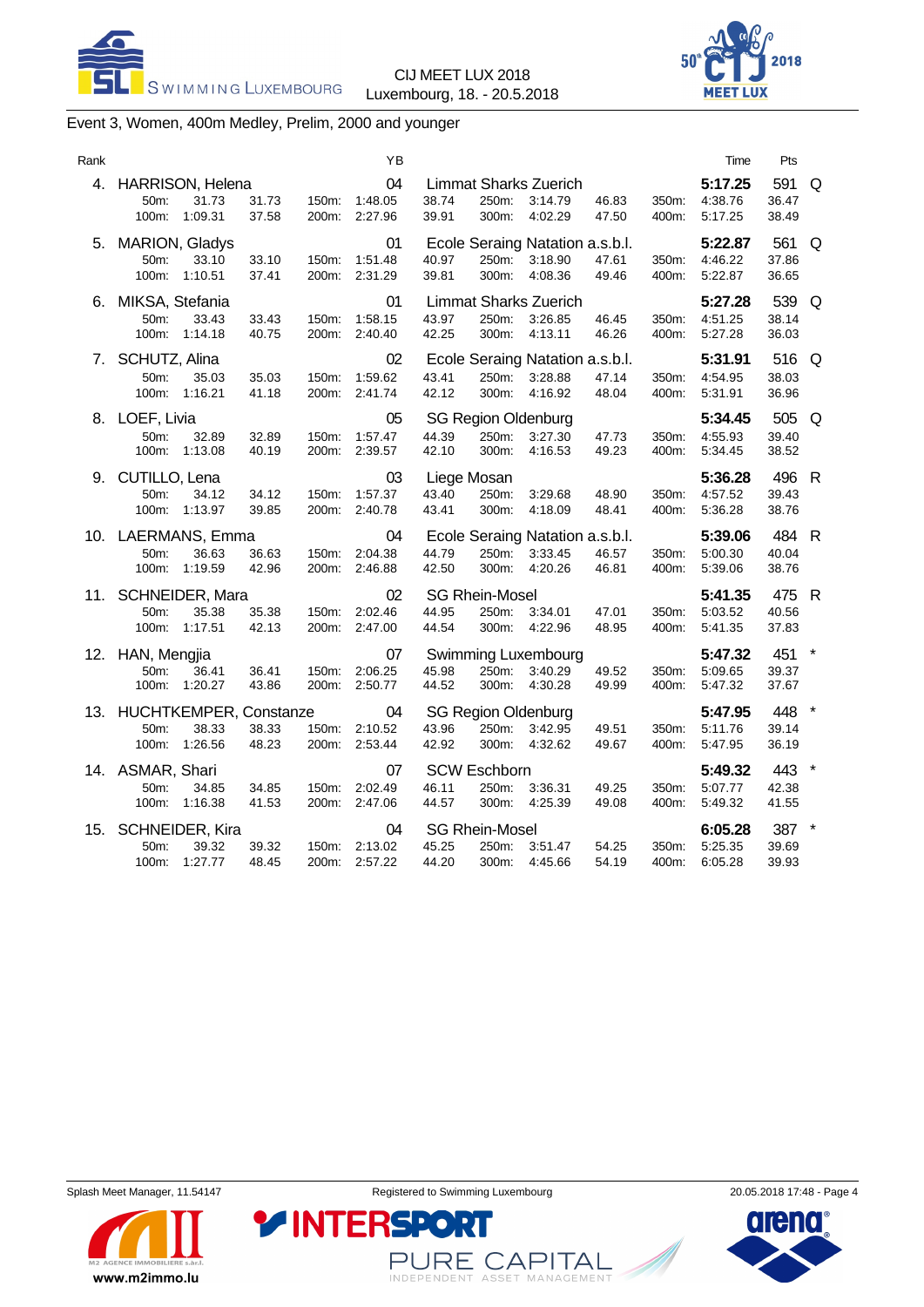



| Event 4<br>18.05.2018 |                     |                        |       |         |                  | Men, 400m Medley |                            |                                   |       |            |         |       | 1998 and younger<br><b>Results Prelim</b> |
|-----------------------|---------------------|------------------------|-------|---------|------------------|------------------|----------------------------|-----------------------------------|-------|------------|---------|-------|-------------------------------------------|
|                       | CIJ - MEET Record   |                        |       | 4:25.44 | LEBHERZ, Yannick |                  |                            | <b>GER</b>                        |       | Luxembourg |         |       | 19.04.2009                                |
|                       | Boys, Open: 5:14.20 |                        |       |         |                  |                  |                            |                                   |       |            |         |       |                                           |
| Points: FINA 2018     |                     |                        |       |         |                  |                  |                            |                                   |       |            |         |       |                                           |
| Rank                  |                     |                        |       |         | YB               |                  |                            |                                   |       |            | Time    | Pts   |                                           |
| Event 4               |                     |                        |       |         |                  | Men, 400m Medley |                            |                                   |       |            |         |       | 1998 and younger                          |
|                       | 18.05.2018 - 18:34  |                        |       |         |                  |                  |                            |                                   |       |            |         |       | <b>Results Final</b>                      |
|                       | CIJ - MEET Record   |                        |       | 4:25.44 | LEBHERZ, Yannick |                  |                            | <b>GER</b>                        |       | Luxembourg |         |       | 19.04.2009                                |
|                       | Boys, Open: 5:14.20 |                        |       |         |                  |                  |                            |                                   |       |            |         |       |                                           |
| Points: FINA 2018     |                     |                        |       |         |                  |                  |                            |                                   |       |            |         |       |                                           |
| Rank                  |                     |                        |       |         | YB               |                  |                            |                                   |       |            | Time    | Pts   |                                           |
| 1.                    |                     | FRIPPIAT, Florian      |       |         | 98               |                  | <b>Natation Club Athus</b> |                                   |       |            | 4:41.94 | 646   |                                           |
|                       | 50m:                | 28.97                  | 28.97 | 150m:   | 1:37.59          | 35.72            | 250m:                      | 2:53.43                           | 40.52 | 350m:      | 4:09.63 | 34.02 |                                           |
|                       |                     | 100m: 1:01.87          | 32.90 |         | 200m: 2:12.91    | 35.32            | 300m:                      | 3:35.61                           | 42.18 | 400m:      | 4:41.94 | 32.31 |                                           |
| 2.                    |                     | CARNEIRO, Joao         |       |         | 03               |                  |                            | Swimming Luxembourg               |       |            | 4:46.15 | 618   |                                           |
|                       | 50m:                | 28.70                  | 28.70 | 150m:   | 1:42.02          | 39.18            | 250m:                      | 2:59.63                           | 39.15 | 350m:      | 4:13.43 | 33.13 |                                           |
|                       | 100m:               | 1:02.84                | 34.14 |         | 200m: 2:20.48    | 38.46            | 300m:                      | 3:40.30                           | 40.67 | 400m:      | 4:46.15 | 32.72 |                                           |
| 3.                    |                     | KOSTADINOV, Georgi     |       |         | 98               |                  |                            | Mainzer Schwimmverein 01          |       |            | 4:57.69 | 549   |                                           |
|                       | 50m:                | 30.01                  | 30.01 | 150m:   | 1:44.38          | 40.18            | 250m:                      | 3:06.73                           | 42.45 | 350m:      | 4:24.36 | 34.42 |                                           |
|                       | 100m:               | 1:04.20                | 34.19 |         | 200m: 2:24.28    | 39.90            | 300m:                      | 3:49.94                           | 43.21 | 400m:      | 4:57.69 | 33.33 |                                           |
| 4.                    | DAZY, Max           |                        |       |         | 00               |                  |                            | Cercle Royal de Natation Arlonais |       |            | 5:03.58 | 518   |                                           |
|                       | 50m:                | 31.12                  | 31.12 | 150m:   | 1:48.95          | 40.67            | 250m:                      | 3:11.91                           | 43.75 | 350m:      | 4:30.38 | 34.19 |                                           |
|                       | 100m:               | 1:08.28                | 37.16 |         | 200m: 2:28.16    | 39.21            | 300m:                      | 3:56.19                           | 44.28 | 400m:      | 5:03.58 | 33.20 |                                           |
| 5.                    |                     | OLSSON, Gustav         |       |         | 04               |                  |                            | <b>Limmat Sharks Zuerich</b>      |       |            | 5:09.11 | 490   |                                           |
|                       | 50m:                | 32.24                  | 32.24 | 150m:   | 1:50.82          | 40.13            | 250m:                      | 3:15.06                           | 45.50 | 350m:      | 4:35.50 | 34.85 |                                           |
|                       | 100m:               | 1:10.69                | 38.45 |         | 200m: 2:29.56    | 38.74            | 300m:                      | 4:00.65                           | 45.59 | 400m:      | 5:09.11 | 33.61 |                                           |
| 6.                    |                     | <b>INGENERF, Anton</b> |       |         | 03               |                  |                            | <b>SG Region Oldenburg</b>        |       |            | 5:17.21 | 454   | $\star$                                   |
|                       | 50m:                | 32.76                  | 32.76 | 150m:   | 1:55.46          | 43.89            | 250m:                      | 3:20.72                           | 43.01 | 350m:      | 4:41.01 | 36.80 |                                           |
|                       | 100m:               | 1:11.57                | 38.81 |         | 200m: 2:37.71    | 42.25            | 300m:                      | 4:04.21                           | 43.49 | 400m:      | 5:17.21 | 36.20 |                                           |
| 7.                    | DAZY, Sam           |                        |       |         | 03               |                  |                            | Cercle Royal de Natation Arlonais |       |            | 5:20.49 | 440   | $\ast$                                    |
|                       | 50m:                | 31.53                  | 31.53 | 150m:   | 1:54.14          | 43.73            | 250m:                      | 3:19.99                           | 42.74 | 350m:      | 4:43.04 | 39.00 |                                           |
|                       | 100m:               | 1:10.41                | 38.88 |         | 200m: 2:37.25    | 43.11            | 300m:                      | 4:04.04                           | 44.05 | 400m:      | 5:20.49 | 37.45 |                                           |
| 8.                    |                     | CARNEIRO, Nuno         |       |         | 05               |                  |                            | Swimming Luxembourg               |       |            | 5:27.85 | 411   | $\ast$                                    |
|                       | 50m:                | 33.22                  | 33.22 | 150m:   | 1.55.84          | 41.39            | 250m:                      | 3:21.60                           | 46.41 | 350m:      | 4:49.09 | 40.11 |                                           |
|                       | 100m:               | 1:14.45                | 41.23 | 200m:   | 2:35.19          | 39.35            | 300m:                      | 4:08.98                           | 47.38 | 400m:      | 5:27.85 | 38.76 |                                           |



PURE CAPITAL

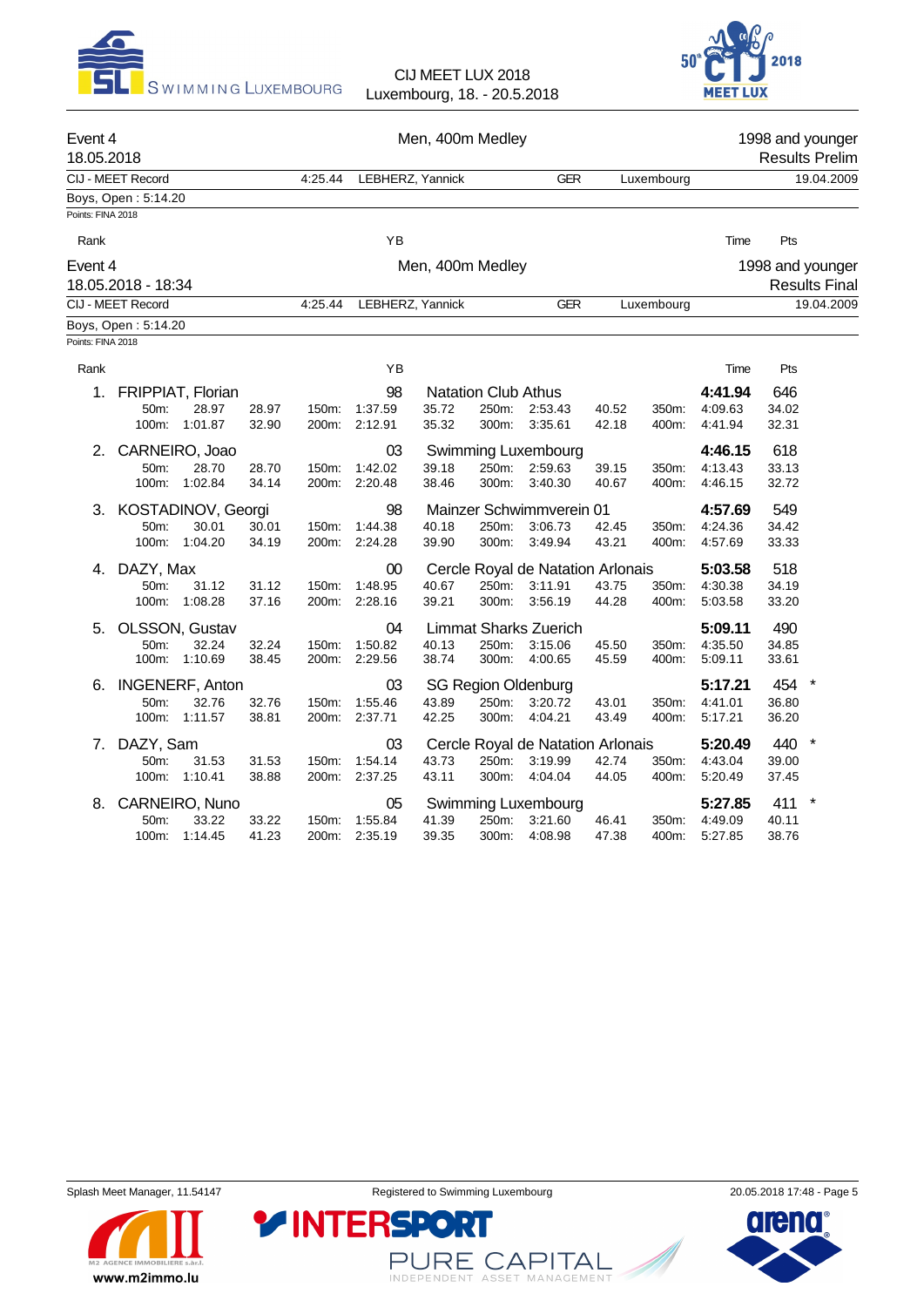



| Event 5           | 18.05.2018 - 18:43              |               | Women, 50m Backstroke               |       |       | 2000 and younger<br><b>Results Prelim</b> |
|-------------------|---------------------------------|---------------|-------------------------------------|-------|-------|-------------------------------------------|
|                   | CIJ - MEET Record<br>29.86      | LINDBORG, Ida | <b>SWE</b><br>Luxembourg            |       |       | 30.04.2011                                |
|                   | Girls, Open: 34.95              |               |                                     |       |       |                                           |
| Points: FINA 2018 |                                 |               |                                     |       |       |                                           |
| Rank              |                                 | ΥB            |                                     | Time  | Pts   |                                           |
| 1.                | <b>MAYERES, Nell</b>            | 04            | <b>Nautic Club Herve</b>            | 31.22 | 651 Q |                                           |
|                   | 2. VANDERSCHRICK, Laura         | 02            | Swimming Luxembourg                 | 32.00 | 604 Q |                                           |
|                   | 3. SCHMITZ, Svea Bo             | 04            | SC Wiesbaden 1911                   | 32.49 | 577 Q |                                           |
|                   | 4. KOEHLER, Maren               | 01            | <b>SG Region Oldenburg</b>          | 32.55 | 574   | Q                                         |
| 5.                | FABER, Maiti                    | 01            | Swimming Club Le Dauphin Ettelbruck | 32.66 | 568   | Q                                         |
| 6.                | RICCI, Giorgia Michela          | 02            | Swimming Luxembourg                 | 32.74 | 564   | Q                                         |
| 7.                | VALLETTA, Martina               | 03            | Aquatic Sports Association of Malta | 32.89 | 556   | Q                                         |
| 8.                | GOSUIN, Augustine               | 04            | Liege Mosan                         | 33.02 | 550 Q |                                           |
|                   | 9. MAKA, Emilie                 | 02            | Ecole Seraing Natation a.s.b.l.     | 33.07 | 547 R |                                           |
|                   | 10. KOWALCZYK, Dominique-Amelie | 02            | <b>WSV Grosskrotzenburg</b>         | 33.41 | 531 R |                                           |
|                   | 11. HEYN STAGE, Alma            | 04            | KVIK-Kastrup                        | 33.48 | 527 R |                                           |
|                   | 12. STEEG, Finia                | 05            | WSV Grosskrotzenburg                | 33.51 | 526   |                                           |
|                   | 13. FRIGGIERI, Andria           | 02            | Aquatic Sports Association of Malta | 33.61 | 521   |                                           |
|                   | 14. LOEF, Livia                 | 05            | <b>SG Region Oldenburg</b>          | 33.86 | 510   |                                           |
|                   | 15. DIESSNER, Nele              | 02            | <b>SCW Eschborn</b>                 | 33.95 | 506   |                                           |
|                   | 16. BUSCHOR, Elena              | 04            | <b>Limmat Sharks Zuerich</b>        | 34.33 | 489   |                                           |
|                   | 17. MASSOW, Marlene             | 05            | <b>Limmat Sharks Zuerich</b>        | 34.39 | 487   |                                           |
|                   | 18. WIRTH, Mandy                | $00\,$        | Cercle Nautique Petange             | 34.51 | 482   |                                           |
|                   | 19. RADOVANOVIC, Luna           | 03            | SC Wiesbaden 1911                   | 34.56 | 480   |                                           |
|                   | 20. FETZ, Melanie               | 01            | Cercle Nautique Echternach          | 34.68 | 475   |                                           |
|                   | 21. LETTE, Laura                | 01            | Herstalnatation                     | 34.69 | 474   |                                           |
|                   | 22. BROICH, Louisa Marie        | 03            | <b>Tri Post Trier</b>               | 35.11 | 457 * |                                           |
|                   | 23. GASPARD, Marie              | 05            | <b>Club Natation Bastogne</b>       | 35.12 | 457   | $\star$                                   |
|                   | 24. ESCHEN, Yoshi               | $00\,$        | SC Wiesbaden 1911                   | 35.17 | 455   | $\ast$                                    |
|                   | 25. BRAND, Tabea                | 03            | <b>SG Region Oldenburg</b>          | 35.30 | 450   | $\ast$                                    |
|                   | 26. STREPENNE, Elisa            | $00\,$        | <b>Club Natation Bastogne</b>       | 35.33 | 449   | $\ast$                                    |
|                   | 27. BROICH, Lea-Sophie          | $00\,$        | <b>Tri Post Trier</b>               | 35.79 | 432   | $\ast$                                    |
| 28.               | BAUSTERT, Magali                | 05            | Swimming Luxembourg                 | 35.90 | 428   |                                           |
|                   | 29. SUBASIC, lara               | 02            | Perron                              | 35.94 | 426   | $\ast$                                    |
|                   | 30. BENZMUELLER, Magdalena      | 05            | <b>SG Rhein-Mosel</b>               | 36.37 | 411   |                                           |
| 31.               | CHABOT, Amelie                  | 04            | Perron                              | 36.59 | 404 * |                                           |
| 32.               | <b>HOLLERICH, Anne</b>          | 01            | Swimming Club Le Dauphin Ettelbruck | 37.22 | 384 * |                                           |
| 33.               | HERBST, Helena                  | 04            | <b>SCW Eschborn</b>                 | 37.29 | 382 * |                                           |
| 34.               | PLUECKER, Lene                  | 06            | <b>WSV Grosskrotzenburg</b>         | 37.37 | 379 * |                                           |
| 35.               | LAVET, Eglantine                | 02            | Nautic Club Herve                   | 37.38 | 379 * |                                           |
| 36.               | CARNEIRO, Sofia                 | 06            | Swimming Luxembourg                 | 37.77 | 367   |                                           |

37. PETERS, Lykka 02 SG Region Oldenburg **38.16** 356 \*

- 38. HELMICH, Angelina-Louise 05 SCW Eschborn **38.17** 356 \*
- 39. LAMBERT, Lena 05 Nautic Club Herve **40.30** 302 \*
- 40. CORREIA, Eva 05 Cercle de Natation Diekirch **41.49** 277 \*

Splash Meet Manager, 11.54147 **Registered to Swimming Luxembourg** 20.05.2018 17:48 - Page 6

**YINTERSPO** 



PURE CAPITAL

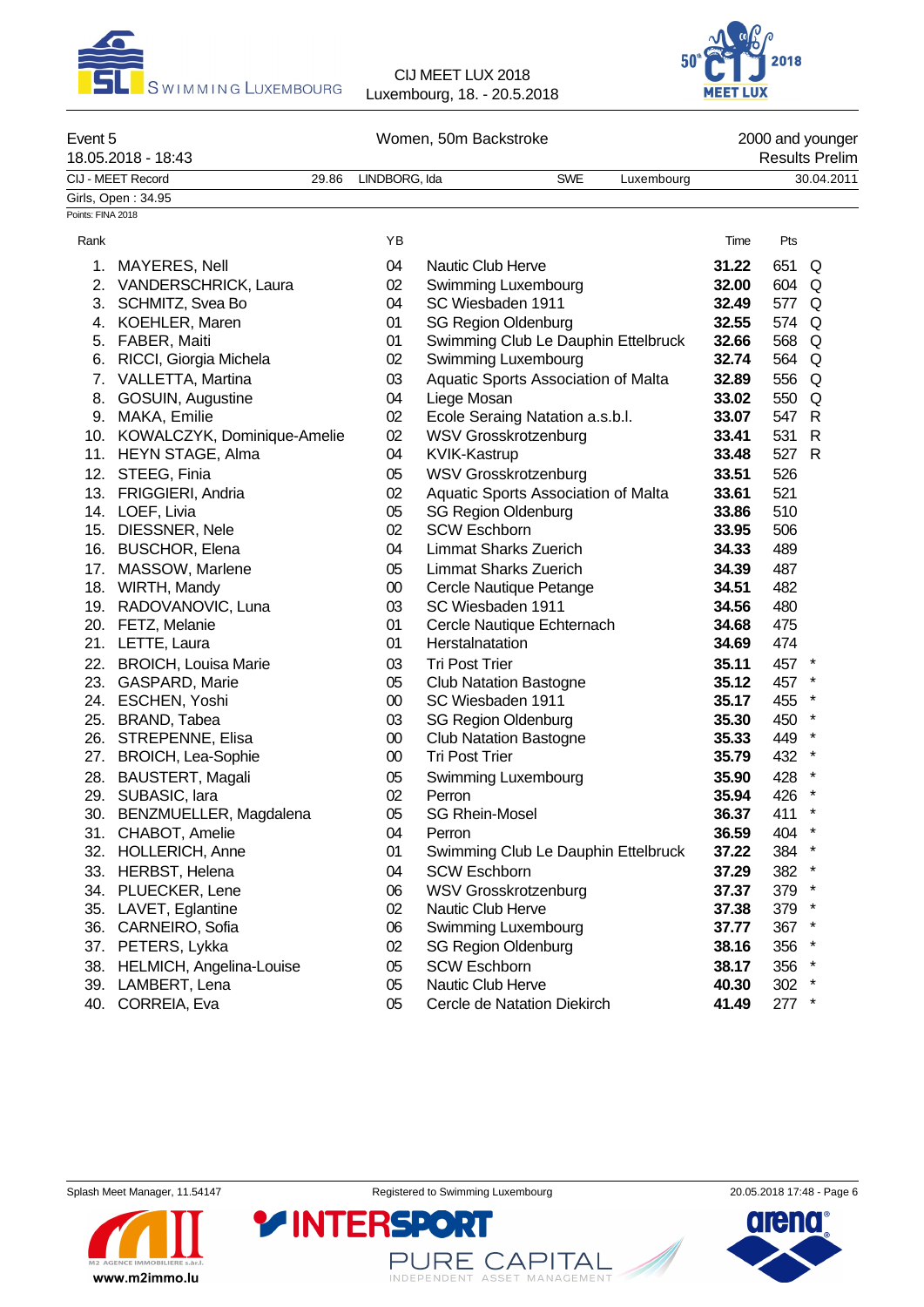



| Event 6           | 18.05.2018 - 18:49                  |       |                | Men, 50m Backstroke |                                                 |            |                |            | 1998 and younger<br><b>Results Prelim</b> |
|-------------------|-------------------------------------|-------|----------------|---------------------|-------------------------------------------------|------------|----------------|------------|-------------------------------------------|
|                   | CIJ - MEET Record                   | 26.49 | SALTANS, Janis |                     | LAT                                             | Luxembourg |                |            | 08.05.2015                                |
|                   | Boys, Open: 31.43                   |       |                |                     |                                                 |            |                |            |                                           |
| Points: FINA 2018 |                                     |       |                |                     |                                                 |            |                |            |                                           |
| Rank              |                                     |       | YB             |                     |                                                 |            | Time           | Pts        |                                           |
| 1.                | <b>WARBERG, Rasmus</b>              |       | 04             | <b>KVIK-Kastrup</b> |                                                 |            | 29.59          | 536        | Q                                         |
| 2.                | GRUNDBACHER, Jakob                  |       | 01             |                     | <b>Limmat Sharks Zuerich</b>                    |            | 29.72          | 529        | Q                                         |
| 3.                | SLANSCHEK, Marvin                   |       | 98             |                     | Schwimmgemeinschaft Liechtenstein               |            | 29.82          | 523        | Q                                         |
| 4.                | OHN, Antoine                        |       | 02             | Herstalnatation     |                                                 |            | 30.02          | 513        | Q                                         |
| 5.                | MUELLER, Leon                       |       | $00\,$         |                     | SC Wiesbaden 1911                               |            | 30.06          | 511        | Q                                         |
| 6.                | <b>WAREING, Thomas</b>              |       | 99             |                     | Aquatic Sports Association of Malta             |            | 30.10          | 509        | Q                                         |
| 7.                | <b>BISCHOF, Niki</b>                |       | 02             |                     | <b>Limmat Sharks Zuerich</b>                    |            | 30.11          | 508        | Q                                         |
| 8.                | VAN DEN BOSSCHE, Yann               |       | 01             |                     | Swimming Luxembourg                             |            | 30.39          | 495        | Q                                         |
|                   | 9. CACHIA, Dylan                    |       | 01             |                     | Aquatic Sports Association of Malta             |            | 30.68          | 481        | R                                         |
|                   | 10. PEZELJ, Antonio                 |       | 99             |                     | SC Wiesbaden 1911                               |            | 30.79          | 475        | R                                         |
|                   | 11. KRUEGER, Nicolas                |       | 03             |                     | SC Wiesbaden 1911                               |            | 31.18          | 458        | R                                         |
|                   | 12. HEYN STAGE, Carl                |       | 03             | KVIK-Kastrup        |                                                 |            | 31.20          | 457        |                                           |
|                   | 13. BOURCKEL, Mike                  |       | 03             |                     | Cercle de Natation Wiltz                        |            | 31.27          | 454        |                                           |
|                   | 14. FOSSA, Jon-Erik                 |       | $00\,$         |                     | <b>SG Region Oldenburg</b>                      |            | 31.28          | 453        |                                           |
|                   | PANIC, Stevan                       |       | 02             |                     | Swimming Luxembourg                             |            | 31.28          | 453        |                                           |
|                   | 16. WAKEFIELD, Andrew               |       | $00\,$         |                     | Cercle de Natation Dudelange                    |            | 31.36          | 450        |                                           |
|                   | 17. BRUCH, Felix                    |       | 02             |                     | Schwimmgemeinschaft Liechtenstein               |            | 31.43          | 447        |                                           |
|                   | 18. PLASCHKE, Lennart               |       | 01             |                     | SC Wiesbaden 1911                               |            | 31.61          | 439        | $\ast$                                    |
|                   | 19. COLLIN, Nathan                  |       | 01             |                     | Nautic Club Herve                               |            | 31.92          | 427 *      |                                           |
|                   | 20. DEMAJ, Valdrim                  |       | 03             |                     | Cercle Royal De Natation De Schaerbeek l'32.001 |            |                | 423        | $\ast$<br>$\ast$                          |
| 21.               | SOKOLOVSKIY, Daniil                 |       | 04             |                     | <b>Limmat Sharks Zuerich</b>                    |            | 32.03          | 422        | $\star$                                   |
|                   | 22. LESAGE, Christophe              |       | 02             |                     | Swimming Luxembourg<br>Nautic Club Herve        |            | 32.31          | 411        | $\ast$                                    |
|                   | 23. REMACLE, Hugo                   |       | 03<br>03       | <b>SCW Eschborn</b> |                                                 |            | 32.53<br>32.62 | 403        | $\star$                                   |
| 25.               | 24. POHL, Lucas<br>CERVINO, Alessio |       | 04             |                     | <b>Limmat Sharks Zuerich</b>                    |            | 32.64          | 400<br>399 | $\star$                                   |
| 26.               | CAILLIAU, Nils                      |       | 01             |                     | Swimming Club Redange                           |            | 32.97          | 387 *      |                                           |
| 27.               | JURDAN, Pierre                      |       | 03             | Perron              |                                                 |            | 33.00          | 386        | $\ast$                                    |
| 28.               | SPANDICK, Henning                   |       | 03             |                     | SC Wiesbaden 1911                               |            | 33.35          | 374        |                                           |
|                   | 29. FABIANI, Remi                   |       | 01             |                     | Schwammclub Deifferdang                         |            | 33.56          | 367        | $\ast$                                    |
|                   | 30. SCHROEDER, Till Lasse           |       | 04             |                     | SC Wiesbaden 1911                               |            | 33.85          | 358        |                                           |
| 31.               | JOMINET, Dan                        |       | 03             |                     | Swimming Luxembourg                             |            | 33.97          | 354        | $\ast$                                    |
| 32.               | MASSIGNAN, Yannis                   |       | 02             | Perron              |                                                 |            | 34.18          | 347 *      |                                           |
| 33.               | WIRTH, David                        |       | 02             |                     | Cercle Nautique Petange                         |            | 34.22          | 346        | $\ast$                                    |
| 34.               | SIMEONOV, Vladimir                  |       | 04             |                     | Swimming Luxembourg                             |            | 34.29          | 344        | $\ast$                                    |
| 35.               | KIRCH, Felix                        |       | 03             |                     | Cercle de Natation Dudelange                    |            | 34.76          | 330        | $\ast$                                    |
| 36.               | PASSERONE, Federico                 |       | 05             |                     | <b>Limmat Sharks Zuerich</b>                    |            | 35.22          | 318        | $\star$                                   |
| 37.               | BERNARDON, Julio                    |       | 06             |                     | <b>Limmat Sharks Zuerich</b>                    |            | 35.87          | 301        | $\ast$                                    |
| 38.               | TRINCIA, Lorenzo                    |       | 05             |                     | <b>Limmat Sharks Zuerich</b>                    |            | 36.01          | 297 *      |                                           |
| 39.               | EHLERS, Florian                     |       | 05             |                     | <b>Limmat Sharks Zuerich</b>                    |            | 36.04          | 296        |                                           |
| 40.               | <b>BONNET, Clement</b>              |       | 05             |                     | <b>Limmat Sharks Zuerich</b>                    |            | 36.84          | 277 *      |                                           |

41. ANTUNES, Lucas **04** Cercle Royal De Natation De Schaerbeek N 37.091 272 \*

EXH MANNES, Max 97 Swimming Luxembourg **27.11** 697

Splash Meet Manager, 11.54147 **Registered to Swimming Luxembourg** 20.05.2018 17:48 - Page 7

PURE CAPITAL

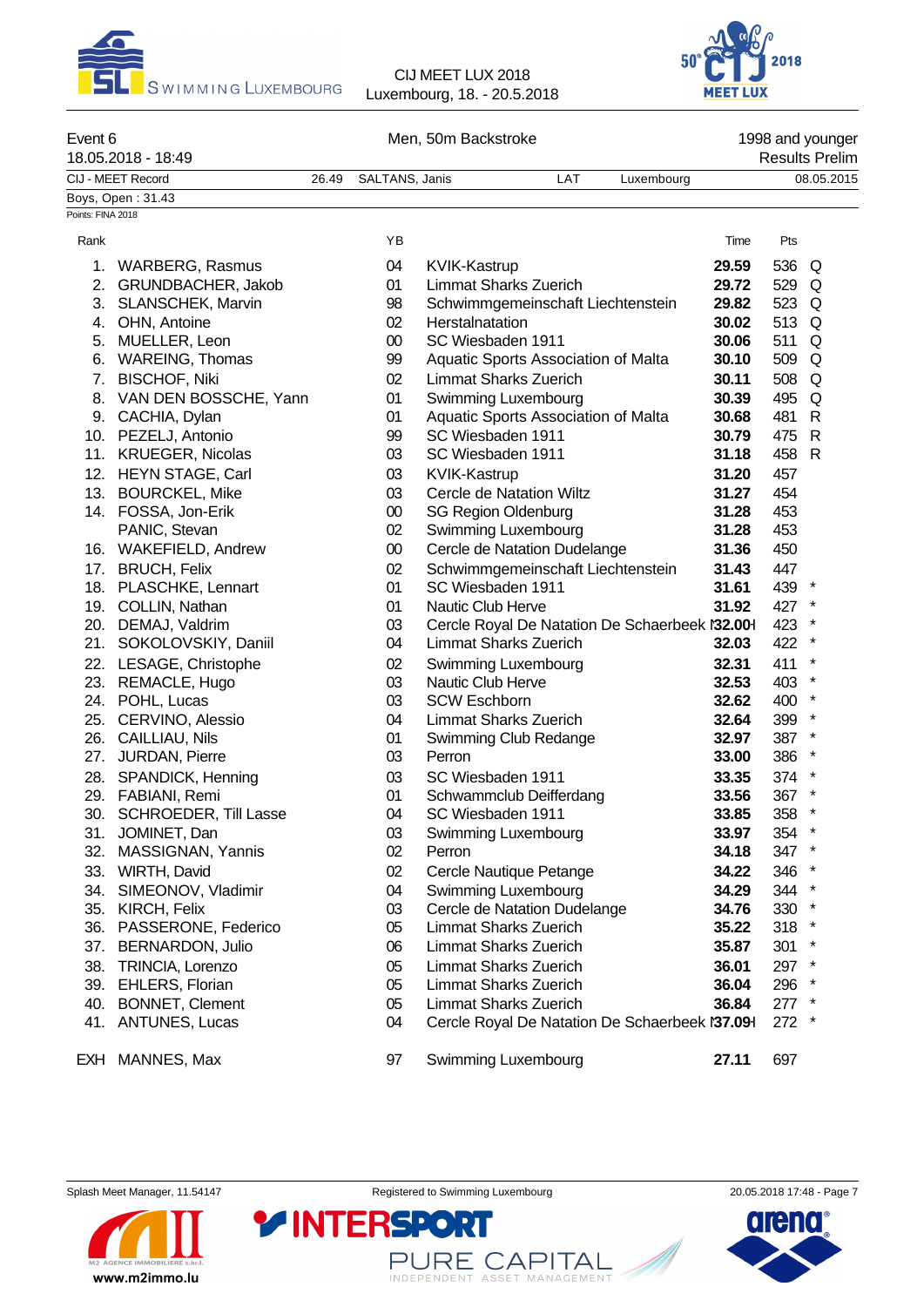



| Event 7           | 18.05.2018 - 18:56              |                     | Women, 50m Butterfly  |                                     |            |                                     |       |         | 2000 and younger<br><b>Results Prelim</b> |
|-------------------|---------------------------------|---------------------|-----------------------|-------------------------------------|------------|-------------------------------------|-------|---------|-------------------------------------------|
|                   | CIJ - MEET Record<br>27.38      | PIKKARAINEN, Emilie |                       |                                     | <b>FIN</b> | Luxembourg                          |       |         | 18.04.2009                                |
|                   | Girls, Open: 32.50              |                     |                       |                                     |            |                                     |       |         |                                           |
| Points: FINA 2018 |                                 |                     |                       |                                     |            |                                     |       |         |                                           |
| Rank              |                                 | YB                  |                       |                                     |            |                                     | Time  | Pts     |                                           |
|                   | 1. KLEYBOLDT, Rosalie           | 03                  |                       | SC Wiesbaden 1911                   |            |                                     | 28.44 | 633 Q   |                                           |
|                   | 2. GRABHER, Annina              | 04                  |                       | <b>Limmat Sharks Zuerich</b>        |            |                                     | 29.59 | 562     | Q                                         |
|                   | 3. TANTI, Leah                  | 03                  |                       | Aquatic Sports Association of Malta |            |                                     | 29.71 | 555     | Q                                         |
|                   | 4. HAMEN SAIEG, Yael            | 01                  |                       | Cercle de Natation Diekirch         |            |                                     | 30.08 | 535     | Q                                         |
|                   | 5. BOUTET, Cleo                 | 02                  | Nautic Club Herve     |                                     |            |                                     | 30.70 | 503     | Q                                         |
| 6.                | <b>INGENERF, Johanna</b>        | $00\,$              |                       | <b>SG Region Oldenburg</b>          |            |                                     | 30.72 | 502     | Q                                         |
| 7.                | DIESSNER, Nele                  | 02                  | <b>SCW Eschborn</b>   |                                     |            |                                     | 30.77 | 500     | Q                                         |
| 8.                | KOEHLER, Maren                  | 01                  |                       | <b>SG Region Oldenburg</b>          |            |                                     | 30.95 | 491     | Q                                         |
|                   | 9. HEISE, Jana                  | 01                  |                       | <b>SG Region Oldenburg</b>          |            |                                     | 31.10 | 484     | R                                         |
|                   | 10. HEIERHOFF, Hannah           | 03                  |                       | SC Wiesbaden 1911                   |            |                                     | 31.30 | 475     | $\mathsf{R}$                              |
|                   | 11. MASSOW, Marlene             | 05                  |                       | <b>Limmat Sharks Zuerich</b>        |            |                                     | 31.53 | 465     | $\mathsf{R}$                              |
|                   | 12. KOWALCZYK, Dominique-Amelie | 02                  |                       | <b>WSV Grosskrotzenburg</b>         |            |                                     | 31.54 | 464     |                                           |
|                   | 13. MARION, Gladys              | 01                  |                       | Ecole Seraing Natation a.s.b.l.     |            |                                     | 31.75 | 455     |                                           |
|                   | 14. HARRISON, Lea               | 06                  |                       | <b>Limmat Sharks Zuerich</b>        |            |                                     | 31.98 | 445     |                                           |
|                   | 15. APPEL, Chiara               | 01                  |                       | SC Wiesbaden 1911                   |            |                                     | 32.11 | 440     |                                           |
|                   | 16. CUTILLO, Lena               | 03                  | Liege Mosan           |                                     |            |                                     | 32.14 | 439     |                                           |
|                   | 17. REIHLE, Katharina           | 02                  |                       | SC Wiesbaden 1911                   |            |                                     | 32.25 | 434     |                                           |
|                   | 18. JARJOUR, Christina          | 03                  |                       | SC Wiesbaden 1911                   |            |                                     | 32.47 | 425     |                                           |
|                   | 19. COIMBRA, Alice              | 02                  |                       | Swimming Luxembourg                 |            |                                     | 32.52 | 423     |                                           |
|                   | 20. LUESSMANN, Tessa            | 02                  |                       | <b>SG Region Oldenburg</b>          |            |                                     | 32.54 | 423     |                                           |
|                   | 21. LAZOPOULOS, Chiara          | 05                  |                       | <b>Limmat Sharks Zuerich</b>        |            |                                     | 32.65 | 418     |                                           |
|                   | BRAND, Tabea                    | 03                  |                       | <b>SG Region Oldenburg</b>          |            |                                     | 32.65 | 418     | $\ast$                                    |
|                   | 23. OHN, Lucie                  | 05                  | Herstalnatation       |                                     |            |                                     | 32.67 | 418     | $\ast$                                    |
|                   | 24. TROESTER, Anica             | 03                  |                       | SC Wiesbaden 1911                   |            |                                     | 32.89 | 409     | $\star$                                   |
|                   | 25. VOLK, Ronja                 | 06                  |                       | <b>WSV Grosskrotzenburg</b>         |            |                                     | 32.94 | 407     | $\star$                                   |
|                   | 26. SANCHEZ, Lorena             | 01                  | Herstalnatation       |                                     |            |                                     | 33.02 | 404     | $\ast$                                    |
|                   | 27. FREIMANN, Noemi             | 05                  |                       | <b>Limmat Sharks Zuerich</b>        |            |                                     | 33.19 | 398     | $\ast$                                    |
|                   | 28. KESEROVIC, Marine           | 02                  |                       | Cercle de Natation Dudelange        |            |                                     | 33.68 | 381     | $\ast$                                    |
|                   | 29. RIKKERT, Elvire             | 03                  |                       | Swimming Luxembourg                 |            |                                     | 33.73 | 379     | $\ast$                                    |
|                   | 30. ALLES, Stella Luna          | 04                  | <b>SCW Eschborn</b>   |                                     |            |                                     | 33.91 | 373     |                                           |
|                   | 31. BROICH, Lea-Sophie          | $00\,$              | <b>Tri Post Trier</b> |                                     |            |                                     | 34.02 | 370 *   |                                           |
|                   | 32. WALLERIUS, Theresa          | 03                  | <b>SG Rhein-Mosel</b> |                                     |            |                                     | 34.05 | 369 *   |                                           |
|                   | 33. WIRTH, Mandy                | $00\,$              |                       | Cercle Nautique Petange             |            |                                     | 34.39 | 358 *   |                                           |
|                   | 34. BAUSTERT, Magali            | 05                  |                       | Swimming Luxembourg                 |            |                                     | 34.54 | $353$ * |                                           |
|                   | 35. PETERS, Lykka               | 02                  |                       | <b>SG Region Oldenburg</b>          |            |                                     | 34.62 | $351 *$ |                                           |
|                   | 36. BINI, Lena Olivia           | 04                  |                       | Schwimmgemeinschaft Liechtenstein   |            |                                     | 34.85 | 344 *   |                                           |
| 37.               | YOSHIDA, Tomoyo                 | 02                  |                       | Cercle de Natation Dudelange        |            |                                     | 34.88 | 343 *   |                                           |
| 38.               | GUERARD, Anna-Sica              | 01                  |                       | Schwammclub Deifferdang             |            |                                     | 35.02 | 339 *   |                                           |
|                   | 39. CARNEIRO, Sofia             | 06                  |                       | Swimming Luxembourg                 |            |                                     | 36.91 | 289 *   |                                           |
|                   | 40. KALMES, Paula               | $00\,$              |                       | Swimming Luxembourg                 |            |                                     | 38.36 | 258 *   |                                           |
| 41.               | OLINGER, Tina                   | 06                  |                       | Cercle de Natation Wiltz            |            |                                     | 39.86 | 230 *   |                                           |
| <b>DNS</b>        | ULLMANN, Julia                  | 05                  |                       | <b>Limmat Sharks Zuerich</b>        |            |                                     |       |         |                                           |
|                   | WDR REDING, Alyssa              | 04                  |                       |                                     |            | Swimming Club Le Dauphin Ettelbruck |       |         |                                           |
|                   |                                 |                     |                       |                                     |            |                                     |       |         |                                           |



PURE CAPITAL

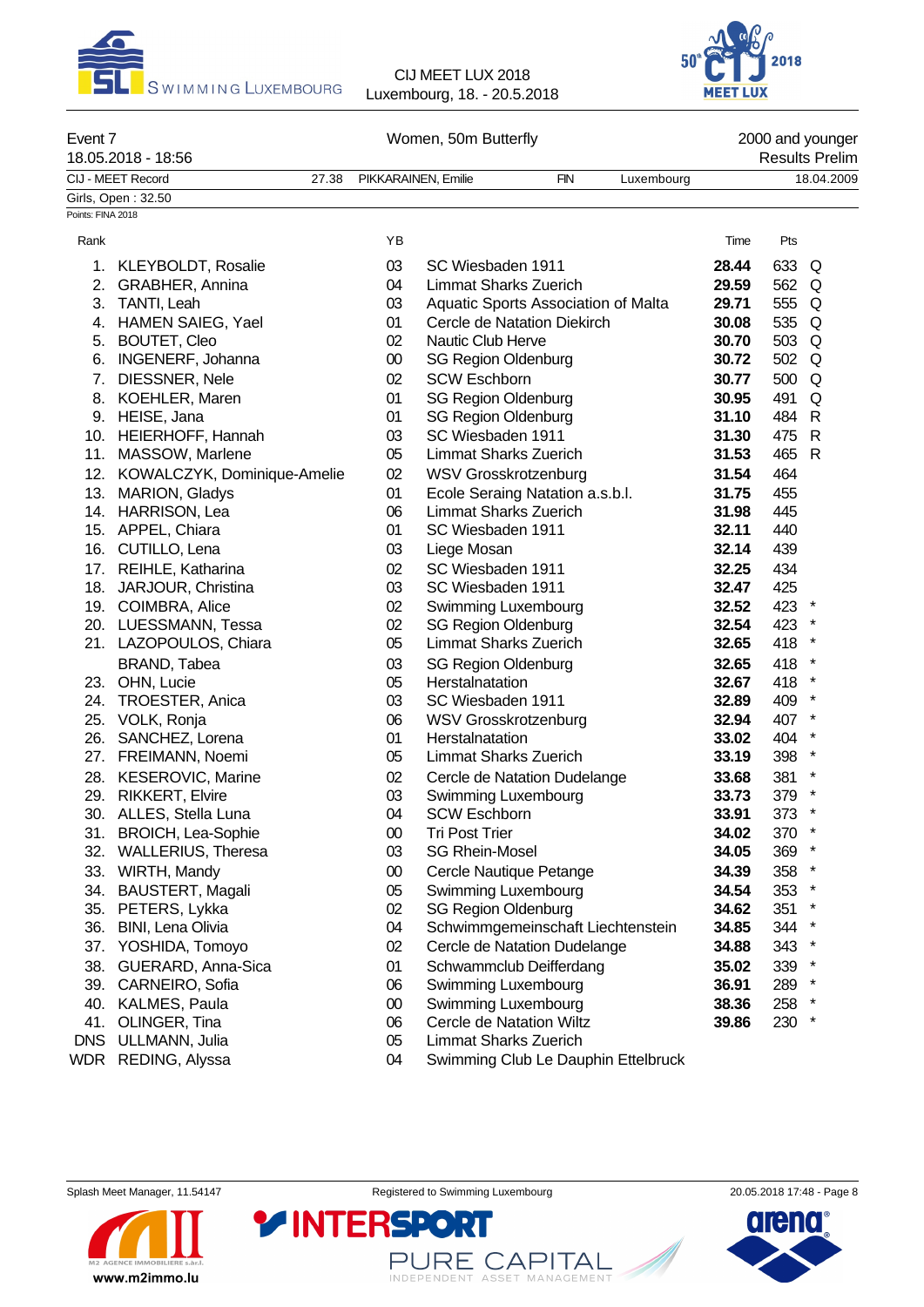



| Event 8           | 18.05.2018 - 19:03                           |       |              | Men, 50m Butterfly                                              |            |       |         | 1998 and younger<br><b>Results Prelim</b> |
|-------------------|----------------------------------------------|-------|--------------|-----------------------------------------------------------------|------------|-------|---------|-------------------------------------------|
|                   | CIJ - MEET Record                            | 24.94 | HENX, Julien | <b>LUX</b>                                                      | Luxembourg |       |         | 08.05.2015                                |
|                   | Boys, Open: 29.54                            |       |              |                                                                 |            |       |         |                                           |
| Points: FINA 2018 |                                              |       |              |                                                                 |            |       |         |                                           |
| Rank              |                                              |       | YB           |                                                                 |            | Time  | Pts     |                                           |
|                   | 1. EMO, Jerome                               |       | $00\,$       | Herstalnatation                                                 |            | 25.19 | 705 Q   |                                           |
|                   | 2. PUKITIS, Rinalds                          |       | $00\,$       | <b>BJSS Ridzene Ziepniekkalns</b>                               |            | 25.77 | 659 Q   |                                           |
|                   | 3. FRIPPIAT, Florian                         |       | 98           | <b>Natation Club Athus</b>                                      |            | 25.99 | 642 Q   |                                           |
|                   | 4. KELLER, Viktor                            |       | 98           | SC Wiesbaden 1911                                               |            | 26.11 | 633 Q   |                                           |
|                   | 5. SCHMITZ, Jules                            |       | 99           | Swimming Club Redange                                           |            | 26.46 | 609 Q   |                                           |
|                   | 6. KOHN, Joakim                              |       | 03           | KVIK-Kastrup                                                    |            | 26.56 | 602 Q   |                                           |
|                   | 7. PEZELJ, Antonio                           |       | 99           | SC Wiesbaden 1911                                               |            | 26.59 | 600     | Q                                         |
|                   | 8. SLANSCHEK, Marvin                         |       | 98           | Schwimmgemeinschaft Liechtenstein                               |            | 26.87 | 581     | Q                                         |
|                   | 9. PRIEDNIEKS, Marko                         |       | 01           | <b>BJSS Ridzene Ziepniekkalns</b>                               |            | 27.16 | 563 R   |                                           |
|                   | 10. SHOOPINSKY, Nicholas                     |       | $00\,$       | SC Wiesbaden 1911                                               |            | 27.24 | 558 R   |                                           |
|                   | 11. ROLKO, Ricky                             |       | 99           | Swimming Luxembourg                                             |            | 27.36 | 550 R   |                                           |
|                   | 12. KOSTADINOV, Georgi                       |       | 98           | Mainzer Schwimmverein 01                                        |            | 27.56 | 539     |                                           |
|                   | 13. VOLK, Bjoern                             |       | 02           | <b>WSV Grosskrotzenburg</b>                                     |            | 27.68 | 532     |                                           |
|                   | 14. OHN, Antoine                             |       | 02           | Herstalnatation                                                 |            | 27.70 | 530     |                                           |
|                   | 15. DEMAJ, Valdrim                           |       | 03           | Cercle Royal De Natation De Schaerbeek 127.861                  |            |       | 521     |                                           |
|                   | 16. CONZEMIUS, Jerome                        |       | 99           | Swimming Luxembourg                                             |            | 28.01 | 513     |                                           |
|                   | 17. ENDERS, Lennart                          |       | 01           | SC Wiesbaden 1911                                               |            | 28.11 | 508     |                                           |
|                   |                                              |       | 03           | SC Wiesbaden 1911                                               |            | 28.14 | 506     |                                           |
|                   | 18. EICHLER, Adrian                          |       | 02           |                                                                 |            | 28.31 | 497     |                                           |
|                   | 19. DETHIER, Emerick                         |       | 03           | Ecole Seraing Natation a.s.b.l.<br><b>Limmat Sharks Zuerich</b> |            | 28.48 | 488     |                                           |
|                   | 20. KLABUNDE, Thorben<br>21. FOSSA, Jon-Erik |       | $00\,$       | <b>SG Region Oldenburg</b>                                      |            | 28.63 | 480     |                                           |
|                   |                                              |       |              |                                                                 |            |       |         |                                           |
|                   | 22. WARBERG, Rasmus                          |       | 04           | <b>KVIK-Kastrup</b>                                             |            | 28.64 | 480     |                                           |
|                   | 23. BRUCH, Felix                             |       | 02           | Schwimmgemeinschaft Liechtenstein                               |            | 28.65 | 479     |                                           |
|                   | MOREAUX, Maxime                              |       | 02           | Swimming Club Redange                                           |            | 28.65 | 479     |                                           |
|                   | 25. WARRELMANN, Cedric                       |       | 03           | <b>SG Region Oldenburg</b>                                      |            | 28.71 | 476     |                                           |
|                   | 26. DEFRAINE, Quentin                        |       | 01           | Ecole Seraing Natation a.s.b.l.<br>Herstalnatation              |            | 28.78 | 473     |                                           |
|                   | 27. BERTUZZI, Valentin                       |       | 04           |                                                                 |            | 28.85 | 469     |                                           |
|                   | 28. ISSERMANN, Nils                          |       | 02           | SC Wiesbaden 1911                                               |            | 29.05 | 460     |                                           |
|                   | 29. LANNERS, Bob                             |       | 02           | Swimming Luxembourg                                             |            | 29.14 | 456     |                                           |
|                   | 30. LUCARELLI, Riccardo                      |       | 05           | Swimming Luxembourg                                             |            | 29.39 | 444     |                                           |
|                   | 31. SIMAO NOGUEIRA, Joao                     |       | 04           | Schwammclub Deifferdang                                         |            | 29.51 | 439     |                                           |
|                   | 32. LANNERS, Nicolas                         |       | 04           | Swimming Luxembourg                                             |            | 29.52 | 438     |                                           |
|                   | 33. LESAGE, Christophe                       |       | 02           | Swimming Luxembourg                                             |            | 29.61 | 434 *   |                                           |
|                   | 34. BISCHOF, Niki                            |       | 02           | <b>Limmat Sharks Zuerich</b>                                    |            | 29.72 | 429 *   |                                           |
| 35.               | SCHUMACHER, Lou                              |       | 02           | Herstalnatation                                                 |            | 29.85 | 424 *   |                                           |
| 36.               | ERNE, lan                                    |       | 02           | Schwimmgemeinschaft Liechtenstein                               |            | 29.87 | 423 *   |                                           |
| 37.               | CONSTANTINO CAEIRO, Diogo                    |       | 03           | Cercle de Natation Dudelange                                    |            | 29.93 | 420 *   |                                           |
|                   | 38. SMIT, Luca                               |       | 03           | SC Wiesbaden 1911                                               |            | 29.96 | 419 *   |                                           |
|                   | 39. SOUILEM, Naji                            |       | 04           | Perron                                                          |            | 30.05 | 415 *   |                                           |
|                   | 40. CHEVALIER, Benoit                        |       | $00\,$       | Perron                                                          |            | 30.09 | 414 *   |                                           |
|                   | 41. WIRTH, David                             |       | 02           | Cercle Nautique Petange                                         |            | 30.52 | 396 *   |                                           |
|                   | 42. SCHMID, lan                              |       | 04           | Limmat Sharks Zuerich                                           |            | 30.60 | 393 *   |                                           |
|                   | 43. ANTUNES, Lucas                           |       | 04           | Cercle Royal De Natation De Schaerbeek l'30.721                 |            |       | 389 *   |                                           |
|                   | 44. MORARU, Matteo                           |       | 04           | Swimming Luxembourg                                             |            | 30.82 | 385 *   |                                           |
|                   | 45. HUESING, Florian                         |       | 03           | <b>SG Region Oldenburg</b>                                      |            | 30.88 | 383 *   |                                           |
|                   | 46. POHL, Lucas                              |       | 03           | <b>SCW Eschborn</b>                                             |            | 31.04 | $377$ * |                                           |
|                   | 47. LUKA, Mory                               |       | 04           | Swimming Luxembourg                                             |            | 31.07 | 376     |                                           |
|                   | 48. KRATZ, Karl                              |       | 05           | <b>WSV Grosskrotzenburg</b>                                     |            | 31.39 | 364     | $\star$                                   |



Splash Meet Manager, 11.54147 **Registered to Swimming Luxembourg** 20.05.2018 17:48 - Page 9

**RE** 

PURE CAPITAL

**YINTERSPO** 

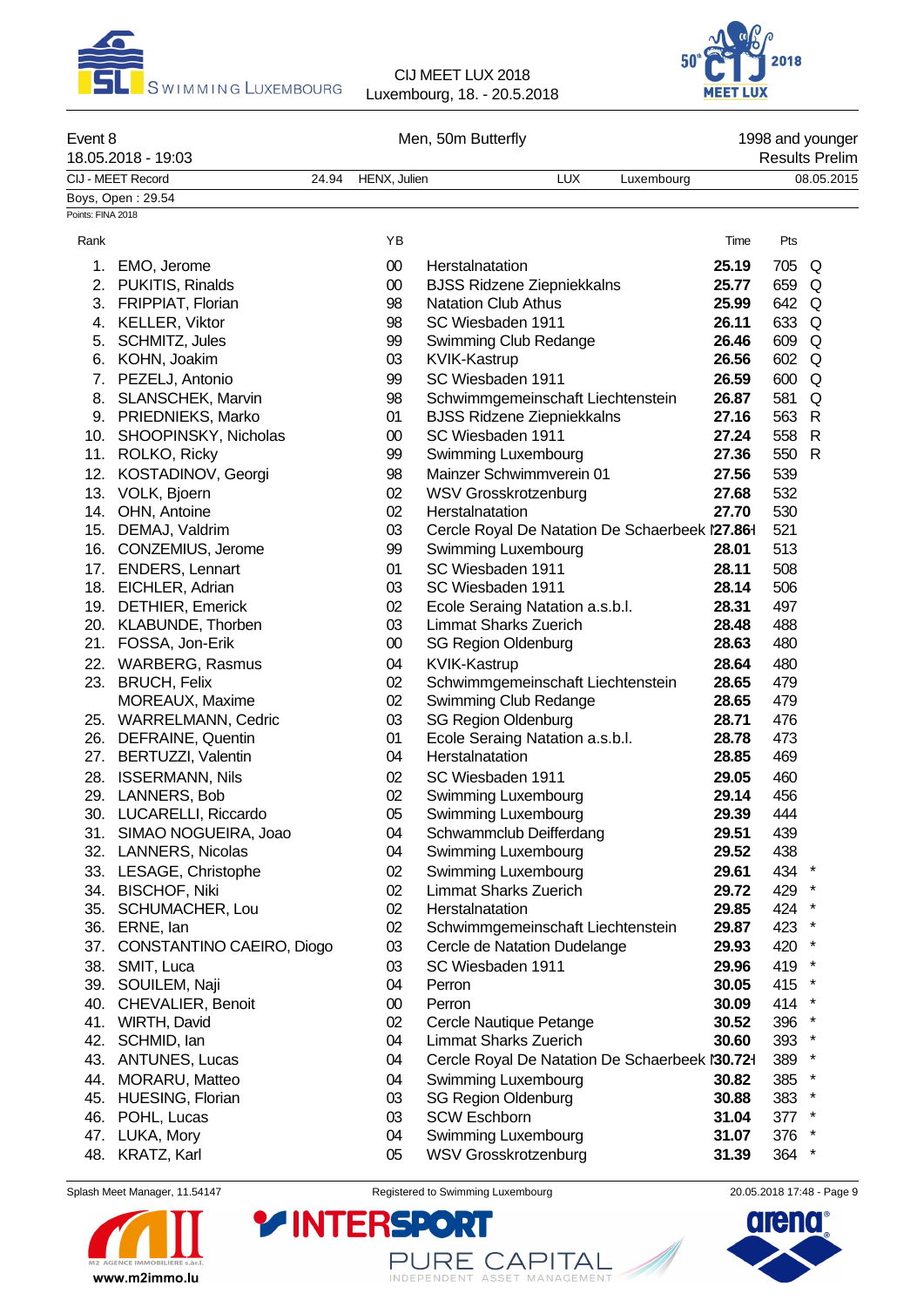

# Event 8, Men, 50m Butterfly, Prelim, 1998 and younger

| Rank |                             | YB |                                   | Time  | Pts |         |
|------|-----------------------------|----|-----------------------------------|-------|-----|---------|
| 49.  | MASSIGNAN, Ilias            | 02 | Perron                            | 31.49 | 361 | $\ast$  |
| 50.  | SUETOE, Rafael              | 05 | Swimming Luxembourg               | 31.92 | 346 | $\ast$  |
| 51.  | <b>BOENTGES, Kevin</b>      | 03 | Cercle Nautique Petange           | 32.04 | 343 | $\ast$  |
| 52.  | <b>DURAKOVIC, Tarik</b>     | 05 | Swimming Luxembourg               | 32.14 | 339 | $\star$ |
| 53.  | DI PINTO, Eric              | 03 | Swimming Luxembourg               | 32.20 | 338 | $\ast$  |
| 54.  | <b>INGENERF, Anton</b>      | 03 | <b>SG Region Oldenburg</b>        | 32.33 | 333 | $\ast$  |
| 55.  | <b>EHLERS, Florian</b>      | 05 | Limmat Sharks Zuerich             | 32.60 | 325 | $\ast$  |
| 56.  | BERNARDON, Julio            | 06 | Limmat Sharks Zuerich             | 32.77 | 320 | $\ast$  |
| 57.  | VEREL, Tom                  | 04 | Limmat Sharks Zuerich             | 32.85 | 318 | $\star$ |
| 58.  | MILANOVSKI, Nikola          | 04 | Swimming Luxembourg               | 32.97 | 314 | $\ast$  |
| 59.  | CONSANI, Elia               | 06 | Limmat Sharks Zuerich             | 35.36 | 255 | $\ast$  |
| 60.  | KEMP, Finn                  | 05 | Swimming Luxembourg               | 35.44 | 253 | $\ast$  |
|      | DNS GREUTER, Simon - Aramis | 02 | Schwimmgemeinschaft Liechtenstein |       |     |         |
|      |                             |    |                                   |       |     |         |

| Event 9<br>18.05.2018 - 19:12 |       | Women, 50m Freestyle | 2000 and younger<br><b>Results Prelim</b> |            |       |            |            |
|-------------------------------|-------|----------------------|-------------------------------------------|------------|-------|------------|------------|
| CIJ - MEET Record             | 25.68 | MEYNEN, Julie        | LUX                                       | Luxembourg |       |            | 10.05.2015 |
| Girls, Open: 30.13            |       |                      |                                           |            |       |            |            |
| Points: FINA 2018             |       |                      |                                           |            |       |            |            |
| Rank                          |       | ΥB                   |                                           |            | Time  | <b>Pts</b> |            |
| RICCI, Nicole                 |       | 04                   | Swimming Luxembourg                       |            | 27.30 | 651 Q      |            |
| 2. KLEYBOLDT, Rosalie         |       | 03                   | SC Wiesbaden 1911                         |            | 27.40 | 644 Q      |            |
|                               |       |                      |                                           |            |       |            |            |

|          | Splash Meet Manager, 11.54147          |          | Registered to Swimming Luxembourg                        | 20.05.2018 17:48 - Page 10 |              |   |  |
|----------|----------------------------------------|----------|----------------------------------------------------------|----------------------------|--------------|---|--|
|          | 31. HRIC, Laura                        | 05       | Swimming Luxembourg                                      | 29.91                      | 495          |   |  |
| 30.      | GOUILLART, Sara                        | 02       | Schwammclub Deifferdang                                  | 29.87                      | 497          |   |  |
|          | 29. ESCHEN, Yoshi                      | $00\,$   | SC Wiesbaden 1911                                        | 29.84                      | 499          |   |  |
|          | HARRISON, Lea                          | 06       | Limmat Sharks Zuerich                                    | 29.82                      | 500          |   |  |
| 27.      | <b>BUSCHOR, Elena</b>                  | 04       | <b>Limmat Sharks Zuerich</b>                             | 29.82                      | 500          |   |  |
| 26.      | WOO, Lea                               | 05       | <b>Limmat Sharks Zuerich</b>                             | 29.81                      | 500          |   |  |
| 25.      | SIPCENOKA, Aira                        | 05       | <b>BJSS Ridzene Ziepniekkalns</b>                        | 29.79                      | 501          |   |  |
|          | 24. CHINA, Lucile                      | 03       | Cercle Royal de Natation Arlonais                        | 29.78                      | 502          |   |  |
|          | SIMEONOVA, Vanessa                     | 01       | Schwammclub Deifferdang                                  | 29.73                      | 504          |   |  |
|          | 22. BENZMUELLER, Magdalena             | 05       | <b>SG Rhein-Mosel</b>                                    | 29.73                      | 504          |   |  |
|          | 21. HEIERHOFF, Hannah                  | 03       | SC Wiesbaden 1911                                        | 29.62                      | 510          |   |  |
|          | 20. SCHOENFELDER, Valerie              | 04       | SC Wiesbaden 1911                                        | 29.61                      | 510          |   |  |
|          | RADOVANOVIC, Luna                      | 03       | SC Wiesbaden 1911                                        | 29.57                      | 512          |   |  |
|          | 18. STEEG, Finia                       | 05       | <b>WSV Grosskrotzenburg</b>                              | 29.57                      | 512          |   |  |
| 17.      | DEWART, Merle                          | 01       | <b>SG Region Oldenburg</b>                               | 29.46                      | 518          |   |  |
| 16.      | DESSAU, Merle                          | 04       | <b>SG Region Oldenburg</b>                               | 29.37                      | 523          |   |  |
| 15.      | <b>ERNENS, Marie</b>                   | $00\,$   | <b>Natation Club Athus</b>                               | 29.19                      | 533          |   |  |
| 14.      | KOWALCZYK, Dominique-Amelie            | 02       | <b>WSV Grosskrotzenburg</b>                              | 29.10                      | 538          |   |  |
|          | 13. HEYN STAGE, Alma                   | 04       | KVIK-Kastrup                                             | 28.92                      | 548          |   |  |
| 12.      | ULLMANN, Julia                         | 05       | <b>Limmat Sharks Zuerich</b>                             | 28.90                      | 549          |   |  |
|          | 11. VALLETTA, Martina                  | 03       | Aquatic Sports Association of Malta                      | 28.75                      | 558 R        |   |  |
| 10.      | SCHMITZ, Svea Bo                       | 04       | SC Wiesbaden 1911                                        | 28.72                      | 559 R        |   |  |
| 9.       | <b>HARRISON, Helena</b>                | 04       | <b>Limmat Sharks Zuerich</b>                             | 28.69                      | 561          | R |  |
|          | 8. LOEF, Livia                         | 05       | <b>SG Region Oldenburg</b>                               | 28.67                      | 562 Q        |   |  |
| 7.       | RICCI, Giorgia Michela<br>MAKA, Emilie | 02       | Ecole Seraing Natation a.s.b.l.                          | 28.66                      | 563 Q        |   |  |
| 5.<br>6. | GOBERGA, Marija                        | 02<br>02 | <b>BJSS Ridzene Ziepniekkalns</b><br>Swimming Luxembourg | 28.48<br>28.53             | 574 Q<br>571 | Q |  |
|          | 4. KOEHLER, Maren                      | 01       | <b>SG Region Oldenburg</b>                               | 28.24                      | 588 Q        |   |  |
|          | 3. HAMEN SAIEG, Yael                   | 01       | Cercle de Natation Diekirch                              | 27.95                      | 607 Q        |   |  |
|          |                                        |          |                                                          |                            |              |   |  |



PURE CAPITAL

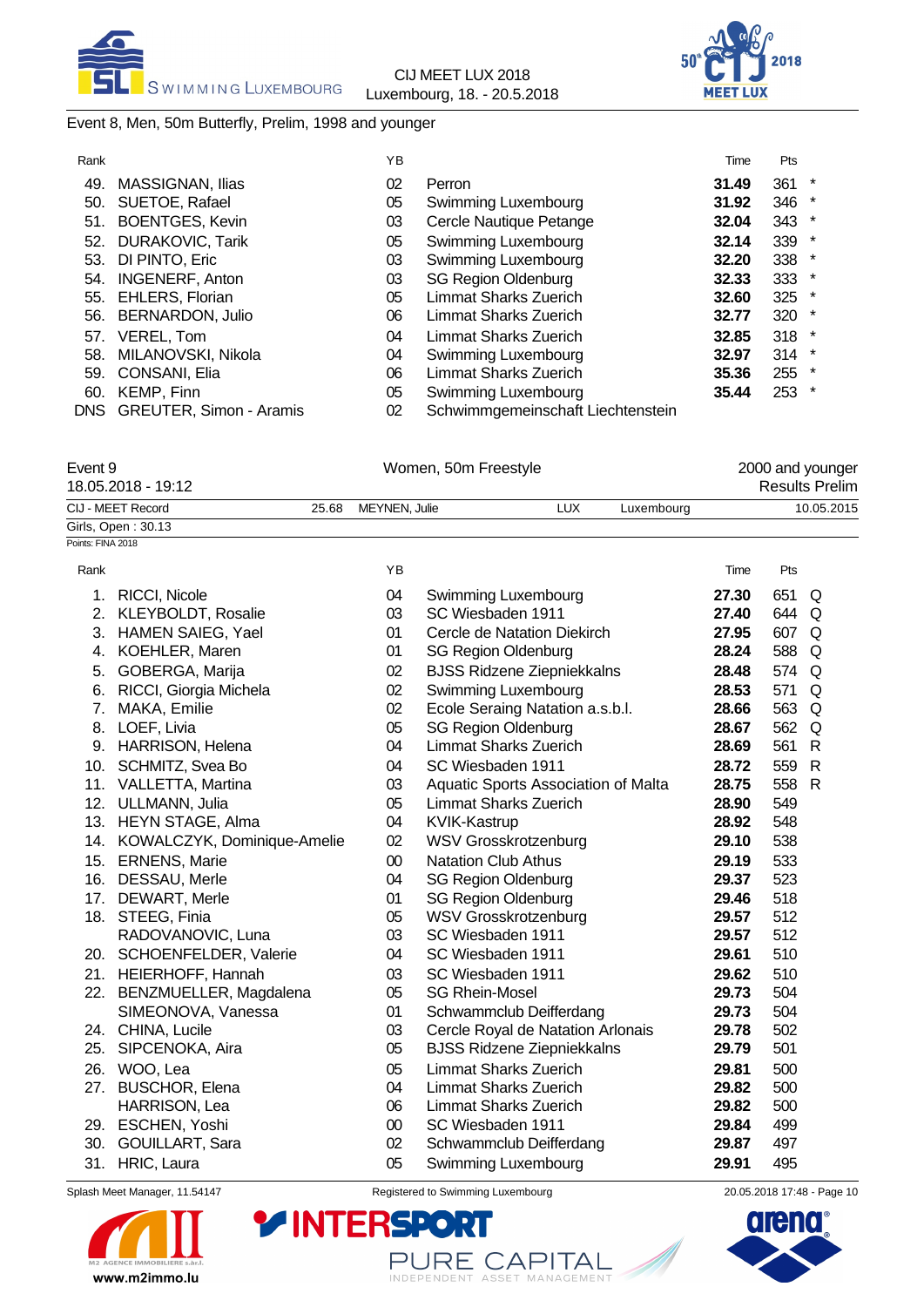



# Event 9, Women, 50m Freestyle, Prelim, 2000 and younger

| Rank |                             | YB     |                                     | Time  | Pts     |  |
|------|-----------------------------|--------|-------------------------------------|-------|---------|--|
| 32.  | MASSOW, Marlene             | 05     | <b>Limmat Sharks Zuerich</b>        | 29.98 | 492     |  |
| 33.  | HEISE, Jana                 | 01     | <b>SG Region Oldenburg</b>          | 29.99 | 491     |  |
|      | 34. LAZOPOULOS, Chiara      | 05     | <b>Limmat Sharks Zuerich</b>        | 30.00 | 491     |  |
|      | 35. KROMBACH, Mara          | 05     | Swimming Luxembourg                 | 30.08 | 487     |  |
| 36.  | MINSOUL, Charlotte          | 01     | Nautic Club Herve                   | 30.12 | 485     |  |
| 37.  | SUBASIC, lara               | 02     | Perron                              | 30.13 | 484     |  |
| 38.  | JOMINET, Lou                | 05     | Swimming Luxembourg                 | 30.18 | 482 *   |  |
|      | 39. CHABOT, Amelie          | 04     | Perron                              | 30.22 | 480 *   |  |
|      | 40. FRIGGIERI, Andria       | 02     | Aquatic Sports Association of Malta | 30.23 | 480 *   |  |
|      | 41. LAVET, Eglantine        | 02     | Nautic Club Herve                   | 30.38 | 472 *   |  |
|      | <b>BROICH, Louisa Marie</b> | 03     | <b>Tri Post Trier</b>               | 30.38 | 472 *   |  |
|      | 43. HAAG, Nora              | 04     | Swimming Club Redange               | 30.42 | 471 *   |  |
|      | 44. ALLES, Stella Luna      | 04     | <b>SCW Eschborn</b>                 | 30.43 | 470 *   |  |
|      | 45. JARJOUR, Michella       | 02     | SC Wiesbaden 1911                   | 30.53 | 466 *   |  |
|      | 46. VERLAQUE, Ciara         | 04     | Cercle de Natation Dudelange        | 30.56 | 464 *   |  |
|      | 47. FREIMANN, Noemi         | 05     | <b>Limmat Sharks Zuerich</b>        | 30.69 | 458 *   |  |
|      | 48. GUERARD, Anna-Sica      | 01     | Schwammclub Deifferdang             | 30.73 | 456 *   |  |
|      | 49. GASPARD, Marie          | 05     | <b>Club Natation Bastogne</b>       | 30.81 | 453 *   |  |
|      | 50. ELCHEROTH, Milly        | 03     | Swimming Club Redange               | 31.03 | 443 *   |  |
|      | 51. LAVET, Melusine         | 04     | Nautic Club Herve                   | 31.05 | 443 *   |  |
|      | 52. COIMBRA, Alice          | 02     | Swimming Luxembourg                 | 31.25 | 434 *   |  |
|      | 53. BINI, Lena Olivia       | 04     | Schwimmgemeinschaft Liechtenstein   | 31.27 | 433 *   |  |
|      | 54. MASKORT, Charlotte      | 03     | SC Wiesbaden 1911                   | 31.39 | 428 *   |  |
|      | TROESTER, Anica             | 03     | SC Wiesbaden 1911                   | 31.39 | 428 *   |  |
|      | 56. PAGANO, Clara           | 06     | Herstalnatation                     | 31.57 | 421 *   |  |
|      | 57. BRAND, Tabea            | 03     | <b>SG Region Oldenburg</b>          | 31.63 | 419 *   |  |
|      | 58. LUESSMANN, Tessa        | 02     | <b>SG Region Oldenburg</b>          | 31.65 | 418 *   |  |
|      | 59. LEONARD, Lis            | 05     | Swimming Luxembourg                 | 31.84 | 410 *   |  |
| 60.  | HELMICH, Angelina-Louise    | 05     | <b>SCW Eschborn</b>                 | 31.92 | 407 *   |  |
| 61.  | CALMES, Lara                | 04     | Schwammclub Monnerech               | 31.93 | 407 *   |  |
| 62.  | KALMES, Paula               | $00\,$ | Swimming Luxembourg                 | 32.07 | 402 *   |  |
| 63.  | <b>WALLERIUS, Carlotta</b>  | 06     | <b>SG Rhein-Mosel</b>               | 32.08 | 401 *   |  |
| 64.  | YOSHIDA, Tomoyo             | 02     | Cercle de Natation Dudelange        | 32.12 | 400 *   |  |
| 65.  | PLUECKER, Lene              | 06     | <b>WSV Grosskrotzenburg</b>         | 32.15 | 399 *   |  |
| 66.  | <b>BROICH, Lea-Sophie</b>   | $00\,$ | <b>Tri Post Trier</b>               | 32.26 | 395 *   |  |
| 67.  | WIRTH, Mandy                | 00     | Cercle Nautique Petange             | 32.30 | 393 *   |  |
|      | 68. KESEROVIC, Marine       | 02     | Cercle de Natation Dudelange        | 32.38 | 390 *   |  |
| 69.  | PAXTON, Anastasia           | 01     | Cercle de Natation Dudelange        | 32.48 | 387 *   |  |
| 70.  | CORREIA, Eva                | 05     | Cercle de Natation Diekirch         | 34.88 | $312$ * |  |
| 71.  | OLINGER, Tina               | 06     | <b>Cercle de Natation Wiltz</b>     | 37.26 | 256 *   |  |
| EXH  | BANKY, Jackie               | 96     | Swimming Luxembourg                 | 27.19 | 659     |  |

www.m2immo.lu

PURE CAPITAL



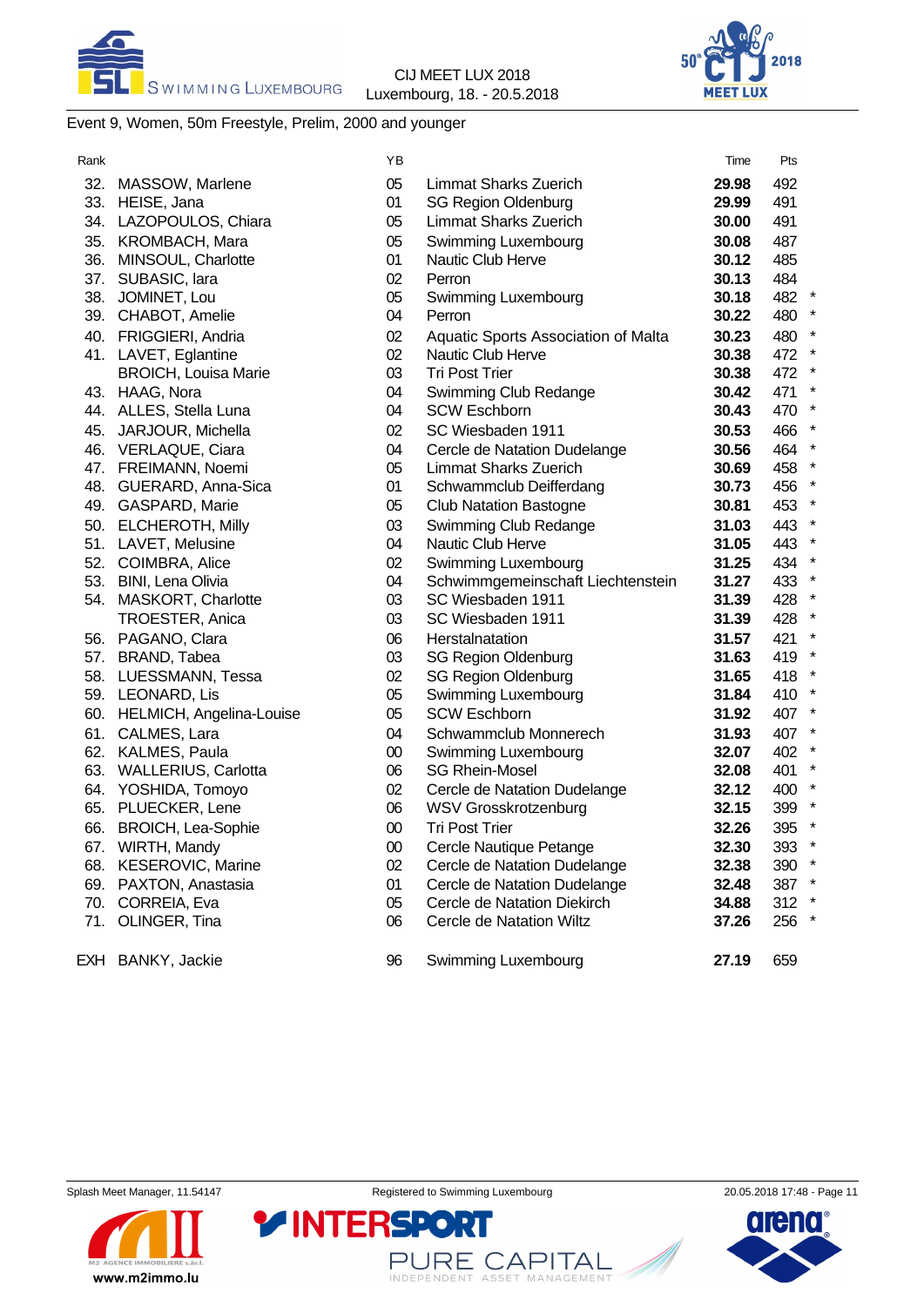



| Event 10          | 18.05.2018 - 19:22        |       | Men, 50m Freestyle |                            |                                   |                                                |       | 1998 and younger<br><b>Results Prelim</b> |              |  |  |
|-------------------|---------------------------|-------|--------------------|----------------------------|-----------------------------------|------------------------------------------------|-------|-------------------------------------------|--------------|--|--|
|                   | CIJ - MEET Record         | 22.94 |                    | LIUKKONEN, Ari-Pekka       | <b>FIN</b>                        | Luxembourg                                     |       |                                           | 19.04.2009   |  |  |
|                   | Boys, Open: 27.11         |       |                    |                            |                                   |                                                |       |                                           |              |  |  |
| Points: FINA 2018 |                           |       |                    |                            |                                   |                                                |       |                                           |              |  |  |
| Rank              |                           |       | YB                 |                            |                                   |                                                | Time  | Pts                                       |              |  |  |
| 1.                | EMO, Jerome               |       | 00                 | Herstalnatation            |                                   |                                                | 23.78 | 679                                       | Q            |  |  |
|                   | 2. FABIANI, Remi          |       | 01                 |                            | Schwammclub Deifferdang           |                                                | 24.42 | 627                                       | Q            |  |  |
| 3.                | SHOOPINSKY, Nicholas      |       | $00\,$             | SC Wiesbaden 1911          |                                   |                                                | 24.51 | 620                                       | Q            |  |  |
| 4.                | GRUNDBACHER, Jakob        |       | 01                 |                            | <b>Limmat Sharks Zuerich</b>      |                                                | 24.60 | 614                                       | Q            |  |  |
|                   | 5. SLANSCHEK, Marvin      |       | 98                 |                            |                                   | Schwimmgemeinschaft Liechtenstein              | 24.79 | 600                                       | Q            |  |  |
|                   | 6. KARPOV, Philipp        |       | 00                 | SC Wiesbaden 1911          |                                   |                                                | 24.83 | 597                                       | Q            |  |  |
|                   | 7. KELLER, Viktor         |       | 98                 | SC Wiesbaden 1911          |                                   |                                                | 24.87 | 594                                       | Q            |  |  |
|                   | VANDERSCHRICK, Stephan    |       | 00                 |                            | Swimming Luxembourg               |                                                | 24.87 | 594                                       | Q            |  |  |
|                   | 9. SAUBER, Bob            |       | 01                 |                            | Swimming Club Redange             |                                                | 25.08 | 579                                       | $\mathsf{R}$ |  |  |
|                   | 10. SCHMITZ, Jules        |       | 99                 |                            | Swimming Club Redange             |                                                | 25.14 | 575                                       | $\mathsf{R}$ |  |  |
|                   | 11. BUHAGIAR, Kyle        |       | 01                 |                            |                                   | Aquatic Sports Association of Malta            | 25.31 | 563                                       | $\mathsf{R}$ |  |  |
|                   | 12. CACHIA, Dylan         |       | 01                 |                            |                                   | Aquatic Sports Association of Malta            | 25.71 | 537                                       |              |  |  |
|                   | 13. BECKERS, Felix        |       | 01                 |                            |                                   | Swimming Club Le Dauphin Ettelbruck            | 25.76 | 534                                       |              |  |  |
|                   | 14. KOHN, Joakim          |       | 03                 | KVIK-Kastrup               |                                   |                                                | 25.80 | 532                                       |              |  |  |
|                   | 15. WAREING, Thomas       |       | 99                 |                            |                                   | Aquatic Sports Association of Malta            | 25.86 | 528                                       |              |  |  |
|                   | 16. BOKOV, Rodion         |       | 03                 |                            | Swimming Luxembourg               |                                                | 25.94 | 523                                       |              |  |  |
| 17.               | CONZEMIUS, Jerome         |       | 99                 |                            | Swimming Luxembourg               |                                                | 25.96 | 522                                       |              |  |  |
|                   | 18. HEYN STAGE, Carl      |       | 03                 | KVIK-Kastrup               |                                   |                                                | 26.11 | 513                                       |              |  |  |
|                   | 19. MUELLER, Leon         |       | 00                 | SC Wiesbaden 1911          |                                   |                                                | 26.16 | 510                                       |              |  |  |
|                   | 20. ADAMSONS, Karlis      |       | 03                 |                            | <b>BJSS Ridzene Ziepniekkalns</b> |                                                | 26.23 | 506                                       |              |  |  |
| 21.               | EICHLER, Adrian           |       | 03                 | SC Wiesbaden 1911          |                                   |                                                | 26.35 | 499                                       |              |  |  |
| 22.               | <b>ISSERMANN, Nils</b>    |       | 02                 | SC Wiesbaden 1911          |                                   |                                                | 26.47 | 492                                       |              |  |  |
|                   | 23. DETHIER, Emerick      |       | 02                 |                            | Ecole Seraing Natation a.s.b.l.   |                                                | 26.54 | 489                                       |              |  |  |
|                   | 24. DEMAJ, Valdrim        |       | 03                 |                            |                                   | Cercle Royal De Natation De Schaerbeek l26.591 |       | 486                                       |              |  |  |
|                   | 25. VOLK, Bjoern          |       | 02                 |                            | <b>WSV Grosskrotzenburg</b>       |                                                | 26.65 | 483                                       |              |  |  |
|                   | 26. ENDERS, Lennart       |       | 01                 | SC Wiesbaden 1911          |                                   |                                                | 26.67 | 481                                       |              |  |  |
| 27.               | BANKY, Jordan             |       | 01                 |                            | Swimming Luxembourg               |                                                | 26.69 | 480                                       |              |  |  |
| 28.               | <b>ENGLEBERT, Antoine</b> |       | 00                 |                            | Swimming Team Dison               |                                                | 26.78 | 476                                       |              |  |  |
|                   | 29. PLASCHKE, Lennart     |       | 01                 | SC Wiesbaden 1911          |                                   |                                                | 26.82 | 473                                       |              |  |  |
|                   | 30. WARRELMANN, Cedric    |       | 03                 | <b>SG Region Oldenburg</b> |                                   |                                                | 26.85 | 472                                       |              |  |  |
|                   | 31. ADAMI, Mike           |       | 99                 |                            |                                   | Swimming Club Le Dauphin Ettelbruck            | 26.96 | 466                                       |              |  |  |
|                   | 32. WAKEFIELD, Andrew     |       | 00                 |                            | Cercle de Natation Dudelange      |                                                | 26.98 | 465                                       |              |  |  |
|                   | 33. CAILLIAU, Nils        |       | 01                 |                            | Swimming Club Redange             |                                                | 27.10 | 459                                       |              |  |  |
|                   | 34. PANIC, Stevan         |       | 02                 |                            | Swimming Luxembourg               |                                                | 27.12 | 458 *                                     |              |  |  |
| 35.               | CONSTANTINO CAEIRO, Diogo |       | 03                 |                            | Cercle de Natation Dudelange      |                                                | 27.19 | 454                                       |              |  |  |
|                   | 36. BOURCKEL, Mike        |       | 03                 |                            | Cercle de Natation Wiltz          |                                                | 27.29 | 449                                       |              |  |  |
| 37.               | KLABUNDE, Thorben         |       | 03                 |                            | <b>Limmat Sharks Zuerich</b>      |                                                | 27.30 | 449                                       |              |  |  |
|                   | 38. JAAS, Jeff            |       | 04                 |                            |                                   | Swimming Club Le Dauphin Ettelbruck            | 27.31 | 448                                       |              |  |  |
|                   | 39. BERTUZZI, Valentin    |       | 04                 | Herstalnatation            |                                   |                                                | 27.33 | 447 *                                     |              |  |  |
|                   | SPANDICK, Henning         |       | 03                 | SC Wiesbaden 1911          |                                   |                                                | 27.33 | 447 *                                     |              |  |  |
|                   | 41. OLSSON, Gustav        |       | 04                 |                            | Limmat Sharks Zuerich             |                                                | 27.34 | 447 *                                     |              |  |  |

42. SOKOLOVSKIY, Daniil 04 Limmat Sharks Zuerich **27.36** 446 \*

- 43. KETTENMEYER, Yul 03 Swimming Club Le Dauphin Ettelbruck **27.37** 445 \*
- 
- 44. STEIN, Fynn 03 SCW Eschborn **27.47** 441 \*
- 
- 46. SCHUMACHER, Lou <sup>02</sup> Herstalnatation **1988 127.53 438 \***<br>47. HATVANI. Csongor 1988 1201 Swimming Luxembourg 127.56 436 \*
- 47. HATVANI, Csongor 01 Swimming Luxembourg **27.56** 436 \*
- 48. ERNE, Ian 02 Schwimmgemeinschaft Liechtenstein **27.59** 435 \*



Splash Meet Manager, 11.54147 **Registered to Swimming Luxembourg** 20.05.2018 17:48 - Page 12

**YINTERSPO** 



PURE CAPITAL

02 Swimming Luxembourg **27.50** 439<br>02 Herstalnatation **27.53** 438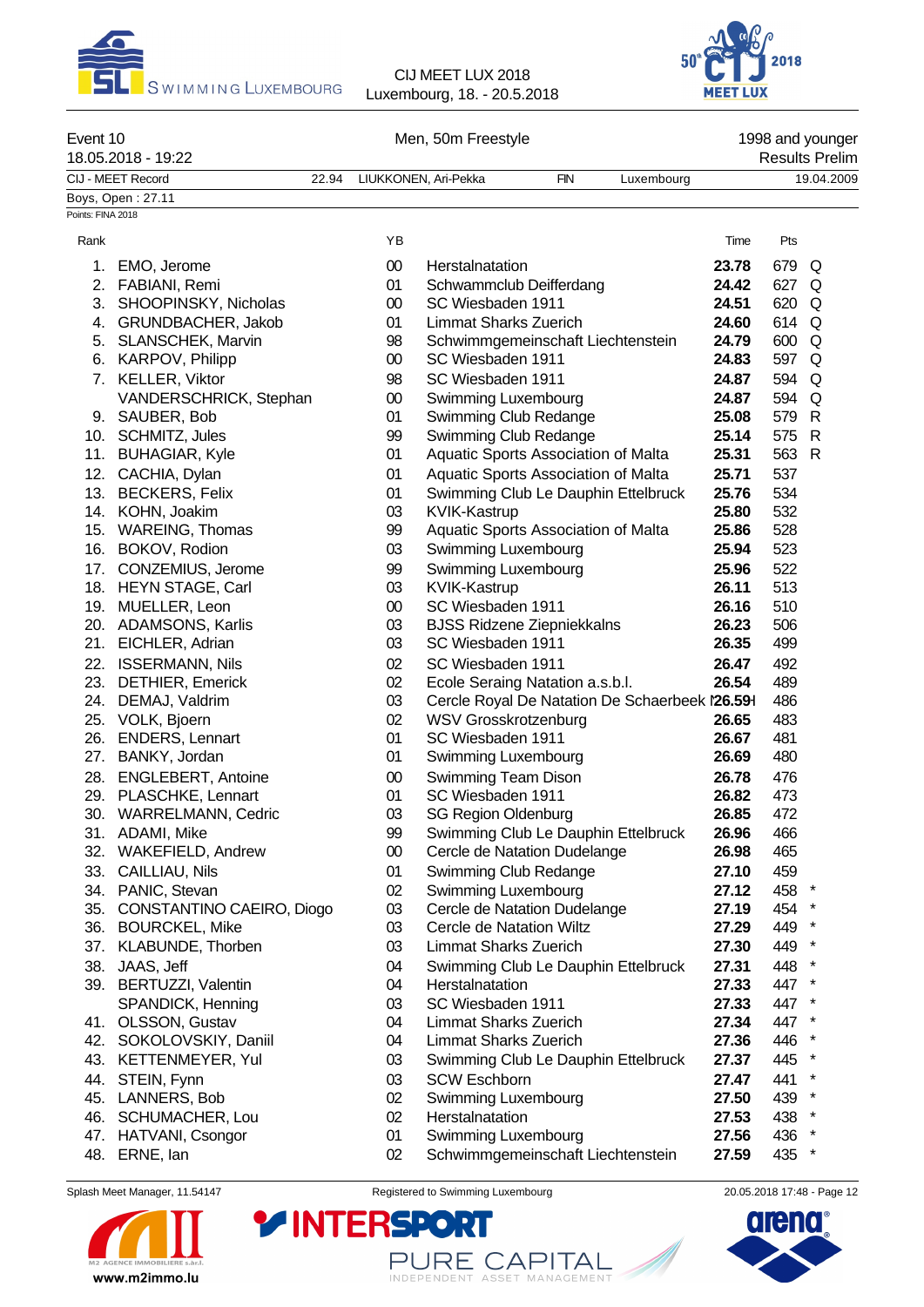



# Event 10, Men, 50m Freestyle, Prelim, 1998 and younger

| Rank |                           | ΥB     |                                                | Time  | Pts     |         |
|------|---------------------------|--------|------------------------------------------------|-------|---------|---------|
| 49.  | WIRTH, David              | 02     | Cercle Nautique Petange                        | 27.72 | 429 *   |         |
|      | 50. DOME, Simon           | 02     | Nautic Club Herve                              | 27.75 | 427 *   |         |
|      | 51. MOREAUX, Maxime       | 02     | Swimming Club Redange                          | 27.76 | 427 *   |         |
|      | DI PINTO, Eric            | 03     | Swimming Luxembourg                            | 27.76 | 427 *   |         |
|      | 53. KRUEGER, Nicolas      | 03     | SC Wiesbaden 1911                              | 27.88 | 421     | $\star$ |
|      | MORARU, Matteo            | 04     | Swimming Luxembourg                            | 27.88 | 421 *   |         |
|      | 55. SMIT, Luca            | 03     | SC Wiesbaden 1911                              | 27.89 | 421     | $\star$ |
|      | 56. SIMAO NOGUEIRA, Joao  | 04     | Schwammclub Deifferdang                        | 28.03 | 415 *   |         |
|      | 57. CERVINO, Alessio      | 04     | <b>Limmat Sharks Zuerich</b>                   | 28.08 | 412 *   |         |
|      | 58. KIRCH, Felix          | 03     | Cercle de Natation Dudelange                   | 28.22 | 406     |         |
|      | 59. POHL, Lucas           | 03     | <b>SCW Eschborn</b>                            | 28.27 | 404 *   |         |
|      | 60. SOUILEM, Naji         | 04     | Perron                                         | 28.28 | 404 *   |         |
|      | 61. COLLIN, Nathan        | 01     | Nautic Club Herve                              | 28.32 | 402 *   |         |
|      | 62. LESAGE, Christophe    | 02     | Swimming Luxembourg                            | 28.33 | 402 *   |         |
|      | 63. KRATZ, Karl           | 05     | <b>WSV Grosskrotzenburg</b>                    | 28.50 | 394 *   |         |
|      | 64. CHANTRAINE, Owen      | $00\,$ | Perron                                         | 28.57 | 392 *   |         |
|      | 65. SCHROEDER, Till Lasse | 04     | SC Wiesbaden 1911                              | 28.69 | 387 *   |         |
|      | 66. BOENTGES, Kevin       | 03     | Cercle Nautique Petange                        | 28.73 | 385 *   |         |
|      | PEUKER, Carl-Ole          | 04     | SC Wiesbaden 1911                              | 28.73 | 385 *   |         |
|      | 68. ANTUNES, Lucas        | 04     | Cercle Royal De Natation De Schaerbeek l29.031 |       | 373 *   |         |
|      | 69. LUKA, Mory            | 04     | Swimming Luxembourg                            | 29.17 | 368 *   |         |
|      | 70. FLOREAN, Darius       | 05     | Swimming Luxembourg                            | 29.20 | 367 *   |         |
|      | 71. JOMINET, Dan          | 03     | Swimming Luxembourg                            | 29.24 | 365 *   |         |
|      | 72. MASSIGNAN, Yannis     | 02     | Perron                                         | 29.25 | 365 *   |         |
|      | 73. CARNEIRO, Nuno        | 05     | Swimming Luxembourg                            | 29.38 | 360 *   |         |
|      | 74. HUESING, Florian      | 03     | <b>SG Region Oldenburg</b>                     | 29.39 | 360 *   |         |
|      | 75. SCHMID, lan           | 04     | <b>Limmat Sharks Zuerich</b>                   | 29.45 | 357 *   |         |
|      | 76. DURAKOVIC, Tarik      | 05     | Swimming Luxembourg                            | 29.48 | 356 *   |         |
|      | 77. SIMEONOV, Vladimir    | 04     | Swimming Luxembourg                            | 29.65 | 350 *   |         |
|      | 78. SUETOE, Rafael        | 05     | Swimming Luxembourg                            | 29.99 | 338 *   |         |
|      | 79. VEREL, Tom            | 04     | <b>Limmat Sharks Zuerich</b>                   | 30.28 | 329 *   |         |
|      | 80. MILANOVSKI, Nikola    | 04     | Swimming Luxembourg                            | 30.31 | 328 *   |         |
|      | 81. PASSERONE, Federico   | 05     | <b>Limmat Sharks Zuerich</b>                   | 31.00 | 306 *   |         |
|      | 82. TRINCIA, Lorenzo      | 05     | <b>Limmat Sharks Zuerich</b>                   | 31.04 | 305 *   |         |
|      | 83. EHLERS, Florian       | 05     | <b>Limmat Sharks Zuerich</b>                   | 31.20 | 301     | $\star$ |
|      | 84. BECKER, Moritz        | 06     | <b>SCW Eschborn</b>                            | 31.70 | 287 *   |         |
|      | 85. BONNET, Clement       | 05     | <b>Limmat Sharks Zuerich</b>                   | 31.98 | 279 *   |         |
|      | 86. BERNARDON, Julio      | 06     | <b>Limmat Sharks Zuerich</b>                   | 32.39 | 269 *   |         |
|      | 87. GERE, Arthur          | 04     | Swimming Luxembourg                            | 34.44 | $223$ * |         |
|      | DNS SCHMITZ, Jacques      | 02     | Swimming Club Redange                          |       |         |         |
|      | EXH MANNES, Max           | 97     | Swimming Luxembourg                            | 24.55 | 617     |         |



PURE CAPITAL

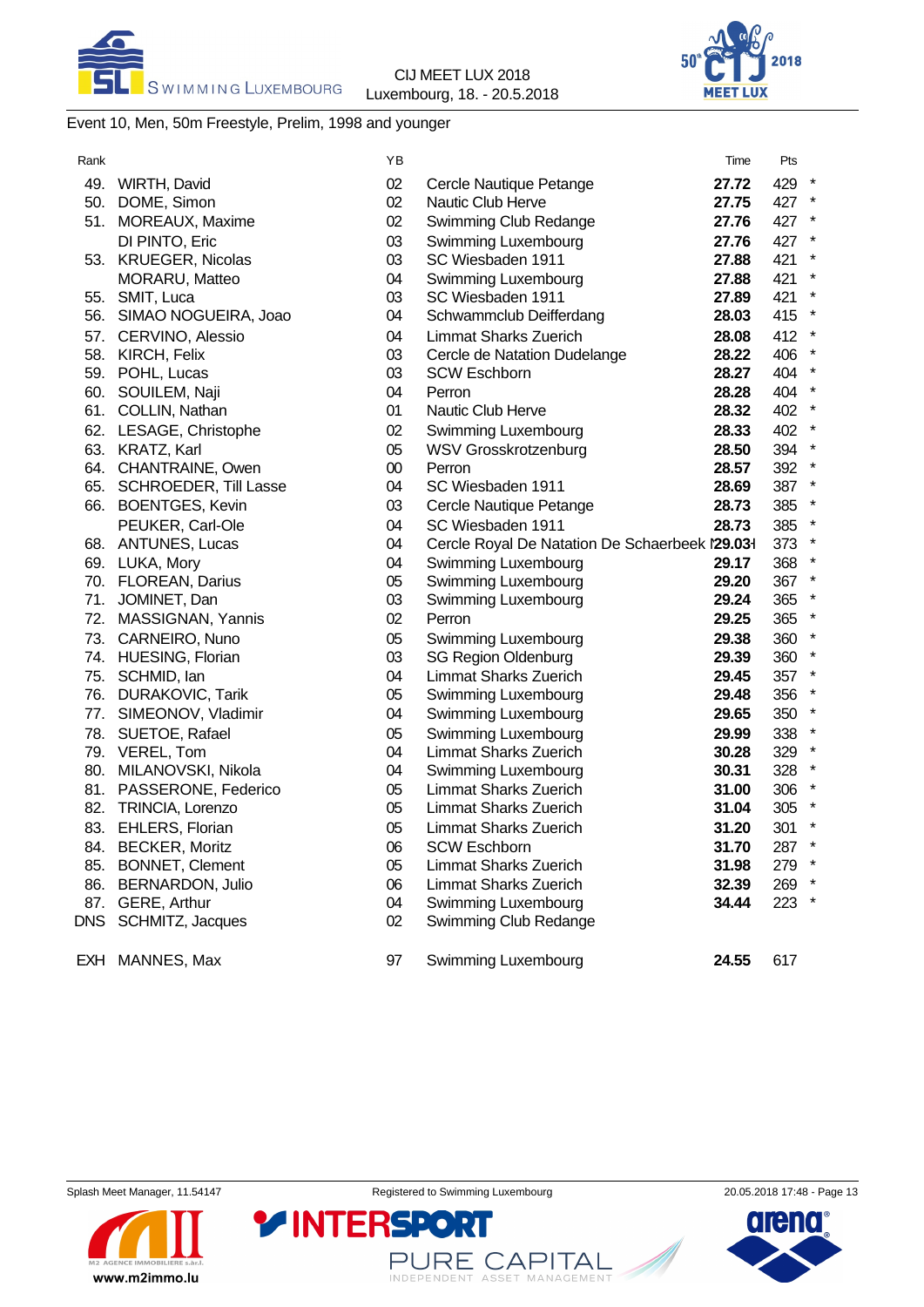



| Event 11<br>18.05.2018 - 19:34 |       | Women, 50m Breaststroke |     |            | 2000 and younger<br><b>Results Prelim</b> |
|--------------------------------|-------|-------------------------|-----|------------|-------------------------------------------|
| CIJ - MEET Record              | 32.43 | HÜTHER, Marlene         | GER | Luxembourg | 10.05.2015                                |
| Girls, Open: 38.61             |       |                         |     |            |                                           |
| Points: FINA 2018              |       |                         |     |            |                                           |

| Rank |                         | YB     |                                     | Time  | Pts   |              |
|------|-------------------------|--------|-------------------------------------|-------|-------|--------------|
| 1.   | MCGONIGLE, Alexandra    | 01     | Aquatic Sports Association of Malta | 33.44 | 679 Q |              |
| 2.   | GOBERGA, Marija         | 02     | <b>BJSS Ridzene Ziepniekkalns</b>   | 34.87 | 599   | Q            |
| 3.   | GUSSELNIKOVA, Viktoriya | 03     | <b>SG Region Oldenburg</b>          | 35.18 | 583   | Q            |
| 4.   | MIKSA, Stefania         | 01     | Limmat Sharks Zuerich               | 35.21 | 582 Q |              |
| 5.   | TANTI, Leah             | 03     | Aquatic Sports Association of Malta | 35.47 | 569   | Q            |
| 6.   | STREPENNE, Elisa        | $00\,$ | <b>Club Natation Bastogne</b>       | 36.37 | 528   | Q            |
| 7.   | INGENERF, Johanna       | $00\,$ | <b>SG Region Oldenburg</b>          | 36.49 | 523 Q |              |
| 8.   | GASPARD, Marie          | 05     | <b>Club Natation Bastogne</b>       | 36.69 | 514   | Q            |
| 9.   | SIPCENOKA, Aira         | 05     | <b>BJSS Ridzene Ziepniekkalns</b>   | 36.89 | 506   | $\mathsf{R}$ |
| 10.  | ALBERS, Neele           | 05     | Swimming Club Le Dauphin Ettelbruck | 37.21 | 493   | $\mathsf{R}$ |
| 11.  | WOO, Lea                | 05     | <b>Limmat Sharks Zuerich</b>        | 37.31 | 489   | R            |
| 12.  | HAAG, Nora              | 04     | Swimming Club Redange               | 37.67 | 475   |              |
| 13.  | LEONARD, Lis            | 05     | Swimming Luxembourg                 | 37.84 | 469   |              |
| 14.  | ULLMANN, Julia          | 05     | <b>Limmat Sharks Zuerich</b>        | 37.91 | 466   |              |
| 15.  | HERBST, Helena          | 04     | <b>SCW Eschborn</b>                 | 38.08 | 460   |              |
| 16.  | PEDROSA ANTONIO, Monica | 03     | Cercle de Natation Diekirch         | 38.34 | 450   |              |
| 17.  | JARJOUR, Christina      | 03     | SC Wiesbaden 1911                   | 38.35 | 450   |              |
| 18.  | HAIN, Eva Maria         | 05     | <b>WSV Grosskrotzenburg</b>         | 38.58 | 442   |              |
|      | 19. LETTE, Laura        | 01     | Herstalnatation                     | 38.60 | 441   |              |
| 20.  | DESSAU, Merle           | 04     | <b>SG Region Oldenburg</b>          | 39.25 | 420   | $\star$      |
| 21.  | PETERS, Lykka           | 02     | <b>SG Region Oldenburg</b>          | 40.49 | 382   |              |
| 22.  | HUCHTKEMPER, Constanze  | 04     | <b>SG Region Oldenburg</b>          | 40.70 | 376   | $\star$      |
| 23.  | HARRISON, Lea           | 06     | <b>Limmat Sharks Zuerich</b>        | 41.00 | 368 * |              |
| 24.  | LAVET, Eglantine        | $02\,$ | Nautic Club Herve                   | 42.32 | 335 * |              |
|      | DNS LEMANSCHICK, Jasmin | 00     | WSV Grosskrotzenburg                |       |       |              |
|      | DNS NAGY, Katalin       | 02     | Schwammclub Deifferdang             |       |       |              |

| Event 12          | 18.05.2018 - 19:38       |       | Men, 50m Breaststroke |                                     |            |            |        | 1998 and younger<br><b>Results Prelim</b> |            |  |  |
|-------------------|--------------------------|-------|-----------------------|-------------------------------------|------------|------------|--------|-------------------------------------------|------------|--|--|
|                   | CIJ - MEET Record        | 28.17 | KOCH, Marco           |                                     | <b>GER</b> | Luxembourg |        |                                           | 17.04.2009 |  |  |
|                   | Boys, Open: 34.55        |       |                       |                                     |            |            |        |                                           |            |  |  |
| Points: FINA 2018 |                          |       |                       |                                     |            |            |        |                                           |            |  |  |
| Rank              |                          |       | ΥB                    |                                     |            |            | Time   | Pts                                       |            |  |  |
|                   | VAN DEN BOSSCHE, Yann    |       | 01                    | Swimming Luxembourg                 |            |            | 29.91  | 653 Q                                     |            |  |  |
| 2.                | <b>BALCUNS, Martins</b>  |       | $00\,$                | <b>BJSS Ridzene Ziepniekkalns</b>   |            |            | 30.69  | 604 Q                                     |            |  |  |
| 3.                | ROLKO, Ricky             |       | 99                    | Swimming Luxembourg                 |            |            | 30.73  | 602 Q                                     |            |  |  |
| 4.                | PRIEDNIEKS, Marko        |       | 01                    | <b>BJSS Ridzene Ziepniekkalns</b>   |            |            | 31.00  | 586 Q                                     |            |  |  |
| 5.                | EPNER, Moritz            |       | 03                    | SC Wiesbaden 1911                   |            |            | 32.00  | 533 Q                                     |            |  |  |
| 6.                | LIESSE, Simon            |       | 02                    | <b>Club Natation Bastogne</b>       |            |            | 32.26  | 520 Q                                     |            |  |  |
|                   | <b>SLANSCHEK, Marvin</b> |       | 98                    | Schwimmgemeinschaft Liechtenstein   |            |            | 32.48  | 509 Q                                     |            |  |  |
| 8.                | LANNERS, Bob             |       | 02                    | Swimming Luxembourg                 |            |            | 33.49  | 465 Q                                     |            |  |  |
| 9.                | BANKY, Jordan            |       | 01                    | Swimming Luxembourg                 |            |            | 33.69  | 456 R                                     |            |  |  |
| 10.               | $MAAC_KOMR$ Cadric       |       | റാ                    | Swimming Club Le Douphin Ettelbruck |            |            | 21 U J | A A A                                     | Þ          |  |  |

10. MAAS-KOOB, Cedric 02 Swimming Club Le Dauphin Ettelbruck **34.01** 444 R 11. DAZY, Max 00 Cercle Royal de Natation Arlonais **34.18** 437 R 12. BOKOV, Rodion 03 Swimming Luxembourg **34.24** 435 13. ENGLEBERT, Antoine 00 Swimming Team Dison

**Y INTERSPOR** 

www.m2immo.lu



PURE CAPITAL

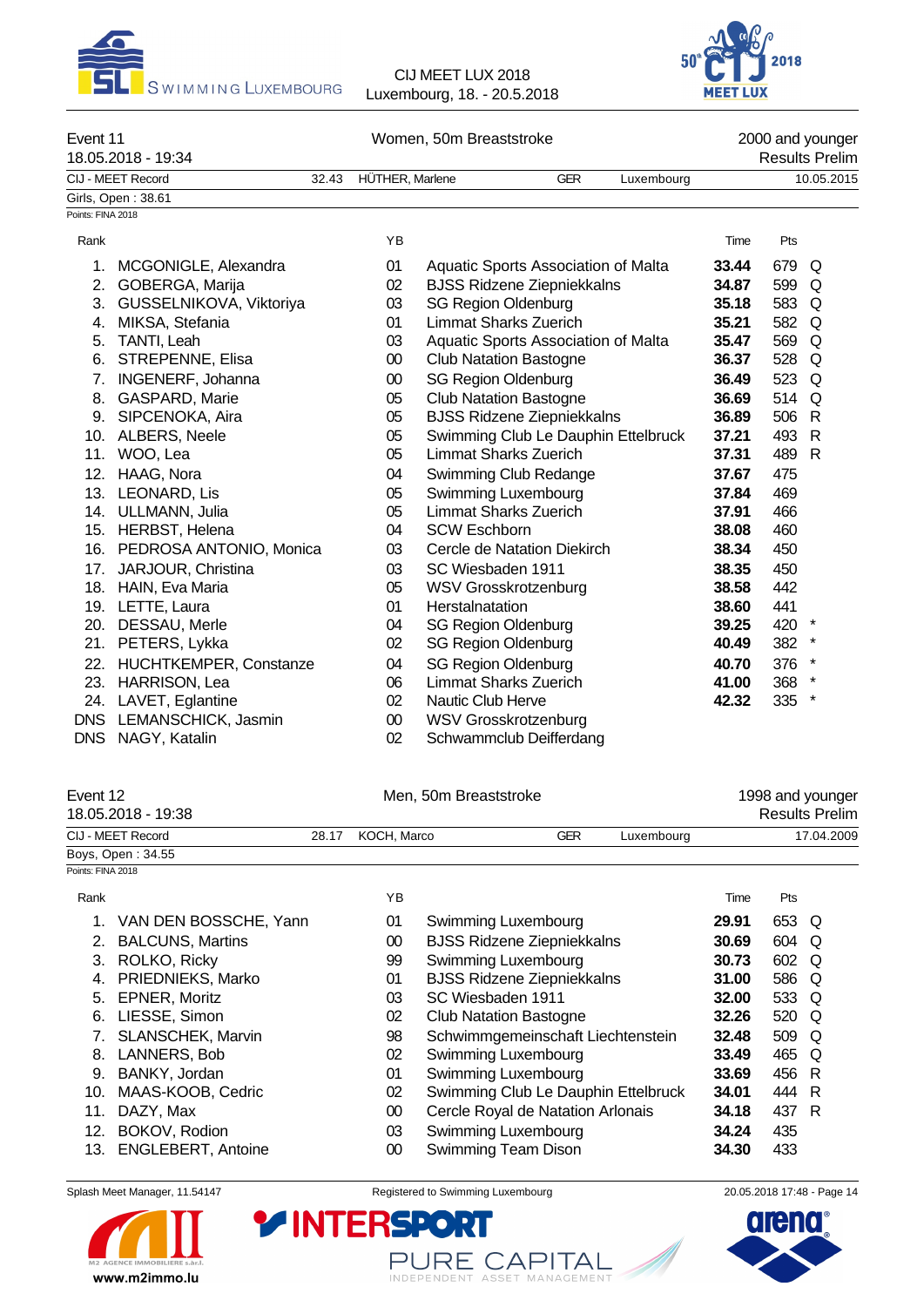



# Event 12, Men, 50m Breaststroke, Prelim, 1998 and younger

| Rank |                             | ΥB |                                   | Time  | Pts |         |
|------|-----------------------------|----|-----------------------------------|-------|-----|---------|
| 14.  | FOSSA, Jon-Erik             | 00 | <b>SG Region Oldenburg</b>        | 34.31 | 432 |         |
| 15.  | MUELLER, Leon               | 00 | SC Wiesbaden 1911                 | 34.88 | 411 | $\ast$  |
| 16.  | HATVANI, Csongor            | 01 | Swimming Luxembourg               | 35.14 | 402 | $\star$ |
| 17.  | <b>CHEVALIER, Benoit</b>    | 00 | Perron                            | 35.25 | 398 | *       |
| 18.  | STEIN, Fynn                 | 03 | <b>SCW Eschborn</b>               | 35.30 | 397 | $\star$ |
| 19.  | <b>WARRELMANN, Cedric</b>   | 03 | <b>SG Region Oldenburg</b>        | 35.61 | 386 | $\star$ |
|      | 20. CHANTRAINE, Owen        | 00 | Perron                            | 35.82 | 380 | $\star$ |
| 21.  | <b>MASSIGNAN, Ilias</b>     | 02 | Perron                            | 36.07 | 372 | $\star$ |
|      | 22. LUCARELLI, Riccardo     | 05 | Swimming Luxembourg               | 36.12 | 370 | $\star$ |
| 23.  | <b>JURDAN, Pierre</b>       | 03 | Perron                            | 36.42 | 361 | $\star$ |
| 24.  | WEBER, Loris                | 03 | Cercle de Natation Dudelange      | 39.31 | 287 | $\ast$  |
| 25.  | <b>BECKER, Moritz</b>       | 06 | <b>SCW Eschborn</b>               | 40.78 | 257 | $\star$ |
|      | 26. CONSANI, Elia           | 06 | <b>Limmat Sharks Zuerich</b>      | 41.08 | 252 | $\star$ |
|      | DNS GREUTER, Simon - Aramis | 02 | Schwimmgemeinschaft Liechtenstein |       |     |         |

- DNS KOHN-CANTOREGGI, Daniel 03 Cercle de Natation Dudelange
- 







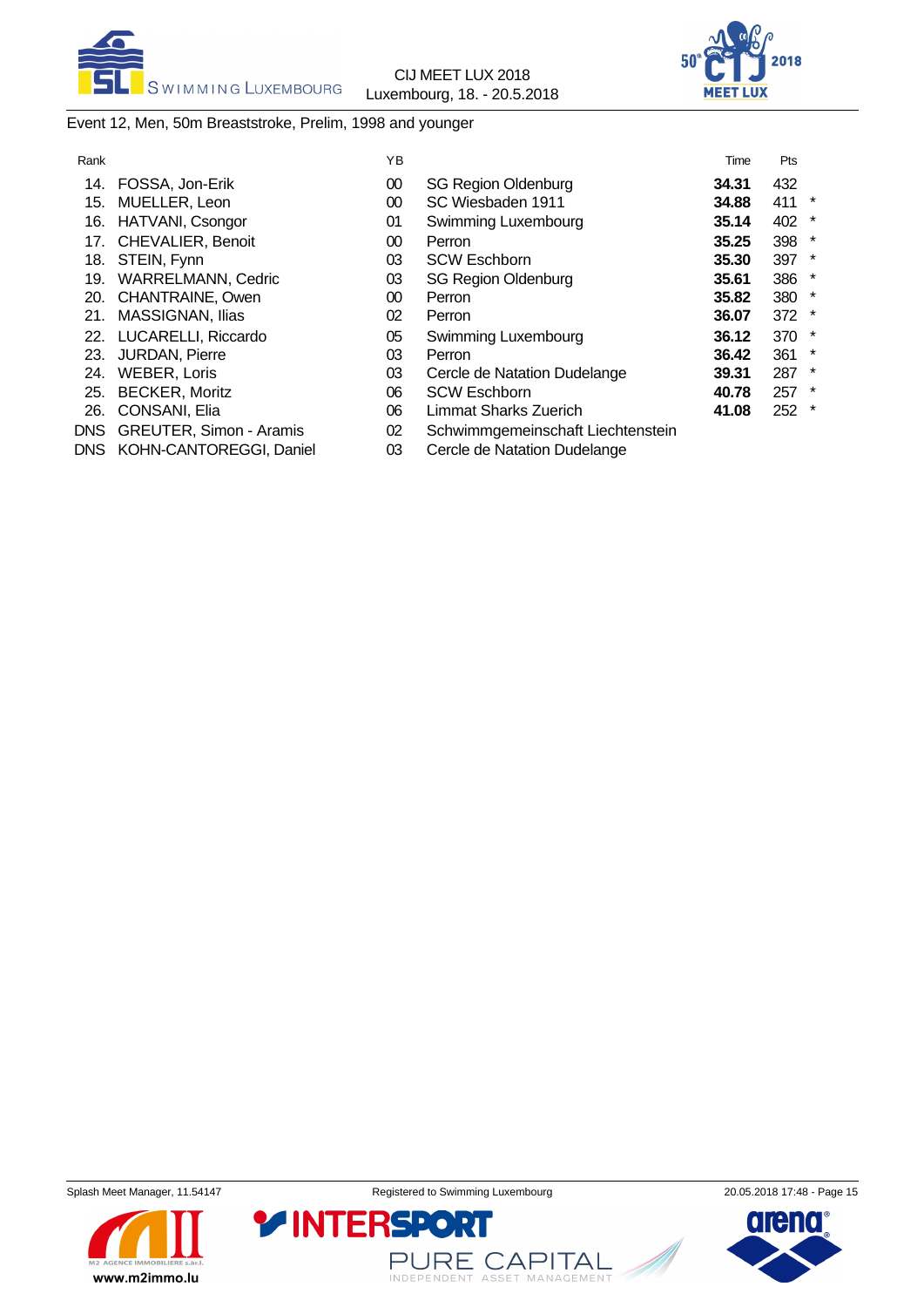



# 2 - Saturday morning 19.05.2018 - 8:30

| Event 13          | 19.05.2018 - 8:30                                           |                                  | Women, 400m Freestyle          |                                              |                                     |                                                              |                |                | 2000 and younger<br><b>Results Prelim</b> |                         |            |
|-------------------|-------------------------------------------------------------|----------------------------------|--------------------------------|----------------------------------------------|-------------------------------------|--------------------------------------------------------------|----------------|----------------|-------------------------------------------|-------------------------|------------|
|                   | CIJ - MEET Record                                           | 4:13.20                          | STRAUSS, A.                    |                                              |                                     | <b>GER</b>                                                   |                | Luxembourg     |                                           |                         | 13.04.1985 |
|                   | Girls, Open: 5:12.08                                        |                                  |                                |                                              |                                     |                                                              |                |                |                                           |                         |            |
| Points: FINA 2018 |                                                             |                                  |                                |                                              |                                     |                                                              |                |                |                                           |                         |            |
| Rank              |                                                             |                                  | YB                             |                                              |                                     |                                                              |                |                | Time                                      | Pts                     |            |
| 1.                | RICCI, Nicole<br>50m:<br>31.10<br>100m:<br>1:05.46          | 31.10<br>150m:<br>200m:<br>34.36 | 04<br>1:40.21<br>2:15.32       | 34.75<br>35.11                               |                                     | Swimming Luxembourg<br>250m: 2:49.06<br>300m: 3:23.67        | 33.74<br>34.61 | 350m:<br>400m: | 4:31.23<br>3:58.23<br>4:31.23             | 662 Q<br>34.56<br>33.00 |            |
| 2.                | MATHY, Leah<br>50m:<br>31.45<br>100m: 1:05.72               | 31.45<br>150m:<br>34.27<br>200m: | 02<br>1:41.17<br>2:17.22       | Nautic Club Herve<br>35.45<br>36.05          |                                     | 250m: 2:53.43<br>300m: 3:29.23                               | 36.21<br>35.80 | 350m:<br>400m: | 4:38.60<br>4:04.53<br>4:38.60             | 611<br>35.30<br>34.07   | Q          |
| 3.                | JOMINET, Lou<br>31.87<br>50m:<br>100m:<br>1:06.95           | 31.87<br>150m:<br>35.08<br>200m: | 05<br>1:42.58<br>2:18.57       | 35.63<br>35.99                               | 250m:<br>300m:                      | Swimming Luxembourg<br>2:54.57<br>3:30.25                    | 36.00<br>35.68 | 350m:<br>400m: | 4:39.98<br>4:05.98<br>4:39.98             | 602 Q<br>35.73<br>34.00 |            |
| 4.                | SCHUTZ, Alina<br>50m:<br>33.16<br>100m: 1:08.65             | 33.16<br>150m:<br>35.49<br>200m: | 02<br>1:44.40<br>2:20.07       | 35.75<br>35.67                               | 250m:<br>300m:                      | Ecole Seraing Natation a.s.b.l.<br>2:55.49<br>3:31.30        | 35.42<br>35.81 | 350m:<br>400m: | 4:41.72<br>4:06.76<br>4:41.72             | 591<br>35.46<br>34.96   | Q          |
|                   | 5. FRANQUINET, Ambre<br>50m:<br>32.50<br>100m: 1:07.77      | 32.50<br>150m:<br>35.27<br>200m: | 04<br>1:44.13<br>2:20.68       | Liege Mosan<br>36.36<br>36.55                | 250m:<br>300m:                      | 2:57.44<br>3:34.11                                           | 36.76<br>36.67 | 350m:<br>400m: | 4:45.53<br>4:10.41<br>4:45.53             | 567 Q<br>36.30<br>35.12 |            |
|                   | 6. LAZOPOULOS, Chiara<br>31.61<br>50m:<br>100m: 1:07.51     | 150m:<br>31.61<br>35.90<br>200m: | 05<br>1:44.29<br>2:21.46       | 36.78<br>37.17                               | 250m:<br>300m:                      | <b>Limmat Sharks Zuerich</b><br>2:58.35<br>3:35.64           | 36.89<br>37.29 | 350m:<br>400m: | 4:47.45<br>4:12.40<br>4:47.45             | 556<br>36.76<br>35.05   | Q          |
|                   | 7. WOELTINGER, Natalie<br>31.64<br>50m:<br>100m:<br>1:06.37 | 31.64<br>150m:<br>34.73          | 00<br>1:42.49<br>200m: 2:19.38 | 36.12<br>36.89                               | 250m:                               | <b>WSV Grosskrotzenburg</b><br>2:57.17<br>300m: 3:34.64      | 37.79<br>37.47 | 350m:<br>400m: | 4:47.55<br>4:12.00<br>4:47.55             | 556 Q<br>37.36<br>35.55 |            |
| 8.                | DEWART, Merle<br>50m:<br>31.42<br>100m:<br>1:06.43          | 31.42<br>150m:<br>35.01<br>200m: | 01<br>1:42.94<br>2:19.93       | 36.51<br>36.99                               | 300m:                               | <b>SG Region Oldenburg</b><br>250m: 2:57.30<br>3:34.72       | 37.37<br>37.42 | 350m:<br>400m: | 4:48.59<br>4:12.15<br>4:48.59             | 550<br>37.43<br>36.44   | Q          |
| 9.                | MIKSA, Stefania<br>50m:<br>31.90<br>100m: 1:07.76           | 31.90<br>150m:<br>35.86<br>200m: | 01<br>1:44.45<br>2:21.88       | 36.69<br>37.43                               | 250m:                               | <b>Limmat Sharks Zuerich</b><br>2:59.57<br>300m: 3:36.84     | 37.69<br>37.27 | 350m:<br>400m: | 4:49.01<br>4:13.67<br>4:49.01             | 547 R<br>36.83<br>35.34 |            |
| 10.               | DESSAU, Merle<br>31.63<br>50m:<br>100m: 1:07.19             | 31.63<br>150m:<br>35.56          | 04<br>1:44.16<br>200m: 2:21.77 | 36.97<br>37.61                               |                                     | <b>SG Region Oldenburg</b><br>250m: 2:58.85<br>300m: 3:36.60 | 37.08<br>37.75 | 350m:<br>400m: | 4:49.98<br>4:14.32<br>4:49.98             | 542 R<br>37.72<br>35.66 |            |
|                   | 11. ERNENS, Marie<br>31.27<br>50m:<br>100m: 1:06.23         | 31.27<br>150m:<br>34.96<br>200m: | 00<br>1:42.60<br>2:19.61       | <b>Natation Club Athus</b><br>36.37<br>37.01 | 300m:                               | 250m: 2:57.62<br>3:35.57                                     | 38.01<br>37.95 | 350m:<br>400m: | 4:50.28<br>4:13.82<br>4:50.28             | 540 R<br>38.25<br>36.46 |            |
|                   | 12. ESCHEN, Yoshi<br>50m:<br>33.20<br>100m: 1:09.26         | 33.20<br>150m:<br>36.06          | 00<br>1:46.11<br>200m: 2:23.49 | SC Wiesbaden 1911<br>36.85<br>37.38          | 250m:<br>300m:                      | 3:00.25<br>3:37.72                                           | 36.76<br>37.47 | 350m:<br>400m: | 4:50.59<br>4:14.78<br>4:50.59             | 538<br>37.06<br>35.81   |            |
|                   | 13. TROESTER, Anica<br>50m:<br>33.62<br>100m:<br>1:09.91    | 33.62<br>150m:<br>36.29<br>200m: | 03<br>1:47.41<br>2:24.54       | 37.50<br>37.13                               | SC Wiesbaden 1911<br>250m:<br>300m: | 3:01.95<br>3:39.27                                           | 37.41<br>37.32 | 350m:<br>400m: | 4:52.16<br>4:15.95<br>4:52.16             | 530<br>36.68<br>36.21   |            |
| 14.               | FREIMANN, Noemi<br>50m:<br>33.70<br>100m:<br>1:10.74        | 33.70<br>150m:<br>37.04<br>200m: | 05<br>1:48.81<br>2:25.77       | 38.07<br>36.96                               | 250m:<br>300m:                      | <b>Limmat Sharks Zuerich</b><br>3:03.35<br>3:40.21           | 37.58<br>36.86 | 350m:<br>400m: | 4:52.44<br>4:17.40<br>4:52.44             | 528<br>37.19<br>35.04   |            |
| 15.               | CHABOT, Amelie<br>50m:<br>34.43<br>100m: 1:11.42            | 34.43<br>150m:<br>36.99          | 04<br>1:48.70<br>200m: 2:26.23 | Perron<br>37.28<br>37.53                     | 250m:<br>300m:                      | 3:03.81<br>3:40.99                                           | 37.58<br>37.18 | 350m:<br>400m: | 4:52.95<br>4:18.00<br>4:52.95             | 525<br>37.01<br>34.95   |            |



Splash Meet Manager, 11.54147 **Registered to Swimming Luxembourg** 20.05.2018 17:48 - Page 16

**arena** 



PURE CAPITAL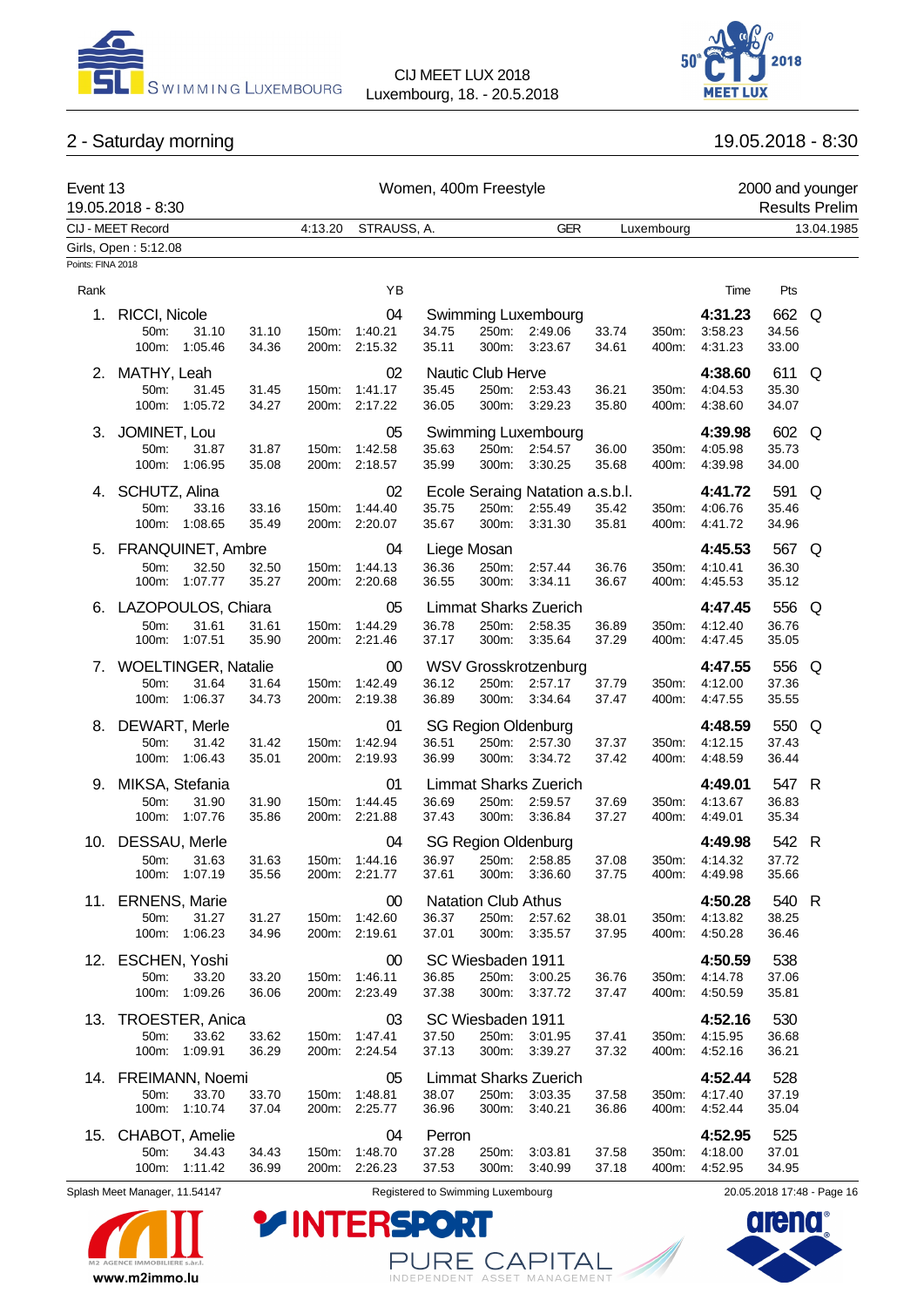



# Event 13, Women, 400m Freestyle, Prelim, 2000 and younger

| Rank |                                                    |                  |                |                | ΥB                                   |                |                                         |                                                                                                                 |                |                | Time                                | Pts                   |
|------|----------------------------------------------------|------------------|----------------|----------------|--------------------------------------|----------------|-----------------------------------------|-----------------------------------------------------------------------------------------------------------------|----------------|----------------|-------------------------------------|-----------------------|
|      | 16. MINSOUL, Charlotte<br>50m:<br>100m:            | 32.48<br>1:08.44 | 32.48<br>35.96 | 200m:          | 01<br>150m: 1:45.69<br>2:22.94       | 37.25<br>37.25 | Nautic Club Herve<br>250m:<br>300m:     | 3:00.70<br>3:38.76                                                                                              | 37.76<br>38.06 | 350m:<br>400m: | 4:53.77<br>4:16.68<br>4:53.77       | 521<br>37.92<br>37.09 |
|      | 17. HRIC, Laura<br>50m:<br>100m: 1:08.20           | 32.33            | 32.33<br>35.87 |                | 05<br>150m: 1:45.64<br>200m: 2:23.55 | 37.44<br>37.91 | 250m:                                   | Swimming Luxembourg<br>3:02.05<br>300m: 3:40.32                                                                 | 38.50<br>38.27 | 400m:          | 4:54.05<br>350m: 4:18.37<br>4:54.05 | 520<br>38.05<br>35.68 |
|      | 18. HARRISON, Lea<br>50m:<br>100m: 1:09.48         | 32.81            | 32.81<br>36.67 |                | 06<br>150m: 1:46.45<br>200m: 2:24.47 | 36.97<br>38.02 | 250m:<br>300m:                          | <b>Limmat Sharks Zuerich</b><br>3:01.93<br>3:39.98                                                              | 37.46<br>38.05 | 350m:<br>400m: | 4:56.09<br>4:18.22<br>4:56.09       | 509<br>38.24<br>37.87 |
|      | 19. REIHLE, Katharina<br>50m:<br>100m:             | 32.97<br>1:09.67 | 32.97<br>36.70 | 200m:          | 02<br>150m: 1:47.76<br>2:25.72       | 38.09<br>37.96 | SC Wiesbaden 1911<br>300m:              | 250m: 3:04.20<br>3:42.40                                                                                        | 38.48<br>38.20 | 350m:<br>400m: | 4:57.21<br>4:20.36<br>4:57.21       | 503<br>37.96<br>36.85 |
|      | 20. GASPARD, Marie<br>50m:<br>100m:                | 34.10<br>1:11.63 | 34.10<br>37.53 | 200m:          | 05<br>150m: 1:49.63<br>2:27.47       | 38.00<br>37.84 | 300m:                                   | <b>Club Natation Bastogne</b><br>250m: 3:05.34<br>3:43.80                                                       | 37.87<br>38.46 | 350m:<br>400m: | 4:58.23<br>4:21.85<br>4:58.23       | 498<br>38.05<br>36.38 |
|      | 21. WALLERIUS, Theresa<br>50m:<br>100m:            | 33.20<br>1:09.50 | 33.20<br>36.30 |                | 03<br>150m: 1:47.18<br>200m: 2:25.90 | 37.68<br>38.72 | <b>SG Rhein-Mosel</b><br>250m:<br>300m: | 3:04.06<br>3:42.57                                                                                              | 38.16<br>38.51 | 350m:<br>400m: | 4:58.52<br>4:21.68<br>4:58.52       | 496<br>39.11<br>36.84 |
|      | 22. GLODT, Kelly<br>50m:<br>100m:                  | 33.57<br>1:10.11 | 33.57<br>36.54 |                | 02<br>150m: 1:47.71<br>200m: 2:25.90 | 37.60<br>38.19 | 250m:<br>300m:                          | Swimming Club Redange<br>3:04.22<br>3:43.00                                                                     | 38.32<br>38.78 | 350m:<br>400m: | 4:59.37<br>4:21.57<br>4:59.37       | 492<br>38.57<br>37.80 |
|      | 23. SLAJS, Emilie<br>50m:<br>100m: 1:10.29         | 33.42            | 33.42<br>36.87 |                | 03<br>150m: 1:47.76<br>200m: 2:26.64 | 37.47<br>38.88 | 300m:                                   | Cercle Royal de Natation Arlonais<br>250m: 3:05.04<br>3:44.05                                                   | 38.40<br>39.01 | 400m:          | 4:59.56<br>350m: 4:22.54<br>4:59.56 | 491<br>38.49<br>37.02 |
|      | 24. MASKORT, Charlotte<br>50m:<br>100m: 1:09.54    | 32.89            | 32.89<br>36.65 |                | 03<br>150m: 1:47.77<br>200m: 2:26.27 | 38.23<br>38.50 | SC Wiesbaden 1911                       | 250m: 3:04.81<br>300m: 3:44.03                                                                                  | 38.54<br>39.22 | 350m:<br>400m: | 5:00.12<br>4:22.18<br>5:00.12       | 489<br>38.15<br>37.94 |
| 25.  | PICARD, Justine<br>50m:<br>100m: 1:10.55           | 33.91            | 33.91<br>36.64 | 150m:          | 06<br>1:48.39<br>200m: 2:26.69       | 37.84<br>38.30 | <b>Villerupt Natation</b>               | 250m: 3:05.16<br>300m: 3:43.70                                                                                  | 38.47<br>38.54 | 350m:<br>400m: | 5:00.27<br>4:22.58<br>5:00.27       | 488<br>38.88<br>37.69 |
| 26.  | MEDER, Jule<br>50m:<br>100m:                       | 34.10<br>1:11.30 | 34.10<br>37.20 | 150m:<br>200m: | 02<br>1:49.44<br>2:27.56             | 38.14<br>38.12 | 300m:                                   | Mainzer Schwimmverein 01<br>250m: 3:05.59<br>3:44.26                                                            | 38.03<br>38.67 | 350m:<br>400m: | 5:00.30<br>4:22.86<br>5:00.30       | 488<br>38.60<br>37.44 |
|      | 27. HUCHTKEMPER, Constanze<br>100m: 1:13.16        |                  | 38.65          |                | 04<br>200m: 2:30.23                  | 38.40          | 300m:                                   | <b>SG Region Oldenburg</b><br>50m: 34.51 34.51 150m: 1:51.83 38.67 250m: 3:08.45 38.22 350m: 4:25.82<br>3:47.21 | 38.76          | 400m:          | 5:01.46<br>5:01.46                  | 482<br>38.61<br>35.64 |
| 28.  | SCHMITZ, Svea Bo<br>50m:<br>100m: 1:09.54          | 32.54            | 32.54<br>37.00 | 150m:          | 04<br>1:47.61<br>200m: 2:26.52       | 38.07<br>38.91 | SC Wiesbaden 1911<br>250m:<br>300m:     | 3:05.49<br>3:44.76                                                                                              | 38.97<br>39.27 | 350m:<br>400m: | 5:02.12<br>4:23.99<br>5:02.12       | 479<br>39.23<br>38.13 |
|      | 29. GOERDES, Antonia<br>50 <sub>m</sub> :<br>100m: | 33.78<br>1:10.62 | 33.78<br>36.84 |                | 05<br>150m: 1:49.68<br>200m: 2:28.44 | 39.06<br>38.76 | SC Wiesbaden 1911<br>300m:              | 250m: 3:08.15<br>3:47.31                                                                                        | 39.71<br>39.16 | 350m:<br>400m: | 5:02.87<br>4:26.04<br>5:02.87       | 475<br>38.73<br>36.83 |
|      | 30. KOWALCZYK, Dominique-Amelie<br>50m:<br>100m:   | 31.15<br>1:06.10 | 31.15<br>34.95 | 150m:<br>200m: | 02<br>1:43.72<br>2:22.68             | 37.62<br>38.96 | 250m:<br>300m:                          | WSV Grosskrotzenburg<br>3:02.43<br>3:43.35                                                                      | 39.75<br>40.92 | 350m:<br>400m: | 5:03.00<br>4:23.35<br>5:03.00       | 475<br>40.00<br>39.65 |
|      | 31. SANCHEZ, Lorena<br>50m:<br>100m:               | 33.44<br>1:10.68 | 33.44<br>37.24 | 150m:<br>200m: | 01<br>1:48.54<br>2:27.19             | 37.86<br>38.65 | Herstalnatation<br>250m:<br>300m:       | 3:05.76<br>3:45.30                                                                                              | 38.57<br>39.54 | 350m:<br>400m: | 5:03.25<br>4:24.43<br>5:03.25       | 474<br>39.13<br>38.82 |
|      | 32. KROMBACH, Mara<br>50m:<br>100m:                | 33.12<br>1:11.02 | 33.12<br>37.90 | 150m:<br>200m: | 05<br>1:50.01<br>2:29.03             | 38.99<br>39.02 | 250m:<br>300m:                          | Swimming Luxembourg<br>3:08.16<br>3:47.16                                                                       | 39.13<br>39.00 | 350m:<br>400m: | 5:03.38<br>4:26.67<br>5:03.38       | 473<br>39.51<br>36.71 |



Splash Meet Manager, 11.54147 **Registered to Swimming Luxembourg** 20.05.2018 17:48 - Page 17

PURE CAPITAL

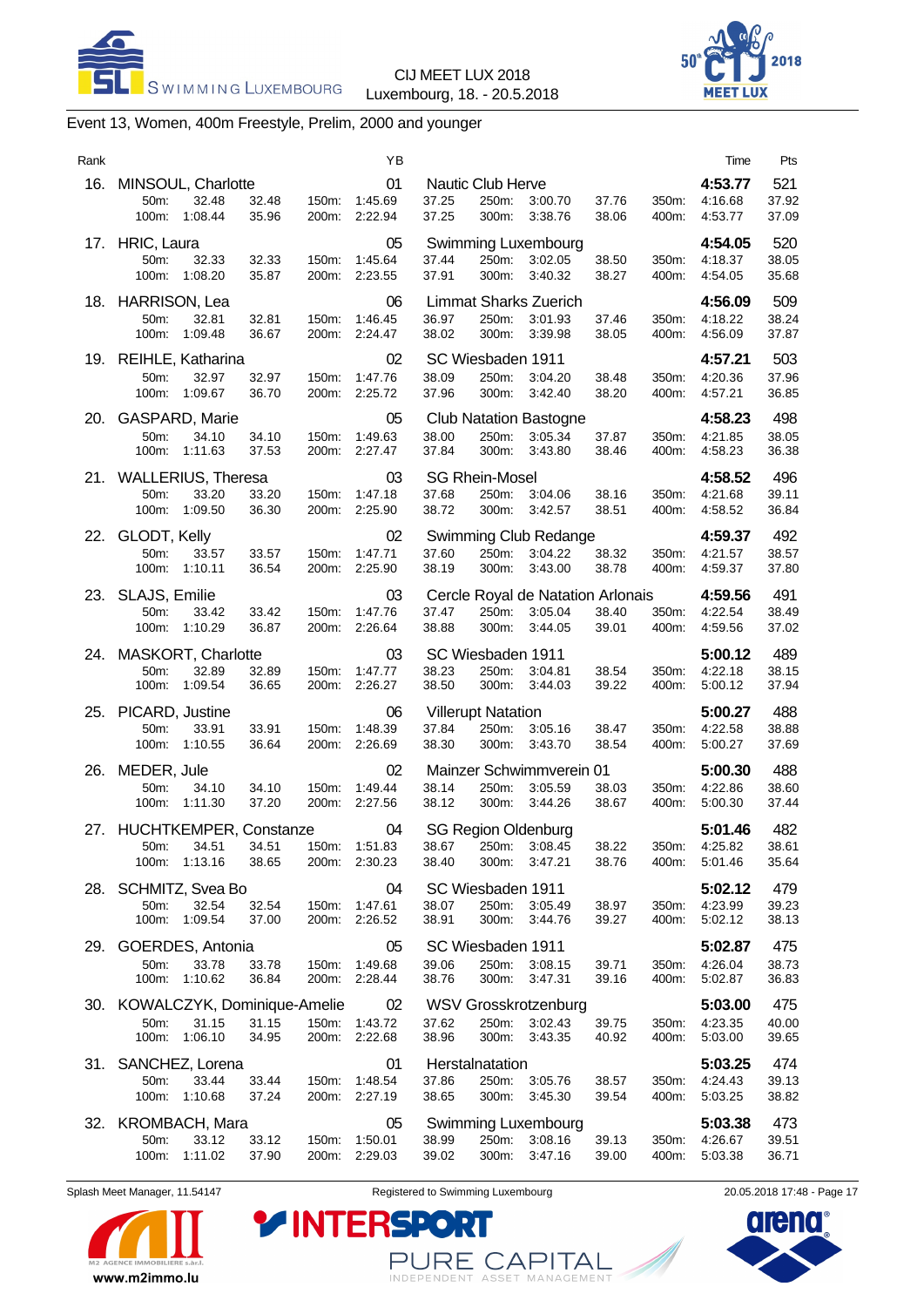



# Event 13, Women, 400m Freestyle, Prelim, 2000 and younger

| Rank |                                                                             |                                  | ΥB                                         | Time                                                                                                                                                             | Pts                       |
|------|-----------------------------------------------------------------------------|----------------------------------|--------------------------------------------|------------------------------------------------------------------------------------------------------------------------------------------------------------------|---------------------------|
|      | 33. MASSOW, Marlene<br>50m:<br>33.13<br>100m:<br>1:11.00                    | 33.13<br>37.87<br>200m:          | 05<br>150m: 1:49.88<br>2:29.32             | 5:05.24<br>Limmat Sharks Zuerich<br>38.88<br>4:26.96<br>250m:<br>3:08.50<br>39.18<br>350m:<br>39.44<br>300m:<br>3:48.43<br>39.93<br>400m:<br>5:05.24             | 464<br>38.53<br>38.28     |
|      | 34. BENZMUELLER, Magdalena<br>33.07<br>50m:<br>100m:<br>1:10.28             | 33.07<br>37.21                   | 05<br>150m: 1:49.43<br>200m: 2:28.19       | <b>SG Rhein-Mosel</b><br>5:06.53<br>39.15<br>250m:<br>350m:<br>4:29.17<br>38.76<br>300m: 3:49.04<br>400m:<br>5:06.53                                             | 459<br>40.13<br>37.36     |
| 35.  | GAMZE, Alexandra<br>50m:<br>33.25<br>100m: 1:10.41                          | 150m:<br>33.25<br>37.16          | 02<br>1:48.78<br>200m: 2:27.85             | <b>SCW Eschborn</b><br>5:07.66<br>38.37<br>250m:<br>39.61<br>350m:<br>4:27.98<br>3:07.46<br>39.07<br>300m:<br>3:47.34<br>39.88<br>400m:<br>5:07.66               | 454<br>40.64<br>39.68     |
| 36.  | GOUILLART, Sara<br>34.32<br>50m:<br>100m:<br>1:12.75                        | 34.32<br>150m:<br>38.43          | 02<br>1:51.38<br>200m: 2:30.73             | Schwammclub Deifferdang<br>5:08.67<br>38.63<br>250m:<br>3:09.77<br>39.04<br>350m:<br>4:29.31<br>39.35<br>300m:<br>3:49.71<br>39.94<br>400m:<br>5:08.67           | 449<br>39.60<br>39.36     |
|      | 37. APPEL, Chiara<br>50m:<br>34.80<br>100m:<br>1:12.99                      | 34.80<br>150m:<br>38.19          | 01<br>1:52.31<br>200m: 2:32.07             | SC Wiesbaden 1911<br>5:09.27<br>39.32<br>250m:<br>3:11.14<br>39.07<br>350m:<br>4:30.44<br>39.76<br>300m:<br>3:50.75<br>5:09.27<br>39.61<br>400m:                 | 446<br>39.69<br>38.83     |
|      | 38. PETERS, Lykka<br>50m:<br>34.09<br>100m:<br>1:11.85                      | 34.09<br>150m:<br>37.76          | 02<br>1:51.08<br>200m: 2:31.29             | <b>SG Region Oldenburg</b><br>5:10.75<br>39.23<br>250m:<br>39.47<br>350m:<br>3:10.76<br>4:30.61<br>40.21<br>300m:<br>3:51.06<br>5:10.75<br>40.30<br>400m:        | 440<br>39.55<br>40.14     |
|      | 39. LIERSCH, Anna-Louise<br>50m:<br>34.62<br>100m:<br>1:13.46               | 34.62<br>150m:<br>38.84          | 02<br>1:52.35<br>200m:<br>2:32.81          | SC Wiesbaden 1911<br>5:12.37<br>38.89<br>250m:<br>40.04<br>350m:<br>4:33.35<br>3:12.85<br>40.46<br>300m:<br>3:53.47<br>40.62<br>400m:<br>5:12.37                 | 433 *<br>39.88<br>39.02   |
|      | 40. SCHNEIDER, Kira<br>50m:<br>35.22<br>100m:<br>1:14.93                    | 35.22<br>150m:<br>39.71<br>200m: | 04<br>1:54.79<br>2:35.09                   | <b>SG Rhein-Mosel</b><br>5:15.91<br>39.86<br>250m: 3:15.94<br>40.85<br>350m:<br>4:38.10<br>40.30<br>300m:<br>3:57.81<br>41.87<br>400m:<br>5:15.91                | 419 *<br>40.29<br>37.81   |
|      | 41. MICHEL, Laure<br>50m:<br>34.93<br>100m: 1:15.15                         | 34.93<br>150m:<br>40.22          | 03<br>1:54.58<br>200m: 2:35.14             | <b>Club Natation Bastogne</b><br>5:16.68<br>39.43<br>250m:<br>350m:<br>3:16.17<br>41.03<br>4:38.54<br>40.56<br>300m:<br>3:57.75<br>41.58<br>400m:<br>5:16.68     | 416 *<br>40.79<br>38.14   |
|      | 42. BROICH, Louisa Marie<br>50m:<br>33.96<br>100m: 1:12.38                  | 150m:<br>33.96<br>38.42          | 03<br>1:52.18<br>200m: 2:32.95             | Tri Post Trier<br>5:17.38<br>39.80<br>250m:<br>350m:<br>4:37.80<br>3:14.07<br>41.12<br>40.77<br>300m:<br>3:55.87<br>41.80<br>400m:<br>5:17.38                    | 413 *<br>41.93<br>39.58   |
|      | 43. BINI, Lena Olivia<br>50m:<br>33.98<br>100m:<br>1:13.36                  | 33.98<br>150m:<br>39.38          | 04<br>1:53.69<br>200m: 2:35.42             | Schwimmgemeinschaft Liechtenstein<br>5:18.79<br>40.33<br>250m:<br>3:16.69<br>41.27<br>350m:<br>4:40.33<br>41.73<br>300m:<br>3:59.08<br>42.39<br>400m:<br>5:18.79 | 408 *<br>41.25<br>38.46   |
|      | 44. PLUECKER, Lene<br>50m: 35.23 35.23 150m: 1:57.65 42.29<br>100m: 1:15.36 | 40.13                            | 06<br>200m: 2:39.75                        | <b>WSV Grosskrotzenburg</b><br>5:26.31<br>250m: 3:22.49  42.74  350m: 4:46.85<br>42.10<br>300m: 4:04.35<br>400m: 5:26.31<br>41.86                                | 380 *<br>42.50<br>39.46   |
|      | 45. HAIN, Eva Maria<br>50m:<br>34.09<br>100m: 1:14.48                       | 34.09<br>40.39                   | 05<br>150m:<br>1:57.03<br>200m: 2:40.40    | WSV Grosskrotzenburg<br>5:29.49<br>250m:<br>3:23.36<br>42.55<br>42.96<br>350m:<br>4:49.36<br>43.37<br>300m: 4:06.86<br>400m:<br>5:29.49<br>43.50                 | 369 *<br>42.50<br>40.13   |
|      | 46. WALLERIUS, Carlotta<br>36.18<br>50m:<br>1:17.01<br>100m:                | 36.18<br>40.83                   | 06<br>150m:<br>1:59.58<br>200m:<br>2:42.67 | <b>SG Rhein-Mosel</b><br>5:34.03<br>42.57<br>250m:<br>4:52.79<br>3:26.37<br>43.70<br>350m:<br>43.09<br>300m:<br>4:10.11<br>43.74<br>400m:<br>5:34.03             | 354 *<br>42.68<br>41.24   |
|      | 47. KROMBACH, Linda<br>50m:<br>36.97<br>100m:<br>1:18.05                    | 36.97<br>41.08                   | 07<br>150m: 2:01.06<br>200m: 2:43.49       | <b>Swimming Luxembourg</b><br>5:34.62<br>250m: 3:27.74<br>43.01<br>44.25<br>350m:<br>4:54.43<br>42.43<br>4:10.66<br>300m:<br>42.92<br>400m:<br>5:34.62           | $352$ *<br>43.77<br>40.19 |
|      | 48. CHABOT, Camille<br>41.27<br>50m:<br>1:29.52<br>100m:                    | 41.27<br>150m:<br>48.25          | 06<br>2:17.66<br>200m: 3:06.10             | 6:16.46<br>Perron<br>48.14<br>250m:<br>3:54.84<br>48.74<br>350m:<br>5:30.49<br>48.44<br>4:43.19<br>300m:<br>48.35<br>400m:<br>6:16.46                            | 247 *<br>47.30<br>45.97   |
|      | DNS SCHNEIDER, Mara                                                         |                                  | 02                                         | <b>SG Rhein-Mosel</b>                                                                                                                                            |                           |

Splash Meet Manager, 11.54147 **Registered to Swimming Luxembourg** 20.05.2018 17:48 - Page 18



PURE CAPITAL

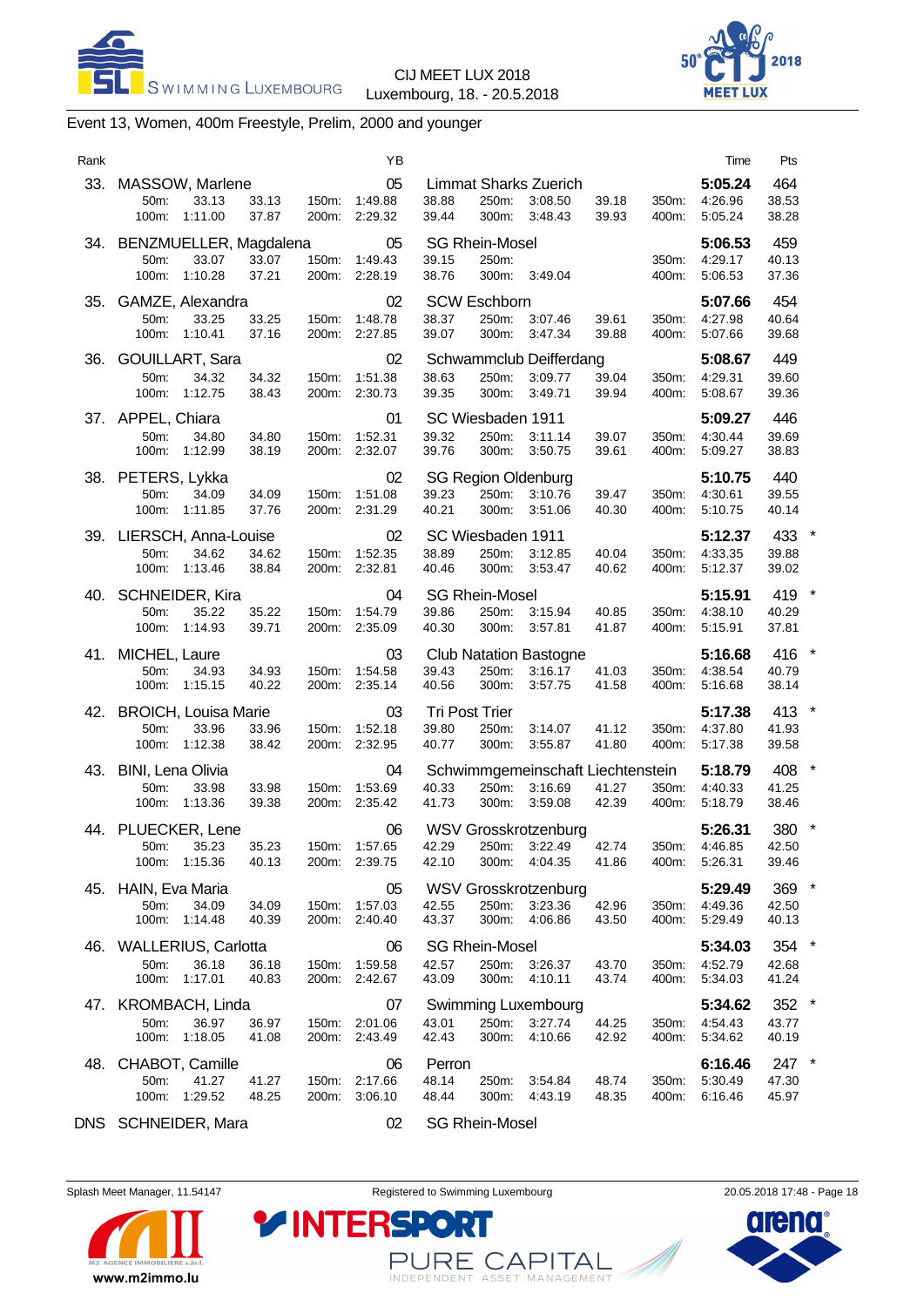



| Event 14          | 19.05.2018 - 9:00                                           |                                  | Men, 400m Freestyle                  |                                              | 1998 and younger<br><b>Results Prelim</b>                                |                                                                                 |                               |                         |            |
|-------------------|-------------------------------------------------------------|----------------------------------|--------------------------------------|----------------------------------------------|--------------------------------------------------------------------------|---------------------------------------------------------------------------------|-------------------------------|-------------------------|------------|
|                   | CIJ - MEET Record                                           | 3:57.37                          |                                      | STACCHIOTTI, Raphaël                         | <b>LUX</b>                                                               | Luxembourg                                                                      |                               |                         | 17.04.2009 |
| Points: FINA 2018 | Boys, Open: 4:47.18                                         |                                  |                                      |                                              |                                                                          |                                                                                 |                               |                         |            |
| Rank              |                                                             |                                  | ΥB                                   |                                              |                                                                          |                                                                                 | Time                          | Pts                     |            |
| 1.                | VANDERSCHRICK, Stephan<br>50m:<br>28.70<br>59.73<br>100m:   | 28.70<br>150m:<br>31.03<br>200m: | $00\,$<br>1:30.87<br>2:02.80         | 31.14<br>31.93                               | Swimming Luxembourg<br>250m:<br>2:34.33<br>300m:<br>3:06.37              | 31.53<br>350m:<br>32.04<br>400m:                                                | 4:10.65<br>3:38.80<br>4:10.65 | 676 Q<br>32.43<br>31.85 |            |
|                   | 2. SCHMITZ, Jacques<br>50m:<br>28.58<br>100m:<br>1:00.26    | 28.58<br>150m:<br>31.68<br>200m: | 02<br>1:33.10<br>2:06.11             | 32.84<br>33.01                               | Swimming Club Redange<br>250m: 2:38.80<br>300m:<br>3:11.87               | 32.69<br>350m:<br>33.07<br>400m:                                                | 4:17.52<br>3:45.18<br>4:17.52 | 624 Q<br>33.31<br>32.34 |            |
|                   | 3. SHOOPINSKY, Nicholas<br>50m:<br>28.44<br>100m:<br>59.96  | 28.44<br>150m:<br>31.52<br>200m: | 00<br>1:32.58<br>2:05.90             | SC Wiesbaden 1911<br>32.62<br>33.32<br>300m: | 250m:<br>2:39.48<br>3:13.17                                              | 33.58<br>350m:<br>33.69<br>400m:                                                | 4:17.99<br>3:46.38<br>4:17.99 | 620 Q<br>33.21<br>31.61 |            |
|                   | 4. BUHAGIAR, Kyle<br>50m:<br>28.78<br>100m:<br>1:00.27      | 28.78<br>150m:<br>31.49<br>200m: | 01<br>1:32.57<br>2:05.44             | 32.30<br>300m:<br>32.87                      | Aquatic Sports Association of Malta<br>250m:<br>2:38.35<br>3:12.43       | 32.91<br>350m:<br>34.08<br>400m:                                                | 4:19.23<br>3:46.29<br>4:19.23 | 611 Q<br>33.86<br>32.94 |            |
|                   | 5. CACHIA, Dylan<br>50m:<br>28.42<br>100m:<br>1:00.06       | 28.42<br>150m:<br>31.64          | 01<br>1:32.85<br>200m: 2:06.55       | 32.79<br>33.70                               | Aquatic Sports Association of Malta<br>250m: 2:39.56<br>300m:<br>3:12.89 | 33.01<br>350m:<br>33.33<br>400m:                                                | 4:19.57<br>3:46.50<br>4:19.57 | 609 Q<br>33.61<br>33.07 |            |
|                   | 6. PLASCHKE, Lennart<br>29.19<br>50m:<br>100m: 1:01.27      | 150m:<br>29.19<br>32.08          | 01<br>1:33.91<br>200m: 2:06.99       | SC Wiesbaden 1911<br>32.64<br>33.08          | 250m:<br>2:40.17<br>300m: 3:13.58                                        | 350m:<br>33.18<br>33.41<br>400m:                                                | 4:19.96<br>3:47.21<br>4:19.96 | 606 Q<br>33.63<br>32.75 |            |
|                   | 7. BECKERS, Felix<br>50m:<br>28.33<br>100m:<br>1:00.36      | 28.33<br>150m:<br>32.03          | 01<br>1:33.34<br>200m: 2:06.84       | 32.98<br>33.50                               | 250m: 2:40.53<br>300m:<br>3:14.65                                        | Swimming Club Le Dauphin Ettelbruck<br>350m:<br>33.69<br>34.12<br>400m:         | 4:20.30<br>3:48.64<br>4:20.30 | 604 Q<br>33.99<br>31.66 |            |
|                   | 8. KARPOV, Philipp<br>50m:<br>30.14<br>100m:<br>1:02.54     | 30.14<br>150m:<br>32.40<br>200m: | 00<br>1:35.37<br>2:08.77             | SC Wiesbaden 1911<br>32.83<br>33.40          | 250m:<br>2:41.96<br>300m:<br>3:15.63                                     | 33.19<br>350m:<br>33.67<br>400m:                                                | 4:22.06<br>3:49.52<br>4:22.06 | 592 Q<br>33.89<br>32.54 |            |
|                   | 9. MEDER, Moritz<br>50m:<br>27.90<br>100m:<br>59.97         | 27.90<br>150m:<br>32.07          | 00<br>1:33.61<br>200m: 2:07.32       | 33.64<br>33.71                               | 250m:<br>2:41.04<br>300m:<br>3:15.10                                     | SC Wasserfreunde Muenchen von 1912 (4:22.36<br>33.72<br>350m:<br>34.06<br>400m: | 3:49.21<br>4:22.36            | 590 R<br>34.11<br>33.15 |            |
|                   | 10. KOHN, Joakim<br>29.22<br>50m:<br>100m: 1:01.72          | 29.22<br>32.50                   | 03<br>150m: 1:34.80<br>200m: 2:08.25 | <b>KVIK-Kastrup</b><br>33.08<br>33.45        | 250m: 2:41.95<br>300m:<br>3:16.15                                        | 33.70<br>350m:<br>34.20<br>400m:                                                | 4:24.60<br>3:50.59<br>4:24.60 | 575 R<br>34.44<br>34.01 |            |
|                   | 11. DENGIS, Bastien<br>50m:<br>29.86<br>100m:<br>1:02.85    | 29.86<br>150m:<br>32.99<br>200m: | 02<br>1:36.01<br>2:10.39             | Liege Mosan<br>33.16<br>34.38                | 250m:<br>2:44.99<br>300m:<br>3:20.25                                     | 34.60<br>350m:<br>35.26<br>400m:                                                | 4:28.73<br>3:55.09<br>4:28.73 | 549 R<br>34.84<br>33.64 |            |
|                   | 12. DANTHINE, Zacharie<br>50m:<br>30.51<br>1:04.22<br>100m: | 30.51<br>150m:<br>33.71          | 04<br>1:38.05<br>200m: 2:12.48       | 33.83<br>34.43                               | Cercle Royal de Natation Arlonais<br>250m: 2:47.20<br>3:22.03<br>300m:   | 34.72<br>350m:<br>34.83<br>400m:                                                | 4:30.00<br>3:56.36<br>4:30.00 | 541<br>34.33<br>33.64   |            |
|                   | 13. CHEVALIER, Benoit<br>50m:<br>30.59<br>1:04.26<br>100m:  | 30.59<br>150m:<br>33.67<br>200m: | 00<br>1:38.63<br>2:13.02             | Perron<br>34.37<br>250m:<br>34.39            | 2:47.89<br>300m:<br>3:23.18                                              | 34.87<br>350m:<br>35.29<br>400m:                                                | 4:31.83<br>3:58.07<br>4:31.83 | 530<br>34.89<br>33.76   |            |
|                   | 14. LANNERS, Nicolas<br>50m:<br>30.58<br>100m:<br>1:04.63   | 30.58<br>150m:<br>34.05<br>200m: | 04<br>1:39.53<br>2:14.39             | 34.90<br>34.86<br>300m:                      | <b>Swimming Luxembourg</b><br>250m:<br>2:49.76<br>3:24.49                | 35.37<br>350m:<br>34.73<br>400m:                                                | 4:32.45<br>3:59.62<br>4:32.45 | 527<br>35.13<br>32.83   |            |
|                   | 15. BRUCH, Felix<br>50m:<br>29.89<br>100m:<br>1:03.01       | 29.89<br>33.12                   | 02<br>150m: 1:37.98<br>200m: 2:13.38 | 34.97<br>35.40                               | 250m: 2:48.94<br>300m:<br>3:25.97                                        | Schwimmgemeinschaft Liechtenstein<br>35.56<br>350m:<br>37.03<br>400m:           | 4:34.86<br>4:01.15<br>4:34.86 | 513<br>35.18<br>33.71   |            |

Splash Meet Manager, 11.54147 **Registered to Swimming Luxembourg** 20.05.2018 17:48 - Page 19



PURE CAPITAL

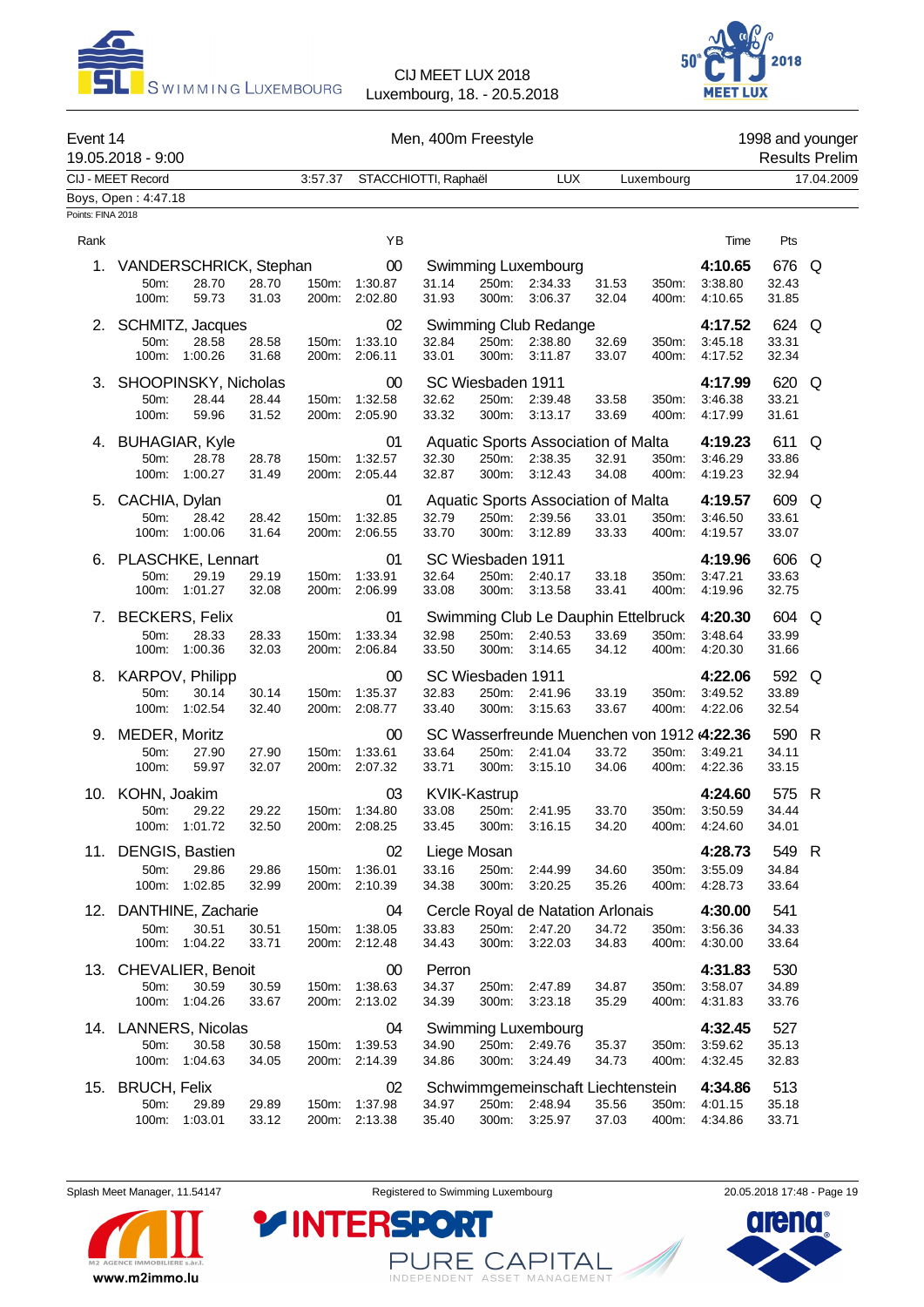



# Event 14, Men, 400m Freestyle, Prelim, 1998 and younger

| Rank |                                                                      |                                  | ΥB                             |                                              |                |                                                         |                |                | Time                          | Pts                                               |
|------|----------------------------------------------------------------------|----------------------------------|--------------------------------|----------------------------------------------|----------------|---------------------------------------------------------|----------------|----------------|-------------------------------|---------------------------------------------------|
| 16.  | HUSQUINET, Paul<br>50m:<br>30.59<br>100m:<br>1:04.78                 | 30.59<br>150m:<br>34.19<br>200m: | 02<br>1:38.87<br>2:13.67       | Liege Mosan<br>34.09<br>34.80                | 250m:<br>300m: | 2:48.50<br>3:24.62                                      | 34.83<br>36.12 | 350m:<br>400m: | 4:35.14<br>4:00.36<br>4:35.14 | 511<br>35.74<br>34.78                             |
| 17.  | MORARU, Matteo<br>50m:<br>30.42<br>1:04.36<br>100m:                  | 30.42<br>150m:<br>33.94          | 04<br>1:39.28<br>200m: 2:14.39 | 34.92<br>35.11                               | 250m:<br>300m: | Swimming Luxembourg<br>2:50.10<br>3:25.60               | 35.71<br>35.50 | 350m:<br>400m: | 4:35.17<br>4:01.08<br>4:35.17 | 511<br>35.48<br>34.09                             |
| 18.  | GRUNDBACHER, Jakob<br>50m:<br>30.98<br>100m:<br>1:05.45              | 30.98<br>150m:<br>34.47<br>200m: | 01<br>1:41.06<br>2:16.65       | 35.61<br>35.59                               | 250m:<br>300m: | <b>Limmat Sharks Zuerich</b><br>2:52.05<br>3:27.46      | 35.40<br>35.41 | 350m:<br>400m: | 4:38.01<br>4:03.42<br>4:38.01 | 496<br>35.96<br>34.59                             |
| 19.  | SOGOMONIAN, Eric<br>31.08<br>50m:<br>100m:<br>1:05.60                | 31.08<br>150m:<br>34.52<br>200m: | 03<br>1:40.56<br>2:16.00       | Liege Mosan<br>34.96<br>35.44                | 250m:<br>300m: | 2:52.14<br>3:28.36                                      | 36.14<br>36.22 | 350m:<br>400m: | 4:39.09<br>4:04.29<br>4:39.09 | 490<br>35.93<br>34.80                             |
| 20.  | MORREALE, Matheo<br>32.88<br>50m:<br>100m:<br>1:07.50                | 32.88<br>150m:<br>34.62<br>200m: | 03<br>1:43.06<br>2:18.97       | 35.56<br>35.91                               | 250m:<br>300m: | Ecole Seraing Natation a.s.b.l.<br>2:54.64<br>3:30.23   | 35.67<br>35.59 | 350m:<br>400m: | 4:39.46<br>4:05.99<br>4:39.46 | 488<br>35.76<br>33.47                             |
| 21.  | SKALL, Adrian<br>50m:<br>31.43<br>100m:<br>1:06.59                   | 31.43<br>150m:<br>35.16<br>200m: | 05<br>1:42.57<br>2:18.69       | SC Wiesbaden 1911<br>35.98<br>36.12          | 250m:<br>300m: | 2:54.71<br>3:31.02                                      | 36.02<br>36.31 | 350m:<br>400m: | 4:41.08<br>4:06.56<br>4:41.08 | 479<br>35.54<br>34.52                             |
|      | 22. BOENTGES, Kevin<br>33.09<br>50m:<br>100m:<br>1:09.52             | 33.09<br>150m:<br>36.43<br>200m: | 03<br>1.45.48<br>2:22.38       | 35.96<br>36.90                               | 250m:<br>300m: | Cercle Nautique Petange<br>2:57.54<br>3:34.27           | 35.16<br>36.73 | 350m:<br>400m: | 4:42.87<br>4:09.37<br>4:42.87 | 470<br>35.10<br>33.50                             |
| 23.  | SHOOPINSKY, Noah<br>50m:<br>30.93<br>100m: 1:05.57                   | 30.93<br>150m:<br>34.64          | 02<br>1:41.28<br>200m: 2:17.43 | SC Wiesbaden 1911<br>35.71<br>36.15          | 250m:<br>300m: | 2:53.82<br>3:30.44                                      | 36.39<br>36.62 | 350m:<br>400m: | 4:42.99<br>4:07.19<br>4:42.99 | 470<br>36.75<br>35.80                             |
|      | 24. HOFMANN, Felix<br>50m:<br>31.18<br>100m:<br>1:06.63              | 31.18<br>150m:<br>35.45          | 05<br>1:43.26<br>200m: 2:19.96 | SC Wiesbaden 1911<br>36.63<br>36.70          | 250m:<br>300m: | 2:56.59<br>3:33.39                                      | 36.63<br>36.80 | 350m:<br>400m: | 4:43.39<br>4:09.26<br>4:43.39 | 468<br>35.87<br>34.13                             |
| 25.  | REMACLE, Hugo<br>50m:<br>30.16<br>100m:<br>1:04.62                   | 30.16<br>150m:<br>200m:<br>34.46 | 03<br>1:40.68<br>2:17.49       | Nautic Club Herve<br>36.06<br>36.81          | 300m:          | 250m: 2:54.19<br>3:31.52                                | 36.70<br>37.33 | 350m:<br>400m: | 4:43.87<br>4:08.68<br>4:43.87 | 465<br>37.16<br>35.19                             |
| 26.  | DAZY, Sam<br>50m:<br>31.08<br>100m:<br>1:05.72                       | 31.08<br>150m:<br>34.64<br>200m: | 03<br>1:42.17<br>2:18.76       | 36.45<br>36.59                               | 250m:<br>300m: | Cercle Royal de Natation Arlonais<br>2:55.63<br>3:32.78 | 36.87<br>37.15 | 350m:<br>400m: | 4:44.41<br>4:09.58<br>4:44.41 | 463<br>36.80<br>34.83                             |
|      | 27. DE COOMAN, Francois-Clement<br>50m.<br>30.59<br>100m:<br>1:05.23 | 30.59<br>150m:<br>34.64          | 04<br>1:41.72<br>200m: 2:18.92 | 36.49<br>37.20                               | 250m:<br>300m: | Cercle Royal de Natation Arlonais<br>2:55.56<br>3:33.56 | 36.64<br>38.00 | 350m:<br>400m: | 4:45.06<br>4.09.85<br>4:45.06 | 460<br>36.29<br>35.21                             |
| 28.  | <b>KRATZ, Karl</b><br>50m:<br>32.01<br>1:08.50<br>100m:              | 32.01<br>150m:<br>36.49          | 05<br>1:45.61<br>200m: 2:21.41 | 37.11<br>35.80                               | $300m$ :       | <b>WSV Grosskrotzenburg</b><br>250m: 2:58.15<br>3:35.67 | 36.74<br>37.52 | 350m:<br>400m: | 4:48.78<br>4:13.01<br>4:48.78 | 442 *<br>37.34<br>35.77                           |
|      | 29. FOSSA, Henrik<br>50m:<br>30.33<br>100m:<br>1:05.84               | 30.33<br>150m:<br>35.51<br>200m: | 00<br>1:42.22<br>2:19.56       | <b>SG Region Oldenburg</b><br>36.38<br>37.34 | 300m:          | 250m: 2:56.69<br>3:35.01                                | 37.13<br>38.32 | 350m:<br>400m: | 4:49.40<br>4:12.56<br>4:49.40 | $\overline{\phantom{a}}$<br>439<br>37.55<br>36.84 |
|      | 30. SMIT, Luca<br>50m:<br>30.13<br>100m:<br>1:04.33                  | 150m:<br>30.13<br>34.20          | 03<br>1:41.06<br>200m: 2:18.81 | SC Wiesbaden 1911<br>36.73<br>37.75          | 250m:<br>300m: | 2:57.84<br>3:35.22                                      | 39.03<br>37.38 | 350m:<br>400m: | 4:50.95<br>4:13.89<br>4:50.95 | 432 *<br>38.67<br>37.06                           |
|      | 31. MUELLER, Niklas<br>50m:<br>31.72<br>100m:<br>1:07.14             | 31.72<br>150m:<br>35.42<br>200m: | 03<br>1:43.66<br>2:20.51       | SC Wiesbaden 1911<br>36.52<br>36.85          | 250m:<br>300m: | 2:57.20<br>3:34.65                                      | 36.69<br>37.45 | 350m:<br>400m: | 4:51.21<br>4:12.65<br>4:51.21 | 431 *<br>38.00<br>38.56                           |
|      | 32. MASSIGNAN, Ilias<br>50m:<br>33.53<br>1:09.83<br>100m:            | 33.53<br>150m:<br>36.30<br>200m: | 02<br>1:46.45<br>2:23.21       | Perron<br>36.62<br>36.76                     | 250m:<br>300m: | 3:00.20<br>3:37.67                                      | 36.99<br>37.47 | 350m:<br>400m: | 4:51.79<br>4:14.90<br>4:51.79 | 429 *<br>37.23<br>36.89                           |



Splash Meet Manager, 11.54147 **Registered to Swimming Luxembourg** 2005 2005 2018 17:48 - Page 20

PURE CAPITAL

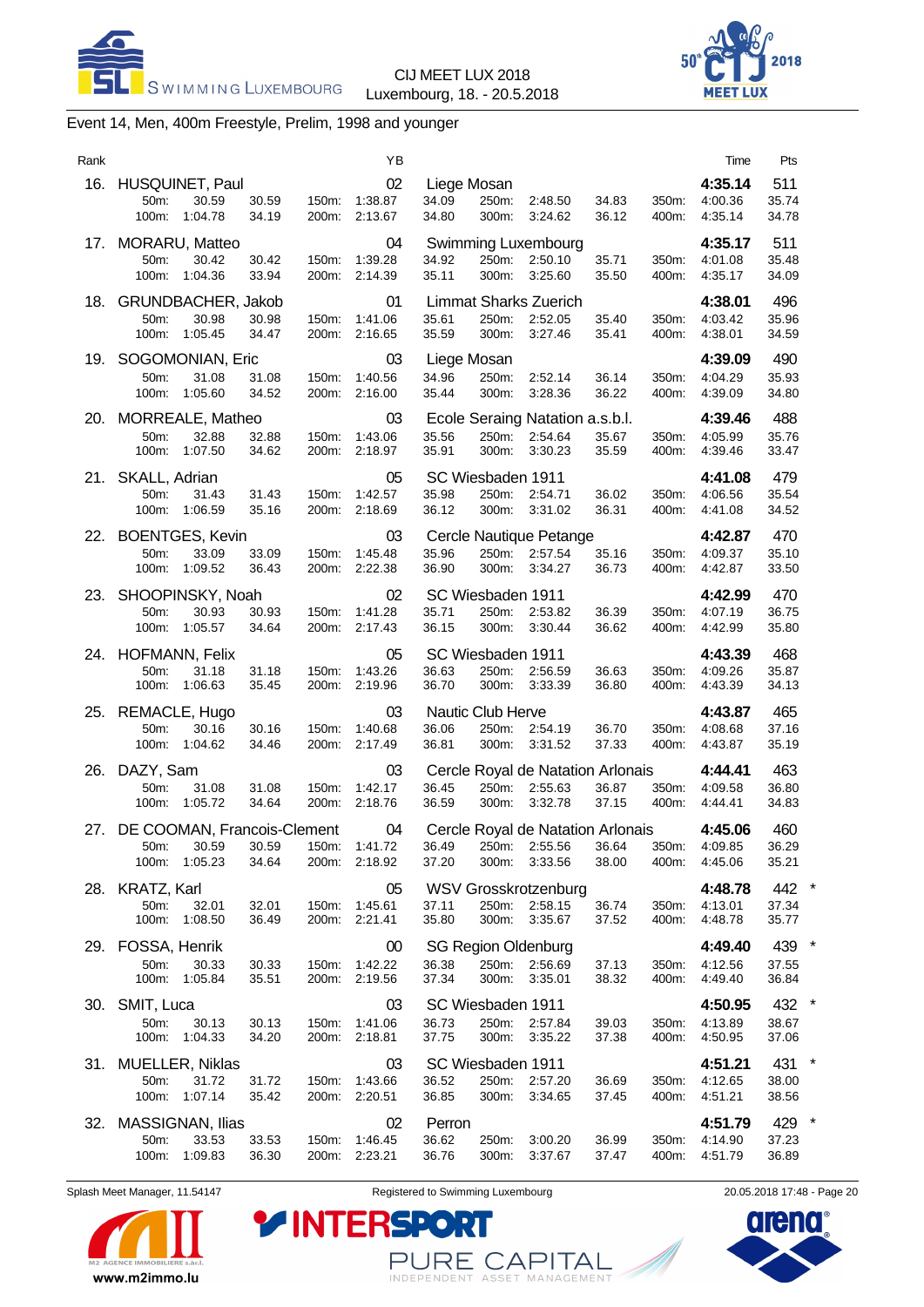



# Event 14, Men, 400m Freestyle, Prelim, 1998 and younger

| Rank |                                                                |                |                | YB                             |                                             |                |                                                    |                |                | Time                          | Pts                     |         |
|------|----------------------------------------------------------------|----------------|----------------|--------------------------------|---------------------------------------------|----------------|----------------------------------------------------|----------------|----------------|-------------------------------|-------------------------|---------|
|      | 33. CALTE, Pierre<br>50m:<br>32.65<br>100m:<br>1:08.52         | 32.65<br>35.87 | 150m:          | 04<br>1:45.94<br>200m: 2:23.42 | <b>Villerupt Natation</b><br>37.42<br>37.48 | 250m:<br>300m: | 3:01.25<br>3:38.93                                 | 37.83<br>37.68 | 350m:<br>400m: | 4:52.43<br>4:16.49<br>4.52.43 | 426<br>37.56<br>35.94   |         |
|      | 34. JURDAN, Pierre<br>32.63<br>50m:<br>100m:<br>1:09.84        | 32.63<br>37.21 | 150m:          | 03<br>1:47.44<br>200m: 2:25.56 | Perron<br>37.60<br>38.12                    | 250m:<br>300m: | 3:03.24<br>3:41.49                                 | 37.68<br>38.25 | 350m:<br>400m: | 4:53.18<br>4:17.96<br>4:53.18 | 422<br>36.47<br>35.22   |         |
| 35.  | MASSIGNAN, Yannis<br>32.73<br>50m:<br>100m:<br>1:08.99         | 32.73<br>36.26 | 150m:          | 02<br>1:46.64<br>200m: 2:25.07 | Perron<br>37.65<br>38.43                    | 250m:<br>300m: | 3:03.45<br>3:41.60                                 | 38.38<br>38.15 | 350m:<br>400m: | 4:54.33<br>4:18.65<br>4:54.33 | 418 *<br>37.05<br>35.68 |         |
| 36.  | CARNEIRO, Nuno<br>50m:<br>31.19<br>100m:<br>1:07.35            | 31.19<br>36.16 | 150m:          | 05<br>1:45.54<br>200m: 2:24.68 | 38.19<br>39.14                              | 250m:<br>300m: | <b>Swimming Luxembourg</b><br>3:03.36<br>3:42.50   | 38.68<br>39.14 | 350m:<br>400m: | 4:57.92<br>4:20.66<br>4:57.92 | 403 *<br>38.16<br>37.26 |         |
| 37.  | VEREL, Tom<br>50m:<br>31.79<br>100m:<br>1:09.09                | 31.79<br>37.30 | 150m:<br>200m: | 04<br>1:47.57<br>2:26.29       | 38.48<br>38.72                              | 250m:<br>300m: | <b>Limmat Sharks Zuerich</b><br>3:05.56<br>3:44.53 | 39.27<br>38.97 | 350m:<br>400m: | 5:01.16<br>4:24.53<br>5:01.16 | 390<br>40.00<br>36.63   |         |
|      | 38. THILL, Nicolas<br>32.95<br>50m:<br>100m:<br>1:10.01        | 32.95<br>37.06 | 150m:          | 05<br>1:49.28<br>200m: 2:28.17 | 39.27<br>38.89                              | 250m:<br>300m: | Swimming Luxembourg<br>3:07.85<br>3:46.50          | 39.68<br>38.65 | 350m:<br>400m: | 5:01.44<br>4:24.72<br>5:01.44 | 389<br>38.22<br>36.72   |         |
|      | 39. DURAKOVIC, Tarik<br>34.49<br>50m:<br>1:12.83<br>100m:      | 34.49<br>38.34 | 150m:          | 05<br>1:51.73<br>200m: 2:30.18 | 38.90<br>38.45                              | 250m:<br>300m: | Swimming Luxembourg<br>3:08.49<br>3:47.96          | 38.31<br>39.47 | 350m:<br>400m: | 5:02.05<br>4:26.22<br>5:02.05 | 386<br>38.26<br>35.83   |         |
|      | 40. PEUKER, Carl-Ole<br>50m:<br>32.51<br>100m: 1:09.65         | 32.51<br>37.14 | 150m:          | 04<br>1:47.84<br>200m: 2:27.36 | SC Wiesbaden 1911<br>38.19<br>39.52         | 250m:<br>300m: | 3:06.64<br>3:46.22                                 | 39.28<br>39.58 | 350m:<br>400m: | 5:03.50<br>4:25.34<br>5:03.50 | 381<br>39.12<br>38.16   |         |
| 41.  | TRINCIA, Lorenzo<br>50m:<br>33.27<br>100m: 1:10.69             | 33.27<br>37.42 | 150m:          | 05<br>1:50.20<br>200m: 2:30.14 | 39.51<br>39.94                              | 250m:<br>300m: | <b>Limmat Sharks Zuerich</b><br>3:09.03<br>3:49.53 | 38.89<br>40.50 | 350m:<br>400m: | 5:06.88<br>4:28.72<br>5:06.88 | 368<br>39.19<br>38.16   |         |
|      | 42. LIERSCH, Mathies-Justus<br>50m:<br>32.72<br>100m: 1:09.18  | 32.72<br>36.46 | 150m:          | 05<br>1:47.74<br>200m: 2:27.32 | SC Wiesbaden 1911<br>38.56<br>39.58         | 250m:<br>300m: | 3:07.12<br>3:47.42                                 | 39.80<br>40.30 | 350m:<br>400m: | 5:07.65<br>4:28.15<br>5:07.65 | 366<br>40.73<br>39.50   |         |
|      | 43. SCHROEDER, Till Lasse<br>33.03<br>50m:<br>1:09.99<br>100m: | 33.03<br>36.96 | 150m:          | 04<br>1:48.79<br>200m: 2:28.96 | SC Wiesbaden 1911<br>38.80<br>40.17         | 250m:<br>300m: | 3:09.19<br>3:49.23                                 | 40.23<br>40.04 | 350m:<br>400m: | 5:07.99<br>4:29.32<br>5:07.99 | 364<br>40.09<br>38.67   |         |
|      | 44. BECKER, Moritz<br>35.42<br>50m:<br>100m:<br>1:17.07        | 35.42<br>41.65 | 150m:<br>200m: | 06<br>1:59.60<br>2:42.34       | <b>SCW Eschborn</b><br>42.53<br>42.74       | 250m:<br>300m: | 3:24.56<br>4:07.96                                 | 42.22<br>43.40 | 350m:<br>400m: | 5:29.28<br>4:49.29<br>5:29.28 | 298<br>41.33<br>39.99   | $\star$ |
|      | DSQ PEUSCH, Kevin                                              |                |                | 06                             |                                             |                | Swimming Luxembourg                                |                |                |                               |                         |         |

*G2 - Starting before the starting signal (SW 4.4) (Time: 9:09)*

**YINTERSPO** 



PURE CAPITAL

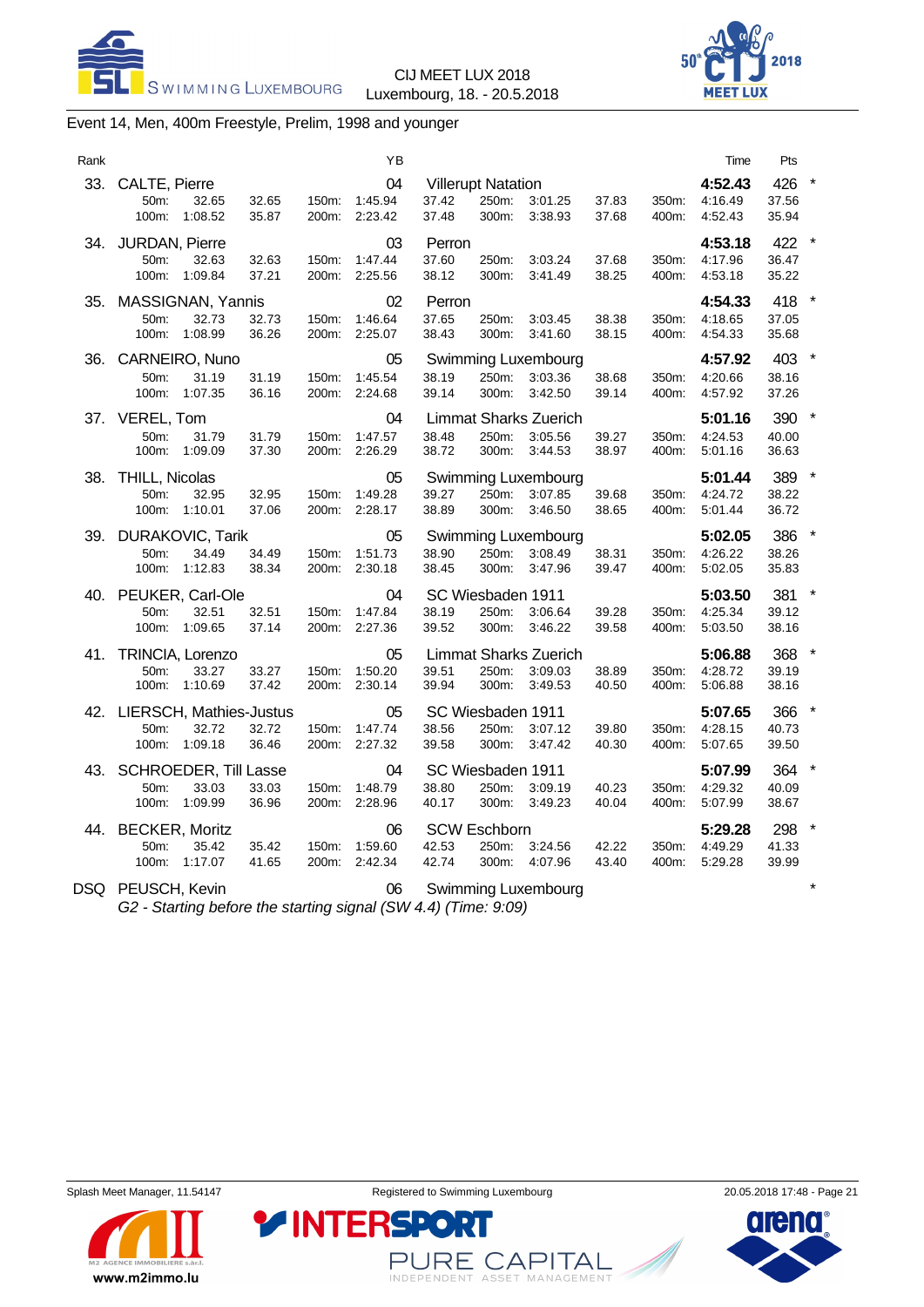



| Event 15<br>19.05.2018 - 9:28                                                                                                       |          |                                          | Women, 200m Backstroke                                       |                                |                                               |                                                      |                | 2000 and younger | <b>Results Prelim</b>                                |
|-------------------------------------------------------------------------------------------------------------------------------------|----------|------------------------------------------|--------------------------------------------------------------|--------------------------------|-----------------------------------------------|------------------------------------------------------|----------------|------------------|------------------------------------------------------|
| CIJ - MEET Record 17 - 18<br>CIJ - MEET Record 15 - 16<br>CIJ - MEET Record 13 - 14<br>CIJ - MEET Record - 12                       |          | 2:16.01<br>2:19.23<br>2:23.97<br>2:29.14 | ZIMMERMANN, K.<br>ROLKO, Sarah<br>BUDE, M.<br>RIEDER, Celine |                                | <b>GER</b><br><b>LUX</b><br>GER<br><b>GER</b> | Luxembourg<br>Luxembourg<br>Luxembourg<br>Luxembourg |                |                  | 14.04.1983<br>24.04.2010<br>14.04.1988<br>27.04.2013 |
| Girls, C1 17 - 18: 2:37.24 / Girls, C2 15 - 16: 2:44.32 / Girls, C3 13 - 14: 2:55.33 / Girls, C4 - 12: 3:15.88<br>Points: FINA 2018 |          |                                          |                                                              |                                |                                               |                                                      |                |                  |                                                      |
|                                                                                                                                     |          |                                          |                                                              |                                |                                               |                                                      |                |                  |                                                      |
| Rank                                                                                                                                | YB       |                                          |                                                              |                                | Time Pts                                      | 50 <sub>m</sub>                                      | 100m           | 150m             | 200m                                                 |
| YOB 2000 - 2001                                                                                                                     |          |                                          |                                                              |                                |                                               |                                                      |                |                  |                                                      |
| 1. KOEHLER, Maren                                                                                                                   | 01       | <b>SGRO</b>                              |                                                              | 2:30.09 564 Q                  |                                               | 34.21                                                | 37.59          | 40.03            | 38.26                                                |
| 2. WOELTINGER, Natalie                                                                                                              | 00       | <b>WSVG</b>                              |                                                              | 2:33.86 524 Q                  |                                               | 36.33                                                | 38.97          | 39.85            | 38.71                                                |
| 3. FABER, Maiti                                                                                                                     | 01       | <b>SCDE</b>                              |                                                              | 2:35.67 506 Q                  |                                               | 35.12                                                | 39.98          | 40.71            | 39.86                                                |
| 4. DEWART, Merle                                                                                                                    | 01       | <b>SGRO</b>                              |                                                              | 2:36.96 493 Q                  |                                               | 35.76                                                | 39.81          | 40.98            | 40.41                                                |
| 5. WIRTH, Mandy                                                                                                                     | 00       | <b>CNP</b>                               |                                                              |                                | 2:40.43 462 Q*                                | 36.19                                                | 41.17          | 42.34            | 40.73                                                |
| 6. ESCHEN, Yoshi                                                                                                                    | 00       | SCW                                      |                                                              |                                | 2:41.50 453 Q*                                | 37.95                                                | 40.82          | 41.63            | 41.10                                                |
| 7. LETTE, Laura                                                                                                                     | 01       | HN                                       |                                                              |                                | 2:41.92 449 $Q^*$                             | 36.27                                                | 40.35          | 42.69            | 42.61                                                |
| 8. HOLLERICH, Anne                                                                                                                  | 01       | <b>SCDE</b>                              |                                                              |                                | 2:49.28 393 Q*                                | 38.33                                                | 43.62          | 43.93            | 43.40                                                |
| YOB 2002 - 2003                                                                                                                     |          |                                          |                                                              |                                |                                               |                                                      |                |                  |                                                      |
| 1. VANDERSCHRICK, Laura02                                                                                                           |          | SL                                       |                                                              | 2:26.42 608 Q                  |                                               | 33.30                                                | 36.20          | 38.20            | 38.72                                                |
| 2. RICCI, Giorgia Michela                                                                                                           | 02       | <b>SL</b>                                |                                                              | 2:28.46 583 Q                  |                                               | 33.96                                                | 37.75          | 38.50            | 38.25                                                |
| 3. FRIGGIERI, Andria                                                                                                                | 02       | <b>ASAM</b>                              |                                                              | 2:30.39 561 Q                  |                                               | 34.75                                                | 38.02          | 39.07            | 38.55                                                |
| 4. DIESSNER, Nele                                                                                                                   | 02       | <b>SCWE</b>                              |                                                              | 2:37.97 484 Q                  |                                               | 36.99                                                | 39.55          | 40.95            | 40.48                                                |
| 5. MAKA, Emilie                                                                                                                     | 02       | <b>ESN</b>                               |                                                              | 2:38.49 479 Q                  |                                               | 36.15                                                | 39.98          | 41.70            | 40.66                                                |
| 6. MICHEL, Laure                                                                                                                    | 03       | <b>CNB</b>                               |                                                              | 2:43.18 439 Q                  |                                               | 37.69                                                | 40.73          | 42.61            | 42.15                                                |
| 7. RADOVANOVIC, Luna                                                                                                                | 03       | SCW                                      |                                                              |                                | 2:44.76 426 Q*                                | 36.80                                                | 41.11          | 44.15            | 42.70                                                |
| 8. GRUNDHEBER, Angie                                                                                                                | 03       | <b>SCT</b>                               |                                                              |                                | 2:44.81 426 $Q^*$                             | 37.08                                                | 41.72          | 44.08            | 41.93                                                |
| 9. BRAND, Tabea                                                                                                                     | 03       | <b>SGRO</b>                              |                                                              |                                | 2:45.31 422 R *                               | 37.09                                                | 41.20          | 44.01            | 43.01                                                |
| 10. MEDER, Jule                                                                                                                     | 02       | MSV01                                    |                                                              |                                | 2:46.66 412 R $*$                             | 38.57                                                | 41.97          | 43.97            | 42.15                                                |
| 11. LUESSMANN, Tessa                                                                                                                | 02       | <b>SGRO</b>                              |                                                              |                                | 2:46.89 410 R $*$                             | 39.81                                                | 42.30          | 43.27            | 41.51                                                |
| 12. DUERR, Hannah Marie                                                                                                             | 03       | <b>SGRM</b>                              |                                                              | 2:47.37 407 *                  |                                               | 38.74                                                | 41.55          | 44.13            | 42.95                                                |
| YOB 2004 - 2005                                                                                                                     |          |                                          |                                                              |                                |                                               |                                                      |                |                  |                                                      |
|                                                                                                                                     |          |                                          |                                                              |                                |                                               |                                                      |                |                  |                                                      |
| 1. HARRISON, Helena                                                                                                                 | 04       | <b>LIMM</b><br><b>NCH</b>                |                                                              | 2:28.12 587 Q<br>2:32.73 535 Q |                                               | 33.71                                                | 37.23          |                  |                                                      |
| 2. MAYERES, Nell<br>3. GOSUIN, Augustine                                                                                            | 04<br>04 | <b>MOSAN</b>                             |                                                              | 2:32.75 535 Q                  |                                               | 33.93<br>35.33                                       | 38.43<br>38.20 | 40.94<br>40.02   | 39.43<br>39.20                                       |
| 4. LOEF, Livia                                                                                                                      | 05       | <b>SGRO</b>                              |                                                              | 2:35.17 511 Q                  |                                               | 35.96                                                | 38.73          | 40.54            | 39.94                                                |
| 5. BUSCHOR, Elena                                                                                                                   | 04       | LIMM                                     |                                                              | 2:35.22 510 Q                  |                                               | 36.01                                                | 38.95          | 40.40            | 39.86                                                |
| 6. HEYN STAGE, Alma                                                                                                                 | 04       | KVIK                                     |                                                              | 2:36.57 497 Q                  |                                               | 34.84                                                | 40.52          | 42.44            | 38.77                                                |
| 7. JOMINET, Lou                                                                                                                     | 05       | <b>SL</b>                                |                                                              | 2:39.53 470 Q                  |                                               | 37.33                                                | 40.38          | 41.97            | 39.85                                                |
| 8. ROPINSKI, Laurine                                                                                                                | 04       | VN                                       |                                                              | 2:39.96 466 Q                  |                                               | 36.16                                                | 40.98          | 41.75            | 41.07                                                |
| 9. RIHON, Chloe                                                                                                                     | 04       | <b>ESN</b>                               |                                                              | 2:40.68 460 R                  |                                               | 36.69                                                | 40.32          | 42.06            | 41.61                                                |
| 10. STEEG, Finia                                                                                                                    | 05       | <b>WSVG</b>                              |                                                              | 2:40.71 460 R                  |                                               | 35.84                                                | 40.94          | 42.86            | 41.07                                                |
| 11. DE PAOLI, Chiara                                                                                                                | 05       | <b>ESN</b>                               |                                                              | 2:41.25 455 R                  |                                               | 37.58                                                | 40.87          | 42.37            | 40.43                                                |
| 12. LAERMANS, Emma                                                                                                                  | 04       | <b>ESN</b>                               |                                                              | 2:41.72 451                    |                                               | 37.09                                                | 40.23          | 42.27            | 42.13                                                |
| 13. ANSORG, Jana                                                                                                                    | 05       | <b>SCWE</b>                              |                                                              | 2:45.42 421                    |                                               | 37.62                                                | 41.89          | 43.16            | 42.75                                                |
| 14. MARX, Klara                                                                                                                     | 05       | <b>SGRM</b>                              |                                                              | 2:45.60 420                    |                                               | 38.50                                                | 40.48          | 43.24            | 43.38                                                |
| 15. HRIC, Laura                                                                                                                     | 05       | <b>SL</b>                                |                                                              | 2:45.88 418                    |                                               | 38.95                                                | 42.29          | 43.18            | 41.46                                                |
| 16. BAUSTERT, Magali                                                                                                                | 05       | <b>SL</b>                                |                                                              | 2:48.64 398                    |                                               | 38.58                                                | 42.19          | 45.21            | 42.66                                                |
| 17. SITLIVY, Florence                                                                                                               | 05       | <b>MOSAN</b>                             |                                                              | 2:48.68 397                    |                                               | 39.59                                                | 42.32          | 43.89            | 42.88                                                |
| 18. ROSSBACH, Laura                                                                                                                 | 04       | SCW                                      |                                                              | 2:49.06 395                    |                                               | 38.88                                                | 42.67          | 44.07            | 43.44                                                |
| 19. HELMICH, Angelina-Louis05                                                                                                       |          | <b>SCWE</b>                              |                                                              | 2:51.18 380                    |                                               | 39.46                                                | 42.97          | 44.57            | 44.18                                                |
| 20. KROMBACH, Mara                                                                                                                  | 05       | <b>SL</b>                                |                                                              | 2:52.78 370                    |                                               | 40.00                                                | 43.43          | 45.57            | 43.78                                                |
| 21. SCHNEIDER, Kira                                                                                                                 | 04       | <b>SGRM</b>                              |                                                              | 2:53.27 367                    |                                               | 38.85                                                | 44.14          | 45.79            | 44.49                                                |
| 22. MUELLER, Sophie Anna                                                                                                            | 05       | SCW                                      |                                                              | 2:53.41 366                    |                                               | 38.40                                                | 42.96          | 46.69            | 45.36                                                |
| 23. GLODT, Chiara                                                                                                                   | 04       | <b>SCR</b>                               |                                                              | 3:00.34 325 *                  |                                               | 40.90                                                | 45.57          | 46.79            | 47.08                                                |

Splash Meet Manager, 11.54147 **Registered to Swimming Luxembourg** 2005 2005.2018 17:48 - Page 22



PURE CAPITAL

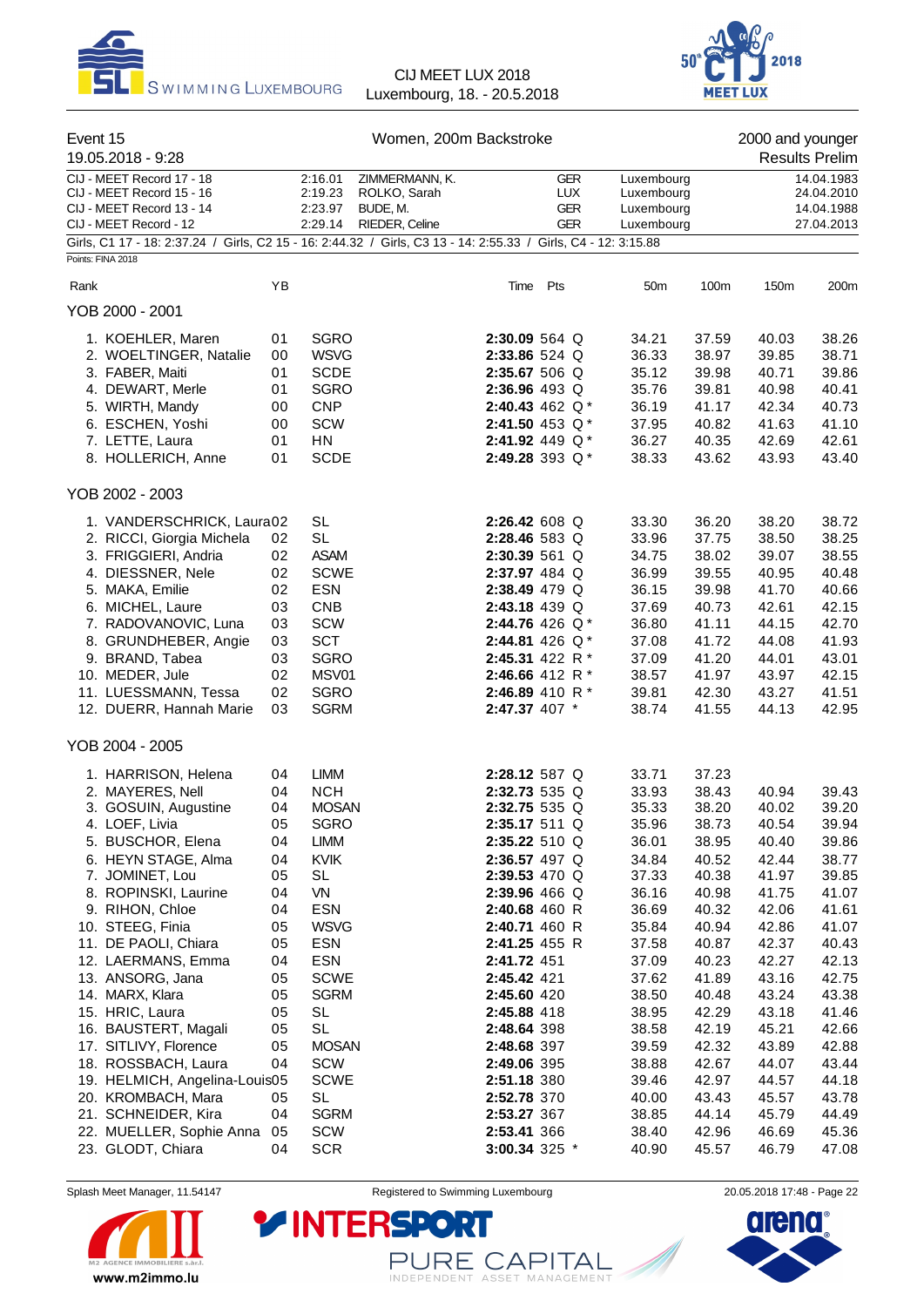



# Event 15, Girls, 200m Backstroke, Prelim, YOB 2004 - 2005

|                                                                                                                                                                                                                                                                                                                                                                   | ΥB                                                                                     |                                                                                                                                                                                                     | Time                                                                                                                                                                                                                                                                     | Pts      |                                        | 50 <sub>m</sub>                                                                                                                              | 100m                                                                                                                                         | 150m                                                                                                                                         | 200m                                                                                                                                         |
|-------------------------------------------------------------------------------------------------------------------------------------------------------------------------------------------------------------------------------------------------------------------------------------------------------------------------------------------------------------------|----------------------------------------------------------------------------------------|-----------------------------------------------------------------------------------------------------------------------------------------------------------------------------------------------------|--------------------------------------------------------------------------------------------------------------------------------------------------------------------------------------------------------------------------------------------------------------------------|----------|----------------------------------------|----------------------------------------------------------------------------------------------------------------------------------------------|----------------------------------------------------------------------------------------------------------------------------------------------|----------------------------------------------------------------------------------------------------------------------------------------------|----------------------------------------------------------------------------------------------------------------------------------------------|
| DNS KUEHN, Nele<br>DNS SCHOENFELDER, Valerie04                                                                                                                                                                                                                                                                                                                    | 05                                                                                     | SCW<br>SCW                                                                                                                                                                                          |                                                                                                                                                                                                                                                                          |          |                                        |                                                                                                                                              |                                                                                                                                              |                                                                                                                                              |                                                                                                                                              |
| 2006 and younger                                                                                                                                                                                                                                                                                                                                                  |                                                                                        |                                                                                                                                                                                                     |                                                                                                                                                                                                                                                                          |          |                                        |                                                                                                                                              |                                                                                                                                              |                                                                                                                                              |                                                                                                                                              |
| 1. COUTISSE, Nelha<br>2. GRAEFIN VON BRUEHL, E07<br>3. HAN, Mengjia<br>4. PAGANO, Clara<br>5. PLUECKER, Lene<br>6. CARNEIRO, Sofia<br>7. MAND, Lilly<br>8. LIESSE, Aurore<br>9. GOERDES, Franziska<br>10. LUNKENHEIMER, Lena<br>11. STROHALM, Marie<br>12. HEIERHOFF, Emma<br>13. SLAJS, Annabelle<br>14. GILLET, Nohra<br>15. ELCHEROTH, Niki<br>16. BRISY, Luna | 06<br>07<br>06<br>06<br>06<br>06<br>06<br>06<br>06<br>07<br>06<br>07<br>07<br>07<br>07 | <b>CNT</b><br>1LSK<br><b>SL</b><br>HN<br><b>WSVG</b><br><b>SL</b><br><b>SGRM</b><br><b>CNB</b><br>SCW<br>MSV01<br><b>SCWE</b><br><b>SCW</b><br><b>CNA</b><br><b>CNB</b><br><b>SCR</b><br><b>CNB</b> | 2:47.41 406 Q<br>2:47.59 405 Q<br>2:48.58 398 Q<br>2:50.66 384 Q<br>2:51.16 380 Q<br>2:52.56 371 Q<br>2:53.39 366 Q<br>2:56.63 346 Q<br>2:57.75 339 R<br>3:00.00 327 R<br>3:04.39 304 R<br>3:06.45 294<br>3:13.80 262<br>3:17.77 246 *<br>3:19.17 241 *<br>3:23.19 227 * |          |                                        | 38.14<br>38.46<br>38.90<br>39.12<br>40.31<br>40.95<br>40.73<br>41.34<br>42.29<br>41.60<br>43.52<br>43.53<br>43.63<br>49.53<br>46.40<br>49.51 | 42.36<br>41.63<br>42.73<br>43.91<br>43.38<br>43.95<br>45.29<br>44.49<br>45.75<br>45.52<br>46.56<br>47.25<br>49.95<br>49.63<br>50.72<br>51.00 | 44.38<br>44.20<br>44.76<br>44.15<br>44.58<br>44.13<br>46.23<br>46.03<br>45.65<br>47.21<br>47.83<br>48.13<br>51.78<br>50.37<br>52.59<br>53.78 | 42.53<br>43.30<br>42.19<br>43.48<br>42.89<br>43.53<br>41.14<br>44.77<br>44.06<br>45.67<br>46.48<br>47.54<br>48.44<br>48.24<br>49.46<br>48.90 |
| 17. KOENIG, Aurelie                                                                                                                                                                                                                                                                                                                                               | 07                                                                                     | <b>SCR</b>                                                                                                                                                                                          | 3:23.87 225 *                                                                                                                                                                                                                                                            |          |                                        | 47.12                                                                                                                                        | 52.15                                                                                                                                        | 52.55                                                                                                                                        | 52.05                                                                                                                                        |
| Event 16<br>19.05.2018 - 9:54                                                                                                                                                                                                                                                                                                                                     |                                                                                        |                                                                                                                                                                                                     | Men, 200m Backstroke                                                                                                                                                                                                                                                     |          |                                        |                                                                                                                                              |                                                                                                                                              | 1998 and younger                                                                                                                             | <b>Results Prelim</b>                                                                                                                        |
| CIJ - MEET Record 19 - 20<br>CIJ - MEET Record 17 - 18<br>CIJ - MEET Record 15 - 16<br>CIJ - MEET Record - 14<br>Boys, C1 19 - 20: 2:21.46 / Boys, C2 17 - 18: 2:28.33 / Boys, C3 15 - 16: 2:38.01 / Boys, C4 - 14: 2:46.53                                                                                                                                       |                                                                                        | 2:01.49<br>2:05.65<br>2:06.75<br>2:13.20                                                                                                                                                            | LEBHERZ, Yannick<br>LUNDIN, A.<br>JUNEFELT, Linus<br>TO BE ESTABLISHED,                                                                                                                                                                                                  |          | <b>GER</b><br><b>SWE</b><br><b>SWE</b> | Luxembourg<br>Luxembourg<br>Luxembourg                                                                                                       |                                                                                                                                              |                                                                                                                                              | 18.04.2009<br>28.04.2012<br>26.04.2008                                                                                                       |
|                                                                                                                                                                                                                                                                                                                                                                   |                                                                                        |                                                                                                                                                                                                     |                                                                                                                                                                                                                                                                          |          |                                        |                                                                                                                                              |                                                                                                                                              |                                                                                                                                              |                                                                                                                                              |
| Points: FINA 2018                                                                                                                                                                                                                                                                                                                                                 |                                                                                        |                                                                                                                                                                                                     |                                                                                                                                                                                                                                                                          |          |                                        |                                                                                                                                              |                                                                                                                                              |                                                                                                                                              |                                                                                                                                              |
| Rank                                                                                                                                                                                                                                                                                                                                                              | YB                                                                                     |                                                                                                                                                                                                     |                                                                                                                                                                                                                                                                          | Time Pts |                                        | 50 <sub>m</sub>                                                                                                                              | 100m                                                                                                                                         | 150m                                                                                                                                         | 200m                                                                                                                                         |
| YOB 1998 - 1999<br>1. WAREING, Thomas                                                                                                                                                                                                                                                                                                                             | 99                                                                                     | <b>ASAM</b>                                                                                                                                                                                         | 2:13.83 584 Q                                                                                                                                                                                                                                                            |          |                                        | 31.14                                                                                                                                        | 33.66                                                                                                                                        | 34.77                                                                                                                                        | 34.26                                                                                                                                        |
| YOB 2000 - 2001                                                                                                                                                                                                                                                                                                                                                   |                                                                                        |                                                                                                                                                                                                     |                                                                                                                                                                                                                                                                          |          |                                        |                                                                                                                                              |                                                                                                                                              |                                                                                                                                              |                                                                                                                                              |
| 1. MEDER, Moritz<br>2. PLASCHKE, Lennart<br>3. COLLIN, Nathan<br>4. MUELLER, Leon<br>5. CHANTRAINE, Owen                                                                                                                                                                                                                                                          | 00<br>01<br>01<br>00<br>00                                                             | <b>SCWM</b><br>SCW<br><b>NCH</b><br>SCW<br><b>PERRON</b>                                                                                                                                            | 2:13.02 595 Q<br>2:24.89 460 Q<br>2:26.54 445 Q<br>2:28.62 427 $Q^*$<br>2:35.45 373 Q*                                                                                                                                                                                   |          |                                        | 30.38<br>33.99<br>32.81<br>32.85<br>37.28                                                                                                    | 33.53<br>36.23<br>37.23<br>36.85<br>38.92                                                                                                    | 34.85<br>37.88<br>38.39<br>39.11<br>40.69                                                                                                    | 34.26<br>36.79<br>38.11<br>39.81<br>38.56                                                                                                    |
| YOB 2002 - 2003                                                                                                                                                                                                                                                                                                                                                   |                                                                                        |                                                                                                                                                                                                     |                                                                                                                                                                                                                                                                          |          |                                        |                                                                                                                                              |                                                                                                                                              |                                                                                                                                              |                                                                                                                                              |



Splash Meet Manager, 11.54147 **Registered to Swimming Luxembourg** 20.05.2018 17:48 - Page 23

PURE CAPITAL

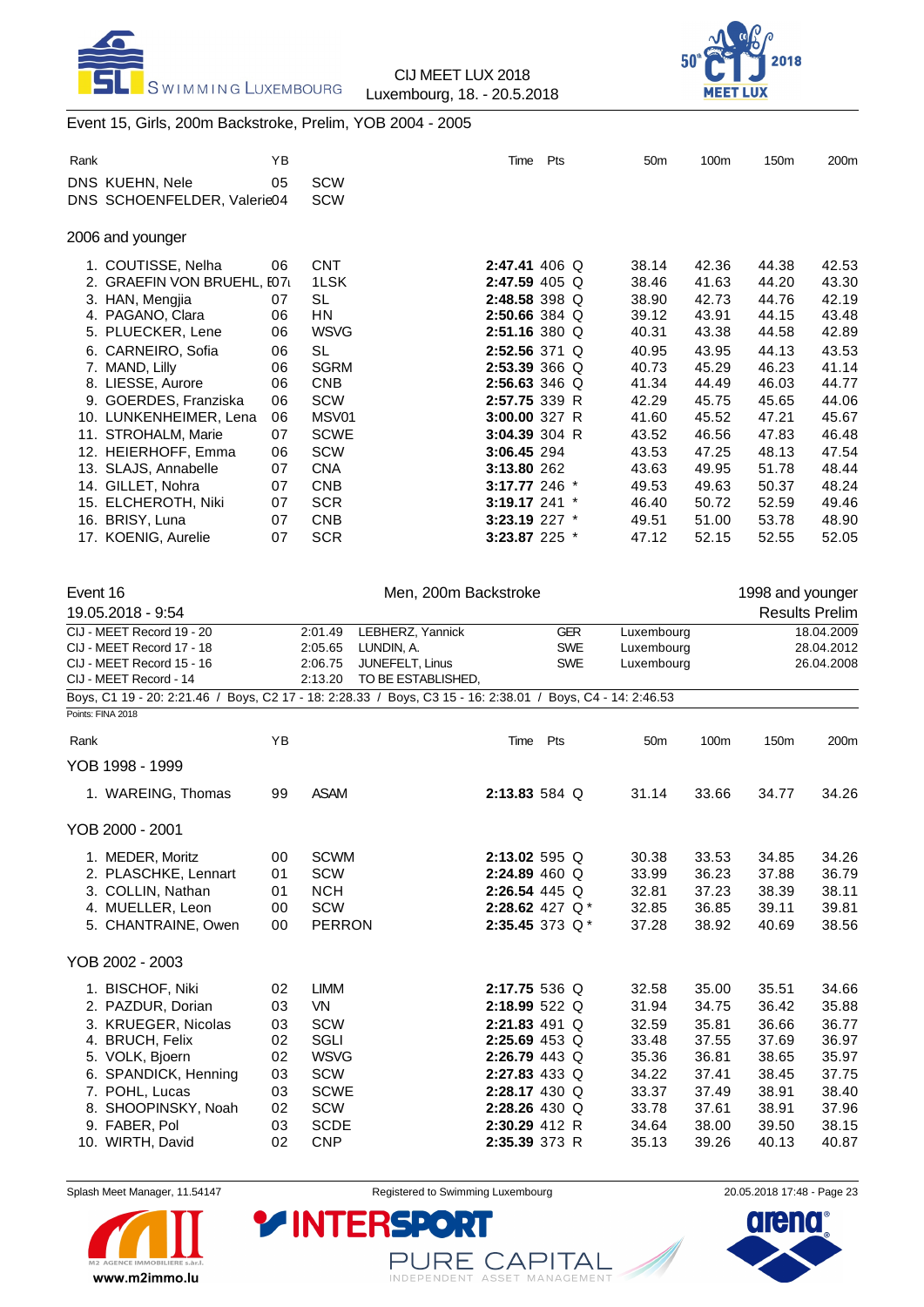



Event 16, Boys, 200m Backstroke, Prelim, YOB 2002 - 2003

| Rank |                               | ΥB |              | Time            | Pts               | 50 <sub>m</sub> | 100m  | 150m  | 200m  |
|------|-------------------------------|----|--------------|-----------------|-------------------|-----------------|-------|-------|-------|
|      | 11. KIRCH, Felix              | 03 | CNDU         |                 | 2:40.32 340 R $*$ | 37.15           | 40.22 | 41.75 | 41.20 |
|      | 12. PIERRET, Noah             | 02 | <b>CNB</b>   | 2:40.50 339 *   |                   | 36.40           | 39.79 | 42.26 | 42.05 |
|      | 13. JOMINET, Dan              | 03 | <b>SL</b>    | 2:40.84 336 *   |                   | 36.12           | 41.39 | 41.80 | 41.53 |
|      | DNS GARRAUX, Alois            | 03 | <b>ESN</b>   |                 |                   |                 |       |       |       |
|      | DNS PANIC, Stevan             | 02 | <b>SL</b>    |                 |                   |                 |       |       |       |
|      | 2004 and younger              |    |              |                 |                   |                 |       |       |       |
|      | 1. WARBERG, Rasmus            | 04 | <b>KVIK</b>  | 2:22.71 482 Q   |                   | 32.66           | 36.09 | 36.68 | 37.28 |
|      | 2. SOKOLOVSKIY, Daniil        | 04 | <b>LIMM</b>  | 2:24.67 463 Q   |                   | 33.34           | 37.45 | 37.58 | 36.30 |
|      | 3. LYSEN, Cyril               | 04 | <b>CNT</b>   | 2:30.52 411 Q   |                   | 34.48           | 38.83 | 38.50 | 38.71 |
|      | 4. CARNEIRO, Nuno             | 05 | <b>SL</b>    | 2:30.93 407 Q   |                   | 34.77           | 38.87 | 39.86 | 37.43 |
|      | 5. CERVINO, Alessio           | 04 | <b>LIMM</b>  | $2:31.64$ 402 Q |                   | 34.46           | 38.70 | 40.32 | 38.16 |
|      | 6. DUBRU, Cyprien             | 04 | <b>CNB</b>   | 2:34.35 381 Q   |                   | 35.60           | 39.21 | 40.49 | 39.05 |
|      | 7. SIMEONOV, Vladimir         | 04 | <b>SL</b>    | 2:36.36 366 Q   |                   | 36.58           | 38.95 | 40.89 | 39.94 |
|      | 8. DENTER, Arthur             | 04 | <b>CNE</b>   | 2:40.65 338 Q   |                   | 36.96           | 41.01 | 41.97 | 40.71 |
|      | 9. HUSQUINET, Louis           | 05 | <b>MOSAN</b> | 2:41.52 332 R   |                   | 35.87           | 41.01 | 43.02 | 41.62 |
|      | 10. PASSERONE, Federico       | 05 | <b>LIMM</b>  | 2:42.24 328 R   |                   | 37.70           | 41.53 | 42.83 | 40.18 |
|      | 11. EICHLER, Alexander        | 07 | <b>SCW</b>   | 2:43.78 319 R   |                   | 37.73           | 42.52 | 42.37 | 41.16 |
|      | 12. LIERSCH, Mathies-Justus05 |    | <b>SCW</b>   | 2:44.65 314     |                   | 38.18           | 41.49 | 42.67 | 42.31 |
|      | 13. RENARD, Enzo              | 04 | <b>CNA</b>   | 2:44.74 313     |                   | 36.10           | 40.43 | 44.08 | 44.13 |
|      | 14. SKALL, Adrian             | 05 | <b>SCW</b>   | 2:45.26 310     |                   | 39.43           | 42.37 | 43.21 | 40.25 |
|      | 15. THILL, Nicolas            | 05 | <b>SL</b>    | 2:45.38 309     |                   | 39.38           | 41.89 | 43.28 | 40.83 |
|      | 16. KOLBUK, Aleksander        | 06 | <b>SCW</b>   | 2:45.55 308     |                   | 38.17           | 42.28 | 43.35 | 41.75 |
|      | 17. WEYRICH, Mike             | 05 | <b>SCDE</b>  | 2:45.75 307     |                   | 38.81           | 41.91 | 42.96 | 42.07 |
|      | 18. BONNET, Clement           | 05 | <b>LIMM</b>  | 2:46.39 304     |                   | 39.03           | 42.75 | 43.20 | 41.41 |
|      | 19. SCHROEDER, Till Lasse 04  |    | <b>SCW</b>   | 2:46.48 303     |                   | 37.22           | 42.50 | 44.78 | 41.98 |
|      | 20. LABYE, Romain             | 05 | <b>MOSAN</b> | 2:46.60 303 *   |                   | 39.68           | 41.69 | 43.38 | 41.85 |
|      | 21. RADOVANOVIC, Liam         | 04 | <b>SCW</b>   | 2:47.05 300 *   |                   | 38.27           | 42.25 | 45.54 | 40.99 |
|      | 22. KUMAR, Vedant             | 04 | <b>SCW</b>   | 2:50.03 285 *   |                   | 39.41           | 42.77 | 44.50 | 43.35 |
|      | 23. NTAGANDA, Alexis          | 05 | <b>SL</b>    | 3:04.52 223 *   |                   | 41.64           | 45.96 | 48.29 | 48.63 |
|      | 24. MOOG, Mathis              | 06 | <b>SL</b>    | 3:06.35 216 *   |                   | 43.61           | 47.63 | 48.59 | 46.52 |
|      | DSQ PEUSCH, Kevin             | 06 | <b>SL</b>    |                 | $\star$           |                 |       |       |       |

*D6 - turn not executed in accordance with the rules (SW 6.5) (Time: 10:09)*

| Event 17<br>19.05.2018 - 10:12                                                                                 |                | Women, 200m Butterfly                    |                                                                        |                                                       |     |                                        |                                        |                         |                         | 2000 and younger<br><b>Results Prelim</b> |  |
|----------------------------------------------------------------------------------------------------------------|----------------|------------------------------------------|------------------------------------------------------------------------|-------------------------------------------------------|-----|----------------------------------------|----------------------------------------|-------------------------|-------------------------|-------------------------------------------|--|
| CIJ - MEET Record 17 - 18<br>CIJ - MEET Record 15 - 16<br>CIJ - MEET Record 13 - 14<br>CIJ - MEET Record - 12  |                | 2:15.08<br>2:21.17<br>2:19.09<br>2:31.60 | NORD. K.<br>EFSTATHIOU, E.<br>KLEYBOLDT, Rosalie<br>TO BE ESTABLISHED. |                                                       |     | <b>GER</b><br><b>GRE</b><br><b>GER</b> | Luxembourg<br>Luxemboura<br>Luxembourg |                         |                         | 13.04.1983<br>13.04.2004<br>13.05.2017    |  |
| Girls, C1 17 - 18: 2:36.70 / Girls, C2 15 - 16: 2:43.47 / Girls, C3 13 - 14: 2:54.42 / Girls, C4 - 12: 3:15.40 |                |                                          |                                                                        |                                                       |     |                                        |                                        |                         |                         |                                           |  |
| Points: FINA 2018                                                                                              |                |                                          |                                                                        |                                                       |     |                                        |                                        |                         |                         |                                           |  |
| Rank                                                                                                           | ΥB             |                                          |                                                                        | Time                                                  | Pts |                                        | 50 <sub>m</sub>                        | 100m                    | 150 <sub>m</sub>        | 200 <sub>m</sub>                          |  |
| YOB 2000 - 2001                                                                                                |                |                                          |                                                                        |                                                       |     |                                        |                                        |                         |                         |                                           |  |
| 1. KOEHLER, Maren<br>2. MARION, Gladys<br>3. WIRTH, Mandy                                                      | 01<br>01<br>00 | <b>SGRO</b><br><b>ESN</b><br><b>CNP</b>  |                                                                        | $2:28.03557$ Q<br>$2:33.16503$ Q<br>2:53.97 343 $Q^*$ |     |                                        | 31.68<br>34.84<br>35.47                | 37.82<br>39.42<br>44.91 | 39.13<br>39.53<br>47.28 | 39.40<br>39.37<br>46.31                   |  |



PURE CAPITAL

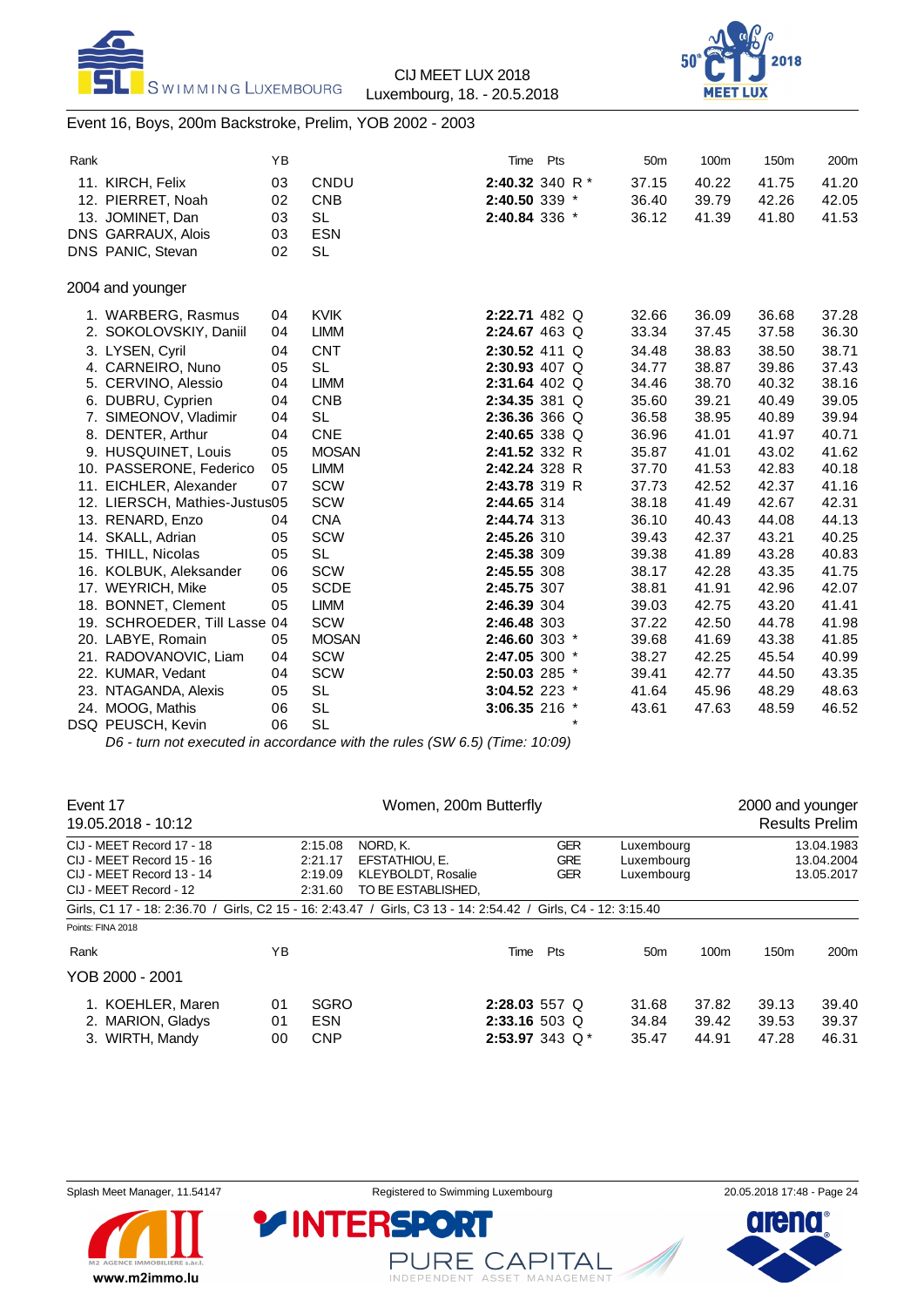



2:20.36 653 Q MR 30.76 36.27 36.74 36.59 2:34.36 491 Q 34.13 39.73 39.71 40.79 2:34.64 488 Q 32.02 38.28 41.19 43.15 2:37.90 459 Q 33.87 39.54 41.83 42.66 **2:39.05** 449 Q 34.39 40.17 41.80 42.69 **2:39.23** 447 Q 34.77 40.75 41.75 41.96 **2:40.26** 439 Q 34.33 40.95 42.19 42.79 **2:43.65** 412 Q \* 34.32 41.64 43.64 44.05 2:46.95 388 R \* 35.09 42.46 44.42 44.98 2**:47.48** 384 R \* 34.60 41.54 45.19 46.15<br>2**:47.91** 381 R \* 35.79 43.37 44.05 44.70

### Event 17, Women, 200m Butterfly, Prelim

| YOB 2002 - 2003         |    |              |
|-------------------------|----|--------------|
| 1. KLEYBOLDT, Rosalie   | 03 | SCW          |
| 2. DIESSNER, Nele       | 02 | <b>SCWE</b>  |
| 3. HEIERHOFF, Hannah    | 03 | <b>SCW</b>   |
| 4. LIERSCH, Anna-Louise | 02 | <b>SCW</b>   |
| 5. CUTILLO, Lena        | 03 | <b>MOSAN</b> |
| 6. MASKORT, Charlotte   | 03 | <b>SCW</b>   |
| 7. BOUTET, Cleo         | 02 | <b>NCH</b>   |
| 8. LUESSMANN, Tessa     | 02 | <b>SGRO</b>  |

| 9. REIHLE, Katharina   | 02  | <b>SCW</b> | 2:46.95 388 R $*$ |  | 35.09 | 42.46 | 44.42 | 44.98 |
|------------------------|-----|------------|-------------------|--|-------|-------|-------|-------|
| 10. JARJOUR, Christina | 03  | – SCW      | 2:47.48 384 R $*$ |  | 34.60 | 41.54 | 45.19 | 46.15 |
| 11. COIMBRA, Alice     | 02  | -SL        | 2:47.91 381 R $*$ |  | 35.79 | 43.37 | 44.05 | 44.70 |
| 12. BRAND. Tabea       | 03. | SGRO       | $2:56.35329$ *    |  | 35.62 | 43.37 | 49.06 | 48.30 |
| 13. RIKKERT, Elvire    | 03  | -SL        | $3:01.03$ 304 $*$ |  | 37 17 | 45.52 | 48.47 | 49.87 |

#### YOB 2004 - 2005

| 1. GRABHER, Annina         | 04 | LIMM        | 2:27.70 560 Q     |  | 32.14 | 37.99 | 38.28 | 39.29 |
|----------------------------|----|-------------|-------------------|--|-------|-------|-------|-------|
| 2. MARCIC, Milja           | 05 | VN.         | $2:45.06$ 401 Q   |  | 34.76 | 41.19 | 44.03 | 45.08 |
| 3. ALLES, Stella Luna      | 04 | <b>SCWE</b> | $2:50.14$ 366 Q   |  | 35.59 | 43.34 | 45.60 | 45.61 |
| 4. HUCHTKEMPER, Constar04  |    | <b>SGRO</b> | $2:52.89$ 349 Q   |  | 38.85 | 44.62 | 47.05 | 42.37 |
| 5. GOERDES, Antonia        | 05 | SCW         | $2:53.11$ 348 Q   |  | 35.78 | 44.72 | 46.92 | 45.69 |
| 6. LAVET, Melusine         | 04 | <b>NCH</b>  | 2:56.61 328 $Q^*$ |  | 36.52 | 43.06 | 47.80 | 49.23 |
| 7. BINI, Lena Olivia       | 04 | SGLI        | 2:59.42 312 $Q^*$ |  | 37.25 | 43.72 | 47.54 | 50.91 |
| 8. BOUTET, Line            | 05 | <b>NCH</b>  | 3:00.06 309 $Q^*$ |  | 39.56 | 44.41 | 49.17 | 46.92 |
| 9. BAUSTERT, Magali        | 05 | <b>SL</b>   | 3:04.34 288 R $*$ |  | 37.72 | 47.96 | 50.80 | 47.86 |
| 2006 and younger           |    |             |                   |  |       |       |       |       |
| 1. GRAEFIN VON BRUEHL, 107 |    | 1LSK        | $2:40.81$ 434 Q   |  | 35.82 | 40.80 | 42.01 | 42.18 |
| 2. ASMAR, Shari            | 07 | <b>SCWE</b> | 2:47.20 386 Q     |  | 35.79 | 42.86 | 45.76 | 42.79 |
|                            |    |             |                   |  |       |       |       |       |

| Z. AJMAR, JIMI        | VI. | <b>OUVVE</b> | 2.47.ZU JOU W     |  | 33.79 | 42.OO | 40. LO | 42.IY |
|-----------------------|-----|--------------|-------------------|--|-------|-------|--------|-------|
| 3. VOLK, Ronja        | 06  | <b>WSVG</b>  | $2:55.96$ 331 Q   |  | 37.87 | 43.00 | 49.10  | 45.99 |
| 4. HAN, Mengjia       | 07  | -SL          | $2:57.99$ 320 Q   |  | 37.12 | 45.69 | 48.49  | 46.69 |
| 5. ZEYEN. Pia         | 06  | MSV01        | $2:59.50$ 312 Q   |  | 35.95 | 43.66 | 48.88  | 51.01 |
| 6. GOERDES, Franziska | 06  | <b>SCW</b>   | 3:10.01 263 Q     |  | 40.11 | 48.60 | 50.61  | 50.69 |
| 7. CARNEIRO, Sofia    | 06  | - SL         | 3:23.66 213 $Q^*$ |  | 41.96 | 52.52 | 55.00  | 54.18 |
|                       |     |              |                   |  |       |       |        |       |

| Event 18                                                                                                   |    | Men, 200m Butterfly             |                                 |                  |            |                          |                 |       | 1998 and younger |                       |
|------------------------------------------------------------------------------------------------------------|----|---------------------------------|---------------------------------|------------------|------------|--------------------------|-----------------|-------|------------------|-----------------------|
| 19.05.2018 - 10:27                                                                                         |    |                                 |                                 |                  |            |                          |                 |       |                  | <b>Results Prelim</b> |
| CIJ - MEET Record 19 - 20                                                                                  |    | <b>EMELING, Gero</b><br>2:04.18 |                                 |                  |            | <b>GER</b><br>Luxembourg |                 |       | 25.04.2008       |                       |
| CIJ - MEET Record 17 - 18                                                                                  |    | 2:04.01                         | VILACECA, Th.                   |                  | <b>FRA</b> |                          | Luxembourg      |       | 13.04.2007       |                       |
| CIJ - MEET Record 15 - 16<br>CIJ - MEET Record - 14                                                        |    | 2:06.51<br>2:13.00              | SALAH, A.<br>TO BE ESTABLISHED, |                  | EGY        |                          | Luxembourg      |       |                  | 13.04.2002            |
| Boys, C1 19 - 20: 2:19.83 / Boys, C2 17 - 18: 2:27.12 / Boys, C3 15 - 16: 2:36.19 / Boys, C4 - 14: 2:44.62 |    |                                 |                                 |                  |            |                          |                 |       |                  |                       |
| Points: FINA 2018                                                                                          |    |                                 |                                 |                  |            |                          |                 |       |                  |                       |
| Rank                                                                                                       | ΥB |                                 |                                 | Time             | Pts        |                          | 50 <sub>m</sub> | 100m  | 150 <sub>m</sub> | 200 <sub>m</sub>      |
| YOB 1998 - 1999                                                                                            |    |                                 |                                 |                  |            |                          |                 |       |                  |                       |
| 1. KELLER, Viktor<br>Meet record age group 19-20                                                           | 98 | SCW                             |                                 | 2:03.86 729 Q MR |            |                          | 27.67           | 31.88 | 31.61            | 32.70                 |
| 2. FRIPPIAT, Florian                                                                                       | 98 | <b>NCA</b>                      |                                 | $2:13.53582$ Q   |            |                          | 29.37           | 34.04 | 35.22            | 34.90                 |
| 3. KOSTADINOV, Georgi                                                                                      | 98 | MSV01                           |                                 | $2:14.17574$ Q   |            |                          | 30.25           | 34.37 | 34.43            | 35.12                 |
| 4. PEZELJ, Antonio                                                                                         | 99 | <b>SCW</b>                      |                                 | 2:16.54 544 Q    |            |                          | 29.08           | 34.52 | 35.90            | 37.04                 |

Splash Meet Manager, 11.54147 Registered to Swimming Luxembourg 20.05.2018 17:48 - Page 25



PURE CAPITAL INDEPENDENT ASSET MANAGEMENT

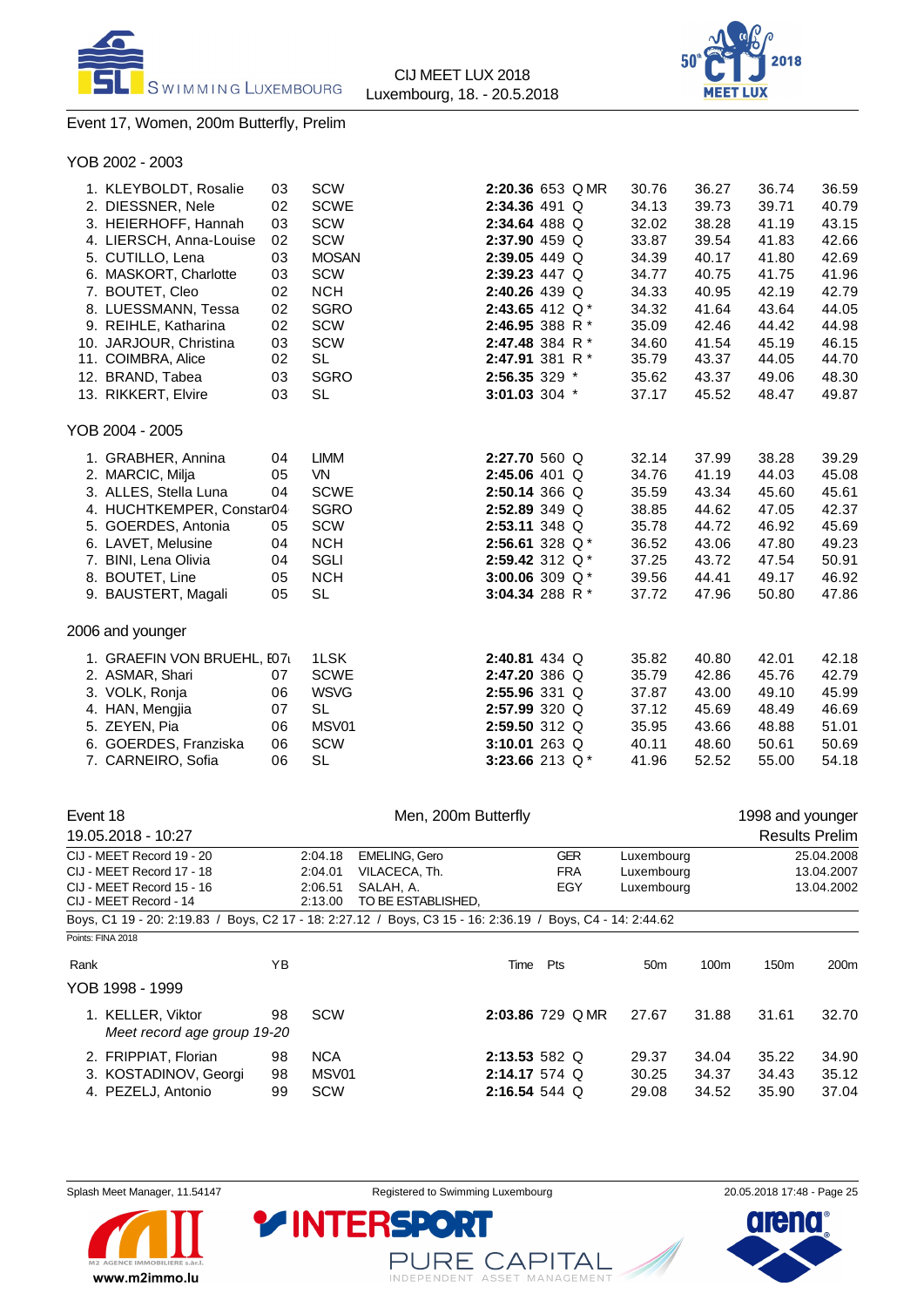



# Event 18, Men, 200m Butterfly, Prelim

| YOB 2000 - 2001 |  |
|-----------------|--|
|-----------------|--|

| 1. ENDERS, Lennart<br>2. DEFRAINE, Quentin<br>3. CHEVALIER, Benoit<br>4. FOSSA, Jon-Erik | 01<br>01<br>00<br>00 | <b>SCW</b><br><b>ESN</b><br><b>PERRON</b><br><b>SGRO</b>  | $2:13.59581$ Q<br>2:21.42 490 Q<br>2:33.88 380 $Q^*$<br>2:38.59 347 Q* |        | 29.65<br>30.89<br>32.67<br>31.01 | 33.91<br>33.77<br>38.31<br>38.78 | 34.45<br>36.41<br>40.22<br>43.88 | 35.58<br>40.35<br>42.68<br>44.92 |
|------------------------------------------------------------------------------------------|----------------------|-----------------------------------------------------------|------------------------------------------------------------------------|--------|----------------------------------|----------------------------------|----------------------------------|----------------------------------|
| YOB 2002 - 2003                                                                          |                      |                                                           |                                                                        |        |                                  |                                  |                                  |                                  |
| 1. CARNEIRO, Joao<br>Meilleure performance 15 ans                                        | 03                   | <b>SL</b>                                                 | 2:13.67 580 Q                                                          |        | 29.29                            | 34.17                            | 35.32                            | 34.89                            |
| 2. EICHLER, Adrian                                                                       | 03                   | <b>SCW</b>                                                | 2:13.87 577 Q                                                          |        | 28.62                            | 33.93                            | 35.38                            | 35.94                            |
| 3. DEMAJ, Valdrim                                                                        | 03                   | <b>CNSN</b>                                               | 2:20.44 500 Q                                                          |        | 29.12                            | 35.96                            | 37.20                            | 38.16                            |
| 4. KLABUNDE, Thorben                                                                     | 03                   | <b>LIMM</b>                                               | 2:22.55 478 Q                                                          |        | 31.79                            | 35.29                            | 37.89                            | 37.58                            |
| 5. DETHIER, Emerick                                                                      | 02                   | <b>ESN</b>                                                | 2:22.93 474 Q                                                          |        | 30.90                            | 35.50                            | 38.13                            | 38.40                            |
| 6. OHN. Antoine                                                                          | 02                   | HN                                                        | $2:25.26$ 452 Q                                                        |        | 30.74                            | 37.16                            | 39.03                            | 38.33                            |
| 7. LESAGE, Christophe                                                                    | 02                   | <b>SL</b>                                                 | 2:28.05 427 Q                                                          |        | 31.87                            | 37.09                            | 38.41                            | 40.68                            |
| 8. SCHUMACHER, Lou                                                                       | 02                   | <b>HN</b>                                                 | $2:28.29$ 425 Q                                                        |        | 32.03                            | 37.92                            | 39.41                            | 38.93                            |
| 9. WARRELMANN, Cedric                                                                    | 03                   | <b>SGRO</b>                                               | 2:28.96 419 R                                                          |        | 31.17                            | 36.72                            | 38.20                            | 42.87                            |
| 10. MORHAIN, Thibaut                                                                     | 03                   | <b>VN</b>                                                 | 2:29.81 412 R                                                          |        | 33.18                            | 38.28                            | 40.05                            | 38.30                            |
| 11. MUELLER, Niklas                                                                      | 03                   | <b>SCW</b>                                                | 2:31.73 396 R                                                          |        | 32.32                            | 37.98                            | 39.15                            | 42.28                            |
| 12. BEI CLEMENTI, Mattias                                                                | 03                   | <b>VN</b>                                                 | 2:33.63 382                                                            |        | 32.44                            | 37.82                            | 40.59                            | 42.78                            |
| 13. HUESING, Florian                                                                     | 03                   | <b>SGRO</b>                                               | 2:33.74 381                                                            |        | 32.22                            | 37.68                            | 40.80                            | 43.04                            |
| 14. SCHNEIDER, Konstantin 03                                                             |                      | <b>SCWE</b>                                               | 2:33.78 381                                                            |        | 32.55                            | 39.18                            | 41.50                            | 40.55                            |
| 15. SMIT, Luca                                                                           | 03                   | <b>SCW</b>                                                | 2:35.68 367                                                            |        | 32.18                            | 39.16                            | 42.17                            | 42.17                            |
| 16. MULDER, Anael                                                                        | 02                   | <b>NCA</b>                                                | 2:39.87 339 *                                                          |        | 32.81                            | 40.70                            | 44.41                            | 41.95                            |
| 17. INGENERF, Anton                                                                      | 03                   | <b>SGRO</b>                                               | 2:40.23 337 *                                                          |        | 32.49                            | 39.07                            | 43.89                            | 44.78                            |
| 18. DOME, Simon                                                                          | 02                   | <b>NCH</b>                                                | 2:43.78 315 *                                                          |        | 33.87                            | 41.12                            | 44.24                            | 44.55                            |
| 19. ERNE, lan                                                                            | 02                   | SGLI                                                      | 2:45.77 304 *                                                          |        | 34.30                            | 38.65                            | 45.66                            | 47.16                            |
| DSQ KARKOUR, Rayan                                                                       | 02                   | <b>CNSN</b>                                               |                                                                        | $\ast$ |                                  |                                  |                                  |                                  |
|                                                                                          |                      | P4 - breaststroke kicking movement (SW 8.3) (Time: 10:51) |                                                                        |        |                                  |                                  |                                  |                                  |

# 2004 and younger

| 1. LUCARELLI, Riccardo  | 05 | <b>SL</b>   | 2:26.79 438 Q     |  | 31.96 | 37.21 | 38.55 | 39.07 |
|-------------------------|----|-------------|-------------------|--|-------|-------|-------|-------|
| 2. BERTUZZI, Valentin   | 04 | <b>HN</b>   | $2:26.91$ 437 Q   |  | 31.54 | 36.92 | 38.95 | 39.50 |
| 3. OLSSON, Gustav       | 04 | LIMM        | $2:28.31$ 425 Q   |  | 32.95 | 38.39 | 40.46 | 36.51 |
| 4. SIMAO NOGUEIRA, Joao | 04 | <b>SCD</b>  | $2:30.88$ 403 Q   |  | 31.00 | 37.98 | 39.94 | 41.96 |
| 5. FLOREAN, Darius      | 05 | SL          | 2:34.14 378 Q     |  | 33.27 | 39.26 | 41.00 | 40.61 |
| 6. BERNARDON, Julio     | 06 | LIMM        | 2:35.59 368 Q     |  | 34.14 | 39.19 | 40.93 | 41.33 |
| 7. SCHMID. Ian          | 04 | <b>LIMM</b> | $2:36.90358$ Q    |  | 34.21 | 41.49 | 42.15 | 39.05 |
| 8. DUBRU, Cyprien       | 04 | <b>CNB</b>  | $2:40.53$ 335 Q   |  | 33.66 | 41.06 | 43.47 | 42.34 |
| 9. HOFMANN, Felix       | 05 | SCW         | 2:42.72 321 R     |  | 33.04 | 41.25 | 44.26 | 44.17 |
| 10. EICHLER, Alexander  | 07 | <b>SCW</b>  | 2:44.24 312 R     |  | 34.50 | 43.86 | 45.08 | 40.80 |
| 11. KOLBUK, Aleksander  | 06 | SCW         | 2:44.43 311 R     |  | 35.31 | 41.75 | 43.48 | 43.89 |
| 12. DURAKOVIC, Tarik    | 05 | SL          | 2:45.12 307 *     |  | 35.10 | 42.06 | 44.81 | 43.15 |
| 13. EHLERS, Florian     | 05 | <b>LIMM</b> | 2:46.23 301 *     |  | 35.26 | 43.20 | 44.27 | 43.50 |
| 14. LUKA, Mory          | 04 | <b>SL</b>   | 2:46.42 300 *     |  | 33.37 | 40.94 | 45.23 | 46.88 |
| 15. SUETOE, Rafael      | 05 | <b>SL</b>   | $2:50.04$ 282 $*$ |  | 36.54 | 42.08 | 46.59 | 44.83 |
| 16. ANTUNES, Lucas      | 04 | <b>CNSN</b> | $2:52.26$ 271 $*$ |  | 36.28 | 41.55 | 46.33 | 48.10 |
|                         |    |             |                   |  |       |       |       |       |



PURE CAPITAL

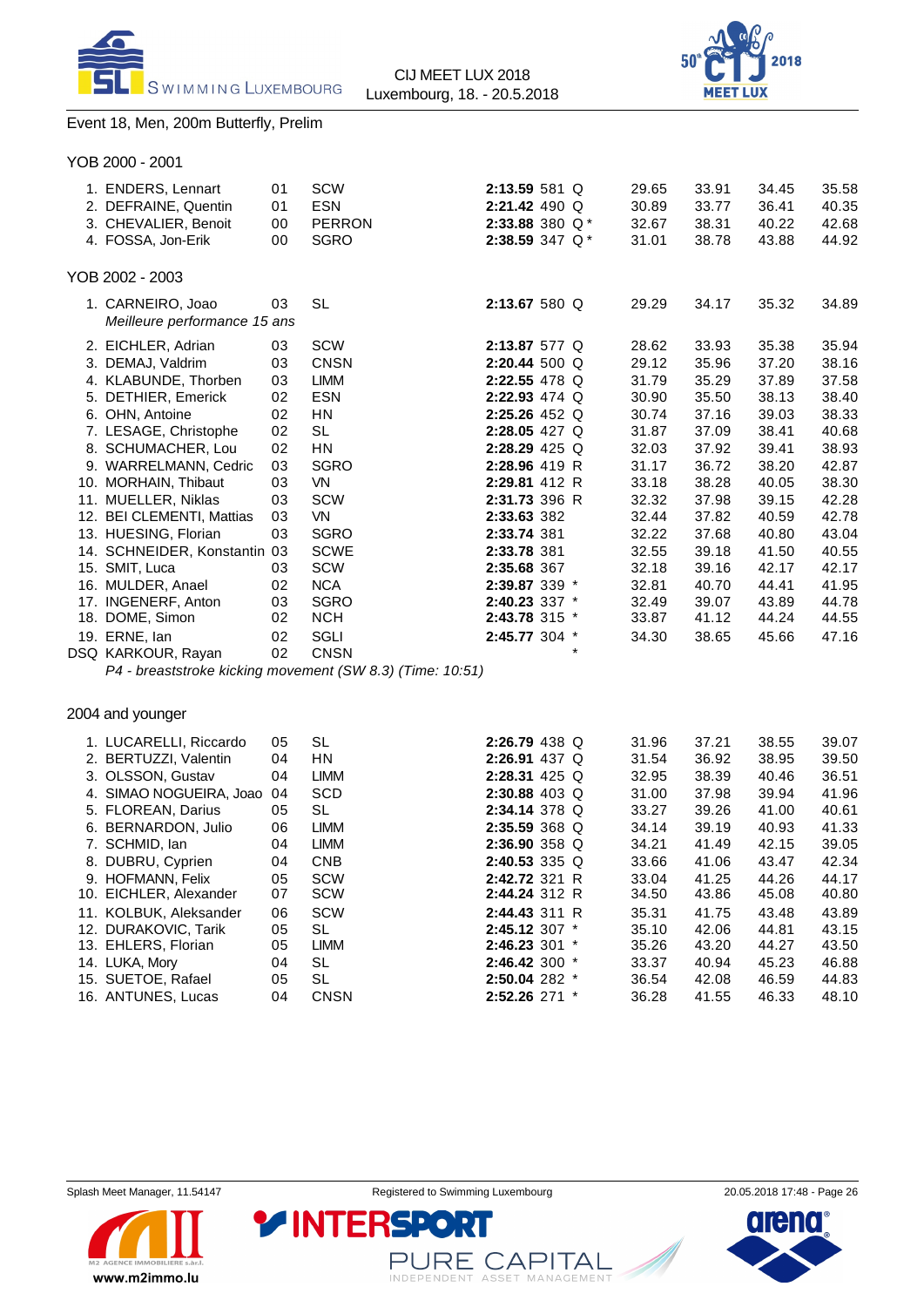



| Event 19                                                                                                                                                                                                                                                                                                                                                   |                                                                                  |                                                                                                                                                                      | 2000 and younger<br><b>Results Prelim</b>                                                                                                   |                                                                                                 |                                                                                                                   |                                                                                                                   |
|------------------------------------------------------------------------------------------------------------------------------------------------------------------------------------------------------------------------------------------------------------------------------------------------------------------------------------------------------------|----------------------------------------------------------------------------------|----------------------------------------------------------------------------------------------------------------------------------------------------------------------|---------------------------------------------------------------------------------------------------------------------------------------------|-------------------------------------------------------------------------------------------------|-------------------------------------------------------------------------------------------------------------------|-------------------------------------------------------------------------------------------------------------------|
| 19.05.2018 - 10:45<br>CIJ - MEET Record 17 - 18<br>CIJ - MEET Record 15 - 16<br>CIJ - MEET Record 13 - 14<br>CIJ - MEET Record - 12                                                                                                                                                                                                                        | 1:11.51<br>1:11.31<br>1:12.16<br>1:17.73                                         | GRERASCH, S.<br>MAMIÉ, Lisa<br>WESTRIN, H.<br>GASPARD, Marie                                                                                                         | <b>GER</b><br><b>SUI</b><br><b>SWE</b><br><b>BEL</b>                                                                                        | Luxembourg<br>Luxembourg<br>Luxembourg<br>Luxembourg                                            |                                                                                                                   | 14.04.1985<br>03.05.2014<br>14.04.2006<br>13.05.2017                                                              |
| Girls, C1 17 - 18: 1:22.25 / Girls, C2 15 - 16: 1:26.29 / Girls, C3 13 - 14: 1:32.07 / Girls, C4 - 12: 1:42.28                                                                                                                                                                                                                                             |                                                                                  |                                                                                                                                                                      |                                                                                                                                             |                                                                                                 |                                                                                                                   |                                                                                                                   |
| Points: FINA 2018                                                                                                                                                                                                                                                                                                                                          |                                                                                  |                                                                                                                                                                      |                                                                                                                                             |                                                                                                 |                                                                                                                   |                                                                                                                   |
| Rank                                                                                                                                                                                                                                                                                                                                                       | YB                                                                               |                                                                                                                                                                      | Time                                                                                                                                        | Pts                                                                                             | 50 <sub>m</sub>                                                                                                   | 100m                                                                                                              |
| YOB 2000 - 2001                                                                                                                                                                                                                                                                                                                                            |                                                                                  |                                                                                                                                                                      |                                                                                                                                             |                                                                                                 |                                                                                                                   |                                                                                                                   |
| MCGONIGLE, Alexandra<br>1.<br>2. MIKSA, Stefania<br>3. STREPENNE, Elisa<br>4. HEISE, Jana<br>INGENERF, Johanna<br>5.<br>6. LETTE, Laura                                                                                                                                                                                                                    | 01<br>01<br>00<br>01<br>00<br>01                                                 | <b>ASAM</b><br><b>LIMM</b><br><b>CNB</b><br><b>SGRO</b><br><b>SGRO</b><br><b>HN</b>                                                                                  | 1:14.38<br>1:18.64<br>1:21.38<br>1:21.90<br>1:22.32<br>1:22.56                                                                              | 640 Q<br>542 Q<br>489 Q<br>480 Q<br>472 Q*<br>468 Q*                                            | 34.22<br>36.46<br>38.08<br>37.96<br>38.14<br>38.86                                                                | 40.16<br>42.18<br>43.30<br>43.94<br>44.18<br>43.70                                                                |
| YOB 2002 - 2003                                                                                                                                                                                                                                                                                                                                            |                                                                                  |                                                                                                                                                                      |                                                                                                                                             |                                                                                                 |                                                                                                                   |                                                                                                                   |
| GUSSELNIKOVA, Viktoriya<br>1.<br>2. CHINA, Lucile<br>3. JARJOUR, Christina<br>4. GLODT, Kelly<br>5. PETERS, Lykka<br>6.<br>DIESSNER, Nele<br>7.<br>MICHEL, Laure<br><b>DNS</b><br>SCHNEIDER, Mara<br><b>DNS</b><br>NAGY, Katalin                                                                                                                           | 03<br>03<br>03<br>02<br>02<br>02<br>03<br>02<br>02                               | <b>SGRO</b><br><b>CNA</b><br>SCW<br><b>SCR</b><br><b>SGRO</b><br><b>SCWE</b><br><b>CNB</b><br><b>SGRM</b><br>SCD                                                     | 1:18.42<br>1:22.15<br>1:24.59<br>1:25.06<br>1:25.39<br>1:27.97<br>1:28.16                                                                   | 546 Q<br>475 Q<br>435 Q<br>428 Q<br>423 Q<br>387 Q*<br>384 Q*                                   | 36.28<br>38.21<br>39.60<br>39.74<br>40.93<br>41.73<br>40.27                                                       | 42.14<br>43.94<br>44.99<br>45.32<br>44.46<br>46.24<br>47.89                                                       |
| YOB 2004 - 2005                                                                                                                                                                                                                                                                                                                                            |                                                                                  |                                                                                                                                                                      |                                                                                                                                             |                                                                                                 |                                                                                                                   |                                                                                                                   |
| 1. FRANQUINET, Ambre<br>2.<br>GASPARD, Marie<br>3. ALBERS, Neele<br>4. ULLMANN, Julia<br><b>GHELEYNS, Juliette</b><br>5.<br>6. WOO, Lea<br>7.<br>GOSUIN, Augustine<br>8. LEONARD, Lis<br>9.<br>SIPCENOKA, Aira<br><b>HARRISON, Helena</b><br>10.<br>11. HAIN, Eva Maria                                                                                    | 04<br>05<br>05<br>05<br>04<br>05<br>04<br>05<br>05<br>04<br>05                   | <b>MOSAN</b><br><b>CNB</b><br><b>SCDE</b><br><b>LIMM</b><br><b>CNT</b><br><b>LIMM</b><br><b>MOSAN</b><br><b>SL</b><br>RZIEP<br><b>LIMM</b><br><b>WSVG</b>            | 1:16.54<br>1:18.60<br>1:20.14<br>1:21.00<br>1:21.07<br>1:21.38<br>1:21.43<br>1:21.76<br>1:22.10<br>1:22.63<br>1:22.88                       | 588 Q<br>543 Q<br>512 Q<br>496 Q<br>494 Q<br>489 Q<br>488 Q<br>482 Q<br>476 R<br>467 R<br>463 R | 36.53<br>36.88<br>37.86<br>37.56<br>38.19<br>38.50<br>38.48<br>38.02<br>39.22<br>38.54<br>38.63                   | 40.01<br>41.72<br>42.28<br>43.44<br>42.88<br>42.88<br>42.95<br>43.74<br>42.88<br>44.09<br>44.25                   |
| 12. HAAG, Nora<br>13.<br>DESSAU, Merle<br>HERBST, Helena<br>14.<br>15.<br>DE PAOLI, Chiara<br>16.<br>GOERDES, Antonia<br>17. HUCHTKEMPER, Constanze<br>18. BENZMUELLER, Magdalena<br>19. VELTEN, Anna-Lena<br>20.<br>DAMM, Fabienne<br>21.<br>CALMES, Lara<br>22. KRAEMER, Jana<br>23.<br>SCHOENHERR, Sarah<br>24. LAMBERT, Lena<br>DNS GEORGES, Madeleine | 04<br>04<br>04<br>05<br>05<br>04<br>05<br>04<br>04<br>04<br>04<br>04<br>05<br>05 | <b>SCR</b><br>SGRO<br><b>SCWE</b><br>ESN<br>SCW<br>SGRO<br><b>SGRM</b><br><b>SGRM</b><br>SCW<br><b>SCM</b><br><b>SGRM</b><br><b>SGRM</b><br><b>NCH</b><br><b>NCA</b> | 1:23.64<br>1:24.14<br>1:24.32<br>1:28.56<br>1:29.39<br>1:29.79<br>1:30.15<br>1:30.69<br>1:30.75<br>1:31.31<br>1:32.98<br>1:36.04<br>1:40.42 | 450<br>442<br>439<br>379<br>369<br>364<br>359<br>353<br>352<br>346<br>328 *<br>297 *<br>$260$ * | 38.92<br>40.13<br>38.94<br>42.54<br>42.17<br>42.51<br>41.59<br>43.56<br>41.94<br>41.43<br>42.62<br>44.28<br>46.63 | 44.72<br>44.01<br>45.38<br>46.02<br>47.22<br>47.28<br>48.56<br>47.13<br>48.81<br>49.88<br>50.36<br>51.76<br>53.79 |
| DNS KUEHN, Nele<br>DNS STEPANOVIC, Kristina                                                                                                                                                                                                                                                                                                                | 05<br>05                                                                         | SCW<br>SL                                                                                                                                                            |                                                                                                                                             |                                                                                                 |                                                                                                                   |                                                                                                                   |



Splash Meet Manager, 11.54147 **Registered to Swimming Luxembourg** 20.05.2018 17:48 - Page 27

PURE CAPITAL

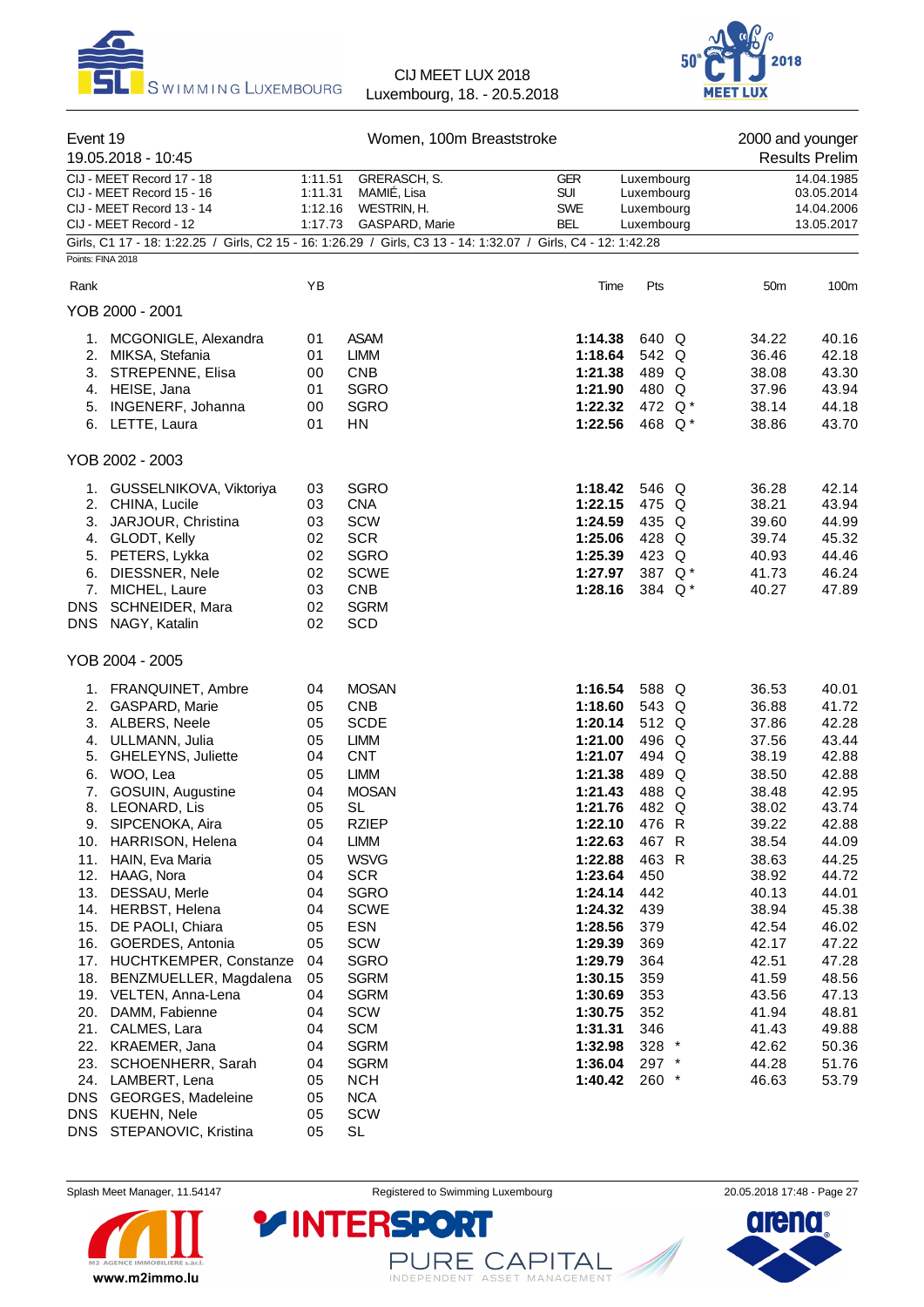



# Event 19, Women, 100m Breaststroke, Prelim

|      | BORDONARO, Madeleine      | 06 | <b>CNP</b>  | 1:26.37 | 409 Q            |         | 41.49 | 44.88 |
|------|---------------------------|----|-------------|---------|------------------|---------|-------|-------|
| 2.   | COHA, Sarah Michelle      | 06 | MSV01       | 1:27.90 | 388 Q            |         | 39.63 | 48.27 |
| 3.   | PICARD, Justine           | 06 | VN.         | 1:29.03 | 373 Q            |         | 43.39 | 45.64 |
| 4.   | ASMAR, Shari              | 07 | <b>SCWE</b> | 1:30.74 | 353 Q            |         | 43.95 | 46.79 |
| 5.   | LIESSE, Aurore            | 06 | <b>CNB</b>  | 1:30.85 | 351 Q            |         | 45.24 | 45.61 |
| 6.   | <b>KRISCHEL, Mara</b>     | 06 | <b>SGRM</b> | 1:32.93 | 328 Q            |         | 42.74 | 50.19 |
| 7.   | NOTHUM, Gwen              | 06 | <b>SCR</b>  | 1:33.92 | 318 Q            |         | 45.09 | 48.83 |
| 8.   | GOERDES, Franziska        | 06 | <b>SCW</b>  | 1:34.78 | 309 <sub>Q</sub> |         | 45.24 | 49.54 |
| 9.   | KETTENMEYER, Yin          | 06 | <b>SCDE</b> | 1:34.82 | 309 R            |         | 45.81 | 49.01 |
| 10.  | KROMBACH, Linda           | 07 | SL          | 1:35.02 | 307 R            |         | 46.04 | 48.98 |
| 11.  | <b>SCHULTETUS, Helene</b> | 06 | MSV01       | 1:35.55 | 302 R            |         | 45.50 | 50.05 |
| 12.  | STROHALM, Marie           | 07 | <b>SCWE</b> | 1:38.89 | 272              |         | 45.71 | 53.18 |
| 13.  | <b>HAHN, Lucie</b>        | 06 | <b>SGRM</b> | 1:39.61 | 266              |         | 46.61 | 53.00 |
| 14.  | CONTER, Anja              | 07 | <b>SCR</b>  | 1:42.04 | 248              |         | 48.08 | 53.96 |
| 15.  | ALLAR, Maud               | 08 | <b>CNP</b>  | 1:45.19 | 226              | $\star$ | 49.02 | 56.17 |
| 16.  | THILL, Angie              | 06 | <b>CNP</b>  | 1:46.55 | $218$ *          |         | 51.81 | 54.74 |
| DSQ. | SAINTHUILLE, Louane       | 06 | <b>CNA</b>  |         |                  |         |       |       |
|      |                           |    |             |         |                  |         |       |       |

*G2 - Starting before the starting signal (SW 4.4) (Time: 11:05)*

| Event 20          |                                                                                                            | Men, 100m Breaststroke |                    |            |                    |       | 1998 and younger |                       |
|-------------------|------------------------------------------------------------------------------------------------------------|------------------------|--------------------|------------|--------------------|-------|------------------|-----------------------|
|                   | 19.05.2018 - 10:59                                                                                         |                        |                    |            |                    |       |                  | <b>Results Prelim</b> |
|                   | CIJ - MEET Record 19 - 20                                                                                  | 1:01.59                | KOCH, Marco        | <b>GER</b> | Luxembourg         |       |                  | 18.04.2009            |
|                   | CIJ - MEET Record 17 - 18                                                                                  | 1:02.63                | KOCH, Marco        | <b>GER</b> | Luxembourg         |       | 26.04.2008       |                       |
|                   | CIJ - MEET Record 15 - 16                                                                                  | 1:04.28                | DUGONIJC, D.       | <b>TUR</b> | Luxembourg         |       |                  | 14.04.2006            |
|                   | CIJ - MEET Record - 14                                                                                     | 1:09.60                | TO BE ESTABLISHED, |            |                    |       |                  |                       |
|                   | Boys, C1 19 - 20: 1:12.67 / Boys, C2 17 - 18: 1:16.46 / Boys, C3 15 - 16: 1:21.18 / Boys, C4 - 14: 1:25.56 |                        |                    |            |                    |       |                  |                       |
| Points: FINA 2018 |                                                                                                            |                        |                    |            |                    |       |                  |                       |
| Rank              |                                                                                                            | YB                     |                    | Time       | Pts                |       | 50 <sub>m</sub>  | 100m                  |
|                   | YOB 1998 - 1999                                                                                            |                        |                    |            |                    |       |                  |                       |
|                   | 1. ROLKO, Ricky                                                                                            | 99                     | <b>SL</b>          | 1:06.70    | 628 Q              |       | 31.23            | 35.47                 |
|                   | DNS POST, Marvin                                                                                           | 99                     | <b>SGRM</b>        |            |                    |       |                  |                       |
|                   | YOB 2000 - 2001                                                                                            |                        |                    |            |                    |       |                  |                       |
|                   | 1. VAN DEN BOSSCHE, Yann                                                                                   | 01                     | <b>SL</b>          | 1:07.02    | 619 Q              |       | 30.73            | 36.29                 |
| 2.                | <b>BALCUNS, Martins</b>                                                                                    | 00                     | <b>RZIEP</b>       | 1:07.55    | 604 Q              |       | 32.10            | 35.45                 |
| 3.                | PRIEDNIEKS, Marko                                                                                          | 01                     | <b>RZIEP</b>       | 1:07.62    | 603 Q              |       | 31.68            | 35.94                 |
| 4.                | BANKY, Jordan                                                                                              | 01                     | <b>SL</b>          | 1:14.21    | 456 Q              |       | 33.63            | 40.58                 |
| 5.                | DAZY, Max                                                                                                  | 00                     | <b>CNA</b>         | 1:14.79    | 445 Q              |       | 34.77            | 40.02                 |
| 6.                | ENGLEBERT, Antoine                                                                                         | 00                     | <b>STD</b>         | 1:15.40    | 434 Q              |       | 34.82            | 40.58                 |
| 7.                | <b>CHEVALIER, Benoit</b>                                                                                   | 00                     | <b>PERRON</b>      | 1:16.46    | 417 Q              |       | 36.59            | 39.87                 |
| 8.                | FOSSA, Jon-Erik                                                                                            | 00                     | <b>SGRO</b>        | 1:18.64    | 383 Q*             |       | 37.22            | 41.42                 |
| 9.                | CHANTRAINE, Owen                                                                                           | 00                     | <b>PERRON</b>      | 1:19.44    | 371                | $R^*$ | 37.39            | 42.05                 |
| 10.               | FOSSA, Henrik                                                                                              | 00                     | <b>SGRO</b>        | 1:21.58    | 343                | $R^*$ | 38.05            | 43.53                 |
| 11.               | <b>HATVANI, Csongor</b>                                                                                    | 01                     | <b>SL</b>          | 1:21.66    | 342 R <sup>*</sup> |       | 37.18            | 44.48                 |
|                   | YOB 2002 - 2003                                                                                            |                        |                    |            |                    |       |                  |                       |
|                   | 1. EPNER, Moritz                                                                                           | 03                     | <b>SCW</b>         | 1:10.51    | 531 Q              |       | 33.22            | 37.29                 |
| 2.                | LIESSE, Simon                                                                                              | 02                     | <b>CNB</b>         | 1:11.29    | 514 Q              |       | 32.78            | 38.51                 |
| 3.                | CARNEIRO, Joao                                                                                             | 03                     | <b>SL</b>          | 1:11.65    | 506 Q              |       | 34.33            | 37.32                 |
| 4.                | KAUFFMANN, David                                                                                           | 03                     | <b>SCT</b>         | 1:14.33    | 454 Q              |       | 34.31            | 40.02                 |
| 5.                | MAAS-KOOB, Cedric                                                                                          | 02                     | <b>SCDE</b>        | 1:14.86    | 444 Q              |       | 35.43            | 39.43                 |
| 6.                | LANNERS, Bob                                                                                               | 02                     | <b>SL</b>          | 1:15.09    | 440 Q              |       | 33.86            | 41.23                 |



Splash Meet Manager, 11.54147 **Registered to Swimming Luxembourg** 2005 2005 2018 17:48 - Page 28

PURE CAPITAL

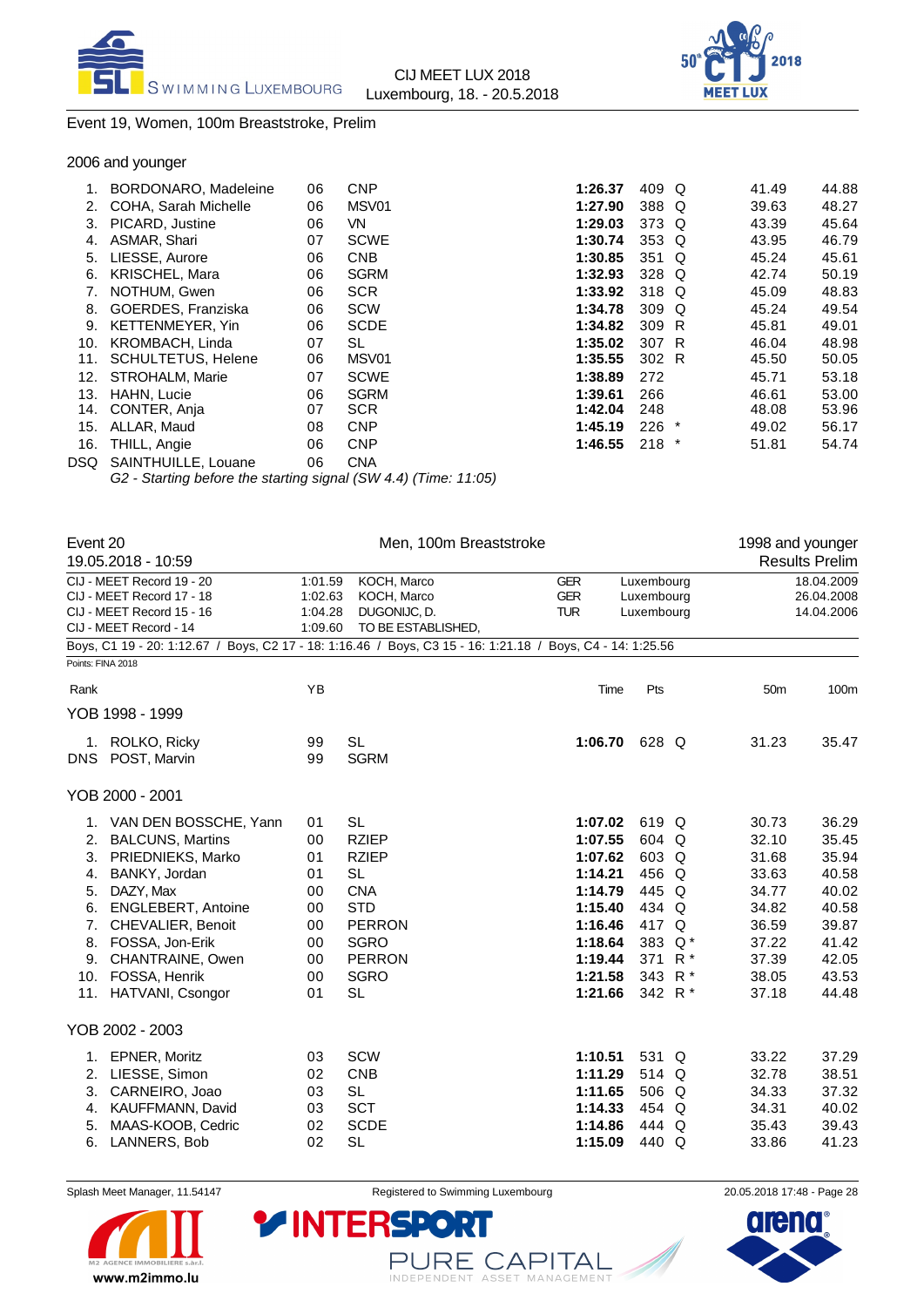



# Event 20, Boys, 100m Breaststroke, Prelim, YOB 2002 - 2003

| Rank       |                               | YB |                       | Time    | Pts     |               | 50 <sub>m</sub>  | 100m  |
|------------|-------------------------------|----|-----------------------|---------|---------|---------------|------------------|-------|
| 7.         | DAZY, Sam                     | 03 | <b>CNA</b>            | 1:15.35 | 435 Q   |               | 34.82            | 40.53 |
| 8.         | <b>GANSKOW, Jos</b>           | 03 | <b>SGRM</b>           | 1:16.53 | 416 Q   |               | 35.61            | 40.92 |
| 9.         | STEIN, Fynn                   | 03 | <b>SCWE</b>           | 1:17.62 | 398 R   |               | 34.93            | 42.69 |
| 10.        | MASSIGNAN, Ilias              | 02 | <b>PERRON</b>         | 1:19.49 | 371     | R             | 38.75            | 40.74 |
| 11.        | SCHNEIDER, Konstantin         | 03 | <b>SCWE</b>           | 1:20.38 | 359 R   |               | 37.79            | 42.59 |
| 12.        | <b>MORHAIN, Thibaut</b>       | 03 | <b>VN</b>             | 1:20.56 | 356     |               | 39.18            | 41.38 |
| 13.        | KOHN-CANTOREGGI, Daniel       | 03 | CNDU                  | 1:21.13 | 349     |               | 38.20            | 42.93 |
| 14.        | <b>WEBER, Loris</b>           | 03 | CNDU                  | 1:27.52 | $278$ * |               | 40.08            | 47.44 |
| <b>DNS</b> | GARRAUX, Alois                | 03 | <b>ESN</b>            |         |         |               |                  |       |
|            | 2004 and younger              |    |                       |         |         |               |                  |       |
| 1.         | LUCARELLI, Riccardo           | 05 | <b>SL</b>             | 1:17.64 | 398 Q   |               | 37.44            | 40.20 |
| 2.         | PEUKER, Carl-Ole              | 04 | <b>SCW</b>            | 1:21.12 | 349     | Q             | 38.25            | 42.87 |
| 3.         | LANGENBAHN, Erik              | 04 | <b>SGRM</b>           | 1:21.82 | 340 Q   |               | 38.07            | 43.75 |
| 4.         | <b>HERHOLZ, Jack Oliver</b>   | 04 | SCW                   | 1:22.24 | 335 Q   |               | 37.77            | 44.47 |
| 5.         | <b>HUSQUINET, Louis</b>       | 05 | <b>MOSAN</b>          | 1:22.45 | 332 Q   |               | 38.96            | 43.49 |
| 6.         | CALTE, Pierre                 | 04 | <b>VN</b>             | 1:22.86 | 327 Q   |               | 38.76            | 44.10 |
| 7.         | BOURGUIGNON, Benjamin         | 05 | <b>SCDE</b>           | 1:24.07 | 313 Q   |               | 40.01            | 44.06 |
| 8.         | LABYE, Romain                 | 05 | <b>MOSAN</b>          | 1:24.85 | 305     | Q             | 39.75            | 45.10 |
| 9.         | CONSANI, Elia                 | 06 | <b>LIMM</b>           | 1:27.29 | 280     | $R^*$         | 41.16            | 46.13 |
| 10.        | <b>BECKER, Moritz</b>         | 06 | <b>SCWE</b>           | 1:30.44 | 252     | $R^*$         | 43.50            | 46.94 |
| 11.        | LINDMARK MELO, Hugo           | 04 | CNDU                  | 1:30.47 | 251     | $R^*$         | 41.12            | 49.35 |
| 12.        | MARTIN RUIZ DE LEON, Carlo:04 |    | <b>COMPASS</b>        | 1:30.62 | 250     | $\ast$        | 41.80            | 48.82 |
| 13.        | <b>KEMP, Finn</b>             | 05 | <b>SL</b>             | 1:31.24 | $245$ * |               | 43.68            | 47.56 |
| 14.        | RIKKERT, Thijmen              | 06 | <b>SL</b>             | 1:31.47 | $243$ * |               | 43.51            | 47.96 |
| 15.        | TUCHILA, Ionut                | 06 | <b>SL</b>             | 1:43.81 | 166     | $\rightarrow$ | 48.68            | 55.13 |
|            |                               |    |                       |         |         |               |                  |       |
| Event 21   |                               |    | Women, 100m Freestyle |         |         |               | 2000 and younger |       |

| -----                     |                                                                                                                |         | ************************** |                          |            | $-000$ and young on |                       |
|---------------------------|----------------------------------------------------------------------------------------------------------------|---------|----------------------------|--------------------------|------------|---------------------|-----------------------|
|                           | 19.05.2018 - 11:11                                                                                             |         |                            |                          |            |                     | <b>Results Prelim</b> |
|                           | CIJ - MEET Record 17 - 18                                                                                      | 55.76   | <b>MEYNEN, Julie</b>       | <b>LUX</b>               | Luxembourg |                     | 09.05.2015            |
| CIJ - MEET Record 15 - 16 |                                                                                                                | 56.23   | <b>MEYNEN, Julie</b>       | <b>LUX</b>               | Luxembourg |                     | 27.04.2013            |
|                           | CIJ - MEET Record 13 - 14                                                                                      | 58.33   | MATTSSON. I.               | <b>SWE</b><br>Luxembourg |            |                     | 15.04.1999            |
|                           | CIJ - MEET Record - 12                                                                                         | 1:03.50 | TO BE ESTABLISHED.         |                          |            |                     |                       |
|                           | Girls, C1 17 - 18: 1:04.16 / Girls, C2 15 - 16: 1:07.35 / Girls, C3 13 - 14: 1:11.87 / Girls, C4 - 12: 1:20.32 |         |                            |                          |            |                     |                       |
|                           | Points: FINA 2018                                                                                              |         |                            |                          |            |                     |                       |
| Rank                      |                                                                                                                | ΥB      |                            | Time                     | Pts        | 50 <sub>m</sub>     | 100m                  |
|                           | YOB 2000 - 2001                                                                                                |         |                            |                          |            |                     |                       |
|                           | HAMEN SAIEG. Yael                                                                                              | 01      | <b>CNDIE</b>               | 1:00.65                  | 619 Q      | 29.35               | 31.30                 |
| 2.                        | KOEHLER, Maren                                                                                                 | 01      | <b>SGRO</b>                | 1:00.73                  | 617 Q      | 29.55               | 31.18                 |
| 3.                        | WALLERIUS, Katharina                                                                                           | 01      | <b>SGRM</b>                | 1:01.81                  | 585 Q      | 30.01               | 31.80                 |
| 4.                        | <b>MARION, Gladys</b>                                                                                          | 01      | <b>ESN</b>                 | 1:03.29                  | 545 Q      | 30.78               | 32.51                 |

| 5. ERNENS, Marie        | 00 | <b>NCA</b>  | 1:03.47 | 540 Q              | 30.13 | 33.34 |
|-------------------------|----|-------------|---------|--------------------|-------|-------|
| 6. HEISE, Jana          | 01 | <b>SGRO</b> | 1:03.50 | 540 Q              | 30.41 | 33.09 |
| 7. DEWART, Merle        | 01 | <b>SGRO</b> | 1:03.51 | 539 Q              | 30.40 | 33.11 |
| 8. MINSOUL, Charlotte   | 01 | <b>NCH</b>  | 1:04.39 | 517 Q <sup>*</sup> | 30.60 | 33.79 |
| 9. INGENERF, Johanna    | 00 | <b>SGRO</b> | 1:04.67 | 511 R <sup>*</sup> | 30.65 | 34.02 |
| 10. ESCHEN, Yoshi       | 00 | <b>SCW</b>  | 1:04.88 | 506 R <sup>*</sup> | 31.51 | 33.37 |
| 11. SIMEONOVA, Vanessa  | 01 | SCD         | 1:05.07 | 501 R <sup>*</sup> | 30.74 | 34.33 |
| 12. GUERARD, Anna-Sica  | 01 | <b>SCD</b>  | 1:06.56 | 468 *              | 31.48 | 35.08 |
| 13. WOELTINGER, Natalie | 00 | <b>WSVG</b> | 1:07.10 | 457 *              | 31.74 | 35.36 |
| 14. PAXTON, Anastasia   | 01 | <b>CNDU</b> | 1:12.24 | $366$ *            | 34.31 | 37.93 |
|                         |    |             |         |                    |       |       |

www.m2immo.lu

PURE CAPITAL

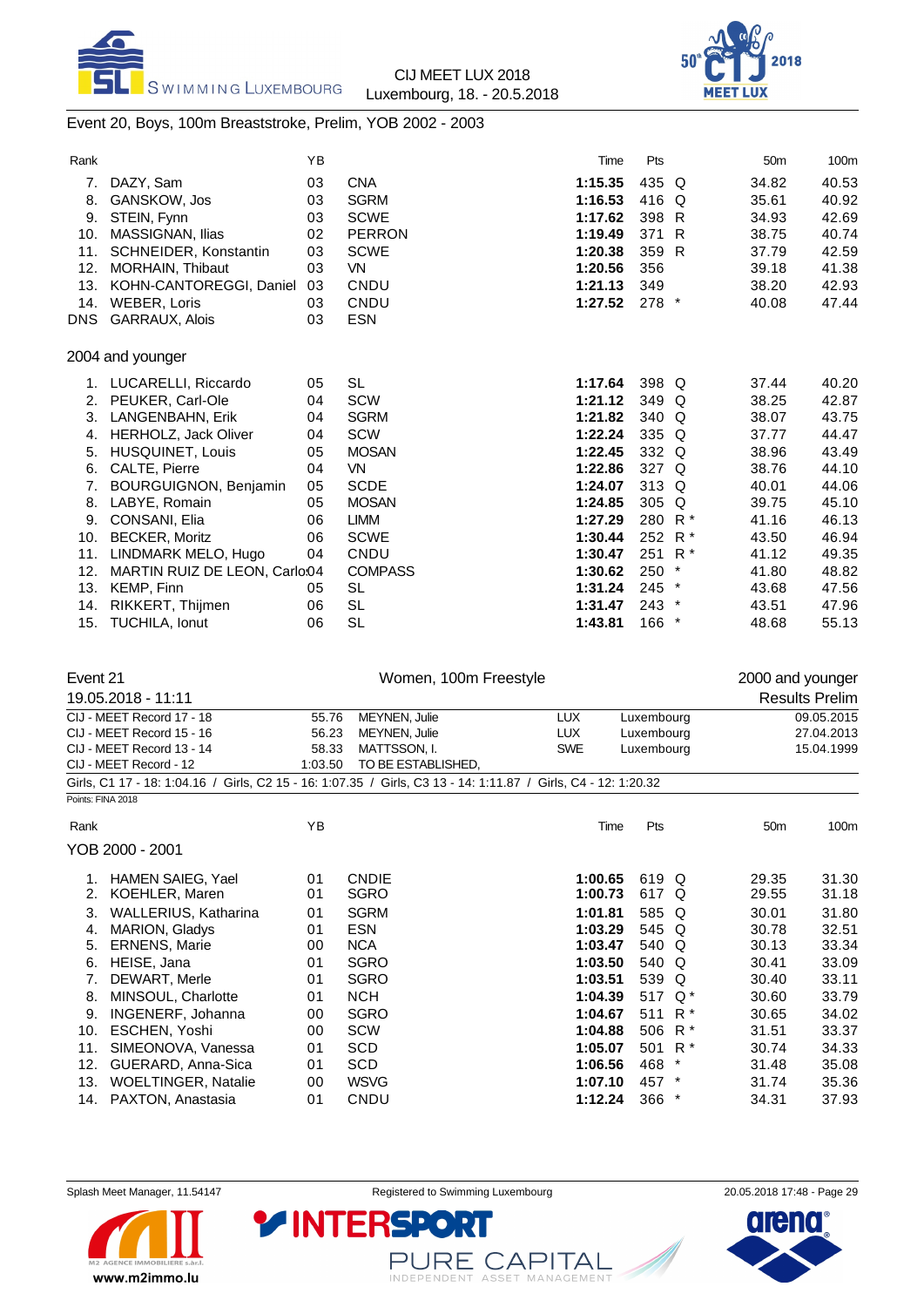



# Event 21, Women, 100m Freestyle, Prelim

YOB 2002 - 2003

| 1.         | KLEYBOLDT, Rosalie          | 03 | SCW            | 59.51   | 656 Q   |   | 29.04 | 30.47 |
|------------|-----------------------------|----|----------------|---------|---------|---|-------|-------|
| 2.         | RICCI, Giorgia Michela      | 02 | <b>SL</b>      | 1:01.10 | 606 Q   |   | 29.27 | 31.83 |
| 3.         | GOBERGA, Marija             | 02 | <b>RZIEP</b>   | 1:01.37 | 598 Q   |   | 29.48 | 31.89 |
| 4.         | VALLETTA, Martina           | 03 | <b>ASAM</b>    | 1:01.38 | 597 Q   |   | 29.79 | 31.59 |
| 5.         | TANTI, Leah                 | 03 | <b>ASAM</b>    | 1:01.40 | 597 Q   |   | 29.82 | 31.58 |
| 6.         | MAKA, Emilie                | 02 | <b>ESN</b>     | 1:02.30 | 571     | Q | 30.10 | 32.20 |
| 7.         | MATHY, Leah                 | 02 | <b>NCH</b>     | 1:02.62 | 563 Q   |   | 30.65 | 31.97 |
| 8.         | VANDERSCHRICK, Laura        | 02 | <b>SL</b>      | 1:02.68 | 561 Q   |   | 29.62 | 33.06 |
| 9.         |                             |    | <b>WSVG</b>    |         | 541 R   |   | 29.73 | 33.73 |
|            | KOWALCZYK, Dominique-Ame02  |    |                | 1:03.46 |         |   |       |       |
| 10.        | RADOVANOVIC, Luna           | 03 | SCW<br>SCW     | 1:03.53 | 539 R   |   | 30.33 | 33.20 |
| 11.        | HEIERHOFF, Hannah           | 03 |                | 1:03.96 | 528 R   |   | 30.65 | 33.31 |
| 12.        | SCHUTZ, Alina               | 02 | <b>ESN</b>     | 1:04.03 | 526     |   | 30.79 | 33.24 |
| 13.        | <b>BOUTET, Cleo</b>         | 02 | <b>NCH</b>     | 1:04.12 | 524     |   | 30.96 | 33.16 |
|            | 14. WALLERIUS, Theresa      | 03 | <b>SGRM</b>    | 1:04.43 | 516     |   | 31.13 | 33.30 |
| 15.        | CHINA, Lucile               | 03 | <b>CNA</b>     | 1:04.47 | 516     |   | 31.45 | 33.02 |
| 16.        | GRUNDHEBER, Angie           | 03 | <b>SCT</b>     | 1:04.56 | 513     |   | 30.96 | 33.60 |
| 17.        | LAVET, Eglantine            | 02 | <b>NCH</b>     | 1:04.82 | 507     |   | 30.93 | 33.89 |
| 18.        | GOUILLART, Sara             | 02 | <b>SCD</b>     | 1:05.63 | 489     |   | 31.28 | 34.35 |
| 19.        | CUTILLO, Lena               | 03 | <b>MOSAN</b>   | 1:05.91 | 482     |   | 31.31 | 34.60 |
| 20.        | SUBASIC, lara               | 02 | <b>PERRON</b>  | 1:06.16 | 477     |   | 31.17 | 34.99 |
| 21.        | JACQUES, Ariane             | 02 | <b>SCT</b>     | 1:06.18 | 477     |   | 31.03 | 35.15 |
| 22.        | TROESTER, Anica             | 03 | <b>SCW</b>     | 1:06.33 | 473     |   | 31.78 | 34.55 |
| 23.        | JARJOUR, Michella           | 02 | SCW            | 1:06.49 | 470     |   | 31.14 | 35.35 |
| 24.        | DUERR, Hannah Marie         | 03 | <b>SGRM</b>    | 1:06.93 | 461     |   | 32.01 | 34.92 |
| 25.        | BRAND, Tabea                | 03 | <b>SGRO</b>    | 1:07.12 | 457     |   | 31.97 | 35.15 |
| 26.        | MEDER, Jule                 | 02 | MSV01          | 1:07.27 | 454     |   | 31.96 | 35.31 |
| 27.        | LIERSCH, Anna-Louise        | 02 | SCW            | 1:07.55 | 448 *   |   | 32.31 | 35.24 |
|            | GAMZE, Alexandra            | 02 | <b>SCWE</b>    | 1:07.55 | 448 *   |   | 32.52 | 35.03 |
| 29.        | <b>BRAL, Marie</b>          | 03 | <b>CNT</b>     | 1:07.63 | 446 *   |   | 32.34 | 35.29 |
| 30.        | LUESSMANN, Tessa            | 02 | <b>SGRO</b>    | 1:08.34 | 433 *   |   | 32.78 | 35.56 |
| 31.        | GUSSELNIKOVA, Viktoriya     | 03 | <b>SGRO</b>    | 1:08.71 | 426 *   |   | 32.40 | 36.31 |
| 32.        | PETERS, Lykka               | 02 | <b>SGRO</b>    | 1:08.88 | 423 *   |   | 33.76 | 35.12 |
| 33.        | <b>KESEROVIC, Marine</b>    | 02 | CNDU           | 1:09.87 | 405 *   |   | 33.27 | 36.60 |
| 34.        | <b>ELCHEROTH, Milly</b>     | 03 | <b>SCR</b>     | 1:10.28 | 398 *   |   | 34.04 | 36.24 |
| 35.        | COIMBRA, Alice              | 02 | SL             | 1:10.86 | 388 *   |   | 33.49 | 37.37 |
| 36.        | RIKKERT, Elvire             | 03 | <b>SL</b>      | 1:13.17 | $352$ * |   | 35.30 | 37.87 |
| <b>DNS</b> | <b>BROICH, Louisa Marie</b> | 03 | <b>TRIPOST</b> |         |         |   |       |       |
| DNS        | SCHNEIDER, Mara             | 02 | <b>SGRM</b>    |         |         |   |       |       |
|            |                             |    |                |         |         |   |       |       |
|            | YOB 2004 - 2005             |    |                |         |         |   |       |       |
| 1.         | RICCI, Nicole               | 04 | SL             | 59.39   | 660 Q   |   | 28.69 | 30.70 |
| 2.         | LOEF, Livia                 | 05 | <b>SGRO</b>    | 1:01.53 | 593 Q   |   | 29.66 | 31.87 |
| 3.         | MAYERES, Nell               | 04 | <b>NCH</b>     | 1:01.59 | 591 Q   |   | 29.15 | 32.44 |
| 4.         | HEYN STAGE, Alma            | 04 | <b>KVIK</b>    | 1:02.75 | 559 Q   |   | 30.01 | 32.74 |
| 5.         | GRABHER, Annina             | 04 | <b>LIMM</b>    | 1:02.92 | 555 Q   |   | 29.53 | 33.39 |
| 6.         | <b>BUSCHOR, Elena</b>       | 04 | <b>LIMM</b>    | 1:03.04 | 551 Q   |   | 30.79 | 32.25 |
| 7.         | DESSAU, Merle               | 04 | <b>SGRO</b>    | 1:03.12 | 549 Q   |   | 31.01 | 32.11 |
| 8.         | CHABOT, Amelie              | 04 | <b>PERRON</b>  | 1:03.92 | 529 Q   |   | 30.81 | 33.11 |
| 9.         | JOMINET, Lou                | 05 | <b>SL</b>      | 1:03.98 | 527 R   |   | 31.25 | 32.73 |
| 10.        | ULLMANN, Julia              | 05 | <b>LIMM</b>    | 1:04.06 | 525 R   |   | 30.63 | 33.43 |
| 11.        | LAZOPOULOS, Chiara          | 05 | <b>LIMM</b>    | 1:04.22 | 522 R   |   | 30.97 | 33.25 |
| 12.        | ROSSBACH, Laura             | 04 | SCW            | 1:04.37 | 518     |   | 30.25 | 34.12 |
| 13.        | ROPINSKI, Laurine           | 04 | VN             | 1:04.39 | 517     |   | 30.94 | 33.45 |
| 14.        | RIHON, Chloe                | 04 | <b>ESN</b>     | 1:04.40 | 517     |   | 30.39 | 34.01 |
| 15.        | KROMBACH, Mara              | 05 | <b>SL</b>      | 1:04.69 | 510     |   | 31.50 | 33.19 |
| 16.        | HRIC, Laura                 | 05 | <b>SL</b>      | 1:04.96 | 504     |   | 31.11 | 33.85 |
|            |                             |    |                |         |         |   |       |       |



Splash Meet Manager, 11.54147 **Registered to Swimming Luxembourg** 20.05.2018 17:48 - Page 30

PURE CAPITAL

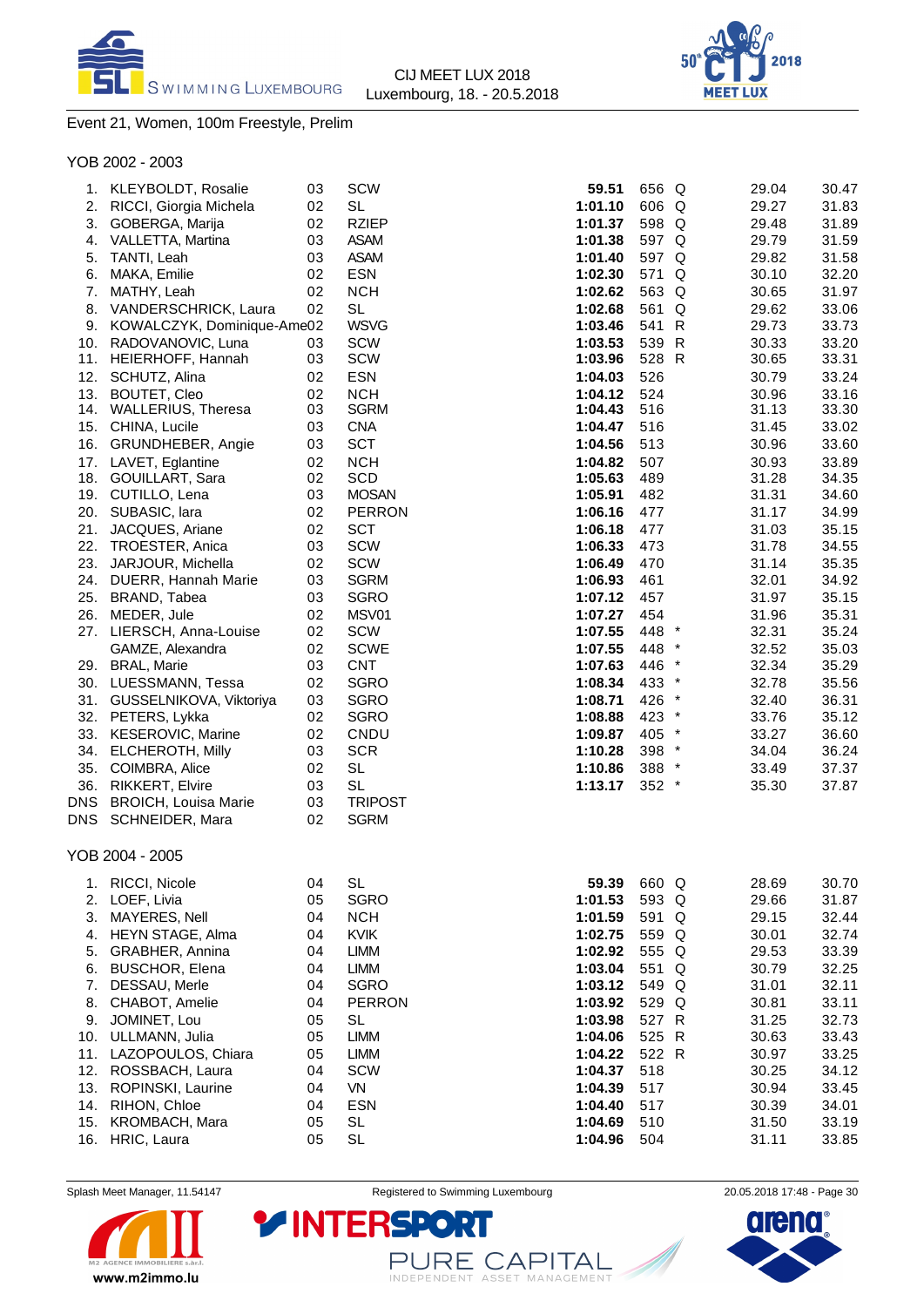



# Event 21, Girls, 100m Freestyle, Prelim, YOB 2004 - 2005

| Rank |                                                                 | ΥB |                  | Time    | Pts     | 50m   | 100m  |
|------|-----------------------------------------------------------------|----|------------------|---------|---------|-------|-------|
| 17.  | LAERMANS, Emma                                                  | 04 | <b>ESN</b>       | 1:05.21 | 498     | 32.35 | 32.86 |
| 18.  | BENZMUELLER, Magdalena                                          | 05 | <b>SGRM</b>      | 1:05.43 | 493     | 31.99 | 33.44 |
| 19.  | MASSOW, Marlene                                                 | 05 | <b>LIMM</b>      | 1:05.48 | 492     | 30.92 | 34.56 |
| 20.  | STEEG, Finia                                                    | 05 | <b>WSVG</b>      | 1:05.74 | 486     | 30.61 | 35.13 |
| 21.  | MARX, Klara                                                     | 05 | <b>SGRM</b>      | 1:05.96 | 481     | 31.29 | 34.67 |
| 22.  | FREIMANN, Noemi                                                 | 05 | <b>LIMM</b>      | 1:06.23 | 475     | 31.61 | 34.62 |
| 23.  | SCHOENFELDER, Valerie                                           | 04 | SCW              | 1:06.39 | 472     | 31.60 | 34.79 |
| 24.  | VERLAQUE, Ciara                                                 | 04 | CNDU             | 1:06.47 | 470     | 31.41 | 35.06 |
| 25.  | MARCIC, Milja                                                   | 05 | <b>VN</b>        | 1:06.97 | 460     | 31.64 | 35.33 |
| 26.  | WOO, Lea                                                        | 05 | <b>LIMM</b>      | 1:07.46 | 450     | 32.18 | 35.28 |
| 27.  | LAVET, Melusine                                                 | 04 | <b>NCH</b>       | 1:07.83 | 443     | 32.54 | 35.29 |
| 28.  | HAAG, Nora                                                      | 04 | <b>SCR</b>       | 1:08.02 | 439     | 32.79 | 35.23 |
| 29.  | SCHMITZ, Svea Bo                                                | 04 | SCW              | 1:08.30 | 433     | 31.93 | 36.37 |
| 30.  | SITLIVY, Florence                                               | 05 | <b>MOSAN</b>     | 1:08.52 | 429     | 33.69 | 34.83 |
| 31.  | REDING, Alyssa                                                  | 04 | <b>SCDE</b>      | 1:08.60 | 428     | 32.66 | 35.94 |
| 32.  | DEVISCOUR, Sarah                                                | 05 | <b>CNE</b>       | 1:08.62 | 427     | 32.71 | 35.91 |
| 33.  | DAMM, Fabienne                                                  | 04 | <b>SCW</b>       | 1:08.78 | 424     | 32.90 | 35.88 |
| 34.  | HUCHTKEMPER, Constanze                                          | 04 | <b>SGRO</b>      | 1:08.88 | 423     | 33.56 | 35.32 |
| 35.  | BINI, Lena Olivia                                               | 04 | SGLI             | 1:08.90 | 422     | 33.08 | 35.82 |
| 36.  | ALLES, Stella Luna                                              | 04 | <b>SCWE</b>      | 1:09.13 | 418     | 32.27 | 36.86 |
| 37.  | HAIN, Eva Maria                                                 | 05 | <b>WSVG</b>      | 1:09.22 | 416     | 33.73 | 35.49 |
| 38.  | SAMAIN, Romane                                                  | 05 | ESN              | 1:09.28 | 415     | 32.87 | 36.41 |
| 39.  | OHN, Lucie                                                      | 05 | HN               | 1:09.30 | 415     | 32.79 | 36.51 |
| 40.  | KRAEMER, Jana                                                   | 04 | <b>SGRM</b>      | 1:09.39 | 413     | 32.61 | 36.78 |
| 41.  | HELMICH, Angelina-Louise                                        | 05 | <b>SCWE</b>      | 1:09.59 | 410     | 32.67 | 36.92 |
| 42.  | ANSORG, Jana                                                    | 05 | <b>SCWE</b>      | 1:09.60 | 410     | 33.23 | 36.37 |
| 43.  | LEONARD, Lis                                                    | 05 | <b>SL</b>        | 1:10.19 | 399     | 33.52 | 36.67 |
| 44.  | CALMES, Lara                                                    | 04 | <b>SCM</b>       | 1:11.94 | $371$ * | 33.88 | 38.06 |
| 45.  | VELTEN, Anna-Lena                                               | 04 | <b>SGRM</b>      | 1:12.08 | 369 *   | 34.71 | 37.37 |
| 46.  | <b>BOUTET, Line</b>                                             | 05 | <b>NCH</b>       | 1:12.41 | 364 *   | 34.35 | 38.06 |
| 47.  | SCHNEIDER, Kira                                                 | 04 | <b>SGRM</b>      | 1:12.59 | $361$ * | 35.20 | 37.39 |
| 48.  | SCHOENHERR, Sarah                                               | 04 | <b>SGRM</b>      | 1:12.85 | $357$ * | 34.65 | 38.20 |
| 49.  | GLODT, Chiara                                                   | 04 | <b>SCR</b>       | 1:14.12 | 339 *   | 35.41 | 38.71 |
| 50.  | LAMBERT, Lena                                                   | 05 | <b>NCH</b>       | 1:15.55 | 320 *   | 36.69 | 38.86 |
| 51.  | CORREIA, Eva                                                    | 05 | <b>CNDIE</b>     | 1:16.21 | $312 *$ | 36.42 | 39.79 |
| DSQ  | VANDUILLE, Noemie                                               | 04 | <b>CNT</b>       |         |         |       |       |
|      | G2 - Starting before the starting signal (SW 4.4) (Time: 11:40) |    |                  |         |         |       |       |
| DNS  | KUEHN, Nele                                                     | 05 | SCW              |         |         |       |       |
| DNS  | STEPANOVIC, Kristina                                            | 05 | <b>SL</b>        |         |         |       |       |
|      |                                                                 |    |                  |         |         |       |       |
|      | 2006 and younger                                                |    |                  |         |         |       |       |
|      | 1. HARRISON, Lea                                                | 06 | <b>LIMM</b>      | 1:04.78 | 508 Q   | 30.88 | 33.90 |
| 2.   | COUTISSE, Nelha                                                 | 06 | <b>CNT</b>       | 1:06.29 | 474 Q   | 31.51 | 34.78 |
| 3.   | HAN, Mengjia                                                    | 07 | SL               | 1:09.01 | 420 Q   | 33.25 | 35.76 |
| 4.   | BORDONARO, Madeleine                                            | 06 | <b>CNP</b>       | 1:09.23 | 416 Q   | 33.31 | 35.92 |
| 5.   | PAGANO, Clara                                                   | 06 | ${\sf H}{\sf N}$ | 1:09.44 | 412 Q   | 33.45 | 35.99 |
| 6.   | <b>GRAEFIN VON BRUEHL, Eva</b>                                  | 07 | 1LSK             | 1:09.91 | 404 Q   | 33.45 | 36.46 |
| 7.   | <b>WALLERIUS, Carlotta</b>                                      | 06 | <b>SGRM</b>      | 1:10.14 | 400 Q   | 33.40 | 36.74 |
| 8.   | ZEYEN, Pia                                                      | 06 | MSV01            | 1:10.18 | 400 Q   | 33.72 | 36.46 |
| 9.   | PLUECKER, Lene                                                  | 06 | <b>WSVG</b>      | 1:10.24 | 398 R   | 33.49 | 36.75 |
| 10.  | COHA, Sarah Michelle                                            | 06 | MSV01            | 1:10.88 | 388 R   | 34.78 | 36.10 |
| 11.  | LIESSE, Aurore                                                  | 06 | <b>CNB</b>       | 1:11.61 | 376 R   | 35.18 | 36.43 |
| 12.  | MATIC, Mia Elena                                                | 06 | MSV01            | 1:11.62 | 376     | 34.47 | 37.15 |
| 13.  | CARNEIRO, Sofia                                                 | 06 | <b>SL</b>        | 1:11.87 | 372     | 34.72 | 37.15 |
| 14.  | KRISCHEL, Mara                                                  | 06 | <b>SGRM</b>      | 1:13.64 | 346     | 35.15 | 38.49 |
|      | 15. VOLK, Ronja                                                 | 06 | <b>WSVG</b>      | 1:14.29 | 337     | 35.21 | 39.08 |
|      |                                                                 |    |                  |         |         |       |       |



Splash Meet Manager, 11.54147 **Registered to Swimming Luxembourg** 20.05.2018 17:48 - Page 31

PURE CAPITAL

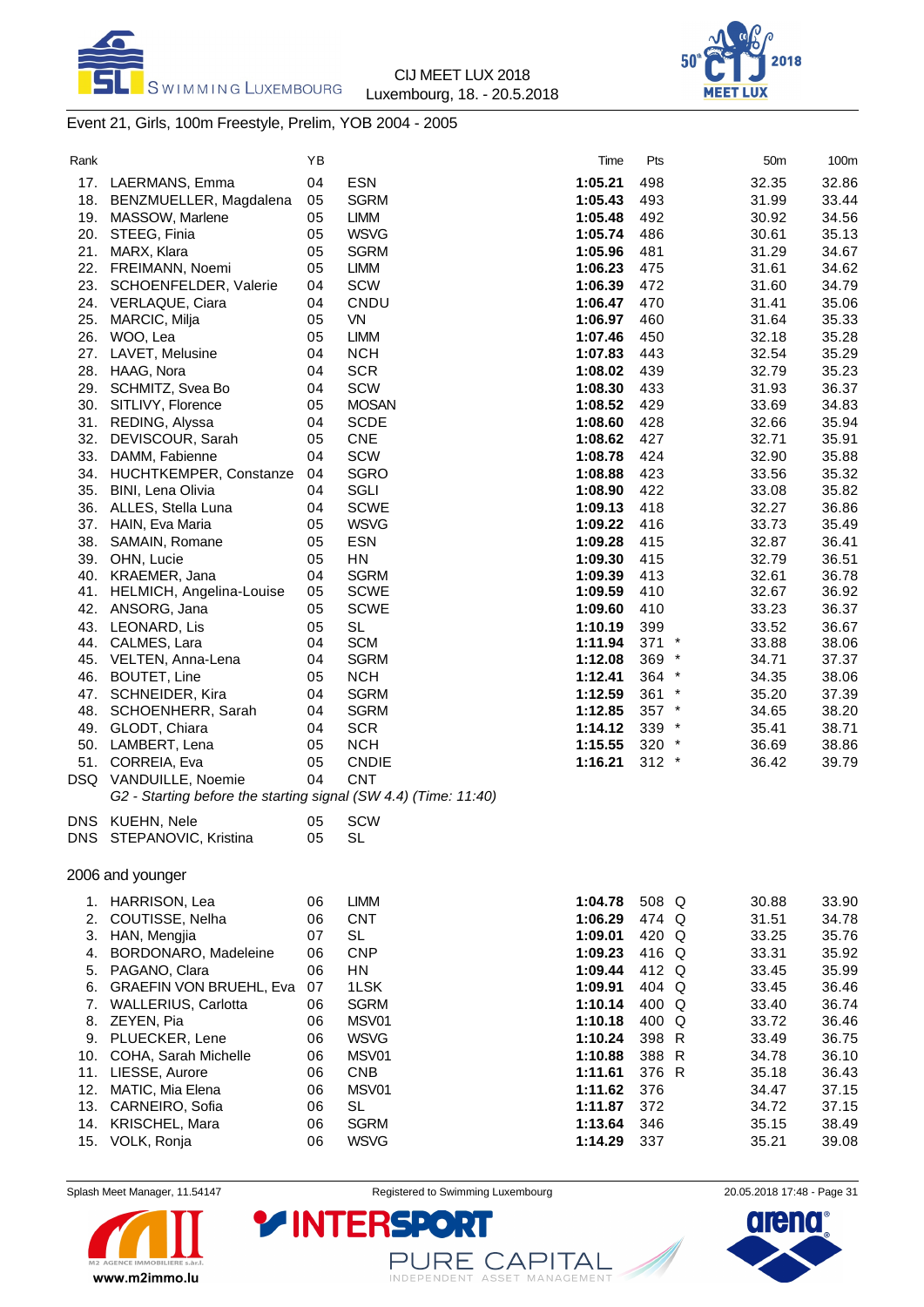



### Event 21, Girls, 100m Freestyle, Prelim, 2006 and younger

| Rank |                           | YB |               | Time    | Pts |         | 50 <sub>m</sub> | 100m  |
|------|---------------------------|----|---------------|---------|-----|---------|-----------------|-------|
| 16.  | KROMBACH, Linda           | 07 | SL            | 1:14.56 | 333 |         | 36.19           | 38.37 |
| 17.  | LUNKENHEIMER, Lena        | 06 | MSV01         | 1:14.62 | 332 |         | 36.08           | 38.54 |
| 18.  | HEIERHOFF, Emma           | 06 | <b>SCW</b>    | 1:14.72 | 331 |         | 35.50           | 39.22 |
| 19.  | NOTHUM, Gwen              | 06 | <b>SCR</b>    | 1:15.20 | 325 |         | 35.49           | 39.71 |
| 20.  | <b>HAHN, Lucie</b>        | 06 | <b>SGRM</b>   | 1:15.92 | 315 |         | 36.62           | 39.30 |
| 21.  | GILLET, Nohra             | 07 | <b>CNB</b>    | 1:16.20 | 312 |         | 36.53           | 39.67 |
| 22.  | STROHALM, Marie           | 07 | <b>SCWE</b>   | 1:16.28 | 311 |         | 36.24           | 40.04 |
| 23.  | <b>SCHULTETUS, Helene</b> | 06 | MSV01         | 1:16.51 | 308 |         | 36.65           | 39.86 |
| 24.  | MAND, Lilly               | 06 | <b>SGRM</b>   | 1:16.80 | 305 |         | 36.54           | 40.26 |
| 25.  | CHABOT, Camille           | 06 | <b>PERRON</b> | 1:19.35 | 276 |         | 38.81           | 40.54 |
| 26.  | OLINGER, Tina             | 06 | <b>CNW</b>    | 1:20.14 | 268 |         | 37.96           | 42.18 |
| 27.  | <b>BRISY, Luna</b>        | 07 | <b>CNB</b>    | 1:21.31 | 257 | $\ast$  | 38.06           | 43.25 |
| 28.  | THILL, Angie              | 06 | <b>CNP</b>    | 1:23.38 | 238 | $\ast$  | 39.36           | 44.02 |
| 29.  | <b>KOENIG, Aurelie</b>    | 07 | <b>SCR</b>    | 1:24.14 | 232 | $\star$ | 39.46           | 44.68 |
| 30.  | ALLAR, Maud               | 08 | <b>CNP</b>    | 1:28.45 | 199 | $\star$ | 40.34           | 48.11 |
| EXH  | <b>BANKY, Jackie</b>      | 96 | SL            | 58.62   | 686 |         | 27.93           | 30.69 |

| Event 22 |                                                                                                        |       | Men, 100m Freestyle  |            |      |            |     | 1998 and younger |                       |
|----------|--------------------------------------------------------------------------------------------------------|-------|----------------------|------------|------|------------|-----|------------------|-----------------------|
|          | 19.05.2018 - 11:38                                                                                     |       |                      |            |      |            |     |                  | <b>Results Prelim</b> |
|          | CIJ - MEET Record 19 - 20                                                                              | 50.82 | HENX, Julien         | <b>LUX</b> |      | Luxembourg |     |                  | 03.05.2014            |
|          | CIJ - MEET Record 17 - 18                                                                              | 51.11 | STACCHIOTTI, Raphaël | <b>LUX</b> |      | Luxembourg |     |                  | 19.04.2009            |
|          | CIJ - MEET Record 15 - 16                                                                              | 51.64 | STACCHIOTTI, Raphaël | <b>LUX</b> |      | Luxembourg |     |                  | 26.04.2008            |
|          | CIJ - MEET Record - 14                                                                                 | 54.70 | KUZNETSOV, Sergey    | <b>FIN</b> |      | Luxembourg |     |                  | 03.05.2014            |
|          | Boys, C1 19 - 20: 56.93 / Boys, C2 17 - 18: 59.90 / Boys, C3 15 - 16: 1:03.60 / Boys, C4 - 14: 1:07.03 |       |                      |            |      |            |     |                  |                       |
|          | Points: FINA 2018                                                                                      |       |                      |            |      |            |     |                  |                       |
| Rank     |                                                                                                        | YB    |                      |            | Time | Pts        |     | 50 <sub>m</sub>  | 100m                  |
|          | YOB 1998 - 1999                                                                                        |       |                      |            |      |            |     |                  |                       |
| 1.       | KELLER, Viktor                                                                                         | 98    | <b>SCW</b>           | 52.43      |      | 716 Q      |     | 25.25            | 27.18                 |
| 2.       | <b>FRIPPIAT, Florian</b>                                                                               | 98    | <b>NCA</b>           | 54.34      |      | 643 Q      |     | 26.05            | 28.29                 |
| 3.       | SCHMITZ, Jules                                                                                         | 99    | <b>SCR</b>           | 54.45      |      | 639 Q      |     | 26.28            | 28.17                 |
| 4.       | <b>SLANSCHEK, Marvin</b>                                                                               | 98    | SGLI                 | 54.51      |      | 637 Q      |     | 25.79            | 28.72                 |
| 5.       | CONZEMIUS, Jerome                                                                                      | 99    | <b>SL</b>            | 56.15      |      | 583 Q      |     | 26.93            | 29.22                 |
| 6.       | PEZELJ, Antonio                                                                                        | 99    | <b>SCW</b>           | 57.19      |      | 551        | Q * | 27.47            | 29.72                 |
| 7.       | ADAMI, Mike                                                                                            | 99    | <b>SCDE</b>          | 57.44      |      | 544        | Q * | 27.46            | 29.98                 |
| 8.       | ROLKO, Ricky                                                                                           | 99    | <b>SL</b>            | 57.81      |      | 534 Q*     |     | 27.86            | 29.95                 |
| DNS      | MICHEL, Alex                                                                                           | 99    | <b>SCT</b>           |            |      |            |     |                  |                       |
|          | YOB 2000 - 2001                                                                                        |       |                      |            |      |            |     |                  |                       |
| 1.       | EMO, Jerome                                                                                            | 00    | <b>HN</b>            | 52.04      |      | 732 Q      |     | 25.08            | 26.96                 |
| 2.       | SHOOPINSKY, Nicholas                                                                                   | 00    | <b>SCW</b>           | 53.21      |      | 685 Q      |     | 25.34            | 27.87                 |
| 3.       | SAUBER, Bob                                                                                            | 01    | <b>SCR</b>           | 53.41      |      | 677 Q      |     | 26.04            | 27.37                 |
| 4.       | FABIANI, Remi                                                                                          | 01    | <b>SCD</b>           | 53.89      |      | 659 Q      |     | 25.97            | 27.92                 |
| 5.       | VANDERSCHRICK, Stephan                                                                                 | 00    | <b>SL</b>            | 53.90      |      | 659        | Q   | 26.04            | 27.86                 |
| 6.       | GRUNDBACHER, Jakob                                                                                     | 01    | <b>LIMM</b>          | 54.15      |      | 650        | Q   | 26.45            | 27.70                 |
| 7.       | <b>KARPOV, Philipp</b>                                                                                 | 00    | <b>SCW</b>           | 54.45      |      | 639        | Q   | 25.77            | 28.68                 |
| 8.       | PUKITIS, Rinalds                                                                                       | 00    | <b>RZIEP</b>         | 55.39      |      | 607        | Q   | 26.65            | 28.74                 |
| 9.       | <b>BECKERS, Felix</b>                                                                                  | 01    | <b>SCDE</b>          | 55.63      |      | 599 R      |     | 26.71            | 28.92                 |
| 10.      | CACHIA, Dylan                                                                                          | 01    | <b>ASAM</b>          | 55.70      |      | 597 R      |     | 26.76            | 28.94                 |
| 11.      | JACOMELLI, Matteo                                                                                      | 01    | <b>SCT</b>           | 56.31      |      | 578        | R   | 27.27            | 29.04                 |

12. DAZY, Max 00 CNA **56.46** 573 26.99 29.47 13. BORNEQUE, Julien 01 SCT **56.97** 558 28.20 28.77 14. ENDERS, Lennart 01 SCW **57.54** 541 28.30 29.24 15. ENGLEBERT, Antoine 00 STD **57.81** 534 27.96

**YINTERSPO** 



Splash Meet Manager, 11.54147 **Registered to Swimming Luxembourg** 20.05.2018 17:48 - Page 32

PURE CAPITAL

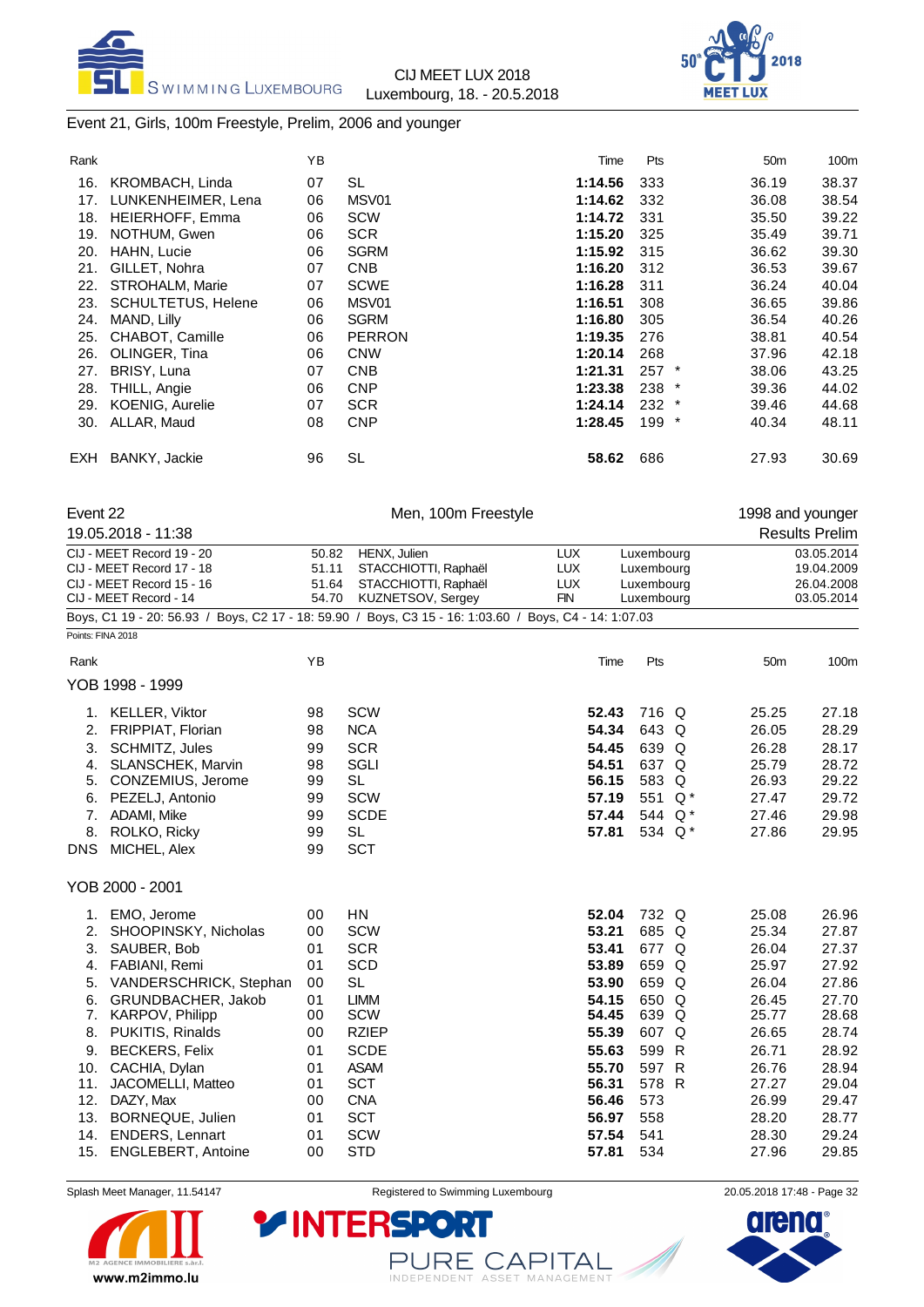



# Event 22, Boys, 100m Freestyle, Prelim, YOB 2000 - 2001

| Rank |                              | ΥB |               | Time    | Pts     | 50 <sub>m</sub> | 100m  |
|------|------------------------------|----|---------------|---------|---------|-----------------|-------|
| 16.  | MUELLER, Leon                | 00 | <b>SCW</b>    | 58.04   | 527     | 27.70           | 30.34 |
| 17.  | DEFRAINE, Quentin            | 01 | <b>ESN</b>    | 58.36   | 519     | 28.23           | 30.13 |
| 18.  | BANKY, Jordan                | 01 | <b>SL</b>     | 58.67   | 511     | 27.79           | 30.88 |
| 19.  | <b>WAKEFIELD, Andrew</b>     | 00 | CNDU          | 59.38   | 493     | 28.32           | 31.06 |
| 20.  | BRAL, Renaud                 | 01 | <b>CNT</b>    | 59.67   | 485     | 28.66           | 31.01 |
|      | 21. CAILLIAU, Nils           | 01 | <b>SCR</b>    | 59.94   | 479 *   | 28.26           | 31.68 |
| 22.  | CHANTRAINE, Owen             | 00 | <b>PERRON</b> | 1:00.45 | 467 *   | 29.21           | 31.24 |
| 23.  | COLLIN, Nathan               | 01 | <b>NCH</b>    | 1:00.65 | 462 *   | 28.94           | 31.71 |
|      | 24. HATVANI, Csongor         | 01 | <b>SL</b>     | 1:04.16 | $390 *$ | 30.41           | 33.75 |
|      |                              |    |               |         |         |                 |       |
|      | YOB 2002 - 2003              |    |               |         |         |                 |       |
| 1.   | KOHN, Joakim                 | 03 | <b>KVIK</b>   | 55.72   | 596 Q   | 26.25           | 29.47 |
| 2.   | BOKOV, Rodion                | 03 | <b>SL</b>     | 56.19   | 581 Q   | 27.29           | 28.90 |
| 3.   | HUSQUINET, Paul              | 02 | <b>MOSAN</b>  | 56.40   | 575 Q   | 27.00           | 29.40 |
| 4.   | HEYN STAGE, Carl             | 03 | <b>KVIK</b>   | 56.92   | 559 Q   | 26.95           | 29.97 |
| 5.   | EICHLER, Adrian              | 03 | <b>SCW</b>    | 57.02   | 556 Q   | 27.25           | 29.77 |
| 6.   | VOLK, Bjoern                 | 02 | <b>WSVG</b>   | 57.19   | 551 Q   | 27.41           | 29.78 |
| 7.   | <b>ISSERMANN, Nils</b>       | 02 | <b>SCW</b>    | 57.56   | 541 Q   | 27.64           | 29.92 |
| 8.   | <b>DETHIER, Emerick</b>      | 02 | <b>ESN</b>    | 57.65   | 538 Q   | 28.08           | 29.57 |
| 9.   | DEMAJ, Valdrim               | 03 | <b>CNSN</b>   | 57.73   | 536 R   | 27.48           | 30.25 |
|      | 10. ADAMSONS, Karlis         | 03 | <b>RZIEP</b>  | 57.88   | 532 R   | 27.42           | 30.46 |
| 11.  | MORREALE, Matheo             | 03 | <b>ESN</b>    | 58.24   | 522 R   | 28.11           | 30.13 |
| 12.  | <b>WARRELMANN, Cedric</b>    | 03 | <b>SGRO</b>   | 58.38   | 518     | 27.83           | 30.55 |
| 13.  | DENGIS, Bastien              | 02 | <b>MOSAN</b>  | 58.39   | 518     | 27.52           | 30.87 |
| 14.  | LIESSE, Simon                | 02 | <b>CNB</b>    | 58.85   | 506     | 28.20           | 30.65 |
| 15.  | SPANDICK, Henning            | 03 | <b>SCW</b>    | 58.86   | 506     | 28.13           | 30.73 |
| 16.  | EPNER, Moritz                | 03 | <b>SCW</b>    | 58.92   | 504     | 28.59           | 30.33 |
| 17.  | <b>BOURCKEL, Mike</b>        | 03 | <b>CNW</b>    | 58.95   | 503     | 27.94           | 31.01 |
| 18.  | REMACLE, Hugo                | 03 | <b>NCH</b>    | 59.15   | 498     | 28.13           | 31.02 |
| 19.  | <b>BISCHOF, Niki</b>         | 02 | <b>LIMM</b>   | 59.17   | 498     | 28.34           | 30.83 |
| 20.  | KLABUNDE, Thorben            | 03 | <b>LIMM</b>   | 59.45   | 491     | 28.46           | 30.99 |
| 21.  | MOREAUX, Maxime              | 02 | <b>SCR</b>    | 59.51   | 489     | 28.37           | 31.14 |
| 22.  | SOGOMONIAN, Eric             | 03 | <b>MOSAN</b>  | 59.53   | 489     | 28.29           | 31.24 |
| 23.  | KETTENMEYER, Yul             | 03 | <b>SCDE</b>   | 59.56   | 488     | 28.66           | 30.90 |
| 24.  | PAZDUR, Dorian               | 03 | VN            | 59.94   | 479     | 28.94           | 31.00 |
| 25.  | CONSTANTINO CAEIRO, Diog(03  |    | CNDU          | 59.98   | 478     | 28.56           | 31.42 |
| 26.  | GILLARD, Remi                | 03 | <b>CNA</b>    | 1:00.17 | 473     | 28.73           | 31.44 |
| 27.  | ERNE, Ian                    | 02 | SGLI          | 1:00.20 | 473     | 28.91           | 31.29 |
|      | 28. WIRTH, David             | 02 | <b>CNP</b>    | 1:00.37 | 469     | 29.01           | 31.36 |
| 29.  | PIERRET, Noah                | 02 | <b>CNB</b>    | 1:00.39 | 468     | 29.03           | 31.36 |
| 30.  | STEIN, Fynn                  | 03 | <b>SCWE</b>   | 1:00.57 | 464     | 28.26           | 32.31 |
| 31.  | SCHUMACHER, Lou              | 02 | HN            | 1:00.63 | 463     | 28.82           | 31.81 |
| 32.  | LANNERS, Bob                 | 02 | <b>SL</b>     | 1:00.68 | 462     | 28.77           | 31.91 |
| 33.  | THILL, Victor                | 03 | <b>CNE</b>    | 1:00.72 | 461     | 28.97           | 31.75 |
| 34.  | LESAGE, Christophe           | 02 | <b>SL</b>     | 1:00.76 | 460     | 29.29           | 31.47 |
| 35.  | <b>KRUEGER, Nicolas</b>      | 03 | <b>SCW</b>    | 1:00.80 | 459     | 28.88           | 31.92 |
| 36.  | KAUFFMANN, David             | 03 | <b>SCT</b>    | 1:00.86 | 457     | 29.05           | 31.81 |
| 37.  | OHN, Antoine                 | 02 | HN            | 1:00.94 | 456     | 28.80           | 32.14 |
| 38.  | DOME, Simon                  | 02 | <b>NCH</b>    | 1:01.08 | 453     | 29.01           | 32.07 |
| 39.  | <b>BOENTGES, Kevin</b>       | 03 | <b>CNP</b>    | 1:01.26 | 449     | 29.96           | 31.30 |
| 40.  | FABER, Pol                   | 03 | <b>SCDE</b>   | 1:01.29 | 448     | 29.61           | 31.68 |
| 41.  | MULDER, Anael                | 02 | <b>NCA</b>    | 1:01.32 | 447     | 29.70           | 31.62 |
| 42.  | SMIT, Luca                   | 03 | SCW           | 1:01.35 | 447     | 29.77           | 31.58 |
| 43.  | KARKOUR, Rayan               | 02 | <b>CNSN</b>   | 1:02.86 | 415     | 29.95           | 32.91 |
| 44.  | <b>BEI CLEMENTI, Mattias</b> | 03 | VN            | 1:02.88 | 415     | 30.12           | 32.76 |
| 45.  | KIRCH, Felix                 | 03 | CNDU          | 1:03.14 | 410     | 30.08           | 33.06 |
|      | 46. POHL, Lucas              | 03 | <b>SCWE</b>   | 1:03.36 | 405     | 29.67           | 33.69 |

Splash Meet Manager, 11.54147 **Registered to Swimming Luxembourg** 20.05.2018 17:48 - Page 33



PURE CAPITAL

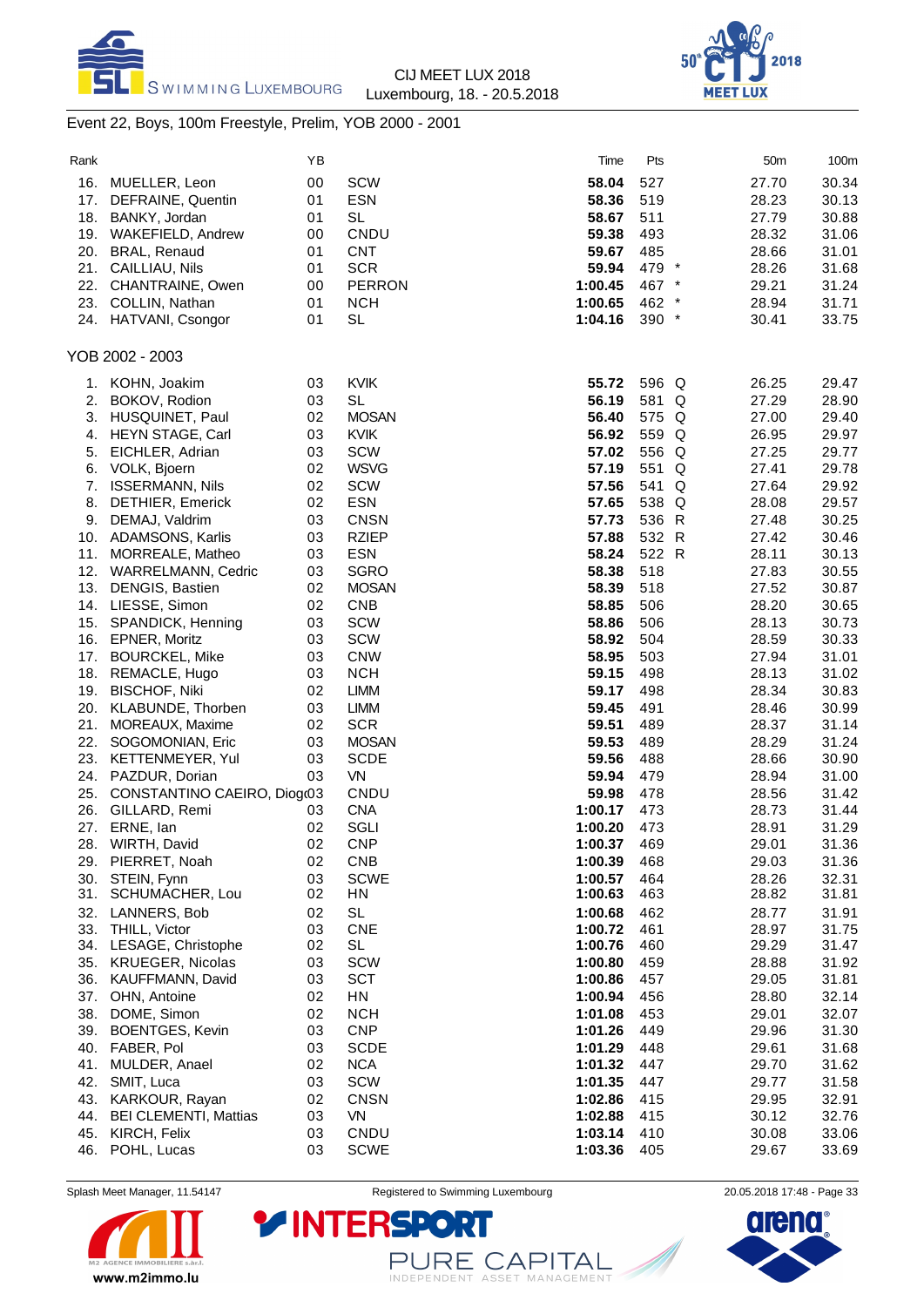



# Event 22, Boys, 100m Freestyle, Prelim, YOB 2002 - 2003

| Rank       |                                    | ΥB       |                          | Time               | Pts        |   | 50m            | 100m           |
|------------|------------------------------------|----------|--------------------------|--------------------|------------|---|----------------|----------------|
| 47.        | MASSIGNAN, Yannis                  | 02       | <b>PERRON</b>            | 1:03.45            | 404        |   | 30.54          | 32.91          |
| 48.        | <b>HUESING, Florian</b>            | 03       | <b>SGRO</b>              | 1:03.62            | 400 *      |   | 30.40          | 33.22          |
| 49.        | SCHNEIDER, Konstantin              | 03       | <b>SCWE</b>              | 1:04.21            | 389 *      |   | 30.59          | 33.62          |
| 50.        | DI PINTO, Eric                     | 03       | <b>SL</b>                | 1:04.48            | 385 *      |   | 30.26          | 34.22          |
| 51.        | <b>INGENERF, Anton</b>             | 03       | <b>SGRO</b>              | 1:05.57            | 366 *      |   | 31.27          | 34.30          |
| 52.        | JOMINET, Dan                       | 03       | <b>SL</b>                | 1:05.60            | 365 *      |   | 31.45          | 34.15          |
|            | 53. FUCCI, Nicolo                  | 03       | CNDU                     | 1:06.23            | 355 *      |   | 31.10          | 35.13          |
| DNS        | PANIC, Stevan                      | 02       | <b>SL</b>                |                    |            |   |                |                |
|            | 2004 and younger                   |          |                          |                    |            |   |                |                |
| 1.         | BERTUZZI, Valentin                 | 04       | HN                       | 58.61              | 512 Q      |   | 28.34          | 30.27          |
| 2.         | JAAS, Jeff                         | 04       | <b>SCDE</b>              | 58.72              | 509 Q      |   | 28.24          | 30.48          |
| 3.         | OLSSON, Gustav                     | 04       | <b>LIMM</b>              | 59.05              | 501 Q      |   | 28.18          | 30.87          |
| 4.         | SOKOLOVSKIY, Daniil                | 04       | <b>LIMM</b>              | 59.27              | 495 Q      |   | 28.71          | 30.56          |
| 5.         | LYSEN, Cyril                       | 04       | <b>CNT</b>               | 59.56              | 488 Q      |   | 28.71          | 30.85          |
| 6.         | <b>LANNERS, Nicolas</b>            | 04       | <b>SL</b>                | 59.87              | 481        | Q | 28.81          | 31.06          |
| 7.         | CERVINO, Alessio                   | 04       | <b>LIMM</b>              | 1:00.39            | 468 Q      |   | 29.36          | 31.03          |
| 8.         | DANTHINE, Zacharie                 | 04       | <b>CNA</b>               | 1:00.55            | 465 Q      |   | 29.54          | 31.01          |
|            | 9. OTT, Artur                      | 04       | <b>SGRM</b>              | 1:00.91            | 456 R      |   | 28.73          | 32.18          |
| 10.        | MORARU, Matteo                     | 04       | <b>SL</b>                | 1:01.22            | 449 R      |   | 28.97          | 32.25          |
| 11.        | RENARD, Enzo                       | 04       | <b>CNA</b>               | 1:01.74            | 438 R      |   | 29.47          | 32.27          |
| 12.        | DE COOMAN, Francois-Clemer04       |          | <b>CNA</b>               | 1:01.75            | 438        |   | 29.48          | 32.27          |
| 13.        | SIMAO NOGUEIRA, Joao               | 04       | SCD                      | 1:01.78            | 437        |   | 28.96          | 32.82          |
| 14.        | SCHROEDER, Till Lasse              | 04       | SCW                      | 1:02.07            | 431        |   | 29.70          | 32.37          |
| 15.        | LANGENBAHN, Erik                   | 04       | <b>SGRM</b>              | 1:02.09            | 431        |   | 29.38          | 32.71          |
|            | 16. KRATZ, Karl                    | 05       | <b>WSVG</b>              | 1:02.25            | 427        |   | 29.55          | 32.70          |
| 17.        | DENTER, Arthur                     | 04       | <b>CNE</b>               | 1:02.38            | 425        |   | 29.59          | 32.79          |
|            | 18. FLOREAN, Darius                | 05       | <b>SL</b>                | 1:02.88            | 415        |   | 30.05          | 32.83          |
| 19.        | SAIVE, Antoine                     | 04       | <b>ESN</b>               | 1:02.99            | 413        |   | 29.45          | 33.54          |
| 20.        | SKALL, Adrian                      | 05       | SCW                      | 1:03.07            | 411        |   | 30.66          | 32.41          |
| 21.        | ANTUNES, Lucas                     | 04       | <b>CNSN</b>              | 1:03.18            | 409        |   | 30.18          | 33.00          |
| 22.        | LUKA, Mory                         | 04       | <b>SL</b>                | 1:03.27            | 407        |   | 30.20          | 33.07          |
| 23.        | HOFMANN, Felix                     | 05       | SCW                      | 1:03.75            | 398        |   | 30.39          | 33.36          |
| 24.        | LIERSCH, Mathies-Justus            | 05       | <b>SCW</b>               | 1:03.78            | 397        |   | 30.87          | 32.91          |
| 25.        | PEUKER, Carl-Ole                   | 04       | <b>SCW</b>               | 1:04.73            | 380        |   | 30.85          | 33.88          |
| 26.        | SCHMID, lan                        | 04       | <b>LIMM</b><br><b>SL</b> | 1:04.90            | 377        |   | 30.66          | 34.24          |
| 27.<br>28. | DURAKOVIC, Tarik<br>DUBRU, Cyprien | 05<br>04 | <b>CNB</b>               | 1:04.99<br>1:05.10 | 376<br>374 |   | 31.63<br>30.64 | 33.36          |
|            |                                    |          |                          |                    |            |   |                | 34.46          |
| 29.        | SUKHANOV, Maxim                    | 04       | CNDU                     | 1:05.18            | 372        |   | 31.48          | 33.70          |
| 31.        | 30. VEREL, Tom<br>CARNEIRO, Nuno   | 04<br>05 | LIMM<br><b>SL</b>        | 1:05.37<br>1:05.62 | 369<br>365 |   | 31.10<br>30.56 | 34.27<br>35.06 |
|            | 32. KOHL, Charel                   | 04       | <b>SCDE</b>              | 1:05.89            | 360        |   | 31.62          | 34.27          |
|            | 33. KOLBUK, Aleksander             | 06       | SCW                      | 1:05.94            | 360        |   | 31.54          | 34.40          |
|            | 34. EHLERS, Florian                | 05       | <b>LIMM</b>              | 1:06.09            | 357        |   | 31.67          | 34.42          |
| 35.        | SIMEONOV, Vladimir                 | 04       | SL                       | 1:06.16            | 356        |   | 31.68          | 34.48          |
| 36.        | HERHOLZ, Jack Oliver               | 04       | <b>SCW</b>               | 1:06.31            | 354        |   | 31.85          | 34.46          |
| 37.        | TRINCIA, Lorenzo                   | 05       | <b>LIMM</b>              | 1:06.74            | 347        |   | 31.74          | 35.00          |
| 38.        | MILANOVSKI, Nikola                 | 04       | <b>SL</b>                | 1:07.43            | 336 *      |   | 32.37          | 35.06          |
|            | 39. PASSERONE, Federico            | 05       | <b>LIMM</b>              | 1:07.57            | $334$ *    |   | 32.89          | 34.68          |
| 40.        | BONNET, Clement                    | 05       | <b>LIMM</b>              | 1:07.61            | 334 *      |   | 32.91          | 34.70          |
| 41.        | EICHLER, Alexander                 | 07       | <b>SCW</b>               | 1:07.67            | 333 *      |   | 32.32          | 35.35          |
| 42.        | THILL, Nicolas                     | 05       | <b>SL</b>                | 1:07.92            | $329$ *    |   | 32.37          | 35.55          |
| 43.        | SUETOE, Rafael                     | 05       | SL                       | 1:08.10            | 326 *      |   | 31.79          | 36.31          |
| 44.        | LINDMARK MELO, Hugo                | 04       | CNDU                     | 1:08.42            | $322$ *    |   | 32.52          | 35.90          |
| 45.        | BERNARDON, Julio                   | 06       | <b>LIMM</b>              | 1:08.79            | $317$ *    |   | 33.10          | 35.69          |
|            | 46. PEUSCH, Kevin                  | 06       | <b>SL</b>                | 1:09.31            | $310 *$    |   | 33.27          | 36.04          |
| 47.        | RADOVANOVIC, Liam                  | 04       | SCW                      | 1:09.66            | $305$ *    |   | 33.06          | 36.60          |



Splash Meet Manager, 11.54147 **Registered to Swimming Luxembourg** 20.05.2018 17:48 - Page 34

PURE CAPITAL

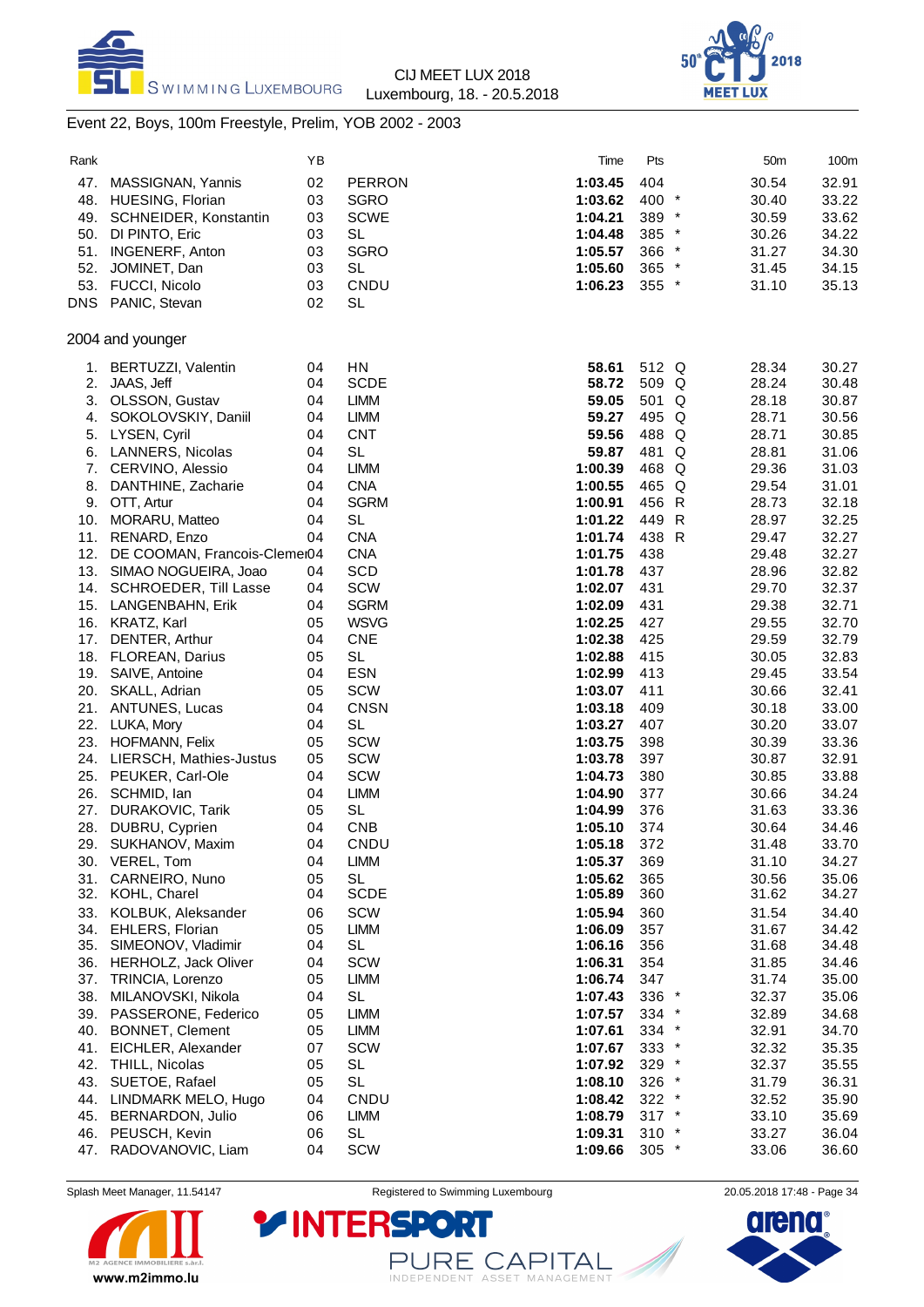



# Event 22, Boys, 100m Freestyle, Prelim, 2004 and younger

| Rank       |                           | YB |             | Time    | <b>Pts</b> | 50 <sub>m</sub> | 100 <sub>m</sub> |
|------------|---------------------------|----|-------------|---------|------------|-----------------|------------------|
| 48.        | HEINKE, Henri             | 06 | <b>SCWE</b> | 1:09.87 | $302 *$    | 32.34           | 37.53            |
| 49.        | KEMP, Finn                | 05 | <b>SL</b>   | 1:11.37 | $283$ *    | 34.05           | 37.32            |
| 50.        | <b>BOENTGES, Kimi</b>     | 05 | <b>CNP</b>  | 1:11.45 | $283$ *    | 34.03           | 37.42            |
| 51.        | RIKKERT, Thijmen          | 06 | <b>SL</b>   | 1:12.16 | $274$ *    | 34.95           | 37.21            |
| 52.        | MOOG, Mathis              | 06 | <b>SL</b>   | 1:12.21 | $274$ *    | 34.77           | 37.44            |
|            | 53. CONSANI, Elia         | 06 | <b>LIMM</b> | 1:12.31 | $273$ *    | 34.53           | 37.78            |
|            | 54. SCHOLER, Louis        | 05 | <b>SL</b>   | 1:14.24 | $252$ *    | 35.01           | 39.23            |
| 55.        | NTAGANDA, Alexis          | 05 | SL          | 1:14.39 | $250$ *    | 35.34           | 39.05            |
|            | 56. GERE, Arthur          | 04 | SL          | 1:15.12 | $243$ *    | 36.25           | 38.87            |
|            | 57. TUCHILA, Ionut        | 06 | <b>SL</b>   | 1:18.83 | $210$ *    | 37.29           | 41.54            |
| <b>EXH</b> | <b>BRANDENBURGER, Pit</b> | 95 | <b>SCD</b>  | 52.46   | 715        | 25.54           | 26.92            |





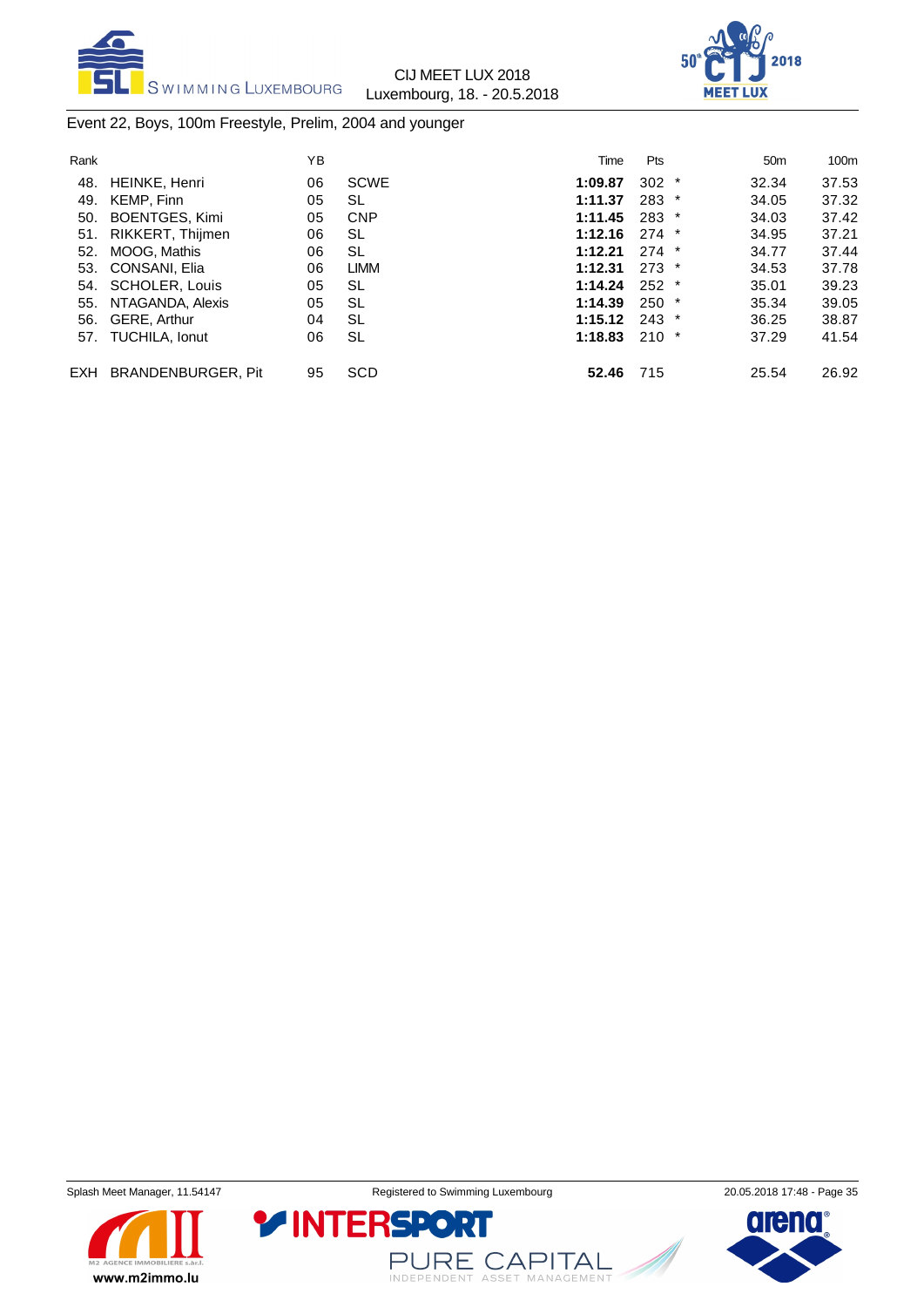



# 3 - Saturday afternoon 19.05.2018 - 15:30

| Event 13          | 19.05.2018 - 15:30   |                            |       | Women, 400m Freestyle |               |       |                            |                                 |       | 2000 and younger<br><b>Results Final</b> |         |            |  |
|-------------------|----------------------|----------------------------|-------|-----------------------|---------------|-------|----------------------------|---------------------------------|-------|------------------------------------------|---------|------------|--|
|                   | CIJ - MEET Record    |                            |       | 4:13.20               | STRAUSS, A.   |       |                            | <b>GER</b>                      |       | Luxembourg                               |         | 13.04.1985 |  |
|                   | Girls, Open: 5:12.08 |                            |       |                       |               |       |                            |                                 |       |                                          |         |            |  |
| Points: FINA 2018 |                      |                            |       |                       |               |       |                            |                                 |       |                                          |         |            |  |
| Rank              |                      |                            |       |                       | ΥB            |       |                            |                                 |       |                                          | Time    | Pts        |  |
| 1.                | <b>RICCI, Nicole</b> |                            |       |                       | 04            |       |                            | Swimming Luxembourg             |       |                                          | 4:28.27 | 684        |  |
|                   | 50m:                 | 29.81                      | 29.81 |                       | 150m: 1:36.63 | 33.59 | 250m:                      | 2:45.44                         | 34.02 | 350m:                                    | 3:55.14 | 34.44      |  |
|                   | 100m:                | 1:03.04                    | 33.23 |                       | 200m: 2:11.42 | 34.79 | 300m:                      | 3:20.70                         | 35.26 | 400m:                                    | 4:28.27 | 33.13      |  |
| 2.                | JOMINET, Lou         |                            |       |                       | 05            |       |                            | Swimming Luxembourg             |       |                                          | 4:36.79 | 623        |  |
|                   | 50m:                 | 31.25                      | 31.25 | 150m:                 | 1:40.87       | 35.48 | 250m:                      | 2:51.88                         | 35.60 | 350m:                                    | 4:02.86 | 35.51      |  |
|                   | 100m:                | 1:05.39                    | 34.14 | 200m:                 | 2:16.28       | 35.41 | 300m:                      | 3:27.35                         | 35.47 | 400m:                                    | 4:36.79 | 33.93      |  |
| 3.                | MATHY, Leah          |                            |       |                       | 02            |       | Nautic Club Herve          |                                 |       |                                          | 4:39.53 | 605        |  |
|                   | 50m:                 | 31.32                      | 31.32 | 150m:                 | 1:41.68       | 36.10 | 250m:                      | 2:54.02                         | 36.56 | 350m:                                    | 4:05.62 | 35.98      |  |
|                   | 100m:                | 1:05.58                    | 34.26 | 200m:                 | 2:17.46       | 35.78 | 300m:                      | 3:29.64                         | 35.62 | 400m:                                    | 4:39.53 | 33.91      |  |
| 4.                | SCHUTZ, Alina        |                            |       |                       | 02            |       |                            | Ecole Seraing Natation a.s.b.l. |       |                                          | 4:39.66 | 604        |  |
|                   | 50m:                 | 32.81                      | 32.81 | 150m:                 | 1:42.27       | 35.14 | 250m:                      | 2:53.98                         | 35.58 | 350m:                                    | 4:05.69 | 36.06      |  |
|                   | 100m:                | 1:07.13                    | 34.32 |                       | 200m: 2:18.40 | 36.13 | 300m:                      | 3:29.63                         | 35.65 | 400m:                                    | 4:39.66 | 33.97      |  |
| 5.                | LAZOPOULOS, Chiara   |                            |       |                       | 05            |       |                            | <b>Limmat Sharks Zuerich</b>    |       |                                          | 4:43.30 | 581        |  |
|                   | 50m:                 | 31.73                      | 31.73 | 150m:                 | 1:43.67       | 36.66 | 250m:                      | 2:56.76                         | 36.33 | 350m:                                    | 4:09.09 | 35.65      |  |
|                   | 100m:                | 1:07.01                    | 35.28 |                       | 200m: 2:20.43 | 36.76 | 300m:                      | 3:33.44                         | 36.68 | 400m:                                    | 4:43.30 | 34.21      |  |
| 6.                |                      | <b>WOELTINGER, Natalie</b> |       |                       | 00            |       |                            | <b>WSV Grosskrotzenburg</b>     |       |                                          | 4:43.86 | 578        |  |
|                   | 50m:                 | 31.46                      | 31.46 | 150m:                 | 1:41.94       | 35.96 | 250m:                      | 2:55.34                         | 36.49 | 350m:                                    | 4:09.00 | 36.84      |  |
|                   | 100m:                | 1:05.98                    | 34.52 | 200m:                 | 2:18.85       | 36.91 | 300m:                      | 3:32.16                         | 36.82 | 400m:                                    | 4:43.86 | 34.86      |  |
| 7.                | DESSAU, Merle        |                            |       |                       | 04            |       |                            | <b>SG Region Oldenburg</b>      |       |                                          | 4:43.91 | 577        |  |
|                   | 50m:                 | 32.21                      | 32.21 | 150m:                 | 1:44.59       | 36.96 | 250m:                      | 2:57.50                         | 36.72 | 350m:                                    | 4:10.62 | 36.55      |  |
|                   | 100m:                | 1:07.63                    | 35.42 | 200m:                 | 2:20.78       | 36.19 | 300m:                      | 3:34.07                         | 36.57 | 400m:                                    | 4:43.91 | 33.29      |  |
| 8.                | DEWART, Merle        |                            |       |                       | 01            |       | <b>SG Region Oldenburg</b> |                                 |       |                                          | 4:48.37 | 551        |  |
|                   | 50m:                 | 31.93                      | 31.93 | 150m:                 | 1:43.61       | 36.26 | 250m:                      | 2:57.24                         | 36.99 | 350m:                                    | 4:11.83 | 37.30      |  |
|                   | 100m:                | 1:07.35                    | 35.42 | 200m:                 | 2:20.25       | 36.64 | 300m:                      | 3:34.53                         | 37.29 | 400m:                                    | 4:48.37 | 36.54      |  |

| Event 14          | 19.05.2018 - 15:37     |       |       |                             |                      |                     | Men, 400m Freestyle |                                     |       |            | 1998 and younger<br><b>Results Final</b> |       |  |  |
|-------------------|------------------------|-------|-------|-----------------------------|----------------------|---------------------|---------------------|-------------------------------------|-------|------------|------------------------------------------|-------|--|--|
|                   | CIJ - MEET Record      |       |       | 3:57.37                     | STACCHIOTTI, Raphaël |                     |                     | <b>LUX</b>                          |       | Luxembourg | 17.04.2009                               |       |  |  |
|                   | Boys, Open: 4:47.18    |       |       |                             |                      |                     |                     |                                     |       |            |                                          |       |  |  |
| Points: FINA 2018 |                        |       |       |                             |                      |                     |                     |                                     |       |            |                                          |       |  |  |
| Rank              |                        |       |       |                             | ΥB                   |                     |                     |                                     |       |            | Time                                     | Pts   |  |  |
| 1.                | SCHMITZ, Jacques       |       |       | 02<br>Swimming Club Redange |                      |                     |                     | 4:07.86                             | 699   |            |                                          |       |  |  |
|                   | 50m:                   | 28.04 | 28.04 | 150m:                       | 1:29.80              | 30.99               | 250m:               | 2:32.86                             | 31.23 | 350m:      | 3:36.35                                  | 31.82 |  |  |
|                   | 100m:                  | 58.81 | 30.77 | 200m:                       | 2:01.63              | 31.83               | 300m:               | 3:04.53                             | 31.67 | 400m:      | 4:07.86                                  | 31.51 |  |  |
| 2.                | VANDERSCHRICK, Stephan |       |       |                             | $00\,$               | Swimming Luxembourg |                     |                                     |       |            | 4:13.83                                  | 651   |  |  |
|                   | 50m:                   | 27.96 | 27.96 | 150m:                       | 1:29.61              | 30.98               | 250m:               | 2:34.62                             | 32.41 | 350m:      | 3:42.17                                  | 34.03 |  |  |
|                   | 100m:                  | 58.63 | 30.67 | 200m:                       | 2:02.21              | 32.60               | 300m:               | 3:08.14                             | 33.52 | 400m:      | 4:13.83                                  | 31.66 |  |  |
| 3.                | SHOOPINSKY, Nicholas   |       |       |                             | 00                   |                     | SC Wiesbaden 1911   |                                     |       |            | 4:14.42                                  | 647   |  |  |
|                   | 50m:                   | 28.19 | 28.19 | 150m:                       | 1:31.73              | 32.56               | 250m:               | 2:38.00                             | 33.48 | 350m:      | 3:44.23                                  | 32.82 |  |  |
|                   | 100m:                  | 59.17 | 30.98 | 200m:                       | 2:04.52              | 32.79               | 300m:               | 3:11.41                             | 33.41 | 400m:      | 4:14.42                                  | 30.19 |  |  |
| 4.                | <b>BUHAGIAR, Kyle</b>  |       |       |                             | 01                   |                     |                     | Aquatic Sports Association of Malta |       |            | 4:17.27                                  | 625   |  |  |
|                   | 50 <sub>m</sub> :      | 28.58 | 28.58 | 150m:                       | 1:32.21              | 32.44               | 250m:               | 2:38.02                             | 33.23 | 350m:      | 3:45.15                                  | 33.81 |  |  |
|                   | 100m:                  | 59.77 | 31.19 | 200m:                       | 2:04.79              | 32.58               | 300m:               | 3.11.34                             | 33.32 | 400m:      | 4:17.27                                  | 32.12 |  |  |
|                   |                        |       |       |                             |                      |                     |                     |                                     |       |            |                                          |       |  |  |

Splash Meet Manager, 11.54147 **Registered to Swimming Luxembourg** 20.05.2018 17:48 - Page 36



PURE CAPITAL

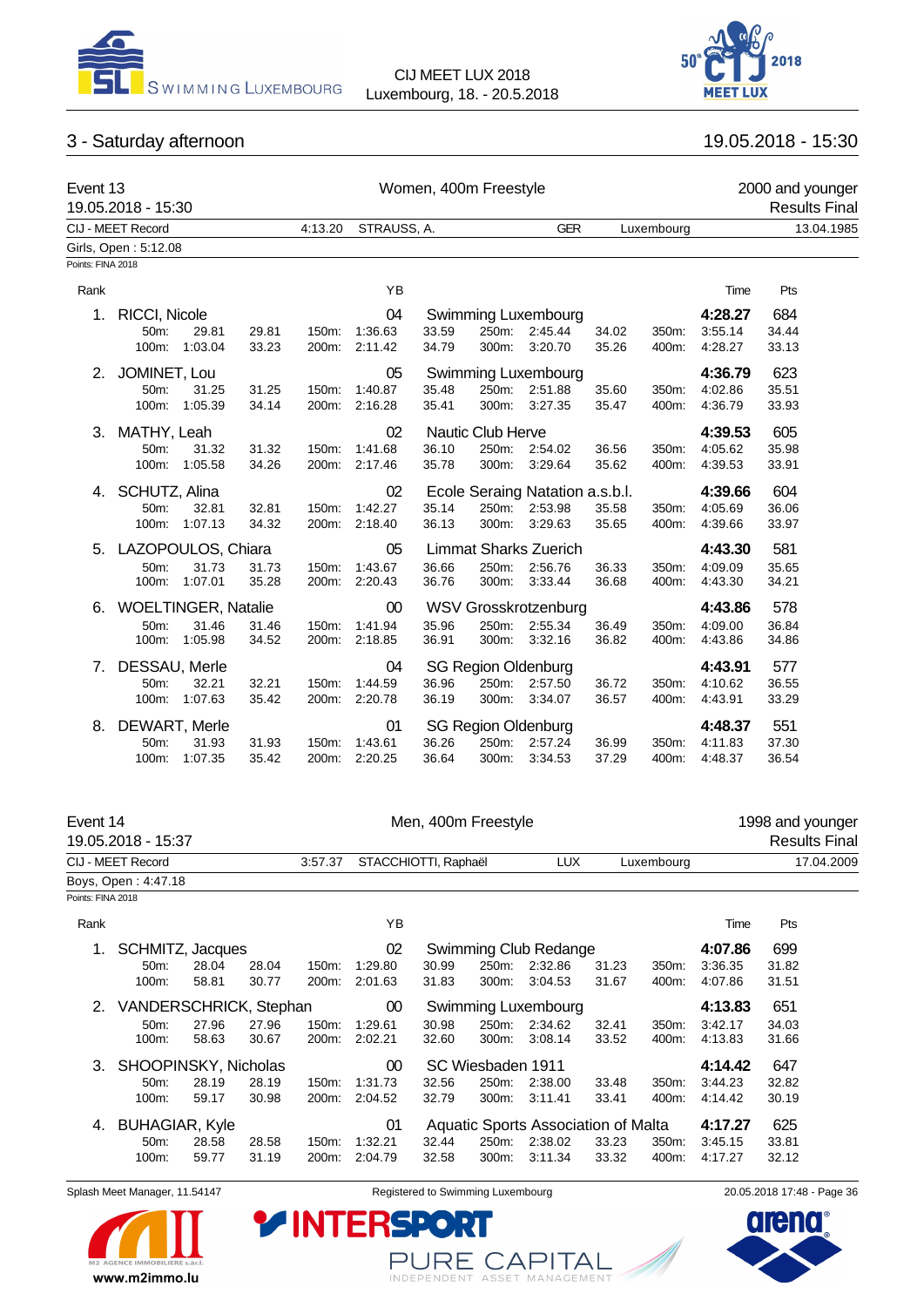



### Event 14, Men, 400m Freestyle, Final, 1998 and younger

| Rank |                       |         |       |                    | ΥB      |       |                   |                                             |       |       | Time    | Pts   |
|------|-----------------------|---------|-------|--------------------|---------|-------|-------------------|---------------------------------------------|-------|-------|---------|-------|
| 5.   | PLASCHKE, Lennart     |         |       |                    | 01      |       | SC Wiesbaden 1911 |                                             |       |       | 4:18.30 | 618   |
|      | 50m                   | 29.78   | 29.78 | 150m:              | 1:35.05 | 33.00 | 250m:             | 2:40.69                                     | 32.54 | 350m: | 3:46.09 | 32.68 |
|      | $100m$ :              | 1:02.05 | 32.27 | 200 <sub>m</sub> : | 2:08.15 | 33.10 | 300m:             | 3:13.41                                     | 32.72 | 400m: | 4:18.30 | 32.21 |
| 6.   | CACHIA, Dylan         |         |       |                    | 01      |       |                   | Aquatic Sports Association of Malta         |       |       | 4:19.42 | 610   |
|      | $50m$ :               | 28.52   | 28.52 | 150m:              | 1:32.53 | 32.58 | 250m:             | 2:39.34                                     | 33.70 | 350m: | 3:46.98 | 33.70 |
|      | $100m$ :              | 59.95   | 31.43 | 200m:              | 2:05.64 | 33.11 | 300m:             | 3:13.28                                     | 33.94 | 400m: | 4:19.42 | 32.44 |
| 7.   | <b>BECKERS, Felix</b> |         |       |                    | 01      |       |                   | Swimming Club Le Dauphin Ettelbruck         |       |       | 4:19.73 | 608   |
|      | $50m$ :               | 28.26   | 28.26 | $150m$ :           | 1:33.94 | 33.11 | 250m:             | 2:41.08                                     | 33.49 | 350m: | 3:48.91 | 33.84 |
|      | $100m$ :              | 1:00.83 | 32.57 | 200 <sub>m</sub> : | 2:07.59 | 33.65 | 300m:             | 3:15.07                                     | 33.99 | 400m: | 4:19.73 | 30.82 |
| 8.   | MEDER, Moritz         |         |       |                    | 00      |       |                   | SC Wasserfreunde Muenchen von 1912 (4:24.83 |       |       |         | 573   |
|      | $50m$ :               | 28.51   | 28.51 | $150m$ :           | 1:35.14 | 33.92 | 250m:             |                                             |       | 350m: |         |       |
|      | $100m$ :              | 1:01.22 | 32.71 | 200m:              | 2:08.90 | 33.76 | 300m:             | 3:17.18                                     |       | 400m: | 4:24.83 |       |

| Event 15 |                            |    |             | Women, 200m Backstroke                                                                                         |      |             |            |       | 2000 and younger |                       |
|----------|----------------------------|----|-------------|----------------------------------------------------------------------------------------------------------------|------|-------------|------------|-------|------------------|-----------------------|
|          | 19.05.2018 - 15:47         |    |             |                                                                                                                |      |             |            |       |                  | <b>Results Finals</b> |
|          | CIJ - MEET Record 17 - 18  |    | 2:16.01     | ZIMMERMANN, K.                                                                                                 |      | <b>GER</b>  | Luxembourg |       |                  | 14.04.1983            |
|          | CIJ - MEET Record 15 - 16  |    | 2:19.23     | ROLKO, Sarah                                                                                                   |      | <b>LUX</b>  | Luxembourg |       |                  | 24.04.2010            |
|          | CIJ - MEET Record 13 - 14  |    | 2:23.97     | BUDE, M.                                                                                                       |      | <b>GER</b>  | Luxembourg |       |                  | 14.04.1988            |
|          | CIJ - MEET Record - 12     |    | 2:29.14     | RIEDER, Celine                                                                                                 |      | <b>GER</b>  | Luxembourg |       |                  | 27.04.2013            |
|          |                            |    |             | Girls, C1 17 - 18: 2:37.24 / Girls, C2 15 - 16: 2:44.32 / Girls, C3 13 - 14: 2:55.33 / Girls, C4 - 12: 3:15.88 |      |             |            |       |                  |                       |
|          | Points: FINA 2018          |    |             |                                                                                                                |      |             |            |       |                  |                       |
| Rank     |                            | ΥB |             |                                                                                                                | Time | Pts         | 50m        | 100m  | 150 <sub>m</sub> | 200m                  |
|          | 2006 and younger           |    |             |                                                                                                                |      |             |            |       |                  |                       |
|          | 1. GRAEFIN VON BRUEHL, E07 |    | 1LSK        | 2:43.53 436                                                                                                    |      |             | 37.64      | 41.41 | 42.31            | 42.17                 |
|          | 2. HAN, Mengjia            | 07 | <b>SL</b>   | 2:44.52 428                                                                                                    |      |             | 38.25      | 42.17 | 43.27            | 40.83                 |
|          | 3. COUTISSE, Nelha         | 06 | <b>CNT</b>  | 2:45.52 421                                                                                                    |      |             | 37.83      | 41.79 | 43.76            | 42.14                 |
|          | 4. PAGANO, Clara           | 06 | <b>HN</b>   |                                                                                                                |      | 2:49.76 390 | 39.19      | 43.50 | 44.08            | 42.99                 |
|          | 5. PLUECKER, Lene          | 06 | <b>WSVG</b> | 2:50.66 384                                                                                                    |      |             | 39.78      | 42.63 | 44.74            | 43.51                 |
|          | 6. CARNEIRO, Sofia         | 06 | SL          | 2:53.38 366                                                                                                    |      |             | 40.96      | 44.53 | 44.77            | 43.12                 |
|          | 7. LIESSE, Aurore          | 06 | <b>CNB</b>  | 2:57.41 341                                                                                                    |      |             | 41.97      | 44.49 | 46.26            | 44.69                 |
|          | DSQ MAND, Lilly            | 06 | <b>SGRM</b> |                                                                                                                |      |             |            |       |                  |                       |

*D6 - turn not executed in accordance with the rules (SW 6.5) (Time: 15:54)*

**YINTERSPO** 

#### YOB 2004 - 2005

| 1. HARRISON, Helena<br>2. BUSCHOR, Elena<br>3. GOSUIN, Augustine<br>4. MAYERES, Nell<br>5. RIHON, Chloe<br>6. LOEF, Livia<br>7. JOMINET, Lou | 04<br>04<br>04<br>04<br>04<br>05<br>05 | LIMM<br>LIMM<br><b>MOSAN</b><br><b>NCH</b><br><b>ESN</b><br><b>SGRO</b><br>SL | 2:27.95 589<br>2:30.08 564<br>2:31.09 553<br>2:31.48 549<br>2:34.50 517<br>2:34.63 516<br>2:38.21 482 | 34.22<br>35.31<br>34.75<br>34.81<br>36.41<br>35.17<br>36.50 | 37.70<br>37.58<br>38.33<br>38.88<br>37.99<br>39.30<br>39.81 | 38.15<br>39.10<br>39.59<br>40.05<br>40.91<br>41.48 | 37.88<br>38.09<br>38.42<br>37.74<br>39.25<br>40.42 |
|----------------------------------------------------------------------------------------------------------------------------------------------|----------------------------------------|-------------------------------------------------------------------------------|-------------------------------------------------------------------------------------------------------|-------------------------------------------------------------|-------------------------------------------------------------|----------------------------------------------------|----------------------------------------------------|
| 8. ROPINSKI, Laurine                                                                                                                         | 04                                     | VN                                                                            | 2:38.58 478                                                                                           | 37.15                                                       | 40.51                                                       | 40.76                                              | 40.16                                              |



PURE CAPITAL

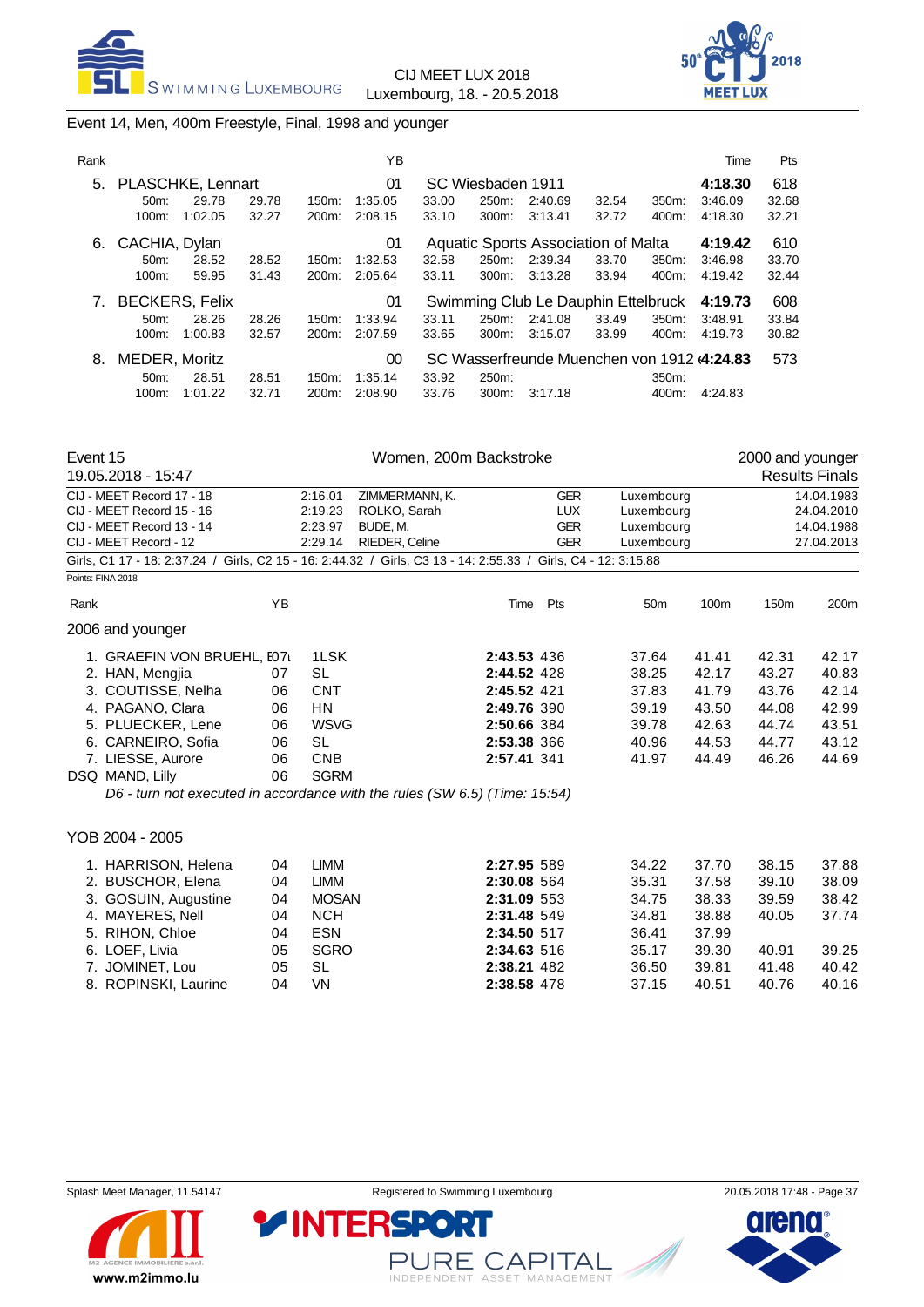



### Event 15, Women, 200m Backstroke, Final

| YOB 2002 - 2003                                                                                                                                                    |                                              |                                                                                                            |                                                                                                                                  |                                                                      |                                                                      |                                                                      |                                                                      |
|--------------------------------------------------------------------------------------------------------------------------------------------------------------------|----------------------------------------------|------------------------------------------------------------------------------------------------------------|----------------------------------------------------------------------------------------------------------------------------------|----------------------------------------------------------------------|----------------------------------------------------------------------|----------------------------------------------------------------------|----------------------------------------------------------------------|
| 1. VANDERSCHRICK, Laura02<br>2. RICCI, Giorgia Michela<br>3. FRIGGIERI, Andria<br>4. MAKA, Emilie<br>5. RADOVANOVIC, Luna<br>6. MICHEL, Laure<br>7. BRAND, Tabea   | 02<br>02<br>02<br>03<br>03<br>03             | SL<br>SL<br><b>ASAM</b><br><b>ESN</b><br>SCW<br><b>CNB</b><br><b>SGRO</b>                                  | 2:24.12 637<br>2:24.52 632<br>2:32.00 543<br>2:34.14 521<br>2:39.63 469<br>2:41.25 455<br>2:44.49 429 *                          | 33.17<br>33.42<br>35.50<br>37.08<br>37.19<br>36.63<br>37.22          | 36.13<br>36.26<br>38.41<br>38.55<br>40.02<br>41.25<br>40.79          | 37.10<br>37.67<br>39.22<br>40.35<br>42.03<br>42.64<br>43.95          | 37.72<br>37.17<br>38.87<br>38.16<br>40.39<br>40.73<br>42.53          |
| 8. GRUNDHEBER, Angie                                                                                                                                               | 03                                           | <b>SCT</b>                                                                                                 | 2:46.18 416 *                                                                                                                    | 38.93                                                                | 43.37                                                                | 43.04                                                                | 40.84                                                                |
| YOB 2000 - 2001                                                                                                                                                    |                                              |                                                                                                            |                                                                                                                                  |                                                                      |                                                                      |                                                                      |                                                                      |
| 1. KOEHLER, Maren<br>2. FABER, Maiti<br>3. WOELTINGER, Natalie<br>4. DEWART, Merle<br>5. ESCHEN, Yoshi<br>6. LETTE, Laura<br>7. WIRTH, Mandy<br>8. HOLLERICH, Anne | 01<br>01<br>00<br>01<br>00<br>01<br>00<br>01 | <b>SGRO</b><br><b>SCDE</b><br><b>WSVG</b><br><b>SGRO</b><br><b>SCW</b><br>HN.<br><b>CNP</b><br><b>SCDE</b> | 2:27.00 601<br>2:27.71 592<br>2:32.81 535<br>2:36.23 500<br>$2:40.55$ 461 $*$<br>2:40.76 459 *<br>2:41.70 451 *<br>2:47.44 406 * | 34.21<br>33.83<br>35.52<br>36.19<br>37.92<br>37.27<br>36.74<br>38.26 | 37.67<br>36.89<br>38.49<br>39.92<br>40.86<br>40.32<br>42.26<br>42.98 | 37.26<br>38.69<br>39.59<br>40.47<br>40.99<br>41.97<br>41.32<br>44.63 | 37.86<br>38.30<br>39.21<br>39.65<br>40.78<br>41.20<br>41.38<br>41.57 |

| Event 16<br>19.05.2018 - 16:07                                                                                                                                                                          |                                              |                                                                                                                  | Men. 200m Backstroke                                                    |                                                                                                                      |                                                                                  |                                                                      |                                                                      | 1998 and younger                                                     | <b>Results Finals</b>                                                |
|---------------------------------------------------------------------------------------------------------------------------------------------------------------------------------------------------------|----------------------------------------------|------------------------------------------------------------------------------------------------------------------|-------------------------------------------------------------------------|----------------------------------------------------------------------------------------------------------------------|----------------------------------------------------------------------------------|----------------------------------------------------------------------|----------------------------------------------------------------------|----------------------------------------------------------------------|----------------------------------------------------------------------|
| CIJ - MEET Record 19 - 20<br>CIJ - MEET Record 17 - 18<br>CIJ - MEET Record 15 - 16<br>CIJ - MEET Record - 14                                                                                           |                                              | 2:01.49<br>2:05.65<br>2:06.75<br>2:13.20                                                                         | LEBHERZ, Yannick<br>LUNDIN, A.<br>JUNEFELT, Linus<br>TO BE ESTABLISHED, |                                                                                                                      | <b>GER</b><br>Luxembourg<br><b>SWE</b><br>Luxembourg<br><b>SWE</b><br>Luxembourg |                                                                      |                                                                      | 18.04.2009<br>28.04.2012<br>26.04.2008                               |                                                                      |
| Boys, C1 19 - 20: 2:21.46 / Boys, C2 17 - 18: 2:28.33 / Boys, C3 15 - 16: 2:38.01 / Boys, C4 - 14: 2:46.53<br>Points: FINA 2018                                                                         |                                              |                                                                                                                  |                                                                         |                                                                                                                      |                                                                                  |                                                                      |                                                                      |                                                                      |                                                                      |
| Rank                                                                                                                                                                                                    | YB                                           |                                                                                                                  |                                                                         | Time                                                                                                                 | Pts                                                                              | 50 <sub>m</sub>                                                      | 100m                                                                 | 150 <sub>m</sub>                                                     | 200m                                                                 |
| 2004 and younger<br>1. WARBERG, Rasmus<br>2. SOKOLOVSKIY, Daniil<br>3. CARNEIRO, Nuno<br>4. LYSEN, Cyril<br>5. CERVINO, Alessio<br>6. SIMEONOV, Vladimir<br>7. DUBRU, Cyprien<br>8. PASSERONE, Federico | 04<br>04<br>05<br>04<br>04<br>04<br>04<br>05 | <b>KVIK</b><br><b>LIMM</b><br>SL<br><b>CNT</b><br><b>LIMM</b><br><b>SL</b><br><b>CNB</b><br><b>LIMM</b>          |                                                                         | 2:20.08 510<br>2:21.93 490<br>2:25.04 459<br>2:29.72 417<br>2:32.02 399<br>2:33.96 384<br>2:35.42 373<br>2:45.59 308 |                                                                                  | 32.21<br>33.58<br>33.47<br>34.91<br>34.62<br>35.72<br>35.79          | 35.91<br>36.14<br>36.59<br>38.38<br>37.99<br>38.21<br>40.66          | 36.38<br>36.44<br>38.20<br>39.23<br>40.05<br>40.02<br>39.43<br>43.73 | 35.58<br>35.77<br>36.78<br>37.20<br>39.36<br>40.01<br>39.54<br>41.84 |
| YOB 2002 - 2003                                                                                                                                                                                         |                                              |                                                                                                                  |                                                                         |                                                                                                                      |                                                                                  |                                                                      |                                                                      |                                                                      |                                                                      |
| 1. BISCHOF, Niki<br>2. PAZDUR, Dorian<br>3. KRUEGER, Nicolas<br><b>BRUCH, Felix</b><br>4.<br>5. SHOOPINSKY, Noah<br>6. POHL, Lucas<br>7. FABER, Pol<br>8. VOLK, Bjoern                                  | 02<br>03<br>03<br>02<br>02<br>03<br>03<br>02 | <b>LIMM</b><br><b>VN</b><br><b>SCW</b><br><b>SGLI</b><br><b>SCW</b><br><b>SCWE</b><br><b>SCDE</b><br><b>WSVG</b> |                                                                         | 2:15.56 562<br>2:18.99 522<br>2:20.83 501<br>2:22.59 483<br>2:26.31 447<br>2:27.23 439<br>2:29.96 415<br>2:30.75 409 |                                                                                  | 31.44<br>32.08<br>32.56<br>32.35<br>34.59<br>33.42<br>34.69<br>34.64 | 33.70<br>35.11<br>35.40<br>35.98<br>36.58<br>37.19<br>37.54<br>38.11 | 35.34<br>36.42<br>36.91<br>37.48<br>37.70<br>38.49<br>39.44<br>39.27 | 35.08<br>35.38<br>35.96<br>36.78<br>37.44<br>38.13<br>38.29<br>38.73 |



PURE CAPITAL

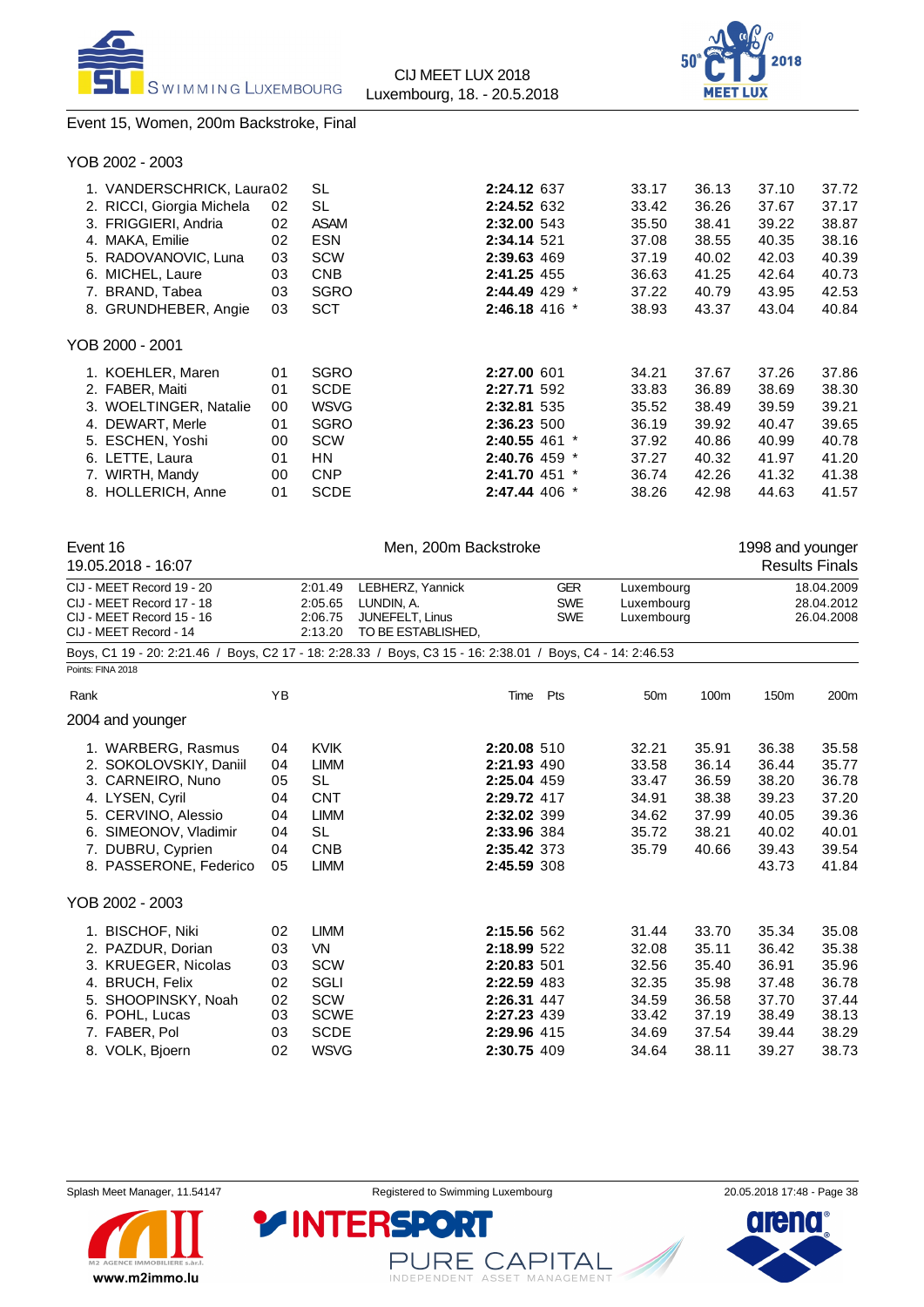



### Event 16, Men, 200m Backstroke, Final

| YOB 2000 - 2001      |    |               |                   |       |       |       |       |
|----------------------|----|---------------|-------------------|-------|-------|-------|-------|
| 1. MEDER, Moritz     | 00 | <b>SCWM</b>   | 2:12.67 600       | 30.64 | 33.81 | 34.64 | 33.58 |
| 2. PLASCHKE, Lennart | 01 | <b>SCW</b>    | 2:21.38 496       | 33.61 | 35.90 | 36.31 | 35.56 |
| 3. COLLIN, Nathan    | 01 | <b>NCH</b>    | 2:24.83 461       | 32.75 | 36.75 | 37.79 | 37.54 |
| 4. MUELLER, Leon     | 00 | SCW           | 2:25.08 459       | 33.98 | 36.50 | 38.04 | 36.56 |
| 5. CHANTRAINE, Owen  | 00 | <b>PERRON</b> | $2:33.13$ 390 $*$ | 35.93 | 38.54 | 39.57 | 39.09 |
| YOB 1998 - 1999      |    |               |                   |       |       |       |       |
| 1. WAREING, Thomas   | 99 | <b>ASAM</b>   | 2:12.24606        | 30.87 | 33.82 | 34.36 | 33.19 |
|                      |    |               |                   |       |       |       |       |

| Event 17 |                                                                                                                |    | Women, 200m Butterfly<br>2000 and younger |                                                      |               |                                        |                                        |       |       |                                        |
|----------|----------------------------------------------------------------------------------------------------------------|----|-------------------------------------------|------------------------------------------------------|---------------|----------------------------------------|----------------------------------------|-------|-------|----------------------------------------|
|          | 19.05.2018 - 16:27                                                                                             |    |                                           |                                                      |               |                                        |                                        |       |       | <b>Results Finals</b>                  |
|          | CIJ - MEET Record 17 - 18<br>CIJ - MEET Record 15 - 16<br>CIJ - MEET Record 13 - 14                            |    | 2:15.08<br>2:20.36<br>2:19.09             | NORD, K.<br>KLEYBOLDT, Rosalie<br>KLEYBOLDT, Rosalie |               | <b>GER</b><br><b>GER</b><br><b>GER</b> | Luxembourg<br>Luxembourg<br>Luxembourg |       |       | 13.04.1983<br>19.05.2018<br>13.05.2017 |
|          | CIJ - MEET Record - 12                                                                                         |    | 2:31.60                                   | TO BE ESTABLISHED,                                   |               |                                        |                                        |       |       |                                        |
|          | Girls, C1 17 - 18: 2:36.70 / Girls, C2 15 - 16: 2:43.47 / Girls, C3 13 - 14: 2:54.42 / Girls, C4 - 12: 3:15.40 |    |                                           |                                                      |               |                                        |                                        |       |       |                                        |
|          | Points: FINA 2018                                                                                              |    |                                           |                                                      |               |                                        |                                        |       |       |                                        |
| Rank     |                                                                                                                | YB |                                           |                                                      | Time Pts      |                                        | 50 <sub>m</sub>                        | 100m  | 150m  | 200m                                   |
|          | 2006 and younger                                                                                               |    |                                           |                                                      |               |                                        |                                        |       |       |                                        |
|          | 1. GRAEFIN VON BRUEHL, I071                                                                                    |    | 1LSK                                      |                                                      | 2:38.40 454   |                                        | 34.94                                  | 40.98 | 41.33 | 41.15                                  |
|          | 2. ASMAR, Shari                                                                                                | 07 | <b>SCWE</b>                               |                                                      | 2:44.66 404   |                                        | 35.65                                  | 41.56 | 42.98 | 44.47                                  |
|          | 3. VOLK, Ronja                                                                                                 | 06 | <b>WSVG</b>                               |                                                      | 2:51.48 358   |                                        | 36.12                                  | 43.37 | 46.37 | 45.62                                  |
|          | 4. HAN, Mengjia                                                                                                | 07 | <b>SL</b>                                 |                                                      | 2:52.02 355   |                                        | 36.60                                  | 44.41 | 46.83 | 44.18                                  |
|          | 5. ZEYEN, Pia                                                                                                  | 06 | MSV01                                     |                                                      | 3:00.15 309   |                                        | 39.26                                  | 46.89 | 47.24 | 46.76                                  |
|          | 6. GOERDES, Franziska                                                                                          | 06 | <b>SCW</b>                                |                                                      | 3:03.95 290   |                                        | 40.76                                  | 46.14 | 48.32 | 48.73                                  |
|          | 7. CARNEIRO, Sofia                                                                                             | 06 | <b>SL</b>                                 |                                                      | 3:23.79 213 * |                                        | 42.61                                  | 50.97 | 54.82 | 55.39                                  |
|          | YOB 2004 - 2005                                                                                                |    |                                           |                                                      |               |                                        |                                        |       |       |                                        |
|          | 1. GRABHER, Annina                                                                                             | 04 | <b>LIMM</b>                               |                                                      | 2:29.21 544   |                                        | 32.24                                  | 37.84 | 38.90 | 40.23                                  |
|          | 2. MARCIC, Milja                                                                                               | 05 | VN                                        |                                                      | 2:42.13 424   |                                        | 35.91                                  | 42.14 | 41.83 | 42.25                                  |
|          | 3. GOERDES, Antonia                                                                                            | 05 | <b>SCW</b>                                |                                                      | 2:45.42 399   |                                        | 34.65                                  | 42.68 | 44.93 | 43.16                                  |
|          | 4. ALLES, Stella Luna                                                                                          | 04 | <b>SCWE</b>                               |                                                      | 2:46.89 388   |                                        | 34.91                                  | 41.51 | 44.32 | 46.15                                  |
|          | 5. LAVET, Melusine                                                                                             | 04 | <b>NCH</b>                                |                                                      | 2:46.96 388   |                                        | 36.57                                  | 42.20 | 43.80 | 44.39                                  |
|          | 6. HUCHTKEMPER, Constar04                                                                                      |    | <b>SGRO</b>                               |                                                      | 2:52.33 353   |                                        | 37.24                                  | 44.48 | 46.34 | 44.27                                  |
|          | 7. BOUTET, Line                                                                                                | 05 | <b>NCH</b>                                |                                                      | 2:57.10 325 * |                                        | 38.52                                  | 44.37 | 47.68 | 46.53                                  |
|          | 8. BINI, Lena Olivia                                                                                           | 04 | SGLI                                      |                                                      | 2:59.19 314 * |                                        | 37.86                                  | 44.64 | 47.18 | 49.51                                  |
|          | YOB 2002 - 2003                                                                                                |    |                                           |                                                      |               |                                        |                                        |       |       |                                        |
|          | 1. KLEYBOLDT, Rosalie<br>Meet record age group 15-16                                                           | 03 | <b>SCW</b>                                |                                                      |               | 2:18.83 675 MR                         | 30.54                                  | 35.90 | 36.36 | 36.03                                  |
|          | 2. HEIERHOFF, Hannah                                                                                           | 03 | SCW                                       |                                                      | 2:33.38 500   |                                        | 32.59                                  | 38.47 | 40.52 | 41.80                                  |
|          | 3. DIESSNER, Nele                                                                                              | 02 | <b>SCWE</b>                               |                                                      | 2:33.90 495   |                                        | 32.78                                  | 39.45 | 39.92 | 41.75                                  |
|          | 4. MASKORT, Charlotte                                                                                          | 03 | <b>SCW</b>                                |                                                      | 2:35.99 476   |                                        | 34.51                                  | 39.48 | 40.61 | 41.39                                  |
|          | 5. LIERSCH, Anna-Louise                                                                                        | 02 | SCW                                       |                                                      | 2:38.45 454   |                                        | 34.08                                  | 39.29 | 41.95 | 43.13                                  |
|          | 6. BOUTET, Cleo                                                                                                | 02 | <b>NCH</b>                                |                                                      | 2:39.59 444   |                                        | 34.73                                  | 40.71 | 41.58 | 42.57                                  |
|          | 7. LUESSMANN, Tessa                                                                                            | 02 | <b>SGRO</b>                               |                                                      | 2:39.97 441   |                                        | 34.17                                  | 40.15 | 42.69 | 42.96                                  |
|          | 8. CUTILLO, Lena                                                                                               | 03 | <b>MOSAN</b>                              |                                                      | 2:41.06 432   |                                        | 34.91                                  | 40.92 | 41.91 | 43.32                                  |



PURE CAPITAL

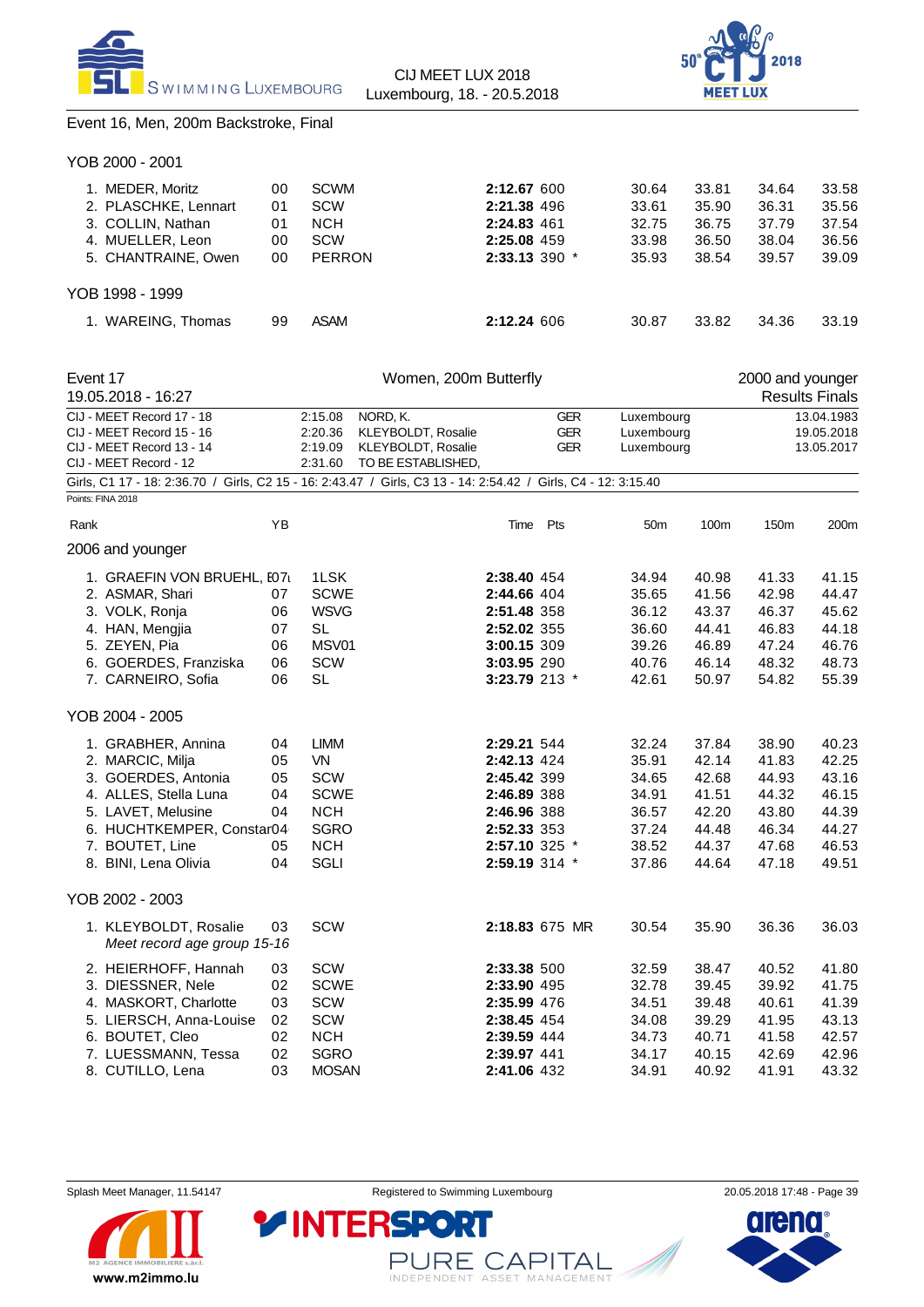



## Event 17, Women, 200m Butterfly, Final

YOB 2000 - 2001

| 1. KOEHLER, Maren | 01  | SGRO       | 2:27.81 559       | 32.17 | 37.83 | 40.24 | 37.57 |
|-------------------|-----|------------|-------------------|-------|-------|-------|-------|
| 2. MARION, Gladys | 01  | ESN        | 2:31.44 520       | 34.78 | 38.02 | 39.68 | 38.96 |
| 3. WIRTH, Mandy   | 00. | <b>CNP</b> | $2:54.90$ 337 $*$ | 35.63 | 44.90 | 46.87 | 47.50 |

| Event 18 | 19.05.2018 - 16:47                                                                                                                                                                  |                                              |                                                                                  | Men, 200m Butterfly                                                                                        |                                                                                                                      |                                                                      |                                                                      | 1998 and younger                                                     | <b>Results Finals</b>                                                |
|----------|-------------------------------------------------------------------------------------------------------------------------------------------------------------------------------------|----------------------------------------------|----------------------------------------------------------------------------------|------------------------------------------------------------------------------------------------------------|----------------------------------------------------------------------------------------------------------------------|----------------------------------------------------------------------|----------------------------------------------------------------------|----------------------------------------------------------------------|----------------------------------------------------------------------|
|          | CIJ - MEET Record 19 - 20<br>CIJ - MEET Record 17 - 18<br>CIJ - MEET Record 15 - 16<br>CIJ - MEET Record - 14                                                                       |                                              | 2:03.86<br>2:04.01<br>2:06.51<br>2:13.00                                         | <b>KELLER, Viktor</b><br>VILACECA, Th.<br>SALAH, A.<br>TO BE ESTABLISHED,                                  | <b>GER</b><br><b>FRA</b><br>EGY                                                                                      | Luxembourg<br>Luxembourg<br>Luxembourg                               |                                                                      |                                                                      | 19.05.2018<br>13.04.2007<br>13.04.2002                               |
|          |                                                                                                                                                                                     |                                              |                                                                                  | Boys, C1 19 - 20: 2:19.83 / Boys, C2 17 - 18: 2:27.12 / Boys, C3 15 - 16: 2:36.19 / Boys, C4 - 14: 2:44.62 |                                                                                                                      |                                                                      |                                                                      |                                                                      |                                                                      |
|          | Points: FINA 2018                                                                                                                                                                   |                                              |                                                                                  |                                                                                                            |                                                                                                                      |                                                                      |                                                                      |                                                                      |                                                                      |
| Rank     |                                                                                                                                                                                     | ΥB                                           |                                                                                  | Time                                                                                                       | Pts                                                                                                                  | 50 <sub>m</sub>                                                      | 100m                                                                 | 150m                                                                 | 200m                                                                 |
|          | 2004 and younger                                                                                                                                                                    |                                              |                                                                                  |                                                                                                            |                                                                                                                      |                                                                      |                                                                      |                                                                      |                                                                      |
|          | 1. LUCARELLI, Riccardo<br>2. BERTUZZI, Valentin<br>3. OLSSON, Gustav<br>4. FLOREAN, Darius<br>5. SIMAO NOGUEIRA, Joao<br>6. BERNARDON, Julio<br>7. SCHMID, lan<br>8. DUBRU, Cyprien | 05<br>04<br>04<br>05<br>04<br>06<br>04<br>04 | SL<br>ΗN<br><b>LIMM</b><br><b>SL</b><br>SCD<br><b>LIMM</b><br><b>LIMM</b><br>CNB |                                                                                                            | 2:23.17 472<br>2:23.21 472<br>2:26.91 437<br>2:33.02 386<br>2:33.89 380<br>2:35.60 368<br>2:36.43 362<br>2:42.11 325 | 31.26<br>31.37<br>32.08<br>32.02<br>32.87<br>34.95<br>33.83<br>34.45 | 36.85<br>36.13<br>38.32<br>38.43<br>39.33<br>40.44<br>40.93<br>41.52 | 37.37<br>37.41<br>38.76<br>40.71<br>40.59<br>40.41<br>42.29<br>43.69 | 37.69<br>38.30<br>37.75<br>41.86<br>41.10<br>39.80<br>39.38<br>42.45 |
|          | YOB 2002 - 2003                                                                                                                                                                     |                                              |                                                                                  |                                                                                                            |                                                                                                                      |                                                                      |                                                                      |                                                                      |                                                                      |
|          | 1. EICHLER, Adrian<br>2. CARNEIRO, Joao<br>Meilleure performance 15 ans                                                                                                             | 03<br>03                                     | <b>SCW</b><br><b>SL</b>                                                          |                                                                                                            | 2:12.56 595<br>2:13.55 582                                                                                           | 28.95<br>29.59                                                       | 33.68<br>33.80                                                       | 34.57<br>35.21                                                       | 35.36<br>34.95                                                       |
|          | 3. SCHUMACHER, Lou<br>4. KLABUNDE, Thorben<br>5. DETHIER, Emerick<br>6. LESAGE, Christophe<br>7. OHN, Antoine<br>8. WARRELMANN, Cedric                                              | 02<br>03<br>02<br>02<br>02<br>03             | <b>HN</b><br><b>LIMM</b><br><b>ESN</b><br>SL<br><b>HN</b><br><b>SGRO</b>         | 2:23.26 471                                                                                                | 2:19.64 509<br>2:23.45 469<br>2:29.28 416<br>2:30.89 403<br>2:34.86 373                                              | 30.85<br>29.90<br>31.52<br>32.80<br>31.25<br>32.97                   | 35.62<br>35.62<br>36.59<br>37.90<br>37.41<br>39.40                   | 36.35<br>38.45<br>37.89<br>39.31<br>40.35<br>42.53                   | 36.82<br>39.29<br>37.45<br>39.27<br>41.88<br>39.96                   |
|          | YOB 2000 - 2001                                                                                                                                                                     |                                              |                                                                                  |                                                                                                            |                                                                                                                      |                                                                      |                                                                      |                                                                      |                                                                      |
|          | 1. ENDERS, Lennart<br>2. DEFRAINE, Quentin<br>3. FOSSA, Jon-Erik                                                                                                                    | 01<br>01<br>00                               | <b>SCW</b><br><b>ESN</b><br><b>SGRO</b>                                          | 2:20.31 501                                                                                                | 2:12.24 599<br>2:36.52 361 *                                                                                         | 29.64<br>31.47<br>31.08                                              | 33.42<br>36.04<br>38.39                                              | 34.26<br>36.08<br>43.26                                              | 34.92<br>36.72<br>43.79                                              |
|          | YOB 1998 - 1999                                                                                                                                                                     |                                              |                                                                                  |                                                                                                            |                                                                                                                      |                                                                      |                                                                      |                                                                      |                                                                      |
|          | 1. KELLER, Viktor<br>2. FRIPPIAT, Florian<br>3. KOSTADINOV, Georgi<br>4. PEZELJ, Antonio                                                                                            | 98<br>98<br>98<br>99                         | <b>SCW</b><br><b>NCA</b><br>MSV01<br><b>SCW</b>                                  |                                                                                                            | 2:04.29 722<br>2:10.14 629<br>2:11.60 608<br>2:15.89 552                                                             | 27.94<br>29.00<br>29.44<br>27.77                                     | 31.27<br>33.21<br>33.92<br>33.63                                     | 32.14<br>33.98<br>33.93<br>35.57                                     | 32.94<br>33.95<br>34.31<br>38.92                                     |



PURE CAPITAL

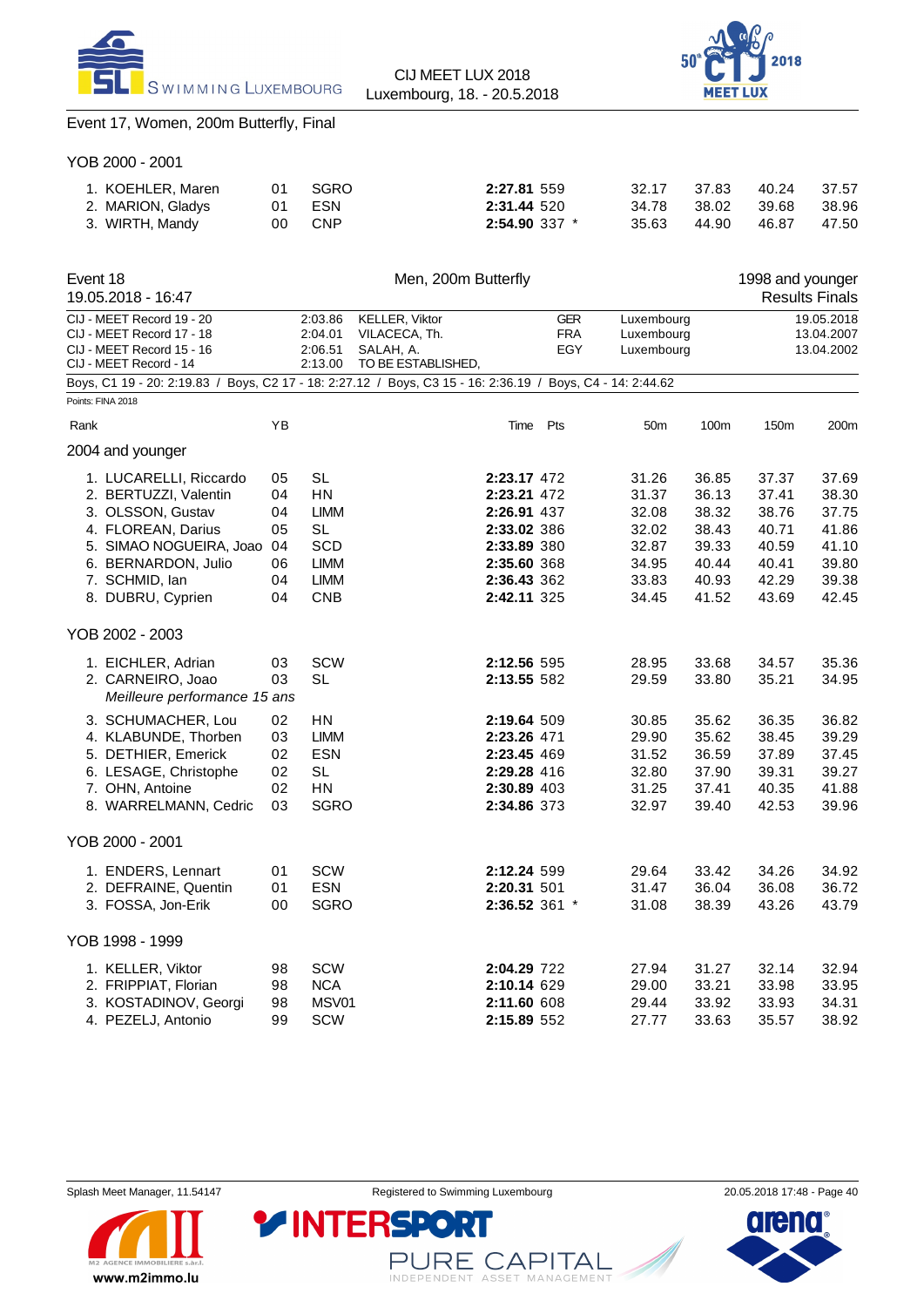



| Event 19                                                                                                                           | 19.05.2018 - 17:06                                                                                                                                                          |                                                                                                                                                                                                                            | Women, 100m Breaststroke                                                                                           | 2000 and younger<br><b>Results Finals</b>                                            |                                                      |                                                                      |                                                                      |
|------------------------------------------------------------------------------------------------------------------------------------|-----------------------------------------------------------------------------------------------------------------------------------------------------------------------------|----------------------------------------------------------------------------------------------------------------------------------------------------------------------------------------------------------------------------|--------------------------------------------------------------------------------------------------------------------|--------------------------------------------------------------------------------------|------------------------------------------------------|----------------------------------------------------------------------|----------------------------------------------------------------------|
| CIJ - MEET Record 17 - 18<br>CIJ - MEET Record 15 - 16<br>CIJ - MEET Record 13 - 14<br>CIJ - MEET Record - 12<br>Points: FINA 2018 |                                                                                                                                                                             | 1:11.51<br>GRERASCH, S.<br>1:11.31<br>MAMIÉ, Lisa<br>1:12.16<br>WESTRIN, H.<br>1:17.73<br>GASPARD, Marie<br>Girls, C1 17 - 18: 1:22.25 / Girls, C2 15 - 16: 1:26.29 / Girls, C3 13 - 14: 1:32.07 / Girls, C4 - 12: 1:42.28 |                                                                                                                    | <b>GER</b><br><b>SUI</b><br><b>SWE</b><br><b>BEL</b>                                 | Luxembourg<br>Luxembourg<br>Luxembourg<br>Luxembourg |                                                                      | 14.04.1985<br>03.05.2014<br>14.04.2006<br>13.05.2017                 |
| Rank                                                                                                                               |                                                                                                                                                                             | YB                                                                                                                                                                                                                         |                                                                                                                    | Time                                                                                 | Pts                                                  | 50 <sub>m</sub>                                                      | 100m                                                                 |
|                                                                                                                                    | 2006 and younger                                                                                                                                                            |                                                                                                                                                                                                                            |                                                                                                                    |                                                                                      |                                                      |                                                                      |                                                                      |
| 5.<br>8.                                                                                                                           | 1. ASMAR, Shari<br>2. BORDONARO, Madeleine<br>3. COHA, Sarah Michelle<br>4. PICARD, Justine<br>LIESSE, Aurore<br>6. GOERDES, Franziska<br>7. NOTHUM, Gwen<br>KRISCHEL, Mara | 07<br>06<br>06<br>06<br>06<br>06<br>06<br>06                                                                                                                                                                               | <b>SCWE</b><br><b>CNP</b><br>MSV01<br><b>VN</b><br><b>CNB</b><br><b>SCW</b><br><b>SCR</b><br><b>SGRM</b>           | 1:25.64<br>1:26.00<br>1:26.43<br>1:27.61<br>1:29.97<br>1:34.48<br>1:34.59<br>1:36.22 | 419<br>414<br>408<br>392<br>362<br>312<br>311<br>296 | 40.82<br>40.30<br>40.63<br>41.32<br>42.82<br>45.26<br>45.31<br>44.56 | 44.82<br>45.70<br>45.80<br>46.29<br>47.15<br>49.22<br>49.28<br>51.66 |
|                                                                                                                                    | YOB 2004 - 2005                                                                                                                                                             |                                                                                                                                                                                                                            |                                                                                                                    |                                                                                      |                                                      |                                                                      |                                                                      |
|                                                                                                                                    | 1. FRANQUINET, Ambre<br>2. GASPARD, Marie<br>3. ALBERS, Neele<br>4. WOO, Lea<br>5. ULLMANN, Julia<br>6. GHELEYNS, Juliette<br>7. SIPCENOKA, Aira<br>8. LEONARD, Lis         | 04<br>05<br>05<br>05<br>05<br>04<br>05<br>05                                                                                                                                                                               | <b>MOSAN</b><br><b>CNB</b><br><b>SCDE</b><br><b>LIMM</b><br><b>LIMM</b><br><b>CNT</b><br><b>RZIEP</b><br><b>SL</b> | 1:16.12<br>1:16.91<br>1:19.94<br>1:20.34<br>1:20.54<br>1:20.83<br>1:20.87<br>1:21.43 | 597<br>579<br>516<br>508<br>504<br>499<br>498<br>488 | 36.01<br>36.23<br>37.94<br>38.32<br>37.72<br>38.39<br>37.72<br>38.11 | 40.11<br>40.68<br>42.00<br>42.02<br>42.82<br>42.44<br>43.15<br>43.32 |
|                                                                                                                                    | YOB 2002 - 2003                                                                                                                                                             |                                                                                                                                                                                                                            |                                                                                                                    |                                                                                      |                                                      |                                                                      |                                                                      |
| 1.<br>6.                                                                                                                           | GUSSELNIKOVA, Viktoriya<br>2. CHINA, Lucile<br>3. JARJOUR, Christina<br>4. GLODT, Kelly<br>5. PETERS, Lykka<br>MICHEL, Laure                                                | 03<br>03<br>03<br>02<br>02<br>03                                                                                                                                                                                           | <b>SGRO</b><br><b>CNA</b><br>SCW<br><b>SCR</b><br><b>SGRO</b><br><b>CNB</b>                                        | 1:18.29<br>1:20.47<br>1:22.84<br>1:24.37<br>1:24.47<br>1:27.52                       | 549<br>506<br>463<br>439<br>437<br>$393$ *           | 35.74<br>37.30<br>38.82<br>39.67<br>39.96<br>40.03                   | 42.55<br>43.17<br>44.02<br>44.70<br>44.51<br>47.49                   |
|                                                                                                                                    | YOB 2000 - 2001                                                                                                                                                             |                                                                                                                                                                                                                            |                                                                                                                    |                                                                                      |                                                      |                                                                      |                                                                      |
| 1.<br>2.<br>4.<br>5.<br>6.                                                                                                         | MCGONIGLE, Alexandra<br>MIKSA, Stefania<br>3. STREPENNE, Elisa<br>HEISE, Jana<br>LETTE, Laura<br>INGENERF, Johanna                                                          | 01<br>01<br>00<br>01<br>01<br>00                                                                                                                                                                                           | <b>ASAM</b><br><b>LIMM</b><br><b>CNB</b><br><b>SGRO</b><br>HN<br><b>SGRO</b>                                       | 1:14.13<br>1:18.37<br>1:19.77<br>1:21.73<br>1:22.10<br>1:22.13                       | 647<br>547<br>519<br>483<br>476<br>476               | 34.12<br>36.39<br>36.16<br>38.20<br>38.17<br>38.20                   | 40.01<br>41.98<br>43.61<br>43.53<br>43.93<br>43.93                   |



PURE CAPITAL

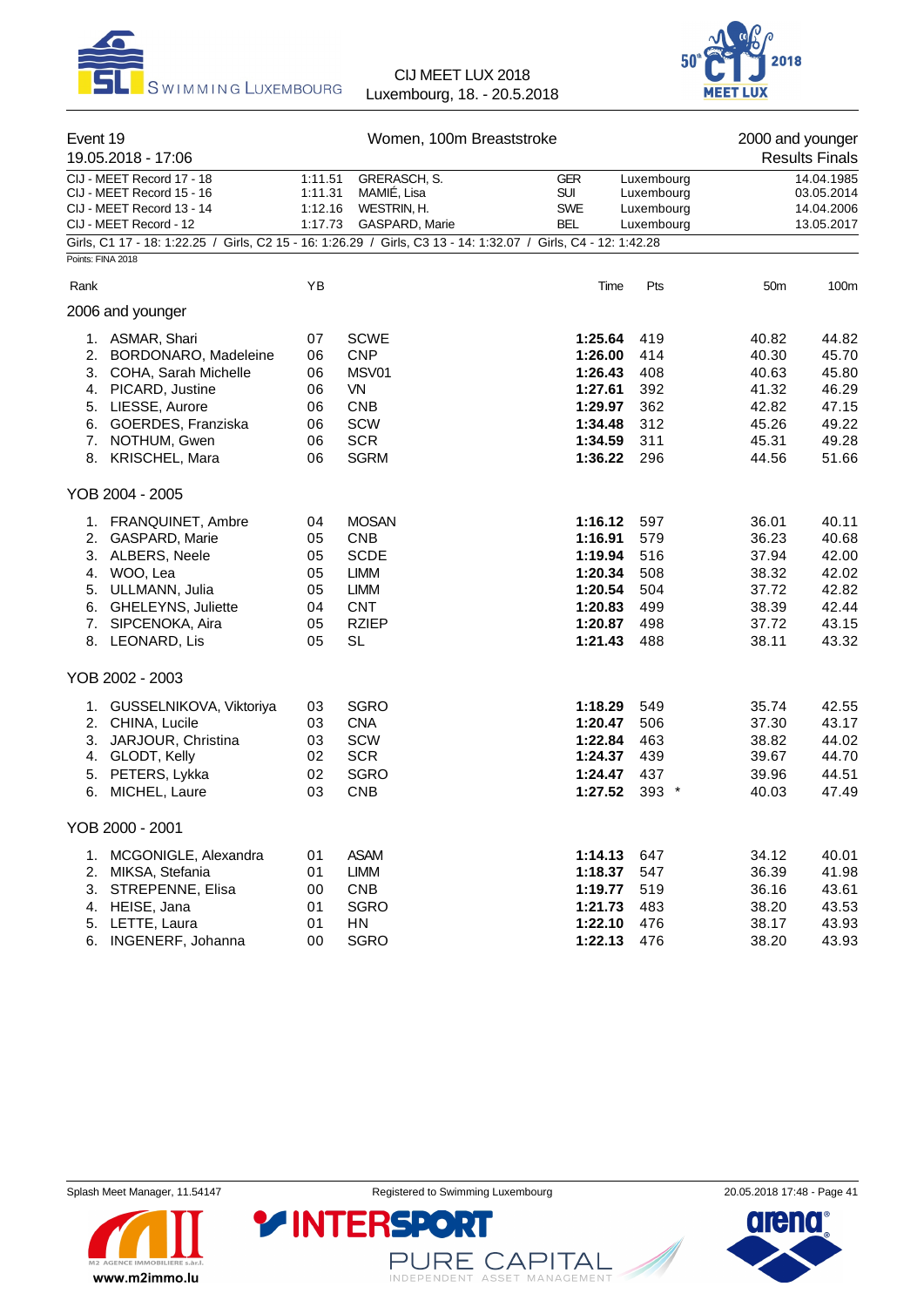



| Event 20<br>19.05.2018 - 17:21                                                                                                                                                                                                                                                                                                                                                  |                                                                                              | Men, 100m Breaststroke                                                                                                                                                                               |                                                                                                                                                                              |                                                                                                              | 1998 and younger<br><b>Results Finals</b>                                                                                                    |                                                                                                                                              |  |
|---------------------------------------------------------------------------------------------------------------------------------------------------------------------------------------------------------------------------------------------------------------------------------------------------------------------------------------------------------------------------------|----------------------------------------------------------------------------------------------|------------------------------------------------------------------------------------------------------------------------------------------------------------------------------------------------------|------------------------------------------------------------------------------------------------------------------------------------------------------------------------------|--------------------------------------------------------------------------------------------------------------|----------------------------------------------------------------------------------------------------------------------------------------------|----------------------------------------------------------------------------------------------------------------------------------------------|--|
| CIJ - MEET Record 19 - 20<br>CIJ - MEET Record 17 - 18<br>CIJ - MEET Record 15 - 16<br>CIJ - MEET Record - 14                                                                                                                                                                                                                                                                   | 1:01.59<br>1:02.63<br>1:04.28<br>1:09.60                                                     | KOCH, Marco<br>KOCH, Marco<br>DUGONIJC, D.<br>TO BE ESTABLISHED,                                                                                                                                     | <b>GER</b><br><b>GER</b><br><b>TUR</b>                                                                                                                                       | Luxembourg<br>Luxembourg<br>Luxembourg                                                                       |                                                                                                                                              | 18.04.2009<br>26.04.2008<br>14.04.2006                                                                                                       |  |
| Boys, C1 19 - 20: 1:12.67 / Boys, C2 17 - 18: 1:16.46 / Boys, C3 15 - 16: 1:21.18 / Boys, C4 - 14: 1:25.56<br>Points: FINA 2018                                                                                                                                                                                                                                                 |                                                                                              |                                                                                                                                                                                                      |                                                                                                                                                                              |                                                                                                              |                                                                                                                                              |                                                                                                                                              |  |
| Rank                                                                                                                                                                                                                                                                                                                                                                            | YB                                                                                           |                                                                                                                                                                                                      | Time                                                                                                                                                                         | Pts                                                                                                          | 50 <sub>m</sub>                                                                                                                              | 100m                                                                                                                                         |  |
| 2004 and younger                                                                                                                                                                                                                                                                                                                                                                |                                                                                              |                                                                                                                                                                                                      |                                                                                                                                                                              |                                                                                                              |                                                                                                                                              |                                                                                                                                              |  |
| 1. LUCARELLI, Riccardo<br>2. PEUKER, Carl-Ole<br>3. LANGENBAHN, Erik<br>4. HERHOLZ, Jack Oliver<br>5. HUSQUINET, Louis<br>6. BOURGUIGNON, Benjamin<br>7. CALTE, Pierre<br>8. LABYE, Romain<br>YOB 2002 - 2003<br>1. CARNEIRO, Joao<br>2. EPNER, Moritz<br>3. LIESSE, Simon<br>4. LANNERS, Bob<br>5. KAUFFMANN, David<br>6. MAAS-KOOB, Cedric<br>7. GANSKOW, Jos<br>8. DAZY, Sam | 05<br>04<br>04<br>04<br>05<br>05<br>04<br>05<br>03<br>03<br>02<br>02<br>03<br>02<br>03<br>03 | <b>SL</b><br>SCW<br><b>SGRM</b><br>SCW<br><b>MOSAN</b><br><b>SCDE</b><br>VN<br><b>MOSAN</b><br>SL<br><b>SCW</b><br><b>CNB</b><br><b>SL</b><br><b>SCT</b><br><b>SCDE</b><br><b>SGRM</b><br><b>CNA</b> | 1:16.49<br>1:19.52<br>1:20.50<br>1:21.08<br>1:22.06<br>1:22.26<br>1:22.46<br>1:23.77<br>1:08.50<br>1:09.55<br>1:11.49<br>1:12.45<br>1:14.18<br>1:14.41<br>1:16.27<br>1:16.70 | 416<br>370<br>357<br>349<br>337<br>334<br>332<br>317<br>580<br>554<br>510<br>490<br>456<br>452<br>420<br>413 | 36.81<br>37.10<br>38.18<br>38.25<br>38.56<br>39.18<br>38.68<br>39.35<br>32.78<br>33.05<br>33.89<br>34.02<br>34.44<br>35.14<br>35.59<br>35.85 | 39.68<br>42.42<br>42.32<br>42.83<br>43.50<br>43.08<br>43.78<br>44.42<br>35.72<br>36.50<br>37.60<br>38.43<br>39.74<br>39.27<br>40.68<br>40.85 |  |
| YOB 2000 - 2001                                                                                                                                                                                                                                                                                                                                                                 |                                                                                              |                                                                                                                                                                                                      |                                                                                                                                                                              |                                                                                                              |                                                                                                                                              |                                                                                                                                              |  |
| 1. PRIEDNIEKS, Marko<br>2. VAN DEN BOSSCHE, Yann<br>3. BALCUNS, Martins<br>4. BANKY, Jordan<br>5. ENGLEBERT, Antoine<br>6. DAZY, Max<br>7. CHEVALIER, Benoit<br>8. FOSSA, Jon-Erik                                                                                                                                                                                              | 01<br>01<br>00<br>01<br>00<br>00<br>00<br>00                                                 | <b>RZIEP</b><br>SL<br><b>RZIEP</b><br>SL<br><b>STD</b><br><b>CNA</b><br><b>PERRON</b><br><b>SGRO</b>                                                                                                 | 1:06.61<br>1:06.65<br>1:06.80<br>1:14.55<br>1:14.58<br>1:15.37<br>1:15.41<br>1:18.04                                                                                         | 630<br>629<br>625<br>450<br>449<br>435<br>434<br>392 *                                                       | 31.25<br>30.72<br>31.47<br>34.40<br>34.96<br>35.14<br>35.80<br>36.30                                                                         | 35.36<br>35.93<br>35.33<br>40.15<br>39.62<br>40.23<br>39.61<br>41.74                                                                         |  |
| YOB 1998 - 1999                                                                                                                                                                                                                                                                                                                                                                 |                                                                                              |                                                                                                                                                                                                      |                                                                                                                                                                              |                                                                                                              |                                                                                                                                              |                                                                                                                                              |  |
| 1. ROLKO, Ricky                                                                                                                                                                                                                                                                                                                                                                 | 99                                                                                           | <b>SL</b>                                                                                                                                                                                            | 1:05.82                                                                                                                                                                      | 653                                                                                                          | 30.73                                                                                                                                        | 35.09                                                                                                                                        |  |



PURE CAPITAL

**Y INTERSPORT** 

arena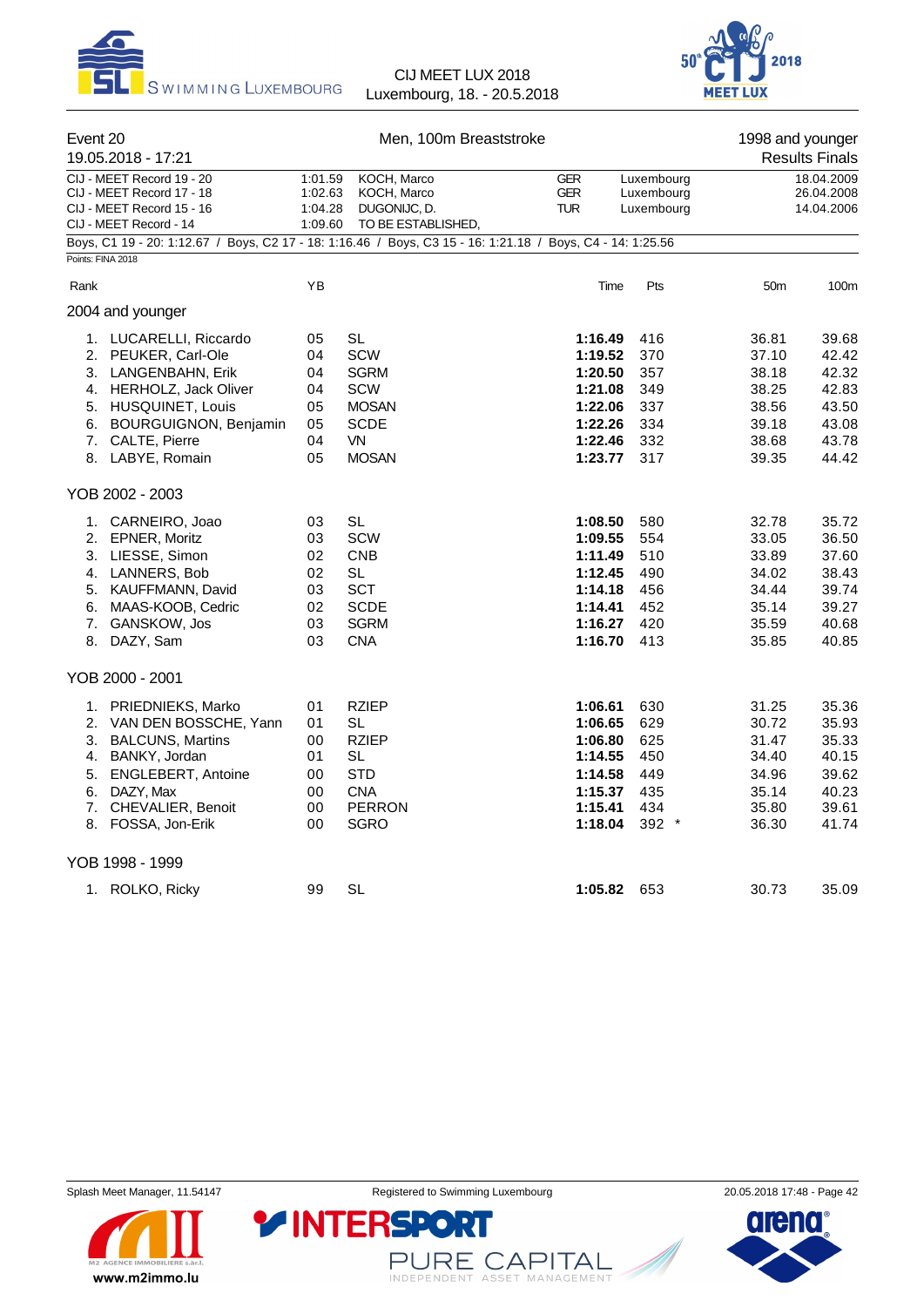



| Event 21<br>19.05.2018 - 17:37 |                                                                                                                                                                           |                                              | Women, 100m Freestyle                                                                                             |                                                                                        | 2000 and younger<br><b>Results Finals</b>                |                                                                      |                                                                      |
|--------------------------------|---------------------------------------------------------------------------------------------------------------------------------------------------------------------------|----------------------------------------------|-------------------------------------------------------------------------------------------------------------------|----------------------------------------------------------------------------------------|----------------------------------------------------------|----------------------------------------------------------------------|----------------------------------------------------------------------|
|                                | CIJ - MEET Record 17 - 18<br>CIJ - MEET Record 15 - 16<br>CIJ - MEET Record 13 - 14<br>CIJ - MEET Record - 12                                                             | 55.76<br>56.23<br>58.33<br>1:03.50           | MEYNEN, Julie<br>MEYNEN, Julie<br>MATTSSON, I.<br>TO BE ESTABLISHED,                                              | <b>LUX</b><br><b>LUX</b><br><b>SWE</b>                                                 | Luxembourg<br>Luxembourg<br>Luxembourg                   | 09.05.2015<br>27.04.2013<br>15.04.1999                               |                                                                      |
| Points: FINA 2018              | Girls, C1 17 - 18: 1:04.16 / Girls, C2 15 - 16: 1:07.35 / Girls, C3 13 - 14: 1:11.87 / Girls, C4 - 12: 1:20.32                                                            |                                              |                                                                                                                   |                                                                                        |                                                          |                                                                      |                                                                      |
| Rank                           |                                                                                                                                                                           | YB                                           |                                                                                                                   | Time                                                                                   | Pts                                                      | 50 <sub>m</sub>                                                      | 100m                                                                 |
|                                | 2006 and younger                                                                                                                                                          |                                              |                                                                                                                   |                                                                                        |                                                          |                                                                      |                                                                      |
| 3.<br>4.                       | 1. HARRISON, Lea<br>2. COUTISSE, Nelha<br><b>BORDONARO, Madeleine</b><br>HAN, Mengjia<br>5. PAGANO, Clara<br>6. PLUECKER, Lene<br>7. ZEYEN, Pia<br>8. WALLERIUS, Carlotta | 06<br>06<br>06<br>07<br>06<br>06<br>06<br>06 | <b>LIMM</b><br><b>CNT</b><br><b>CNP</b><br><b>SL</b><br>HN<br><b>WSVG</b><br>MSV01<br><b>SGRM</b>                 | 1:04.04<br>1:06.30<br>1:08.03<br>1:08.28<br>1:08.48<br>1:08.80<br>1:09.00<br>1:10.26   | 526<br>474<br>439<br>434<br>430<br>424<br>420<br>398     | 30.41<br>31.71<br>32.79<br>32.73<br>32.91<br>32.98<br>33.06<br>33.54 | 33.63<br>34.59<br>35.24<br>35.55<br>35.57<br>35.82<br>35.94<br>36.72 |
| YOB 2004 - 2005                |                                                                                                                                                                           |                                              |                                                                                                                   |                                                                                        |                                                          |                                                                      |                                                                      |
| 1.<br>2.<br>6.<br>8.           | <b>RICCI, Nicole</b><br>MAYERES, Nell<br>3. LOEF, Livia<br>4. HEYN STAGE, Alma<br>5. DESSAU, Merle<br><b>BUSCHOR, Elena</b><br>7. JOMINET, Lou<br>CHABOT, Amelie          | 04<br>04<br>05<br>04<br>04<br>04<br>05<br>04 | <b>SL</b><br><b>NCH</b><br><b>SGRO</b><br><b>KVIK</b><br><b>SGRO</b><br><b>LIMM</b><br><b>SL</b><br><b>PERRON</b> | 59.32<br>1:01.20<br>1:01.47<br>1:02.28<br>1:02.95<br>1:02.99<br>1:03.88<br>1:03.96     | 662<br>603<br>595<br>572<br>554<br>553<br>530<br>528     | 28.48<br>29.42<br>29.34<br>29.82<br>30.61<br>30.46<br>31.35<br>31.08 | 30.84<br>31.78<br>32.13<br>32.46<br>32.34<br>32.53<br>32.53<br>32.88 |
| YOB 2002 - 2003                |                                                                                                                                                                           |                                              |                                                                                                                   |                                                                                        |                                                          |                                                                      |                                                                      |
| 3.<br>4.<br>5.<br>6.<br>7.     | 1. KLEYBOLDT, Rosalie<br>2. RICCI, Giorgia Michela<br>GOBERGA, Marija<br>TANTI, Leah<br>VALLETTA, Martina<br>VANDERSCHRICK, Laura<br>MAKA, Emilie<br>8. MATHY, Leah       | 03<br>02<br>02<br>03<br>03<br>02<br>02<br>02 | SCW<br><b>SL</b><br><b>RZIEP</b><br><b>ASAM</b><br><b>ASAM</b><br><b>SL</b><br><b>ESN</b><br><b>NCH</b>           | 59.53<br>1:00.62<br>1:01.09<br>1:01.37<br>1:01.68<br>1:01.79<br>1:01.89<br>1:02.62 563 | 655<br>620<br>606<br>598<br>589<br>586<br>583            | 29.08<br>29.10<br>29.69<br>29.77<br>30.22<br>29.55<br>30.19<br>30.74 | 30.45<br>31.52<br>31.40<br>31.60<br>31.46<br>32.24<br>31.70<br>31.88 |
| YOB 2000 - 2001                |                                                                                                                                                                           |                                              |                                                                                                                   |                                                                                        |                                                          |                                                                      |                                                                      |
| 1.<br>5.<br>6.                 | KOEHLER, Maren<br>2. HAMEN SAIEG, Yael<br>3. WALLERIUS, Katharina<br>4. ERNENS, Marie<br>DEWART, Merle<br>MINSOUL, Charlotte<br>7. HEISE, Jana<br>8. INGENERF, Johanna    | 01<br>01<br>01<br>00<br>01<br>01<br>01<br>00 | SGRO<br><b>CNDIE</b><br><b>SGRM</b><br><b>NCA</b><br>SGRO<br><b>NCH</b><br><b>SGRO</b><br>SGRO                    | 1:00.05<br>1:00.72<br>1:01.45<br>1:02.71<br>1:02.79<br>1:03.83<br>1:04.84<br>1:04.93   | 638<br>617<br>595<br>560<br>558<br>531<br>507 *<br>505 * | 29.27<br>29.14<br>29.78<br>30.00<br>30.36<br>31.07<br>30.95<br>30.98 | 30.78<br>31.58<br>31.67<br>32.71<br>32.43<br>32.76<br>33.89<br>33.95 |



PURE CAPITAL

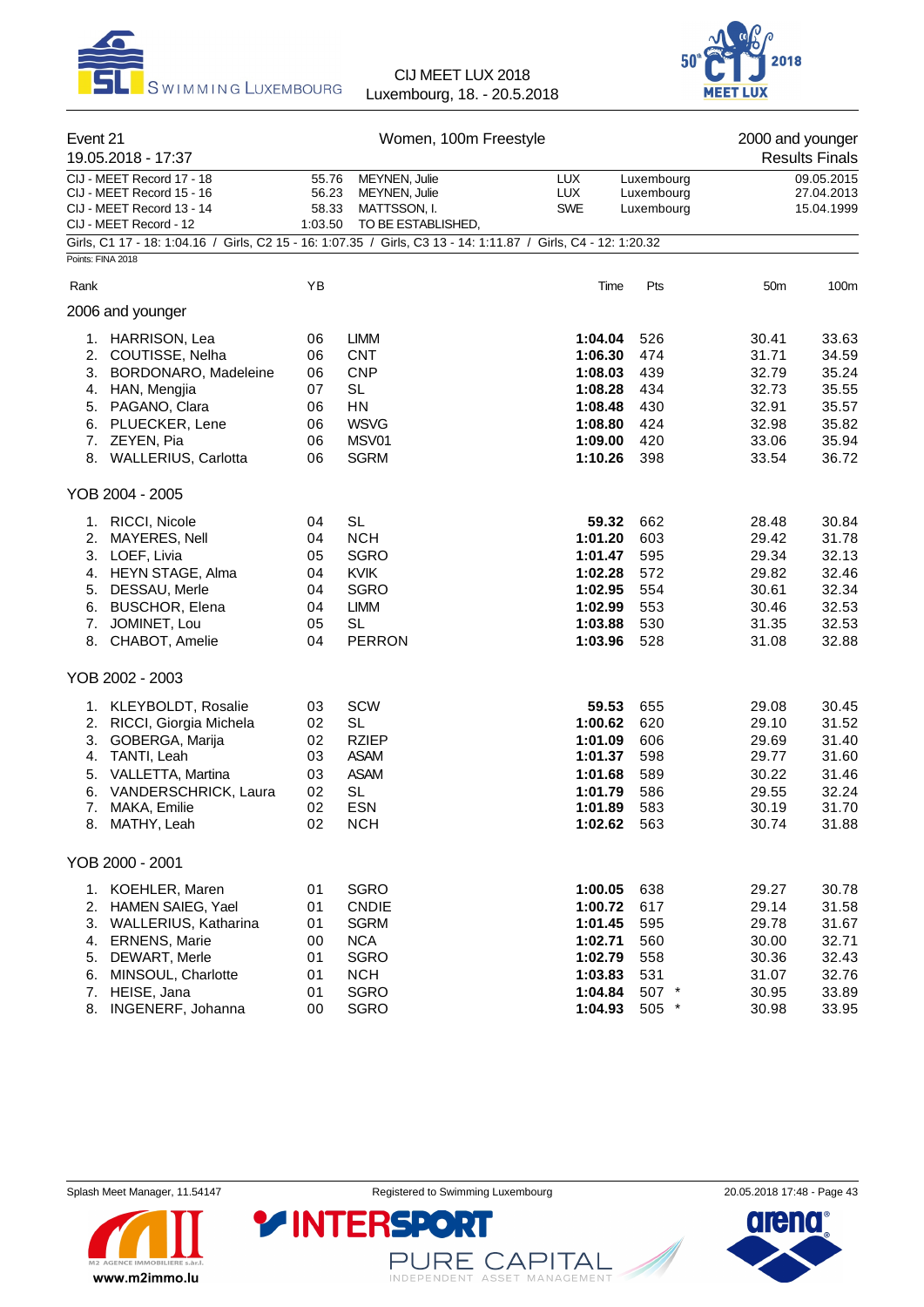



| Event 22                         | 19.05.2018 - 17:52                                                                                                                                                     |                                              | Men, 100m Freestyle                                                                                                                                                    |                                                                          |                                                          | 1998 and younger                                                     | <b>Results Finals</b>                                                |
|----------------------------------|------------------------------------------------------------------------------------------------------------------------------------------------------------------------|----------------------------------------------|------------------------------------------------------------------------------------------------------------------------------------------------------------------------|--------------------------------------------------------------------------|----------------------------------------------------------|----------------------------------------------------------------------|----------------------------------------------------------------------|
|                                  | CIJ - MEET Record 19 - 20<br>CIJ - MEET Record 17 - 18<br>CIJ - MEET Record 15 - 16<br>CIJ - MEET Record - 14                                                          |                                              | HENX, Julien<br><b>LUX</b><br>50.82<br>STACCHIOTTI, Raphaël<br><b>LUX</b><br>51.11<br>51.64<br>STACCHIOTTI, Raphaël<br><b>LUX</b><br>54.70<br>KUZNETSOV, Sergey<br>FIN |                                                                          | Luxembourg<br>Luxembourg<br>Luxembourg<br>Luxembourg     | 03.05.2014<br>19.04.2009<br>26.04.2008<br>03.05.2014                 |                                                                      |
| Points: FINA 2018                | Boys, C1 19 - 20: 56.93 / Boys, C2 17 - 18: 59.90 / Boys, C3 15 - 16: 1:03.60 / Boys, C4 - 14: 1:07.03                                                                 |                                              |                                                                                                                                                                        |                                                                          |                                                          |                                                                      |                                                                      |
|                                  |                                                                                                                                                                        |                                              |                                                                                                                                                                        |                                                                          |                                                          |                                                                      |                                                                      |
| Rank                             |                                                                                                                                                                        | ΥB                                           |                                                                                                                                                                        | Time                                                                     | Pts                                                      | 50m                                                                  | 100m                                                                 |
|                                  | 2004 and younger                                                                                                                                                       |                                              |                                                                                                                                                                        |                                                                          |                                                          |                                                                      |                                                                      |
| 1.<br>2.                         | JAAS, Jeff<br>SOKOLOVSKIY, Daniil<br>3. BERTUZZI, Valentin<br>LANNERS, Nicolas<br>5. OLSSON, Gustav<br>6. LYSEN, Cyril<br>7. DANTHINE, Zacharie<br>8. CERVINO, Alessio | 04<br>04<br>04<br>04<br>04<br>04<br>04<br>04 | <b>SCDE</b><br>LIMM<br>HN<br><b>SL</b><br><b>LIMM</b><br><b>CNT</b><br><b>CNA</b><br><b>LIMM</b>                                                                       | 58.67<br>58.72<br>59.16<br>59.16<br>59.27<br>59.64<br>1:00.02<br>1:00.38 | 511<br>509<br>498<br>498<br>495<br>486<br>477<br>468     | 28.43<br>28.39<br>28.84<br>28.83<br>29.13<br>29.20<br>29.40<br>29.29 | 30.24<br>30.33<br>30.32<br>30.33<br>30.14<br>30.44<br>30.62<br>31.09 |
|                                  | YOB 2002 - 2003                                                                                                                                                        |                                              |                                                                                                                                                                        |                                                                          |                                                          |                                                                      |                                                                      |
| 3.<br>6.<br>7.                   | 1. HUSQUINET, Paul<br>2. KOHN, Joakim<br>BOKOV, Rodion<br>4. HEYN STAGE, Carl<br>5. ISSERMANN, Nils<br>EICHLER, Adrian<br><b>DETHIER, Emerick</b><br>8. VOLK, Bjoern   | 02<br>03<br>03<br>03<br>02<br>03<br>02<br>02 | <b>MOSAN</b><br><b>KVIK</b><br><b>SL</b><br><b>KVIK</b><br>SCW<br>SCW<br><b>ESN</b><br><b>WSVG</b>                                                                     | 55.29<br>55.42<br>55.81<br>56.54<br>56.74<br>56.84<br>57.36<br>57.93     | 610<br>606<br>593<br>571<br>565<br>562<br>546<br>530     | 26.68<br>26.78<br>27.11<br>27.06<br>27.52<br>27.10<br>28.02<br>28.01 | 28.61<br>28.64<br>28.70<br>29.48<br>29.22<br>29.74<br>29.34<br>29.92 |
|                                  | YOB 2000 - 2001                                                                                                                                                        |                                              |                                                                                                                                                                        |                                                                          |                                                          |                                                                      |                                                                      |
| 1.<br>3.<br>4.<br>5.<br>6.<br>7. | EMO, Jerome<br>2. FABIANI, Remi<br>SHOOPINSKY, Nicholas<br>SAUBER, Bob<br>GRUNDBACHER, Jakob<br>VANDERSCHRICK, Stephan<br><b>BECKERS, Felix</b><br>DNS CACHIA, Dylan   | 00<br>01<br>00<br>01<br>01<br>00<br>01<br>01 | HN<br><b>SCD</b><br><b>SCW</b><br><b>SCR</b><br><b>LIMM</b><br><b>SL</b><br><b>SCDE</b><br><b>ASAM</b>                                                                 | 51.72<br>52.64<br>53.25<br>53.37<br>53.69<br>54.56<br>56.29              | 746<br>707<br>683<br>679<br>666<br>635<br>578            | 24.97<br>25.44<br>25.49<br>25.87<br>25.77<br>25.62<br>26.98          | 26.75<br>27.20<br>27.76<br>27.50<br>27.92<br>28.94<br>29.31          |
|                                  | YOB 1998 - 1999                                                                                                                                                        |                                              |                                                                                                                                                                        |                                                                          |                                                          |                                                                      |                                                                      |
| 4.<br>6.                         | 1. KELLER, Viktor<br>2. SLANSCHEK, Marvin<br>3. FRIPPIAT, Florian<br>SCHMITZ, Jules<br>5. ROLKO, Ricky<br>CONZEMIUS, Jerome<br>7. ADAMI, Mike<br>8. PEZELJ, Antonio    | 98<br>98<br>98<br>99<br>99<br>99<br>99<br>99 | SCW<br>SGLI<br><b>NCA</b><br><b>SCR</b><br><b>SL</b><br><b>SL</b><br><b>SCDE</b><br>SCW                                                                                | 52.60<br>54.07<br>54.27<br>54.78<br>56.20<br>56.39<br>57.79<br>1:00.33   | 709<br>653<br>645<br>627<br>581<br>575<br>534 *<br>470 * | 25.30<br>25.94<br>26.41<br>26.46<br>27.28<br>26.84<br>27.71<br>28.04 | 27.30<br>28.13<br>27.86<br>28.32<br>28.92<br>29.55<br>30.08<br>32.29 |



PURE CAPITAL

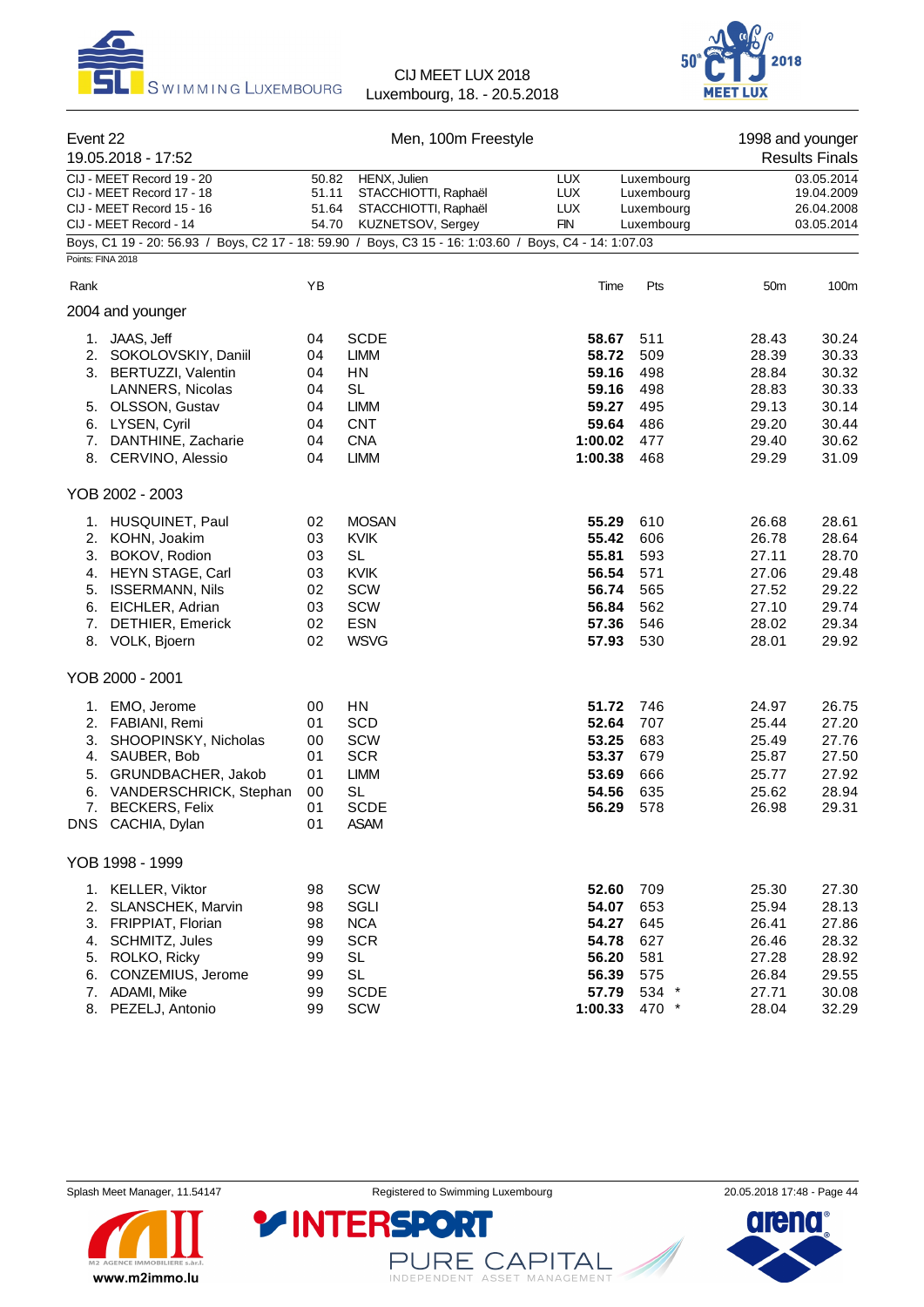



| Event 3           | 19.05.2018 - 18:06      |         |       |         |                |       | Women, 400m Medley         |                                 |       |            |         | 2000 and younger | <b>Results Final</b> |
|-------------------|-------------------------|---------|-------|---------|----------------|-------|----------------------------|---------------------------------|-------|------------|---------|------------------|----------------------|
|                   | CIJ - MEET Record       |         |       | 4:57.41 | RIEDER, Celine |       |                            | <b>GER</b>                      |       | Luxembourg |         |                  | 08.05.2015           |
|                   | Girls, Open: 5:43.54    |         |       |         |                |       |                            |                                 |       |            |         |                  |                      |
| Points: FINA 2018 |                         |         |       |         |                |       |                            |                                 |       |            |         |                  |                      |
| Rank              |                         |         |       |         | YB             |       |                            |                                 |       |            | Time    | Pts              |                      |
|                   | 1. KOEHLER, Maren       |         |       |         | 01             |       | <b>SG Region Oldenburg</b> |                                 |       |            | 5:10.62 | 630              |                      |
|                   | 50m:                    | 31.86   | 31.86 | 150m:   | 1:50.36        | 40.77 | 250m:                      | 3:15.93                         | 45.78 | 350m:      | 4:35.80 | 33.63            |                      |
|                   | 100m:                   | 1:09.59 | 37.73 | 200m:   | 2:30.15        | 39.79 | 300m:                      | 4:02.17                         | 46.24 | 400m:      | 5:10.62 | 34.82            |                      |
|                   | 2. WOELTINGER, Natalie  |         |       |         | 00             |       |                            | WSV Grosskrotzenburg            |       |            | 5:13.85 | 611              |                      |
|                   | 50m:                    | 33.01   | 33.01 | 150m:   | 1:52.97        | 41.34 | 250m:                      | 3:16.36                         | 43.98 | 350m:      | 4:37.46 | 36.89            |                      |
|                   | 100m:                   | 1:11.63 | 38.62 | 200m:   | 2:32.38        | 39.41 | 300m:                      | 4:00.57                         | 44.21 | 400m:      | 5:13.85 | 36.39            |                      |
| 3.                | <b>HARRISON, Helena</b> |         |       |         | 04             |       |                            | <b>Limmat Sharks Zuerich</b>    |       |            | 5:16.63 | 595              |                      |
|                   | 50m:                    | 33.51   | 33.51 | 150m:   | 1:52.48        | 40.20 | 250m:                      | 3:18.69                         | 46.90 | 350m:      | 4:41.37 | 36.03            |                      |
|                   | 100m:                   | 1:12.28 | 38.77 | 200m:   | 2:31.79        | 39.31 | 300m:                      | 4:05.34                         | 46.65 | 400m:      | 5:16.63 | 35.26            |                      |
|                   | 4. FRANQUINET, Ambre    |         |       |         | 04             |       | Liege Mosan                |                                 |       |            | 5:18.94 | 582              |                      |
|                   | 50 <sub>m</sub> :       | 34.81   | 34.81 | 150m:   | 1:58.05        | 43.10 | 250m:                      | 3:22.07                         | 42.74 | 350m:      | 4:43.36 | 36.81            |                      |
|                   | 100m:                   | 1:14.95 | 40.14 |         | 200m: 2:39.33  | 41.28 | 300m:                      | 4:06.55                         | 44.48 | 400m:      | 5:18.94 | 35.58            |                      |
| 5.                | MARION, Gladys          |         |       |         | 01             |       |                            | Ecole Seraing Natation a.s.b.l. |       |            | 5:21.24 | 570              |                      |
|                   | 50m:                    | 33.69   | 33.69 | 150m:   | 1:52.63        | 40.82 | 250m:                      | 3:20.86                         | 48.52 | 350m:      | 4:45.54 | 36.62            |                      |
|                   | 100m:                   | 1:11.81 | 38.12 | 200m:   | 2:32.34        | 39.71 | 300m:                      | 4:08.92                         | 48.06 | 400m:      | 5:21.24 | 35.70            |                      |
| 6.                | SCHUTZ, Alina           |         |       |         | 02             |       |                            | Ecole Seraing Natation a.s.b.l. |       |            | 5:33.40 | 509              |                      |
|                   | 50m:                    | 35.05   | 35.05 | 150m:   | 2:00.62        | 44.35 | 250m:                      | 3:31.17                         | 47.54 | 350m:      | 4:57.01 | 37.42            |                      |
|                   | 100m:                   | 1:16.27 | 41.22 | 200m:   | 2:43.63        | 43.01 | 300m:                      | 4:19.59                         | 48.42 | 400m:      | 5:33.40 | 36.39            |                      |
| 7.                | LOEF, Livia             |         |       |         | 05             |       | <b>SG Region Oldenburg</b> |                                 |       |            | 5:33.56 | 509              |                      |
|                   | 50m:                    | 33.95   | 33.95 | 150m:   | 1:58.67        | 44.74 | 250m:                      | 3:27.42                         | 47.20 | 350m:      | 4:55.05 | 39.14            |                      |
|                   | 100m:                   | 1:13.93 | 39.98 | 200m:   | 2:40.22        | 41.55 | 300m:                      | 4:15.91                         | 48.49 | 400m:      | 5:33.56 | 38.51            |                      |
|                   | 8. LAERMANS, Emma       |         |       |         | 04             |       |                            | Ecole Seraing Natation a.s.b.l. |       |            | 5:37.87 | 489              |                      |
|                   | 50m:                    | 36.93   | 36.93 | 150m:   | 2:02.48        | 43.74 | 250m:                      | 3:31.89                         | 47.05 | 350m:      | 4:59.36 | 39.70            |                      |
|                   | 100m:                   | 1:18.74 | 41.81 | 200m:   | 2:44.84        | 42.36 | 300m:                      | 4.19.66                         | 47.77 | 400m:      | 5:37.87 | 38.51            |                      |
|                   |                         |         |       |         |                |       |                            |                                 |       |            |         |                  |                      |

| Event 5           |                      |       |               | Women, 50m Backstroke               |       | 2000 and younger     |  |  |  |
|-------------------|----------------------|-------|---------------|-------------------------------------|-------|----------------------|--|--|--|
|                   | 19.05.2018 - 18:15   |       |               |                                     |       | <b>Results Final</b> |  |  |  |
|                   | CIJ - MEET Record    | 29.86 | LINDBORG. Ida | <b>SWE</b><br>Luxembourg            |       | 30.04.2011           |  |  |  |
|                   | Girls, Open: 34.95   |       |               |                                     |       |                      |  |  |  |
| Points: FINA 2018 |                      |       |               |                                     |       |                      |  |  |  |
| Rank              |                      |       | ΥB            |                                     | Time  | Pts                  |  |  |  |
|                   | <b>MAYERES, Nell</b> |       | 04            | Nautic Club Herve                   | 31.02 | 663                  |  |  |  |
| 2 <sub>1</sub>    | VANDERSCHRICK, Laura |       | 02            | Swimming Luxembourg                 | 32.07 | 600                  |  |  |  |
|                   | 3. KOEHLER, Maren    |       | 01            | <b>SG Region Oldenburg</b>          | 32.20 | 593                  |  |  |  |
| 4.                | SCHMITZ, Svea Bo     |       | 04            | SC Wiesbaden 1911                   | 32.27 | 589                  |  |  |  |
| 5.                | GOSUIN, Augustine    |       | 04            | Liege Mosan                         | 32.48 | 578                  |  |  |  |
| 6.                | VALLETTA, Martina    |       | 03            | Aquatic Sports Association of Malta | 32.69 | 567                  |  |  |  |
|                   | FABER, Maiti         |       | 01            | Swimming Club Le Dauphin Ettelbruck | 32.71 | 566                  |  |  |  |

- 
- 8. RICCI, Giorgia Michela 02 Swimming Luxembourg **33.08** 547
	-

**YINTERSPO** 



PURE CAPITAL

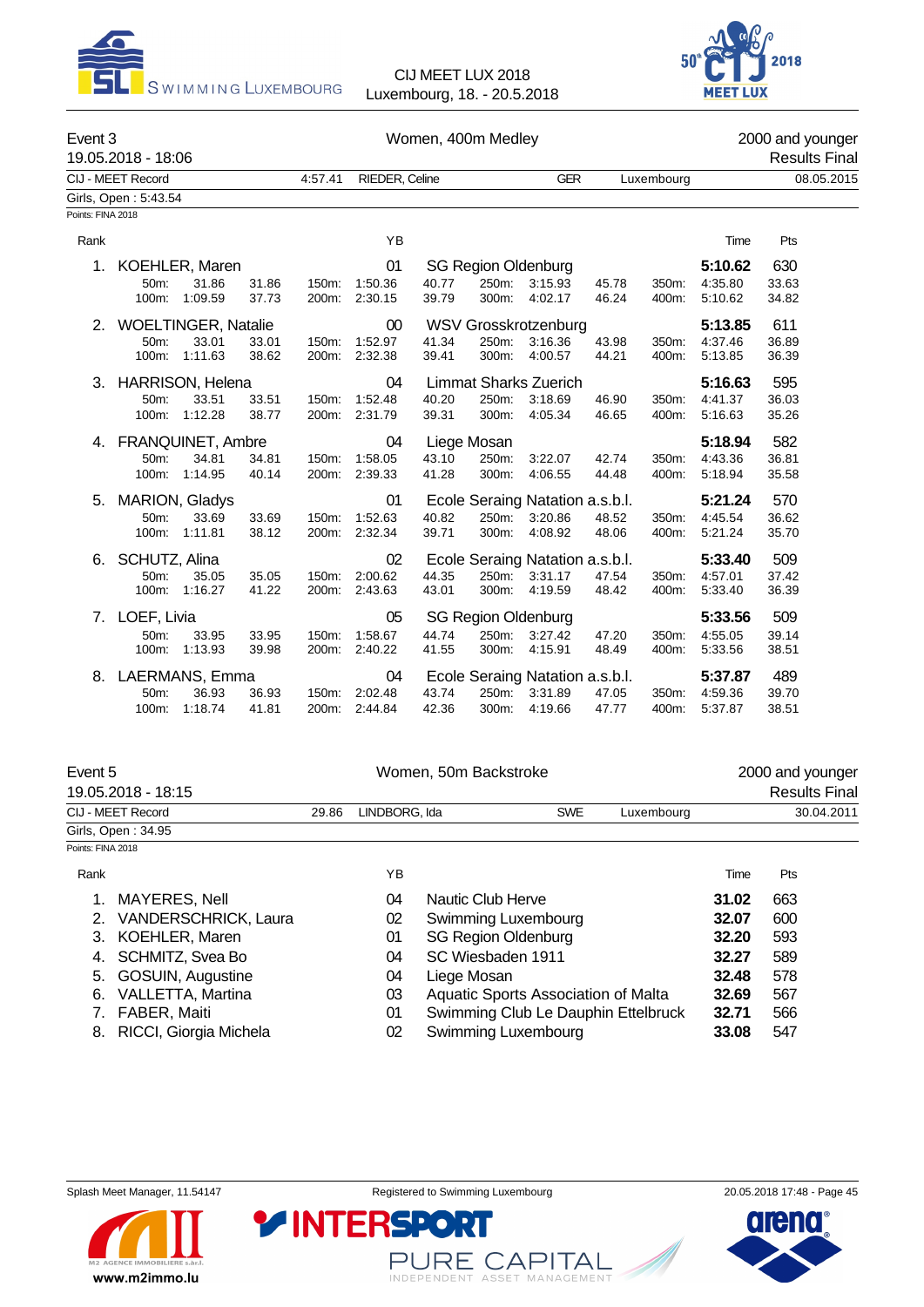



| Event 6<br>19.05.2018 - 18:17  |       |                     | Men, 50m Backstroke  |                              |            |                                     |       | 1998 and younger<br><b>Results Final</b> |
|--------------------------------|-------|---------------------|----------------------|------------------------------|------------|-------------------------------------|-------|------------------------------------------|
| CIJ - MEET Record              | 26.49 | SALTANS, Janis      |                      |                              | LAT        | Luxembourg                          |       | 08.05.2015                               |
| Boys, Open: 31.43              |       |                     |                      |                              |            |                                     |       |                                          |
| Points: FINA 2018              |       |                     |                      |                              |            |                                     |       |                                          |
| Rank                           |       | YB                  |                      |                              |            |                                     | Time  | Pts                                      |
| <b>WAREING, Thomas</b><br>1.   |       | 99                  |                      |                              |            | Aquatic Sports Association of Malta | 29.22 | 556                                      |
| GRUNDBACHER, Jakob<br>2.       |       | 01                  |                      | <b>Limmat Sharks Zuerich</b> |            |                                     | 29.38 | 547                                      |
| SLANSCHEK, Marvin<br>3.        |       | 98                  |                      |                              |            | Schwimmgemeinschaft Liechtenstein   | 29.41 | 546                                      |
| <b>WARBERG, Rasmus</b><br>4.   |       | 04                  | KVIK-Kastrup         |                              |            |                                     | 29.60 | 535                                      |
| MUELLER, Leon<br>5.            |       | $00\,$              |                      | SC Wiesbaden 1911            |            |                                     | 29.68 | 531                                      |
| <b>BISCHOF, Niki</b><br>6.     |       | 02                  |                      | <b>Limmat Sharks Zuerich</b> |            |                                     | 29.78 | 526                                      |
| OHN, Antoine<br>7 <sub>1</sub> |       | 02                  | Herstalnatation      |                              |            |                                     | 30.11 | 508                                      |
| VAN DEN BOSSCHE, Yann<br>8.    |       | 01                  |                      | Swimming Luxembourg          |            |                                     | 30.42 | 493                                      |
| Event 7<br>19.05.2018 - 18:22  |       |                     | Women, 50m Butterfly |                              |            |                                     |       | 2000 and younger<br><b>Results Final</b> |
| CIJ - MEET Record              | 27.38 | PIKKARAINEN, Emilie |                      |                              | <b>FIN</b> | Luxembourg                          |       | 18.04.2009                               |
| Girls, Open: 32.50             |       |                     |                      |                              |            |                                     |       |                                          |
| Points: FINA 2018              |       |                     |                      |                              |            |                                     |       |                                          |
| Rank                           |       | ΥB                  |                      |                              |            |                                     | Time  | Pts                                      |
| KLEYBOLDT, Rosalie<br>1.       |       | 03                  |                      | SC Wiesbaden 1911            |            |                                     | 28.83 | 608                                      |
| 2.<br><b>GRABHER, Annina</b>   |       | 04                  |                      | <b>Limmat Sharks Zuerich</b> |            |                                     | 29.29 | 580                                      |
| 3.<br>TANTI, Leah              |       | 03                  |                      |                              |            | Aquatic Sports Association of Malta | 29.75 | 553                                      |
| HAMEN SAIEG, Yael<br>4.        |       | 01                  |                      | Cercle de Natation Diekirch  |            |                                     | 30.06 | 536                                      |
| KOEHLER, Maren<br>5.           |       | 01                  |                      | <b>SG Region Oldenburg</b>   |            |                                     | 30.30 | 524                                      |
| DIESSNER, Nele<br>6.           |       | 02                  | <b>SCW Eschborn</b>  |                              |            |                                     | 30.51 | 513                                      |
| INGENERF, Johanna<br>7.        |       | $00\,$              |                      | <b>SG Region Oldenburg</b>   |            |                                     | 30.71 | 503                                      |
| <b>BOUTET, Cleo</b><br>8.      |       | 02                  |                      | Nautic Club Herve            |            |                                     | 31.14 | 482                                      |
| Event 8                        |       |                     | Men, 50m Butterfly   |                              |            |                                     |       | 1998 and younger                         |

| 19.05.2018 - 18:24 |                    |     |            | <b>Results Final</b> |
|--------------------|--------------------|-----|------------|----------------------|
| CIJ - MEET Record  | 24.94 HENX, Julien | LUX | Luxembourg | 08.05.2015           |
| Boys, Open: 29.54  |                    |     |            |                      |

Points: FINA 2018

| Rank |                      | ΥB |                                   | Time  | Pts |  |
|------|----------------------|----|-----------------------------------|-------|-----|--|
| 1.   | EMO, Jerome          | 00 | Herstalnatation                   | 25.15 | 709 |  |
|      | 2. PUKITIS, Rinalds  | 00 | <b>BJSS Ridzene Ziepniekkalns</b> | 25.75 | 660 |  |
|      | 3. FRIPPIAT, Florian | 98 | <b>Natation Club Athus</b>        | 25.98 | 643 |  |
|      | 4. KELLER, Viktor    | 98 | SC Wiesbaden 1911                 | 26.01 | 641 |  |
|      | 5. PEZELJ, Antonio   | 99 | SC Wiesbaden 1911                 | 26.41 | 612 |  |
|      | 6. SCHMITZ, Jules    | 99 | Swimming Club Redange             | 26.42 | 611 |  |
|      | 7. KOHN, Joakim      | 03 | KVIK-Kastrup                      | 26.81 | 585 |  |
|      | 8. SLANSCHEK, Marvin | 98 | Schwimmgemeinschaft Liechtenstein | 27.46 | 544 |  |
|      |                      |    |                                   |       |     |  |



PURE CAPITAL

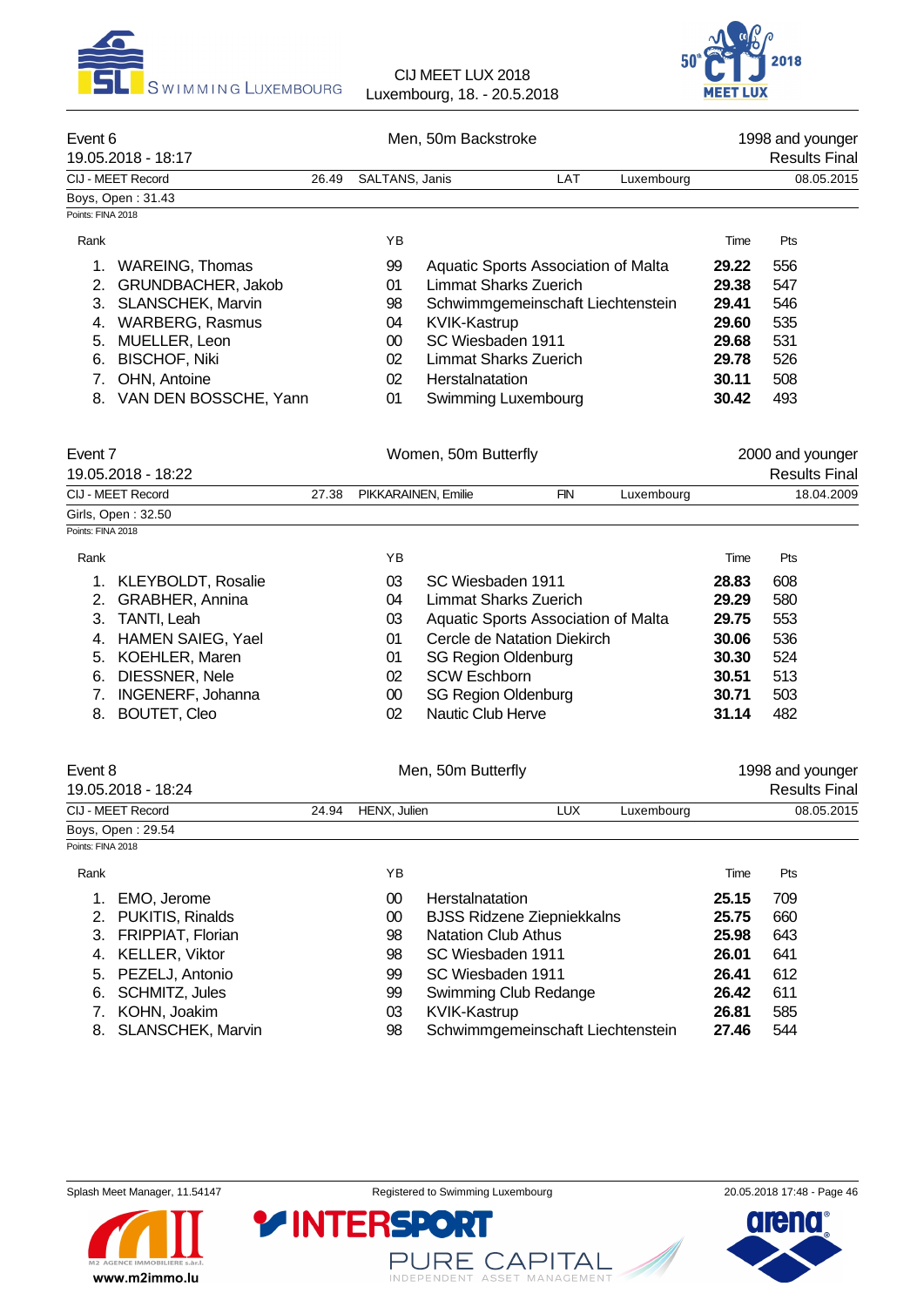



## Event 33 Communication of the Mixed, 4 x 50m Freestyle Communication of the Open 19.05.2018 - 18:29 Results CIJ - MEET Record 1:42.30 Fédération Luxemb.de Natation et dLUX uvetag Centre Aquatique de la Coque K27.04.2013 Points: FINA 2018 Rank **Time Pts** 1. SC Wiesbaden 1911 1 SC Wiesbaden 1911 **1:44.34** SHOOPINSKY, Nicholas 00 +0.76 24.65 KLEYBOLDT, Rosalie 03 +0.40 26.79<br>KELLER, Viktor 98 +0.36 24.40 SCHMITZ, Svea Bo 04 +0.45 28.50 SCHMITZ, Svea Bo 2. Swimming Luxembourg 1 Swimming Luxembourg **1:46.45** VANDERSCHRICK, Stephan 00 +0.63 24.54 RICCI, Giorgia Michela 02 +0.39 28.13 BOKOV, Rodion 03 +0.42 25.97 RICCI, Nicole 04 +0.60 27.81 3. SC Wiesbaden 1911 2 SC Wiesbaden 1911 **1:48.96** 25.13 HEIERHOFF, Hannah 03 +0.40 29.00 PEZELJ, Antonio 99 +0.47 25.98 RADOVANOVIC, Luna 03 +0.53 28.85 4. SG Region Oldenburg SG Region Oldenburg **1:48.97** WARRELMANN, Cedric 03 +0.71 26.70 FOSSA, Jon-Erik 00 +0.60 25.39 LOEF, Livia 05 +0.41 28.75 KOEHLER, Maren 01 +0.62 28.13 5. Swimming Luxembourg 2 Swimming Luxembourg **1:51.81** CONZEMIUS, Jerome 99 +0.75 25.74 HAN, Mengjia 07 +0.70 31.61 CARNEIRO, Joao 03 +0.39 25.95 VANDERSCHRICK, Laura 02 +0.36 28.51 6. Liège Mosan 1 Liege Mosan **1:51.91** HUSQUINET, Paul 02 +0.74 25.65 CUTILLO, Lena 03 +0.46 30.01 FRANQUINET, Ambre 7. Swimming Luxembourg 5 Swimming Luxembourg **1:55.90** LANNERS, Bob 02 +0.77 27.81 LUCARELLI, Riccardo 05 +0.63 28.02 HRIC, Laura 05 +0.61 29.71 KROMBACH, Mara 05 +0.52 30.36 8. Swimming Luxembourg 3 Swimming Luxembourg **1:57.52** BANKY, Jordan 01 +0.70 26.84 LUKA, Mory 04 +0.23 28.73 JOMINET, Lou 05 +0.43 30.11 LEONARD, Lis 05 +0.24 31.84 9. Liège Mosan 2 Liege Mosan **1:57.73** GOSUIN, Augustine 04 +0.72 30.24 HUSQUINET, Louis 05 +0.55 29.46 SITLIVY, Florence  $105 +0.27$  31.06 SOGOMONIAN, Eric  $03 +0.30$  26.97 10. Swimming Luxembourg 4 Swimming Luxembourg **1:59.94** LANNERS, Nicolas 04 +0.76 28.29 LESAGE, Christophe 02 +0.21 27.78 BAUSTERT, Magali



PURE CAPITAL

INDEPENDENT ASSET MANAGEMENT

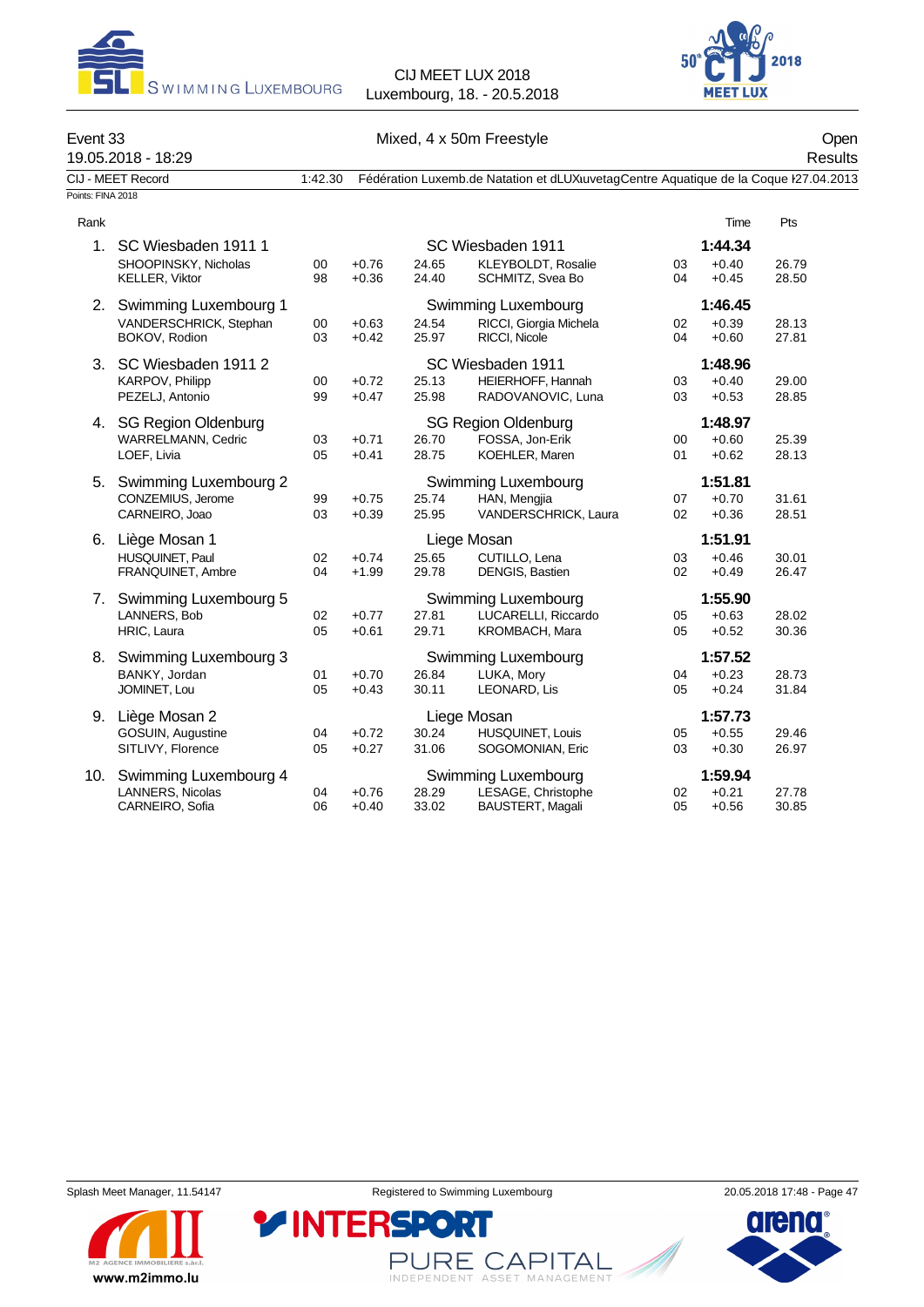



# 4 - Sunday morning 20.05.2018 - 8:30

| Event 23<br>20.05.2018 - 8:30                                                                                                       |    |                                          | Women, 200m Freestyle                                              |               |                                                      |                                                      |       | 2000 and younger | <b>Results Prelim</b>                                |
|-------------------------------------------------------------------------------------------------------------------------------------|----|------------------------------------------|--------------------------------------------------------------------|---------------|------------------------------------------------------|------------------------------------------------------|-------|------------------|------------------------------------------------------|
| CIJ - MEET Record 17 - 18<br>CIJ - MEET Record 15 - 16<br>CIJ - MEET Record 13 - 14<br>CIJ - MEET Record - 12                       |    | 2:01.69<br>2:01.82<br>2:06.21<br>2:15.11 | HÜTHER, Marlene<br>FRIEDRICH, H.<br>MATTSSON, I.<br>RIEDER, Celine |               | <b>GER</b><br><b>GER</b><br><b>SWE</b><br><b>GER</b> | Luxembourg<br>Luxembourg<br>Luxembourg<br>Luxembourg |       |                  | 10.05.2015<br>14.04.1985<br>14.04.1999<br>28.04.2013 |
| Girls, C1 17 - 18: 2:19.07 / Girls, C2 15 - 16: 2:25.92 / Girls, C3 13 - 14: 2:35.69 / Girls, C4 - 12: 2:50.69<br>Points: FINA 2018 |    |                                          |                                                                    |               |                                                      |                                                      |       |                  |                                                      |
|                                                                                                                                     |    |                                          |                                                                    |               |                                                      |                                                      |       |                  |                                                      |
| Rank                                                                                                                                | ΥB |                                          |                                                                    | Time          | Pts                                                  | 50 <sub>m</sub>                                      | 100m  | 150m             | 200m                                                 |
| YOB 2000 - 2001                                                                                                                     |    |                                          |                                                                    |               |                                                      |                                                      |       |                  |                                                      |
| 1. KOEHLER, Maren                                                                                                                   | 01 | <b>SGRO</b>                              |                                                                    | 2:13.29 608 Q |                                                      | 30.56                                                | 34.44 | 34.58            | 33.71                                                |
| 2. ERNENS, Marie                                                                                                                    | 00 | <b>NCA</b>                               |                                                                    | 2:15.28 582 Q |                                                      | 30.65                                                | 34.05 | 35.15            | 35.43                                                |
| 3. MARION, Gladys                                                                                                                   | 01 | <b>ESN</b>                               |                                                                    | 2:16.67 564 Q |                                                      | 32.00                                                | 34.43 | 35.74            | 34.50                                                |
| 4. HEISE, Jana                                                                                                                      | 01 | <b>SGRO</b>                              |                                                                    | 2:16.91 561 Q |                                                      | 30.98                                                | 34.87 | 35.52            | 35.54                                                |
| 5. HAMEN SAIEG, Yael                                                                                                                | 01 | <b>CNDIE</b>                             |                                                                    | 2:17.41 555 Q |                                                      | 31.32                                                | 34.96 | 36.32            | 34.81                                                |
| 6. DEWART, Merle                                                                                                                    | 01 | <b>SGRO</b>                              |                                                                    | 2:17.46 555 Q |                                                      | 30.64                                                | 34.33 | 36.30            | 36.19                                                |
| 7. ESCHEN, Yoshi                                                                                                                    | 00 | SCW                                      |                                                                    | 2:18.61 541 Q |                                                      | 32.27                                                | 34.85 | 36.04            | 35.45                                                |
| 8. WALLERIUS, Katharina                                                                                                             | 01 | <b>SGRM</b>                              |                                                                    | 2:18.68 540 Q |                                                      | 32.27                                                | 35.40 | 35.84            | 35.17                                                |
| 9. MINSOUL, Charlotte                                                                                                               | 01 | <b>NCH</b>                               |                                                                    |               | 2:20.12 524 R*                                       | 31.94                                                | 35.59 | 36.61            | 35.98                                                |
| YOB 2002 - 2003                                                                                                                     |    |                                          |                                                                    |               |                                                      |                                                      |       |                  |                                                      |
| 1. KLEYBOLDT, Rosalie                                                                                                               | 03 | SCW                                      |                                                                    | 2:09.89 658 Q |                                                      | 30.24                                                | 32.96 | 33.75            | 32.94                                                |
| 2. MAKA, Emilie                                                                                                                     | 02 | <b>ESN</b>                               |                                                                    | 2:13.61 604 Q |                                                      | 30.86                                                | 33.38 | 34.76            | 34.61                                                |
| 3. GOBERGA, Marija                                                                                                                  | 02 | <b>RZIEP</b>                             |                                                                    | 2:15.12 584 Q |                                                      | 31.47                                                | 34.22 | 35.51            | 33.92                                                |
| 4. MATHY, Leah                                                                                                                      | 02 | <b>NCH</b>                               |                                                                    | 2:16.52 566 Q |                                                      | 31.08                                                | 34.64 | 35.82            | 34.98                                                |
| 5. KOWALCZYK, D.                                                                                                                    | 02 | <b>WSVG</b>                              |                                                                    | 2:18.34 544 Q |                                                      | 30.33                                                | 33.93 | 36.13            | 37.95                                                |
| 6. BOUTET, Cleo                                                                                                                     | 02 | <b>NCH</b>                               |                                                                    | 2:19.75 528 Q |                                                      | 31.73                                                | 35.50 | 36.51            | 36.01                                                |
| 7. HEIERHOFF, Hannah                                                                                                                | 03 | SCW                                      |                                                                    | 2:19.78 528 Q |                                                      | 31.62                                                | 35.47 | 36.20            | 36.49                                                |
| 8. TROESTER, Anica                                                                                                                  | 03 | SCW                                      |                                                                    | 2:20.20 523 Q |                                                      | 32.72                                                | 35.22 | 36.13            | 36.13                                                |
| 9. VANDERSCHRICK, Laura02                                                                                                           |    | <b>SL</b>                                |                                                                    | 2:21.79 505 R |                                                      | 31.37                                                | 35.40 | 37.31            | 37.71                                                |
| 10. SLAJS, Emilie                                                                                                                   | 03 | <b>CNA</b>                               |                                                                    | 2:22.54 497 R |                                                      | 32.44                                                | 36.21 | 36.84            | 37.05                                                |
| 11. MASKORT, Charlotte                                                                                                              | 03 | SCW                                      |                                                                    | 2:23.20 491 R |                                                      | 33.13                                                | 36.88 | 37.17            | 36.02                                                |
| 12. WALLERIUS, Theresa                                                                                                              | 03 | <b>SGRM</b>                              |                                                                    | 2:23.47 488   |                                                      | 33.22                                                | 35.76 | 37.23            | 37.26                                                |
| 13. LUESSMANN, Tessa                                                                                                                | 02 | <b>SGRO</b>                              |                                                                    | 2:24.01 482   |                                                      | 32.82                                                | 37.46 | 37.95            | 35.78                                                |
| 14. RADOVANOVIC, Luna                                                                                                               | 03 | <b>SCW</b>                               |                                                                    | 2:24.88 474   |                                                      | 31.66                                                | 35.70 | 38.99            | 38.53                                                |
| 15. GOUILLART, Sara                                                                                                                 | 02 | SCD                                      |                                                                    | 2:25.13 471   |                                                      | 32.93                                                | 37.05 | 37.65            | 37.50                                                |
| 16. GAMZE, Alexandra                                                                                                                | 02 | <b>SCWE</b>                              |                                                                    | 2:25.14 471   |                                                      | 32.44                                                | 36.07 | 38.57            | 38.06                                                |
| 17. BRAND, Tabea                                                                                                                    | 03 | <b>SGRO</b>                              |                                                                    | 2:25.27 470   |                                                      | 32.71                                                | 36.69 | 38.30            | 37.57                                                |
| 18. MEDER, Jule                                                                                                                     | 02 | MSV01                                    |                                                                    | 2:25.58 467   |                                                      | 33.10                                                | 37.11 | 38.30            | 37.07                                                |
| 19. SCHNEIDER, Mara                                                                                                                 | 02 | <b>SGRM</b>                              |                                                                    | 2:26.11 462 * |                                                      | 33.64                                                | 37.03 | 38.02            | 37.42                                                |
| 20. SUBASIC, lara                                                                                                                   | 02 | <b>PERRON</b>                            |                                                                    | 2:26.59 457 * |                                                      | 32.62                                                | 37.02 | 38.46            | 38.49                                                |
| 21. JARJOUR, Michella                                                                                                               | 02 | SCW                                      |                                                                    | 2:26.74 456 * |                                                      | 31.78                                                | 36.97 | 39.33            | 38.66                                                |
| 22. DUERR, Hannah Marie                                                                                                             | 03 | <b>SGRM</b>                              |                                                                    | 2:29.86 428 * |                                                      | 33.10                                                | 37.33 | 39.63            | 39.80                                                |
| 23. YOSHIDA, Tomoyo                                                                                                                 | 02 | CNDU                                     |                                                                    | 2:41.49 342 * |                                                      | 36.61                                                | 40.88 | 43.56            | 40.44                                                |
| YOB 2004 - 2005                                                                                                                     |    |                                          |                                                                    |               |                                                      |                                                      |       |                  |                                                      |
| 1. RICCI, Nicole                                                                                                                    | 04 | <b>SL</b>                                |                                                                    | 2:08.35 682 Q |                                                      | 29.02                                                | 32.18 | 33.51            | 33.64                                                |
| 2. JOMINET, Lou                                                                                                                     | 05 | <b>SL</b>                                |                                                                    | 2:14.52 592 Q |                                                      | 30.84                                                | 33.93 | 34.87            | 34.88                                                |
| 3. LOEF, Livia                                                                                                                      | 05 | <b>SGRO</b>                              |                                                                    | 2:16.09 572 Q |                                                      | 29.96                                                | 33.99 | 36.22            | 35.92                                                |
| 4. HARRISON, Helena                                                                                                                 | 04 | LIMM                                     |                                                                    | 2:16.40 568 Q |                                                      | 30.51                                                | 34.86 | 35.13            | 35.90                                                |
| 5. DESSAU, Merle                                                                                                                    | 04 | <b>SGRO</b>                              |                                                                    | 2:17.93 549 Q |                                                      | 31.51                                                | 35.67 | 36.35            | 34.40                                                |
| 6. SCHOENFELDER, Valerie04                                                                                                          |    | SCW                                      |                                                                    | 2:18.38 544 Q |                                                      | 31.67                                                | 35.16 | 36.48            | 35.07                                                |
| 7. LAZOPOULOS, Chiara                                                                                                               | 05 | <b>LIMM</b>                              |                                                                    | 2:18.42 543 Q |                                                      | 31.43                                                | 35.53 | 36.31            | 35.15                                                |
| 8. HRIC, Laura                                                                                                                      | 05 | <b>SL</b>                                |                                                                    | 2:19.23 534 Q |                                                      | 31.94                                                | 35.45 | 36.83            | 35.01                                                |
|                                                                                                                                     |    |                                          |                                                                    |               |                                                      |                                                      |       |                  |                                                      |



Splash Meet Manager, 11.54147 **Registered to Swimming Luxembourg** 20.05.2018 17:48 - Page 48

PURE CAPITAL

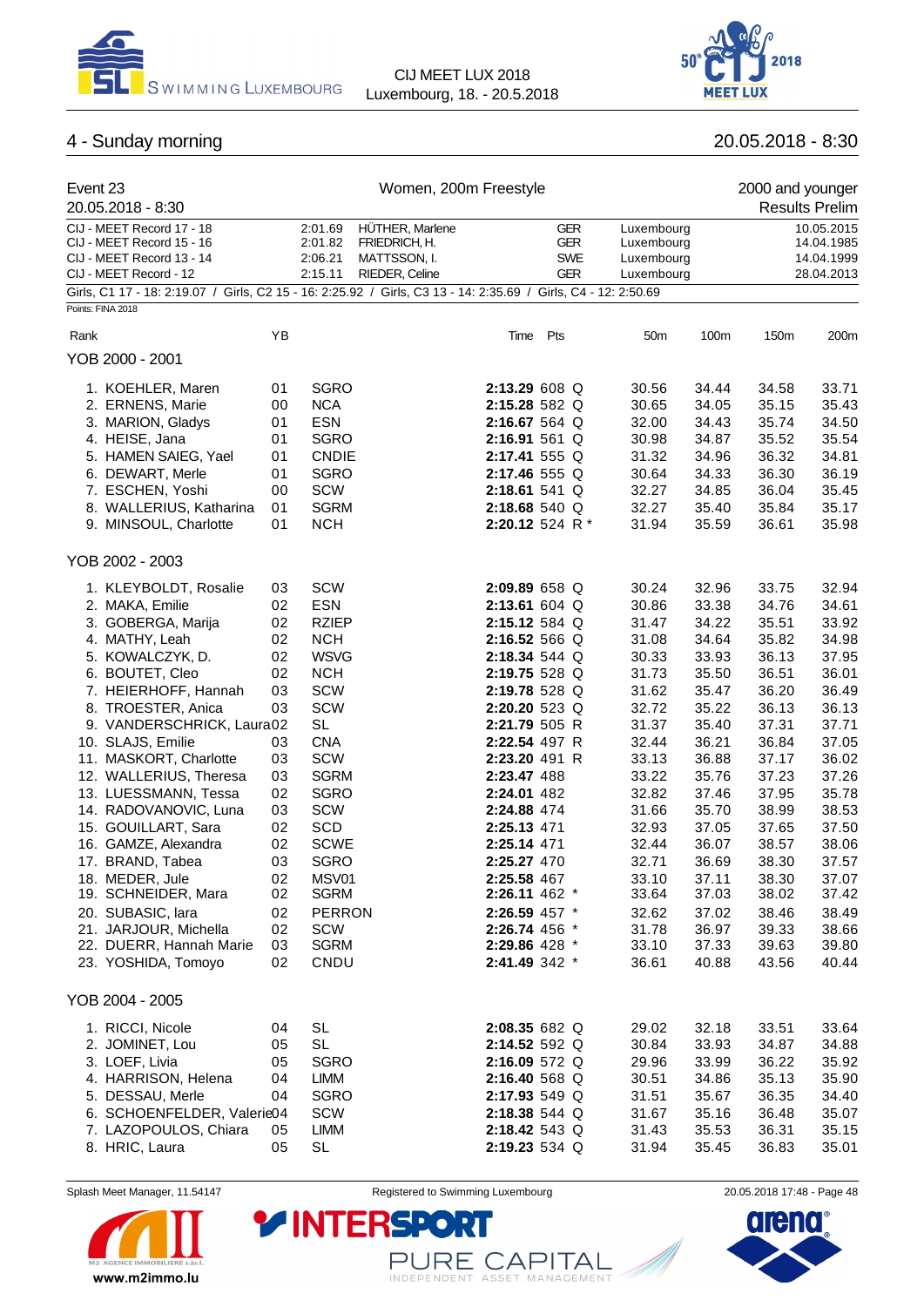



### Event 23, Girls, 200m Freestyle, Prelim, YOB 2004 - 2005

| Rank |                               | ΥB |               | Time          | Pts | 50 <sub>m</sub> | 100m  | 150m  | 200m  |
|------|-------------------------------|----|---------------|---------------|-----|-----------------|-------|-------|-------|
|      | 9. CHABOT, Amelie             | 04 | <b>PERRON</b> | 2:19.41 532 R |     | 32.22           | 35.32 | 36.08 | 35.79 |
|      | 10. FREIMANN, Noemi           | 05 | <b>LIMM</b>   | 2:21.63 507 R |     | 33.17           | 36.61 | 36.82 | 35.03 |
|      | 11. ROSSBACH, Laura           | 04 | <b>SCW</b>    | 2:21.69 506 R |     | 32.12           | 35.46 | 37.22 | 36.89 |
|      | 12. MARCIC, Milja             | 05 | VN            | 2:22.45 498   |     | 31.87           | 35.16 | 37.82 | 37.60 |
|      | 13. GOERDES, Antonia          | 05 | <b>SCW</b>    | 2:22.65 496   |     | 32.55           | 36.68 | 37.78 | 35.64 |
|      | 14. VANDUILLE, Noemie         | 04 | <b>CNT</b>    | 2:22.91 494   |     | 32.92           | 37.16 | 37.72 | 35.11 |
|      | 15. LAVET, Melusine           | 04 | <b>NCH</b>    | 2:24.59 477   |     | 33.25           | 36.96 | 37.91 | 36.47 |
|      | 16. BENZMUELLER, Magdale05    |    | <b>SGRM</b>   | 2:24.74 475   |     | 32.49           | 36.96 | 38.47 | 36.82 |
|      | 17. KROMBACH, Mara            | 05 | <b>SL</b>     | 2:24.94 473   |     | 32.35           | 36.30 | 38.53 | 37.76 |
|      | 18. SCHMITZ, Svea Bo          | 04 | SCW           | 2:26.14 462   |     | 31.61           | 37.32 | 38.79 | 38.42 |
|      | 19. PALMER, Grace             | 05 | <b>ESN</b>    | 2:27.06 453   |     | 34.34           | 36.86 | 38.57 | 37.29 |
|      | 20. MARX, Klara               | 05 | <b>SGRM</b>   | 2:28.46 440   |     | 33.04           | 37.14 | 38.95 | 39.33 |
|      | 21. STEEG, Finia              | 05 | <b>WSVG</b>   | 2:29.49 431   |     | 32.06           | 37.34 | 40.08 | 40.01 |
|      | 22. HAAG, Nora                | 04 | <b>SCR</b>    | 2:30.16 425   |     | 33.51           | 38.08 | 39.51 | 39.06 |
|      | 23. SAMAIN, Romane            | 05 | <b>ESN</b>    | 2:30.37 424   |     | 35.02           | 37.83 | 38.83 | 38.69 |
|      | 24. SITLIVY, Florence         | 05 | <b>MOSAN</b>  | 2:30.51 422   |     | 35.45           | 38.75 | 39.55 | 36.76 |
|      | 25. KRAEMER, Jana             | 04 | <b>SGRM</b>   | 2:30.88 419   |     | 34.09           | 38.00 | 39.65 | 39.14 |
|      | 26. ALLES, Stella Luna        | 04 | <b>SCWE</b>   | 2:30.89 419   |     | 32.73           | 38.44 | 40.04 | 39.68 |
|      | 27. SCHNEIDER, Kira           | 04 | <b>SGRM</b>   | 2:31.49 414   |     | 34.19           | 38.85 | 39.46 | 38.99 |
|      | 28. CALMES, Lara              | 04 | <b>SCM</b>    | 2:31.71 413   |     | 34.86           | 38.69 | 39.05 | 39.11 |
|      | 29. BINI, Lena Olivia         | 04 | SGLI          | 2:31.78 412   |     | 35.03           | 38.57 | 39.74 | 38.44 |
|      | 30. ANSORG, Jana              | 05 | <b>SCWE</b>   | 2:31.83 412   |     | 33.73           | 38.64 | 39.96 | 39.50 |
|      | 31. PEREIRA PORTELA, Alicia05 |    | <b>ESN</b>    | 2:34.54 390   |     | 36.18           | 37.84 | 40.82 | 39.70 |
|      | 32. DAMM, Fabienne            | 04 | SCW           | 2:34.98 387   |     | 35.01           | 39.31 | 40.53 | 40.13 |
|      | 33. BIERBRAUER, Rebecca       | 04 | <b>SGRM</b>   | 2:35.66 382   |     | 36.14           | 40.16 | 39.94 | 39.42 |
|      | 34. VELTEN, Anna-Lena         | 04 | <b>SGRM</b>   | 2:40.57 348 * |     | 35.95           | 40.94 | 42.04 | 41.64 |
|      | 35. LAMBERT, Lena             | 05 | <b>NCH</b>    | 2:40.80 346 * |     | 36.91           | 40.97 | 42.63 | 40.29 |
|      | DNS KUEHN, Nele               | 05 | SCW           |               |     |                 |       |       |       |
|      | DNS STEPANOVIC, Kristina      | 05 | <b>SL</b>     |               |     |                 |       |       |       |
|      |                               |    |               |               |     |                 |       |       |       |
|      | 2006 and younger              |    |               |               |     |                 |       |       |       |
|      | 1. GRAEFIN VON BRUEHL, I07    |    | 1LSK          | 2:26.75 456 Q |     | 33.29           | 37.50 | 38.24 | 37.72 |
|      | 2. HAN, Mengjia               | 07 | <b>SL</b>     | 2:29.44 432 Q |     | 34.22           | 39.49 | 38.41 | 37.32 |
|      | 3. COHA, Sarah Michelle       | 06 | MSV01         | 2:33.32 400 Q |     | 34.49           | 39.45 | 40.75 | 38.63 |
|      | 4. PLUECKER, Lene             | 06 | <b>WSVG</b>   | 2:33.70 397 Q |     | 34.61           | 39.10 | 40.58 | 39.41 |
|      | 5. BORDONARO, Madeleine 06    |    | <b>CNP</b>    | 2:34.97 387 Q |     | 34.11           | 39.73 | 41.37 | 39.76 |
|      | 6. MATIC, Mia Elena           | 06 | MSV01         | 2:36.47 376 Q |     | 34.90           | 39.83 | 41.04 | 40.70 |
|      | 7. STROHALM, Marie            | 07 | <b>SCWE</b>   | 2:37.83 366 Q |     | 35.58           | 40.38 | 41.22 | 40.65 |
|      | 8. KROMBACH, Linda            | 07 | <b>SL</b>     | 2:38.31 363 Q |     | 35.77           | 40.43 | 42.09 | 40.02 |
|      | 9. HEIERHOFF, Emma            | 06 | SCW           | 2:39.54 355 R |     | 35.88           | 40.03 | 42.31 | 41.32 |
|      | 10. WALLERIUS, Carlotta       | 06 | <b>SGRM</b>   | 2:40.12 351 R |     | 35.18           | 40.60 | 41.83 | 42.51 |
|      | 11. NOTHUM, Gwen              | 06 | <b>SCR</b>    | 2:40.67 347 R |     | 36.59           | 41.43 | 42.37 | 40.28 |
|      | 12. GOERDES, Franziska        | 06 | SCW           | 2:41.63 341   |     | 37.61           | 40.79 | 42.51 | 40.72 |
|      | 13. HAHN, Lucie               | 06 | <b>SGRM</b>   | 2:43.97 327   |     | 36.42           | 41.31 | 43.64 | 42.60 |
|      | 14. GILLET, Nohra             | 07 | <b>CNB</b>    | 2:47.31 307   |     | 38.72           | 42.78 | 43.78 | 42.03 |
|      | 15. SCHULTETUS, Helene        | 06 | MSV01         | 2:47.75 305   |     | 39.59           | 43.16 | 43.57 | 41.43 |
|      | 16. BRISY, Luna               | 07 | <b>CNB</b>    | 2:56.79 260 * |     | 39.82           | 45.12 | 47.39 | 44.46 |
|      | EXH BANKY, Jackie             | 96 | SL            | 2:06.87 706   |     | 28.78           | 31.72 | 33.17 | 33.20 |
|      |                               |    |               |               |     |                 |       |       |       |



PURE CAPITAL

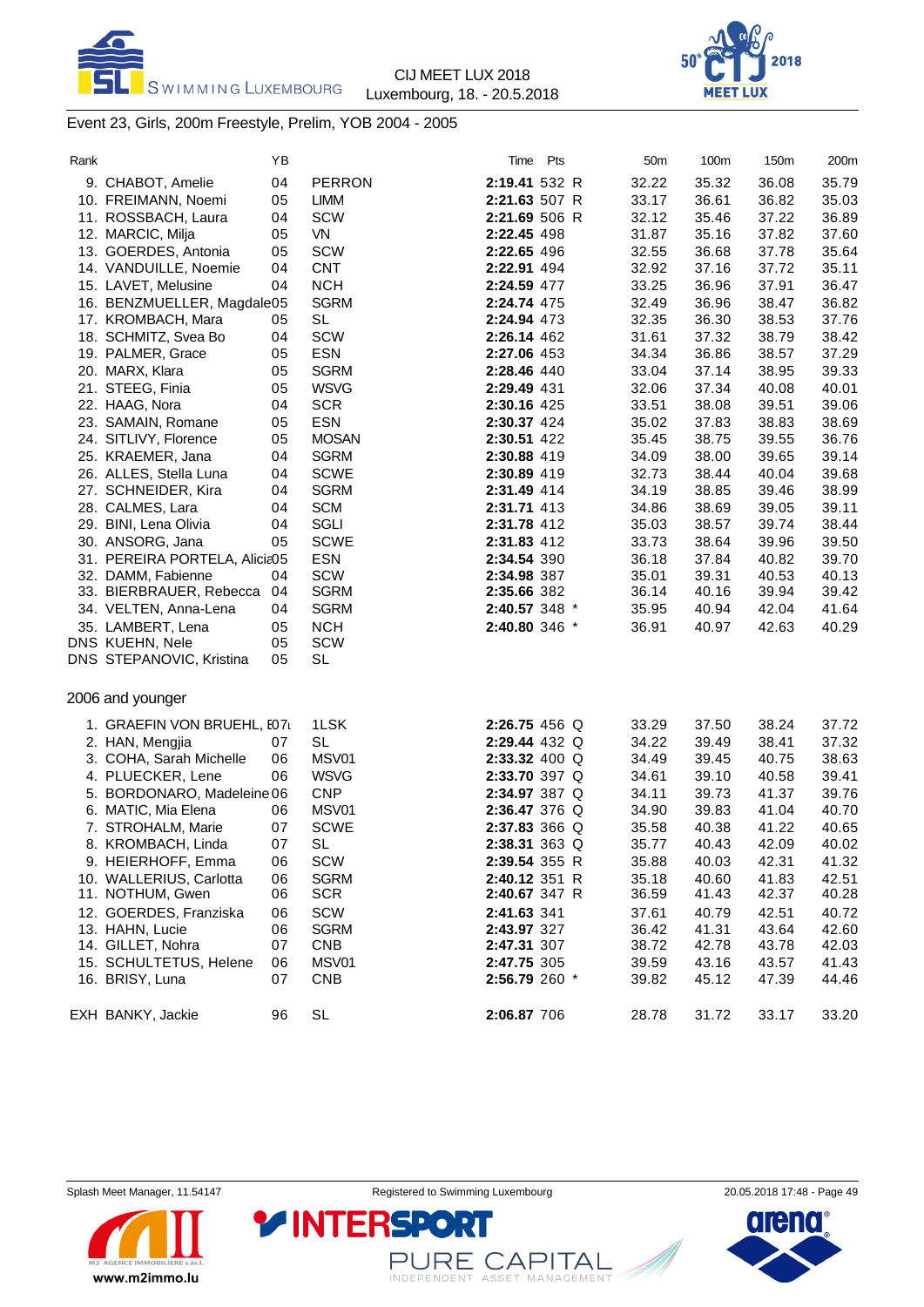



| Event 24<br>20.05.2018 - 9:00<br>CIJ - MEET Record 19 - 20 |                                                                                                                                 |          |                                          | Men, 200m Freestyle                                                          |                                                      |                                                      |                | 1998 and younger | <b>Results Prelim</b>                                |
|------------------------------------------------------------|---------------------------------------------------------------------------------------------------------------------------------|----------|------------------------------------------|------------------------------------------------------------------------------|------------------------------------------------------|------------------------------------------------------|----------------|------------------|------------------------------------------------------|
|                                                            | CIJ - MEET Record 17 - 18<br>CIJ - MEET Record 15 - 16<br>CIJ - MEET Record - 14                                                |          | 1:49.66<br>1:49.80<br>1:54.01<br>1:59.54 | LEBHERZ, Yannick<br>STACCHIOTTI, Raphaël<br>JUNEFELT, Linus<br>RUSCH, Quirin | <b>GER</b><br><b>LUX</b><br><b>SWE</b><br><b>SUI</b> | Luxembourg<br>Luxembourg<br>Luxembourg<br>Luxembourg |                |                  | 18.04.2009<br>18.04.2009<br>26.04.2008<br>14.05.2017 |
|                                                            | Boys, C1 19 - 20: 2:05.56 / Boys, C2 17 - 18: 2:12.10 / Boys, C3 15 - 16: 2:20.25 / Boys, C4 - 14: 2:27.82<br>Points: FINA 2018 |          |                                          |                                                                              |                                                      |                                                      |                |                  |                                                      |
| Rank                                                       |                                                                                                                                 | YB       |                                          | Time                                                                         | Pts                                                  | 50 <sub>m</sub>                                      | 100m           | 150m             | 200m                                                 |
|                                                            | YOB 1998 - 1999                                                                                                                 |          |                                          |                                                                              |                                                      |                                                      |                |                  |                                                      |
|                                                            | 1. KELLER, Viktor                                                                                                               | 98       | SCW                                      |                                                                              | 1:55.49 688 Q                                        | 26.82                                                | 29.02          | 29.45            | 30.20                                                |
|                                                            | 2. PEZELJ, Antonio                                                                                                              | 99       | <b>SCW</b>                               |                                                                              | 2:06.07 529 Q*                                       | 28.56                                                | 31.24          | 33.28            | 32.99                                                |
|                                                            | 3. CONZEMIUS, Jerome                                                                                                            | 99       | <b>SL</b>                                |                                                                              | 2:08.81 496 Q*                                       | 29.40                                                | 31.42          | 32.89            | 35.10                                                |
|                                                            | YOB 2000 - 2001                                                                                                                 |          |                                          |                                                                              |                                                      |                                                      |                |                  |                                                      |
|                                                            | 1. VANDERSCHRICK, Steph00                                                                                                       |          | <b>SL</b>                                |                                                                              | 1:59.91 615 Q                                        | 27.59                                                | 29.37          | 31.40            | 31.55                                                |
|                                                            | 2. SHOOPINSKY, Nicholas 00                                                                                                      |          | <b>SCW</b>                               |                                                                              | 2:00.16 611 Q                                        | 27.94                                                | 29.68          | 32.39            | 30.15                                                |
|                                                            | 3. KARPOV, Philipp<br>4. DAZY, Max                                                                                              | 00<br>00 | <b>SCW</b><br><b>CNA</b>                 |                                                                              | 2:00.35 608 Q<br>2:01.91 585 Q                       | 27.62<br>27.98                                       | 29.71<br>30.32 | 31.12<br>31.37   | 31.90<br>32.24                                       |
|                                                            | 5. SAUBER, Bob                                                                                                                  | 01       | <b>SCR</b>                               |                                                                              | 2:02.04 583 Q                                        | 28.41                                                | 30.94          | 31.33            | 31.36                                                |
|                                                            | 6. CACHIA, Dylan                                                                                                                | 01       | <b>ASAM</b>                              |                                                                              | 2:02.23 581 Q                                        | 27.54                                                | 30.50          | 31.96            | 32.23                                                |
|                                                            | 7. PLASCHKE, Lennart                                                                                                            | 01       | SCW                                      |                                                                              | 2:02.67 574 Q                                        | 29.20                                                | 31.60          | 31.64            | 30.23                                                |
|                                                            | 8. BECKERS, Felix                                                                                                               | 01       | <b>SCDE</b>                              |                                                                              | 2:03.63 561 Q                                        | 28.29                                                | 31.48          | 32.33            | 31.53                                                |
|                                                            | 9. BORNEQUE, Julien                                                                                                             | 01       | <b>SCT</b>                               | 2:05.10 542 R                                                                |                                                      | 28.83                                                | 32.10          | 32.89            | 31.28                                                |
|                                                            | 10. CHEVALIER, Benoit                                                                                                           | 00       | <b>PERRON</b>                            | 2:05.62 535 R                                                                |                                                      | 30.01                                                | 32.60          | 31.90            | 31.11                                                |
|                                                            | 11. DEFRAINE, Quentin<br>12. ENDERS, Lennart                                                                                    | 01<br>01 | <b>ESN</b><br><b>SCW</b>                 | 2:06.23 527 R<br>2:07.42 512                                                 |                                                      | 30.25<br>29.01                                       | 31.90<br>32.08 | 32.17<br>32.69   | 31.91<br>33.64                                       |
|                                                            | 13. ENGLEBERT, Antoine                                                                                                          | 00       | <b>STD</b>                               | 2:09.84 484                                                                  |                                                      | 28.91                                                | 32.89          | 33.76            | 34.28                                                |
|                                                            | 14. COLLIN, Nathan                                                                                                              | 01       | <b>NCH</b>                               | 2:14.28 438 *                                                                |                                                      | 29.60                                                | 33.93          | 36.39            | 34.36                                                |
|                                                            | 15. FOSSA, Henrik                                                                                                               | 00       | <b>SGRO</b>                              | 2:15.04 430 *                                                                |                                                      | 29.74                                                | 34.19          | 35.48            | 35.63                                                |
|                                                            | YOB 2002 - 2003                                                                                                                 |          |                                          |                                                                              |                                                      |                                                      |                |                  |                                                      |
|                                                            | 1. SCHMITZ, Jacques                                                                                                             | 02       | <b>SCR</b>                               |                                                                              | 2:02.54 576 Q                                        | 27.60                                                | 30.67          | 32.58            | 31.69                                                |
|                                                            | 2. KOHN, Joakim                                                                                                                 | 03       | KVIK                                     |                                                                              | 2:03.70 560 Q                                        | 28.41                                                | 32.28          | 31.49            | 31.52                                                |
|                                                            | 3. EICHLER, Adrian                                                                                                              | 03       | <b>SCW</b>                               |                                                                              | 2:03.93 557 Q                                        | 28.17                                                | 31.93          | 32.27            | 31.56                                                |
|                                                            | 4. BOKOV, Rodion                                                                                                                | 03       | <b>SL</b>                                |                                                                              | 2:04.76 546 Q                                        | 28.69                                                | 31.45          | 32.09            | 32.53                                                |
|                                                            | 5. DENGIS, Bastien                                                                                                              | 02       | <b>MOSAN</b>                             |                                                                              | 2:07.37 513 Q                                        | 28.90                                                | 31.94          | 33.32            | 33.21                                                |
|                                                            | 6. HUSQUINET, Paul<br>7. HEYN STAGE, Carl                                                                                       | 02<br>03 | <b>MOSAN</b><br>KVIK                     |                                                                              | $2:08.07505$ Q<br>2:08.18 503 Q                      | 28.49<br>28.62                                       | 31.48<br>32.30 | 33.40<br>33.48   | 34.70<br>33.78                                       |
|                                                            | 8. DETHIER, Emerick                                                                                                             | 02       | <b>ESN</b>                               |                                                                              | 2:08.82 496 Q                                        | 29.55                                                | 32.18          | 33.80            | 33.29                                                |
|                                                            | 9. MORREALE, Matheo                                                                                                             | 03       | <b>ESN</b>                               |                                                                              | 2:09.21 491 R                                        | 30.70                                                | 32.41          | 33.52            | 32.58                                                |
|                                                            | 10. WARRELMANN, Cedric                                                                                                          | 03       | SGRO                                     |                                                                              | 2:09.83 484 R                                        | 27.91                                                | 32.32          | 35.38            | 34.22                                                |
|                                                            | 11. BRUCH, Felix                                                                                                                | 02       | SGLI                                     |                                                                              | 2:09.87 484 R                                        | 28.58                                                | 32.11          | 34.44            | 34.74                                                |
|                                                            | 12. SOGOMONIAN, Eric                                                                                                            | 03       | <b>MOSAN</b>                             | 2:10.13 481                                                                  |                                                      | 29.84                                                | 33.61          | 33.54            | 33.14                                                |
|                                                            | 13. ISSERMANN, Nils                                                                                                             | 02       | SCW                                      | 2:10.65 475                                                                  |                                                      | 29.91                                                | 33.43          | 34.20            | 33.11                                                |
|                                                            | 14. ADAMSONS, Karlis<br>15. LIESSE, Simon                                                                                       | 03<br>02 | <b>RZIEP</b><br><b>CNB</b>               | 2:11.08 471<br>2:11.47 467                                                   |                                                      | 29.51<br>29.94                                       | 33.17<br>33.19 | 34.39<br>34.18   | 34.01<br>34.16                                       |
|                                                            | 16. ERNE, lan                                                                                                                   | 02       | SGLI                                     | 2:12.43 456                                                                  |                                                      | 30.00                                                | 34.35          | 35.04            | 33.04                                                |
|                                                            | 17. SMIT, Luca                                                                                                                  | 03       | SCW                                      | 2:12.92 451                                                                  |                                                      | 30.07                                                | 33.79          | 35.15            | 33.91                                                |
|                                                            | 18. MOREAUX, Maxime                                                                                                             | 02       | <b>SCR</b>                               | 2:13.11 449                                                                  |                                                      | 29.93                                                | 34.14          | 34.39            | 34.65                                                |
|                                                            | 19. GILLARD, Remi                                                                                                               | 03       | <b>CNA</b>                               | 2:13.97 441                                                                  |                                                      | 30.49                                                | 34.10          | 35.48            | 33.90                                                |
|                                                            | 20. PIERRET, Noah                                                                                                               | 02       | <b>CNB</b>                               | 2:14.13 439                                                                  |                                                      | 30.11                                                | 33.55          | 35.34            | 35.13                                                |
|                                                            | 21. KETTENMEYER, Yul                                                                                                            | 03       | <b>SCDE</b>                              | 2:14.51 436                                                                  |                                                      | 30.02                                                | 33.75          | 34.76            | 35.98                                                |
|                                                            | 22. STEIN, Fynn                                                                                                                 | 03       | <b>SCWE</b>                              | 2:14.83 432                                                                  |                                                      | 29.30                                                | 34.20          | 36.22            | 35.11                                                |
|                                                            | 23. THILL, Victor<br>24. MUELLER, Niklas                                                                                        | 03<br>03 | <b>CNE</b><br>SCW                        | 2:14.96 431<br>2:16.40 418                                                   |                                                      | 30.79<br>31.36                                       | 34.59<br>34.77 | 35.35<br>35.19   | 34.23<br>35.08                                       |
|                                                            | 25. BOENTGES, Kevin                                                                                                             | 03       | <b>CNP</b>                               | 2:16.41 418                                                                  |                                                      | 31.93                                                | 35.06          | 35.69            | 33.73                                                |
|                                                            |                                                                                                                                 |          |                                          |                                                                              |                                                      |                                                      |                |                  |                                                      |



Splash Meet Manager, 11.54147 **Registered to Swimming Luxembourg** 20.05.2018 17:48 - Page 50

PURE CAPITAL

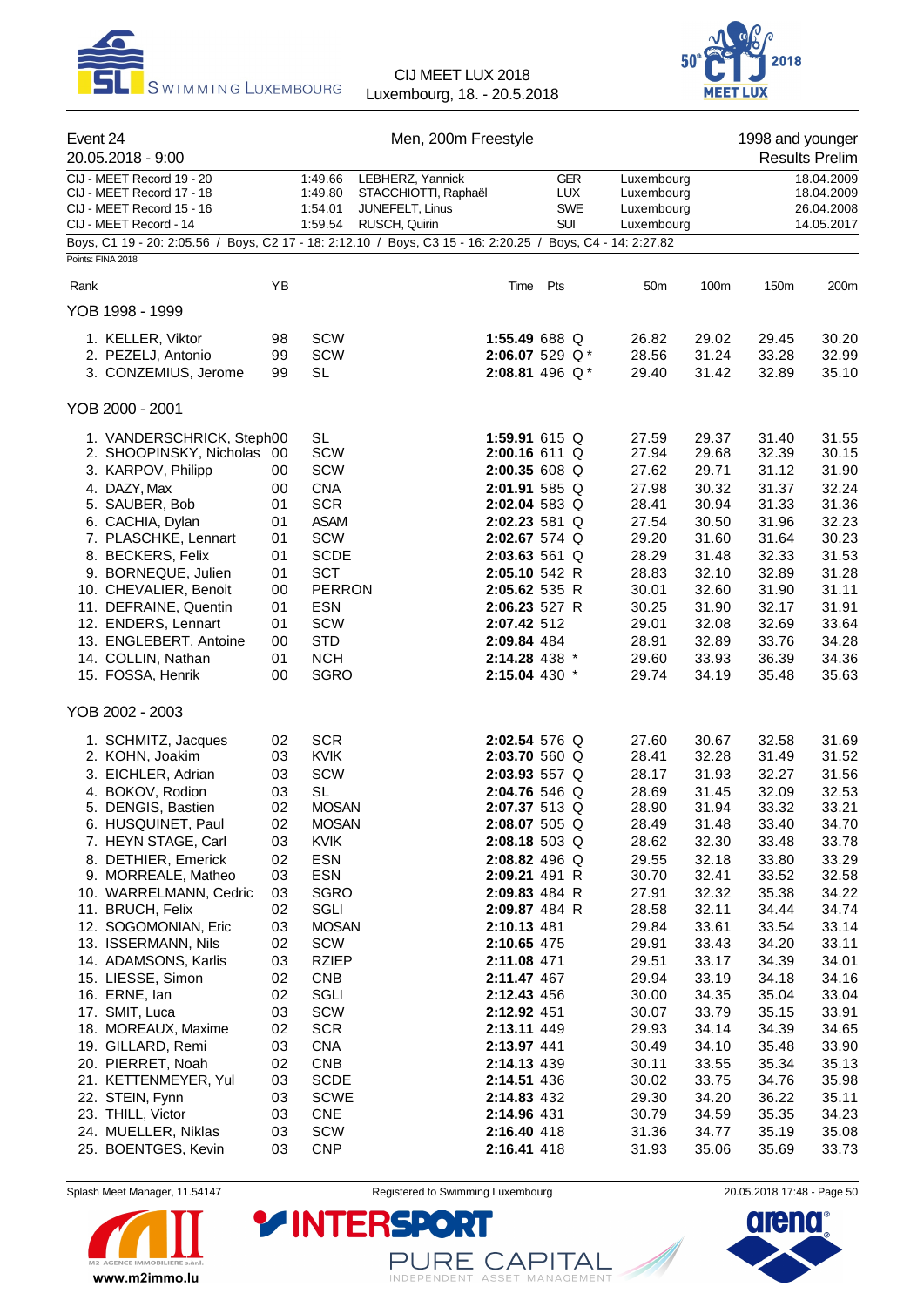



### Event 24, Boys, 200m Freestyle, Prelim, YOB 2002 - 2003

| 26. WIRTH, David<br>27. SCHNEIDER, Konstantin 03<br>28. JURDAN, Pierre<br>29. SHOOPINSKY, Noah<br>30. HUESING, Florian<br>31. MASSIGNAN, Ilias<br>32. POHL, Lucas<br>33. DOME, Simon<br>34. DI PINTO, Eric<br>35. FUCCI, Nicolo<br>DNS CONSTANTINO CAEIRO, I03<br>2004 and younger<br>1. OLSSON, Gustav<br>2. DANTHINE, Zacharie<br>3. LANNERS, Nicolas<br>4. LYSEN, Cyril | 02<br>03<br>02<br>03<br>02<br>03<br>02<br>03<br>03<br>04                                                                                                                                                                                                                                                                                                                                                                                                                                                                                                                         | <b>CNP</b><br><b>SCWE</b><br><b>PERRON</b><br><b>SCW</b><br><b>SGRO</b><br><b>PERRON</b><br><b>SCWE</b><br><b>NCH</b><br><b>SL</b><br>CNDU<br>CNDU                                                | 2:16.53 416<br>2:17.41 409<br>2:17.88 404<br>2:18.16 402<br>2:18.34 400<br>2:18.50 399<br>2:19.29 392<br>2:24.38 352 *<br>2:24.40 352 *<br>2:32.05 301 *                                                                                                                                                                          | 30.28<br>30.59<br>30.96<br>31.58<br>31.44<br>32.26<br>30.00<br>31.25<br>32.11<br>32.55                                                                                                                                                                                                                                                                                                                                                                                                                                                                                                                                | 35.15<br>35.63<br>35.81<br>34.86<br>34.92<br>34.71<br>35.69<br>36.30<br>37.33<br>38.40                                                                                                                                        | 35.61<br>36.23<br>36.99<br>36.03<br>36.36<br>35.77<br>37.66<br>39.15<br>38.50<br>40.81                                                                                                                                                                            | 35.49<br>34.96<br>34.12<br>35.69<br>35.62<br>35.76<br>35.94<br>37.68<br>36.46<br>40.29                                                                                                                                                                                              |
|----------------------------------------------------------------------------------------------------------------------------------------------------------------------------------------------------------------------------------------------------------------------------------------------------------------------------------------------------------------------------|----------------------------------------------------------------------------------------------------------------------------------------------------------------------------------------------------------------------------------------------------------------------------------------------------------------------------------------------------------------------------------------------------------------------------------------------------------------------------------------------------------------------------------------------------------------------------------|---------------------------------------------------------------------------------------------------------------------------------------------------------------------------------------------------|-----------------------------------------------------------------------------------------------------------------------------------------------------------------------------------------------------------------------------------------------------------------------------------------------------------------------------------|-----------------------------------------------------------------------------------------------------------------------------------------------------------------------------------------------------------------------------------------------------------------------------------------------------------------------------------------------------------------------------------------------------------------------------------------------------------------------------------------------------------------------------------------------------------------------------------------------------------------------|-------------------------------------------------------------------------------------------------------------------------------------------------------------------------------------------------------------------------------|-------------------------------------------------------------------------------------------------------------------------------------------------------------------------------------------------------------------------------------------------------------------|-------------------------------------------------------------------------------------------------------------------------------------------------------------------------------------------------------------------------------------------------------------------------------------|
|                                                                                                                                                                                                                                                                                                                                                                            |                                                                                                                                                                                                                                                                                                                                                                                                                                                                                                                                                                                  |                                                                                                                                                                                                   |                                                                                                                                                                                                                                                                                                                                   |                                                                                                                                                                                                                                                                                                                                                                                                                                                                                                                                                                                                                       |                                                                                                                                                                                                                               |                                                                                                                                                                                                                                                                   |                                                                                                                                                                                                                                                                                     |
|                                                                                                                                                                                                                                                                                                                                                                            |                                                                                                                                                                                                                                                                                                                                                                                                                                                                                                                                                                                  |                                                                                                                                                                                                   |                                                                                                                                                                                                                                                                                                                                   |                                                                                                                                                                                                                                                                                                                                                                                                                                                                                                                                                                                                                       |                                                                                                                                                                                                                               |                                                                                                                                                                                                                                                                   |                                                                                                                                                                                                                                                                                     |
|                                                                                                                                                                                                                                                                                                                                                                            |                                                                                                                                                                                                                                                                                                                                                                                                                                                                                                                                                                                  |                                                                                                                                                                                                   |                                                                                                                                                                                                                                                                                                                                   |                                                                                                                                                                                                                                                                                                                                                                                                                                                                                                                                                                                                                       |                                                                                                                                                                                                                               |                                                                                                                                                                                                                                                                   |                                                                                                                                                                                                                                                                                     |
|                                                                                                                                                                                                                                                                                                                                                                            |                                                                                                                                                                                                                                                                                                                                                                                                                                                                                                                                                                                  |                                                                                                                                                                                                   |                                                                                                                                                                                                                                                                                                                                   |                                                                                                                                                                                                                                                                                                                                                                                                                                                                                                                                                                                                                       |                                                                                                                                                                                                                               |                                                                                                                                                                                                                                                                   |                                                                                                                                                                                                                                                                                     |
|                                                                                                                                                                                                                                                                                                                                                                            |                                                                                                                                                                                                                                                                                                                                                                                                                                                                                                                                                                                  |                                                                                                                                                                                                   |                                                                                                                                                                                                                                                                                                                                   |                                                                                                                                                                                                                                                                                                                                                                                                                                                                                                                                                                                                                       |                                                                                                                                                                                                                               |                                                                                                                                                                                                                                                                   |                                                                                                                                                                                                                                                                                     |
|                                                                                                                                                                                                                                                                                                                                                                            |                                                                                                                                                                                                                                                                                                                                                                                                                                                                                                                                                                                  |                                                                                                                                                                                                   |                                                                                                                                                                                                                                                                                                                                   |                                                                                                                                                                                                                                                                                                                                                                                                                                                                                                                                                                                                                       |                                                                                                                                                                                                                               |                                                                                                                                                                                                                                                                   |                                                                                                                                                                                                                                                                                     |
|                                                                                                                                                                                                                                                                                                                                                                            |                                                                                                                                                                                                                                                                                                                                                                                                                                                                                                                                                                                  |                                                                                                                                                                                                   |                                                                                                                                                                                                                                                                                                                                   |                                                                                                                                                                                                                                                                                                                                                                                                                                                                                                                                                                                                                       |                                                                                                                                                                                                                               |                                                                                                                                                                                                                                                                   |                                                                                                                                                                                                                                                                                     |
|                                                                                                                                                                                                                                                                                                                                                                            |                                                                                                                                                                                                                                                                                                                                                                                                                                                                                                                                                                                  |                                                                                                                                                                                                   |                                                                                                                                                                                                                                                                                                                                   |                                                                                                                                                                                                                                                                                                                                                                                                                                                                                                                                                                                                                       |                                                                                                                                                                                                                               |                                                                                                                                                                                                                                                                   |                                                                                                                                                                                                                                                                                     |
|                                                                                                                                                                                                                                                                                                                                                                            |                                                                                                                                                                                                                                                                                                                                                                                                                                                                                                                                                                                  |                                                                                                                                                                                                   |                                                                                                                                                                                                                                                                                                                                   |                                                                                                                                                                                                                                                                                                                                                                                                                                                                                                                                                                                                                       |                                                                                                                                                                                                                               |                                                                                                                                                                                                                                                                   |                                                                                                                                                                                                                                                                                     |
|                                                                                                                                                                                                                                                                                                                                                                            |                                                                                                                                                                                                                                                                                                                                                                                                                                                                                                                                                                                  |                                                                                                                                                                                                   |                                                                                                                                                                                                                                                                                                                                   |                                                                                                                                                                                                                                                                                                                                                                                                                                                                                                                                                                                                                       |                                                                                                                                                                                                                               |                                                                                                                                                                                                                                                                   |                                                                                                                                                                                                                                                                                     |
|                                                                                                                                                                                                                                                                                                                                                                            |                                                                                                                                                                                                                                                                                                                                                                                                                                                                                                                                                                                  |                                                                                                                                                                                                   |                                                                                                                                                                                                                                                                                                                                   |                                                                                                                                                                                                                                                                                                                                                                                                                                                                                                                                                                                                                       |                                                                                                                                                                                                                               |                                                                                                                                                                                                                                                                   |                                                                                                                                                                                                                                                                                     |
|                                                                                                                                                                                                                                                                                                                                                                            |                                                                                                                                                                                                                                                                                                                                                                                                                                                                                                                                                                                  |                                                                                                                                                                                                   |                                                                                                                                                                                                                                                                                                                                   |                                                                                                                                                                                                                                                                                                                                                                                                                                                                                                                                                                                                                       |                                                                                                                                                                                                                               |                                                                                                                                                                                                                                                                   |                                                                                                                                                                                                                                                                                     |
|                                                                                                                                                                                                                                                                                                                                                                            |                                                                                                                                                                                                                                                                                                                                                                                                                                                                                                                                                                                  |                                                                                                                                                                                                   |                                                                                                                                                                                                                                                                                                                                   |                                                                                                                                                                                                                                                                                                                                                                                                                                                                                                                                                                                                                       |                                                                                                                                                                                                                               |                                                                                                                                                                                                                                                                   |                                                                                                                                                                                                                                                                                     |
|                                                                                                                                                                                                                                                                                                                                                                            |                                                                                                                                                                                                                                                                                                                                                                                                                                                                                                                                                                                  | <b>LIMM</b>                                                                                                                                                                                       | 2:08.70 497 Q                                                                                                                                                                                                                                                                                                                     | 30.65                                                                                                                                                                                                                                                                                                                                                                                                                                                                                                                                                                                                                 | 32.81                                                                                                                                                                                                                         | 32.96                                                                                                                                                                                                                                                             | 32.28                                                                                                                                                                                                                                                                               |
|                                                                                                                                                                                                                                                                                                                                                                            | 04                                                                                                                                                                                                                                                                                                                                                                                                                                                                                                                                                                               | <b>CNA</b>                                                                                                                                                                                        | 2:09.51 488 Q                                                                                                                                                                                                                                                                                                                     | 30.25                                                                                                                                                                                                                                                                                                                                                                                                                                                                                                                                                                                                                 | 32.64                                                                                                                                                                                                                         | 34.05                                                                                                                                                                                                                                                             | 32.57                                                                                                                                                                                                                                                                               |
|                                                                                                                                                                                                                                                                                                                                                                            | 04                                                                                                                                                                                                                                                                                                                                                                                                                                                                                                                                                                               | <b>SL</b>                                                                                                                                                                                         | 2:09.61 487 Q                                                                                                                                                                                                                                                                                                                     | 29.58                                                                                                                                                                                                                                                                                                                                                                                                                                                                                                                                                                                                                 | 33.53                                                                                                                                                                                                                         | 34.49                                                                                                                                                                                                                                                             | 32.01                                                                                                                                                                                                                                                                               |
|                                                                                                                                                                                                                                                                                                                                                                            | 04                                                                                                                                                                                                                                                                                                                                                                                                                                                                                                                                                                               | <b>CNT</b>                                                                                                                                                                                        |                                                                                                                                                                                                                                                                                                                                   | 30.16                                                                                                                                                                                                                                                                                                                                                                                                                                                                                                                                                                                                                 | 33.15                                                                                                                                                                                                                         | 34.13                                                                                                                                                                                                                                                             | 32.92                                                                                                                                                                                                                                                                               |
|                                                                                                                                                                                                                                                                                                                                                                            |                                                                                                                                                                                                                                                                                                                                                                                                                                                                                                                                                                                  |                                                                                                                                                                                                   |                                                                                                                                                                                                                                                                                                                                   |                                                                                                                                                                                                                                                                                                                                                                                                                                                                                                                                                                                                                       |                                                                                                                                                                                                                               |                                                                                                                                                                                                                                                                   | 33.20                                                                                                                                                                                                                                                                               |
|                                                                                                                                                                                                                                                                                                                                                                            |                                                                                                                                                                                                                                                                                                                                                                                                                                                                                                                                                                                  |                                                                                                                                                                                                   |                                                                                                                                                                                                                                                                                                                                   |                                                                                                                                                                                                                                                                                                                                                                                                                                                                                                                                                                                                                       |                                                                                                                                                                                                                               |                                                                                                                                                                                                                                                                   | 34.19                                                                                                                                                                                                                                                                               |
|                                                                                                                                                                                                                                                                                                                                                                            |                                                                                                                                                                                                                                                                                                                                                                                                                                                                                                                                                                                  |                                                                                                                                                                                                   |                                                                                                                                                                                                                                                                                                                                   |                                                                                                                                                                                                                                                                                                                                                                                                                                                                                                                                                                                                                       |                                                                                                                                                                                                                               |                                                                                                                                                                                                                                                                   |                                                                                                                                                                                                                                                                                     |
|                                                                                                                                                                                                                                                                                                                                                                            |                                                                                                                                                                                                                                                                                                                                                                                                                                                                                                                                                                                  |                                                                                                                                                                                                   |                                                                                                                                                                                                                                                                                                                                   |                                                                                                                                                                                                                                                                                                                                                                                                                                                                                                                                                                                                                       |                                                                                                                                                                                                                               |                                                                                                                                                                                                                                                                   | 34.67                                                                                                                                                                                                                                                                               |
|                                                                                                                                                                                                                                                                                                                                                                            |                                                                                                                                                                                                                                                                                                                                                                                                                                                                                                                                                                                  |                                                                                                                                                                                                   |                                                                                                                                                                                                                                                                                                                                   |                                                                                                                                                                                                                                                                                                                                                                                                                                                                                                                                                                                                                       |                                                                                                                                                                                                                               |                                                                                                                                                                                                                                                                   | 34.23                                                                                                                                                                                                                                                                               |
|                                                                                                                                                                                                                                                                                                                                                                            |                                                                                                                                                                                                                                                                                                                                                                                                                                                                                                                                                                                  |                                                                                                                                                                                                   |                                                                                                                                                                                                                                                                                                                                   |                                                                                                                                                                                                                                                                                                                                                                                                                                                                                                                                                                                                                       |                                                                                                                                                                                                                               |                                                                                                                                                                                                                                                                   | 34.28                                                                                                                                                                                                                                                                               |
|                                                                                                                                                                                                                                                                                                                                                                            |                                                                                                                                                                                                                                                                                                                                                                                                                                                                                                                                                                                  |                                                                                                                                                                                                   |                                                                                                                                                                                                                                                                                                                                   |                                                                                                                                                                                                                                                                                                                                                                                                                                                                                                                                                                                                                       |                                                                                                                                                                                                                               |                                                                                                                                                                                                                                                                   | 34.49                                                                                                                                                                                                                                                                               |
|                                                                                                                                                                                                                                                                                                                                                                            |                                                                                                                                                                                                                                                                                                                                                                                                                                                                                                                                                                                  |                                                                                                                                                                                                   |                                                                                                                                                                                                                                                                                                                                   |                                                                                                                                                                                                                                                                                                                                                                                                                                                                                                                                                                                                                       |                                                                                                                                                                                                                               |                                                                                                                                                                                                                                                                   | 35.29                                                                                                                                                                                                                                                                               |
|                                                                                                                                                                                                                                                                                                                                                                            |                                                                                                                                                                                                                                                                                                                                                                                                                                                                                                                                                                                  |                                                                                                                                                                                                   |                                                                                                                                                                                                                                                                                                                                   |                                                                                                                                                                                                                                                                                                                                                                                                                                                                                                                                                                                                                       |                                                                                                                                                                                                                               |                                                                                                                                                                                                                                                                   | 35.87                                                                                                                                                                                                                                                                               |
|                                                                                                                                                                                                                                                                                                                                                                            |                                                                                                                                                                                                                                                                                                                                                                                                                                                                                                                                                                                  |                                                                                                                                                                                                   |                                                                                                                                                                                                                                                                                                                                   |                                                                                                                                                                                                                                                                                                                                                                                                                                                                                                                                                                                                                       |                                                                                                                                                                                                                               |                                                                                                                                                                                                                                                                   | 36.40                                                                                                                                                                                                                                                                               |
| 14. DENTER, Arthur                                                                                                                                                                                                                                                                                                                                                         | 04                                                                                                                                                                                                                                                                                                                                                                                                                                                                                                                                                                               | <b>CNE</b>                                                                                                                                                                                        |                                                                                                                                                                                                                                                                                                                                   | 32.27                                                                                                                                                                                                                                                                                                                                                                                                                                                                                                                                                                                                                 |                                                                                                                                                                                                                               |                                                                                                                                                                                                                                                                   | 34.45                                                                                                                                                                                                                                                                               |
| 15. DURAKOVIC, Tarik                                                                                                                                                                                                                                                                                                                                                       | 05                                                                                                                                                                                                                                                                                                                                                                                                                                                                                                                                                                               | <b>SL</b>                                                                                                                                                                                         |                                                                                                                                                                                                                                                                                                                                   | 32.18                                                                                                                                                                                                                                                                                                                                                                                                                                                                                                                                                                                                                 | 35.93                                                                                                                                                                                                                         | 37.33                                                                                                                                                                                                                                                             | 35.95                                                                                                                                                                                                                                                                               |
| 16. SCHMID, lan                                                                                                                                                                                                                                                                                                                                                            | 04                                                                                                                                                                                                                                                                                                                                                                                                                                                                                                                                                                               | <b>LIMM</b>                                                                                                                                                                                       |                                                                                                                                                                                                                                                                                                                                   | 32.16                                                                                                                                                                                                                                                                                                                                                                                                                                                                                                                                                                                                                 | 36.49                                                                                                                                                                                                                         | 37.66                                                                                                                                                                                                                                                             | 35.53                                                                                                                                                                                                                                                                               |
|                                                                                                                                                                                                                                                                                                                                                                            | 05                                                                                                                                                                                                                                                                                                                                                                                                                                                                                                                                                                               | <b>MOSAN</b>                                                                                                                                                                                      |                                                                                                                                                                                                                                                                                                                                   |                                                                                                                                                                                                                                                                                                                                                                                                                                                                                                                                                                                                                       |                                                                                                                                                                                                                               |                                                                                                                                                                                                                                                                   | 36.62                                                                                                                                                                                                                                                                               |
|                                                                                                                                                                                                                                                                                                                                                                            | 04                                                                                                                                                                                                                                                                                                                                                                                                                                                                                                                                                                               |                                                                                                                                                                                                   |                                                                                                                                                                                                                                                                                                                                   |                                                                                                                                                                                                                                                                                                                                                                                                                                                                                                                                                                                                                       |                                                                                                                                                                                                                               |                                                                                                                                                                                                                                                                   | 36.45                                                                                                                                                                                                                                                                               |
|                                                                                                                                                                                                                                                                                                                                                                            |                                                                                                                                                                                                                                                                                                                                                                                                                                                                                                                                                                                  |                                                                                                                                                                                                   |                                                                                                                                                                                                                                                                                                                                   |                                                                                                                                                                                                                                                                                                                                                                                                                                                                                                                                                                                                                       |                                                                                                                                                                                                                               |                                                                                                                                                                                                                                                                   | 36.05                                                                                                                                                                                                                                                                               |
|                                                                                                                                                                                                                                                                                                                                                                            |                                                                                                                                                                                                                                                                                                                                                                                                                                                                                                                                                                                  |                                                                                                                                                                                                   |                                                                                                                                                                                                                                                                                                                                   |                                                                                                                                                                                                                                                                                                                                                                                                                                                                                                                                                                                                                       |                                                                                                                                                                                                                               |                                                                                                                                                                                                                                                                   | 37.54                                                                                                                                                                                                                                                                               |
|                                                                                                                                                                                                                                                                                                                                                                            |                                                                                                                                                                                                                                                                                                                                                                                                                                                                                                                                                                                  |                                                                                                                                                                                                   |                                                                                                                                                                                                                                                                                                                                   |                                                                                                                                                                                                                                                                                                                                                                                                                                                                                                                                                                                                                       |                                                                                                                                                                                                                               |                                                                                                                                                                                                                                                                   | 35.98                                                                                                                                                                                                                                                                               |
|                                                                                                                                                                                                                                                                                                                                                                            |                                                                                                                                                                                                                                                                                                                                                                                                                                                                                                                                                                                  |                                                                                                                                                                                                   |                                                                                                                                                                                                                                                                                                                                   |                                                                                                                                                                                                                                                                                                                                                                                                                                                                                                                                                                                                                       |                                                                                                                                                                                                                               |                                                                                                                                                                                                                                                                   | 37.50                                                                                                                                                                                                                                                                               |
|                                                                                                                                                                                                                                                                                                                                                                            |                                                                                                                                                                                                                                                                                                                                                                                                                                                                                                                                                                                  |                                                                                                                                                                                                   |                                                                                                                                                                                                                                                                                                                                   |                                                                                                                                                                                                                                                                                                                                                                                                                                                                                                                                                                                                                       |                                                                                                                                                                                                                               |                                                                                                                                                                                                                                                                   | 37.64                                                                                                                                                                                                                                                                               |
|                                                                                                                                                                                                                                                                                                                                                                            |                                                                                                                                                                                                                                                                                                                                                                                                                                                                                                                                                                                  |                                                                                                                                                                                                   |                                                                                                                                                                                                                                                                                                                                   |                                                                                                                                                                                                                                                                                                                                                                                                                                                                                                                                                                                                                       |                                                                                                                                                                                                                               |                                                                                                                                                                                                                                                                   |                                                                                                                                                                                                                                                                                     |
|                                                                                                                                                                                                                                                                                                                                                                            |                                                                                                                                                                                                                                                                                                                                                                                                                                                                                                                                                                                  |                                                                                                                                                                                                   |                                                                                                                                                                                                                                                                                                                                   |                                                                                                                                                                                                                                                                                                                                                                                                                                                                                                                                                                                                                       |                                                                                                                                                                                                                               |                                                                                                                                                                                                                                                                   | 39.45                                                                                                                                                                                                                                                                               |
|                                                                                                                                                                                                                                                                                                                                                                            |                                                                                                                                                                                                                                                                                                                                                                                                                                                                                                                                                                                  |                                                                                                                                                                                                   |                                                                                                                                                                                                                                                                                                                                   |                                                                                                                                                                                                                                                                                                                                                                                                                                                                                                                                                                                                                       |                                                                                                                                                                                                                               |                                                                                                                                                                                                                                                                   | 36.24                                                                                                                                                                                                                                                                               |
|                                                                                                                                                                                                                                                                                                                                                                            |                                                                                                                                                                                                                                                                                                                                                                                                                                                                                                                                                                                  |                                                                                                                                                                                                   |                                                                                                                                                                                                                                                                                                                                   |                                                                                                                                                                                                                                                                                                                                                                                                                                                                                                                                                                                                                       |                                                                                                                                                                                                                               |                                                                                                                                                                                                                                                                   | 37.49                                                                                                                                                                                                                                                                               |
|                                                                                                                                                                                                                                                                                                                                                                            |                                                                                                                                                                                                                                                                                                                                                                                                                                                                                                                                                                                  |                                                                                                                                                                                                   |                                                                                                                                                                                                                                                                                                                                   |                                                                                                                                                                                                                                                                                                                                                                                                                                                                                                                                                                                                                       |                                                                                                                                                                                                                               |                                                                                                                                                                                                                                                                   | 36.73                                                                                                                                                                                                                                                                               |
|                                                                                                                                                                                                                                                                                                                                                                            |                                                                                                                                                                                                                                                                                                                                                                                                                                                                                                                                                                                  |                                                                                                                                                                                                   |                                                                                                                                                                                                                                                                                                                                   |                                                                                                                                                                                                                                                                                                                                                                                                                                                                                                                                                                                                                       |                                                                                                                                                                                                                               |                                                                                                                                                                                                                                                                   | 36.54                                                                                                                                                                                                                                                                               |
|                                                                                                                                                                                                                                                                                                                                                                            |                                                                                                                                                                                                                                                                                                                                                                                                                                                                                                                                                                                  |                                                                                                                                                                                                   |                                                                                                                                                                                                                                                                                                                                   |                                                                                                                                                                                                                                                                                                                                                                                                                                                                                                                                                                                                                       |                                                                                                                                                                                                                               |                                                                                                                                                                                                                                                                   | 38.16                                                                                                                                                                                                                                                                               |
|                                                                                                                                                                                                                                                                                                                                                                            |                                                                                                                                                                                                                                                                                                                                                                                                                                                                                                                                                                                  |                                                                                                                                                                                                   |                                                                                                                                                                                                                                                                                                                                   |                                                                                                                                                                                                                                                                                                                                                                                                                                                                                                                                                                                                                       |                                                                                                                                                                                                                               |                                                                                                                                                                                                                                                                   | 39.38                                                                                                                                                                                                                                                                               |
| 31. HEINKE, Henri                                                                                                                                                                                                                                                                                                                                                          | 06                                                                                                                                                                                                                                                                                                                                                                                                                                                                                                                                                                               |                                                                                                                                                                                                   |                                                                                                                                                                                                                                                                                                                                   | 33.23                                                                                                                                                                                                                                                                                                                                                                                                                                                                                                                                                                                                                 |                                                                                                                                                                                                                               |                                                                                                                                                                                                                                                                   | 39.51                                                                                                                                                                                                                                                                               |
|                                                                                                                                                                                                                                                                                                                                                                            | 04                                                                                                                                                                                                                                                                                                                                                                                                                                                                                                                                                                               |                                                                                                                                                                                                   |                                                                                                                                                                                                                                                                                                                                   | 34.45                                                                                                                                                                                                                                                                                                                                                                                                                                                                                                                                                                                                                 |                                                                                                                                                                                                                               |                                                                                                                                                                                                                                                                   | 38.14                                                                                                                                                                                                                                                                               |
| 33. BOENTGES, Kimi                                                                                                                                                                                                                                                                                                                                                         | 05                                                                                                                                                                                                                                                                                                                                                                                                                                                                                                                                                                               | <b>CNP</b>                                                                                                                                                                                        |                                                                                                                                                                                                                                                                                                                                   | 35.00                                                                                                                                                                                                                                                                                                                                                                                                                                                                                                                                                                                                                 | 40.06                                                                                                                                                                                                                         |                                                                                                                                                                                                                                                                   | 35.91                                                                                                                                                                                                                                                                               |
| 34. RIKKERT, Thijmen                                                                                                                                                                                                                                                                                                                                                       | 06                                                                                                                                                                                                                                                                                                                                                                                                                                                                                                                                                                               | <b>SL</b>                                                                                                                                                                                         |                                                                                                                                                                                                                                                                                                                                   | 35.13                                                                                                                                                                                                                                                                                                                                                                                                                                                                                                                                                                                                                 | 39.16                                                                                                                                                                                                                         |                                                                                                                                                                                                                                                                   | 38.72                                                                                                                                                                                                                                                                               |
| 35. RADOVANOVIC, Liam                                                                                                                                                                                                                                                                                                                                                      | 04                                                                                                                                                                                                                                                                                                                                                                                                                                                                                                                                                                               | <b>SCW</b>                                                                                                                                                                                        |                                                                                                                                                                                                                                                                                                                                   | 34.26                                                                                                                                                                                                                                                                                                                                                                                                                                                                                                                                                                                                                 | 39.73                                                                                                                                                                                                                         |                                                                                                                                                                                                                                                                   | 39.99                                                                                                                                                                                                                                                                               |
|                                                                                                                                                                                                                                                                                                                                                                            |                                                                                                                                                                                                                                                                                                                                                                                                                                                                                                                                                                                  |                                                                                                                                                                                                   |                                                                                                                                                                                                                                                                                                                                   |                                                                                                                                                                                                                                                                                                                                                                                                                                                                                                                                                                                                                       |                                                                                                                                                                                                                               |                                                                                                                                                                                                                                                                   | 39.85                                                                                                                                                                                                                                                                               |
|                                                                                                                                                                                                                                                                                                                                                                            |                                                                                                                                                                                                                                                                                                                                                                                                                                                                                                                                                                                  |                                                                                                                                                                                                   |                                                                                                                                                                                                                                                                                                                                   |                                                                                                                                                                                                                                                                                                                                                                                                                                                                                                                                                                                                                       |                                                                                                                                                                                                                               |                                                                                                                                                                                                                                                                   | 42.34                                                                                                                                                                                                                                                                               |
|                                                                                                                                                                                                                                                                                                                                                                            |                                                                                                                                                                                                                                                                                                                                                                                                                                                                                                                                                                                  |                                                                                                                                                                                                   |                                                                                                                                                                                                                                                                                                                                   |                                                                                                                                                                                                                                                                                                                                                                                                                                                                                                                                                                                                                       |                                                                                                                                                                                                                               |                                                                                                                                                                                                                                                                   |                                                                                                                                                                                                                                                                                     |
| DNS VIGUIER, Elyan                                                                                                                                                                                                                                                                                                                                                         | 04                                                                                                                                                                                                                                                                                                                                                                                                                                                                                                                                                                               | <b>SL</b>                                                                                                                                                                                         |                                                                                                                                                                                                                                                                                                                                   |                                                                                                                                                                                                                                                                                                                                                                                                                                                                                                                                                                                                                       |                                                                                                                                                                                                                               |                                                                                                                                                                                                                                                                   |                                                                                                                                                                                                                                                                                     |
|                                                                                                                                                                                                                                                                                                                                                                            |                                                                                                                                                                                                                                                                                                                                                                                                                                                                                                                                                                                  |                                                                                                                                                                                                   |                                                                                                                                                                                                                                                                                                                                   | 27.28                                                                                                                                                                                                                                                                                                                                                                                                                                                                                                                                                                                                                 |                                                                                                                                                                                                                               | 29.36                                                                                                                                                                                                                                                             | 30.16                                                                                                                                                                                                                                                                               |
|                                                                                                                                                                                                                                                                                                                                                                            | 5. MORARU, Matteo<br>6. CERVINO, Alessio<br>7. FLOREAN, Darius<br>8. HOFMANN, Felix<br>9. SAIVE, Antoine<br>10. KRATZ, Karl<br>11. LANGENBAHN, Erik<br>12. EICHLER, Alexander<br>17. HUSQUINET, Louis<br>18. SIMEONOV, Vladimir<br>19. WEYRICH, Mike<br>21. THILL, Nicolas<br>22. PEUKER, Carl-Ole<br>23. KOLBUK, Aleksander<br>24. OTT, Artur<br>25. HERHOLZ, Jack Oliver<br>26. LABYE, Romain<br>27. SUKHANOV, Maxim<br>28. BECKER, Moritz<br>29. SUETOE, Rafael<br>30. KUMAR, Vedant<br>32. LINDMARK MELO, Hugo<br>36. MOOG, Mathis<br>37. NTAGANDA, Alexis<br>DNS LUKA, Mory | 04<br>04<br>05<br>05<br>04<br>05<br>04<br>07<br>13. LIERSCH, Mathies-Justus05<br>05<br>20. SCHROEDER, Till Lasse 04<br>05<br>04<br>06<br>04<br>04<br>05<br>04<br>06<br>05<br>04<br>06<br>05<br>04 | <b>SL</b><br><b>LIMM</b><br><b>SL</b><br>SCW<br><b>ESN</b><br><b>WSVG</b><br><b>SGRM</b><br><b>SCW</b><br><b>SCW</b><br><b>SL</b><br><b>SCDE</b><br><b>SCW</b><br><b>SL</b><br>SCW<br>SCW<br><b>SGRM</b><br><b>SCW</b><br><b>MOSAN</b><br>CNDU<br><b>SCWE</b><br>SL<br>SCW<br><b>SCWE</b><br>CNDU<br>SL<br><b>SL</b><br><b>SL</b> | 2:10.36 479 Q<br>2:12.26 458 Q<br>2:13.54 445 Q<br>2:14.76 433 Q<br>2:16.51 417 Q<br>2:16.70 415 R<br>2:17.46 408 R<br>2:19.28 392 R<br>2:20.87 379<br>2:21.09 377<br>2:21.17 377<br>2:21.39 375<br>2:21.84 371<br>2:21.97 370<br>2:22.15 369<br>2:22.59 366<br>2:23.03 362<br>2:23.06 362<br>2:23.96 355<br>2:24.21 353<br>2:24.39 352<br>2:26.11 340<br>2:27.87 328 *<br>2:28.32 325 *<br>2:28.90 321 *<br>2:29.01 320 *<br>2:31.93 302 *<br>2:32.20 300 *<br>2:32.52 299 *<br>2:32.57 298 *<br>2:33.74 292 *<br>2:34.02 290 *<br>2:34.45 288 *<br>2:40.49 256 *<br>SCD<br>EXH BRANDENBURGER, Pit 95<br>1:55.92 681 | 29.77<br>30.39<br>30.81<br>31.02<br>32.02<br>31.31<br>31.55<br>32.02<br>31.90<br>31.91<br>31.75<br>32.27<br>31.81<br>32.56<br>32.48<br>32.09<br>29.41<br>34.28<br>34.07<br>34.11<br>33.83<br>33.05<br>33.71<br>35.10<br>35.79 | 34.02<br>33.69<br>34.13<br>34.92<br>35.42<br>35.08<br>35.63<br>35.78<br>35.82<br>36.90<br>36.50<br>36.36<br>36.57<br>35.92<br>36.35<br>36.39<br>36.61<br>35.25<br>37.05<br>37.79<br>38.05<br>38.42<br>37.62<br>38.29<br>38.89<br>38.75<br>39.59<br>39.66<br>29.12 | 35.27<br>35.27<br>35.15<br>36.34<br>34.98<br>36.58<br>36.81<br>37.20<br>36.97<br>37.55<br>36.94<br>37.59<br>37.70<br>37.76<br>38.17<br>37.59<br>37.87<br>40.28<br>38.54<br>38.52<br>39.43<br>40.11<br>40.18<br>40.55<br>40.57<br>41.18<br>41.60<br>40.73<br>40.04<br>39.91<br>42.70 |



PURE CAPITAL

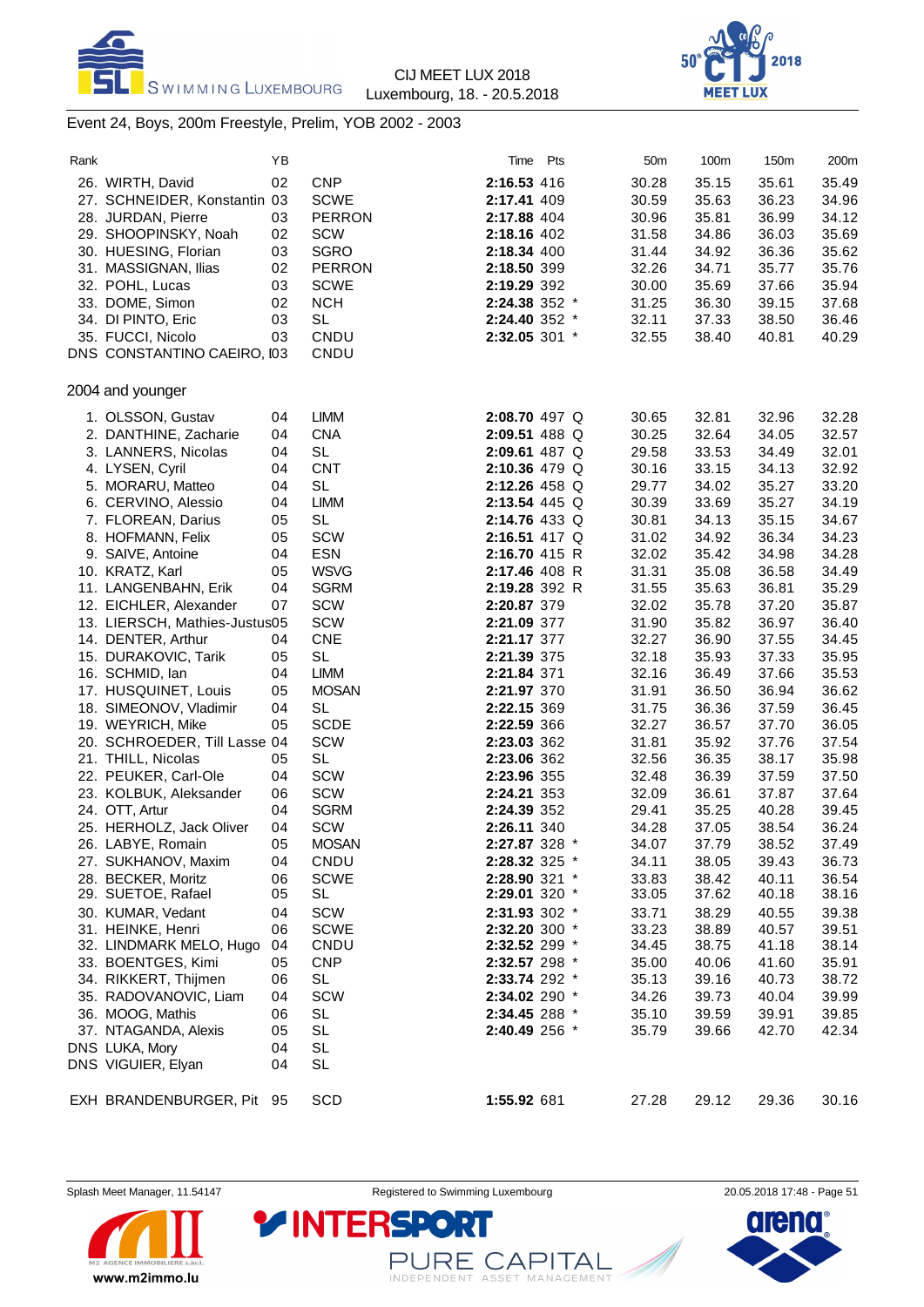



| Event 25          | 20.05.2018 - 9:31                                                                                              | Women, 100m Backstroke                   |                                                                           |                                        |                                        |  | 2000 and younger<br><b>Results Prelim</b> |                                        |  |
|-------------------|----------------------------------------------------------------------------------------------------------------|------------------------------------------|---------------------------------------------------------------------------|----------------------------------------|----------------------------------------|--|-------------------------------------------|----------------------------------------|--|
|                   | CIJ - MEET Record 17 - 18<br>CIJ - MEET Record 15 - 16<br>CIJ - MEET Record 13 - 14<br>CIJ - MEET Record - 12  | 1:02.62<br>1:04.28<br>1:06.74<br>1:11.30 | LINDBORG, Ida<br>VOELKER, S.<br>KRISTJANSDOTTIR, K.<br>TO BE ESTABLISHED, | <b>SWE</b><br><b>GER</b><br><b>ISL</b> | Luxembourg<br>Luxembourg<br>Luxembourg |  |                                           | 01.05.2011<br>15.04.1989<br>28.03.1997 |  |
| Points: FINA 2018 | Girls, C1 17 - 18: 1:13.54 / Girls, C2 15 - 16: 1:16.86 / Girls, C3 13 - 14: 1:22.00 / Girls, C4 - 12: 1:32.68 |                                          |                                                                           |                                        |                                        |  |                                           |                                        |  |
| Rank              |                                                                                                                | YB                                       |                                                                           | Time                                   | Pts                                    |  | 50 <sub>m</sub>                           | 100m                                   |  |
|                   | YOB 2000 - 2001                                                                                                |                                          |                                                                           |                                        |                                        |  |                                           |                                        |  |
|                   | 1. FABER, Maiti                                                                                                | 01                                       | <b>SCDE</b>                                                               | 1:09.85                                | 575 Q                                  |  | 33.84                                     | 36.01                                  |  |
|                   | 2. KOEHLER, Maren                                                                                              | 01                                       | <b>SGRO</b>                                                               | 1:12.22                                | 520 Q                                  |  | 34.98                                     | 37.24                                  |  |
|                   | 3. DEWART, Merle                                                                                               | 01                                       | <b>SGRO</b>                                                               | 1:13.44                                | 495 Q                                  |  | 35.16                                     | 38.28                                  |  |
|                   | 4. INGENERF, Johanna                                                                                           | 00                                       | <b>SGRO</b>                                                               | 1:14.77                                | 469 Q*                                 |  | 35.85                                     | 38.92                                  |  |
|                   | 5. WOELTINGER, Natalie                                                                                         | 00                                       | <b>WSVG</b>                                                               | 1:15.55                                | 454 Q <sup>*</sup>                     |  | 36.12                                     | 39.43                                  |  |
|                   | 6. WIRTH, Mandy                                                                                                | 00                                       | <b>CNP</b>                                                                | 1:16.78                                | 433 Q*                                 |  | 35.86                                     | 40.92                                  |  |
|                   | 7. HOLLERICH, Anne                                                                                             | 01                                       | <b>SCDE</b>                                                               | 1:18.63                                | 403 $Q^*$                              |  | 37.09                                     | 41.54                                  |  |
|                   | YOB 2002 - 2003                                                                                                |                                          |                                                                           |                                        |                                        |  |                                           |                                        |  |
|                   | 1. VANDERSCHRICK, Laura                                                                                        | 02                                       | <b>SL</b>                                                                 | 1:08.04                                | 622 Q                                  |  | 32.81                                     | 35.23                                  |  |
|                   | 2. RICCI, Giorgia Michela                                                                                      | 02                                       | <b>SL</b>                                                                 | 1:08.96                                | 598 Q                                  |  | 33.26                                     | 35.70                                  |  |
|                   | 3. FRIGGIERI, Andria                                                                                           | 02                                       | <b>ASAM</b>                                                               | 1:10.88                                | 550 Q                                  |  | 34.33                                     | 36.55                                  |  |
| 4.                | MICHEL, Laure                                                                                                  | 03                                       | <b>CNB</b>                                                                | 1:14.91                                | 466 Q                                  |  | 35.06                                     | 39.85                                  |  |
| 5.                | GRUNDHEBER, Angie                                                                                              | 03                                       | <b>SCT</b>                                                                | 1:15.22                                | 460 Q                                  |  | 36.28                                     | 38.94                                  |  |
|                   | 6. BRAND, Tabea                                                                                                | 03                                       | <b>SGRO</b>                                                               | 1:17.05                                | 428 Q*                                 |  | 37.01                                     | 40.04                                  |  |
|                   | 7. MEDER, Jule                                                                                                 | 02                                       | MSV01                                                                     | 1:19.46                                | 390 Q*                                 |  | 38.24                                     | 41.22                                  |  |
|                   | 8. SUBASIC, lara                                                                                               | 02                                       | <b>PERRON</b>                                                             | 1:19.83                                | 385 Q*                                 |  | 38.62                                     | 41.21                                  |  |
|                   | 9. LAVET, Eglantine                                                                                            | 02                                       | <b>NCH</b>                                                                | 1:20.24                                | 379 R <sup>*</sup>                     |  | 38.64                                     | 41.60                                  |  |
|                   | 10. DUERR, Hannah Marie<br>11. RIKKERT, Elvire                                                                 | 03<br>03                                 | <b>SGRM</b><br><b>SL</b>                                                  | 1:21.63<br>1:23.96                     | 360 R*<br>331 R <sup>*</sup>           |  | 40.13<br>40.33                            | 41.50<br>43.63                         |  |
|                   | 12. ELCHEROTH, Milly                                                                                           | 03                                       | <b>SCR</b>                                                                | 1:25.25                                | $316$ *                                |  | 41.70                                     | 43.55                                  |  |
|                   | YOB 2004 - 2005                                                                                                |                                          |                                                                           |                                        |                                        |  |                                           |                                        |  |
|                   |                                                                                                                |                                          |                                                                           |                                        |                                        |  |                                           |                                        |  |
|                   | 1. MAYERES, Nell                                                                                               | 04                                       | <b>NCH</b>                                                                | 1:09.70                                | 579 Q                                  |  | 32.40                                     | 37.30                                  |  |
|                   | 2. GOSUIN, Augustine                                                                                           | 04                                       | <b>MOSAN</b>                                                              | 1:10.80                                | 552 Q                                  |  | 34.27                                     | 36.53                                  |  |
|                   | 3. HEYN STAGE, Alma<br>4. BUSCHOR, Elena                                                                       | 04<br>04                                 | <b>KVIK</b><br><b>LIMM</b>                                                | 1:11.08<br>1:11.99                     | 546 Q<br>525 Q                         |  | 34.55                                     | 36.53                                  |  |
| 5.                | ROPINSKI, Laurine                                                                                              | 04                                       | VN                                                                        | 1:12.45                                | 515 Q                                  |  | 35.10<br>35.29                            | 36.89<br>37.16                         |  |
| 6.                | RIHON, Chloe                                                                                                   | 04                                       | <b>ESN</b>                                                                | 1:12.57                                | 513 Q                                  |  | 35.75                                     | 36.82                                  |  |
| 7.                | RICCI, Nicole                                                                                                  | 04                                       | <b>SL</b>                                                                 | 1:12.70                                | 510 Q                                  |  | 35.69                                     | 37.01                                  |  |
| 8.                | SCHMITZ, Svea Bo                                                                                               | 04                                       | SCW                                                                       | 1:13.30                                | 497 Q                                  |  | 34.83                                     | 38.47                                  |  |
| 9.                | GRABHER, Annina                                                                                                | 04                                       | LIMM                                                                      | 1:13.86                                | 486 R                                  |  | 36.00                                     | 37.86                                  |  |
| 10.               | LOEF, Livia                                                                                                    | 05                                       | SGRO                                                                      | 1:13.95                                | 484 R                                  |  | 35.45                                     | 38.50                                  |  |
| 11.               | DE PAOLI, Chiara                                                                                               | 05                                       | <b>ESN</b>                                                                | 1:14.68                                | 470 R                                  |  | 36.04                                     | 38.64                                  |  |
| 12.               | STEEG, Finia                                                                                                   | 05                                       | <b>WSVG</b>                                                               | 1:17.14                                | 427                                    |  | 35.96                                     | 41.18                                  |  |
| 13.               | MASSOW, Marlene                                                                                                | 05                                       | LIMM                                                                      | 1:17.53                                | 420                                    |  | 37.47                                     | 40.06                                  |  |
| 14.               | MARX, Klara                                                                                                    | 05                                       | <b>SGRM</b>                                                               | 1:17.56                                | 420                                    |  | 37.81                                     | 39.75                                  |  |
| 15.               | BAUSTERT, Magali                                                                                               | 05                                       | <b>SL</b>                                                                 | 1:17.71                                | 417                                    |  | 37.19                                     | 40.52                                  |  |
| 16.               | ANSORG, Jana                                                                                                   | 05                                       | <b>SCWE</b>                                                               | 1:18.07                                | 412                                    |  | 37.45                                     | 40.62                                  |  |
| 17.               | HRIC, Laura                                                                                                    | 05                                       | <b>SL</b>                                                                 | 1:18.31                                | 408                                    |  | 38.06                                     | 40.25                                  |  |
| 18.               | MUELLER, Sophie Anna                                                                                           | 05                                       | SCW                                                                       | 1:19.29                                | 393                                    |  | 38.06                                     | 41.23                                  |  |
|                   | 19. HERBST, Helena<br>20. OHN, Lucie                                                                           | 04<br>05                                 | <b>SCWE</b><br>HN                                                         | 1:19.86<br>1:20.12                     | 385<br>381                             |  | 39.10<br>39.10                            | 40.76<br>41.02                         |  |
| 21.               | <b>BOUTET, Line</b>                                                                                            | 05                                       | <b>NCH</b>                                                                | 1:21.45                                | 362                                    |  | 40.22                                     | 41.23                                  |  |
| 22.               | KROMBACH, Mara                                                                                                 | 05                                       | <b>SL</b>                                                                 | 1:21.83                                | 357                                    |  | 40.07                                     | 41.76                                  |  |
| 23.               | HELMICH, Angelina-Louise                                                                                       | 05                                       | <b>SCWE</b>                                                               | 1:21.96                                | 356                                    |  | 39.93                                     | 42.03                                  |  |
| 24.               | KRAEMER, Jana                                                                                                  | 04                                       | <b>SGRM</b>                                                               | 1:22.17                                | $353$ *                                |  | 39.84                                     | 42.33                                  |  |



Splash Meet Manager, 11.54147 **Registered to Swimming Luxembourg** 20.05.2018 17:48 - Page 52

PURE CAPITAL

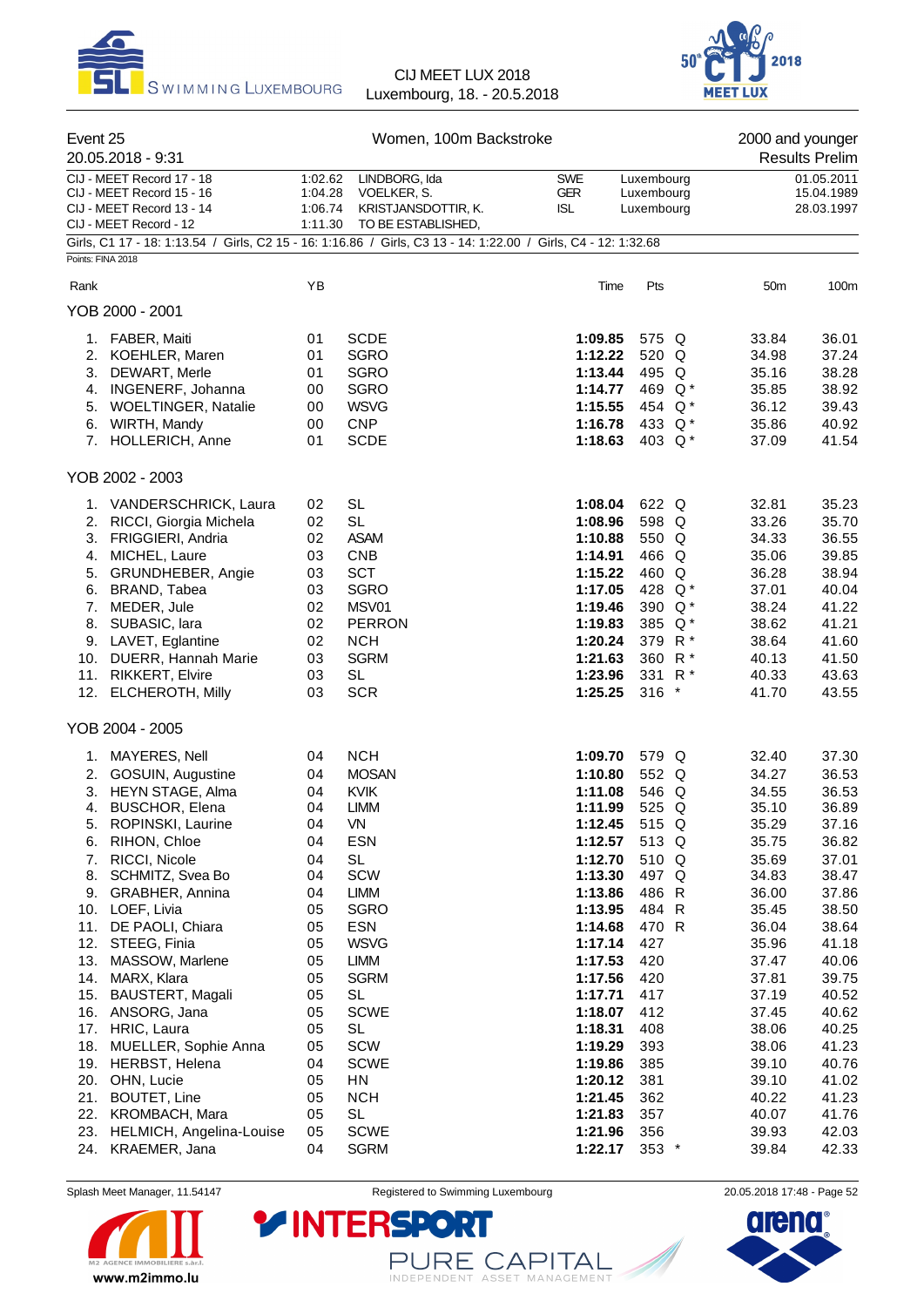



### Event 25, Girls, 100m Backstroke, Prelim, YOB 2004 - 2005

| Rank |                        | YB |               | Time    | Pts     |         | 50 <sub>m</sub> | 100m  |
|------|------------------------|----|---------------|---------|---------|---------|-----------------|-------|
| 25.  | <b>SCHNEIDER, Kira</b> | 04 | <b>SGRM</b>   | 1:22.30 | 351     | $\ast$  | 39.54           | 42.76 |
| 26.  | ROSSBACH, Laura        | 04 | <b>SCW</b>    | 1:22.46 | $349$ * |         | 40.39           | 42.07 |
|      | BENZMUELLER, Magdalena | 05 | <b>SGRM</b>   | 1:22.46 | 349 *   |         | 40.24           | 42.22 |
| 28.  | VANDUILLE, Noemie      | 04 | <b>CNT</b>    | 1:22.72 | 346     | $\star$ | 39.33           | 43.39 |
| 29.  | GLODT, Chiara          | 04 | <b>SCR</b>    | 1:22.80 | $345$ * |         | 39.89           | 42.91 |
| 30.  | CORREIA, Eva           | 05 | <b>CNDIE</b>  | 1:27.09 | 296 *   |         | 41.85           | 45.24 |
| DNS. | STEPANOVIC, Kristina   | 05 | <b>SL</b>     |         |         |         |                 |       |
|      | 2006 and younger       |    |               |         |         |         |                 |       |
| 1.   | COUTISSE, Nelha        | 06 | <b>CNT</b>    | 1:17.91 | 414 Q   |         | 37.71           | 40.20 |
| 2.   | PAGANO, Clara          | 06 | HN            | 1:19.78 | 386 Q   |         | 38.65           | 41.13 |
| 3.   | ZEYEN, Pia             | 06 | MSV01         | 1:21.15 | 366 Q   |         | 39.43           | 41.72 |
| 4.   | MAND, Lilly            | 06 | <b>SGRM</b>   | 1:21.76 | 358 Q   |         | 40.55           | 41.21 |
| 5.   | CARNEIRO, Sofia        | 06 | <b>SL</b>     | 1:22.10 | 354 Q   |         | 39.94           | 42.16 |
| 6.   | PLUECKER, Lene         | 06 | <b>WSVG</b>   | 1:22.17 | 353     | Q       | 40.39           | 41.78 |
| 7.   | HAHN, Lucie            | 06 | <b>SGRM</b>   | 1:23.25 | 339 Q   |         | 39.89           | 43.36 |
| 8.   | LIESSE, Aurore         | 06 | <b>CNB</b>    | 1:24.06 | 330 Q   |         | 41.01           | 43.05 |
| 9.   | LUNKENHEIMER, Lena     | 06 | MSV01         | 1:24.35 | 326 R   |         | 41.22           | 43.13 |
| 10.  | HEIERHOFF, Emma        | 06 | <b>SCW</b>    | 1:27.53 | 292 R   |         | 42.08           | 45.45 |
| 11.  | VOLK, Ronja            | 06 | <b>WSVG</b>   | 1:27.97 | 288 R   |         | 41.72           | 46.25 |
| 12.  | <b>KOENIG, Aurelie</b> | 07 | <b>SCR</b>    | 1:33.44 | 240     |         | 45.89           | 47.55 |
| 13.  | BRISY, Luna            | 07 | <b>CNB</b>    | 1:33.62 | $239$ * |         | 46.09           | 47.53 |
| 14.  | CHABOT, Camille        | 06 | <b>PERRON</b> | 1:34.12 | 235     | $\star$ | 45.70           | 48.42 |
| 15.  | THILL, Angie           | 06 | <b>CNP</b>    | 1:34.46 | $232$ * |         | 45.87           | 48.59 |
| 16.  | CECCATO, Maeva         | 06 | HN            | 1:35.15 | $227$ * |         | 46.36           | 48.79 |
|      | EXH BANKY, Jackie      | 96 | <b>SL</b>     | 1:06.95 | 653     |         | 32.00           | 34.95 |

| Event 26          |                           |                         | Men, 100m Backstroke                                                                                       |            |            |       | 1998 and younger |                       |
|-------------------|---------------------------|-------------------------|------------------------------------------------------------------------------------------------------------|------------|------------|-------|------------------|-----------------------|
|                   | 20.05.2018 - 9:46         |                         |                                                                                                            |            |            |       |                  | <b>Results Prelim</b> |
|                   | CIJ - MEET Record 19 - 20 | 56.78                   | SALTANS, Janis                                                                                             | LAT        | Luxembourg |       |                  | 10.05.2015            |
|                   | CIJ - MEET Record 17 - 18 | 57.67                   | LUNDIN, A.                                                                                                 | <b>SWE</b> | Luxembourg |       |                  | 28.04.2012            |
|                   | CIJ - MEET Record 15 - 16 | LUYTEN, Sjobbe<br>58.75 |                                                                                                            | <b>BEL</b> | Luxembourg |       |                  | 04.05.2014            |
|                   | CIJ - MEET Record - 14    | 1:01.80                 | TO BE ESTABLISHED.                                                                                         |            |            |       |                  |                       |
|                   |                           |                         | Boys, C1 19 - 20: 1:04.66 / Boys, C2 17 - 18: 1:08.03 / Boys, C3 15 - 16: 1:12.23 / Boys, C4 - 14: 1:16.12 |            |            |       |                  |                       |
| Points: FINA 2018 |                           |                         |                                                                                                            |            |            |       |                  |                       |
| Rank              |                           | YB                      |                                                                                                            | Time       | Pts        |       | 50 <sub>m</sub>  | 100m                  |
|                   | YOB 1998 - 1999           |                         |                                                                                                            |            |            |       |                  |                       |
|                   | 1. WAREING, Thomas        | 99                      | <b>ASAM</b>                                                                                                | 1:01.80    | 590 Q      |       | 30.25            | 31.55                 |
|                   | DNS KELLER, Viktor        | 98                      | SCW                                                                                                        |            |            |       |                  |                       |
|                   | YOB 2000 - 2001           |                         |                                                                                                            |            |            |       |                  |                       |
| 1.                | FABIANI, Remi             | 01                      | SCD                                                                                                        | 1:00.67    | 624 Q      |       | 29.08            | 31.59                 |
| 2.                | EMO, Jerome               | 00                      | HN                                                                                                         | 1:01.07    | 612 Q      |       | 29.65            | 31.42                 |
| 3.                | MEDER, Moritz             | 00                      | <b>SCWM</b>                                                                                                | 1:02.25    | 577 Q      |       | 30.00            | 32.25                 |
| 4.                | GRUNDBACHER, Jakob        | 01                      | <b>LIMM</b>                                                                                                | 1:04.26    | 525 Q      |       | 31.18            | 33.08                 |
| 5.                | MUELLER, Leon             | 00                      | <b>SCW</b>                                                                                                 | 1:07.94    | 444 Q      |       | 32.39            | 35.55                 |
| 6.                | BANKY, Jordan             | 01                      | SL                                                                                                         | 1:09.83    | 409        | Q *   | 33.00            | 36.83                 |
| 7.                | <b>WAKEFIELD, Andrew</b>  | 00                      | CNDU                                                                                                       | 1:09.85    | 409        | Q *   | 33.45            | 36.40                 |
| 8.                | FRANKE, Nicolas           | 01                      | <b>SCT</b>                                                                                                 | 1:10.24    | 402        | $Q^*$ | 33.19            | 37.05                 |
| 9.                | FOSSA, Jon-Erik           | 00                      | SGRO                                                                                                       | 1:10.93    | 390        | $R^*$ | 33.86            | 37.07                 |
| 10.               | CAILLIAU, Nils            | 01                      | <b>SCR</b>                                                                                                 | 1:11.01    | 389        | $R^*$ | 34.32            | 36.69                 |
| 11.               | CHANTRAINE, Owen          | 00                      | <b>PERRON</b>                                                                                              | 1:12.55    | 365 R*     |       | 35.71            | 36.84                 |



Splash Meet Manager, 11.54147 **Registered to Swimming Luxembourg** 20.05.2018 17:48 - Page 53

PURE CAPITAL

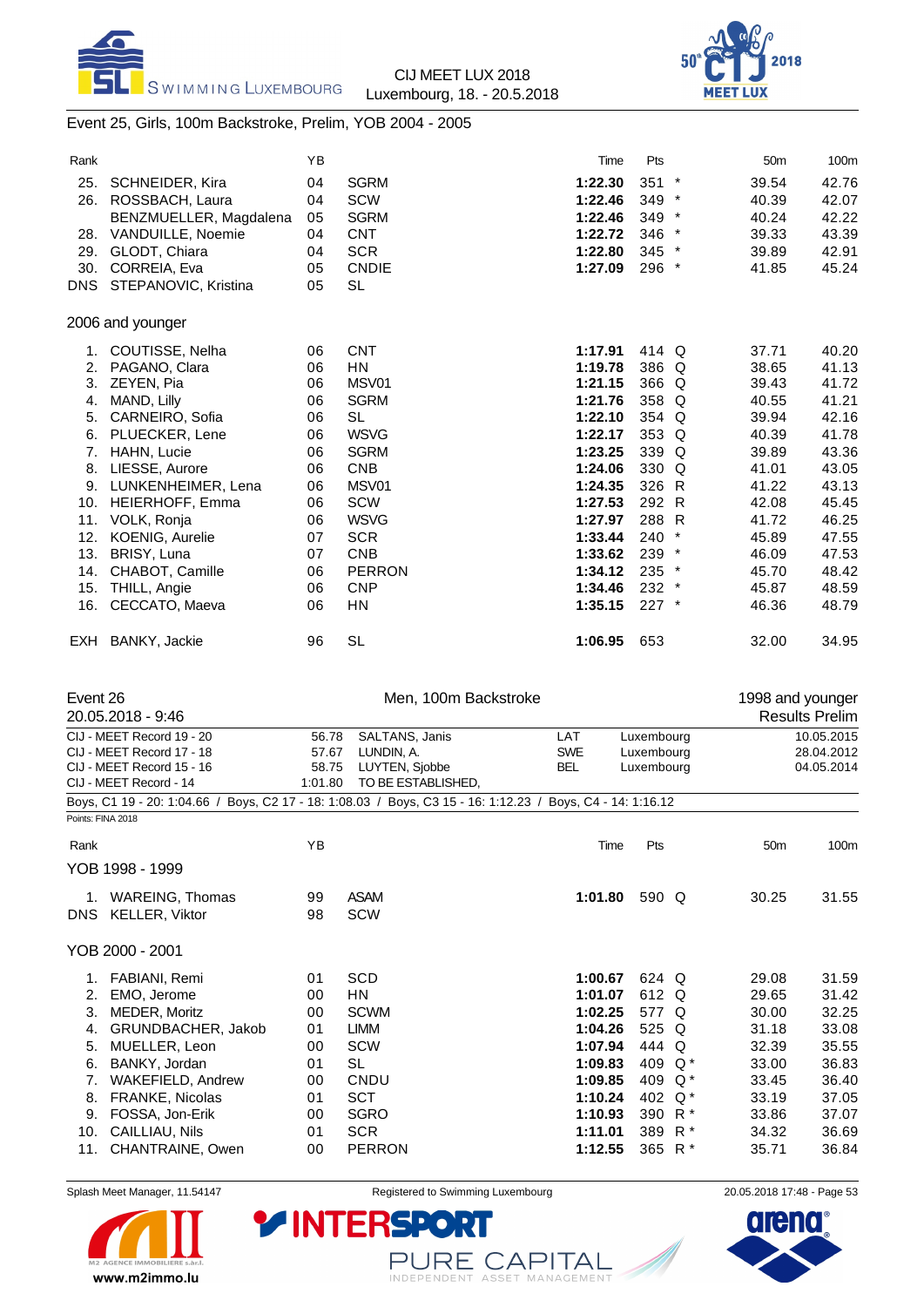



### Event 26, Boys, 100m Backstroke, Prelim, YOB 2000 - 2001

| Rank |                            | ΥB     |               | Time    | Pts                | 50m                          | 100m  |
|------|----------------------------|--------|---------------|---------|--------------------|------------------------------|-------|
| 12.  | <b>CHEVALIER, Benoit</b>   | $00\,$ | <b>PERRON</b> | 1:13.33 | 353                | 35.63<br>$\star$             | 37.70 |
| 13.  | <b>BRAL, Renaud</b>        | 01     | <b>CNT</b>    | 1:15.84 | $319 *$            | 35.93                        | 39.91 |
|      |                            |        |               |         |                    |                              |       |
|      | YOB 2002 - 2003            |        |               |         |                    |                              |       |
| 1.   | <b>BISCHOF, Niki</b>       | 02     | <b>LIMM</b>   | 1:03.79 | 537 Q              | 31.11                        | 32.68 |
| 2.   | PAZDUR, Dorian             | 03     | VN.           | 1:05.75 | 490 Q              | 32.11                        | 33.64 |
| 3.   | <b>KRUEGER, Nicolas</b>    | 03     | <b>SCW</b>    | 1:07.10 | 461 Q              | 32.41                        | 34.69 |
|      | 4. BRUCH, Felix            | 02     | SGLI          | 1:07.20 | 459 Q              | 32.60                        | 34.60 |
| 5.   | OHN, Antoine               | 02     | ΗN            | 1:08.97 | 424 Q              | 33.10                        | 35.87 |
| 6.   | FABER, Pol                 | 03     | <b>SCDE</b>   | 1:09.00 | 424 Q              | 33.60                        | 35.40 |
|      | 7. LESAGE, Christophe      | 02     | <b>SL</b>     | 1:09.15 | 421 Q              | 33.49                        | 35.66 |
| 8.   | POHL, Lucas                | 03     | <b>SCWE</b>   | 1:10.30 | 401 Q              | 33.05                        | 37.25 |
| 9.   | SHOOPINSKY, Noah           | 02     | <b>SCW</b>    | 1:10.37 | 400 R              | 34.18                        | 36.19 |
|      | 10. BEI CLEMENTI, Mattias  | 03     | <b>VN</b>     | 1:10.42 | 399 R              | 34.19                        | 36.23 |
|      | 11. REMACLE, Hugo          | 03     | <b>NCH</b>    | 1:10.83 | 392 R              | 34.06                        | 36.77 |
| 12.  | MASSIGNAN, Yannis          | 02     | <b>PERRON</b> | 1:11.32 | 384                | 34.91                        | 36.41 |
|      | 13. WIRTH, David           | 02     | <b>CNP</b>    | 1:13.44 | 351                | $\ast$<br>34.96              | 38.48 |
|      | 14. KIRCH, Felix           | 03     | CNDU          | 1:14.57 | 336                | 36.83                        | 37.74 |
| 15.  | JOMINET, Dan               | 03     | SL            | 1:16.12 | $316$ *            | 36.11                        | 40.01 |
|      |                            |        |               |         |                    |                              |       |
|      | 2004 and younger           |        |               |         |                    |                              |       |
|      | 1. WARBERG, Rasmus         | 04     | <b>KVIK</b>   | 1:05.15 | 504 Q              | 30.92                        | 34.23 |
| 2.   | SOKOLOVSKIY, Daniil        | 04     | <b>LIMM</b>   | 1:07.86 | 446 Q              | 33.15                        | 34.71 |
| 3.   | CARNEIRO, Nuno             | 05     | SL            | 1:08.68 | 430 Q              | 33.12                        | 35.56 |
| 4.   | CERVINO, Alessio           | 04     | LIMM          | 1:10.82 | 392 Q              | 35.06                        | 35.76 |
| 5.   | DENTER, Arthur             | 04     | <b>CNE</b>    | 1:11.51 | 381 Q              | 34.19                        | 37.32 |
| 6.   | JAAS, Jeff                 | 04     | <b>SCDE</b>   | 1:12.03 | 372 Q              | 35.72                        | 36.31 |
| 7.   | DUBRU, Cyprien             | 04     | <b>CNB</b>    | 1:12.96 | 358 Q              | 35.35                        | 37.61 |
| 8.   | SIMEONOV, Vladimir         | 04     | <b>SL</b>     | 1:14.50 | 337 Q              | 36.03                        | 38.47 |
|      | 9. LIERSCH, Mathies-Justus | 05     | <b>SCW</b>    | 1:15.26 | 327 R              | 36.68                        | 38.58 |
|      | 10. PASSERONE, Federico    | 05     | <b>LIMM</b>   | 1:15.92 | 318 R              | 36.79                        | 39.13 |
|      | 11. EHLERS, Florian        | 05     | <b>LIMM</b>   | 1:16.32 | 313 R <sup>*</sup> | 37.10                        | 39.22 |
| 12.  | SKALL, Adrian              | 05     | <b>SCW</b>    | 1:16.67 | 309                | 37.58<br>*                   | 39.09 |
|      | 13. SCHROEDER, Till Lasse  | 04     | <b>SCW</b>    | 1:16.75 | 308                | 36.23                        | 40.52 |
|      | 14. BERNARDON, Julio       | 06     | <b>LIMM</b>   | 1:16.86 | 307 *              | 37.44                        | 39.42 |
|      | 15. THILL, Nicolas         | 05     | <b>SL</b>     | 1:18.29 | 290                | $\star$<br>38.23             | 40.06 |
|      | 16. KOLBUK, Aleksander     | 06     | <b>SCW</b>    | 1:18.38 | 289                | $\star$<br>37.90             | 40.48 |
| 17.  | TRINCIA, Lorenzo           | 05     | <b>LIMM</b>   | 1:18.92 | 283 *              | 38.48                        | 40.44 |
|      | 18. PEUSCH, Kevin          | 06     | SL            | 1:19.40 | 278                | 38.60                        | 40.80 |
| 19.  | <b>BONNET, Clement</b>     | 05     | <b>LIMM</b>   | 1:20.24 | 269                | 39.07                        | 41.17 |
|      | 20. RADOVANOVIC, Liam      | 04     | <b>SCW</b>    | 1:21.43 | 258                | 39.92                        | 41.51 |
|      | 21. NTAGANDA, Alexis       | 05     | <b>SL</b>     | 1:28.26 | 202                | 43.05<br>$\ast$              | 45.21 |
| 22.  | <b>SCHOLER, Louis</b>      | 05     | <b>SL</b>     | 1:28.79 | 199                | 42.03<br>$\boldsymbol{\ast}$ | 46.76 |
| 23.  | MOOG, Mathis               | 06     | <b>SL</b>     | 1:31.36 | 182                | $\star$<br>44.98             | 46.38 |



PURE CAPITAL

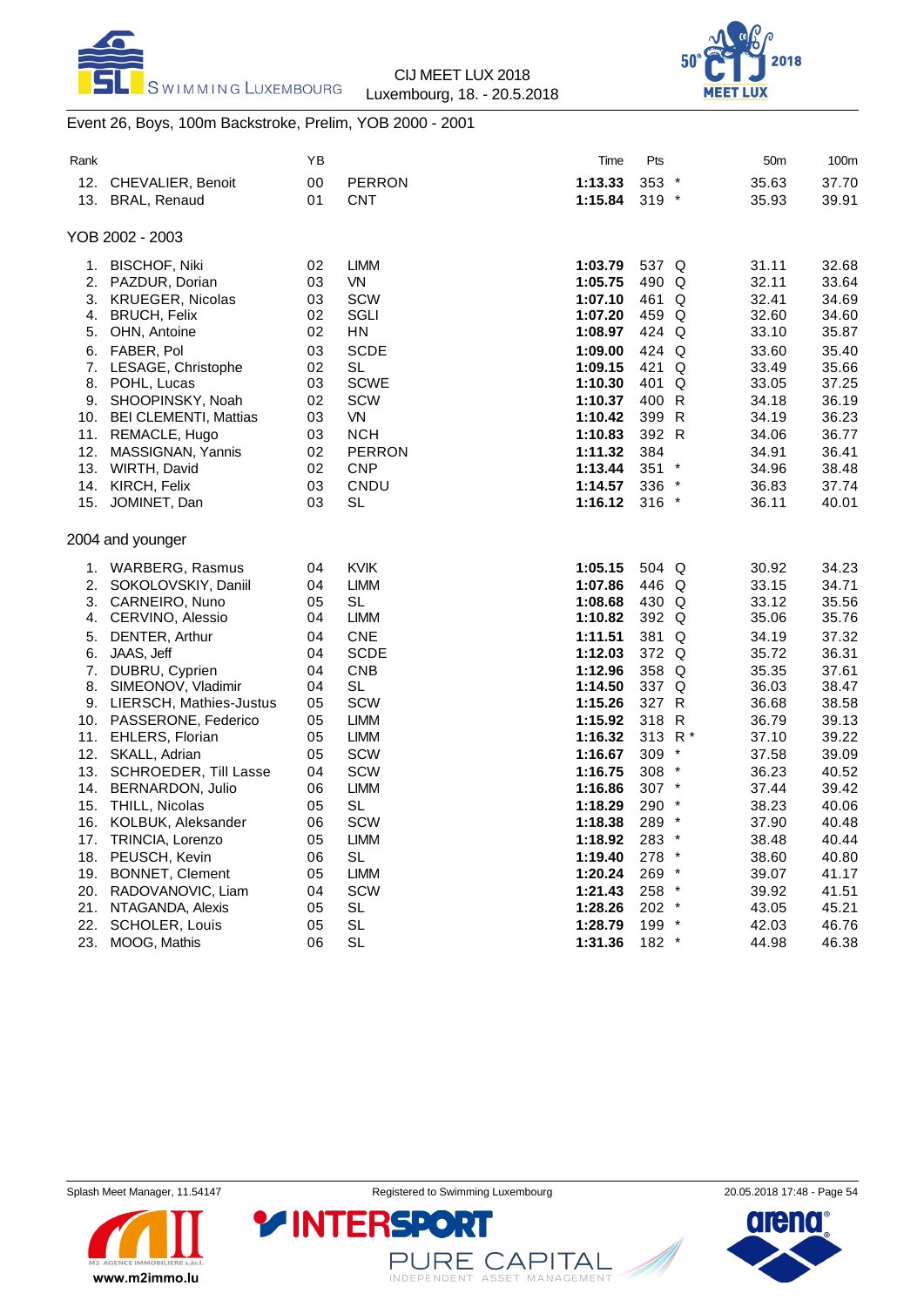



| Event 27<br>20.05.2018 - 9:59                                                                                                                                                                                                                                                                                                                                                                                                                |                                                                                                    |                                                                                                                                                                                                                                                              | Women, 200m Breaststroke                                                                                       |                                                                                                                                                                                                                                                                                                    |                                                      |   |                                                                                                                                                                |                                                                                                                                                                | 2000 and younger                                                                                                                                               | <b>Results Prelim</b>                                                                                                                                          |
|----------------------------------------------------------------------------------------------------------------------------------------------------------------------------------------------------------------------------------------------------------------------------------------------------------------------------------------------------------------------------------------------------------------------------------------------|----------------------------------------------------------------------------------------------------|--------------------------------------------------------------------------------------------------------------------------------------------------------------------------------------------------------------------------------------------------------------|----------------------------------------------------------------------------------------------------------------|----------------------------------------------------------------------------------------------------------------------------------------------------------------------------------------------------------------------------------------------------------------------------------------------------|------------------------------------------------------|---|----------------------------------------------------------------------------------------------------------------------------------------------------------------|----------------------------------------------------------------------------------------------------------------------------------------------------------------|----------------------------------------------------------------------------------------------------------------------------------------------------------------|----------------------------------------------------------------------------------------------------------------------------------------------------------------|
| CIJ - MEET Record 17 - 18<br>CIJ - MEET Record 15 - 16<br>CIJ - MEET Record 13 - 14<br>CIJ - MEET Record - 12                                                                                                                                                                                                                                                                                                                                |                                                                                                    | 2:35.38<br>2:35.24<br>2:34.11<br>2:44.03                                                                                                                                                                                                                     | GERASCH, S.<br>LAUKKANEN, Noora<br>KLINAR, A.<br>GASPARD, Marie                                                |                                                                                                                                                                                                                                                                                                    | <b>GER</b><br><b>FIN</b><br><b>SLO</b><br><b>BEL</b> |   | Luxembourg<br>Luxembourg<br>Luxembourg<br>Luxembourg                                                                                                           |                                                                                                                                                                |                                                                                                                                                                | 15.04.1985<br>19.04.2009<br>28.04.2001<br>14.05.2017                                                                                                           |
| Girls, C1 17 - 18: 2:55.45 / Girls, C2 15 - 16: 3:04.82 / Girls, C3 13 - 14: 3:17.20 / Girls, C4 - 12: 3:32.20<br>Points: FINA 2018                                                                                                                                                                                                                                                                                                          |                                                                                                    |                                                                                                                                                                                                                                                              |                                                                                                                |                                                                                                                                                                                                                                                                                                    |                                                      |   |                                                                                                                                                                |                                                                                                                                                                |                                                                                                                                                                |                                                                                                                                                                |
| Rank                                                                                                                                                                                                                                                                                                                                                                                                                                         | YB                                                                                                 |                                                                                                                                                                                                                                                              |                                                                                                                |                                                                                                                                                                                                                                                                                                    | Time Pts                                             |   | 50 <sub>m</sub>                                                                                                                                                | 100m                                                                                                                                                           | 150m                                                                                                                                                           | 200m                                                                                                                                                           |
| YOB 2000 - 2001                                                                                                                                                                                                                                                                                                                                                                                                                              |                                                                                                    |                                                                                                                                                                                                                                                              |                                                                                                                |                                                                                                                                                                                                                                                                                                    |                                                      |   |                                                                                                                                                                |                                                                                                                                                                |                                                                                                                                                                |                                                                                                                                                                |
| 1. MCGONIGLE, Alexandra<br>2. MIKSA, Stefania<br>3. WOELTINGER, Natalie<br>4. STREPENNE, Elisa<br>5. LETTE, Laura<br>6. ESCHEN, Yoshi                                                                                                                                                                                                                                                                                                        | 01<br>01<br>00<br>00<br>01<br>00                                                                   | <b>ASAM</b><br><b>LIMM</b><br><b>WSVG</b><br><b>CNB</b><br><b>HN</b><br>SCW                                                                                                                                                                                  |                                                                                                                | 2:45.07 598 Q<br>2:51.33 535 Q<br>2:53.88 512 Q<br>2:54.18 509 Q<br>3:00.68 456 $Q*$<br>3:01.28 451 $Q*$                                                                                                                                                                                           |                                                      |   | 36.89<br>38.25<br>39.64<br>38.67<br>39.18<br>40.58                                                                                                             | 42.11<br>43.59<br>44.15<br>43.93<br>45.63<br>46.42                                                                                                             | 42.94<br>44.87<br>44.81<br>45.04<br>47.51<br>47.14                                                                                                             | 43.13<br>44.62<br>45.28<br>46.54<br>48.36<br>47.14                                                                                                             |
| YOB 2002 - 2003                                                                                                                                                                                                                                                                                                                                                                                                                              |                                                                                                    |                                                                                                                                                                                                                                                              |                                                                                                                |                                                                                                                                                                                                                                                                                                    |                                                      |   |                                                                                                                                                                |                                                                                                                                                                |                                                                                                                                                                |                                                                                                                                                                |
| 1. TANTI. Leah<br>2. GUSSELNIKOVA, Viktoriya03<br>3. PETERS, Lykka<br>4. SCHNEIDER, Mara<br>5. CHINA, Lucile<br>6. GLODT, Kelly<br>7. JARJOUR, Christina                                                                                                                                                                                                                                                                                     | 03<br>02<br>02<br>03<br>02<br>03                                                                   | <b>ASAM</b><br><b>SGRO</b><br><b>SGRO</b><br><b>SGRM</b><br><b>CNA</b><br><b>SCR</b><br>SCW                                                                                                                                                                  |                                                                                                                | 2:47.72 570 Q<br>2:54.23 508 Q<br>2:58.87 470 Q<br>3:00.81 455 Q<br>3:00.92 454 Q<br>3:02.42 443 Q<br>3:05.69 420 Q*                                                                                                                                                                               |                                                      |   | 37.54<br>37.35<br>41.23<br>41.13<br>40.76<br>41.45<br>40.79                                                                                                    | 42.76<br>44.43<br>45.01<br>46.25<br>45.93<br>46.49<br>47.14                                                                                                    | 43.67<br>46.31<br>47.11<br>46.41<br>47.57<br>47.54<br>47.81                                                                                                    | 43.75<br>46.14<br>45.52<br>47.02<br>46.66<br>46.94<br>49.95                                                                                                    |
| YOB 2004 - 2005                                                                                                                                                                                                                                                                                                                                                                                                                              |                                                                                                    |                                                                                                                                                                                                                                                              |                                                                                                                |                                                                                                                                                                                                                                                                                                    |                                                      |   |                                                                                                                                                                |                                                                                                                                                                |                                                                                                                                                                |                                                                                                                                                                |
| 1. FRANQUINET, Ambre<br>2. GASPARD, Marie<br>3. LAERMANS, Emma<br>4. ALBERS, Neele<br>5. ULLMANN, Julia<br>6. HARRISON, Helena<br>7. PALMER, Grace<br>8. GHELEYNS, Juliette<br>9. HAAG, Nora<br>10. HERBST, Helena<br>11. DESSAU, Merle<br>12. HAIN, Eva Maria<br>13. LEONARD, Lis<br>14. WOO, Lea<br>15. HUCHTKEMPER, Constar04<br>16. BIERBRAUER, Rebecca 04<br>17. VELTEN, Anna-Lena<br>18. CALMES, Lara<br>DSQ GOERDES, Antonia<br>10:16 | 04<br>05<br>04<br>05<br>05<br>04<br>05<br>04<br>04<br>04<br>04<br>05<br>05<br>05<br>04<br>04<br>05 | <b>MOSAN</b><br><b>CNB</b><br><b>ESN</b><br><b>SCDE</b><br><b>LIMM</b><br><b>LIMM</b><br><b>ESN</b><br><b>CNT</b><br><b>SCR</b><br><b>SCWE</b><br>SGRO<br><b>WSVG</b><br><b>SL</b><br>LIMM<br><b>SGRO</b><br><b>SGRM</b><br><b>SGRM</b><br><b>SCM</b><br>SCW | B14 - did not touch the wall with both hands simultaneously and separated at the turn / finish (SW 7.6) (Time: | 2:43.47 616 Q<br>2:44.91 600 Q<br>2:52.85 521 Q<br>2:53.19 518 Q<br>2:54.67 505 Q<br>2:54.79 504 Q<br>2:56.83 486 Q<br>2:57.87 478 Q<br>2:58.10 476 R<br>2:59.04 469 R<br>2:59.40 466 R<br>2:59.62 464<br>3:00.07 461<br>3:05.40 422<br>3:06.80 412<br>3:12.82 375<br>3:16.30 355<br>3:21.14 330 * |                                                      |   | 36.87<br>37.15<br>38.83<br>38.36<br>39.89<br>39.25<br>41.05<br>39.65<br>41.96<br>39.66<br>40.83<br>39.12<br>39.24<br>40.48<br>42.31<br>43.81<br>45.35<br>45.55 | 41.95<br>42.74<br>43.91<br>43.54<br>44.58<br>45.10<br>44.48<br>45.83<br>44.81<br>45.90<br>46.02<br>45.78<br>44.91<br>48.05<br>49.27<br>48.98<br>51.41<br>51.52 | 42.46<br>42.98<br>44.79<br>45.41<br>45.49<br>45.00<br>45.54<br>47.28<br>47.15<br>46.50<br>46.54<br>48.65<br>47.21<br>49.60<br>48.08<br>50.51<br>49.97<br>52.70 | 42.19<br>42.04<br>45.32<br>45.88<br>44.71<br>45.44<br>45.76<br>45.11<br>44.18<br>46.98<br>46.01<br>46.07<br>48.71<br>47.27<br>47.14<br>49.52<br>49.57<br>51.37 |
| DSQ DAMM, Fabienne                                                                                                                                                                                                                                                                                                                                                                                                                           | 04                                                                                                 | SCW                                                                                                                                                                                                                                                          |                                                                                                                |                                                                                                                                                                                                                                                                                                    |                                                      | * |                                                                                                                                                                |                                                                                                                                                                |                                                                                                                                                                |                                                                                                                                                                |

*10:16)*

DNS KUEHN, Nele 05 SCW

www.m2immo.lu



PURE CAPITAL

**YINTERSPO** 

*B14 - did not touch the wall with both hands simultaneously and separated at the turn / finish (SW 7.6) (Time:*

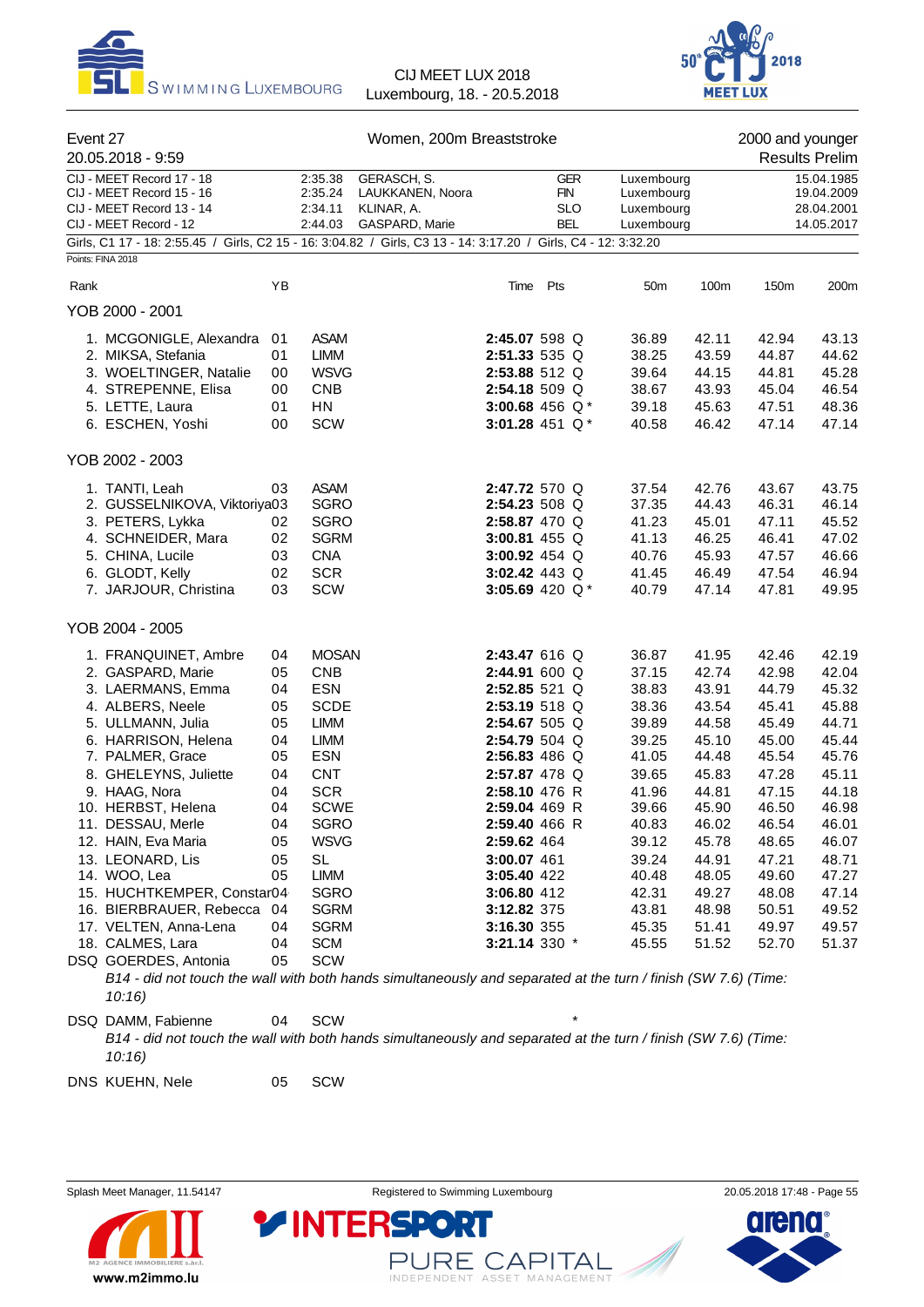



### Event 27, Women, 200m Breaststroke, Prelim

2006 and younger

| 1. ASMAR, Shari            | 07 | <b>SCWE</b> | 3:03.43 436 Q        | 42.51 | 46.13 | 49.03 | 45.76 |
|----------------------------|----|-------------|----------------------|-------|-------|-------|-------|
| 2. COHA, Sarah Michelle    | 06 | MSV01       | 3:09.25 397 $Q$      | 41.85 | 49.00 | 50.32 | 48.08 |
| 3. PICARD, Justine         | 06 | VN          | 3:09.38 396 $Q$      | 42.15 | 47.88 | 49.60 | 49.75 |
| 4. BORDONARO, Madeleine 06 |    | <b>CNP</b>  | 3:09.56 395 Q        | 42.96 | 47.81 | 50.06 | 48.73 |
| 5. KROMBACH, Linda         | 07 | SL          | 3:20.20 335 Q        | 46.24 | 51.58 | 52.61 | 49.77 |
| 6. WALLERIUS, Carlotta     | 06 | <b>SGRM</b> | 3:21.35 329 $\Omega$ | 45.72 | 52.89 | 51.73 | 51.01 |
| 7. STROHALM, Marie         | 07 | <b>SCWE</b> | 3:24.37 315 Q        | 46.42 | 52.62 | 53.30 | 52.03 |
| 8. SCHULTETUS, Helene      | 06 | MSV01       | $3:24.47314$ Q       | 47.03 | 53.29 | 52.17 | 51.98 |
| 9. SAINTHUILLE, Louane     | 06 | <b>CNA</b>  | 3:26.84 304 R        | 46.32 | 50.55 | 57.35 | 52.62 |
| 10. CONTER, Anja           | 07 | <b>SCR</b>  | 3:39.06 256 R $*$    | 49.14 | 56.15 | 56.87 | 56.90 |
| DNS KETTENMEYER, Yin       | 06 | <b>SCDE</b> |                      |       |       |       |       |
|                            |    |             |                      |       |       |       |       |

| Event 28 | 20.05.2018 - 10:19                                                                                            |    |                                          | Men, 200m Breaststroke                                                                                     |     |                                        |                                        |       | 1998 and younger | <b>Results Prelim</b>                  |
|----------|---------------------------------------------------------------------------------------------------------------|----|------------------------------------------|------------------------------------------------------------------------------------------------------------|-----|----------------------------------------|----------------------------------------|-------|------------------|----------------------------------------|
|          | CIJ - MEET Record 19 - 20<br>CIJ - MEET Record 17 - 18<br>CIJ - MEET Record 15 - 16<br>CIJ - MEET Record - 14 |    | 2:14.00<br>2:15.55<br>2:21.52<br>2:31.40 | KOCH, Marco<br>KOCH, Marco<br>LAGERKVIST, A.<br>TO BE ESTABLISHED,                                         |     | <b>GER</b><br><b>GER</b><br><b>SWE</b> | Luxembourg<br>Luxembourg<br>Luxembourg |       |                  | 19.04.2009<br>27.04.2008<br>15.04.2007 |
|          | Points: FINA 2018                                                                                             |    |                                          | Boys, C1 19 - 20: 2:37.75 / Boys, C2 17 - 18: 2:45.97 / Boys, C3 15 - 16: 2:56.21 / Boys, C4 - 14: 3:05.71 |     |                                        |                                        |       |                  |                                        |
|          |                                                                                                               |    |                                          |                                                                                                            |     |                                        |                                        |       |                  |                                        |
| Rank     |                                                                                                               | YB |                                          | Time                                                                                                       | Pts |                                        | 50 <sub>m</sub>                        | 100m  | 150m             | 200m                                   |
|          | YOB 1998 - 1999                                                                                               |    |                                          |                                                                                                            |     |                                        |                                        |       |                  |                                        |
|          | 1. ROLKO, Ricky                                                                                               | 99 | <b>SL</b>                                | 2:31.42 585 Q                                                                                              |     |                                        | 33.47                                  | 38.89 | 39.75            | 39.31                                  |
|          | DNS POST, Marvin                                                                                              | 99 | <b>SGRM</b>                              |                                                                                                            |     |                                        |                                        |       |                  |                                        |
|          | YOB 2000 - 2001                                                                                               |    |                                          |                                                                                                            |     |                                        |                                        |       |                  |                                        |
|          | 1. PRIEDNIEKS, Marko                                                                                          | 01 | <b>RZIEP</b>                             | 2:29.47 608 Q                                                                                              |     |                                        | 33.83                                  | 38.33 | 38.21            | 39.10                                  |
|          | 2. VAN DEN BOSSCHE, Yan01                                                                                     |    | <b>SL</b>                                | 2:33.87 557 Q                                                                                              |     |                                        | 34.52                                  | 40.02 | 40.15            | 39.18                                  |
|          | 3. BALCUNS, Martins                                                                                           | 00 | <b>RZIEP</b>                             | 2:35.05 545 Q                                                                                              |     |                                        | 34.51                                  | 39.61 | 40.28            | 40.65                                  |
|          | 4. ENGLEBERT, Antoine                                                                                         | 00 | <b>STD</b>                               | 2:50.29 411 Q*                                                                                             |     |                                        | 37.35                                  | 44.32 | 44.38            | 44.24                                  |
|          | 5. CHANTRAINE, Owen                                                                                           | 00 | <b>PERRON</b>                            | 2:50.92 407 $Q^*$                                                                                          |     |                                        | 37.87                                  | 43.54 | 44.45            | 45.06                                  |
|          | 6. HATVANI, Csongor                                                                                           | 01 | <b>SL</b>                                | 3:02.60 333 $Q^*$                                                                                          |     |                                        | 39.07                                  | 46.91 | 49.24            | 47.38                                  |
|          | YOB 2002 - 2003                                                                                               |    |                                          |                                                                                                            |     |                                        |                                        |       |                  |                                        |
|          | 1. EPNER, Moritz                                                                                              | 03 | SCW                                      | 2:36.06 534 Q                                                                                              |     |                                        | 34.49                                  | 39.69 | 40.37            | 41.51                                  |
|          | 2. DAZY, Sam                                                                                                  | 03 | <b>CNA</b>                               | 2:42.82 470 Q                                                                                              |     |                                        | 36.47                                  | 42.35 | 42.14            | 41.86                                  |
|          | 3. INGENERF, Anton                                                                                            | 03 | <b>SGRO</b>                              | 2:44.54 456 Q                                                                                              |     |                                        | 36.49                                  | 42.20 | 42.86            | 42.99                                  |
|          | 4. LANNERS, Bob                                                                                               | 02 | <b>SL</b>                                | 2:44.84 453 Q                                                                                              |     |                                        | 36.13                                  | 42.96 | 42.10            | 43.65                                  |
|          | 5. KAUFFMANN, David                                                                                           | 03 | <b>SCT</b>                               | 2:45.66 447 Q                                                                                              |     |                                        | 35.06                                  | 41.21 | 44.51            | 44.88                                  |
|          | 6. MAAS-KOOB, Cedric                                                                                          | 02 | <b>SCDE</b>                              | 2:45.74 446 Q                                                                                              |     |                                        | 37.61                                  | 42.25 | 42.81            | 43.07                                  |
|          | 7. STEIN, Fynn                                                                                                | 03 | <b>SCWE</b>                              | 2:49.58 416 Q                                                                                              |     |                                        | 35.64                                  | 43.45 | 45.52            | 44.97                                  |
|          | GANSKOW, Jos                                                                                                  | 03 | <b>SGRM</b>                              | 2:49.58 416 Q                                                                                              |     |                                        | 36.94                                  | 43.82 | 44.59            | 44.23                                  |
|          | 9. MORHAIN, Thibaut                                                                                           | 03 | <b>VN</b>                                | 2:52.26 397 R                                                                                              |     |                                        | 38.28                                  | 44.25 | 45.05            | 44.68                                  |
|          | 10. KOHN-CANTOREGGI, Da03I                                                                                    |    | CNDU                                     | 2:54.19 384 R                                                                                              |     |                                        | 38.34                                  | 43.53 | 46.79            | 45.53                                  |
|          | 11. WEBER, Loris                                                                                              | 03 | CNDU                                     | 3:10.97 291 R $*$                                                                                          |     |                                        | 42.14                                  | 48.83 | 49.43            | 50.57                                  |
|          | DNS GARRAUX, Alois                                                                                            | 03 | <b>ESN</b>                               |                                                                                                            |     |                                        |                                        |       |                  |                                        |



www.m2immo.lu



PURE CAPITAL

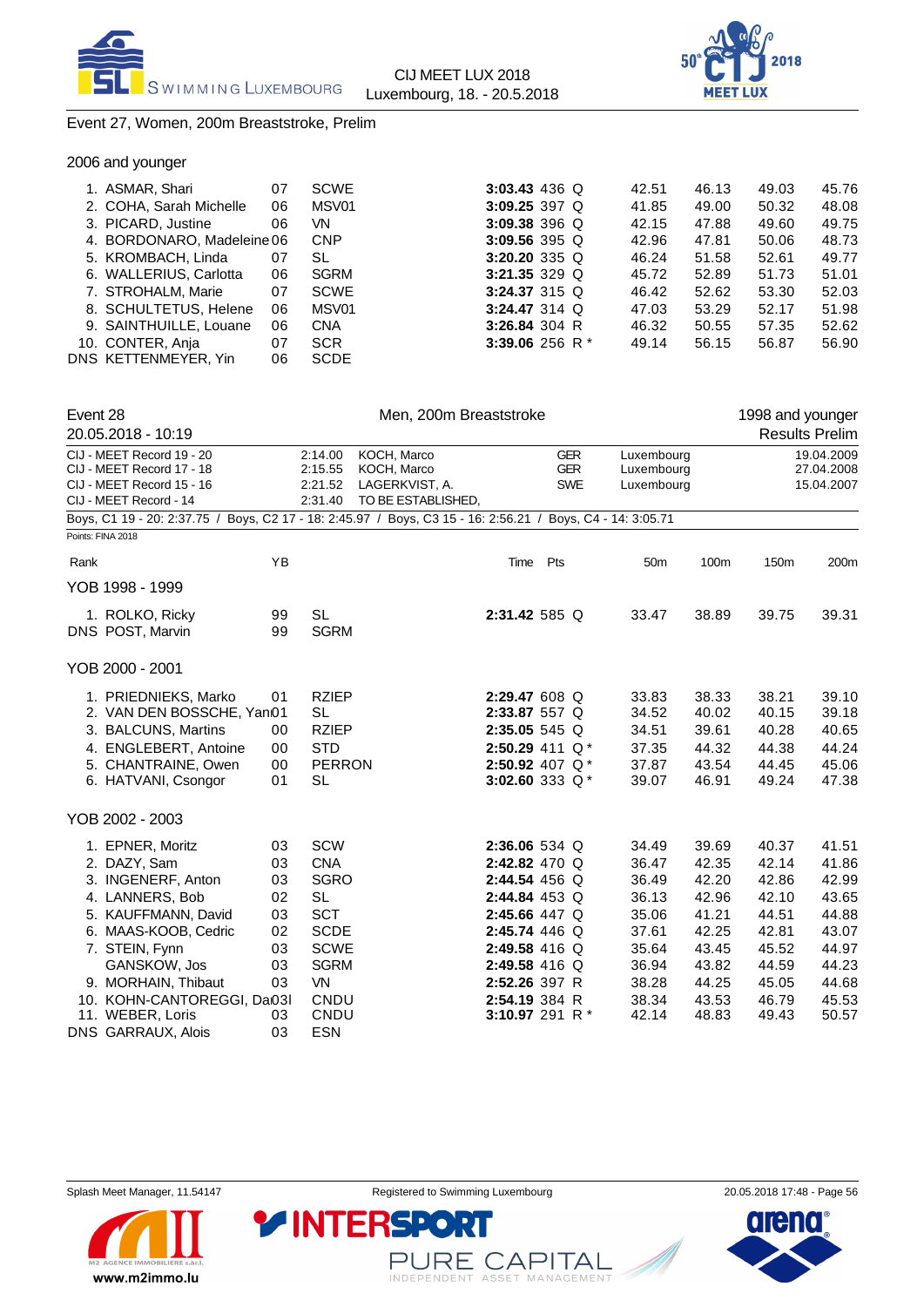



### Event 28, Men, 200m Breaststroke, Prelim

| 2004 and younger |  |
|------------------|--|
|------------------|--|

| 1. LUCARELLI, Riccardo   | 05 | SL           | $2:44.25$ 458 Q   |  | 37.12 | 42.41 | 42.27 | 42.45 |
|--------------------------|----|--------------|-------------------|--|-------|-------|-------|-------|
| 2. FLOREAN, Darius       | 05 | SL           | $2:53.03$ 392 Q   |  | 38.91 | 44.18 | 45.77 | 44.17 |
| 3. LABYE, Romain         | 05 | <b>MOSAN</b> | $2:57.79361$ Q    |  | 39.91 | 45.50 | 46.60 | 45.78 |
| 4. CALTE, Pierre         | 04 | VN           | $2:57.83$ 361 Q   |  | 39.04 | 45.36 | 47.16 | 46.27 |
| 5. PEUKER, Carl-Ole      | 04 | <b>SCW</b>   | $2:59.50$ 351 Q   |  | 39.86 | 45.69 | 46.90 | 47.05 |
| 6. HUSQUINET, Louis      | 05 | <b>MOSAN</b> | $2:59.69350$ Q    |  | 40.74 | 46.38 | 46.65 | 45.92 |
| 7. BOURGUIGNON, Benjam05 |    | <b>SCDE</b>  | 3:00.41 346 Q     |  | 39.68 | 45.95 | 47.38 | 47.40 |
| 8. HERHOLZ, Jack Oliver  | 04 | <b>SCW</b>   | 3:01.91 337 Q     |  | 43.06 | 44.48 | 48.49 | 45.88 |
| 9. CONSANI, Elia         | 06 | LIMM         | 3:12.52 284 R $*$ |  | 42.81 | 50.47 | 50.99 | 48.25 |
| 10. BECKER, Moritz       | 06 | <b>SCWE</b>  | 3:19.68 255 R $*$ |  | 45.64 | 50.32 | 54.04 | 49.68 |
| 11. LINDMARK MELO, Hugo  | 04 | CNDU         | 3:19.84 254 R $*$ |  | 43.49 | 49.83 | 52.94 | 53.58 |

| Event 29 |                                                                                                                |         | Women, 100m Butterfly |            |            |  | 2000 and younger |                       |
|----------|----------------------------------------------------------------------------------------------------------------|---------|-----------------------|------------|------------|--|------------------|-----------------------|
|          | 20.05.2018 - 10:35                                                                                             |         |                       |            |            |  |                  | <b>Results Prelim</b> |
|          | CIJ - MEET Record 17 - 18                                                                                      | 1:01.49 | HAJDINJAK, Katja      | <b>SLO</b> | Luxembourg |  |                  | 24.04.2010            |
|          | CIJ - MEET Record 15 - 16                                                                                      | 1:02.20 | PIKKARAINEN, Emilia   | <b>FIN</b> | Luxembourg |  |                  | 26.04.2008            |
|          | CIJ - MEET Record 13 - 14                                                                                      | 1:00.72 | SJÖSTRÖM, Sarah       | <b>SWE</b> | Luxembourg |  |                  | 14.04.2007            |
|          | CIJ - MEET Record - 12                                                                                         | 1:08.80 | TO BE ESTABLISHED,    |            |            |  |                  |                       |
|          | Girls, C1 17 - 18: 1:11.29 / Girls, C2 15 - 16: 1:14.35 / Girls, C3 13 - 14: 1:19.33 / Girls, C4 - 12: 1:29.30 |         |                       |            |            |  |                  |                       |
|          | Points: FINA 2018                                                                                              |         |                       |            |            |  |                  |                       |
| Rank     |                                                                                                                | YB      |                       | Time       | Pts        |  | 50 <sub>m</sub>  | 100m                  |
|          | YOB 2000 - 2001                                                                                                |         |                       |            |            |  |                  |                       |
|          | 1. HAMEN SAIEG, Yael                                                                                           | 01      | <b>CNDIE</b>          | 1:08.24    | 537 Q      |  | 31.87            | 36.37                 |
|          | 2. KOEHLER, Maren                                                                                              | 01      | <b>SGRO</b>           | 1:08.53    | 530 Q      |  | 31.41            | 37.12                 |
|          | 3. INGENERF, Johanna                                                                                           | 00      | <b>SGRO</b>           | 1:08.65    | 527 Q      |  | 31.41            | 37.24                 |
|          | 4. FABER, Maiti                                                                                                | 01      | <b>SCDE</b>           | 1:11.10    | 475 Q      |  | 32.32            | 38.78                 |
|          | 5. HEISE, Jana                                                                                                 | 01      | <b>SGRO</b>           | 1:12.51    | 447 Q*     |  | 32.12            | 40.39                 |
|          | 6. APPEL, Chiara                                                                                               | 01      | SCW                   | 1:13.27    | 434 Q*     |  | 33.00            | 40.27                 |
|          | 7. WALLERIUS, Katharina                                                                                        | 01      | <b>SGRM</b>           | 1:16.14    | 386 Q*     |  | 34.15            | 41.99                 |
| 8.       | SANCHEZ, Lorena                                                                                                | 01      | HN                    | 1:17.31    | 369 Q*     |  | 34.18            | 43.13                 |
|          | 9. WIRTH, Mandy                                                                                                | 00      | <b>CNP</b>            | 1:18.47    | 353 R *    |  | 34.92            | 43.55                 |
|          | 10. KALMES, Paula                                                                                              | 00      | <b>SL</b>             | 1:34.11    | 204 R*     |  | 40.79            | 53.32                 |
|          | YOB 2002 - 2003                                                                                                |         |                       |            |            |  |                  |                       |
|          | 1. KLEYBOLDT, Rosalie                                                                                          | 03      | SCW                   | 1:03.38    | 670 Q      |  | 29.68            | 33.70                 |
| 2.       | DIESSNER, Nele                                                                                                 | 02      | <b>SCWE</b>           | 1:07.81    | 547 Q      |  | 31.24            | 36.57                 |
|          | 3. HEIERHOFF, Hannah                                                                                           | 03      | SCW                   | 1:09.20    | 515 Q      |  | 31.80            | 37.40                 |
| 4.       | <b>BOUTET, Cleo</b>                                                                                            | 02      | <b>NCH</b>            | 1:10.50    | 487 Q      |  | 33.23            | 37.27                 |
|          | 5. LUESSMANN, Tessa                                                                                            | 02      | <b>SGRO</b>           | 1:11.94    | 458 Q      |  | 33.49            | 38.45                 |
|          | 6. LIERSCH, Anna-Louise                                                                                        | 02      | SCW                   | 1:11.97    | 458 Q      |  | 33.08            | 38.89                 |
|          | 7. REIHLE, Katharina                                                                                           | 02      | SCW                   | 1:12.10    | 455 Q      |  | 33.27            | 38.83                 |
| 8.       | CUTILLO, Lena                                                                                                  | 03      | <b>MOSAN</b>          | 1:12.31    | 451 Q      |  | 33.26            | 39.05                 |
|          | 9. JACQUES, Ariane                                                                                             | 02      | <b>SCT</b>            | 1:12.54    | 447 R      |  | 32.85            | 39.69                 |
|          | 10. MASKORT, Charlotte                                                                                         | 03      | <b>SCW</b>            | 1:12.56    | 447 R      |  | 34.23            | 38.33                 |
| 11.      | TROESTER, Anica                                                                                                | 03      | SCW                   | 1:13.66    | 427 R      |  | 34.37            | 39.29                 |
|          | 12. COIMBRA, Alice                                                                                             | 02      | <b>SL</b>             | 1:14.53    | 412 *      |  | 34.10            | 40.43                 |
|          | 13. BRAND, Tabea                                                                                               | 03      | <b>SGRO</b>           | 1:14.65    | 410 *      |  | 33.75            | 40.90                 |
|          | 14. JARJOUR, Michella                                                                                          | 02      | SCW                   | 1:16.47    | 381 *      |  | 34.23            | 42.24                 |
|          | 15. PETERS, Lykka                                                                                              | 02      | <b>SGRO</b>           | 1:16.75    | $377$ *    |  | 35.55            | 41.20                 |
|          | 16. KESEROVIC, Marine                                                                                          | 02      | CNDU                  | 1:17.78    | 362 *      |  | 33.98            | 43.80                 |
| 17.      | <b>BRAL, Marie</b>                                                                                             | 03      | <b>CNT</b>            | 1:19.26    | $342$ *    |  | 35.57            | 43.69                 |
|          | 18. RIKKERT, Elvire                                                                                            | 03      | <b>SL</b>             | 1:19.42    | $340$ *    |  | 36.03            | 43.39                 |
|          |                                                                                                                |         |                       |            |            |  |                  |                       |



Splash Meet Manager, 11.54147 **Registered to Swimming Luxembourg** 20.05.2018 17:48 - Page 57

PURE CAPITAL

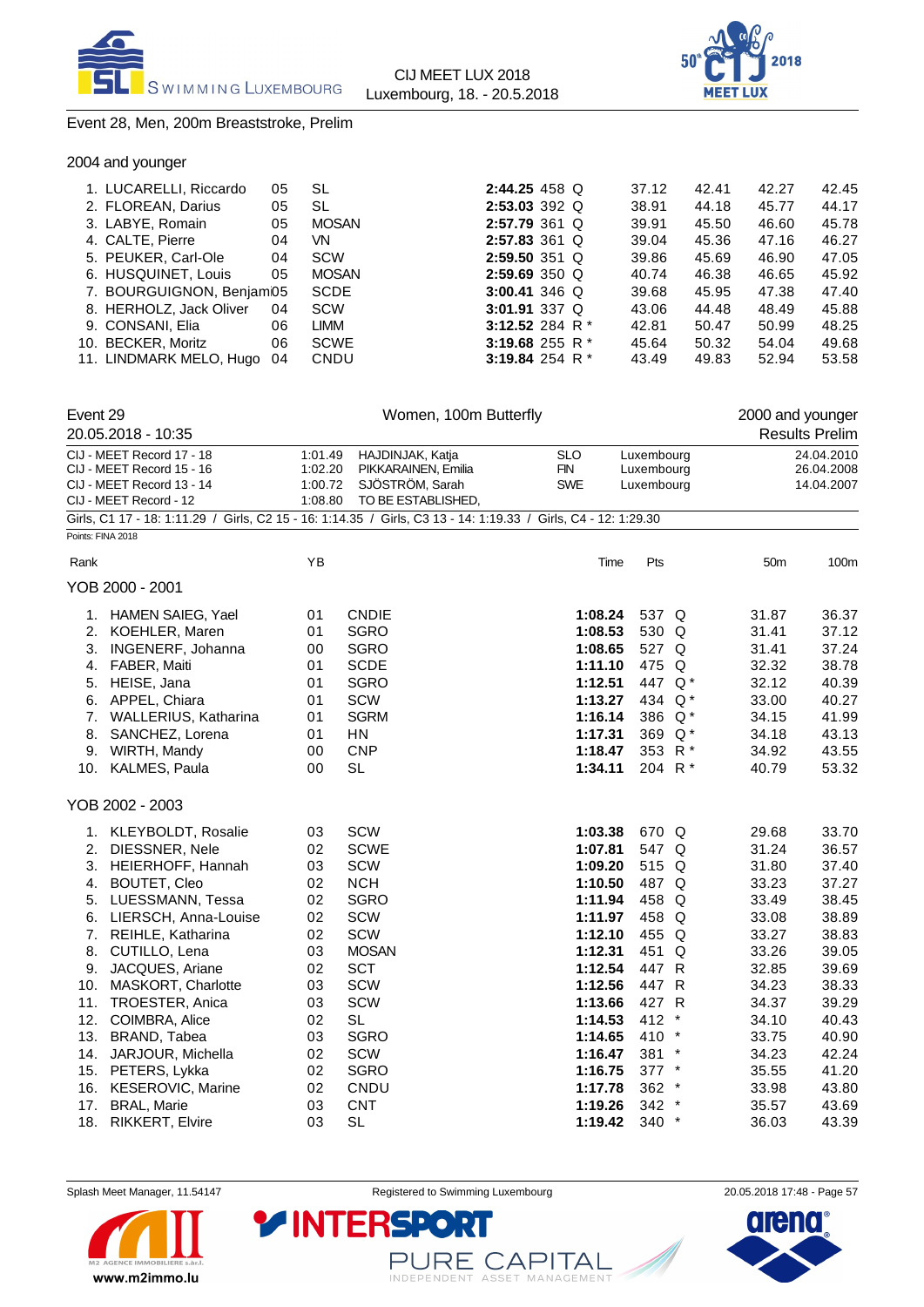



## Event 29, Women, 100m Butterfly, Prelim

|  | YOB 2004 - 2005 |  |
|--|-----------------|--|
|--|-----------------|--|

| GRABHER, Annina<br>1.             | 04           | <b>LIMM</b>             | 1:05.27   | 614 Q   |   | 30.26                                                                                               | 35.01 |
|-----------------------------------|--------------|-------------------------|-----------|---------|---|-----------------------------------------------------------------------------------------------------|-------|
| <b>BUSCHOR, Elena</b><br>2.       | 04           | <b>LIMM</b>             | 1:10.22   | 493 Q   |   | 32.81                                                                                               | 37.41 |
| 3.<br>MASSOW, Marlene             | 05           | <b>LIMM</b>             | 1:11.28   | 471 Q   |   | 32.47                                                                                               | 38.81 |
| MAYERES, Nell<br>4.               | 04           | <b>NCH</b>              | 1:11.58   | 465 Q   |   | 32.84                                                                                               | 38.74 |
| 5.<br>MARCIC, Milja               | 05           | <b>VN</b>               | 1:12.81   | 442 Q   |   | 34.18                                                                                               | 38.63 |
| JOMINET, Lou<br>6.                | 05           | <b>SL</b>               | 1:13.20   | 435 Q   |   | 33.15                                                                                               | 40.05 |
| 7.<br>FREIMANN, Noemi             | 05           | <b>LIMM</b>             | 1:13.81   | 424 Q   |   | 34.15                                                                                               | 39.66 |
| LOEF, Livia<br>8.                 | 05           | <b>SGRO</b>             | 1:15.20   | 401     | Q | 33.48                                                                                               | 41.72 |
| 9.<br>ROSSBACH, Laura             | 04           | SCW                     | 1:15.25   | 400 R   |   | 33.67                                                                                               | 41.58 |
| REDING, Alyssa<br>10.             | 04           | <b>SCDE</b>             | 1:15.70   | 393 R   |   | 33.57                                                                                               | 42.13 |
| ALLES, Stella Luna<br>11.         | 04           | <b>SCWE</b>             | 1:16.45   | 382 R   |   | 34.09                                                                                               | 42.36 |
| 12.<br>CHABOT, Amelie             | 04           | <b>PERRON</b>           | 1:16.93   | 375     |   | 35.56                                                                                               | 41.37 |
| 13.<br>MUELLER, Sophie Anna       | 05           | <b>SCW</b>              | 1:17.17   | 371     |   | 35.39                                                                                               | 41.78 |
| OHN, Lucie<br>14.                 | 05           | <b>HN</b>               | 1:17.57   | 365     |   | 35.04                                                                                               | 42.53 |
| VERLAQUE, Ciara<br>15.            | 04           | CNDU                    | 1:18.19   | 357     |   | 35.47                                                                                               | 42.72 |
| 16.<br>HUCHTKEMPER, Constanze     | 04           | <b>SGRO</b>             | 1:18.51   | 352     |   | 36.29                                                                                               | 42.22 |
| 17.<br>BINI, Lena Olivia          | 04           | <b>SGLI</b>             | 1:19.37   |         |   | 36.28                                                                                               | 43.09 |
| BAUSTERT, Magali<br>18.           | 05           |                         | 1:20.29   |         |   | 36.60                                                                                               | 43.69 |
| <b>GEORGES, Madeleine</b><br>DNS. | 05           | <b>NCA</b>              |           |         |   |                                                                                                     |       |
| 2006 and younger                  |              |                         |           |         |   |                                                                                                     |       |
| HARRISON, Lea<br>1.               | 06           | <b>LIMM</b>             | 1:12.65   |         |   | 33.09                                                                                               | 39.56 |
| 2.                                | 07           | 1LSK                    | 1:14.04   |         |   | 34.66                                                                                               | 39.38 |
| 3.<br>VOLK, Ronja                 | 06           | <b>WSVG</b>             | 1:17.42   |         |   | 34.49                                                                                               | 42.93 |
| 4.<br>ASMAR, Shari                | 07           | <b>SCWE</b>             | 1:17.46   |         |   | 36.49                                                                                               | 40.97 |
| ZEYEN, Pia<br>5.                  | 06           | MSV01                   | 1:19.47   |         |   | 35.86                                                                                               | 43.61 |
| 6.<br>PAGANO, Clara               | 06           | ΗN                      | 1:22.03   |         |   | 36.72                                                                                               | 45.31 |
| 7.<br>GOERDES, Franziska          | 06           | <b>SCW</b>              | 1:23.55   |         |   | 38.76                                                                                               | 44.79 |
| CARNEIRO, Sofia<br>8.             | 06           | <b>SL</b>               | 1:26.49   |         |   | 38.82                                                                                               | 47.67 |
| 9.                                | 06           | <b>SCR</b>              | 1:29.28   |         |   | 41.03                                                                                               | 48.25 |
|                                   |              |                         |           |         |   |                                                                                                     |       |
| 10.<br>MATIC, Mia Elena           | 06           | MSV01                   | 1:29.99   | 234 R * |   | 39.34                                                                                               | 50.65 |
|                                   | NOTHUM, Gwen | GRAEFIN VON BRUEHL, Eva | <b>SL</b> |         |   | $341$ *<br>$329$ *<br>445 Q<br>420 Q<br>368 Q<br>367 Q<br>340 Q<br>309 Q<br>292 Q<br>263 Q<br>239 R |       |

| Event 30          | 20.05.2018 - 10:48                                                                  |       | Men, 100m Butterfly      |                        |            |           | 1998 and younger | <b>Results Prelim</b> |
|-------------------|-------------------------------------------------------------------------------------|-------|--------------------------|------------------------|------------|-----------|------------------|-----------------------|
|                   | CIJ - MEET Record 19 - 20                                                           | 55.06 | <b>EMELING, Gero</b>     | <b>GER</b>             | Luxemboura |           |                  | 26.04.2008            |
|                   | CIJ - MEET Record 17 - 18                                                           | 55.69 | SALCIUS, R.              | LTU                    | Luxembourg |           |                  | 14.04.2002            |
|                   | CIJ - MEET Record 15 - 16                                                           | 57.47 | SALAH, A.                | EGY                    | Luxembourg |           |                  | 14.04.2002            |
|                   | CIJ - MEET Record - 14                                                              | 58.18 | <b>KUZNETSOV, Sergey</b> | FIN                    | Luxembourg |           |                  | 04.05.2014            |
|                   | Boys, C1 19 - 20: 1:02.91 / Boys, C2 17 - 18: 1:06.19 / Boys, C3 15 - 16: 1:10.28 / |       |                          | Boys, C4 - 14: 1:14.07 |            |           |                  |                       |
| Points: FINA 2018 |                                                                                     |       |                          |                        |            |           |                  |                       |
| Rank              |                                                                                     | YB    |                          | Time                   | Pts        |           | 50 <sub>m</sub>  | 100m                  |
|                   | YOB 1998 - 1999                                                                     |       |                          |                        |            |           |                  |                       |
| 1.                | <b>KELLER, Viktor</b>                                                               | 98    | <b>SCW</b>               | 57.67                  | 644 Q      |           | 26.98            | 30.69                 |
| 2.                | PEZELJ, Antonio                                                                     | 99    | <b>SCW</b>               | 59.38                  | 590 Q      |           | 27.12            | 32.26                 |
| З.                | <b>SLANSCHEK, Marvin</b>                                                            | 98    | SGLI                     | 59.43                  | 589 Q      |           | 27.76            | 31.67                 |
| 4.                | KOSTADINOV, Georgi                                                                  | 98    | MSV01                    | 1:00.03                | 571 Q      |           | 28.03            | 32.00                 |
| 5.                | SCHMITZ, Jules                                                                      | 99    | <b>SCR</b>               | 1:00.97                | 545 Q      |           | 27.83            | 33.14                 |
| 6.                | CONZEMIUS, Jerome                                                                   | 99    | <b>SL</b>                | 1:07.85                |            | 395 $Q^*$ | 29.62            | 38.23                 |
|                   |                                                                                     |       |                          |                        |            |           |                  |                       |



PURE CAPITAL

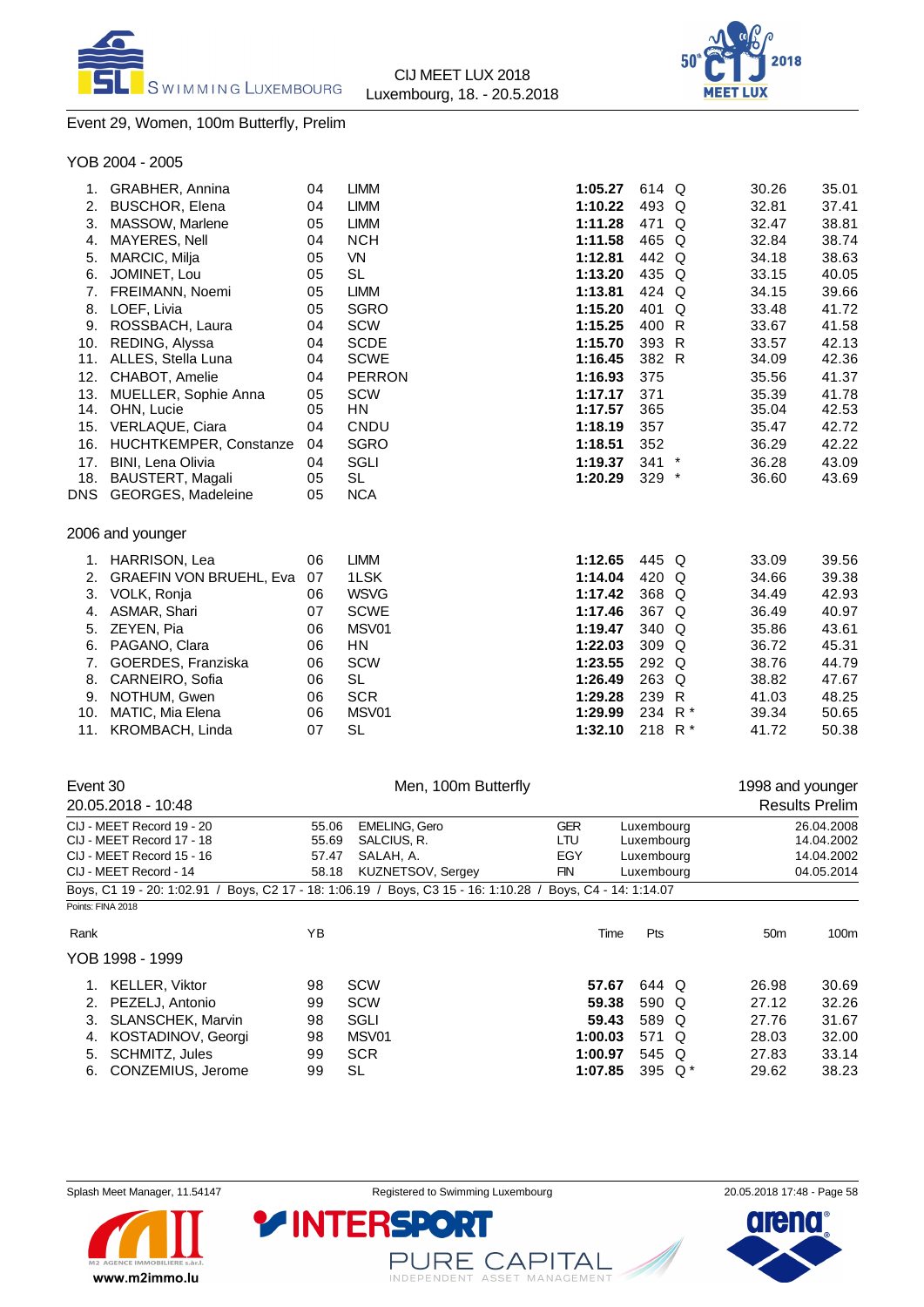



## Event 30, Men, 100m Butterfly, Prelim

|                        | YOB 2000 - 2001                                                                                                                                                                                                                                                                                                                                                                                                                                                                                                                                                                                                                                                                              |                                                                                                                                                                                        |                                                                                                                                                                                                                                                                                                                                                                                             |                                                                                                                                                                                                                                                                                                                                                   |                                                                                                                                                                                                                                                 |                                                                                                                                                                                                                                                                                     |                                                                                                                                                                                                                                                                                     |
|------------------------|----------------------------------------------------------------------------------------------------------------------------------------------------------------------------------------------------------------------------------------------------------------------------------------------------------------------------------------------------------------------------------------------------------------------------------------------------------------------------------------------------------------------------------------------------------------------------------------------------------------------------------------------------------------------------------------------|----------------------------------------------------------------------------------------------------------------------------------------------------------------------------------------|---------------------------------------------------------------------------------------------------------------------------------------------------------------------------------------------------------------------------------------------------------------------------------------------------------------------------------------------------------------------------------------------|---------------------------------------------------------------------------------------------------------------------------------------------------------------------------------------------------------------------------------------------------------------------------------------------------------------------------------------------------|-------------------------------------------------------------------------------------------------------------------------------------------------------------------------------------------------------------------------------------------------|-------------------------------------------------------------------------------------------------------------------------------------------------------------------------------------------------------------------------------------------------------------------------------------|-------------------------------------------------------------------------------------------------------------------------------------------------------------------------------------------------------------------------------------------------------------------------------------|
| 6.                     | 1. PUKITIS, Rinalds<br>2. ENDERS, Lennart<br>3. DEFRAINE, Quentin<br>4. SHOOPINSKY, Nicholas<br>5. KARPOV, Philipp<br>FOSSA, Jon-Erik<br>7. CHEVALIER, Benoit<br>8. FOSSA, Henrik                                                                                                                                                                                                                                                                                                                                                                                                                                                                                                            | 00<br>01<br>01<br>00<br>00<br>00<br>00<br>00                                                                                                                                           | <b>RZIEP</b><br>SCW<br><b>ESN</b><br>SCW<br>SCW<br><b>SGRO</b><br><b>PERRON</b><br><b>SGRO</b>                                                                                                                                                                                                                                                                                              | 58.51<br>1:01.05<br>1:02.16<br>1:02.23<br>1:03.06<br>1:05.50<br>1:06.36<br>1:08.68                                                                                                                                                                                                                                                                | 617 Q<br>543 Q<br>514 Q<br>513 Q<br>493 Q<br>440 Q<br>423 Q*<br>381 Q*                                                                                                                                                                          | 26.95<br>28.68<br>29.29<br>29.12<br>29.35<br>29.67<br>31.23<br>30.93                                                                                                                                                                                                                | 31.56<br>32.37<br>32.87<br>33.11<br>33.71<br>35.83<br>35.13<br>37.75                                                                                                                                                                                                                |
|                        | YOB 2002 - 2003                                                                                                                                                                                                                                                                                                                                                                                                                                                                                                                                                                                                                                                                              |                                                                                                                                                                                        |                                                                                                                                                                                                                                                                                                                                                                                             |                                                                                                                                                                                                                                                                                                                                                   |                                                                                                                                                                                                                                                 |                                                                                                                                                                                                                                                                                     |                                                                                                                                                                                                                                                                                     |
| 4.<br>5.<br>27.<br>28. | 1. VOLK, Bjoern<br>2. CARNEIRO, Joao<br>3. KOHN, Joakim<br>SCHMITZ, Jacques<br>EICHLER, Adrian<br>6. HUSQUINET, Paul<br>7. DEMAJ, Valdrim<br>8. KLABUNDE, Thorben<br>9. OHN, Antoine<br>10. DETHIER, Emerick<br>11. ISSERMANN, Nils<br>12. WARRELMANN, Cedric<br>13. BOKOV, Rodion<br>14. LANNERS, Bob<br>15. SCHUMACHER, Lou<br>16. LESAGE, Christophe<br>17. BISCHOF, Niki<br>18. MORHAIN, Thibaut<br>19. MOREAUX, Maxime<br>20. MORREALE, Matheo<br>21. BEI CLEMENTI, Mattias<br>22. HUESING, Florian<br>23. SMIT, Luca<br>24. ERNE, lan<br>SCHNEIDER, Konstantin<br>26. MULDER, Anael<br>KARKOUR, Rayan<br>MUELLER, Niklas<br>29. DOME, Simon<br>30. WIRTH, David<br>31. INGENERF, Anton | 02<br>03<br>03<br>02<br>03<br>02<br>03<br>03<br>02<br>02<br>02<br>03<br>03<br>02<br>02<br>02<br>02<br>03<br>02<br>03<br>03<br>03<br>03<br>02<br>03<br>02<br>02<br>03<br>02<br>02<br>03 | <b>WSVG</b><br><b>SL</b><br><b>KVIK</b><br><b>SCR</b><br>SCW<br><b>MOSAN</b><br><b>CNSN</b><br><b>LIMM</b><br>HN<br><b>ESN</b><br>SCW<br><b>SGRO</b><br><b>SL</b><br><b>SL</b><br>HN<br><b>SL</b><br><b>LIMM</b><br><b>VN</b><br><b>SCR</b><br><b>ESN</b><br>VN<br><b>SGRO</b><br>SCW<br>SGLI<br><b>SCWE</b><br><b>NCA</b><br><b>CNSN</b><br>SCW<br><b>NCH</b><br><b>CNP</b><br><b>SGRO</b> | 1:00.30<br>1:00.41<br>1:01.06<br>1:01.59<br>1:01.87<br>1:02.06<br>1:02.19<br>1:02.94<br>1:02.96<br>1:03.39<br>1:03.92<br>1:04.38<br>1:05.21<br>1:05.29<br>1:05.34<br>1:05.56<br>1:05.92<br>1:06.75<br>1:06.91<br>1:06.99<br>1:07.40<br>1:07.69<br>1:08.06<br>1:08.33<br>1:08.33<br>1:08.93<br>1:08.94<br>1:09.23<br>1:09.62<br>1:10.21<br>1:11.24 | 563 Q<br>560 Q<br>543 Q<br>529 Q<br>522 Q<br>517 Q<br>514 Q<br>495 Q<br>495 R<br>485 R<br>473 R<br>463<br>445<br>444<br>443<br>438<br>431<br>415<br>412<br>411<br>403<br>398<br>392<br>387<br>387<br>377<br>377<br>372<br>366<br>357<br>$342$ * | 28.23<br>28.20<br>27.79<br>28.56<br>28.55<br>28.75<br>28.04<br>29.05<br>29.22<br>29.65<br>29.14<br>29.44<br>29.93<br>30.02<br>30.12<br>31.22<br>30.97<br>31.37<br>30.08<br>31.31<br>31.37<br>31.08<br>30.85<br>31.03<br>32.63<br>31.58<br>31.98<br>31.51<br>31.48<br>32.11<br>32.91 | 32.07<br>32.21<br>33.27<br>33.03<br>33.32<br>33.31<br>34.15<br>33.89<br>33.74<br>33.74<br>34.78<br>34.94<br>35.28<br>35.27<br>35.22<br>34.34<br>34.95<br>35.38<br>36.83<br>35.68<br>36.03<br>36.61<br>37.21<br>37.30<br>35.70<br>37.35<br>36.96<br>37.72<br>38.14<br>38.10<br>38.33 |
| 32.                    | <b>JURDAN, Pierre</b><br>33. BOENTGES, Kevin                                                                                                                                                                                                                                                                                                                                                                                                                                                                                                                                                                                                                                                 | 03<br>03                                                                                                                                                                               | <b>PERRON</b><br><b>CNP</b>                                                                                                                                                                                                                                                                                                                                                                 | 1:12.65<br>1:12.86                                                                                                                                                                                                                                                                                                                                | $322 *$<br>$319 *$                                                                                                                                                                                                                              | 34.51<br>32.93                                                                                                                                                                                                                                                                      | 38.14<br>39.93                                                                                                                                                                                                                                                                      |
|                        | DNS CONSTANTINO CAEIRO, Diogr03                                                                                                                                                                                                                                                                                                                                                                                                                                                                                                                                                                                                                                                              |                                                                                                                                                                                        | CNDU                                                                                                                                                                                                                                                                                                                                                                                        |                                                                                                                                                                                                                                                                                                                                                   |                                                                                                                                                                                                                                                 |                                                                                                                                                                                                                                                                                     |                                                                                                                                                                                                                                                                                     |
|                        | 2004 and younger                                                                                                                                                                                                                                                                                                                                                                                                                                                                                                                                                                                                                                                                             |                                                                                                                                                                                        |                                                                                                                                                                                                                                                                                                                                                                                             |                                                                                                                                                                                                                                                                                                                                                   |                                                                                                                                                                                                                                                 |                                                                                                                                                                                                                                                                                     |                                                                                                                                                                                                                                                                                     |
| 5.<br>8.               | 1. OLSSON, Gustav<br>2. BERTUZZI, Valentin<br>3. LANNERS, Nicolas<br>4. WARBERG, Rasmus<br>SIMAO NOGUEIRA, Joao<br>6. LUCARELLI, Riccardo<br>7. FLOREAN, Darius<br>MORARU, Matteo                                                                                                                                                                                                                                                                                                                                                                                                                                                                                                            | 04<br>04<br>04<br>04<br>04<br>05<br>05<br>04                                                                                                                                           | <b>LIMM</b><br>HN<br><b>SL</b><br><b>KVIK</b><br><b>SCD</b><br>SL<br><b>SL</b><br><b>SL</b>                                                                                                                                                                                                                                                                                                 | 1:04.39<br>1:05.35<br>1:05.68<br>1:05.75<br>1:05.85<br>1:06.70<br>1:08.28<br>1:10.51                                                                                                                                                                                                                                                              | 463 Q<br>443 Q<br>436 Q<br>435 Q<br>433 Q<br>416 Q<br>388 Q<br>352 Q                                                                                                                                                                            | 30.36<br>30.11<br>30.28<br>29.01<br>30.35<br>31.18<br>30.96<br>32.15                                                                                                                                                                                                                | 34.03<br>35.24<br>35.40<br>36.74<br>35.50<br>35.52<br>37.32<br>38.36                                                                                                                                                                                                                |
|                        | 9. SCHMID, lan<br>10. ANTUNES, Lucas                                                                                                                                                                                                                                                                                                                                                                                                                                                                                                                                                                                                                                                         | 04<br>04                                                                                                                                                                               | <b>LIMM</b><br><b>CNSN</b>                                                                                                                                                                                                                                                                                                                                                                  | 1:10.65<br>1:10.87                                                                                                                                                                                                                                                                                                                                | 350 R<br>347 R                                                                                                                                                                                                                                  | 32.79<br>31.64                                                                                                                                                                                                                                                                      | 37.86<br>39.23                                                                                                                                                                                                                                                                      |

Splash Meet Manager, 11.54147 **Registered to Swimming Luxembourg** 20.05.2018 17:48 - Page 59



PURE CAPITAL

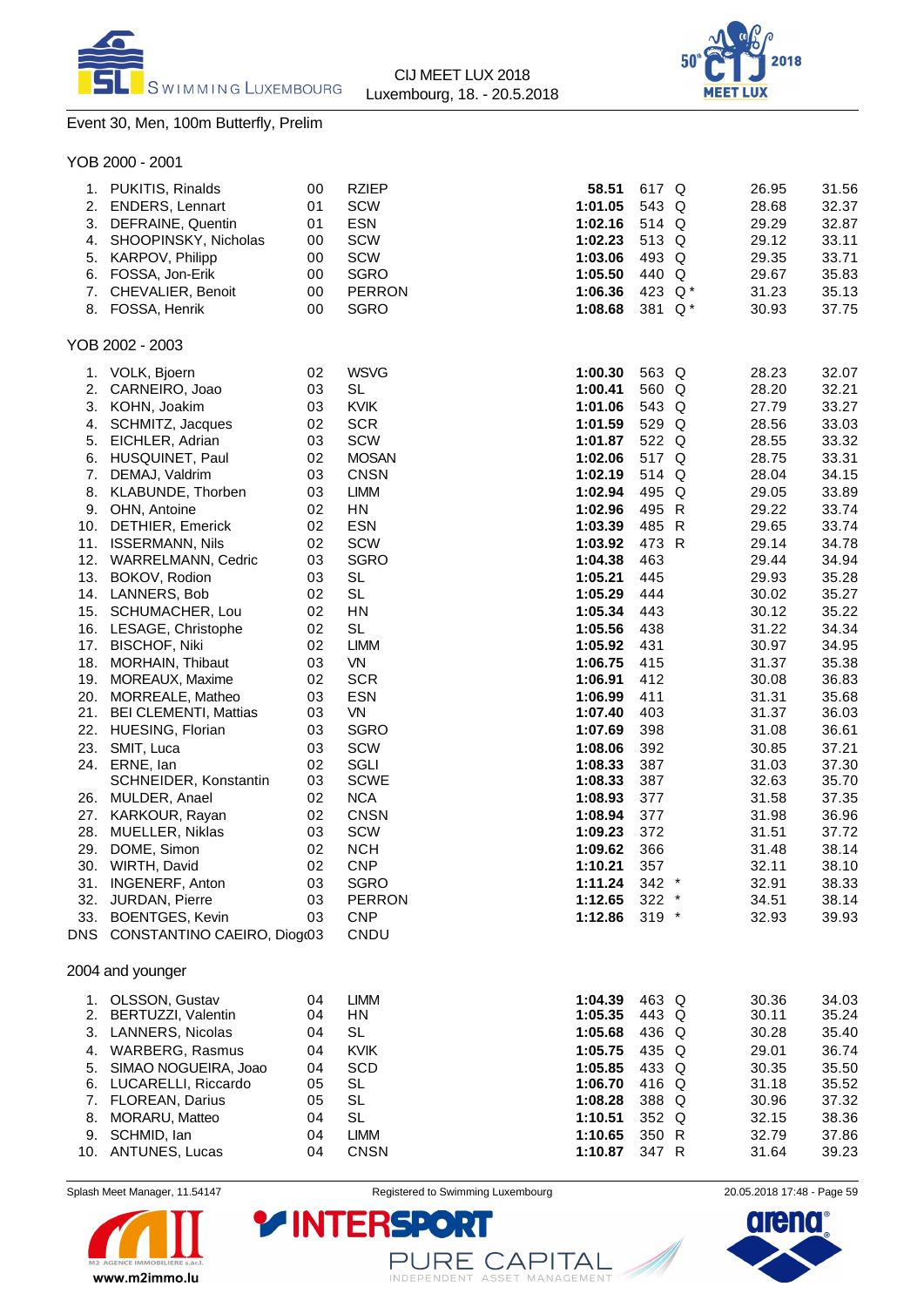



## Event 30, Boys, 100m Butterfly, Prelim, 2004 and younger

| Rank |                              | YB |             | Time    | Pts     |         | 50 <sub>m</sub> | 100m  |
|------|------------------------------|----|-------------|---------|---------|---------|-----------------|-------|
| 11.  | <b>DURAKOVIC, Tarik</b>      | 05 | <b>SL</b>   | 1:11.13 | 343 R   |         | 32.25           | 38.88 |
| 12.  | EICHLER, Alexander           | 07 | SCW         | 1:11.34 | 340     |         | 33.11           | 38.23 |
| 13.  | BERNARDON, Julio             | 06 | LIMM        | 1:11.47 | 338     |         | 33.76           | 37.71 |
| 14.  | DUBRU, Cyprien               | 04 | <b>CNB</b>  | 1:11.78 | 334     |         | 33.78           | 38.00 |
| 15.  | EHLERS, Florian              | 05 | <b>LIMM</b> | 1:11.92 | 332     |         | 33.99           | 37.93 |
| 16.  | SKALL, Adrian                | 05 | SCW         | 1:12.07 | 330     |         | 33.06           | 39.01 |
| 17.  | <b>SCHROEDER, Till Lasse</b> | 04 | <b>SCW</b>  | 1:12.17 | 328     |         | 34.36           | 37.81 |
| 18.  | SUETOE, Rafael               | 05 | SL          | 1:12.58 | 323     |         | 33.21           | 39.37 |
| 19.  | KOHL, Charel                 | 04 | <b>SCDE</b> | 1:12.78 | 320     |         | 34.05           | 38.73 |
| 20.  | <b>HOFMANN, Felix</b>        | 05 | SCW         | 1:12.87 | 319     |         | 33.38           | 39.49 |
| 21.  | VEREL, Tom                   | 04 | <b>LIMM</b> | 1:12.95 | 318     |         | 33.89           | 39.06 |
| 22.  | JAAS, Jeff                   | 04 | <b>SCDE</b> | 1:13.03 | 317     |         | 32.11           | 40.92 |
| 23.  | KOLBUK, Aleksander           | 06 | SCW         | 1:13.20 | 315     |         | 33.83           | 39.37 |
| 24.  | LIERSCH, Mathies-Justus      | 05 | <b>SCW</b>  | 1:13.58 | 310     |         | 33.78           | 39.80 |
| 25.  | CARNEIRO, Nuno               | 05 | SL          | 1:14.41 | $300 *$ |         | 32.93           | 41.48 |
| 26.  | KEMP, Finn                   | 05 | SL          | 1:20.20 | 239 *   |         | 36.66           | 43.54 |
| 27.  | HEINKE, Henri                | 06 | <b>SCWE</b> | 1:21.70 | 226     | $\star$ | 34.83           | 46.87 |
| 28.  | MILANOVSKI, Nikola           | 04 | <b>SL</b>   | 1:24.06 | $208$ * |         | 36.41           | 47.65 |
| 29.  | RIKKERT, Thijmen             | 06 | SL          | 1:28.12 | 180     | $\ast$  | 41.18           | 46.94 |
| 30.  | CONSANI, Elia                | 06 | <b>LIMM</b> | 1:29.71 | 171     | $\ast$  | 40.34           | 49.37 |
| DNS. | LUKA, Mory                   | 04 | SL          |         |         |         |                 |       |
| DNS. | VIGUIER, Elyan               | 04 | <b>SL</b>   |         |         |         |                 |       |
|      |                              |    |             |         |         |         |                 |       |

| Event 31                                                                                                       |    | Women, 200m Medley |                                                                                                                  |                   |                 |       | 2000 and younger |                  |  |
|----------------------------------------------------------------------------------------------------------------|----|--------------------|------------------------------------------------------------------------------------------------------------------|-------------------|-----------------|-------|------------------|------------------|--|
| 20.05.2018 - 11:04                                                                                             |    |                    |                                                                                                                  |                   |                 |       |                  | Results Prelim   |  |
| CIJ - MEET Record 17 - 18                                                                                      |    | 2:18.52            | HÜTHER, Marlene                                                                                                  | <b>GER</b>        | Luxembourg      |       |                  | 10.05.2015       |  |
| CIJ - MEET Record 15 - 16                                                                                      |    | 2:22.06            | PIKKARAINEN, Emilia                                                                                              | <b>FIN</b>        | Luxembourg      |       |                  | 25.04.2008       |  |
| CIJ - MEET Record 13 - 14                                                                                      |    | 2:23.52            | KLINAR, A.                                                                                                       | <b>SLO</b>        | Luxembourg      |       |                  | 28.04.2001       |  |
| CIJ - MEET Record - 12                                                                                         |    | 2:34.20            | TO BE ESTABLISHED.                                                                                               |                   |                 |       |                  |                  |  |
| Girls, C1 17 - 18: 2:40.34 / Girls, C2 15 - 16: 2:47.81 / Girls, C3 13 - 14: 2:59.05 / Girls, C4 - 12: 3:17.05 |    |                    |                                                                                                                  |                   |                 |       |                  |                  |  |
| Points: FINA 2018                                                                                              |    |                    |                                                                                                                  |                   |                 |       |                  |                  |  |
| Rank                                                                                                           | YB |                    | Time                                                                                                             | Pts               | 50 <sub>m</sub> | 100m  | 150m             | 200 <sub>m</sub> |  |
| YOB 2000 - 2001                                                                                                |    |                    |                                                                                                                  |                   |                 |       |                  |                  |  |
| 1. KOEHLER, Maren                                                                                              | 01 | <b>SGRO</b>        |                                                                                                                  | $2:28.32614$ Q    | 31.78           | 38.14 | 45.55            | 32.85            |  |
| 2. MARION, Gladys                                                                                              | 01 | <b>ESN</b>         |                                                                                                                  | 2:35.00 538 Q     | 33.08           | 39.23 | 47.85            | 34.84            |  |
| 3. ERNENS, Marie                                                                                               | 00 | <b>NCA</b>         |                                                                                                                  | $2:35.22536$ Q    | 33.84           | 41.95 | 44.42            | 35.01            |  |
| 4. MIKSA, Stefania                                                                                             | 01 | <b>LIMM</b>        |                                                                                                                  | 2:36.67 521 Q     | 33.20           | 42.23 | 45.60            | 35.64            |  |
| 5. WOELTINGER, Natalie                                                                                         | 00 | <b>WSVG</b>        |                                                                                                                  | 2:36.86 519 Q     | 33.92           | 41.46 | 45.44            | 36.04            |  |
| 6. MINSOUL, Charlotte                                                                                          | 01 | <b>NCH</b>         |                                                                                                                  | $2:38.33505$ Q    | 34.21           | 42.02 | 47.41            | 34.69            |  |
| 7. LETTE, Laura                                                                                                | 01 | HN.                |                                                                                                                  | 2:43.34 460 $Q^*$ | 33.79           | 43.21 | 46.94            | 39.40            |  |
| DSQ INGENERF, Johanna                                                                                          | 00 | <b>SGRO</b>        |                                                                                                                  |                   |                 |       |                  |                  |  |
|                                                                                                                |    |                    | B9 - head did not break the surface before arms reached the widest point at the 2nd armstroke after start / turn |                   |                 |       |                  |                  |  |
| (SW 7.4) (Time: 11:54)                                                                                         |    |                    |                                                                                                                  |                   |                 |       |                  |                  |  |
|                                                                                                                |    |                    |                                                                                                                  |                   |                 |       |                  |                  |  |
|                                                                                                                |    |                    |                                                                                                                  |                   |                 |       |                  |                  |  |
| YOB 2002 - 2003                                                                                                |    |                    |                                                                                                                  |                   |                 |       |                  |                  |  |

| 1. RICCI, Giorgia Michela<br>02<br>2. VALLETTA, Martina<br>03<br>3. MATHY, Leah<br>02<br>4. MAKA, Emilie<br>02<br>KOWALCZYK, D.<br>02<br>6. CHINA, Lucile<br>03<br>7. DIESSNER, Nele<br>02 | SL<br><b>ASAM</b><br><b>NCH</b><br><b>ESN</b><br><b>WSVG</b><br>CNA<br>SCWE | 2:31.91 572 Q<br>2:33.31 556 Q<br>$2:34.52543$ Q<br>$2:36.71521$ Q<br>2:36.71521<br>$2:38.77501$ Q<br>$2:39.49$ 494 Q | 32.00<br>31.17<br>32.64<br>36.18<br>31.80<br>35.86<br>33.09 | 38.33<br>39.96<br>41.52<br>39.90<br>39.78<br>41.55<br>39.68 | 46.10<br>45.31<br>46.70<br>46.67<br>47.80<br>45.56<br>49.09 | 35.48<br>36.87<br>33.66<br>33.96<br>37.33<br>35.80<br>37.63 |
|--------------------------------------------------------------------------------------------------------------------------------------------------------------------------------------------|-----------------------------------------------------------------------------|-----------------------------------------------------------------------------------------------------------------------|-------------------------------------------------------------|-------------------------------------------------------------|-------------------------------------------------------------|-------------------------------------------------------------|
| 8. CUTILLO, Lena<br>03                                                                                                                                                                     | <b>MOSAN</b>                                                                | 2:39.90 490 Q                                                                                                         | 32.98                                                       | 42.65                                                       | 47.72                                                       | 36.55                                                       |

Splash Meet Manager, 11.54147 **Registered to Swimming Luxembourg** 20.05.2018 17:48 - Page 60



PURE CAPITAL

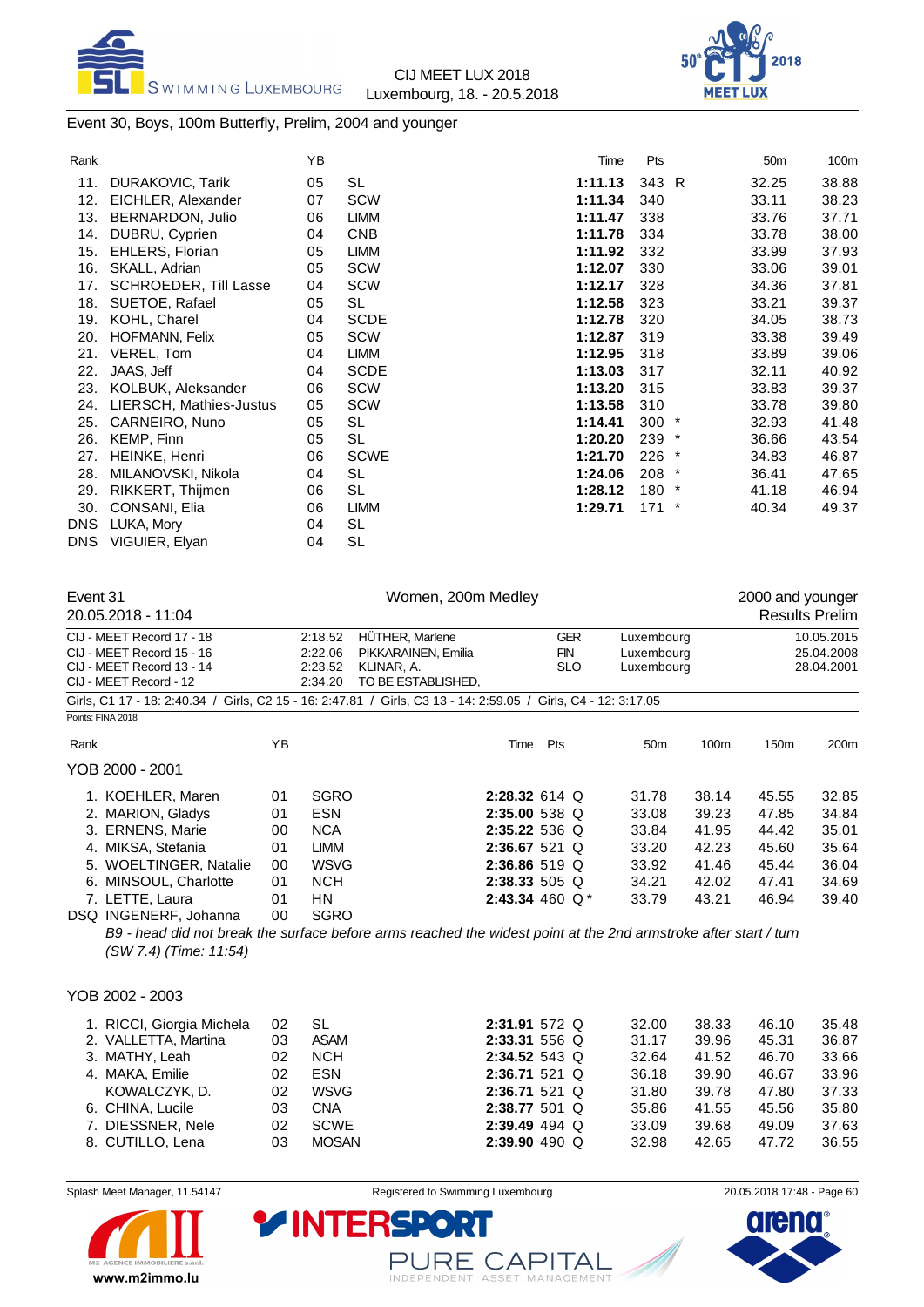



### Event 31, Girls, 200m Medley, Prelim, YOB 2002 - 2003

| Rank |                               | YΒ |               | Time              | Pts | 50 <sub>m</sub> | 100m  | 150m  | 200 <sub>m</sub> |
|------|-------------------------------|----|---------------|-------------------|-----|-----------------|-------|-------|------------------|
|      | 9. FRIGGIERI, Andria          | 02 | <b>ASAM</b>   | 2:40.37 486 R     |     | 33.55           | 40.21 | 49.72 | 36.89            |
|      | 10. RADOVANOVIC, Luna         | 03 | <b>SCW</b>    | $2:40.90$ 481 R   |     | 32.96           | 41.55 | 51.68 | 34.71            |
|      | 11. LUESSMANN, Tessa          | 02 | <b>SGRO</b>   | $2:41.66$ 474 R   |     | 33.25           | 43.26 | 48.51 | 36.64            |
|      | 12. PETERS, Lykka             | 02 | <b>SGRO</b>   | 2:41.83 473       |     | 34.80           | 43.37 | 46.33 | 37.33            |
|      | 13. MICHEL, Laure             | 03 | <b>CNB</b>    | 2:42.12 470       |     | 35.34           | 42.47 | 46.42 | 37.89            |
|      | 14. SCHNEIDER, Mara           | 02 | <b>SGRM</b>   | 2:43.66 457       |     | 35.31           | 43.08 | 47.27 | 38.00            |
|      | 15. JARJOUR, Christina        | 03 | <b>SCW</b>    | 2:44.47 450       |     | 34.35           | 42.77 | 48.78 | 38.57            |
|      | 16. COIMBRA, Alice            | 02 | SL            | 2:45.23 444       |     | 34.65           | 44.29 | 49.34 | 36.95            |
|      | 17. GLODT, Kelly              | 02 | <b>SCR</b>    | 2:46.58 433       |     | 35.46           | 44.26 | 48.50 | 38.36            |
|      | 18. BRAL, Marie               | 03 | <b>CNT</b>    | 2:48.70 417 *     |     | 36.32           | 43.77 | 49.71 | 38.90            |
|      | 19. REIHLE, Katharina         | 02 | SCW           | $2:49.43$ 412 $*$ |     | 34.74           | 46.99 | 49.94 | 37.76            |
|      | 20. SUBASIC, lara             | 02 | <b>PERRON</b> | 2:52.94 387 *     |     | 37.66           | 45.27 | 51.97 | 38.04            |
|      | 21. YOSHIDA, Tomoyo           | 02 | CNDU          | $3:04.14$ 321 $*$ |     | 38.95           | 49.25 | 53.23 | 42.71            |
|      | DSQ GUSSELNIKOVA, Viktoriva03 |    | <b>SGRO</b>   |                   |     |                 |       |       |                  |

*M2 - section was not finished in accordance with the rule which applies to the stroke concerned (SW 9.3) (Time: 11:40)*

## YOB 2004 - 2005

| 1. HARRISON, Helena           | 04 | <b>LIMM</b>  | 2:29.66 598 Q | 31.30 | 38.22 | 45.21 | 34.93 |
|-------------------------------|----|--------------|---------------|-------|-------|-------|-------|
| 2. FRANQUINET, Ambre          | 04 | <b>MOSAN</b> | 2:31.55 576 Q | 33.37 | 40.18 | 42.02 | 35.98 |
| 3. GOSUIN, Augustine          | 04 | <b>MOSAN</b> | 2:32.74 562 Q | 33.76 | 38.49 | 44.66 | 35.83 |
| 4. ULLMANN, Julia             | 05 | <b>LIMM</b>  | 2:35.81 530 Q | 33.59 | 42.08 | 45.16 | 34.98 |
| 5. GRABHER, Annina            | 04 | <b>LIMM</b>  | 2:36.10 527 Q | 31.90 | 41.64 | 47.34 | 35.22 |
| 6. LAZOPOULOS, Chiara         | 05 | <b>LIMM</b>  | 2:37.74 511 Q | 33.35 | 40.69 | 47.94 | 35.76 |
| 7. ROPINSKI, Laurine          | 04 | <b>VN</b>    | 2:38.10 507 Q | 32.89 | 41.95 | 46.74 | 36.52 |
| 8. GASPARD, Marie             | 05 | <b>CNB</b>   | 2:38.32 505 Q | 34.28 | 43.28 | 44.49 | 36.27 |
| 9. STEEG, Finia               | 05 | <b>WSVG</b>  | 2:39.11 498 R | 33.28 | 41.71 | 48.22 | 35.90 |
| 10. JOMINET, Lou              | 05 | <b>SL</b>    | 2:39.40 495 R | 34.59 | 41.37 | 49.79 | 33.65 |
| 11. LAERMANS, Emma            | 04 | <b>ESN</b>   | 2:39.58 493 R | 35.04 | 42.47 | 46.05 | 36.02 |
| 12. DESSAU, Merle             | 04 | <b>SGRO</b>  | 2:40.28 487   | 33.88 | 43.73 | 47.50 | 35.17 |
| 13. RIHON, Chloe              | 04 | <b>ESN</b>   | 2:41.17 479   | 33.96 | 41.84 | 51.47 | 33.90 |
| 14. HRIC, Laura               | 05 | <b>SL</b>    | 2:41.60 475   | 33.34 | 43.21 | 49.21 | 35.84 |
| 15. SCHOENFELDER, Valerie04   |    | <b>SCW</b>   | 2:44.33 452   | 34.97 | 41.90 | 50.51 | 36.95 |
| 16. SITLIVY, Florence         | 05 | <b>MOSAN</b> | 2:44.42 451   | 37.20 | 43.05 | 47.74 | 36.43 |
| 17. LAVET, Melusine           | 04 | <b>NCH</b>   | 2:45.29 444   | 36.13 | 44.94 | 47.04 | 37.18 |
| 18. DE PAOLI, Chiara          | 05 | <b>ESN</b>   | 2:45.30 444   | 37.07 | 41.13 | 48.93 | 38.17 |
| 19. SIPCENOKA, Aira           | 05 | <b>RZIEP</b> | 2:45.67 441   | 37.06 | 41.29 | 47.05 | 40.27 |
| 20. HELMICH, Angelina-Louis05 |    | <b>SCWE</b>  | 2:45.86 439   | 36.57 | 42.57 | 48.62 | 38.10 |
| 21. ANSORG, Jana              | 05 | <b>SCWE</b>  | 2:46.33 435   | 35.01 | 41.93 | 50.16 | 39.23 |
| 22. KROMBACH, Mara            | 05 | <b>SL</b>    | 2:47.75 424   | 36.81 | 42.59 | 51.72 | 36.63 |
| 23. GOERDES, Antonia          | 05 | SCW          | 2:48.62 418   | 33.93 | 46.92 | 50.23 | 37.54 |
| 24. WOO, Lea                  | 05 | <b>LIMM</b>  | 2:48.82 416   | 35.78 | 46.62 | 49.89 | 36.53 |
| 25. BAUSTERT, Magali          | 05 | SL           | 2:49.13 414   | 36.06 | 44.23 | 51.05 | 37.79 |
| 26. BENZMUELLER, Magdale05    |    | <b>SGRM</b>  | 2:49.50 411   | 35.83 | 46.54 | 49.63 | 37.50 |
| 27. HAAG, Nora                | 04 | <b>SCR</b>   | 2:50.73 403   | 36.73 | 47.25 | 47.08 | 39.67 |
| 28. MUELLER, Sophie Anna      | 05 | <b>SCW</b>   | 2:52.39 391   | 35.30 | 43.02 | 52.87 | 41.20 |
| 29. BOUTET, Line              | 05 | <b>NCH</b>   | 2:53.19 386   | 38.32 | 44.37 | 52.71 | 37.79 |
| 30. KRAEMER, Jana             | 04 | <b>SGRM</b>  | 2:54.02 380   | 37.06 | 45.58 | 52.32 | 39.06 |
| 31. LEONARD, Lis              | 05 | <b>SL</b>    | 2:54.63 376   | 41.23 | 47.49 | 46.92 | 38.99 |
| 32. SAMAIN, Romane            | 05 | <b>ESN</b>   | 2:55.52 370   | 37.17 | 45.91 | 54.12 | 38.32 |
| 33. HAIN, Eva Maria           | 05 | <b>WSVG</b>  | 2:56.20 366   | 39.09 | 51.45 | 47.30 | 38.36 |
| 34. CALMES, Lara              | 04 | <b>SCM</b>   | 2:57.92 356   | 38.91 | 46.96 | 51.96 | 40.09 |
| 35. ALLES, Stella Luna        | 04 | <b>SCWE</b>  | 2:58.61 352   | 37.10 | 44.30 | 56.60 | 40.61 |
| 36. SCHOENHERR, Sarah         | 04 | <b>SGRM</b>  | 2:58.67 351   | 40.24 | 46.17 | 52.41 | 39.85 |
| 37. PEREIRA PORTELA, Alicia05 |    | <b>ESN</b>   | 2:58.83 350   | 40.40 | 47.12 | 52.55 | 38.76 |
| 38. VERLAQUE, Ciara           | 04 | CNDU         | 2:59.32 347 * | 36.46 | 49.57 | 56.37 | 36.92 |
|                               |    |              |               |       |       |       |       |



Splash Meet Manager, 11.54147 **Registered to Swimming Luxembourg** 20.05.2018 17:48 - Page 61

PURE CAPITAL

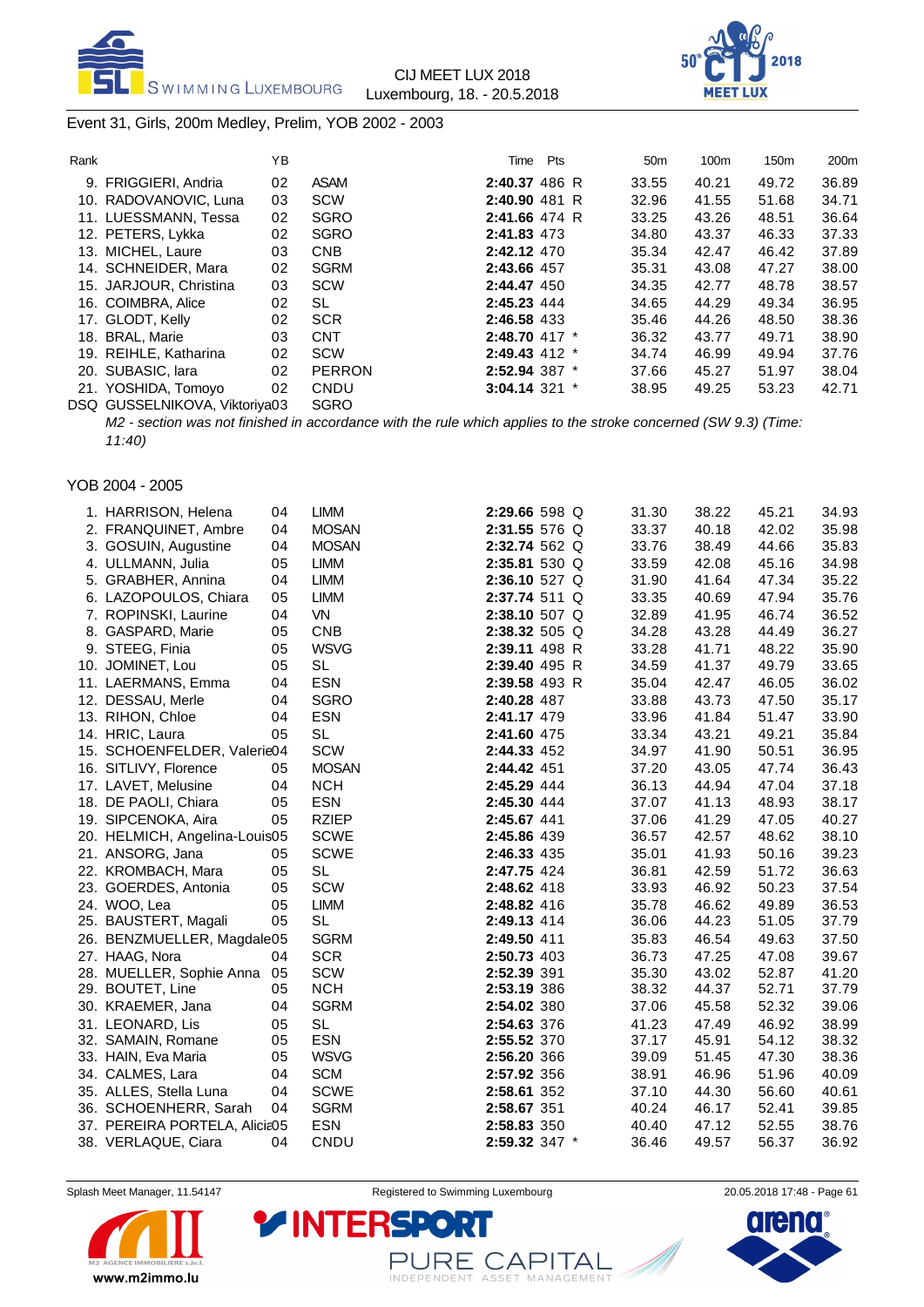



### Event 31, Girls, 200m Medley, Prelim, YOB 2004 - 2005

| Rank |                            | ΥB |               | Time          | <b>Pts</b> | 50 <sub>m</sub> | 100m  | 150m  | 200m  |
|------|----------------------------|----|---------------|---------------|------------|-----------------|-------|-------|-------|
|      | 39. DAMM, Fabienne         | 04 | SCW           | 3:00.23 342 * |            | 39.25           | 50.07 | 51.19 | 39.72 |
|      | 40. SCHNEIDER, Kira        | 04 | <b>SGRM</b>   | 3:01.07 337 * |            | 40.37           | 46.74 | 55.14 | 38.82 |
|      | 41. BIERBRAUER, Rebecca    | 04 | <b>SGRM</b>   | 3:01.78 333 * |            | 40.07           | 50.58 | 49.84 | 41.29 |
|      | 42. GLODT, Chiara          | 04 | <b>SCR</b>    | 3:06.15 311 * |            | 41.75           | 45.92 | 55.00 | 43.48 |
|      | DNS GEORGES, Madeleine     | 05 | <b>NCA</b>    |               |            |                 |       |       |       |
|      | DNS KUEHN, Nele            | 05 | SCW           |               |            |                 |       |       |       |
|      | DNS STEPANOVIC, Kristina   | 05 | <b>SL</b>     |               |            |                 |       |       |       |
|      | 2006 and younger           |    |               |               |            |                 |       |       |       |
|      | 1. GRAEFIN VON BRUEHL, I07 |    | 1LSK          | 2:43.80 456 Q |            | 36.19           | 41.37 | 50.50 | 35.74 |
|      | 2. HARRISON, Lea           | 06 | <b>LIMM</b>   | 2:45.18 445 Q |            | 34.11           | 43.24 | 51.02 | 36.81 |
|      | 3. PICARD, Justine         | 06 | VN            | 2:47.69 425 Q |            | 37.45           | 43.04 | 50.69 | 36.51 |
|      | 4. ASMAR, Shari            | 07 | <b>SCWE</b>   | 2:48.18 421 Q |            | 35.48           | 44.27 | 47.99 | 40.44 |
|      | 5. HAN, Mengjia            | 07 | <b>SL</b>     | 2:49.37 412 Q |            | 36.72           | 44.43 | 49.71 | 38.51 |
|      | 6. ZEYEN, Pia              | 06 | MSV01         | 2:51.22 399 Q |            | 37.28           | 44.23 | 51.13 | 38.58 |
|      | 7. BORDONARO, Madeleine 06 |    | <b>CNP</b>    | 2:51.45 398 Q |            | 35.97           | 45.94 | 49.05 | 40.49 |
|      | 8. LIESSE, Aurore          | 06 | <b>CNB</b>    | 2:53.62 383 Q |            | 36.28           | 47.87 | 50.07 | 39.40 |
|      | 9. PLUECKER, Lene          | 06 | <b>WSVG</b>   | 2:56.04 367 R |            | 35.95           | 45.19 | 55.39 | 39.51 |
|      | 10. GOERDES, Franziska     | 06 | SCW           | 2:56.34 365 R |            | 40.36           | 46.24 | 50.10 | 39.64 |
|      | 11. HEIERHOFF, Emma        | 06 | SCW           | 2:57.56 358 R |            | 39.91           | 46.90 | 52.29 | 38.46 |
|      | 12. LUNKENHEIMER, Lena     | 06 | MSV01         | 2:59.06 349   |            | 39.63           | 45.73 | 52.95 | 40.75 |
|      | 13. NOTHUM, Gwen           | 06 | <b>SCR</b>    | 2:59.12 349   |            | 41.56           | 44.30 | 54.14 | 39.12 |
|      | 14. CARNEIRO, Sofia        | 06 | <b>SL</b>     | 3:01.80 333   |            | 40.75           | 47.59 | 53.05 | 40.41 |
|      | 15. COHA, Sarah Michelle   | 06 | MSV01         | 3:02.70 328   |            | 41.05           | 53.40 | 49.62 | 38.63 |
|      | 16. SAINTHUILLE, Louane    | 06 | <b>CNA</b>    | 3:03.41 325   |            | 42.30           | 48.68 | 52.16 | 40.27 |
|      | 17. STROHALM, Marie        | 07 | <b>SCWE</b>   | 3:07.56 304   |            | 45.66           | 47.65 | 53.38 | 40.87 |
|      | 18. SLAJS, Annabelle       | 07 | <b>CNA</b>    | 3:09.84 293   |            | 42.47           | 50.72 | 54.80 | 41.85 |
|      | 19. MAND, Lilly            | 06 | <b>SGRM</b>   | 3:10.04 292   |            | 41.28           | 48.47 | 59.10 | 41.19 |
|      | 20. HAHN, Lucie            | 06 | <b>SGRM</b>   | 3:10.90 288   |            | 44.10           | 47.46 | 57.28 | 42.06 |
|      | 21. GILLET, Nohra          | 07 | <b>CNB</b>    | 3:13.23 278   |            | 44.61           | 48.90 | 59.31 | 40.41 |
|      | 22. OLINGER, Tina          | 06 | <b>CNW</b>    | 3:16.45 264   |            | 43.50           | 50.33 | 58.97 | 43.65 |
|      | 23. SCHULTETUS, Helene     | 06 | MSV01         | 3:16.91 262   |            | 47.11           | 57.27 | 50.34 | 42.19 |
|      | 24. CHABOT, Camille        | 06 | <b>PERRON</b> | 3:21.87 243 * |            | 44.70           | 53.39 | 59.44 | 44.34 |
|      | 25. THILL, Angie           | 06 | <b>CNP</b>    | 3:24.61 234 * |            | 49.12           | 51.46 | 58.69 | 45.34 |
|      | DNS VOLK, Ronja            | 06 | <b>WSVG</b>   |               |            |                 |       |       |       |
|      | DNS MATIC, Mia Elena       | 06 | MSV01         |               |            |                 |       |       |       |



Splash Meet Manager, 11.54147 **Registered to Swimming Luxembourg** 20.05.2018 17:48 - Page 62

PURE CAPITAL

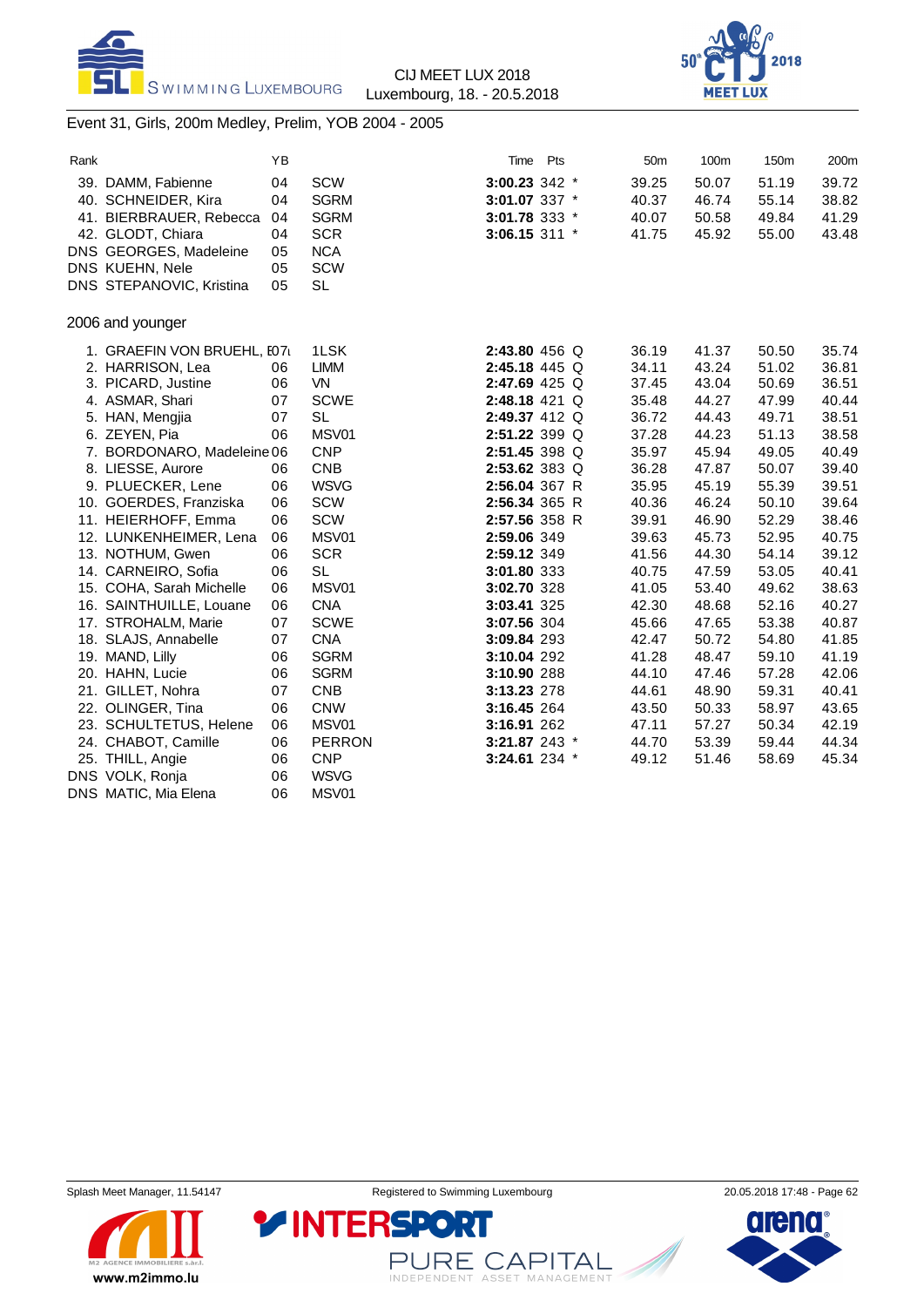



|      | Event 32<br>20.05.2018 - 11:45                                                                                |          | Men, 200m Medley                         |                                                                               |                                    |     |                                        |                                        |                | 1998 and younger<br><b>Results Prelim</b> |                                        |
|------|---------------------------------------------------------------------------------------------------------------|----------|------------------------------------------|-------------------------------------------------------------------------------|------------------------------------|-----|----------------------------------------|----------------------------------------|----------------|-------------------------------------------|----------------------------------------|
|      | CIJ - MEET Record 19 - 20<br>CIJ - MEET Record 17 - 18<br>CIJ - MEET Record 15 - 16<br>CIJ - MEET Record - 14 |          | 2:02.06<br>2:05.53<br>2:09.55<br>2:15.60 | LEBHERZ, Yannick<br>STACCHIOTTI, Raphaël<br>PERSSON, M.<br>TO BE ESTABLISHED, |                                    |     | <b>GER</b><br><b>LUX</b><br><b>SWE</b> | Luxembourg<br>Luxembourg<br>Luxembourg |                |                                           | 17.04.2009<br>23.04.2010<br>13.04.2006 |
|      | Boys, C1 19 - 20: 2:22.53 / Boys, C2 17 - 18: 2:29.96 / Boys, C3 15 - 16: 2:39.21 / Boys, C4 - 14: 2:47.80    |          |                                          |                                                                               |                                    |     |                                        |                                        |                |                                           |                                        |
|      | Points: FINA 2018                                                                                             |          |                                          |                                                                               |                                    |     |                                        |                                        |                |                                           |                                        |
| Rank |                                                                                                               | YB       |                                          |                                                                               | Time                               | Pts |                                        | 50 <sub>m</sub>                        | 100m           | 150m                                      | 200m                                   |
|      | YOB 1998 - 1999                                                                                               |          |                                          |                                                                               |                                    |     |                                        |                                        |                |                                           |                                        |
|      | 1. WAREING, Thomas                                                                                            | 99       | <b>ASAM</b>                              |                                                                               | 2:18.19 561 Q                      |     |                                        | 30.12                                  | 37.03          | 39.88                                     | 31.16                                  |
|      | 2. KOSTADINOV, Georgi                                                                                         | 98       | MSV01                                    |                                                                               | 2:18.64 555 Q                      |     |                                        | 29.11                                  | 37.14          | 40.56                                     | 31.83                                  |
|      | 3. ROLKO, Ricky<br>4. PEZELJ, Antonio                                                                         | 99<br>99 | <b>SL</b><br>SCW                         |                                                                               | 2:20.63 532 Q<br>2:21.33 524 Q     |     |                                        | 29.76<br>28.10                         | 40.04<br>38.02 | 38.12<br>42.14                            | 32.71<br>33.07                         |
|      | DNS POST, Marvin                                                                                              | 99       | <b>SGRM</b>                              |                                                                               |                                    |     |                                        |                                        |                |                                           |                                        |
|      | YOB 2000 - 2001                                                                                               |          |                                          |                                                                               |                                    |     |                                        |                                        |                |                                           |                                        |
|      | 1. EMO, Jerome                                                                                                | 00       | HN                                       |                                                                               | 2:14.47 609 Q                      |     |                                        | 26.80                                  | 35.58          | 41.56                                     | 30.53                                  |
|      | 2. VAN DEN BOSSCHE, Yan01                                                                                     |          | <b>SL</b>                                |                                                                               | 2:18.67 555 Q                      |     |                                        | 29.37                                  | 37.49          | 37.80                                     | 34.01                                  |
|      | 3. BUHAGIAR, Kyle                                                                                             | 01       | <b>ASAM</b>                              |                                                                               | 2:18.76 554 Q                      |     |                                        | 28.32                                  | 36.35          | 41.70                                     | 32.39                                  |
|      | 4. GRUNDBACHER, Jakob 01                                                                                      |          | <b>LIMM</b>                              |                                                                               | 2:21.14 526 Q                      |     |                                        | 29.04                                  | 36.23          | 43.94                                     | 31.93                                  |
|      | 5. PLASCHKE, Lennart                                                                                          | 01       | <b>SCW</b>                               |                                                                               | 2:22.92 507 Q                      |     |                                        | 29.37                                  | 35.69          | 44.71                                     | 33.15                                  |
|      | 6. DAZY, Max                                                                                                  | 00       | <b>CNA</b>                               |                                                                               | 2:23.07 505 Q                      |     |                                        | 29.49                                  | 38.49          | 42.55                                     | 32.54                                  |
|      | 7. BANKY, Jordan                                                                                              | 01       | <b>SL</b>                                |                                                                               | 2:27.87 458 Q                      |     |                                        | 29.99                                  | 38.69          | 43.63                                     | 35.56                                  |
|      | 8. MUELLER, Leon                                                                                              | 00       | <b>SCW</b>                               |                                                                               | 2:29.85 440 Q                      |     |                                        | 31.70                                  | 39.62          | 44.22                                     | 34.31                                  |
|      | 9. JACOMELLI, Matteo<br>10. CHANTRAINE, Owen                                                                  | 01<br>00 | <b>SCT</b><br><b>PERRON</b>              |                                                                               | 2:30.01 438 R *<br>2:30.55 434 R * |     |                                        | 30.82<br>33.30                         | 41.00<br>40.48 | 43.46<br>43.07                            | 34.73<br>33.70                         |
|      | YOB 2002 - 2003                                                                                               |          |                                          |                                                                               |                                    |     |                                        |                                        |                |                                           |                                        |
|      | 1. EPNER, Moritz                                                                                              | 03       | SCW                                      |                                                                               | 2:23.08 505 Q                      |     |                                        | 29.99                                  | 39.07          | 39.52                                     | 34.50                                  |
|      | 2. CARNEIRO, Joao                                                                                             | 03       | <b>SL</b>                                |                                                                               | 2:23.17 504 Q                      |     |                                        | 30.16                                  | 39.71          | 39.15                                     | 34.15                                  |
|      | 3. VOLK, Bjoern                                                                                               | 02       | <b>WSVG</b>                              |                                                                               | 2:24.50 491 Q                      |     |                                        | 28.58                                  | 38.71          | 45.54                                     | 31.67                                  |
|      | 4. PAZDUR, Dorian                                                                                             | 03       | VN                                       |                                                                               | 2:25.92 476 Q                      |     |                                        | 30.98                                  | 36.84          | 44.68                                     | 33.42                                  |
|      | 5. BRUCH, Felix                                                                                               | 02       | SGLI                                     |                                                                               | 2:26.38 472 Q                      |     |                                        | 29.60                                  | 38.45          | 43.82                                     | 34.51                                  |
|      | 6. KRUEGER, Nicolas                                                                                           | 03       | SCW                                      |                                                                               | 2:26.97 466 Q                      |     |                                        | 31.28                                  | 36.39          | 45.34                                     | 33.96                                  |
|      | 7. LIESSE, Simon                                                                                              | 02       | <b>CNB</b>                               |                                                                               | 2:27.03 466 Q                      |     |                                        | 29.98                                  | 39.29          | 43.36                                     | 34.40                                  |
|      | 8. LESAGE, Christophe                                                                                         | 02       | <b>SL</b>                                |                                                                               | 2:28.11 455 Q                      |     |                                        | 31.30                                  | 39.05          | 44.15                                     | 33.61                                  |
|      | 9. REMACLE, Hugo                                                                                              | 03       | <b>NCH</b>                               |                                                                               | 2:28.72 450 R                      |     |                                        | 31.77                                  | 38.94          | 45.67                                     | 32.34                                  |
|      | 10. SHOOPINSKY, Noah                                                                                          | 02       | SCW                                      |                                                                               | 2:30.29 436 R                      |     |                                        | 32.07                                  | 37.81          | 45.56                                     | 34.85                                  |
|      | 11. SOGOMONIAN, Eric                                                                                          | 03       | <b>MOSAN</b>                             |                                                                               | 2:30.48 434 R                      |     |                                        | 32.53                                  | 39.82          | 44.79                                     | 33.34                                  |
|      | 12. DAZY, Sam<br>13. MASSIGNAN, Ilias                                                                         | 03<br>02 | <b>CNA</b><br><b>PERRON</b>              |                                                                               | 2:30.60 433<br>2:30.70 432         |     |                                        | 31.15<br>33.97                         | 41.39<br>38.83 | 43.36<br>42.94                            | 34.70<br>34.96                         |
|      | 14. MULDER, Anael                                                                                             | 02       | <b>NCA</b>                               |                                                                               | 2:32.09 421                        |     |                                        | 31.29                                  | 38.70          | 45.28                                     | 36.82                                  |
|      | 15. HUESING, Florian                                                                                          | 03       | SGRO                                     |                                                                               | 2:33.51 409                        |     |                                        | 31.87                                  | 43.06          | 45.68                                     | 32.90                                  |
|      | 16. INGENERF, Anton                                                                                           | 03       | <b>SGRO</b>                              |                                                                               | 2:33.96 405                        |     |                                        | 32.66                                  | 43.10          | 42.05                                     | 36.15                                  |
|      | 17. GILLARD, Remi                                                                                             | 03       | <b>CNA</b>                               |                                                                               | 2:34.51 401                        |     |                                        | 31.69                                  | 41.42          | 46.31                                     | 35.09                                  |
|      | 18. MASSIGNAN, Yannis                                                                                         | 02       | <b>PERRON</b>                            |                                                                               | 2:34.62 400                        |     |                                        | 34.16                                  | 39.15          | 45.76                                     | 35.55                                  |
|      | 19. KLABUNDE, Thorben                                                                                         | 03       | LIMM                                     |                                                                               | 2:35.09 397                        |     |                                        | 30.15                                  | 40.01          | 50.78                                     | 34.15                                  |
|      | 20. MUELLER, Niklas                                                                                           | 03       | SCW                                      |                                                                               | 2:35.33 395                        |     |                                        | 32.13                                  | 41.76          | 46.17                                     | 35.27                                  |
|      | 21. SCHNEIDER, Konstantin 03                                                                                  |          | <b>SCWE</b>                              |                                                                               | 2:35.72 392                        |     |                                        | 32.12                                  | 41.80          | 46.15                                     | 35.65                                  |
|      | 22. JURDAN, Pierre                                                                                            | 03       | <b>PERRON</b>                            |                                                                               | 2:37.04 382                        |     |                                        | 34.76                                  | 40.36          | 46.57                                     | 35.35                                  |
|      | 23. BOENTGES, Kevin                                                                                           | 03       | <b>CNP</b>                               |                                                                               | 2:40.59 357 *                      |     |                                        | 34.47                                  | 43.13          | 48.15                                     | 34.84                                  |
|      | 24. PIERRET, Noah                                                                                             | 02       | <b>CNB</b>                               |                                                                               | 2:42.43 345 *                      |     |                                        | 34.88                                  | 43.09          | 47.99                                     | 36.47                                  |
|      | 25. WEBER, Loris<br>DNS GARRAUX, Alois                                                                        | 03<br>03 | CNDU<br><b>ESN</b>                       |                                                                               | 2:57.88 263 *                      |     |                                        | 37.26                                  | 46.83          | 50.31                                     | 43.48                                  |
|      | DNS CONSTANTINO CAEIRO, I03                                                                                   |          | CNDU                                     |                                                                               |                                    |     |                                        |                                        |                |                                           |                                        |



Splash Meet Manager, 11.54147 **Registered to Swimming Luxembourg** 20.05.2018 17:48 - Page 63

PURE CAPITAL

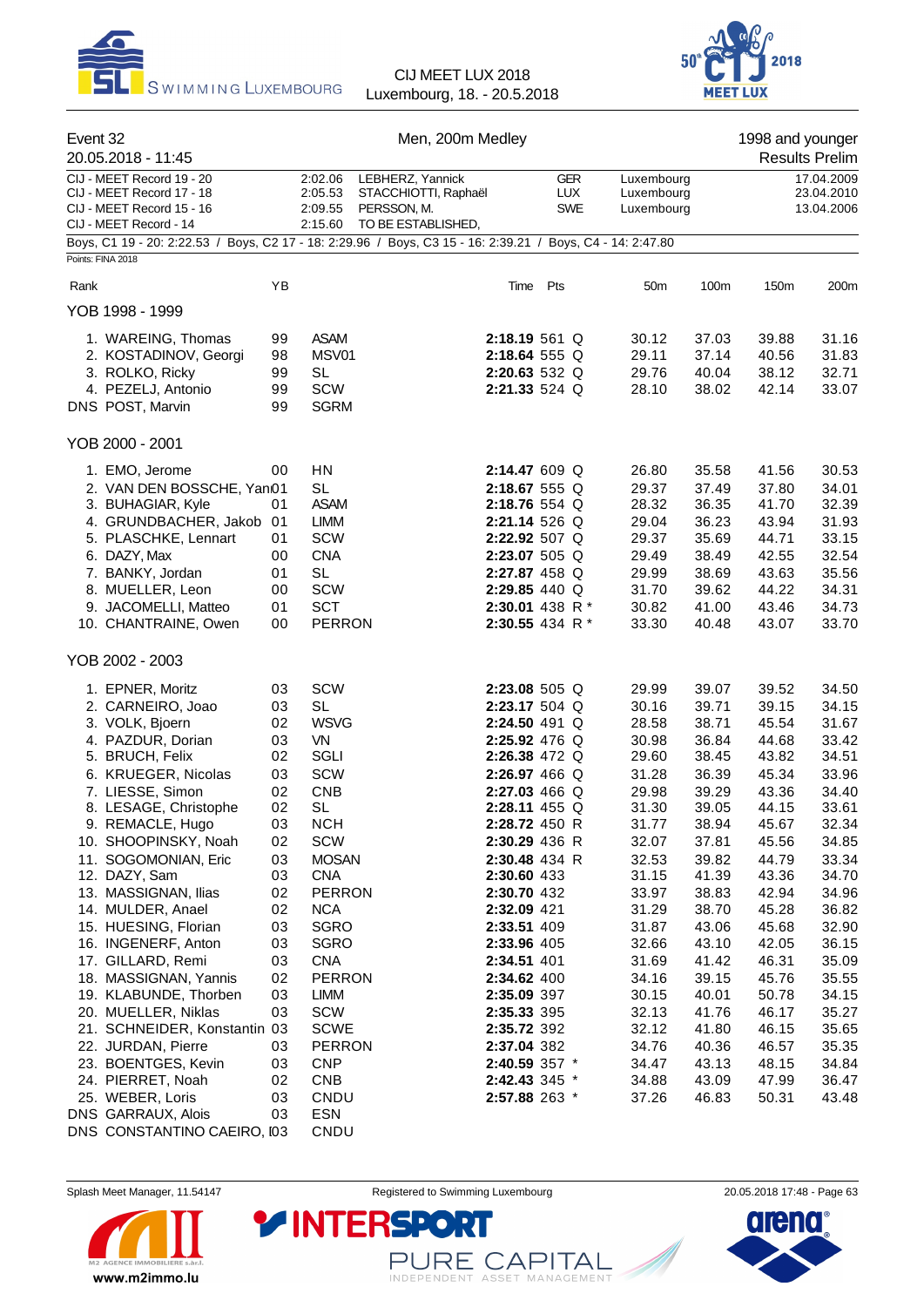



#### Event 32, Men, 200m Medley, Prelim

2004 and younger

| 1. LUCARELLI, Riccardo       | 05 | <b>SL</b>                                                                                                       | 2:28.28 454 Q     |  | 31.16 | 41.34 | 42.24 | 33.54 |
|------------------------------|----|-----------------------------------------------------------------------------------------------------------------|-------------------|--|-------|-------|-------|-------|
| 2. LANNERS, Nicolas          | 04 | <b>SL</b>                                                                                                       | 2:29.41 444 Q     |  | 30.79 | 41.20 | 44.42 | 33.00 |
| 3. SOKOLOVSKIY, Daniil       | 04 | <b>LIMM</b>                                                                                                     | 2:29.62 442 Q     |  | 31.71 | 40.60 | 45.79 | 31.52 |
| 4. DANTHINE, Zacharie        | 04 | <b>CNA</b>                                                                                                      | 2:30.76 432 Q     |  | 34.95 | 37.93 | 43.99 | 33.89 |
| 5. SIMAO NOGUEIRA, Joao 04   |    | SCD                                                                                                             | 2:33.44 410 Q     |  | 31.07 | 40.74 | 45.14 | 36.49 |
| 6. LYSEN, Cyril              | 04 | <b>CNT</b>                                                                                                      | 2:35.59 393 Q     |  | 33.24 | 39.13 | 51.03 | 32.19 |
| 7. DURAKOVIC, Tarik          | 05 | <b>SL</b>                                                                                                       | 2:36.26 388 Q     |  | 33.06 | 44.76 | 43.76 | 34.68 |
| 8. KRATZ, Karl               | 05 | <b>WSVG</b>                                                                                                     | 2:39.24 366 Q     |  | 34.85 | 42.44 | 48.94 | 33.01 |
| 9. CALTE, Pierre             | 04 | VN                                                                                                              | 2:39.48 365 R     |  | 34.36 | 43.08 | 46.74 | 35.30 |
| 10. SCHROEDER, Till Lasse 04 |    | <b>SCW</b>                                                                                                      | 2:41.49 351 R     |  | 33.85 | 43.61 | 49.39 | 34.64 |
| 11. PEUKER, Carl-Ole         | 04 | <b>SCW</b>                                                                                                      | 2:41.61 351 R     |  | 33.76 | 43.96 | 46.20 | 37.69 |
| 12. SAIVE, Antoine           | 04 | <b>ESN</b>                                                                                                      | 2:42.48 345       |  | 33.64 | 43.41 | 49.56 | 35.87 |
| 13. THILL, Nicolas           | 05 | <b>SL</b>                                                                                                       | 2:43.28 340       |  | 36.14 | 43.03 | 48.53 | 35.58 |
| 14. VEREL, Tom               | 04 | <b>LIMM</b>                                                                                                     | 2:43.65 338       |  | 34.90 | 42.11 | 50.40 | 36.24 |
| 15. EICHLER, Alexander       | 07 | <b>SCW</b>                                                                                                      | 2:43.79 337       |  | 35.04 | 43.85 | 48.90 | 36.00 |
| 16. SUETOE, Rafael           | 05 | <b>SL</b>                                                                                                       | 2:46.47 321       |  | 35.18 | 43.88 | 49.40 | 38.01 |
| 17. BONNET, Clement          | 05 | <b>LIMM</b>                                                                                                     | 2:48.00 312 *     |  | 36.05 | 45.24 | 50.53 | 36.18 |
| 18. HERHOLZ, Jack Oliver     | 04 | <b>SCW</b>                                                                                                      | 2:49.36 304 *     |  | 35.46 | 46.02 | 47.97 | 39.91 |
| 19. KEMP, Finn               | 05 | <b>SL</b>                                                                                                       | 2:50.69 297 *     |  | 36.82 | 45.46 | 49.97 | 38.44 |
| 20. PASSERONE, Federico      | 05 | <b>LIMM</b>                                                                                                     | 2:51.12 295 *     |  | 38.21 | 41.79 | 53.93 | 37.19 |
| 21. SUKHANOV, Maxim          | 04 | CNDU                                                                                                            | 2:51.21 295 *     |  | 36.15 | 46.53 | 50.59 | 37.94 |
| 22. HEINKE, Henri            | 06 | <b>SCWE</b>                                                                                                     | 2:52.25 289 *     |  | 35.64 | 45.56 | 52.26 | 38.79 |
| 23. PEUSCH, Kevin            | 06 | <b>SL</b>                                                                                                       | 2:54.78 277 *     |  | 37.46 | 42.58 | 57.30 | 37.44 |
| 24. KUMAR, Vedant            | 04 | <b>SCW</b>                                                                                                      | 2:55.00 276 *     |  | 37.07 | 44.61 | 53.50 | 39.82 |
| 25. RIKKERT, Thijmen         | 06 | <b>SL</b>                                                                                                       | 2:55.84 272 *     |  | 38.74 | 47.35 | 50.67 | 39.08 |
| 26. RADOVANOVIC, Liam        | 04 | <b>SCW</b>                                                                                                      | 2:57.26 266 *     |  | 37.74 | 44.67 | 55.70 | 39.15 |
| 27. BECKER, Moritz           | 06 | <b>SCWE</b>                                                                                                     | 2:58.93 258 *     |  | 42.53 | 51.02 | 49.28 | 36.10 |
| 28. MOOG, Mathis             | 06 | <b>SL</b>                                                                                                       | 2:59.38 256 *     |  | 39.39 | 47.58 | 53.49 | 38.92 |
| 29. NTAGANDA, Alexis         | 05 | <b>SL</b>                                                                                                       | $3:02.41$ 244 $*$ |  | 41.21 | 46.12 | 56.16 | 38.92 |
| 30. GERE, Arthur             | 04 | <b>SL</b>                                                                                                       | 3:05.56 231 *     |  | 42.73 | 49.22 | 54.11 | 39.50 |
| DSQ SKALL, Adrian            | 05 | <b>SCW</b>                                                                                                      |                   |  |       |       |       |       |
|                              |    | M2 - section was not finished in accordance with the rule which applies to the stroke concerned (SW 9.3) (Time: |                   |  |       |       |       |       |
| 12:10                        |    |                                                                                                                 |                   |  |       |       |       |       |
| DSQ HOFMANN, Felix           | 05 | <b>SCW</b>                                                                                                      |                   |  |       |       |       |       |
|                              |    | M2 - section was not finished in accordance with the rule which applies to the stroke concerned (SW 9.3) (Time: |                   |  |       |       |       |       |
| 12:09                        |    |                                                                                                                 |                   |  |       |       |       |       |

- DSQ TRINCIA, Lorenzo 05 LIMM *M2 - section was not finished in accordance with the rule which applies to the stroke concerned (SW 9.3) (Time: 11:52)*
- DSQ MILANOVSKI, Nikola 04 SL *M2 - section was not finished in accordance with the rule which applies to the stroke concerned (SW 9.3) (Time: 11:59)*

DSQ SCHOLER, Louis 05 SL *P2 - did not bring both arms forward simultaneously over water or did not bring both arms backward simultaneously under water through-out the race, according to SW 8.5 (SW 8.2) (Time: 11:52)*

**YINTERSP** 

DNS LUKA, Mory 04 SL



**CAPITAL** 

ASSET MANAGEMENT

JF RF.

INDEPENDENT

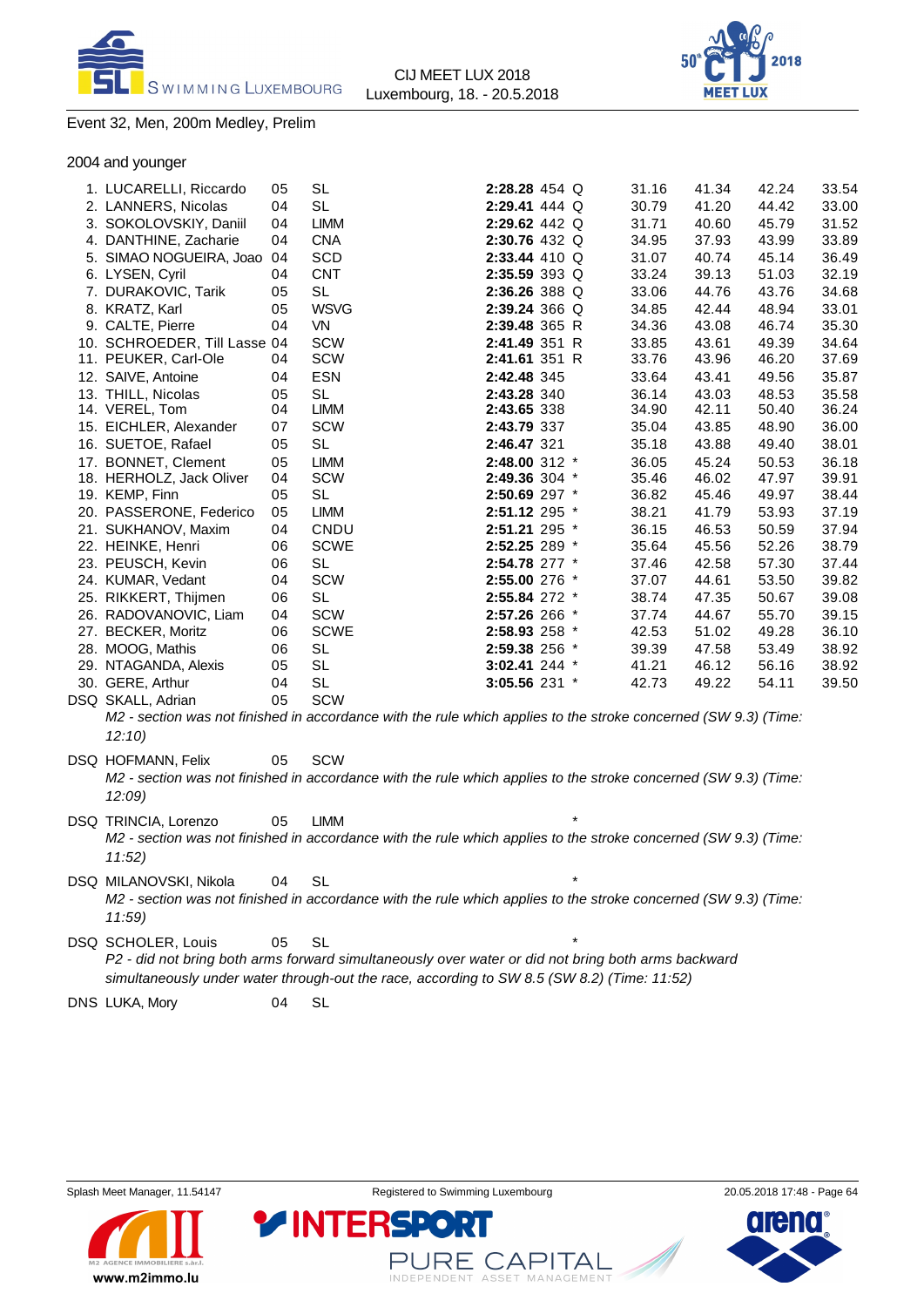



# 5 - Sunday afternoon 20.05.2018 - 14:00

| Event 23<br>20.05.2018 - 14:00                                                                                                                                                                                                  |                                              |                                                                                                               | Women, 200m Freestyle                                              |                                                                                                                      |                                                      |                                                                      |                                                                      | 2000 and younger                                                     | <b>Results Finals</b>                                                |
|---------------------------------------------------------------------------------------------------------------------------------------------------------------------------------------------------------------------------------|----------------------------------------------|---------------------------------------------------------------------------------------------------------------|--------------------------------------------------------------------|----------------------------------------------------------------------------------------------------------------------|------------------------------------------------------|----------------------------------------------------------------------|----------------------------------------------------------------------|----------------------------------------------------------------------|----------------------------------------------------------------------|
| CIJ - MEET Record 17 - 18<br>CIJ - MEET Record 15 - 16<br>CIJ - MEET Record 13 - 14<br>CIJ - MEET Record - 12<br>Girls, C1 17 - 18: 2:19.07 / Girls, C2 15 - 16: 2:25.92 / Girls, C3 13 - 14: 2:35.69 / Girls, C4 - 12: 2:50.69 |                                              | 2:01.69<br>2:01.82<br>2:06.21<br>2:15.11                                                                      | HÜTHER, Marlene<br>FRIEDRICH, H.<br>MATTSSON, I.<br>RIEDER, Celine |                                                                                                                      | <b>GER</b><br><b>GER</b><br><b>SWE</b><br><b>GER</b> | Luxembourg<br>Luxembourg<br>Luxembourg<br>Luxembourg                 |                                                                      |                                                                      | 10.05.2015<br>14.04.1985<br>14.04.1999<br>28.04.2013                 |
| Points: FINA 2018                                                                                                                                                                                                               |                                              |                                                                                                               |                                                                    |                                                                                                                      |                                                      |                                                                      |                                                                      |                                                                      |                                                                      |
| Rank                                                                                                                                                                                                                            | YB                                           |                                                                                                               |                                                                    |                                                                                                                      | Time Pts                                             | 50 <sub>m</sub>                                                      | 100m                                                                 | 150m                                                                 | 200m                                                                 |
| 2006 and younger                                                                                                                                                                                                                |                                              |                                                                                                               |                                                                    |                                                                                                                      |                                                      |                                                                      |                                                                      |                                                                      |                                                                      |
| 1. HAN, Mengjia<br>2. GRAEFIN VON BRUEHL, E07<br>3. PLUECKER, Lene<br>4. COHA, Sarah Michelle<br>5. MATIC, Mia Elena<br>6. BORDONARO, Madeleine 06<br>7. STROHALM, Marie<br>8. KROMBACH, Linda                                  | 07<br>06<br>06<br>06<br>07<br>07             | <b>SL</b><br>1LSK<br><b>WSVG</b><br>MSV01<br>MSV01<br><b>CNP</b><br><b>SCWE</b><br><b>SL</b>                  |                                                                    | 2:22.87 494<br>2:23.35 489<br>2:31.49 414<br>2:32.41 407<br>2:33.56 398<br>2:34.55 390<br>2:35.07 386<br>2:39.39 356 |                                                      | 33.00<br>32.63<br>34.07<br>34.62<br>34.56<br>34.86<br>35.90<br>36.20 | 36.71<br>37.02<br>38.71<br>39.89<br>39.09<br>40.65<br>39.82<br>40.69 | 37.36<br>37.61<br>40.51<br>40.32<br>40.27<br>40.16<br>40.74<br>42.72 | 35.80<br>36.09<br>38.20<br>37.58<br>39.64<br>38.88<br>38.61<br>39.78 |
| YOB 2004 - 2005                                                                                                                                                                                                                 |                                              |                                                                                                               |                                                                    |                                                                                                                      |                                                      |                                                                      |                                                                      |                                                                      |                                                                      |
| 1. RICCI, Nicole<br>2. HARRISON, Helena<br>3. JOMINET, Lou<br>4. LOEF, Livia<br>5. DESSAU, Merle<br>6. SCHOENFELDER, Valerie04<br>7. LAZOPOULOS, Chiara<br>8. HRIC, Laura                                                       | 04<br>04<br>05<br>05<br>04<br>05<br>05       | <b>SL</b><br><b>LIMM</b><br><b>SL</b><br><b>SGRO</b><br><b>SGRO</b><br><b>SCW</b><br><b>LIMM</b><br><b>SL</b> |                                                                    | 2:06.43 713<br>2:13.40 607<br>2:14.35 594<br>2:16.20 570<br>2:16.34 569<br>2:17.83 550<br>2:18.60 541<br>2:19.95 526 |                                                      | 29.04<br>31.04<br>31.14<br>30.55<br>31.51<br>31.25<br>31.62<br>31.81 | 31.98<br>33.77<br>33.76<br>34.00<br>35.20<br>34.38<br>35.41<br>35.84 | 32.70<br>34.43<br>35.00<br>36.28<br>35.69<br>36.38<br>36.52<br>36.83 | 32.71<br>34.16<br>34.45<br>35.37<br>33.94<br>35.82<br>35.05<br>35.47 |
| YOB 2002 - 2003                                                                                                                                                                                                                 |                                              |                                                                                                               |                                                                    |                                                                                                                      |                                                      |                                                                      |                                                                      |                                                                      |                                                                      |
| 1. MAKA, Emilie<br>2. GOBERGA, Marija<br>3. MATHY, Leah<br>4. KOWALCZYK, D.<br>5. TROESTER, Anica<br>6. HEIERHOFF, Hannah<br>7. BOUTET, Cleo<br>8. SLAJS, Emilie                                                                | 02<br>02<br>02<br>02<br>03<br>03<br>02<br>03 | <b>ESN</b><br><b>RZIEP</b><br><b>NCH</b><br><b>WSVG</b><br>SCW<br><b>SCW</b><br><b>NCH</b><br><b>CNA</b>      |                                                                    | 2:12.25 623<br>2:13.28 609<br>2:13.33 608<br>2:16.49 567<br>2:17.99 548<br>2:19.75 528<br>2:21.74 506<br>2:23.05 492 |                                                      | 31.28<br>30.69<br>31.60<br>30.46<br>32.34<br>32.02<br>32.40<br>33.01 | 33.90<br>33.70<br>34.21<br>33.60<br>35.07<br>35.36<br>35.47<br>36.33 | 33.81<br>34.56<br>34.48<br>35.56<br>35.03<br>36.71<br>36.69<br>37.62 | 33.26<br>34.33<br>33.04<br>36.87<br>35.55<br>35.66<br>37.18<br>36.09 |
| YOB 2000 - 2001                                                                                                                                                                                                                 |                                              |                                                                                                               |                                                                    |                                                                                                                      |                                                      |                                                                      |                                                                      |                                                                      |                                                                      |
| 1. KOEHLER, Maren<br>2. HEISE, Jana<br>3. HAMEN SAIEG, Yael<br>4. ERNENS, Marie<br>5. DEWART, Merle<br>6. WALLERIUS, Katharina<br>7. MARION, Gladys<br>DSQ ESCHEN, Yoshi                                                        | 01<br>01<br>01<br>00<br>01<br>01<br>01<br>00 | SGRO<br><b>SGRO</b><br><b>CNDIE</b><br>$\sf{NCA}$<br>SGRO<br><b>SGRM</b><br><b>ESN</b><br>SCW                 |                                                                    | 2:13.44 606<br>2:15.00 586<br>2:15.13 584<br>2:17.80 551<br>2:18.02 548<br>2:19.39 532 *<br>2:19.54 530 *            |                                                      | 30.64<br>31.12<br>30.91<br>30.47<br>31.58<br>33.13<br>31.96          | 33.68<br>34.12<br>34.27<br>34.17<br>35.15<br>36.24<br>34.81          | 34.49<br>34.79<br>35.45<br>36.39<br>35.85<br>35.45<br>36.40          | 34.63<br>34.97<br>34.50<br>36.77<br>35.44<br>34.57<br>36.37          |

*G2 - Starting before the starting signal (SW 4.4) (Time: 14:15)*

**YINTERSPO** 



PURE CAPITAL

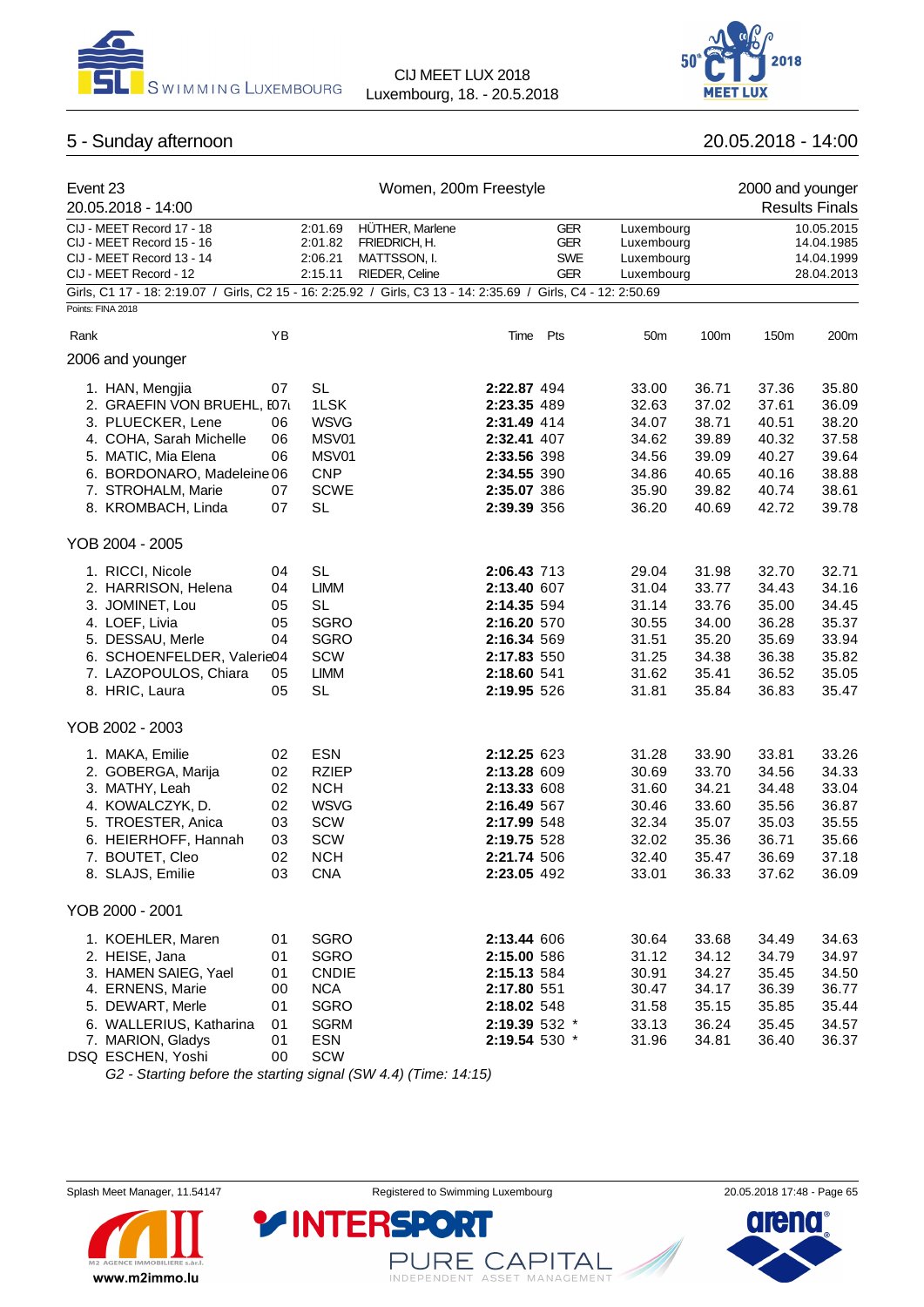



| Event 24 |                           | Men, 200m Freestyle |              |                                                                                                            |            |                 |       | 1998 and younger |                       |  |
|----------|---------------------------|---------------------|--------------|------------------------------------------------------------------------------------------------------------|------------|-----------------|-------|------------------|-----------------------|--|
|          | 20.05.2018 - 14:19        |                     |              |                                                                                                            |            |                 |       |                  | <b>Results Finals</b> |  |
|          | CIJ - MEET Record 19 - 20 |                     | 1:49.66      | LEBHERZ, Yannick                                                                                           | <b>GER</b> | Luxembourg      |       |                  | 18.04.2009            |  |
|          | CIJ - MEET Record 17 - 18 |                     | 1:49.80      | STACCHIOTTI, Raphaël                                                                                       | <b>LUX</b> | Luxembourg      |       |                  | 18.04.2009            |  |
|          | CIJ - MEET Record 15 - 16 |                     | 1:54.01      | JUNEFELT, Linus                                                                                            | <b>SWE</b> | Luxembourg      |       | 26.04.2008       |                       |  |
|          | CIJ - MEET Record - 14    |                     | 1:59.54      | RUSCH, Quirin                                                                                              | <b>SUI</b> | Luxembourg      |       |                  | 14.05.2017            |  |
|          | Points: FINA 2018         |                     |              | Boys, C1 19 - 20: 2:05.56 / Boys, C2 17 - 18: 2:12.10 / Boys, C3 15 - 16: 2:20.25 / Boys, C4 - 14: 2:27.82 |            |                 |       |                  |                       |  |
|          |                           |                     |              |                                                                                                            |            |                 |       |                  |                       |  |
| Rank     |                           | YB                  |              |                                                                                                            | Time Pts   | 50 <sub>m</sub> | 100m  | 150m             | 200m                  |  |
|          | 2004 and younger          |                     |              |                                                                                                            |            |                 |       |                  |                       |  |
|          | 1. OLSSON, Gustav         | 04                  | <b>LIMM</b>  | 2:06.57 523                                                                                                |            | 29.05           | 32.57 | 32.93            | 32.02                 |  |
|          | 2. DANTHINE, Zacharie     | 04                  | <b>CNA</b>   | 2:07.73 509                                                                                                |            | 29.66           | 32.44 | 33.45            | 32.18                 |  |
|          | 3. LANNERS, Nicolas       | 04                  | <b>SL</b>    | 2:09.24 491                                                                                                |            | 29.63           | 33.31 | 33.71            | 32.59                 |  |
|          | 4. LYSEN, Cyril           | 04                  | <b>CNT</b>   | 2:09.62 487                                                                                                |            | 29.94           | 32.98 | 33.99            | 32.71                 |  |
|          | 5. MORARU, Matteo         | 04                  | SL           | 2:10.83 473                                                                                                |            | 30.11           | 33.70 | 33.72            | 33.30                 |  |
|          | 6. CERVINO, Alessio       | 04                  | LIMM         | 2:12.43 456                                                                                                |            | 30.44           | 33.60 | 34.83            | 33.56                 |  |
|          | 7. HOFMANN, Felix         | 05                  | <b>SCW</b>   | 2:13.72 443                                                                                                |            | 30.64           | 33.85 | 35.46            | 33.77                 |  |
|          | 8. FLOREAN, Darius        | 05                  | SL           | 2:15.37 427                                                                                                |            | 31.07           | 34.38 | 35.38            | 34.54                 |  |
|          | YOB 2002 - 2003           |                     |              |                                                                                                            |            |                 |       |                  |                       |  |
|          | 1. SCHMITZ, Jacques       | 02                  | <b>SCR</b>   | 1:57.44 655                                                                                                |            | 27.31           | 29.67 | 30.29            | 30.17                 |  |
|          | 2. EICHLER, Adrian        | 03                  | SCW          | 2:01.51 591                                                                                                |            | 27.75           | 31.19 | 31.78            | 30.79                 |  |
|          | 3. KOHN, Joakim           | 03                  | <b>KVIK</b>  | 2:02.90 571                                                                                                |            | 27.78           | 29.66 | 32.16            | 33.30                 |  |
|          | 4. BOKOV, Rodion          | 03                  | SL           | 2:04.49 550                                                                                                |            | 28.23           | 30.89 | 32.54            | 32.83                 |  |
|          | 5. HUSQUINET, Paul        | 02                  | <b>MOSAN</b> | 2:04.59 548                                                                                                |            | 28.73           | 32.29 | 31.99            | 31.58                 |  |
|          | 6. DENGIS, Bastien        | 02                  | <b>MOSAN</b> | 2:04.73 546                                                                                                |            | 28.31           | 31.96 | 32.93            | 31.53                 |  |
|          |                           |                     | <b>KVIK</b>  |                                                                                                            |            |                 |       |                  | 34.55                 |  |
|          | 7. HEYN STAGE, Carl       | 03                  |              | 2:05.42 537                                                                                                |            | 27.10           | 30.23 | 33.54            |                       |  |
|          | 8. DETHIER, Emerick       | 02                  | ESN          | 2:07.16 516                                                                                                |            | 28.93           | 32.30 | 33.10            | 32.83                 |  |
|          | YOB 2000 - 2001           |                     |              |                                                                                                            |            |                 |       |                  |                       |  |
|          | 1. SAUBER, Bob            | 01                  | <b>SCR</b>   | 1:57.36 656                                                                                                |            | 27.00           | 29.32 | 30.27            | 30.77                 |  |
|          | 2. SHOOPINSKY, Nicholas   | 00                  | <b>SCW</b>   | 1:57.98 646                                                                                                |            | 27.29           | 29.30 | 31.22            | 30.17                 |  |
|          | 3. VANDERSCHRICK, Steph00 |                     | SL           | 1:59.00 629                                                                                                |            | 27.18           | 29.75 | 29.74            | 32.33                 |  |
|          | 4. DAZY, Max              | 00                  | <b>CNA</b>   | 2:01.41 592                                                                                                |            | 27.69           | 30.30 | 31.36            | 32.06                 |  |
|          | 5. BECKERS, Felix         | 01                  | <b>SCDE</b>  | 2:02.52 577                                                                                                |            | 28.11           | 31.71 | 31.96            | 30.74                 |  |
|          | 6. PLASCHKE, Lennart      | 01                  | <b>SCW</b>   | 2:03.16 568                                                                                                |            | 29.28           | 31.82 | 31.67            | 30.39                 |  |
|          | 7. CACHIA, Dylan          | 01                  | <b>ASAM</b>  | 2:03.44 564                                                                                                |            | 28.44           | 31.08 | 32.26            | 31.66                 |  |
|          | 8. BORNEQUE, Julien       | 01                  | <b>SCT</b>   | 2:04.68 547                                                                                                |            | 29.08           | 31.47 | 33.16            | 30.97                 |  |
|          | YOB 1998 - 1999           |                     |              |                                                                                                            |            |                 |       |                  |                       |  |
|          | 1. KELLER, Viktor         | 98                  | SCW          | 1:58.86 631                                                                                                |            | 27.06           | 29.08 | 30.62            | 32.10                 |  |
|          | 2. CONZEMIUS, Jerome      | 99                  | <b>SL</b>    | 2:04.60 548                                                                                                |            | 28.19           | 31.31 | 33.15            | 31.95                 |  |
|          | 3. PEZELJ, Antonio        | 99                  | SCW          | 2:05.10 542                                                                                                |            | 28.54           | 32.03 | 32.73            | 31.80                 |  |



PURE CAPITAL

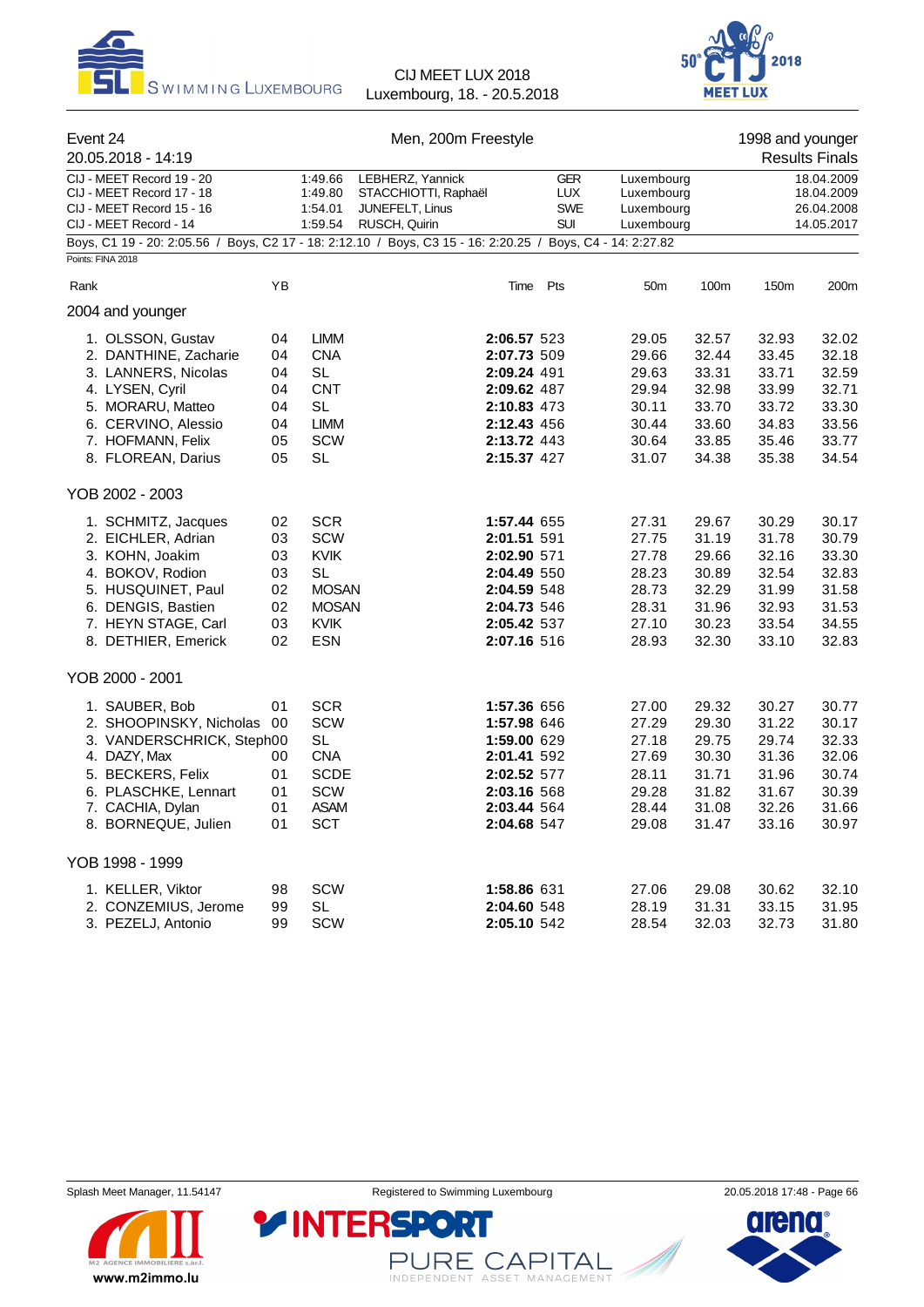



| Event 25<br>20.05.2018 - 14:37 |                                                                                                                |                                          | Women, 100m Backstroke                                                    |                                        | 2000 and younger<br><b>Results Finals</b> |                 |                                        |
|--------------------------------|----------------------------------------------------------------------------------------------------------------|------------------------------------------|---------------------------------------------------------------------------|----------------------------------------|-------------------------------------------|-----------------|----------------------------------------|
|                                | CIJ - MEET Record 17 - 18<br>CIJ - MEET Record 15 - 16<br>CIJ - MEET Record 13 - 14<br>CIJ - MEET Record - 12  | 1:02.62<br>1:04.28<br>1:06.74<br>1:11.30 | LINDBORG, Ida<br>VOELKER, S.<br>KRISTJANSDOTTIR, K.<br>TO BE ESTABLISHED, | <b>SWE</b><br><b>GER</b><br><b>ISL</b> | Luxembourg<br>Luxembourg<br>Luxembourg    |                 | 01.05.2011<br>15.04.1989<br>28.03.1997 |
| Points: FINA 2018              | Girls, C1 17 - 18: 1:13.54 / Girls, C2 15 - 16: 1:16.86 / Girls, C3 13 - 14: 1:22.00 / Girls, C4 - 12: 1:32.68 |                                          |                                                                           |                                        |                                           |                 |                                        |
| Rank                           |                                                                                                                | YB                                       |                                                                           | Time                                   | Pts                                       | 50 <sub>m</sub> | 100m                                   |
|                                | 2006 and younger                                                                                               |                                          |                                                                           |                                        |                                           |                 |                                        |
|                                |                                                                                                                |                                          |                                                                           |                                        |                                           |                 |                                        |
|                                | 1. COUTISSE, Nelha                                                                                             | 06                                       | <b>CNT</b>                                                                | 1:16.26                                | 442                                       | 36.16           | 40.10                                  |
|                                | 2. PAGANO, Clara                                                                                               | 06                                       | <b>HN</b>                                                                 | 1:17.80                                | 416                                       | 37.75           | 40.05                                  |
|                                | 3. ZEYEN, Pia                                                                                                  | 06                                       | MSV01                                                                     | 1:20.24                                | 379                                       | 38.75           | 41.49                                  |
|                                | 4. CARNEIRO, Sofia                                                                                             | 06                                       | <b>SL</b>                                                                 | 1:20.41                                | 377                                       | 39.64           | 40.77                                  |
| 5.                             | MAND, Lilly                                                                                                    | 06                                       | <b>SGRM</b>                                                               | 1:21.05                                | 368                                       | 39.83           | 41.22                                  |
|                                | 6. PLUECKER, Lene                                                                                              | 06                                       | <b>WSVG</b>                                                               | 1:22.30                                | 351                                       | 40.57           | 41.73                                  |
|                                | 7. HAHN, Lucie<br>8. LIESSE, Aurore                                                                            | 06                                       | <b>SGRM</b>                                                               | 1:24.13<br>1:24.28                     | 329                                       | 40.84<br>41.68  | 43.29                                  |
|                                |                                                                                                                | 06                                       | <b>CNB</b>                                                                |                                        | 327                                       |                 | 42.60                                  |
|                                | YOB 2004 - 2005                                                                                                |                                          |                                                                           |                                        |                                           |                 |                                        |
| 1.                             | <b>MAYERES, Nell</b>                                                                                           | 04                                       | <b>NCH</b>                                                                | 1:09.30                                | 589                                       | 34.14           | 35.16                                  |
|                                | 2. GOSUIN, Augustine                                                                                           | 04                                       | <b>MOSAN</b>                                                              | 1:10.07                                | 570                                       | 34.22           | 35.85                                  |
|                                | 3. HEYN STAGE, Alma                                                                                            | 04                                       | KVIK                                                                      | 1:10.33                                | 563                                       | 34.10           | 36.23                                  |
| 4.                             | <b>BUSCHOR, Elena</b>                                                                                          | 04                                       | <b>LIMM</b>                                                               | 1:10.67                                | 555                                       | 34.65           | 36.02                                  |
|                                | 5. RICCI, Nicole                                                                                               | 04                                       | <b>SL</b>                                                                 | 1:11.19                                | 543                                       | 35.19           | 36.00                                  |
| 6.                             | SCHMITZ, Svea Bo                                                                                               | 04                                       | SCW                                                                       | 1:12.51                                | 514                                       | 36.03           | 36.48                                  |
|                                | 7. RIHON, Chloe                                                                                                | 04                                       | <b>ESN</b>                                                                | 1:13.45                                | 494                                       | 35.94           | 37.51                                  |
| 8.                             | ROPINSKI, Laurine                                                                                              | 04                                       | VN                                                                        | 1:14.96                                | 465                                       | 35.97           | 38.99                                  |
|                                | YOB 2002 - 2003                                                                                                |                                          |                                                                           |                                        |                                           |                 |                                        |
|                                | 1. VANDERSCHRICK, Laura                                                                                        | 02                                       | <b>SL</b>                                                                 | 1:07.48                                | 638                                       | 32.61           | 34.87                                  |
|                                | 2. RICCI, Giorgia Michela                                                                                      | 02                                       | <b>SL</b>                                                                 | 1:10.00                                | 571                                       | 33.52           | 36.48                                  |
|                                | 3. FRIGGIERI, Andria                                                                                           | 02                                       | <b>ASAM</b>                                                               | 1:10.26                                | 565                                       | 34.49           | 35.77                                  |
| 4.                             | MICHEL, Laure                                                                                                  | 03                                       | <b>CNB</b>                                                                | 1:15.73                                | 451                                       | 36.02           | 39.71                                  |
| 5.                             | GRUNDHEBER, Angie                                                                                              | 03                                       | <b>SCT</b>                                                                | 1:16.80                                | 432                                       | 36.25           | 40.55                                  |
| 6.                             | BRAND, Tabea                                                                                                   | 03                                       | <b>SGRO</b>                                                               | 1:17.88                                | $415$ *                                   | 37.00           | 40.88                                  |
| 7.                             | MEDER, Jule                                                                                                    | 02                                       | MSV01                                                                     | 1:18.16                                | $410 *$                                   | 37.33           | 40.83                                  |
|                                | 8. SUBASIC, lara                                                                                               | 02                                       | <b>PERRON</b>                                                             | 1:18.85 400                            |                                           | 37.77           | 41.08                                  |
|                                | YOB 2000 - 2001                                                                                                |                                          |                                                                           |                                        |                                           |                 |                                        |
|                                | 1. FABER, Maiti                                                                                                | 01                                       | <b>SCDE</b>                                                               | 1:08.80                                | 602                                       | 33.50           | 35.30                                  |
|                                | 2. KOEHLER, Maren                                                                                              | 01                                       | SGRO                                                                      | 1:09.20                                | 591                                       | 34.32           | 34.88                                  |
|                                | 3. DEWART, Merle                                                                                               | 01                                       | <b>SGRO</b>                                                               | 1:12.42                                | 516                                       | 34.92           | 37.50                                  |
|                                | 4. WOELTINGER, Natalie                                                                                         | 00                                       | <b>WSVG</b>                                                               | 1:14.16                                | 480 *                                     | 36.13           | 38.03                                  |
|                                | 5. INGENERF, Johanna                                                                                           | 00                                       | <b>SGRO</b>                                                               | 1:14.91                                | 466 *                                     | 35.84           | 39.07                                  |
| 6.                             | WIRTH, Mandy                                                                                                   | 00                                       | <b>CNP</b>                                                                | 1:15.27                                | 459 *                                     | 35.96           | 39.31                                  |
|                                | 7. HOLLERICH, Anne                                                                                             | 01                                       | <b>SCDE</b>                                                               | 1:18.99                                | 397 *                                     | 37.51           | 41.48                                  |



PURE CAPITAL

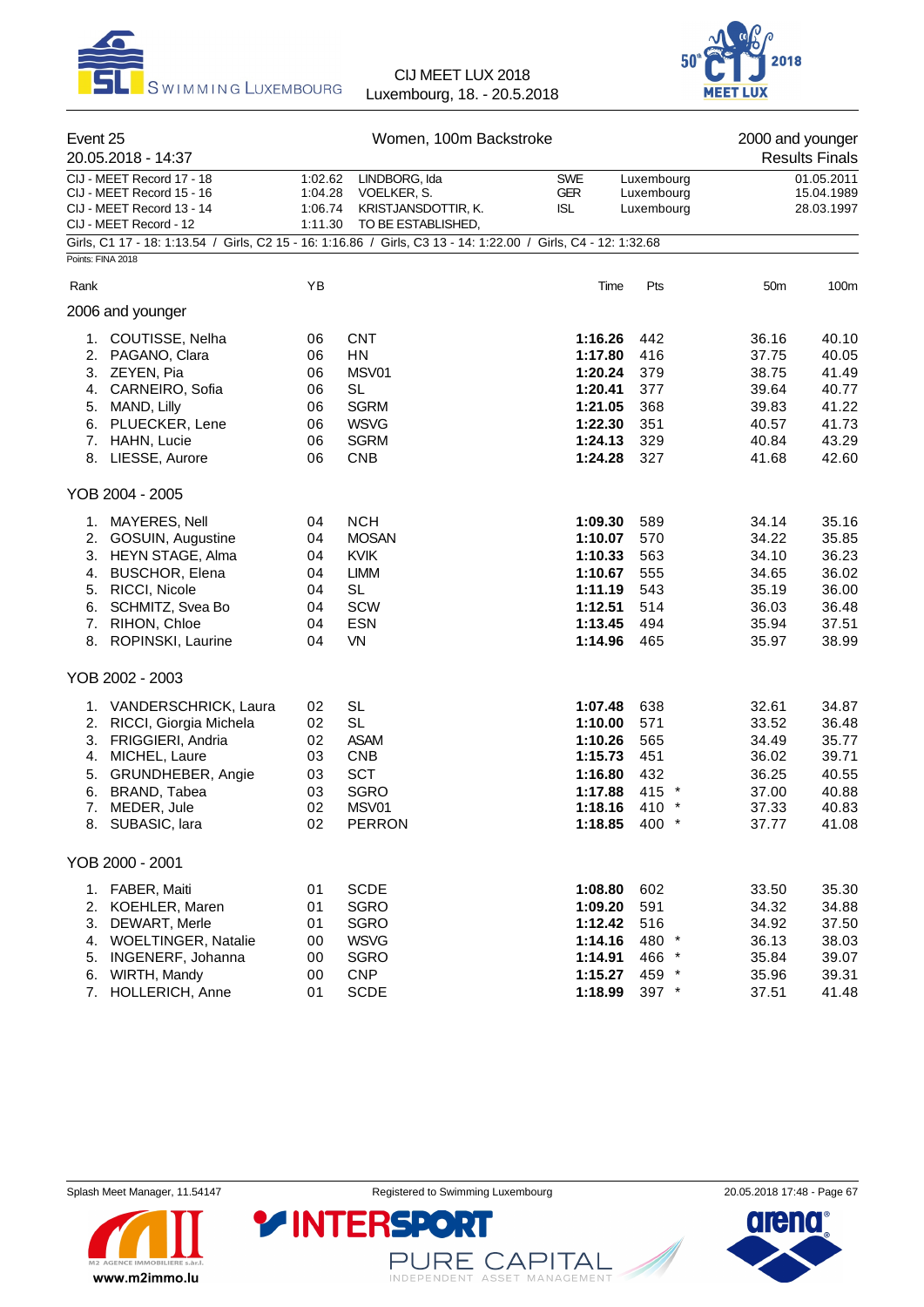



| Event 26          | 20.05.2018 - 14:52                                                                                                                                                                                                                                                                                                                                             |                                                                                              | Men, 100m Backstroke                                                                                                                                                                  |                                                                                                                                                                              |                                                                                                              | 1998 and younger                                                                                                                             | <b>Results Finals</b>                                                                                                                        |
|-------------------|----------------------------------------------------------------------------------------------------------------------------------------------------------------------------------------------------------------------------------------------------------------------------------------------------------------------------------------------------------------|----------------------------------------------------------------------------------------------|---------------------------------------------------------------------------------------------------------------------------------------------------------------------------------------|------------------------------------------------------------------------------------------------------------------------------------------------------------------------------|--------------------------------------------------------------------------------------------------------------|----------------------------------------------------------------------------------------------------------------------------------------------|----------------------------------------------------------------------------------------------------------------------------------------------|
|                   | CIJ - MEET Record 19 - 20<br>CIJ - MEET Record 17 - 18<br>CIJ - MEET Record 15 - 16<br>CIJ - MEET Record - 14                                                                                                                                                                                                                                                  | 56.78<br>57.67<br>58.75<br>1:01.80                                                           | SALTANS, Janis<br>LUNDIN, A.<br>LUYTEN, Sjobbe<br>TO BE ESTABLISHED,                                                                                                                  | LAT<br><b>SWE</b><br>BEL                                                                                                                                                     | Luxembourg<br>Luxembourg<br>Luxembourg                                                                       |                                                                                                                                              | 10.05.2015<br>28.04.2012<br>04.05.2014                                                                                                       |
| Points: FINA 2018 | Boys, C1 19 - 20: 1:04.66 / Boys, C2 17 - 18: 1:08.03 / Boys, C3 15 - 16: 1:12.23 / Boys, C4 - 14: 1:16.12                                                                                                                                                                                                                                                     |                                                                                              |                                                                                                                                                                                       |                                                                                                                                                                              |                                                                                                              |                                                                                                                                              |                                                                                                                                              |
| Rank              |                                                                                                                                                                                                                                                                                                                                                                | YB                                                                                           |                                                                                                                                                                                       | Time                                                                                                                                                                         | Pts                                                                                                          | 50 <sub>m</sub>                                                                                                                              | 100m                                                                                                                                         |
|                   | 2004 and younger                                                                                                                                                                                                                                                                                                                                               |                                                                                              |                                                                                                                                                                                       |                                                                                                                                                                              |                                                                                                              |                                                                                                                                              |                                                                                                                                              |
| 8.                | 1. WARBERG, Rasmus<br>2. SOKOLOVSKIY, Daniil<br>3. CARNEIRO, Nuno<br>4. CERVINO, Alessio<br>5. DENTER, Arthur<br>6. JAAS, Jeff<br>7. DUBRU, Cyprien<br>SIMEONOV, Vladimir<br>YOB 2002 - 2003<br>1. BISCHOF, Niki<br>2. OHN, Antoine<br>3. PAZDUR, Dorian<br>4. KRUEGER, Nicolas<br>5. BRUCH, Felix<br>6. FABER, Pol<br>7. LESAGE, Christophe<br>8. POHL, Lucas | 04<br>04<br>05<br>04<br>04<br>04<br>04<br>04<br>02<br>02<br>03<br>03<br>02<br>03<br>02<br>03 | <b>KVIK</b><br><b>LIMM</b><br>SL<br><b>LIMM</b><br><b>CNE</b><br><b>SCDE</b><br><b>CNB</b><br>SL<br><b>LIMM</b><br>HN<br>VN<br><b>SCW</b><br>SGLI<br><b>SCDE</b><br>SL<br><b>SCWE</b> | 1:04.51<br>1:07.01<br>1:07.55<br>1:09.97<br>1:10.32<br>1:10.57<br>1:12.68<br>1:13.17<br>1:03.23<br>1:04.92<br>1:05.04<br>1:05.37<br>1:05.66<br>1:08.72<br>1:09.85<br>1:09.88 | 519<br>463<br>452<br>406<br>400<br>396<br>363<br>355<br>551<br>509<br>506<br>499<br>492<br>429<br>409<br>408 | 31.27<br>32.90<br>32.63<br>34.07<br>33.53<br>34.23<br>34.98<br>35.60<br>30.79<br>30.93<br>31.96<br>31.55<br>31.41<br>33.16<br>33.90<br>33.74 | 33.24<br>34.11<br>34.92<br>35.90<br>36.79<br>36.34<br>37.70<br>37.57<br>32.44<br>33.99<br>33.08<br>33.82<br>34.25<br>35.56<br>35.95<br>36.14 |
|                   |                                                                                                                                                                                                                                                                                                                                                                |                                                                                              |                                                                                                                                                                                       |                                                                                                                                                                              |                                                                                                              |                                                                                                                                              |                                                                                                                                              |
|                   | YOB 2000 - 2001<br>1. FABIANI, Remi<br>2. EMO, Jerome<br>3. MEDER, Moritz<br>4. MUELLER, Leon<br>5. FOSSA, Jon-Erik<br>6. WAKEFIELD, Andrew<br>7. FRANKE, Nicolas<br>8. BANKY, Jordan                                                                                                                                                                          | 01<br>00<br>00<br>00<br>00<br>00<br>01<br>01                                                 | <b>SCD</b><br>HN<br><b>SCWM</b><br>SCW<br><b>SGRO</b><br>CNDU<br><b>SCT</b><br>SL                                                                                                     | 59.31<br>59.97<br>1:02.65<br>1:07.82<br>1:08.12<br>1:08.46<br>1:10.43<br>1:10.95                                                                                             | 668<br>646<br>566<br>446<br>440 *<br>$434$ *<br>$399*$<br>$390 *$                                            | 28.48<br>28.98<br>30.30<br>32.51<br>33.14<br>32.94<br>33.89<br>33.83                                                                         | 30.83<br>30.99<br>32.35<br>35.31<br>34.98<br>35.52<br>36.54<br>37.12                                                                         |
|                   | YOB 1998 - 1999                                                                                                                                                                                                                                                                                                                                                |                                                                                              |                                                                                                                                                                                       |                                                                                                                                                                              |                                                                                                              |                                                                                                                                              |                                                                                                                                              |
|                   | 1. WAREING, Thomas                                                                                                                                                                                                                                                                                                                                             | 99                                                                                           | <b>ASAM</b>                                                                                                                                                                           | 1:01.82 590                                                                                                                                                                  |                                                                                                              | 30.42                                                                                                                                        | 31.40                                                                                                                                        |



Splash Meet Manager, 11.54147 **Registered to Swimming Luxembourg** 20.05.2018 17:48 - Page 68

PURE CAPITAL

**Y INTERSPORT** 

dieno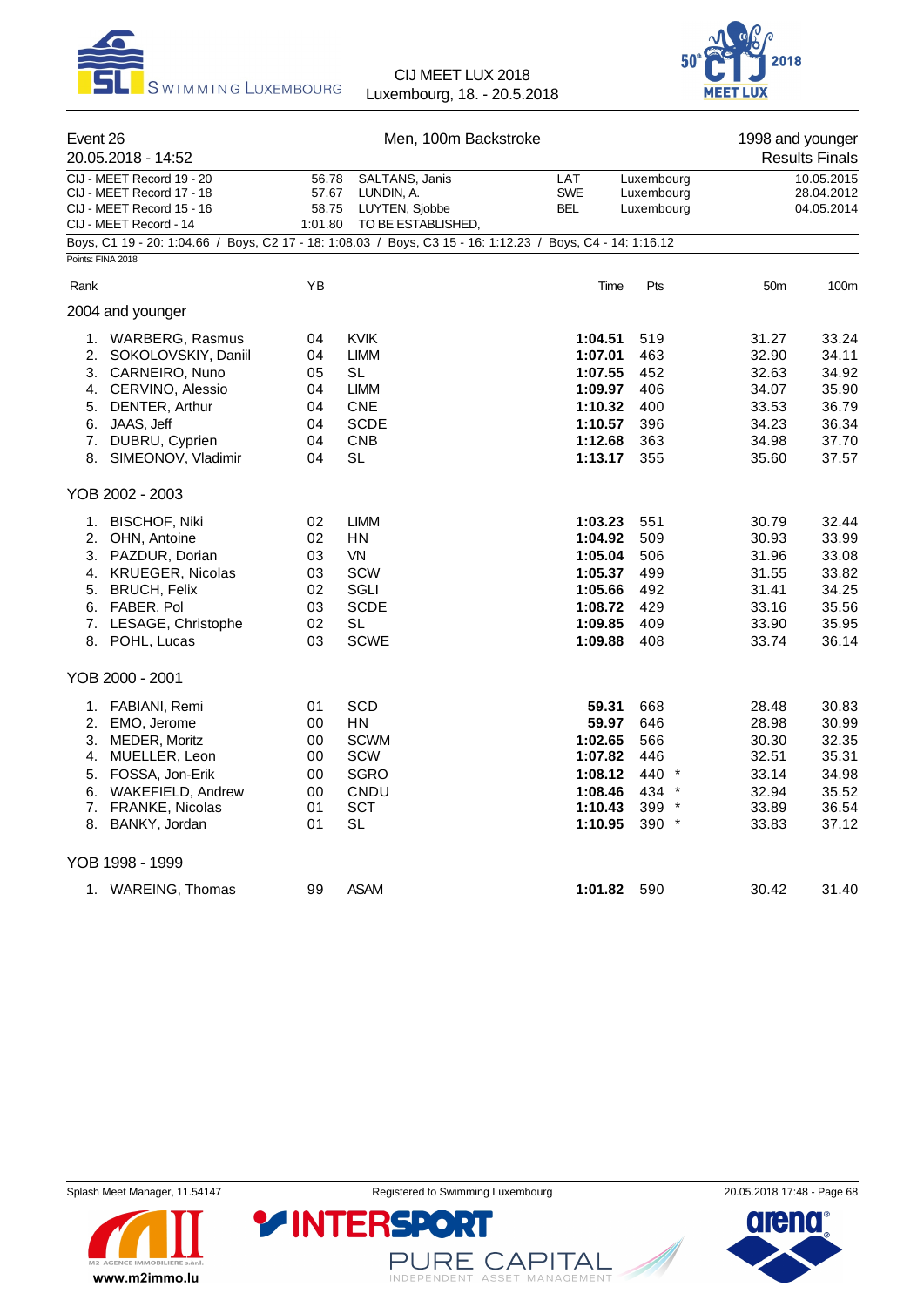



| Event 27<br>20.05.2018 - 15:06                                                                                                                                                                |                                              | Women, 200m Breaststroke                                                                                          |                                                                        |                                                                                                                      |                                               |                                                                      |                                                                      | 2000 and younger<br><b>Results Finals</b>                            |                                                                      |
|-----------------------------------------------------------------------------------------------------------------------------------------------------------------------------------------------|----------------------------------------------|-------------------------------------------------------------------------------------------------------------------|------------------------------------------------------------------------|----------------------------------------------------------------------------------------------------------------------|-----------------------------------------------|----------------------------------------------------------------------|----------------------------------------------------------------------|----------------------------------------------------------------------|----------------------------------------------------------------------|
| CIJ - MEET Record 17 - 18<br>CIJ - MEET Record 15 - 16<br>CIJ - MEET Record 13 - 14<br>CIJ - MEET Record - 12                                                                                 |                                              | 2:35.38<br>2:35.24<br>2:34.11<br>2:44.03                                                                          | <b>GERASCH, S.</b><br>LAUKKANEN, Noora<br>KLINAR, A.<br>GASPARD, Marie |                                                                                                                      | <b>GER</b><br>FIN<br><b>SLO</b><br><b>BEL</b> | Luxembourg<br>Luxembourg<br>Luxembourg<br>Luxembourg                 |                                                                      |                                                                      | 15.04.1985<br>19.04.2009<br>28.04.2001<br>14.05.2017                 |
| Girls, C1 17 - 18: 2:55.45 / Girls, C2 15 - 16: 3:04.82 / Girls, C3 13 - 14: 3:17.20 / Girls, C4 - 12: 3:32.20<br>Points: FINA 2018                                                           |                                              |                                                                                                                   |                                                                        |                                                                                                                      |                                               |                                                                      |                                                                      |                                                                      |                                                                      |
| Rank                                                                                                                                                                                          | YB                                           |                                                                                                                   |                                                                        |                                                                                                                      | Time Pts                                      | 50 <sub>m</sub>                                                      | 100m                                                                 | 150m                                                                 | 200m                                                                 |
| 2006 and younger                                                                                                                                                                              |                                              |                                                                                                                   |                                                                        |                                                                                                                      |                                               |                                                                      |                                                                      |                                                                      |                                                                      |
| 1. ASMAR, Shari<br>2. PICARD, Justine<br>3. BORDONARO, Madeleine 06<br>4. COHA, Sarah Michelle<br>5. WALLERIUS, Carlotta<br>6. SCHULTETUS, Helene<br>7. KROMBACH, Linda<br>8. STROHALM, Marie | 07<br>06<br>06<br>06<br>06<br>07<br>07       | <b>SCWE</b><br>VN<br><b>CNP</b><br>MSV01<br><b>SGRM</b><br>MSV01<br><b>SL</b><br><b>SCWE</b>                      |                                                                        | 3:01.21 452<br>3:04.41 429<br>3:07.39 409<br>3:09.53 395<br>3:15.55 359<br>3:21.13 330<br>3:22.12 326<br>3:24.15 316 |                                               | 40.83<br>42.06<br>44.03<br>42.91<br>45.29<br>47.47<br>46.89<br>47.27 | 46.27<br>46.81<br>47.86<br>49.61<br>50.01<br>50.91<br>52.44<br>52.68 | 46.86<br>47.39<br>48.21<br>48.70<br>50.35<br>52.64<br>52.17<br>53.85 | 47.25<br>48.15<br>47.29<br>48.31<br>49.90<br>50.11<br>50.62<br>50.35 |
| YOB 2004 - 2005                                                                                                                                                                               |                                              |                                                                                                                   |                                                                        |                                                                                                                      |                                               |                                                                      |                                                                      |                                                                      |                                                                      |
| 1. FRANQUINET, Ambre<br>2. GASPARD, Marie<br>3. LAERMANS, Emma<br>4. ULLMANN, Julia<br>5. ALBERS, Neele<br>6. HARRISON, Helena<br>7. PALMER, Grace<br>8. GHELEYNS, Juliette                   | 04<br>05<br>04<br>05<br>05<br>04<br>05<br>04 | <b>MOSAN</b><br><b>CNB</b><br><b>ESN</b><br><b>LIMM</b><br><b>SCDE</b><br><b>LIMM</b><br><b>ESN</b><br><b>CNT</b> |                                                                        | 2:42.84 623<br>2:44.89 600<br>2:51.57 533<br>2:51.68 532<br>2:53.00 519<br>2:54.73 504<br>2:56.83 486<br>3:01.47 450 |                                               | 36.68<br>37.24<br>39.38<br>39.72<br>39.71<br>39.57<br>41.63<br>40.99 | 41.59<br>42.66<br>43.66<br>44.18<br>44.37<br>44.79<br>43.96<br>47.00 | 42.28<br>42.97<br>43.85<br>43.88<br>44.68<br>45.28<br>45.96<br>47.46 | 42.29<br>42.02<br>44.68<br>43.90<br>44.24<br>45.09<br>45.28<br>46.02 |
| YOB 2002 - 2003                                                                                                                                                                               |                                              |                                                                                                                   |                                                                        |                                                                                                                      |                                               |                                                                      |                                                                      |                                                                      |                                                                      |
| 1. TANTI, Leah<br>2. GUSSELNIKOVA, Viktoriya03<br>3. CHINA, Lucile<br>4. PETERS, Lykka<br>5. SCHNEIDER, Mara<br>6. JARJOUR, Christina                                                         | 03<br>03<br>02<br>02<br>03                   | <b>ASAM</b><br><b>SGRO</b><br><b>CNA</b><br><b>SGRO</b><br><b>SGRM</b><br>SCW                                     |                                                                        | 2:47.19 576<br>2:51.11 537<br>2:56.14 492<br>2:56.85 486<br>2:59.49 465<br>3:04.82 426                               |                                               | 38.30<br>37.53<br>39.88<br>39.97<br>40.50<br>41.19                   | 42.70<br>44.63<br>44.81<br>45.39<br>46.09<br>47.64                   | 44.05<br>44.49<br>46.20<br>45.90<br>46.45<br>47.94                   | 42.14<br>44.46<br>45.25<br>45.59<br>46.45<br>48.05                   |
| YOB 2000 - 2001                                                                                                                                                                               |                                              |                                                                                                                   |                                                                        |                                                                                                                      |                                               |                                                                      |                                                                      |                                                                      |                                                                      |
| 1. MCGONIGLE, Alexandra<br>2. WOELTINGER, Natalie<br>3. MIKSA, Stefania<br>4. STREPENNE, Elisa<br>5. ESCHEN, Yoshi<br>6. LETTE, Laura                                                         | 01<br>00<br>01<br>00<br>00<br>01             | <b>ASAM</b><br><b>WSVG</b><br>LIMM<br><b>CNB</b><br>SCW<br>HN                                                     |                                                                        | 2:44.59 603<br>2:50.88 539<br>2:51.46 534<br>2:51.80 530<br>2:58.55 472 *<br>3:00.48 457 *                           |                                               | 37.08<br>39.01<br>38.10<br>38.89<br>40.53<br>39.61                   | 41.73<br>43.96<br>44.41<br>43.72<br>45.77<br>46.05                   | 42.96<br>44.37<br>45.07<br>44.47<br>46.06<br>47.09                   | 42.82<br>43.54<br>43.88<br>44.72<br>46.19<br>47.73                   |

Splash Meet Manager, 11.54147 **Registered to Swimming Luxembourg** 20.05.2018 17:48 - Page 69



PURE CAPITAL

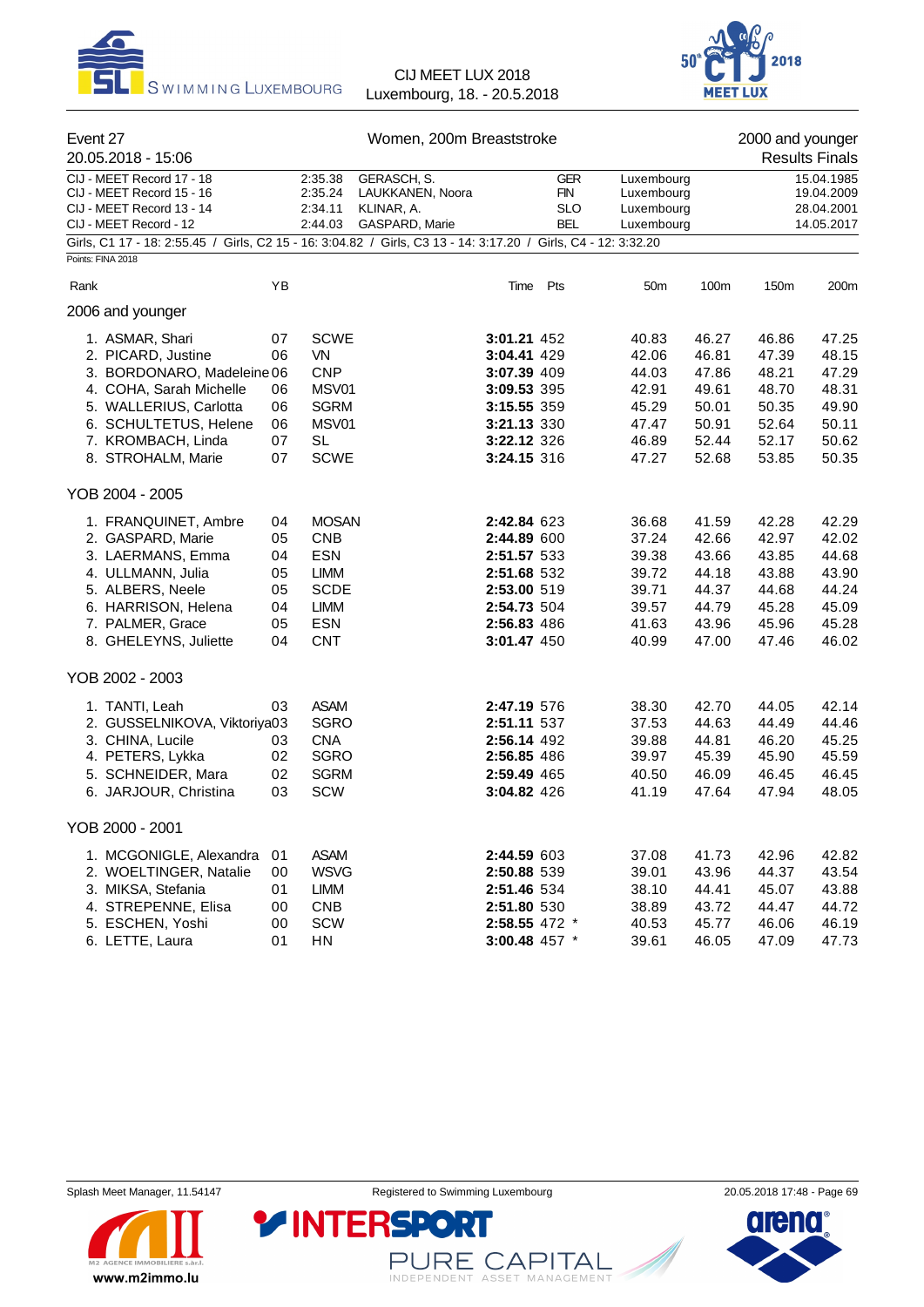



| Event 28<br>20.05.2018 - 15:28                                                                                                                                                            |                                              | Men, 200m Breaststroke                                                                                          |                                                                                                                                                                                                                         |                                        |                                                                      | 1998 and younger<br><b>Results Finals</b>                            |                                                                      |                                                                      |  |
|-------------------------------------------------------------------------------------------------------------------------------------------------------------------------------------------|----------------------------------------------|-----------------------------------------------------------------------------------------------------------------|-------------------------------------------------------------------------------------------------------------------------------------------------------------------------------------------------------------------------|----------------------------------------|----------------------------------------------------------------------|----------------------------------------------------------------------|----------------------------------------------------------------------|----------------------------------------------------------------------|--|
| CIJ - MEET Record 19 - 20<br>CIJ - MEET Record 17 - 18<br>CIJ - MEET Record 15 - 16<br>CIJ - MEET Record - 14                                                                             | 2:14.00<br>2:15.55<br>2:21.52<br>2:31.40     |                                                                                                                 | KOCH, Marco<br>KOCH, Marco<br>LAGERKVIST, A.<br>TO BE ESTABLISHED,                                                                                                                                                      | <b>GER</b><br><b>GER</b><br><b>SWE</b> | Luxembourg<br>Luxembourg<br>Luxembourg                               |                                                                      | 19.04.2009<br>27.04.2008<br>15.04.2007                               |                                                                      |  |
| Boys, C1 19 - 20: 2:37.75 / Boys, C2 17 - 18: 2:45.97 / Boys, C3 15 - 16: 2:56.21 / Boys, C4 - 14: 3:05.71<br>Points: FINA 2018                                                           |                                              |                                                                                                                 |                                                                                                                                                                                                                         |                                        |                                                                      |                                                                      |                                                                      |                                                                      |  |
| Rank                                                                                                                                                                                      | YB                                           |                                                                                                                 | Time Pts                                                                                                                                                                                                                |                                        | 50 <sub>m</sub>                                                      | 100m                                                                 | 150m                                                                 | 200m                                                                 |  |
| 2004 and younger                                                                                                                                                                          |                                              |                                                                                                                 |                                                                                                                                                                                                                         |                                        |                                                                      |                                                                      |                                                                      |                                                                      |  |
| 1. LUCARELLI, Riccardo<br>2. FLOREAN, Darius<br>3. HUSQUINET, Louis<br>4. CALTE, Pierre<br>5. LABYE, Romain<br>6. PEUKER, Carl-Ole<br>7. BOURGUIGNON, Benjam05<br>8. HERHOLZ, Jack Oliver | 05<br>05<br>05<br>04<br>05<br>04<br>04       | <b>SL</b><br><b>SL</b><br><b>MOSAN</b><br><b>VN</b><br><b>MOSAN</b><br><b>SCW</b><br><b>SCDE</b><br><b>SCW</b>  | 2:41.45 482<br>2:46.56 439<br>2:53.33 390<br>2:54.58 381<br>2:54.94 379<br>2:55.88 373<br>2:59.70 350<br>3:00.05 348                                                                                                    |                                        | 36.97<br>37.68<br>40.31<br>38.53<br>39.82<br>39.50<br>41.52<br>41.29 | 41.63<br>41.80<br>44.77<br>44.81<br>44.86<br>45.22<br>44.98<br>44.85 | 41.50<br>43.34<br>44.45<br>45.56<br>45.08<br>45.66<br>48.22<br>46.67 | 41.35<br>43.74<br>43.80<br>45.68<br>45.18<br>45.50<br>44.98<br>47.24 |  |
| YOB 2002 - 2003                                                                                                                                                                           |                                              |                                                                                                                 |                                                                                                                                                                                                                         |                                        |                                                                      |                                                                      |                                                                      |                                                                      |  |
| 1. EPNER, Moritz<br>2. DAZY, Sam<br>3. MAAS-KOOB, Cedric<br>4. LANNERS, Bob<br>5. INGENERF, Anton<br>6. STEIN, Fynn<br>7. GANSKOW, Jos<br>DSQ KAUFFMANN, David<br>15:45                   | 03<br>03<br>02<br>02<br>03<br>03<br>03<br>03 | <b>SCW</b><br><b>CNA</b><br><b>SCDE</b><br><b>SL</b><br><b>SGRO</b><br><b>SCWE</b><br><b>SGRM</b><br><b>SCT</b> | 2:35.33 542<br>2:40.00 496<br>2:41.88 479<br>2:41.97 478<br>2:43.27 466<br>2:47.32 433<br>2:50.58 409<br>B14 - did not touch the wall with both hands simultaneously and separated at the turn / finish (SW 7.6) (Time: |                                        | 34.55<br>35.84<br>36.02<br>36.32<br>36.55<br>35.47<br>37.45          | 39.32<br>41.38<br>41.15<br>41.37<br>42.38<br>42.44<br>44.17          | 40.61<br>41.80<br>42.15<br>42.52<br>42.69<br>44.64<br>44.93          | 40.85<br>40.98<br>42.56<br>41.76<br>41.65<br>44.77<br>44.03          |  |
| YOB 2000 - 2001                                                                                                                                                                           |                                              |                                                                                                                 |                                                                                                                                                                                                                         |                                        |                                                                      |                                                                      |                                                                      |                                                                      |  |
| 1. BALCUNS, Martins<br>2. PRIEDNIEKS, Marko<br>3. VAN DEN BOSSCHE, Yan01<br>4. ENGLEBERT, Antoine<br>5. CHANTRAINE, Owen                                                                  | 00<br>01<br>00<br>00                         | <b>RZIEP</b><br>RZIEP<br><b>SL</b><br><b>STD</b><br><b>PERRON</b>                                               | 2:26.13 651<br>2:27.55 632<br>2:28.23 624<br>2:46.90 437 *<br>2:50.76 408 *                                                                                                                                             |                                        | 33.71<br>33.72<br>33.50<br>36.93<br>37.52                            | 38.39<br>38.38<br>38.64<br>42.68<br>43.24                            | 38.28<br>37.48<br>37.85<br>43.46<br>45.10                            | 35.75<br>37.97<br>38.24<br>43.83<br>44.90                            |  |
| YOB 1998 - 1999                                                                                                                                                                           |                                              |                                                                                                                 |                                                                                                                                                                                                                         |                                        |                                                                      |                                                                      |                                                                      |                                                                      |  |
| 1. ROLKO, Ricky                                                                                                                                                                           | 99                                           | <b>SL</b>                                                                                                       | 2:26.67 644                                                                                                                                                                                                             |                                        | 32.73                                                                | 37.74                                                                | 38.06                                                                | 38.14                                                                |  |



PURE CAPITAL

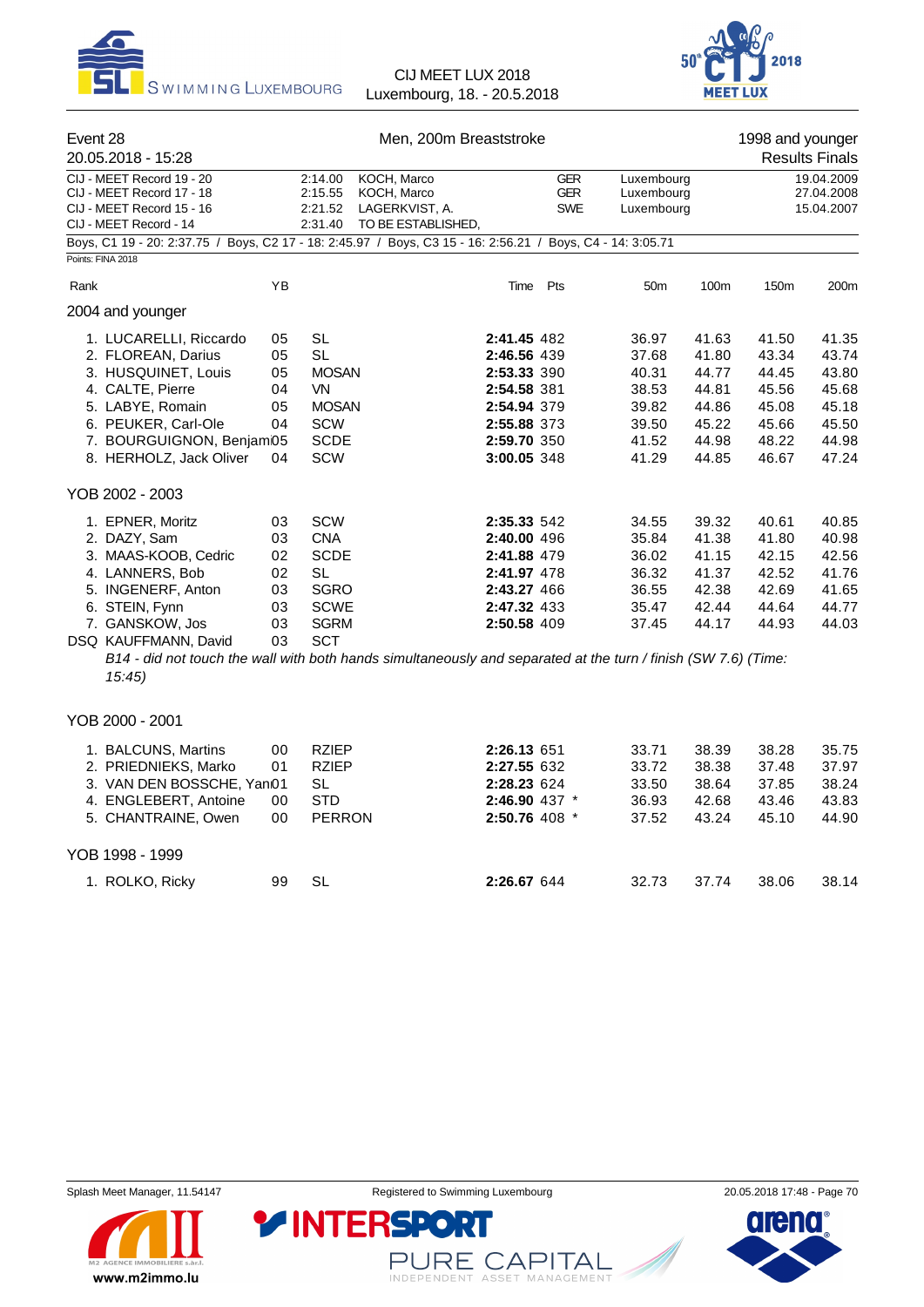



| Event 29                                                                                                       | Women, 100m Butterfly |                                        |                   |                          | 2000 and younger |                          |
|----------------------------------------------------------------------------------------------------------------|-----------------------|----------------------------------------|-------------------|--------------------------|------------------|--------------------------|
| 20.05.2018 - 15:49                                                                                             |                       |                                        |                   |                          |                  | <b>Results Finals</b>    |
| CIJ - MEET Record 17 - 18                                                                                      | 1:01.49               | HAJDINJAK, Katja                       | <b>SLO</b>        | Luxembourg               |                  | 24.04.2010               |
| CIJ - MEET Record 15 - 16<br>CIJ - MEET Record 13 - 14                                                         | 1:02.20<br>1:00.72    | PIKKARAINEN, Emilia<br>SJÖSTRÖM, Sarah | FIN<br><b>SWE</b> | Luxembourg<br>Luxembourg |                  | 26.04.2008<br>14.04.2007 |
| CIJ - MEET Record - 12                                                                                         | 1:08.80               | TO BE ESTABLISHED,                     |                   |                          |                  |                          |
| Girls, C1 17 - 18: 1:11.29 / Girls, C2 15 - 16: 1:14.35 / Girls, C3 13 - 14: 1:19.33 / Girls, C4 - 12: 1:29.30 |                       |                                        |                   |                          |                  |                          |
| Points: FINA 2018                                                                                              |                       |                                        |                   |                          |                  |                          |
| Rank                                                                                                           | YB                    |                                        | Time              | Pts                      | 50m              | 100m                     |
| 2006 and younger                                                                                               |                       |                                        |                   |                          |                  |                          |
| 1. HARRISON, Lea                                                                                               | 06                    | <b>LIMM</b>                            | 1:11.67           | 463                      | 32.68            | 38.99                    |
| 2. VOLK, Ronja                                                                                                 | 06                    | <b>WSVG</b>                            | 1:12.89           | 440                      | 34.54            | 38.35                    |
| 3.<br><b>GRAEFIN VON BRUEHL, Eva</b>                                                                           | 07                    | 1LSK                                   | 1:14.38           | 414                      | 34.95            | 39.43                    |
| 4. ASMAR, Shari                                                                                                | 07                    | <b>SCWE</b>                            | 1:15.75           | 392                      | 35.36            | 40.39                    |
| 5. ZEYEN, Pia                                                                                                  | 06                    | MSV01                                  | 1:17.55           | 366                      | 35.80            | 41.75                    |
| 6. CARNEIRO, Sofia                                                                                             | 06                    | <b>SL</b>                              | 1:23.61           | 292                      | 38.91            | 44.70                    |
| 7. PAGANO, Clara                                                                                               | 06                    | HN                                     | 1:23.62           | 292                      | 37.80            | 45.82                    |
| 8. MATIC, Mia Elena                                                                                            | 06                    | MSV01                                  | 1:31.52           | $222$ $*$                | 40.98            | 50.54                    |
| YOB 2004 - 2005                                                                                                |                       |                                        |                   |                          |                  |                          |
| 1. GRABHER, Annina                                                                                             | 04                    | <b>LIMM</b>                            | 1:05.12           | 618                      | 30.62            | 34.50                    |
| 2. BUSCHOR, Elena                                                                                              | 04                    | <b>LIMM</b>                            | 1:08.78           | 524                      | 32.46            | 36.32                    |
| 3. MAYERES, Nell                                                                                               | 04                    | <b>NCH</b>                             | 1:09.65           | 505                      | 32.22            | 37.43                    |
| 4.<br>MASSOW, Marlene                                                                                          | 05                    | <b>LIMM</b>                            | 1:11.66           | 464                      | 33.41            | 38.25                    |
| 5. FREIMANN, Noemi                                                                                             | 05                    | <b>LIMM</b>                            | 1:12.41           | 449                      | 34.96            | 37.45                    |
| 6.<br>JOMINET, Lou                                                                                             | 05                    | <b>SL</b>                              | 1:12.42           | 449                      | 33.46            | 38.96                    |
| MARCIC, Milja<br>7.                                                                                            | 05                    | VN                                     | 1:12.49           | 448                      | 33.56            | 38.93                    |
| 8. LOEF, Livia                                                                                                 | 05                    | <b>SGRO</b>                            | 1:15.46           | 397                      | 34.23            | 41.23                    |
| YOB 2002 - 2003                                                                                                |                       |                                        |                   |                          |                  |                          |
| 1. KLEYBOLDT, Rosalie                                                                                          | 03                    | SCW                                    | 1:02.81           | 689                      | 29.51            | 33.30                    |
| 2. DIESSNER, Nele                                                                                              | 02                    | <b>SCWE</b>                            | 1:07.79           | 548                      | 31.29            | 36.50                    |
| 3. BOUTET, Cleo                                                                                                | 02                    | <b>NCH</b>                             | 1:08.64           | 528                      | 32.41            | 36.23                    |
| 4. HEIERHOFF, Hannah                                                                                           | 03                    | SCW                                    | 1:09.51           | 508                      | 32.29            | 37.22                    |
| LIERSCH, Anna-Louise<br>5.                                                                                     | 02                    | SCW                                    | 1:11.32           | 470                      | 32.96            | 38.36                    |
| LUESSMANN, Tessa<br>6.                                                                                         | 02                    | <b>SGRO</b>                            | 1:11.42           | 468                      | 32.82            | 38.60                    |
| 7. CUTILLO, Lena                                                                                               | 03                    | <b>MOSAN</b>                           | 1:11.48           | 467                      | 32.53            | 38.95                    |
| REIHLE, Katharina<br>8.                                                                                        | 02                    | SCW                                    | 1:12.98 439       |                          | 33.21            | 39.77                    |
| YOB 2000 - 2001                                                                                                |                       |                                        |                   |                          |                  |                          |
| 1. INGENERF, Johanna                                                                                           | 00                    | <b>SGRO</b>                            | 1:07.12           | 564                      | 30.95            | 36.17                    |
| HAMEN SAIEG, Yael<br>2.                                                                                        | 01                    | <b>CNDIE</b>                           | 1:07.60           | 552                      | 31.65            | 35.95                    |
| 3. HEISE, Jana                                                                                                 | 01                    | SGRO                                   | 1:10.13           | 495                      | 31.75            | 38.38                    |
| KOEHLER, Maren<br>4.                                                                                           | 01                    | <b>SGRO</b>                            | 1:11.27           | 471                      | 32.34            | 38.93                    |
| FABER, Maiti<br>5.                                                                                             | 01                    | <b>SCDE</b>                            | 1:11.96           | 458 *                    | 32.85            | 39.11                    |
| 6. APPEL, Chiara                                                                                               | 01                    | SCW                                    | 1:12.99           | 439 *                    | 33.27            | 39.72                    |
| SANCHEZ, Lorena<br>7.                                                                                          | 01                    | HN                                     | 1:17.86           | 361 *                    | 35.98            | 41.88                    |
| WIRTH, Mandy<br>8.                                                                                             | 00                    | <b>CNP</b>                             | 1:19.78           | 336 *                    | 35.65            | 44.13                    |



PURE CAPITAL

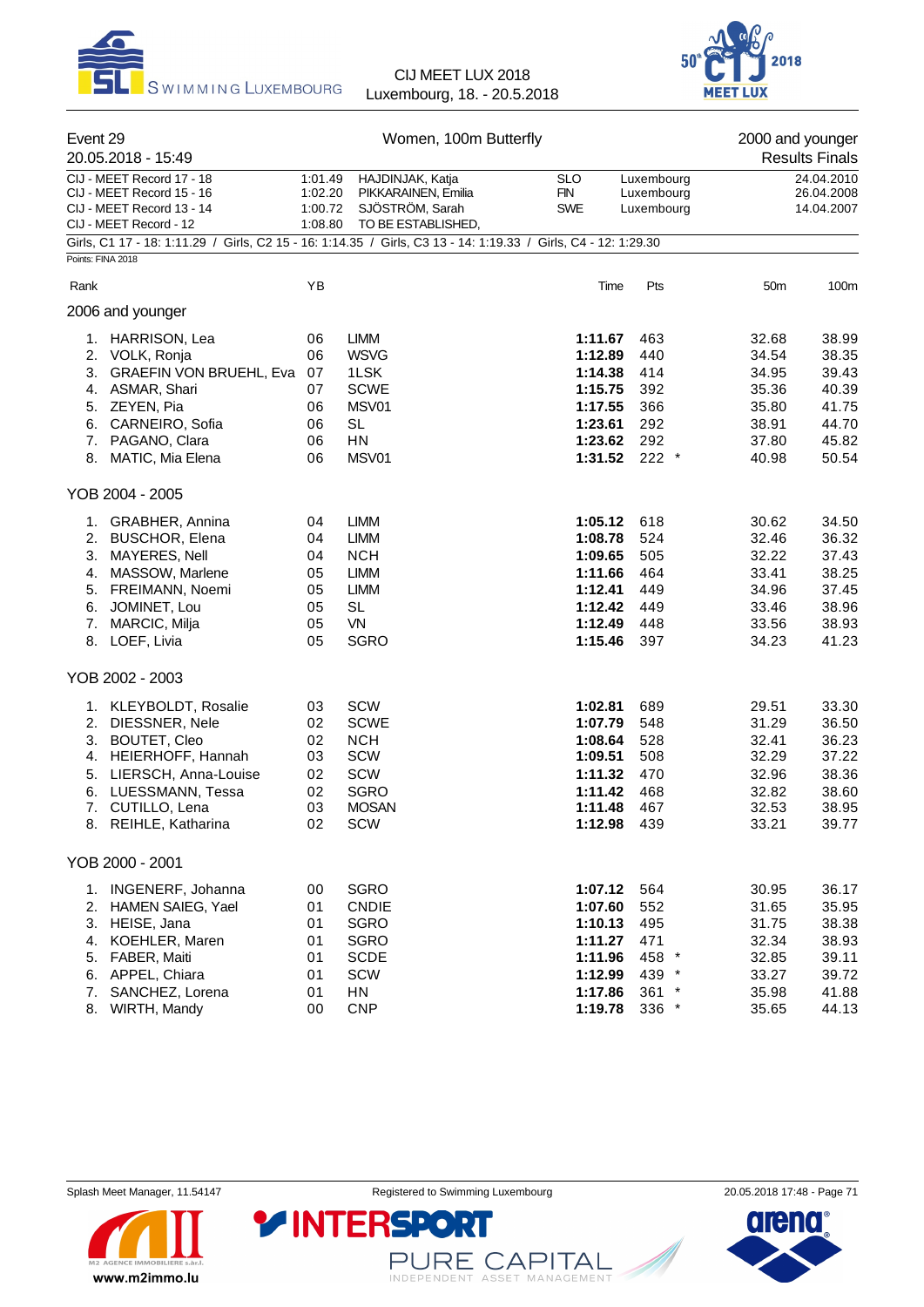



| Event 30                                            |                                                                                                            |       | Men, 100m Butterfly  |                   |            |                          | 1998 and younger      |  |
|-----------------------------------------------------|------------------------------------------------------------------------------------------------------------|-------|----------------------|-------------------|------------|--------------------------|-----------------------|--|
|                                                     | 20.05.2018 - 16:04                                                                                         |       |                      |                   |            |                          | <b>Results Finals</b> |  |
|                                                     | CIJ - MEET Record 19 - 20                                                                                  | 55.06 | <b>EMELING, Gero</b> | <b>GER</b>        | Luxembourg |                          | 26.04.2008            |  |
|                                                     | CIJ - MEET Record 17 - 18                                                                                  | 55.69 | SALCIUS, R.          | LTU               | Luxembourg |                          | 14.04.2002            |  |
| CIJ - MEET Record 15 - 16<br>CIJ - MEET Record - 14 |                                                                                                            | 57.47 | SALAH, A.            | EGY<br><b>FIN</b> | Luxembourg | 14.04.2002<br>04.05.2014 |                       |  |
|                                                     | Boys, C1 19 - 20: 1:02.91 / Boys, C2 17 - 18: 1:06.19 / Boys, C3 15 - 16: 1:10.28 / Boys, C4 - 14: 1:14.07 | 58.18 | KUZNETSOV, Sergey    |                   | Luxembourg |                          |                       |  |
|                                                     | Points: FINA 2018                                                                                          |       |                      |                   |            |                          |                       |  |
|                                                     |                                                                                                            | YB    |                      |                   |            |                          |                       |  |
| Rank                                                |                                                                                                            |       |                      | Time              | Pts        | 50 <sub>m</sub>          | 100m                  |  |
|                                                     | 2004 and younger                                                                                           |       |                      |                   |            |                          |                       |  |
|                                                     | 1. BERTUZZI, Valentin                                                                                      | 04    | ΗN                   | 1:02.29           | 511        | 29.36                    | 32.93                 |  |
|                                                     | 2. OLSSON, Gustav                                                                                          | 04    | <b>LIMM</b>          | 1:03.83           | 475        | 29.77                    | 34.06                 |  |
| 3.                                                  | <b>LANNERS, Nicolas</b>                                                                                    | 04    | <b>SL</b>            | 1:04.22           | 466        | 29.84                    | 34.38                 |  |
|                                                     | 4. LUCARELLI, Riccardo                                                                                     | 05    | <b>SL</b>            | 1:04.51           | 460        | 30.48                    | 34.03                 |  |
|                                                     | 5. SIMAO NOGUEIRA, Joao                                                                                    | 04    | <b>SCD</b>           | 1:06.61           | 418        | 30.42                    | 36.19                 |  |
| 6.                                                  | <b>FLOREAN, Darius</b>                                                                                     | 05    | <b>SL</b>            | 1:07.87           | 395        | 31.44                    | 36.43                 |  |
| 7.                                                  | SCHMID, Ian                                                                                                | 04    | <b>LIMM</b>          | 1:09.78           | 363        | 32.49                    | 37.29                 |  |
| 8.                                                  | <b>MORARU, Matteo</b>                                                                                      | 04    | <b>SL</b>            | 1:10.82           | 348        | 32.79                    | 38.03                 |  |
|                                                     | YOB 2002 - 2003                                                                                            |       |                      |                   |            |                          |                       |  |
|                                                     | 1. CARNEIRO, Joao                                                                                          | 03    | <b>SL</b>            | 59.35             | 591        | 28.03                    | 31.32                 |  |
|                                                     | 2. KOHN, Joakim                                                                                            | 03    | <b>KVIK</b>          | 59.43             | 589        | 27.45                    | 31.98                 |  |
|                                                     | 3. SCHMITZ, Jacques                                                                                        | 02    | <b>SCR</b>           | 59.60             | 584        | 28.52                    | 31.08                 |  |
|                                                     | 4. VOLK, Bjoern                                                                                            | 02    | <b>WSVG</b>          | 59.63             | 583        | 28.20                    | 31.43                 |  |
|                                                     | 5. HUSQUINET, Paul                                                                                         | 02    | <b>MOSAN</b>         | 1:00.97           | 545        | 28.02                    | 32.95                 |  |
|                                                     | 6. EICHLER, Adrian                                                                                         | 03    | SCW                  | 1:01.99           | 519        | 28.67                    | 33.32                 |  |
| 7.                                                  | KLABUNDE, Thorben                                                                                          | 03    | <b>LIMM</b>          | 1:02.67           | 502        | 28.95                    | 33.72                 |  |
|                                                     | 8. OHN, Antoine                                                                                            | 02    | HN                   | 1:03.09           | 492        | 29.10                    | 33.99                 |  |
|                                                     | YOB 2000 - 2001                                                                                            |       |                      |                   |            |                          |                       |  |
|                                                     | 1. PUKITIS, Rinalds                                                                                        | 00    | <b>RZIEP</b>         | 58.17             | 628        | 26.12                    | 32.05                 |  |
|                                                     | 2. SHOOPINSKY, Nicholas                                                                                    | 00    | SCW                  | 1:00.58           | 556        | 28.35                    | 32.23                 |  |
|                                                     | 3. ENDERS, Lennart                                                                                         | 01    | SCW                  | 1:01.02           | 544        | 28.78                    | 32.24                 |  |
| 4.                                                  | DEFRAINE, Quentin                                                                                          | 01    | ESN                  | 1:02.40           | 508        | 29.47                    | 32.93                 |  |
|                                                     | 5. FOSSA, Jon-Erik                                                                                         | 00    | <b>SGRO</b>          | 1:02.72           | 501        | 28.94                    | 33.78                 |  |
| 6.                                                  | CHEVALIER, Benoit                                                                                          | 00    | <b>PERRON</b>        | 1:04.38           | 463        | 30.31                    | 34.07                 |  |
|                                                     | 7. FOSSA, Henrik                                                                                           | 00    | <b>SGRO</b>          | 1:09.61           | $366*$     | 31.45                    | 38.16                 |  |
|                                                     | YOB 1998 - 1999                                                                                            |       |                      |                   |            |                          |                       |  |
|                                                     |                                                                                                            |       |                      |                   |            |                          |                       |  |
| 1.                                                  | <b>KELLER, Viktor</b>                                                                                      | 98    | SCW                  | 56.89             | 671        | 26.77                    | 30.12                 |  |
| 2.                                                  | SCHMITZ, Jules                                                                                             | 99    | <b>SCR</b>           | 58.35             | 622        | 27.12                    | 31.23                 |  |
| 3.                                                  | SLANSCHEK, Marvin                                                                                          | 98    | SGLI                 | 58.63             | 613        | 27.31                    | 31.32                 |  |
| 4.                                                  | KOSTADINOV, Georgi                                                                                         | 98    | MSV01                | 59.33             | 592        | 28.23                    | 31.10                 |  |
|                                                     | 5. PEZELJ, Antonio                                                                                         | 99    | SCW                  | 59.45             | 588        | 27.40                    | 32.05                 |  |
|                                                     | 6. CONZEMIUS, Jerome                                                                                       | 99    | <b>SL</b>            | 1:05.35           | 443 *      | 29.01                    | 36.34                 |  |



PURE CAPITAL

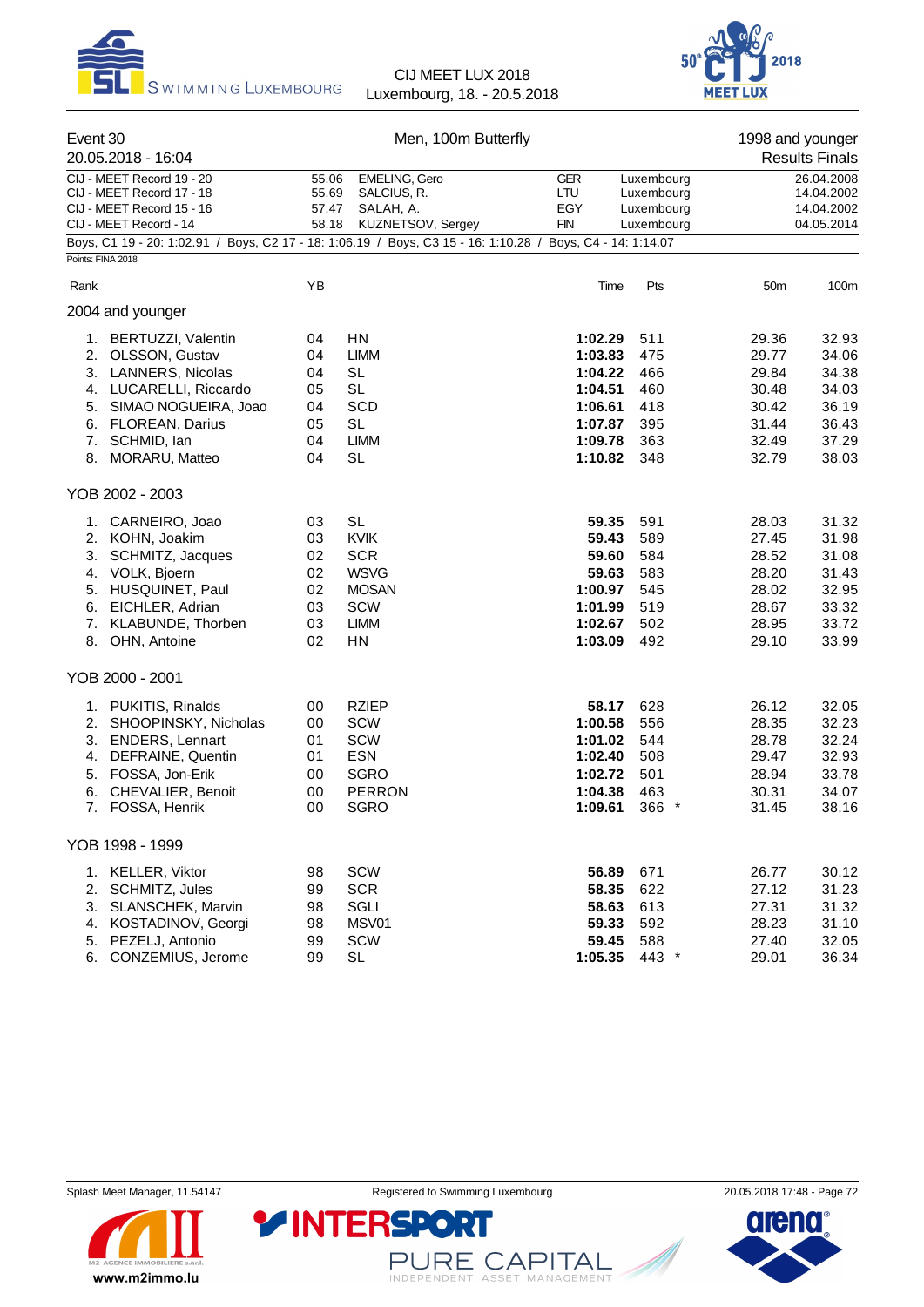



| Event 31                                                                                                       |    | Women, 200m Medley<br>2000 and younger |                                        |             |                          |                          |       |       |                          |  |
|----------------------------------------------------------------------------------------------------------------|----|----------------------------------------|----------------------------------------|-------------|--------------------------|--------------------------|-------|-------|--------------------------|--|
| 20.05.2018 - 16:18                                                                                             |    |                                        |                                        |             |                          |                          |       |       | <b>Results Finals</b>    |  |
| CIJ - MEET Record 17 - 18<br>CIJ - MEET Record 15 - 16                                                         |    | 2:18.52<br>2:22.06                     | HÜTHER, Marlene<br>PIKKARAINEN, Emilia |             | <b>GER</b><br><b>FIN</b> | Luxembourg<br>Luxembourg |       |       | 10.05.2015<br>25.04.2008 |  |
| CIJ - MEET Record 13 - 14<br>CIJ - MEET Record - 12                                                            |    | 2:23.52<br>2:34.20                     | KLINAR, A.<br>TO BE ESTABLISHED,       |             | <b>SLO</b>               | Luxembourg               |       |       | 28.04.2001               |  |
| Girls, C1 17 - 18: 2:40.34 / Girls, C2 15 - 16: 2:47.81 / Girls, C3 13 - 14: 2:59.05 / Girls, C4 - 12: 3:17.05 |    |                                        |                                        |             |                          |                          |       |       |                          |  |
| Points: FINA 2018                                                                                              |    |                                        |                                        |             |                          |                          |       |       |                          |  |
| Rank                                                                                                           | YB |                                        |                                        | Time        | Pts                      | 50 <sub>m</sub>          | 100m  | 150m  | 200m                     |  |
| 2006 and younger                                                                                               |    |                                        |                                        |             |                          |                          |       |       |                          |  |
| 1. GRAEFIN VON BRUEHL, I07                                                                                     |    | 1LSK                                   |                                        | 2:43.02 463 |                          | 35.05                    | 42.70 | 48.68 | 36.59                    |  |
| 2. HAN, Mengjia                                                                                                | 07 | <b>SL</b>                              |                                        | 2:45.26 444 |                          | 36.38                    | 43.42 | 49.46 | 36.00                    |  |
| 3. PICARD, Justine                                                                                             | 06 | VN                                     |                                        | 2:45.36 443 |                          | 36.13                    | 43.63 | 49.07 | 36.53                    |  |
| 4. ASMAR, Shari                                                                                                | 07 | <b>SCWE</b>                            |                                        | 2:46.39 435 |                          | 35.59                    | 44.33 | 47.12 | 39.35                    |  |
| 5. ZEYEN, Pia                                                                                                  | 06 | MSV01                                  |                                        | 2:48.52 419 |                          | 36.74                    | 44.12 | 49.89 | 37.77                    |  |
| 6. BORDONARO, Madeleine 06                                                                                     |    | <b>CNP</b>                             |                                        | 2:49.48 412 |                          | 37.29                    | 43.95 | 50.19 | 38.05                    |  |
| 7. LIESSE, Aurore                                                                                              | 06 | <b>CNB</b>                             |                                        | 2:55.93 368 |                          | 37.48                    | 48.60 | 49.91 | 39.94                    |  |
| 8. HEIERHOFF, Emma                                                                                             | 06 | SCW                                    |                                        | 2:56.21 366 |                          | 37.45                    | 45.55 | 52.45 | 40.76                    |  |
| YOB 2004 - 2005                                                                                                |    |                                        |                                        |             |                          |                          |       |       |                          |  |
| 1. HARRISON, Helena                                                                                            | 04 | <b>LIMM</b>                            |                                        | 2:29.92 595 |                          | 31.78                    | 38.23 | 45.47 | 34.44                    |  |
| 2. FRANQUINET, Ambre                                                                                           | 04 | <b>MOSAN</b>                           |                                        | 2:31.18 580 |                          | 34.02                    | 40.03 | 41.68 | 35.45                    |  |
| 3. GOSUIN, Augustine                                                                                           | 04 | <b>MOSAN</b>                           |                                        | 2:33.19 558 |                          | 33.91                    | 38.97 | 44.79 | 35.52                    |  |
| 4. ULLMANN, Julia                                                                                              | 05 | <b>LIMM</b>                            |                                        | 2:34.32 545 |                          | 33.15                    | 41.67 | 44.64 | 34.86                    |  |
| 5. GASPARD, Marie                                                                                              | 05 | <b>CNB</b>                             |                                        | 2:35.86 529 |                          | 34.28                    | 42.10 | 44.14 | 35.34                    |  |
| 6. LAZOPOULOS, Chiara                                                                                          | 05 | <b>LIMM</b>                            |                                        | 2:36.60 522 |                          | 33.55                    | 41.39 | 46.21 | 35.45                    |  |
| 7. LAERMANS, Emma                                                                                              | 04 | <b>ESN</b>                             |                                        | 2:39.80 491 |                          | 36.02                    | 41.61 | 45.33 | 36.84                    |  |
| 8. STEEG, Finia                                                                                                | 05 | <b>WSVG</b>                            |                                        | 2:41.67 474 |                          | 34.70                    | 41.17 | 50.02 | 35.78                    |  |
| YOB 2002 - 2003                                                                                                |    |                                        |                                        |             |                          |                          |       |       |                          |  |
| 1. RICCI, Giorgia Michela                                                                                      | 02 | <b>SL</b>                              |                                        | 2:31.78 573 |                          | 31.79                    | 39.81 | 45.55 | 34.63                    |  |
| 2. MATHY, Leah                                                                                                 | 02 | <b>NCH</b>                             |                                        | 2:31.97 571 |                          | 32.20                    | 41.38 | 45.60 | 32.79                    |  |
| 3. KOWALCZYK, D.                                                                                               | 02 | <b>WSVG</b>                            |                                        | 2:33.13 558 |                          | 31.49                    | 39.08 | 48.40 | 34.16                    |  |
| 4. VALLETTA, Martina                                                                                           | 03 | <b>ASAM</b>                            |                                        | 2:33.32 556 |                          | 31.57                    | 40.56 | 45.75 | 35.44                    |  |
| 5. CUTILLO, Lena                                                                                               | 03 | <b>MOSAN</b>                           |                                        | 2:38.23 506 |                          | 34.78                    | 41.02 | 47.02 | 35.41                    |  |
| 6. MAKA, Emilie                                                                                                | 02 | <b>ESN</b>                             |                                        | 2:38.41 504 |                          | 34.08                    | 40.82 | 48.30 | 35.21                    |  |
| 7. CHINA, Lucile                                                                                               | 03 | <b>CNA</b>                             |                                        | 2:38.48 503 |                          | 36.12                    | 41.21 | 46.18 | 34.97                    |  |
| 8. DIESSNER, Nele                                                                                              | 02 | <b>SCWE</b>                            |                                        | 2:39.42 495 |                          | 34.21                    | 39.97 | 49.16 | 36.08                    |  |
| YOB 2000 - 2001                                                                                                |    |                                        |                                        |             |                          |                          |       |       |                          |  |
| 1. KOEHLER, Maren                                                                                              | 01 | <b>SGRO</b>                            |                                        | 2:30.90 583 |                          | 32.26                    | 39.09 | 45.75 | 33.80                    |  |
| 2. WOELTINGER, Natalie                                                                                         | 00 | <b>WSVG</b>                            |                                        | 2:31.89 572 |                          | 33.11                    | 40.02 | 44.16 | 34.60                    |  |
| 3. MARION, Gladys                                                                                              | 01 | <b>ESN</b>                             |                                        | 2:33.27 557 |                          | 33.05                    | 38.62 | 47.33 | 34.27                    |  |
| 4. ERNENS, Marie                                                                                               | 00 | <b>NCA</b>                             |                                        | 2:35.68 531 |                          | 33.90                    | 42.37 | 44.16 | 35.25                    |  |
| 5. MINSOUL, Charlotte                                                                                          | 01 | <b>NCH</b>                             |                                        |             |                          |                          |       |       | 35.10                    |  |
|                                                                                                                |    |                                        |                                        | 2:39.23 496 |                          | 33.58                    | 42.95 | 47.60 |                          |  |
| 6. LETTE, Laura                                                                                                | 01 | ${\sf H}{\sf N}$                       |                                        |             | 2:40.44 485 *            | 33.96                    | 41.17 | 47.11 | 38.20                    |  |



PURE CAPITAL

**Y INTERSPORT** 

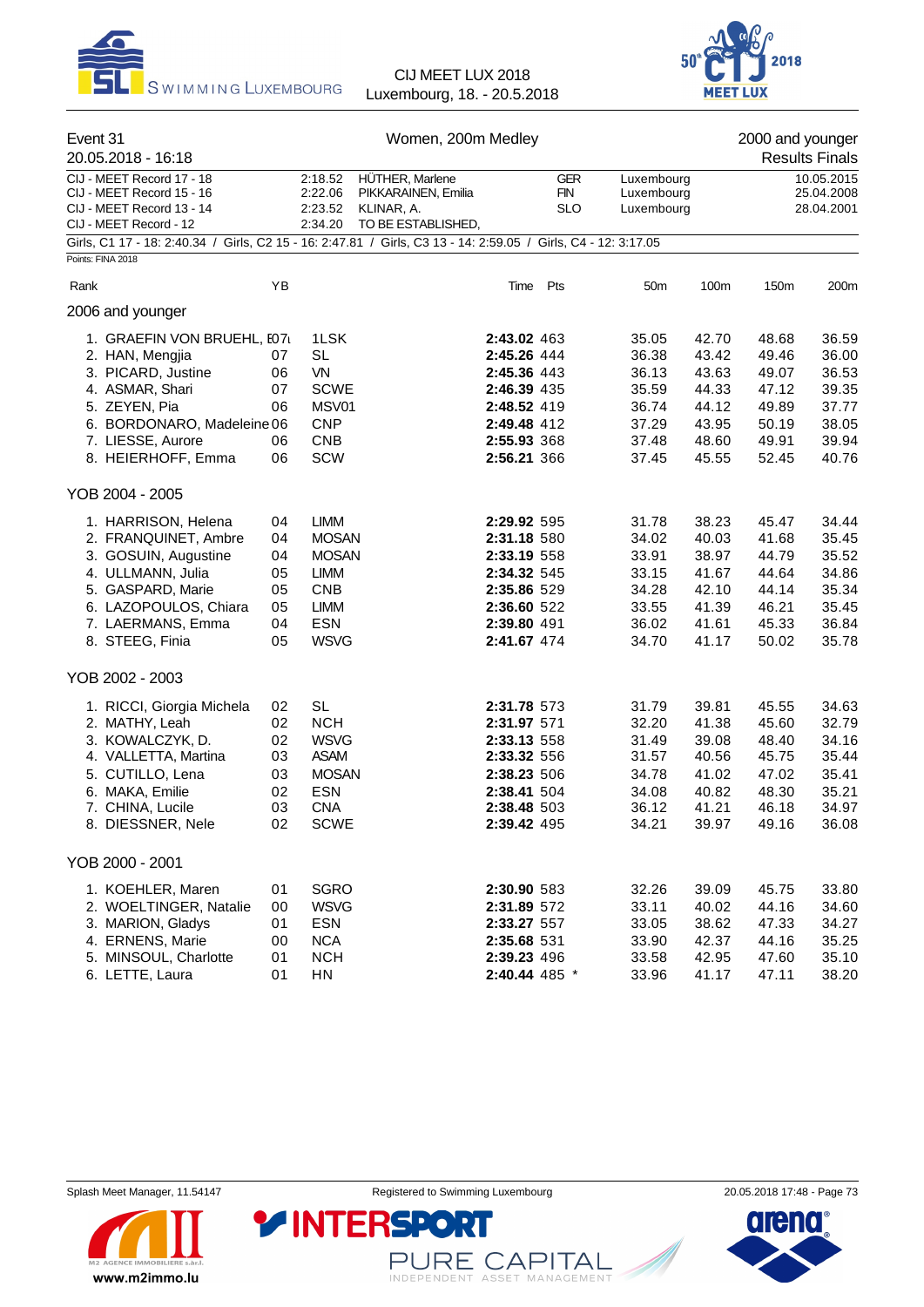



| Event 32<br>20.05.2018 - 16:39                                                                                                                                                          |                                              |                                                                                                                           | Men, 200m Medley                                                                                                                                                                                         | 1998 and younger<br><b>Results Finals</b> |                                                                      |                                                                      |                                                                      |                                                                      |
|-----------------------------------------------------------------------------------------------------------------------------------------------------------------------------------------|----------------------------------------------|---------------------------------------------------------------------------------------------------------------------------|----------------------------------------------------------------------------------------------------------------------------------------------------------------------------------------------------------|-------------------------------------------|----------------------------------------------------------------------|----------------------------------------------------------------------|----------------------------------------------------------------------|----------------------------------------------------------------------|
| CIJ - MEET Record 19 - 20<br>CIJ - MEET Record 17 - 18<br>CIJ - MEET Record 15 - 16<br>CIJ - MEET Record - 14                                                                           |                                              | 2:02.06<br>LEBHERZ, Yannick<br>2:05.53<br>STACCHIOTTI, Raphaël<br>2:09.55<br>PERSSON, M.<br>TO BE ESTABLISHED,<br>2:15.60 |                                                                                                                                                                                                          | <b>GER</b><br><b>LUX</b><br><b>SWE</b>    | Luxembourg<br>Luxembourg<br>Luxembourg                               |                                                                      | 17.04.2009<br>23.04.2010<br>13.04.2006                               |                                                                      |
| Boys, C1 19 - 20: 2:22.53 / Boys, C2 17 - 18: 2:29.96 / Boys, C3 15 - 16: 2:39.21 / Boys, C4 - 14: 2:47.80<br>Points: FINA 2018                                                         |                                              |                                                                                                                           |                                                                                                                                                                                                          |                                           |                                                                      |                                                                      |                                                                      |                                                                      |
| Rank                                                                                                                                                                                    | YB                                           |                                                                                                                           | Time Pts                                                                                                                                                                                                 |                                           | 50 <sub>m</sub>                                                      | 100m                                                                 | 150m                                                                 | 200m                                                                 |
| 2004 and younger                                                                                                                                                                        |                                              |                                                                                                                           |                                                                                                                                                                                                          |                                           |                                                                      |                                                                      |                                                                      |                                                                      |
| 1. LANNERS, Nicolas<br>2. LUCARELLI, Riccardo<br>3. SOKOLOVSKIY, Daniil<br>4. DANTHINE, Zacharie<br>5. SIMAO NOGUEIRA, Joao<br>6. DURAKOVIC, Tarik<br>7. LYSEN, Cyril<br>8. KRATZ, Karl | 04<br>05<br>04<br>04<br>04<br>05<br>04<br>05 | <b>SL</b><br><b>SL</b><br><b>LIMM</b><br><b>CNA</b><br><b>SCD</b><br><b>SL</b><br><b>CNT</b><br><b>WSVG</b>               | 2:24.45 491<br>2:24.65 489<br>2:27.21 464<br>2:29.96 439<br>2:31.35 427<br>2:36.80 384<br>2:37.79 377<br>2:42.21 347                                                                                     |                                           | 30.35<br>30.47<br>31.27<br>33.60<br>31.06<br>33.83<br>33.89<br>33.60 | 39.49<br>39.81<br>38.78<br>39.44<br>40.59<br>43.27<br>40.36<br>42.66 | 42.24<br>41.99<br>45.08<br>43.07<br>44.87<br>44.74<br>50.03<br>51.34 | 32.37<br>32.38<br>32.08<br>33.85<br>34.83<br>34.96<br>33.51<br>34.61 |
| YOB 2002 - 2003                                                                                                                                                                         |                                              |                                                                                                                           |                                                                                                                                                                                                          |                                           |                                                                      |                                                                      |                                                                      |                                                                      |
| 1. CARNEIRO, Joao<br>2. BRUCH, Felix<br>3. EPNER, Moritz<br>4. VOLK, Bjoern<br>5. REMACLE, Hugo<br>6. PAZDUR, Dorian<br>DSQ KRUEGER, Nicolas<br>16:58)                                  | 03<br>02<br>03<br>02<br>03<br>03<br>03       | <b>SL</b><br>SGLI<br>SCW<br><b>WSVG</b><br><b>NCH</b><br>VN<br><b>SCW</b>                                                 | 2:14.80 604<br>2:23.58 500<br>2:25.22 483<br>2:25.86 477<br>2:26.79 468<br>2:27.68 459<br>B14 - did not touch the wall with both hands simultaneously and separated at the turn / finish (SW 7.6) (Time: |                                           | 28.19<br>29.47<br>30.22<br>29.11<br>31.36<br>31.06                   | 37.57<br>37.32<br>39.58<br>40.67<br>38.06<br>36.49                   | 37.85<br>43.40<br>41.12<br>45.09<br>45.37<br>46.11                   | 31.19<br>33.39<br>34.30<br>30.99<br>32.00<br>34.02                   |
| DSQ LESAGE, Christophe<br>G2 - Starting before the starting signal (SW 4.4) (Time: 16:58)                                                                                               | 02                                           | <b>SL</b>                                                                                                                 |                                                                                                                                                                                                          |                                           |                                                                      |                                                                      |                                                                      |                                                                      |
| YOB 2000 - 2001                                                                                                                                                                         |                                              |                                                                                                                           |                                                                                                                                                                                                          |                                           |                                                                      |                                                                      |                                                                      |                                                                      |
| 1. GRUNDBACHER, Jakob 01<br>2. BUHAGIAR, Kyle<br>3. DAZY, Max<br>4. PLASCHKE, Lennart<br>5. BANKY, Jordan<br>6. CHANTRAINE, Owen<br>7. MUELLER, Leon<br>DNS JACOMELLI, Matteo           | 01<br>00<br>01<br>01<br>00<br>00<br>01       | <b>LIMM</b><br><b>ASAM</b><br><b>CNA</b><br><b>SCW</b><br><b>SL</b><br><b>PERRON</b><br>SCW<br><b>SCT</b>                 | 2:17.82 565<br>2:18.27 560<br>2:20.11 538<br><b>2:21.53</b> 522<br>2:26.44 471<br>2:32.23 419 *<br>2:37.06 382 *                                                                                         |                                           | 28.94<br>28.45<br>29.30<br>29.39<br>30.02<br>32.86<br>32.85          | 36.22<br>36.45<br>37.21<br>36.16<br>39.02<br>39.45<br>40.83          | 42.73<br>41.63<br>41.42<br>44.66<br>42.92<br>45.08<br>46.38          | 29.93<br>31.74<br>32.18<br>31.32<br>34.48<br>34.84<br>37.00          |
| YOB 1998 - 1999                                                                                                                                                                         |                                              |                                                                                                                           |                                                                                                                                                                                                          |                                           |                                                                      |                                                                      |                                                                      |                                                                      |
| 1. WAREING, Thomas<br>2. ROLKO, Ricky<br>3. KOSTADINOV, Georgi<br>4. PEZELJ, Antonio                                                                                                    | 99<br>99<br>98<br>99                         | <b>ASAM</b><br><b>SL</b><br>MSV01<br>SCW                                                                                  | 2:14.14 613<br>2:17.05 575<br>2:17.33 572<br>2:18.20 561                                                                                                                                                 |                                           | 29.15<br>29.00<br>28.57<br>28.33                                     | 34.43<br>38.11<br>36.57<br>35.05                                     | 39.99<br>37.64<br>40.35<br>42.70                                     | 30.57<br>32.30<br>31.84<br>32.12                                     |



PURE CAPITAL

**YINTERSPOR** 

 $\blacksquare$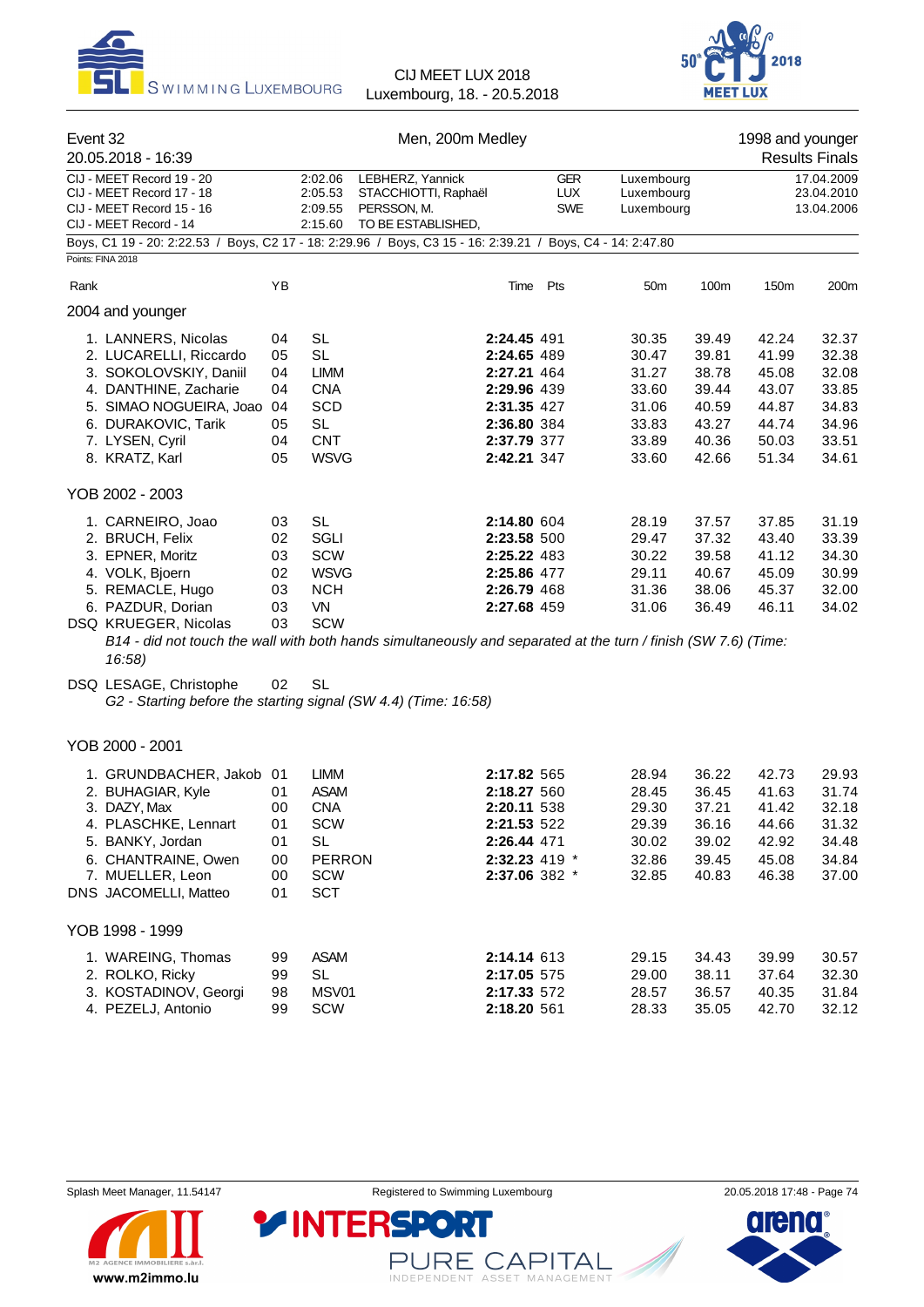



| Event 9<br>20.05.2018 - 16:59           |       | Women, 50m Freestyle |                                   |            |  |            |       | 2000 and younger<br><b>Results Final</b> |  |  |
|-----------------------------------------|-------|----------------------|-----------------------------------|------------|--|------------|-------|------------------------------------------|--|--|
| CIJ - MEET Record                       | 25.68 | MEYNEN, Julie        |                                   | <b>LUX</b> |  | Luxembourg |       | 10.05.2015                               |  |  |
| Girls, Open: 30.13                      |       |                      |                                   |            |  |            |       |                                          |  |  |
| Points: FINA 2018                       |       |                      |                                   |            |  |            |       |                                          |  |  |
| Rank                                    |       | ΥB                   |                                   |            |  |            | Time  | Pts                                      |  |  |
| <b>RICCI, Nicole</b><br>1.              |       | 04                   | Swimming Luxembourg               |            |  |            | 26.88 | 682                                      |  |  |
| KLEYBOLDT, Rosalie<br>2.                |       | 03                   | SC Wiesbaden 1911                 |            |  |            | 27.00 | 673                                      |  |  |
| 3. HAMEN SAIEG, Yael                    |       | 01                   | Cercle de Natation Diekirch       |            |  |            | 27.96 | 606                                      |  |  |
| 4. GOBERGA, Marija                      |       | 02                   | <b>BJSS Ridzene Ziepniekkalns</b> |            |  |            | 28.29 | 585                                      |  |  |
| 5. LOEF, Livia                          |       | 05                   | <b>SG Region Oldenburg</b>        |            |  |            | 28.44 | 576                                      |  |  |
| KOEHLER, Maren<br>6.                    |       | 01                   | <b>SG Region Oldenburg</b>        |            |  |            | 28.68 | 562                                      |  |  |
| RICCI, Giorgia Michela<br>7.            |       | 02                   | <b>Swimming Luxembourg</b>        |            |  |            | 28.71 | 560                                      |  |  |
| MAKA, Emilie<br>8.                      |       | 02                   | Ecole Seraing Natation a.s.b.l.   |            |  |            | 29.11 | 537                                      |  |  |
|                                         |       |                      |                                   |            |  |            |       |                                          |  |  |
| Event 10                                |       |                      | Men, 50m Freestyle                |            |  |            |       | 1998 and younger                         |  |  |
| 20.05.2018 - 17:01                      |       |                      |                                   |            |  |            |       | <b>Results Final</b>                     |  |  |
| CIJ - MEET Record                       | 22.94 |                      | LIUKKONEN, Ari-Pekka              | <b>FIN</b> |  | Luxembourg |       | 19.04.2009                               |  |  |
| Boys, Open: 27.11                       |       |                      |                                   |            |  |            |       |                                          |  |  |
| Points: FINA 2018                       |       |                      |                                   |            |  |            |       |                                          |  |  |
| Rank                                    |       | ΥB                   |                                   |            |  |            | Time  | Pts                                      |  |  |
| EMO, Jerome<br>1.                       |       | 00                   | Herstalnatation                   |            |  |            | 23.49 | 705                                      |  |  |
| 2. FABIANI, Remi                        |       | 01                   | Schwammclub Deifferdang           |            |  |            | 24.15 | 649                                      |  |  |
| 3. SHOOPINSKY, Nicholas                 |       | 00                   | SC Wiesbaden 1911                 |            |  |            | 24.26 | 640                                      |  |  |
| <b>SLANSCHEK, Marvin</b><br>4.          |       | 98                   | Schwimmgemeinschaft Liechtenstein |            |  |            | 24.38 | 630                                      |  |  |
| VANDERSCHRICK, Stephan<br>5.            |       | $00\,$               | Swimming Luxembourg               |            |  |            | 24.52 | 620                                      |  |  |
| GRUNDBACHER, Jakob<br>6.                |       | 01                   | <b>Limmat Sharks Zuerich</b>      |            |  |            | 24.96 | 587                                      |  |  |
| SAUBER, Bob<br>7.                       |       | 01                   | Swimming Club Redange             |            |  |            | 24.99 | 585                                      |  |  |
| 8. KELLER, Viktor                       |       | 98                   | SC Wiesbaden 1911                 |            |  |            | 26.02 | 518                                      |  |  |
| Event 11                                |       |                      | Women, 50m Breaststroke           |            |  |            |       | 2000 and younger<br><b>Results Final</b> |  |  |
| 20.05.2018 - 17:06                      |       |                      |                                   |            |  |            |       |                                          |  |  |
| CIJ - MEET Record                       | 32.43 | HÜTHER, Marlene      |                                   | <b>GER</b> |  | Luxembourg |       | 10.05.2015                               |  |  |
| Girls, Open: 38.61<br>Points: FINA 2018 |       |                      |                                   |            |  |            |       |                                          |  |  |
|                                         |       |                      |                                   |            |  |            |       |                                          |  |  |
| Rank                                    |       | ΥB                   |                                   |            |  |            | Time  | Pts                                      |  |  |

| I IK. |                            |    |                                     | ,,,,,, | г١১ |  |
|-------|----------------------------|----|-------------------------------------|--------|-----|--|
|       | 1. MCGONIGLE, Alexandra    | 01 | Aquatic Sports Association of Malta | 34.25  | 632 |  |
|       | 2. GUSSELNIKOVA, Viktoriya | 03 | <b>SG Region Oldenburg</b>          | 35.13  | 586 |  |
|       | 3. TANTI, Leah             | 03 | Aquatic Sports Association of Malta | 35.31  | 577 |  |
|       | 4. MIKSA, Stefania         | 01 | <b>Limmat Sharks Zuerich</b>        | 35.50  | 568 |  |
|       | 5. GOBERGA, Marija         | 02 | <b>BJSS Ridzene Ziepniekkalns</b>   | 35.61  | 562 |  |
|       | 6. GASPARD, Marie          | 05 | <b>Club Natation Bastogne</b>       | 36.74  | 512 |  |
|       | 7. STREPENNE, Elisa        | 00 | <b>Club Natation Bastogne</b>       | 36.78  | 510 |  |
|       | 8. INGENERF, Johanna       | 00 | <b>SG Region Oldenburg</b>          | 37.27  | 490 |  |
|       |                            |    |                                     |        |     |  |



PURE CAPITAL

**Y INTERSPORT**